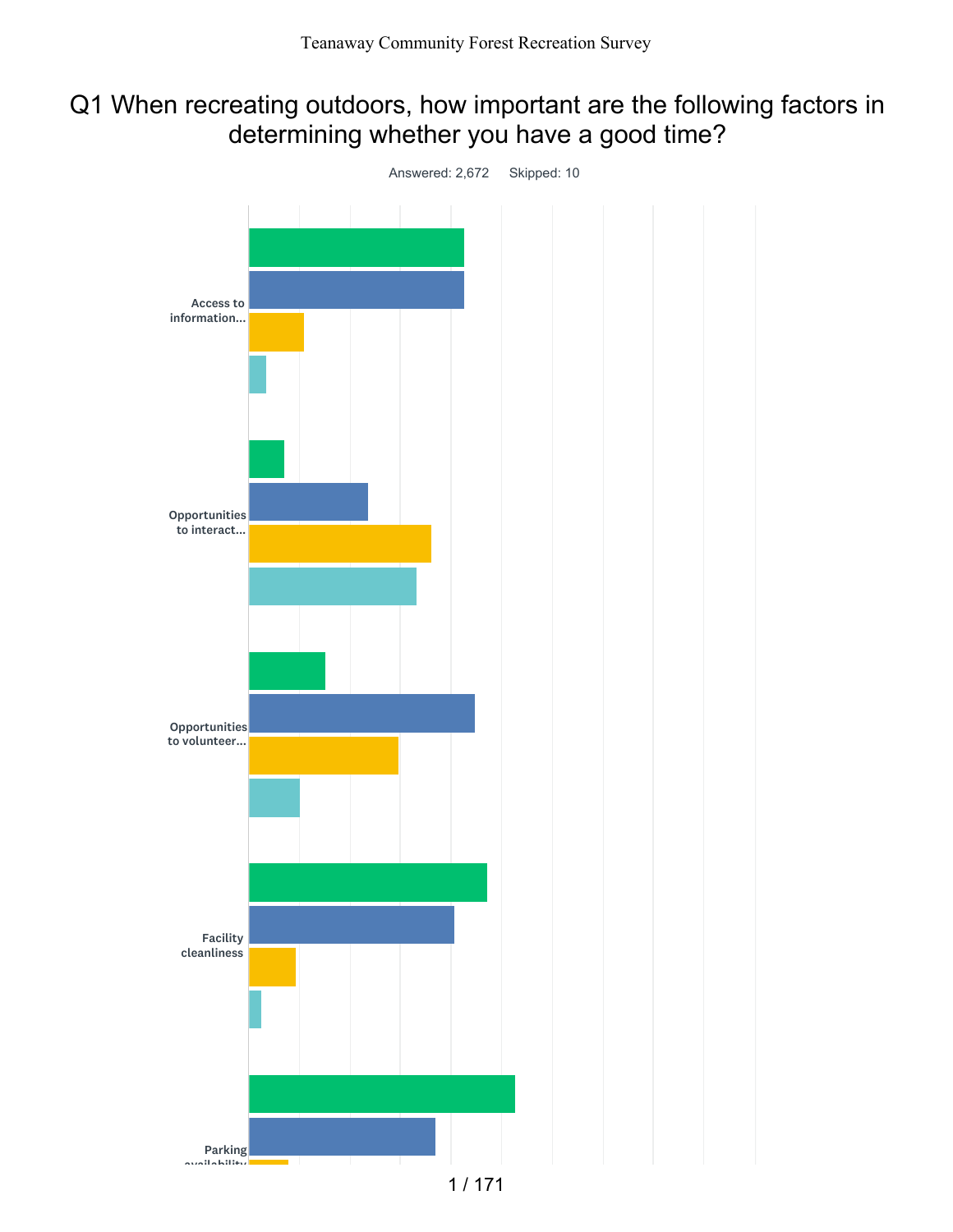

|                                                                            | VENT INIFUNITION | <b>SUMEWHAT IME UNTAIN</b> | <u>UUIVIL VYI IA I</u><br><b>UNIMPORTANT</b> | VENT UNIVE UNTAINT | 1017L |
|----------------------------------------------------------------------------|------------------|----------------------------|----------------------------------------------|--------------------|-------|
| Access to information (maps,<br>postings, information boards)              | 42.70%<br>1,135  | 42.66%<br>1.134            | 11.02%<br>293                                | 3.61%<br>96        | 2,658 |
| Opportunities to interact with<br>others                                   | 7.12%<br>189     | 23.61%<br>627              | 36.11%<br>959                                | 33.17%<br>881      | 2,656 |
| Opportunities to volunteer on<br>trail and habitat restoration<br>projects | 15.27%<br>405    | 44.87%<br>1.190            | 29.64%<br>786                                | 10.22%<br>271      | 2,652 |
| <b>Facility cleanliness</b>                                                | 47.37%<br>1,259  | 40.71%<br>1,082            | $9.44\%$<br>251                              | 2.48%<br>66        | 2,658 |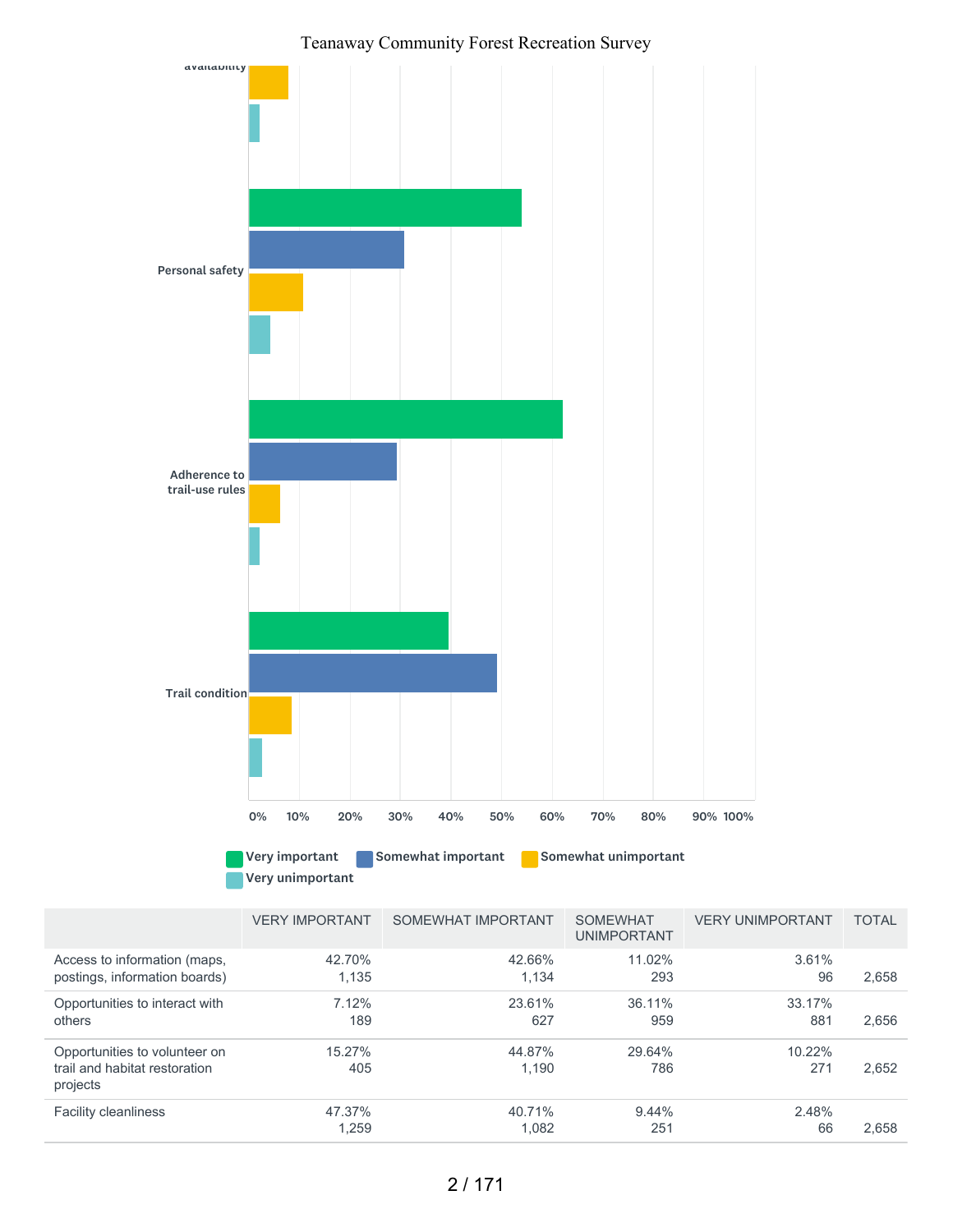| Parking availability         | 52.78% | 36.96% | 7.93%  | 2.33% |       |
|------------------------------|--------|--------|--------|-------|-------|
|                              | 1,405  | 984    | 211    | 62    | 2,662 |
| Personal safety              | 53.99% | 30.74% | 10.93% | 4.35% |       |
|                              | 1.428  | 813    | 289    | 115   | 2,645 |
| Adherence to trail-use rules | 62.10% | 29.34% | 6.35%  | 2.22% |       |
|                              | 1.653  | 781    | 169    | 59    | 2.662 |
| Trail condition              | 39.60% | 49.08% | 8.53%  | 2.79% |       |
|                              | 1,049  | ,300   | 226    | 74    | 2.649 |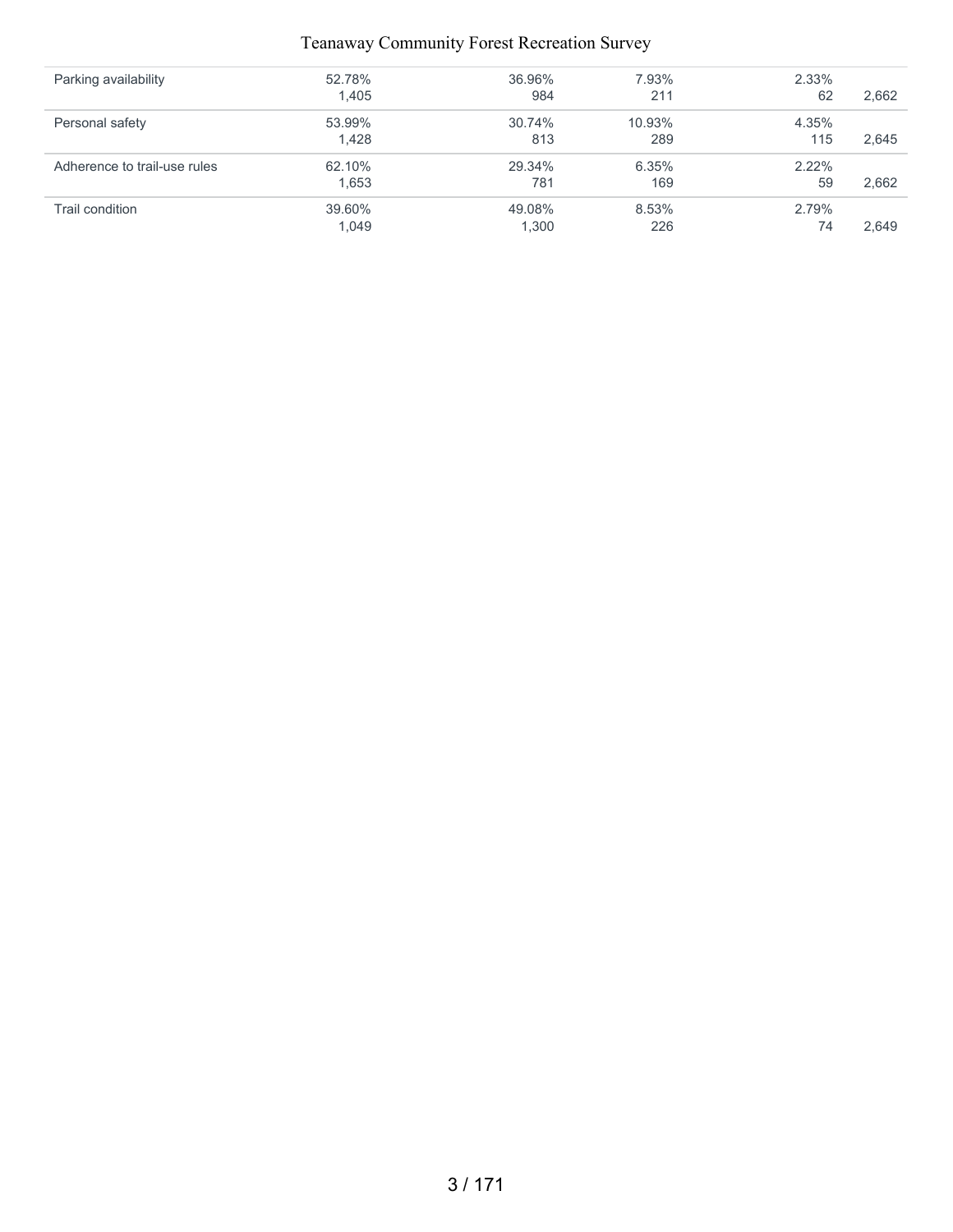## Q2 Please check all Teanaway Valley areas that you have visited. (Click here for a map of the recreation planning area).



| ANSWER CHOICES                                                | <b>RESPONSES</b> |       |
|---------------------------------------------------------------|------------------|-------|
| Upper Teanaway Basin (U.S. Forest Service lands)              | 64.89%           | 1,728 |
| Cle Elum Ridge                                                | 59.86%           | 1,594 |
| West Fork Teanaway                                            | 56.18%           | 1,496 |
| Middle Fork Teanaway                                          | 61.55%           | 1,639 |
| North Fork Teanaway                                           | 59.44%           | 1,583 |
| I've visited the Teanaway Valley, but I'm not sure which area | 22.46%           | 598   |
| Cabin Creek (by Easton)                                       | 39.58%           | 1,054 |
| First Creek (East of Highway 97)                              | 26.81%           | 714   |
| I don't recreate in the Teanaway Community Forest             | 3.04%            | 81    |
| Total Respondents: 2,663                                      |                  |       |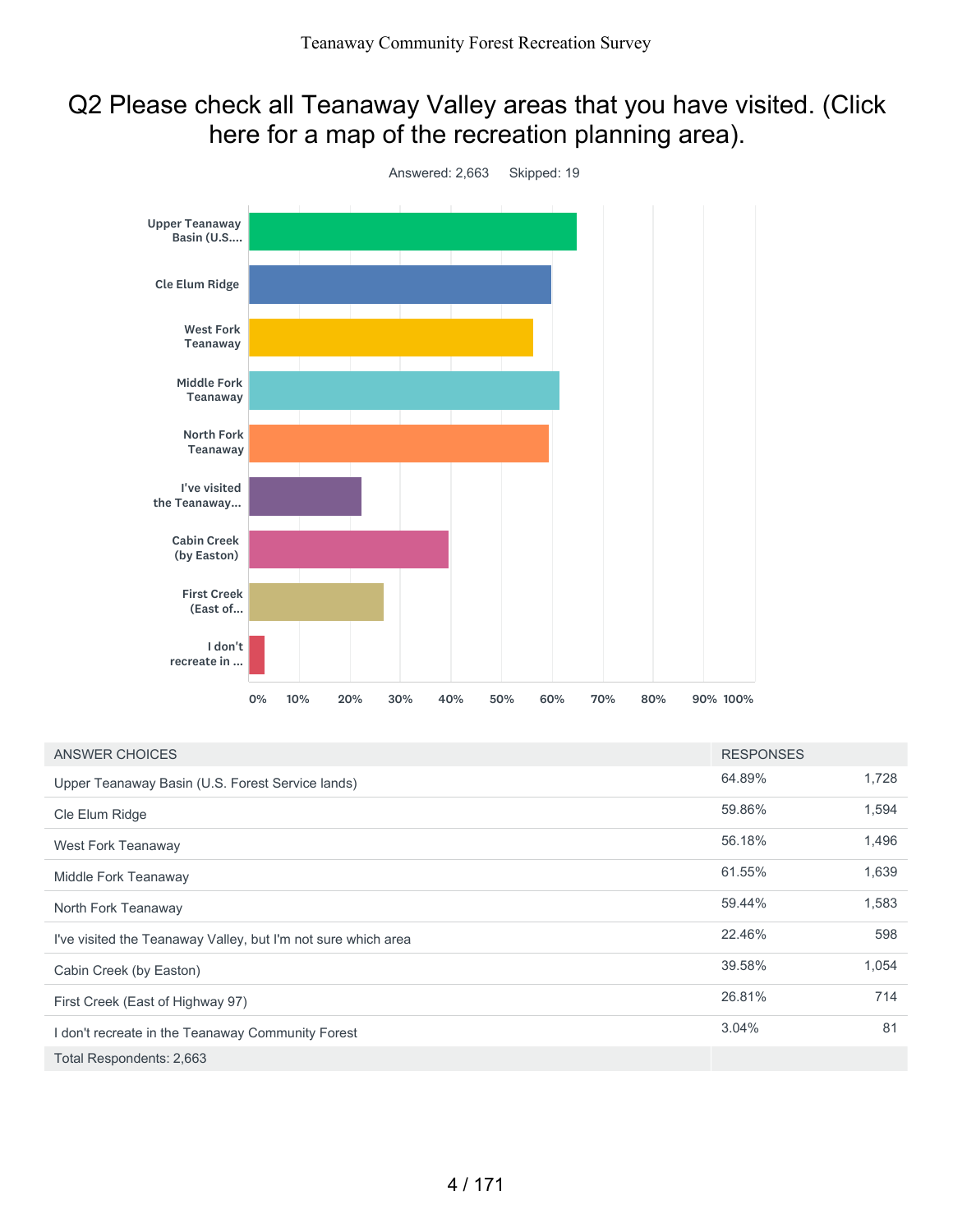# Q3 Why do you recreate in the Teanaway Valley? (Check all that apply)



| <b>ANSWER CHOICES</b>                    | <b>RESPONSES</b> |       |
|------------------------------------------|------------------|-------|
| Good variety of recreational experiences | 55.20%           | 1,438 |
| Good weather                             | 44.84%           | 1,168 |
| It's close to home                       | 43.72%           | 1,139 |
| It's easy to get to                      | 46.41%           | 1,209 |
| It's one of my favorite places           | 52.25%           | 1,361 |
| Other (please specify)                   | 24.18%           | 630   |
| Total Respondents: 2,605                 |                  |       |

| #              | OTHER (PLEASE SPECIFY)                                                                       | <b>DATE</b>        |
|----------------|----------------------------------------------------------------------------------------------|--------------------|
|                | unique landscape                                                                             | 8/24/2017 4:10 PM  |
| 2              | Lovely peaks                                                                                 | 8/24/2017 2:46 PM  |
| 3              | proximity to Alpine Lakes Wilderness                                                         | 8/24/2017 12:17 PM |
| $\overline{4}$ | Family Cabin Near by                                                                         | 8/24/2017 12:07 PM |
| 5              | hunting                                                                                      | 8/24/2017 11:10 AM |
| 6              | I don't. Maybe one day.                                                                      | 8/24/2017 11:05 AM |
|                | Variety                                                                                      | 8/24/2017 8:10 AM  |
| 8              | wealth of hiking and hunting opportunities                                                   | 8/24/2017 7:49 AM  |
| 9              | Have a fish cleaning stations for us anglers that don't have a place to clean them properly. | 8/24/2017 4:15 AM  |
| 10             | Mushroom hunting off trail. I hunt just for my own personal use. For eating                  | 8/23/2017 7:17 PM  |
| 11             | hunting, fishing, 4x4 trails                                                                 | 8/23/2017 6:30 PM  |
| 12             | hunting                                                                                      | 8/23/2017 5:28 PM  |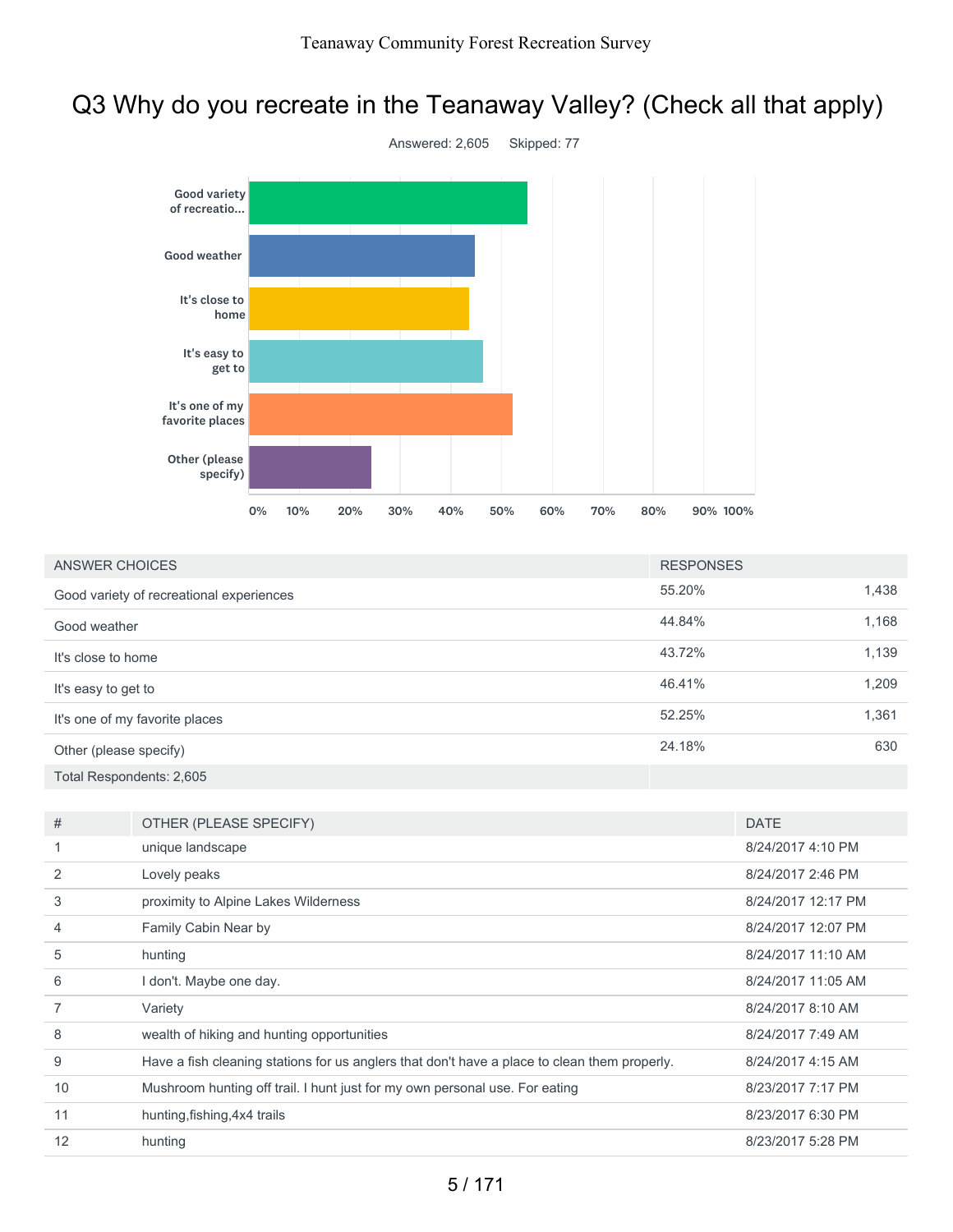| 13 | Hunting                                                                                                                                                                                                                                                                                                                                                                            | 8/23/2017 5:18 PM  |
|----|------------------------------------------------------------------------------------------------------------------------------------------------------------------------------------------------------------------------------------------------------------------------------------------------------------------------------------------------------------------------------------|--------------------|
| 14 | hunting, fishing, 4x4 trails                                                                                                                                                                                                                                                                                                                                                       | 8/23/2017 4:45 PM  |
| 15 | Hunting                                                                                                                                                                                                                                                                                                                                                                            | 8/23/2017 4:32 PM  |
| 16 | <b>Beauty</b>                                                                                                                                                                                                                                                                                                                                                                      | 8/23/2017 3:41 PM  |
| 17 | Beautiful area                                                                                                                                                                                                                                                                                                                                                                     | 8/23/2017 2:01 PM  |
| 18 | Equestrian use is encouraged                                                                                                                                                                                                                                                                                                                                                       | 8/23/2017 1:18 PM  |
| 19 | Unbelievably beautiful                                                                                                                                                                                                                                                                                                                                                             | 8/23/2017 11:36 AM |
| 20 | horse back riding and hiking                                                                                                                                                                                                                                                                                                                                                       | 8/23/2017 10:38 AM |
| 21 | Unique botanical complement and wolves                                                                                                                                                                                                                                                                                                                                             | 8/23/2017 8:21 AM  |
| 22 | good mountain bike trails with nearby campground                                                                                                                                                                                                                                                                                                                                   | 8/23/2017 6:57 AM  |
| 23 | beautiful place to visit!                                                                                                                                                                                                                                                                                                                                                          | 8/23/2017 4:15 AM  |
| 24 | Horse facilities                                                                                                                                                                                                                                                                                                                                                                   | 8/23/2017 2:15 AM  |
| 25 | Seeing new places                                                                                                                                                                                                                                                                                                                                                                  | 8/23/2017 12:19 AM |
| 26 | Wildlife experiences                                                                                                                                                                                                                                                                                                                                                               | 8/22/2017 9:50 PM  |
| 27 | mushroom foraging                                                                                                                                                                                                                                                                                                                                                                  | 8/22/2017 8:35 PM  |
| 28 | <b>Huckleberries</b>                                                                                                                                                                                                                                                                                                                                                               | 8/22/2017 8:22 PM  |
| 29 | We have a cabin in the area. We love to trail ride with our horses.                                                                                                                                                                                                                                                                                                                | 8/22/2017 8:20 PM  |
| 30 | Hunting                                                                                                                                                                                                                                                                                                                                                                            | 8/22/2017 7:14 PM  |
| 31 | Mushrooming                                                                                                                                                                                                                                                                                                                                                                        | 8/22/2017 6:13 PM  |
| 32 | Photography and winter sports                                                                                                                                                                                                                                                                                                                                                      | 8/22/2017 4:40 PM  |
| 33 | spectacular scenery                                                                                                                                                                                                                                                                                                                                                                | 8/22/2017 4:00 PM  |
| 34 | Snowmobiling                                                                                                                                                                                                                                                                                                                                                                       | 8/22/2017 3:27 PM  |
| 35 | Its free                                                                                                                                                                                                                                                                                                                                                                           | 8/22/2017 3:21 PM  |
| 36 | good mushroom hunting                                                                                                                                                                                                                                                                                                                                                              | 8/22/2017 1:40 PM  |
| 37 | over the years, i've spent summers. hunted, fished, camped, hiked and presently a livestock leese.                                                                                                                                                                                                                                                                                 | 8/22/2017 12:50 PM |
| 38 | we have our own property on the West Fork it needs a gate at the end of the blacktop road. The<br>dirt road only go's 1.3 miles and dead ends at private. The part of the Community Forest at road if<br>their was a gate would alow parking for bikers, hikers, horse riders and snowmobilers without the<br>general public tearing up the road just to find out it's a dead end. | 8/22/2017 12:41 PM |
| 39 | I love hiking trails !                                                                                                                                                                                                                                                                                                                                                             | 8/22/2017 11:56 AM |
| 40 | sense of remoteness, but not too far away. Unique geology.                                                                                                                                                                                                                                                                                                                         | 8/22/2017 10:09 AM |
| 41 | excellent backpacking and access to mountaineering                                                                                                                                                                                                                                                                                                                                 | 8/22/2017 9:51 AM  |
| 42 | Mushroom Hunting!                                                                                                                                                                                                                                                                                                                                                                  | 8/22/2017 9:45 AM  |
| 43 | Looking for rocks in the river.                                                                                                                                                                                                                                                                                                                                                    | 8/22/2017 9:23 AM  |
| 44 | it is beautiful and quiet.                                                                                                                                                                                                                                                                                                                                                         | 8/22/2017 9:12 AM  |
| 45 | Exceptionally beautiful. QuieT escape from busy, noisy city.                                                                                                                                                                                                                                                                                                                       | 8/22/2017 8:11 AM  |
| 46 | Beautiful terrain accessed from Teanaway.                                                                                                                                                                                                                                                                                                                                          | 8/22/2017 8:11 AM  |
| 47 | Many trails in beautiful area                                                                                                                                                                                                                                                                                                                                                      | 8/22/2017 8:09 AM  |
| 48 | Natural beauty                                                                                                                                                                                                                                                                                                                                                                     | 8/22/2017 8:04 AM  |
| 49 | Less crowded than other areas.                                                                                                                                                                                                                                                                                                                                                     | 8/22/2017 7:48 AM  |
| 50 | It is beautiful!!! Often not as crowded.                                                                                                                                                                                                                                                                                                                                           | 8/22/2017 7:48 AM  |
| 51 | Hiking and scrambling                                                                                                                                                                                                                                                                                                                                                              | 8/22/2017 6:40 AM  |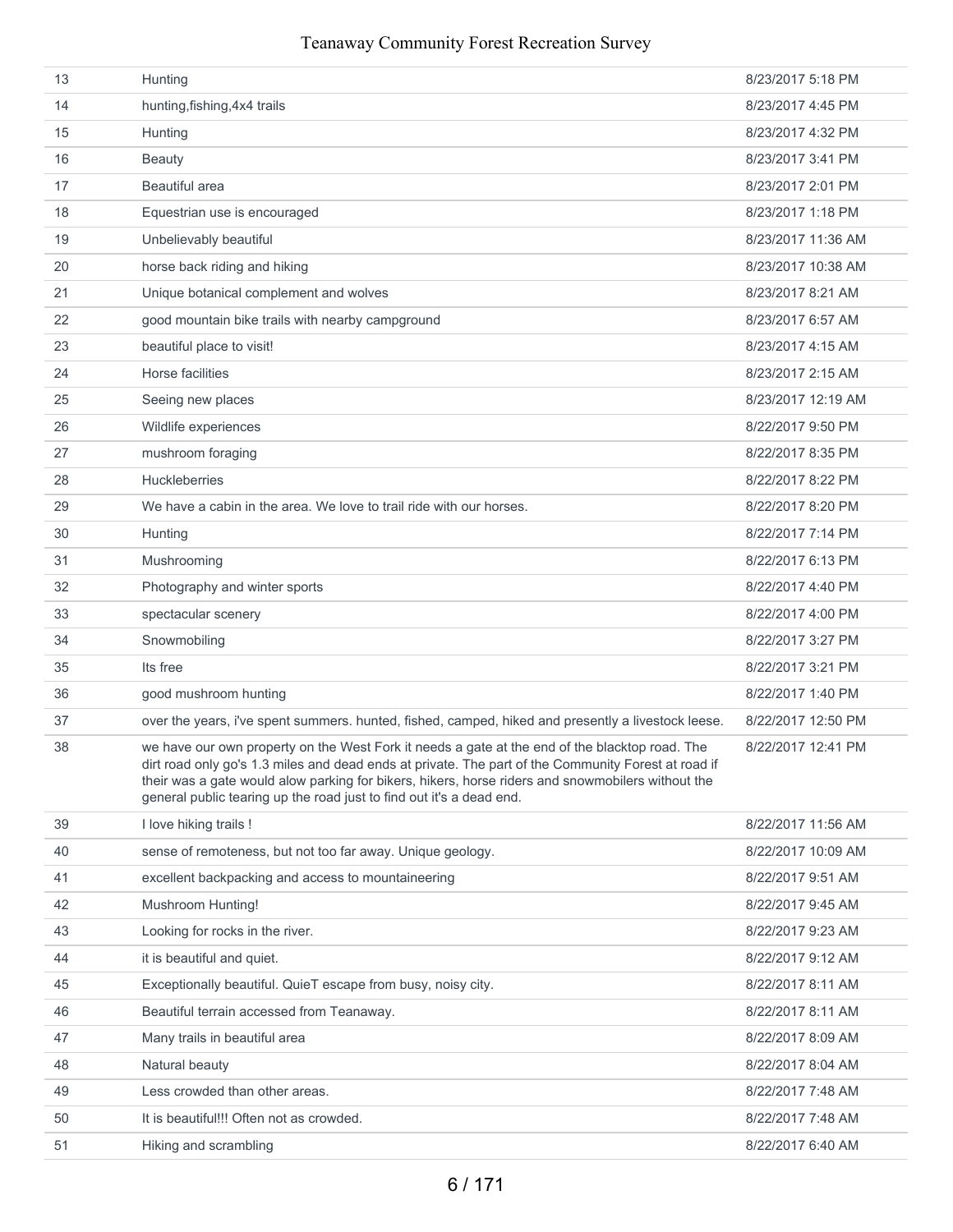| 52 | Mount Stuart and ingalls peak climbing opportunities!                                                               | 8/22/2017 6:20 AM  |
|----|---------------------------------------------------------------------------------------------------------------------|--------------------|
| 53 | WAS camp is held there.                                                                                             | 8/22/2017 3:37 AM  |
| 54 | Have a residence in that area                                                                                       | 8/21/2017 11:50 PM |
| 55 | Mushroom hunting                                                                                                    | 8/21/2017 11:35 PM |
| 56 | Close to family                                                                                                     | 8/21/2017 9:41 PM  |
| 57 | hiking, geocaching, mushrooms                                                                                       | 8/21/2017 9:27 PM  |
| 58 | ORV trails near our home                                                                                            | 8/21/2017 9:25 PM  |
| 59 | It's beauty. Sadly impact from numbers of people is beginning to degrade the area.                                  | 8/21/2017 8:41 PM  |
| 60 | We do rockhounding in this area. I, hope you'll keep this area open for rockhounding in your long<br>term planning. | 8/21/2017 8:13 PM  |
| 61 | <b>Hiking</b>                                                                                                       | 8/21/2017 7:23 PM  |
| 62 | Didn't know about it                                                                                                | 8/21/2017 6:37 PM  |
| 63 | Have not ever been there                                                                                            | 8/21/2017 5:59 PM  |
| 64 | It's beautiful!                                                                                                     | 8/21/2017 5:44 PM  |
| 65 | I've worked on trails there with WTA                                                                                | 8/21/2017 5:26 PM  |
| 66 | lots of trails to drive on and explore.                                                                             | 8/21/2017 5:15 PM  |
| 67 | $\mathbf{I}$                                                                                                        | 8/21/2017 4:40 PM  |
| 68 | Animal activity                                                                                                     | 8/21/2017 4:17 PM  |
| 69 | viewing native plants                                                                                               | 8/21/2017 3:50 PM  |
| 70 | It's an amazing place to recreate outdoors!                                                                         | 8/21/2017 3:46 PM  |
| 71 | Wildlife tracking                                                                                                   | 8/21/2017 2:34 PM  |
| 72 | We enjoy the outdoors to walk, dirtbike, snowmobile and swim                                                        | 8/21/2017 12:58 PM |
| 73 | Nice trails and good views.                                                                                         | 8/21/2017 11:58 AM |
| 74 | Cascade Drift Skipper friends go there                                                                              | 8/21/2017 11:55 AM |
| 75 | I live in the valley                                                                                                | 8/21/2017 11:46 AM |
| 76 | <b>Wolf Tracking</b>                                                                                                | 8/21/2017 11:10 AM |
| 77 | family property                                                                                                     | 8/21/2017 11:03 AM |
| 78 | Wolves                                                                                                              | 8/21/2017 10:45 AM |
| 79 | to snowmobile in better weather than i-90                                                                           | 8/21/2017 10:05 AM |
| 80 | Come to Wilderness Awareness School for outdoor activities.                                                         | 8/21/2017 9:43 AM  |
| 81 | Incredible wildlife area                                                                                            | 8/21/2017 9:40 AM  |
| 82 | To track and view the wild life.                                                                                    | 8/21/2017 9:28 AM  |
| 83 | Great wildflowers, mushrooms                                                                                        | 8/21/2017 9:21 AM  |
| 84 | Hiking and mushroom picking.                                                                                        | 8/21/2017 8:59 AM  |
| 85 | Good mushrooming                                                                                                    | 8/21/2017 8:32 AM  |
| 86 | Foraging mushrooms                                                                                                  | 8/21/2017 8:12 AM  |
| 87 | Visit geology spots. Ride bikes                                                                                     | 8/21/2017 8:08 AM  |
| 88 | Good mushroom foragingp                                                                                             | 8/21/2017 8:00 AM  |
| 89 | Wonderful forest                                                                                                    | 8/21/2017 7:20 AM  |
| 90 | Good mushroom habitat                                                                                               | 8/21/2017 7:11 AM  |
| 91 | Foraging                                                                                                            | 8/21/2017 1:26 AM  |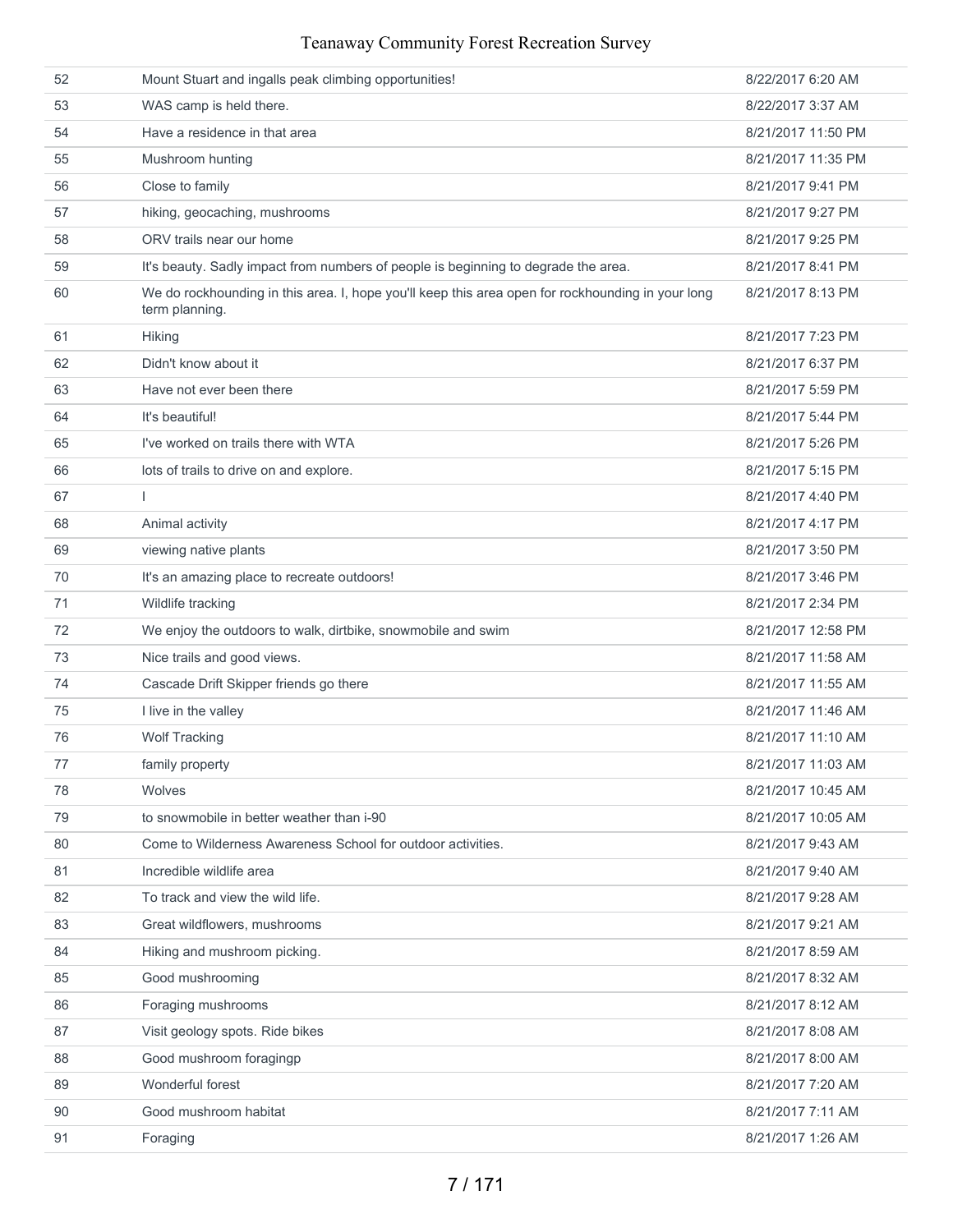| 92  | hunting opportunity                                                                                                                                                                                    | 8/20/2017 11:11 PM |
|-----|--------------------------------------------------------------------------------------------------------------------------------------------------------------------------------------------------------|--------------------|
| 93  | snowmobiling and hiking                                                                                                                                                                                | 8/20/2017 9:50 PM  |
| 94  | I have a home in the Teanaway valley                                                                                                                                                                   | 8/20/2017 9:46 PM  |
| 95  | Availability of off-road and snowmobile areas                                                                                                                                                          | 8/20/2017 9:43 PM  |
| 96  | Open terrain lends itself to improvised routes                                                                                                                                                         | 8/20/2017 8:35 PM  |
| 97  | <b>Birds</b>                                                                                                                                                                                           | 8/20/2017 8:10 PM  |
| 98  | Motorcycles                                                                                                                                                                                            | 8/20/2017 6:57 PM  |
| 99  | <b>Mineral Prospecting</b>                                                                                                                                                                             | 8/20/2017 10:06 AM |
| 100 | It was close to Ellensburg where my family lives                                                                                                                                                       | 8/20/2017 9:05 AM  |
| 101 | There are wolves there I would like to study.                                                                                                                                                          | 8/19/2017 11:59 PM |
| 102 | Hunting                                                                                                                                                                                                | 8/19/2017 11:12 PM |
| 103 | It's open to late archery                                                                                                                                                                              | 8/19/2017 9:28 PM  |
| 104 | Flowers, views, geology, more views                                                                                                                                                                    | 8/19/2017 8:28 PM  |
| 105 | I love the no fee camp sites along the teanaway river                                                                                                                                                  | 8/19/2017 7:01 PM  |
| 106 | It's dry                                                                                                                                                                                               | 8/19/2017 4:59 PM  |
| 107 | Great topography, landscape and natural areas                                                                                                                                                          | 8/19/2017 3:28 PM  |
| 108 | Beautiful and peaceful                                                                                                                                                                                 | 8/19/2017 1:41 PM  |
| 109 | close to work                                                                                                                                                                                          | 8/19/2017 12:38 PM |
| 110 | Different wildflowers                                                                                                                                                                                  | 8/19/2017 11:37 AM |
| 111 | Not close enough                                                                                                                                                                                       | 8/19/2017 9:01 AM  |
| 112 | This area has been used by my family for generations for their food sources, hunting, fishing,<br>gathering of berries and roots. We still use this area                                               | 8/19/2017 8:38 AM  |
| 113 | Planning to visit                                                                                                                                                                                      | 8/19/2017 8:38 AM  |
| 114 | own property                                                                                                                                                                                           | 8/19/2017 8:27 AM  |
| 115 | Mountain biking                                                                                                                                                                                        | 8/19/2017 7:56 AM  |
| 116 | Hu                                                                                                                                                                                                     | 8/19/2017 6:24 AM  |
| 117 | Great hiking trails                                                                                                                                                                                    | 8/18/2017 10:21 PM |
| 118 | Uncrowded                                                                                                                                                                                              | 8/18/2017 9:49 PM  |
| 119 | I live there                                                                                                                                                                                           | 8/18/2017 8:50 PM  |
| 120 | I live here                                                                                                                                                                                            | 8/18/2017 6:55 PM  |
| 121 | beautiful, accessible, dispersed camping along a river.                                                                                                                                                | 8/18/2017 4:32 PM  |
| 122 | <b>Nu11</b>                                                                                                                                                                                            | 8/18/2017 4:03 PM  |
| 123 | Great trail running!                                                                                                                                                                                   | 8/18/2017 3:43 PM  |
| 124 | Vacation home in Teanaway Valley                                                                                                                                                                       | 8/18/2017 11:23 AM |
| 125 | I have camped, fished and hunted in the Teanaway since I was a child with my parents. In 1946 I<br>was most likely conceived during deer hunting season near the Masterson ranch. So, there you<br>go! | 8/18/2017 10:16 AM |
| 126 | Mountain biking and gravel biking.                                                                                                                                                                     | 8/17/2017 11:49 PM |
| 127 | I haven't because this is my first time hearing about this forest. I would love to make a trip to do<br>some mountain biking.                                                                          | 8/17/2017 10:08 PM |
| 128 | Quiet & peaceful                                                                                                                                                                                       | 8/17/2017 9:17 PM  |
| 129 | Early snow melt                                                                                                                                                                                        | 8/17/2017 7:42 PM  |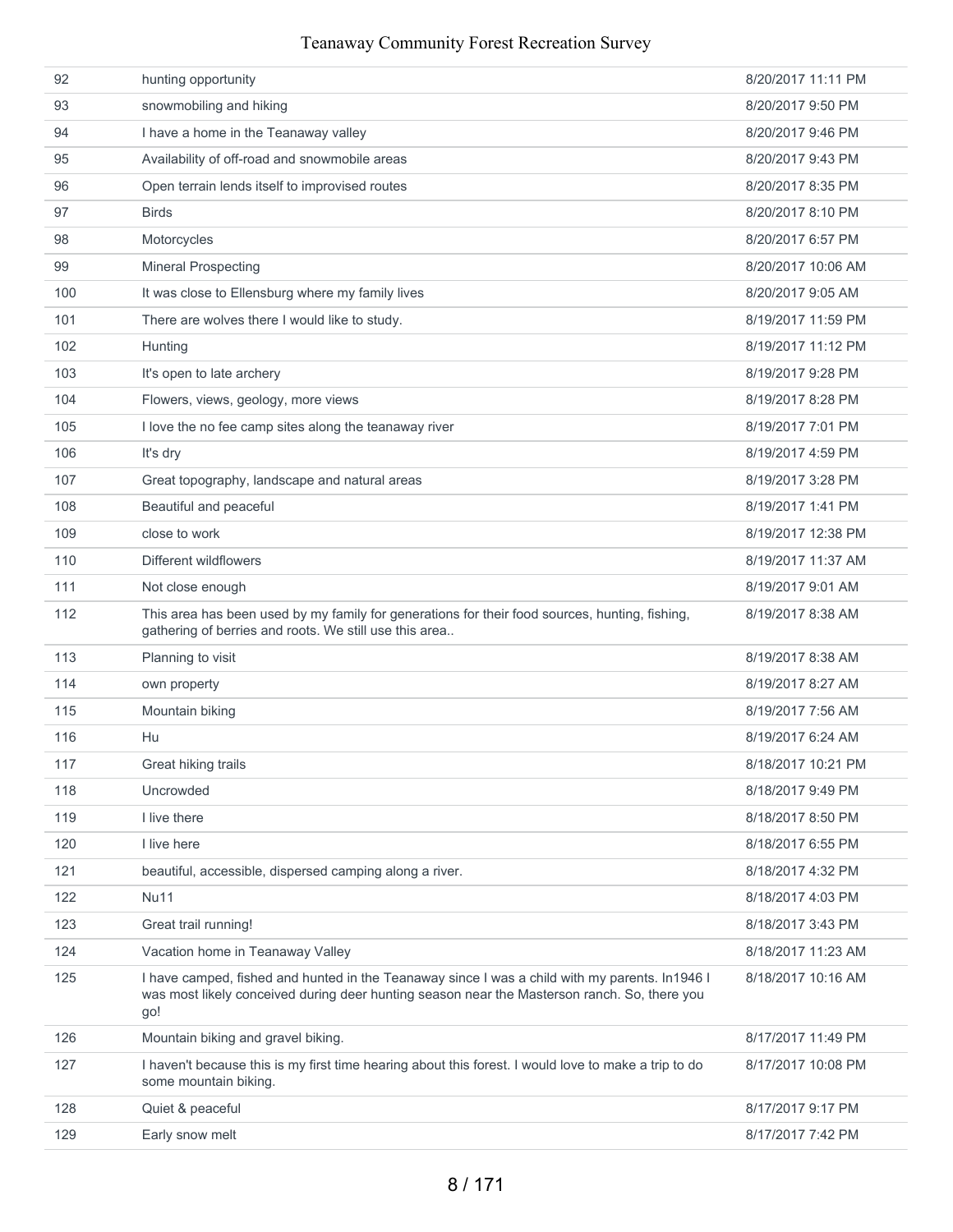| 130 | Family has been going there for several generations                                                                   | 8/17/2017 1:03 PM  |
|-----|-----------------------------------------------------------------------------------------------------------------------|--------------------|
| 131 | hunting and fishing                                                                                                   | 8/17/2017 12:49 PM |
| 132 | hunting                                                                                                               | 8/17/2017 8:14 AM  |
| 133 | Lots of good hiking                                                                                                   | 8/17/2017 7:14 AM  |
| 134 | Birdwatching and wildlife viewing                                                                                     | 8/17/2017 5:54 AM  |
| 135 | It's far enough east that it's snow free earlier in the year.                                                         | 8/16/2017 10:38 PM |
| 136 | As a day hiker, I enjoy the variety of trails in the Teanaway.                                                        | 8/16/2017 9:34 PM  |
| 137 | Back country skiing/mountaineering/biking/camping                                                                     | 8/16/2017 7:56 PM  |
| 138 | Rockhounding and prospecting                                                                                          | 8/16/2017 7:22 PM  |
| 139 | <b>WTA Volunteer Vacation</b>                                                                                         | 8/16/2017 7:05 PM  |
| 140 | Trials open to horses.                                                                                                | 8/16/2017 2:12 PM  |
| 141 | beautiful, serene and is close enough to seattle to drive out for a long weekend while maximizing<br>my time outside. | 8/16/2017 10:28 AM |
| 142 | Free camping, dirt roads.                                                                                             | 8/16/2017 10:17 AM |
| 143 | I've been camping there since I was little                                                                            | 8/16/2017 8:17 AM  |
| 144 | It's beautify is spectacular                                                                                          | 8/16/2017 6:40 AM  |
| 145 | dog friendly                                                                                                          | 8/16/2017 5:45 AM  |
| 146 | I come from the west side and meet friends to ride horses.                                                            | 8/16/2017 1:06 AM  |
| 147 | future 100 mile trail running race reconnaissance                                                                     | 8/15/2017 10:31 PM |
| 148 | Why wouldn't I go there?                                                                                              | 8/15/2017 10:18 PM |
| 149 | less people-y and beautiful area!                                                                                     | 8/15/2017 10:13 PM |
| 150 | New area to visit.                                                                                                    | 8/15/2017 9:49 PM  |
| 151 | It is a beautiful area                                                                                                | 8/15/2017 9:31 PM  |
| 152 | variety of terrain and biomes                                                                                         | 8/15/2017 9:28 PM  |
| 153 | For a change of experiences. To check out new hikes that people rave about.                                           | 8/15/2017 7:36 PM  |
| 154 | Not too many people                                                                                                   | 8/15/2017 7:34 PM  |
| 155 | Fewer people; I grew up in Eastern Washington                                                                         | 8/15/2017 7:19 PM  |
| 156 | just happened into it                                                                                                 | 8/15/2017 7:13 PM  |
| 157 | Non motorized. Love the views, flowers, elk, rock formations. Quiet, peacefull.                                       | 8/15/2017 6:40 PM  |
| 158 | Effort and views.                                                                                                     | 8/15/2017 6:14 PM  |
| 159 | In early summer                                                                                                       | 8/15/2017 6:10 PM  |
| 160 | It's just so very beautiful                                                                                           | 8/15/2017 6:04 PM  |
| 161 | Secluded                                                                                                              | 8/15/2017 5:59 PM  |
| 162 | Gorgeous and not too crowded!                                                                                         | 8/15/2017 4:37 PM  |
| 163 | Good place to ride horses and camp                                                                                    | 8/15/2017 4:33 PM  |
| 164 | One of the best hiking areas in the Cascades, especially early in the season.                                         | 8/15/2017 3:45 PM  |
| 165 | Longs Pass is fantastic.                                                                                              | 8/15/2017 2:03 PM  |
| 166 | Visited                                                                                                               | 8/15/2017 1:07 PM  |
| 167 | <b>Access to Mount Stewart</b>                                                                                        | 8/15/2017 12:57 PM |
| 168 | Snowmobiling accesible from Ronald area                                                                               | 8/15/2017 12:19 PM |
| 169 | It is gorgeous in all seasons                                                                                         | 8/15/2017 11:13 AM |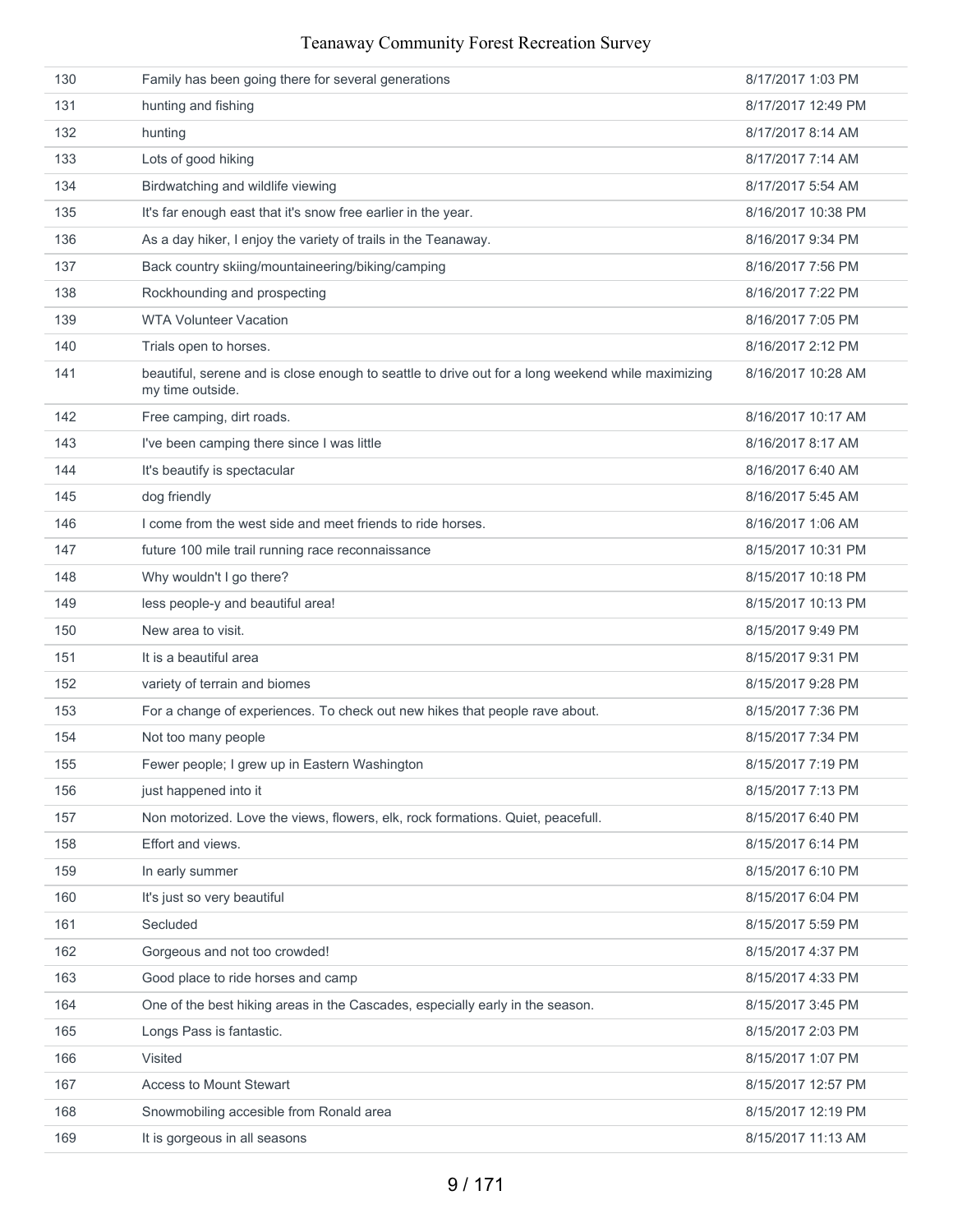| 171<br>8/15/2017 9:54 AM<br>near our cabin<br>172<br><b>Beautiful</b><br>8/15/2017 9:44 AM<br>173<br>been coming here since 1957<br>8/15/2017 9:34 AM<br>174<br>car camping, mushroom hunting, hiking<br>8/15/2017 9:12 AM<br>175<br>It opens up before other areas<br>8/15/2017 9:10 AM<br>I have a cabin there<br>176<br>8/15/2017 9:03 AM<br>It melts out a little earlier than the west side. Also: flowers.<br>8/15/2017 8:57 AM<br>177<br>178<br>motorcycle trails<br>8/15/2017 8:07 AM |  |
|-----------------------------------------------------------------------------------------------------------------------------------------------------------------------------------------------------------------------------------------------------------------------------------------------------------------------------------------------------------------------------------------------------------------------------------------------------------------------------------------------|--|
|                                                                                                                                                                                                                                                                                                                                                                                                                                                                                               |  |
|                                                                                                                                                                                                                                                                                                                                                                                                                                                                                               |  |
|                                                                                                                                                                                                                                                                                                                                                                                                                                                                                               |  |
|                                                                                                                                                                                                                                                                                                                                                                                                                                                                                               |  |
|                                                                                                                                                                                                                                                                                                                                                                                                                                                                                               |  |
|                                                                                                                                                                                                                                                                                                                                                                                                                                                                                               |  |
|                                                                                                                                                                                                                                                                                                                                                                                                                                                                                               |  |
|                                                                                                                                                                                                                                                                                                                                                                                                                                                                                               |  |
| It's beautiful.<br>179<br>8/15/2017 7:47 AM                                                                                                                                                                                                                                                                                                                                                                                                                                                   |  |
| 180<br>different than what I ussually hike in<br>8/15/2017 7:38 AM                                                                                                                                                                                                                                                                                                                                                                                                                            |  |
| 8/15/2017 7:21 AM<br>181<br>na                                                                                                                                                                                                                                                                                                                                                                                                                                                                |  |
| 182<br>Camping with horses.also rented a cabin /with a few corrals for many years when we were<br>8/15/2017 7:02 AM<br>younger.                                                                                                                                                                                                                                                                                                                                                               |  |
| 183<br>I would like to recreate in the Teanaway Valley in the future<br>8/15/2017 5:27 AM                                                                                                                                                                                                                                                                                                                                                                                                     |  |
| 184<br>good horse trails<br>8/15/2017 4:35 AM                                                                                                                                                                                                                                                                                                                                                                                                                                                 |  |
| 185<br>Great terrain and natural beauty<br>8/14/2017 10:40 PM                                                                                                                                                                                                                                                                                                                                                                                                                                 |  |
| 186<br>Great access winter and summer for snowmobiling snowshoeing and horse riding and hiking<br>8/14/2017 10:36 PM                                                                                                                                                                                                                                                                                                                                                                          |  |
| 187<br><b>Wildflowers</b><br>8/14/2017 10:30 PM                                                                                                                                                                                                                                                                                                                                                                                                                                               |  |
| 188<br>Equestrian trails<br>8/14/2017 10:22 PM                                                                                                                                                                                                                                                                                                                                                                                                                                                |  |
| 189<br>good early- and late-season hiking<br>8/14/2017 10:04 PM                                                                                                                                                                                                                                                                                                                                                                                                                               |  |
| Great mt bike trails<br>190<br>8/14/2017 10:02 PM                                                                                                                                                                                                                                                                                                                                                                                                                                             |  |
| 191<br>Not close to home, but that's part of adventure<br>8/14/2017 9:39 PM                                                                                                                                                                                                                                                                                                                                                                                                                   |  |
| 192<br>8/14/2017 9:16 PM<br><b>Hiking</b>                                                                                                                                                                                                                                                                                                                                                                                                                                                     |  |
| It's beautiful!<br>193<br>8/14/2017 9:13 PM                                                                                                                                                                                                                                                                                                                                                                                                                                                   |  |
| 194<br>group hiking<br>8/14/2017 9:08 PM                                                                                                                                                                                                                                                                                                                                                                                                                                                      |  |
| 195<br>8/14/2017 8:40 PM<br>Haven't been there yet! Want to soon                                                                                                                                                                                                                                                                                                                                                                                                                              |  |
| 8/14/2017 8:33 PM<br>196<br>Love it                                                                                                                                                                                                                                                                                                                                                                                                                                                           |  |
| 197<br>less well known; great shoulder seasons<br>8/14/2017 8:22 PM                                                                                                                                                                                                                                                                                                                                                                                                                           |  |
| 198<br>Natural beauty and solitude<br>8/14/2017 8:15 PM                                                                                                                                                                                                                                                                                                                                                                                                                                       |  |
| 199<br><b>Beautiful hikes</b><br>8/14/2017 8:09 PM                                                                                                                                                                                                                                                                                                                                                                                                                                            |  |
| 200<br>Excellent ridge hiking with wonderful views of Stewart range and larches<br>8/14/2017 8:05 PM                                                                                                                                                                                                                                                                                                                                                                                          |  |
| 201<br>The right place to hike in the shoulder seasons<br>8/14/2017 7:59 PM                                                                                                                                                                                                                                                                                                                                                                                                                   |  |
| 202<br>Mountaineers ran several courses there<br>8/14/2017 7:32 PM                                                                                                                                                                                                                                                                                                                                                                                                                            |  |
| Early season access due to early snowmelt and rain shadow snowpack<br>203<br>8/14/2017 6:59 PM                                                                                                                                                                                                                                                                                                                                                                                                |  |
| 204<br>8/14/2017 6:58 PM<br>J                                                                                                                                                                                                                                                                                                                                                                                                                                                                 |  |
| 205<br>8/14/2017 6:54 PM<br>T                                                                                                                                                                                                                                                                                                                                                                                                                                                                 |  |
| 206<br>I prefer the quiet remote nature opportunity.<br>8/14/2017 6:46 PM                                                                                                                                                                                                                                                                                                                                                                                                                     |  |
| 207<br>Awesome plants, and an unusual forest type!<br>8/14/2017 6:44 PM                                                                                                                                                                                                                                                                                                                                                                                                                       |  |
| It is an awesome place and under utilized compared to the West Side like I-90 corridor<br>208<br>8/14/2017 6:41 PM                                                                                                                                                                                                                                                                                                                                                                            |  |
| 209<br>8/14/2017 6:32 PM<br>Great hiking                                                                                                                                                                                                                                                                                                                                                                                                                                                      |  |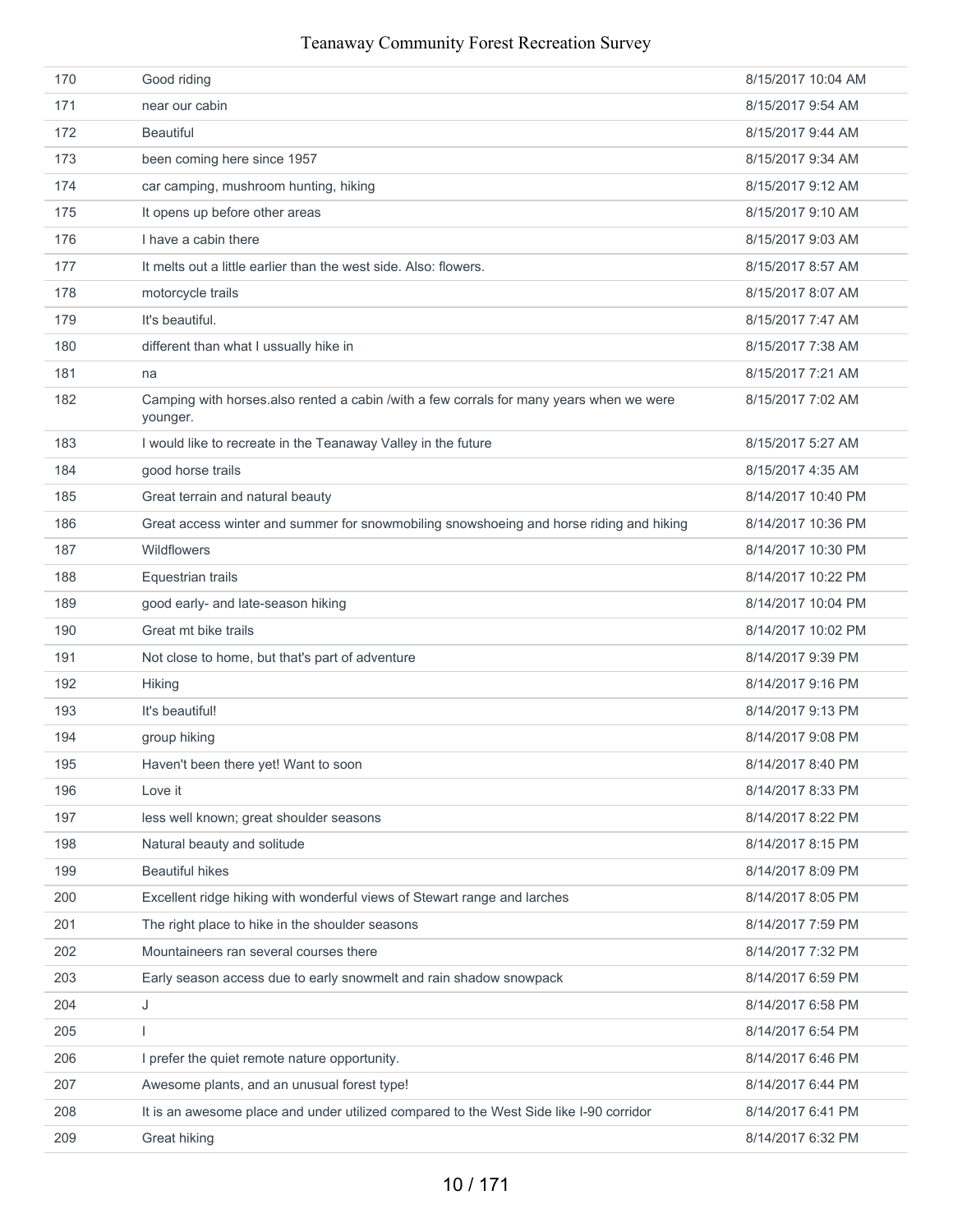| 210 | Thje "east-side" environment is different from the west side that I'm more familiar with.                                                                                                                                                                                                               | 8/14/2017 6:04 PM  |
|-----|---------------------------------------------------------------------------------------------------------------------------------------------------------------------------------------------------------------------------------------------------------------------------------------------------------|--------------------|
| 211 | We don't yet recreate there often                                                                                                                                                                                                                                                                       | 8/14/2017 5:56 PM  |
| 212 | Beauty and different habitat from my part of state                                                                                                                                                                                                                                                      | 8/14/2017 5:49 PM  |
| 213 | <b>Wildflowers</b>                                                                                                                                                                                                                                                                                      | 8/14/2017 5:45 PM  |
| 214 | Geocaching                                                                                                                                                                                                                                                                                              | 8/14/2017 5:45 PM  |
| 215 | Larch Season & views. Good area for late spring mountains and mid fall hiking and winter skiing.                                                                                                                                                                                                        | 8/14/2017 5:44 PM  |
| 216 | somewhat remote and a long drive but worth the unique wilderness experience.                                                                                                                                                                                                                            | 8/14/2017 5:42 PM  |
| 217 | Range of trails and accessibility in all seasons                                                                                                                                                                                                                                                        | 8/14/2017 5:30 PM  |
| 218 | We flyfish, bicycle, hike and camp.                                                                                                                                                                                                                                                                     | 8/14/2017 5:30 PM  |
| 219 | Fewer people - great loops                                                                                                                                                                                                                                                                              | 8/14/2017 5:27 PM  |
| 220 | were new to the area and have never heard of the area.                                                                                                                                                                                                                                                  | 8/14/2017 5:22 PM  |
| 221 | Was camping with Family                                                                                                                                                                                                                                                                                 | 8/14/2017 5:21 PM  |
| 222 | Good wildlife viewing opportunities                                                                                                                                                                                                                                                                     | 8/14/2017 5:19 PM  |
| 223 | I wanted mountain biking within 2 hours of seattle                                                                                                                                                                                                                                                      | 8/14/2017 5:18 PM  |
| 224 | It's beautiful                                                                                                                                                                                                                                                                                          | 8/14/2017 4:27 PM  |
| 225 | Horse community is active there                                                                                                                                                                                                                                                                         | 8/14/2017 3:45 PM  |
| 226 | I live here for over 40 yrs                                                                                                                                                                                                                                                                             | 8/14/2017 3:35 PM  |
| 227 | Hunting                                                                                                                                                                                                                                                                                                 | 8/14/2017 12:19 PM |
| 228 | close to wilderness                                                                                                                                                                                                                                                                                     | 8/14/2017 8:31 AM  |
| 229 | Been camping there since '73 and it never changes. Hope it never does!                                                                                                                                                                                                                                  | 8/14/2017 8:30 AM  |
| 230 | Great horseback riding                                                                                                                                                                                                                                                                                  | 8/14/2017 8:03 AM  |
| 231 | It's beautiful                                                                                                                                                                                                                                                                                          | 8/14/2017 7:45 AM  |
| 232 | Beautiful country                                                                                                                                                                                                                                                                                       | 8/14/2017 7:44 AM  |
| 233 | Good trails                                                                                                                                                                                                                                                                                             | 8/14/2017 7:31 AM  |
| 234 | Hunting                                                                                                                                                                                                                                                                                                 | 8/14/2017 4:02 AM  |
| 235 | Horse back riding                                                                                                                                                                                                                                                                                       | 8/13/2017 10:53 PM |
| 236 | Want to go visit and explore, with horses and without                                                                                                                                                                                                                                                   | 8/13/2017 10:02 PM |
| 237 | hunting                                                                                                                                                                                                                                                                                                 | 8/13/2017 9:59 PM  |
| 238 | Hunting.                                                                                                                                                                                                                                                                                                | 8/13/2017 9:16 PM  |
| 239 | Road trip                                                                                                                                                                                                                                                                                               | 8/13/2017 8:47 PM  |
| 240 | I live there                                                                                                                                                                                                                                                                                            | 8/13/2017 6:46 PM  |
| 241 | It use to be secluded and private:-) Keeping the area as sacred and close to non development as<br>possible would be the best. Trail head and forest service road signage is great NO paved parking<br>lots or graded and graveled trails keep it as close to the way nature intended it to be, please! | 8/12/2017 7:19 PM  |
| 242 | Feels untouched by man.                                                                                                                                                                                                                                                                                 | 8/12/2017 2:43 PM  |
| 243 | Own a peaceful acre on North Fork Rd                                                                                                                                                                                                                                                                    | 8/12/2017 9:26 AM  |
| 244 | grew up in Cle Elum and have moved back                                                                                                                                                                                                                                                                 | 8/11/2017 7:46 PM  |
| 245 | I am on the west side of the mountains; it is a different ecosystem to visit and explore.                                                                                                                                                                                                               | 8/11/2017 6:37 PM  |
| 246 | Hunting                                                                                                                                                                                                                                                                                                 | 8/11/2017 4:22 PM  |
| 247 | It literally IS my favorite place!                                                                                                                                                                                                                                                                      | 8/11/2017 12:47 PM |
| 248 | There are no 206ers messing up the campgrounds and leaving all there garbage                                                                                                                                                                                                                            | 8/11/2017 12:43 PM |
|     |                                                                                                                                                                                                                                                                                                         |                    |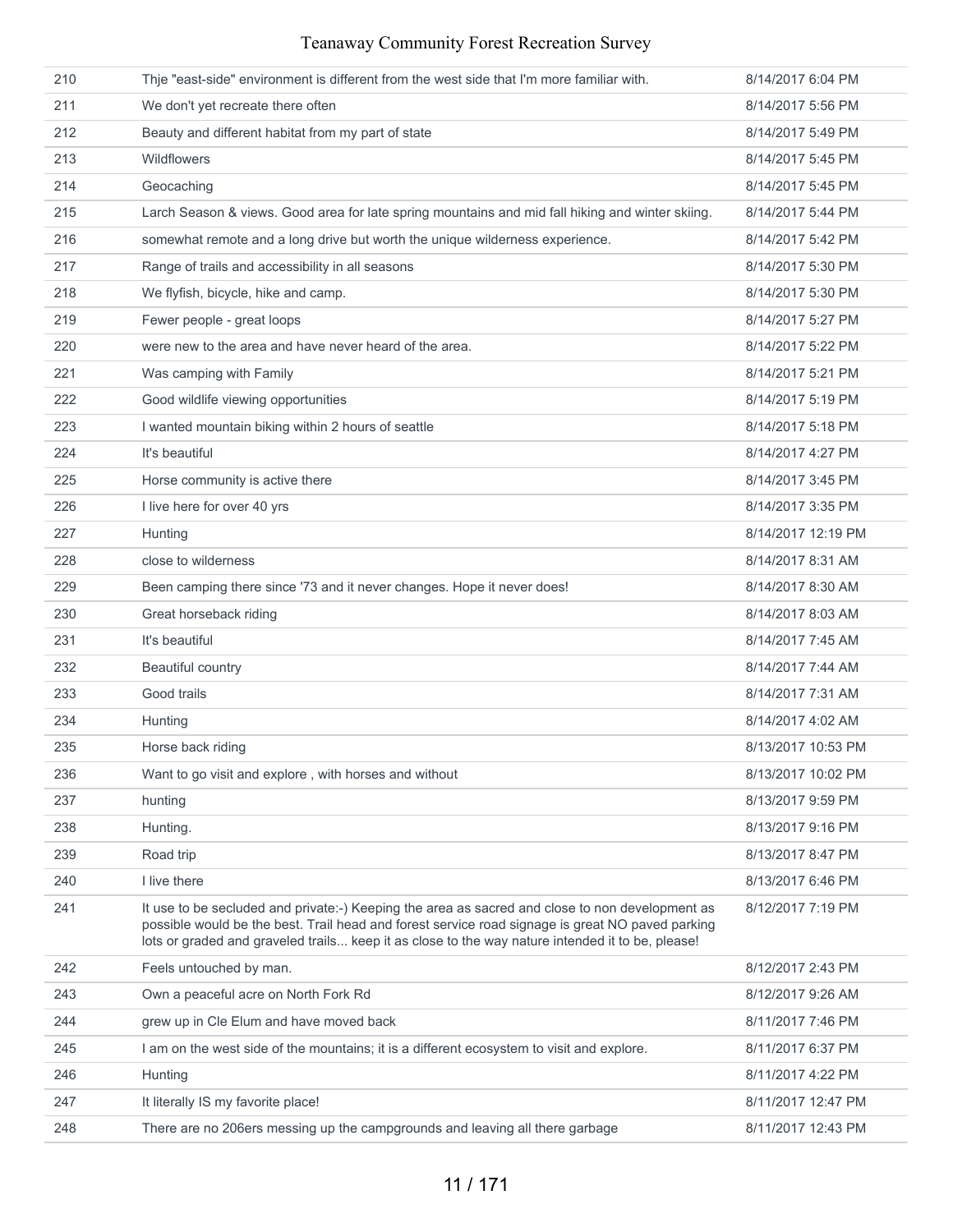| 249 | Acess to shooting pits and bow hunting                                                                               | 8/11/2017 11:42 AM |
|-----|----------------------------------------------------------------------------------------------------------------------|--------------------|
| 250 | There's a wide variety of trails available to livestock                                                              | 8/11/2017 9:45 AM  |
| 251 | it's quiet, natural, and beautiful                                                                                   | 8/11/2017 9:33 AM  |
| 252 | For an extra 30 minutes travel, I can leave the Seattle crowds behind!                                               | 8/11/2017 6:48 AM  |
| 253 | great trails                                                                                                         | 8/10/2017 8:54 PM  |
| 254 | Beautiful places to hike to; different from those nearer the crest of the Cascade range.                             | 8/10/2017 5:22 PM  |
| 255 | Snowmobiling, camping and hiking                                                                                     | 8/10/2017 1:53 PM  |
| 256 | Easy camping                                                                                                         | 8/10/2017 12:03 PM |
| 257 | I can hunt, hike, dirt bike, snowshoe, 4x4 and camping                                                               | 8/10/2017 9:26 AM  |
| 258 | something different                                                                                                  | 8/10/2017 9:16 AM  |
| 259 | Grew up there                                                                                                        | 8/10/2017 8:17 AM  |
| 260 | T.                                                                                                                   | 8/9/2017 12:32 PM  |
| 261 | not too crowded                                                                                                      | 8/9/2017 10:14 AM  |
| 262 | I recreate here all four seasons of the year.                                                                        | 8/9/2017 7:47 AM   |
| 263 | Dirt biking and snowmobiling                                                                                         | 8/8/2017 9:51 PM   |
| 264 | Mtn bike trails                                                                                                      | 8/8/2017 8:18 PM   |
| 265 | Few people, until recently                                                                                           | 8/8/2017 7:46 PM   |
| 266 | Our family has property there.                                                                                       | 8/8/2017 6:41 PM   |
| 267 | Close to Cle Elum                                                                                                    | 8/8/2017 5:05 PM   |
| 268 | Rock hunting                                                                                                         | 8/8/2017 11:40 AM  |
| 269 | singular beauty                                                                                                      | 8/8/2017 10:56 AM  |
| 270 | I live in the Teanaway Valley                                                                                        | 8/8/2017 10:41 AM  |
| 271 | not wilderness                                                                                                       | 8/8/2017 9:31 AM   |
| 272 | <b>Beautiful</b>                                                                                                     | 8/8/2017 7:43 AM   |
| 273 | Some great Single Track Motorcycle trails, of which there are very few in the state compared to<br>other trail types | 8/7/2017 7:39 PM   |
| 274 | It's beautiful                                                                                                       | 8/7/2017 6:18 PM   |
| 275 | wasn't so well known                                                                                                 | 8/7/2017 4:49 PM   |
| 276 | Family owned property                                                                                                | 8/7/2017 4:44 PM   |
| 277 | Opportunity to enjoy nature away from noise of motors                                                                | 8/7/2017 3:12 PM   |
| 278 | Natural sites to enjoy that are family friendly.                                                                     | 8/7/2017 2:50 PM   |
| 279 | I live here!                                                                                                         | 8/7/2017 11:18 AM  |
| 280 | Biological Ecosystems I enjoy the habitat and wildlife                                                               | 8/7/2017 10:48 AM  |
| 281 | campsites spread out and not tight to one anothergreat scenery and wildlife viewing                                  | 8/7/2017 7:37 AM   |
| 282 | Equine trail riding, eqine park                                                                                      | 8/7/2017 5:40 AM   |
| 283 | Beautiful!                                                                                                           | 8/6/2017 9:32 PM   |
| 284 | our first trip to the Teanaway is coming up                                                                          | 8/6/2017 8:29 PM   |
| 285 | For horse camping and riding my horse.                                                                               | 8/6/2017 5:35 PM   |
| 286 | Horseback riding the trails and camping.                                                                             | 8/6/2017 1:06 PM   |
| 287 | Snowmobile and hunting access                                                                                        | 8/6/2017 11:10 AM  |
| 288 | Beautiful & river access                                                                                             | 8/6/2017 10:51 AM  |
|     |                                                                                                                      |                    |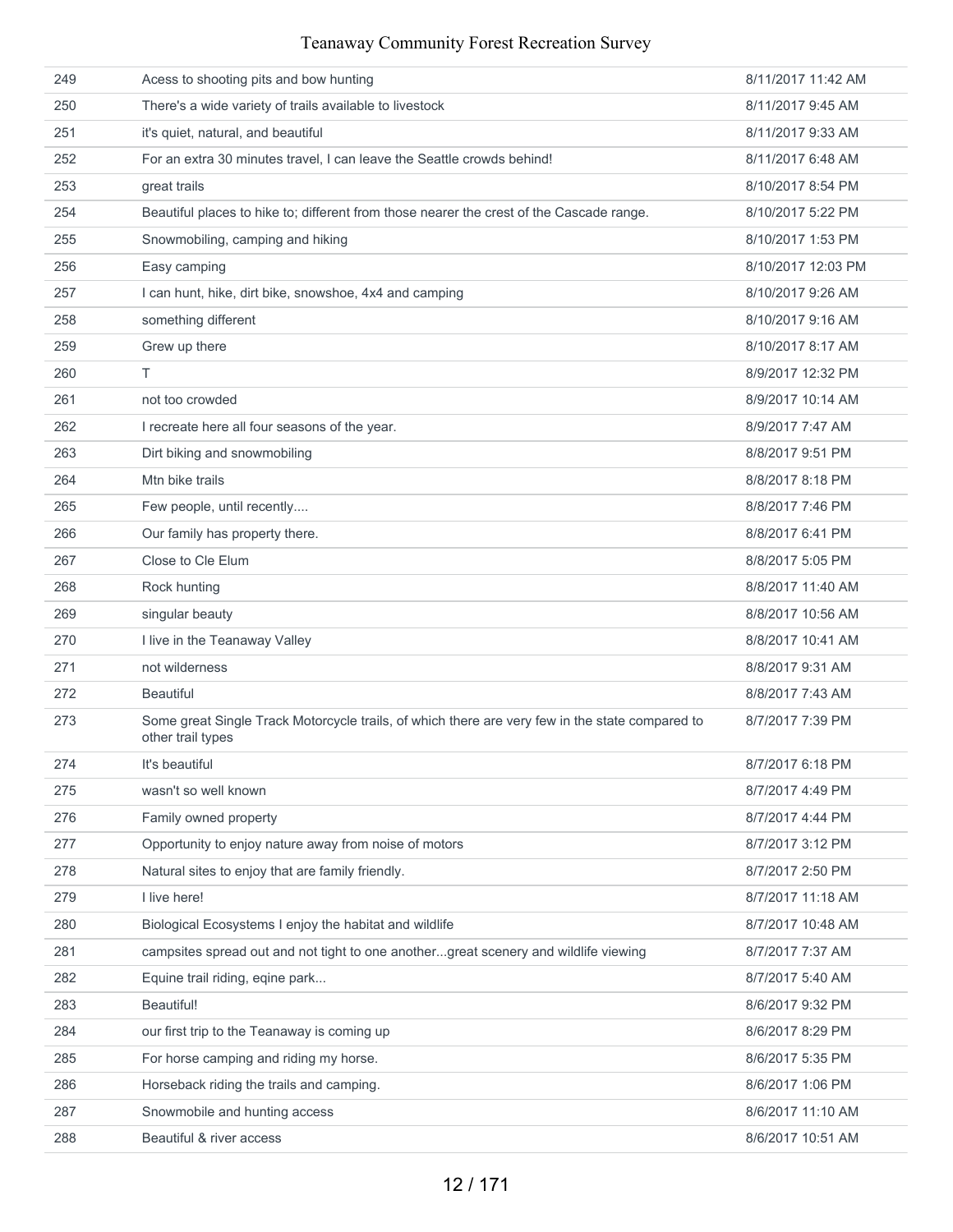| 289 | Great hunting I. Hikers should stay out                                                                     | 8/6/2017 9:35 AM  |
|-----|-------------------------------------------------------------------------------------------------------------|-------------------|
| 290 | Races, events.                                                                                              | 8/6/2017 8:47 AM  |
| 291 | Orienteering/rogaining                                                                                      | 8/6/2017 3:02 AM  |
| 292 | Still pristine not ruined yet                                                                               | 8/5/2017 10:59 PM |
| 293 | Offroading                                                                                                  | 8/5/2017 2:12 PM  |
| 294 | Hunting.                                                                                                    | 8/5/2017 1:52 PM  |
| 295 | There is fewer people there than other recreational areas.                                                  | 8/5/2017 8:25 AM  |
| 296 | wildlife, beauty of the area, solitude                                                                      | 8/5/2017 8:14 AM  |
| 297 | One if the few places in the nation where I can share territory with wolves.                                | 8/5/2017 7:44 AM  |
| 298 | Horse back riding                                                                                           | 8/5/2017 6:33 AM  |
| 299 | It's beautiful.                                                                                             | 8/5/2017 12:27 AM |
| 300 | I haven't yet but I hope to.                                                                                | 8/4/2017 10:36 PM |
| 301 | Adventure racing, hiking, biking                                                                            | 8/4/2017 9:46 PM  |
| 302 | I do orienteering events there with Cascade Orienteering Club                                               | 8/4/2017 9:43 PM  |
| 303 | Adventure racing                                                                                            | 8/4/2017 9:11 PM  |
| 304 | Great orienteering terrain!                                                                                 | 8/4/2017 8:29 PM  |
| 305 | Hunting, and ORV                                                                                            | 8/4/2017 7:07 PM  |
| 306 | Orienteering and adventure races there, camping                                                             | 8/4/2017 3:38 PM  |
| 307 | It is beautiful                                                                                             | 8/4/2017 1:46 PM  |
| 308 | Unique whitewater experience                                                                                | 8/4/2017 12:02 PM |
| 309 | I live on the north fork for over 20 plus years now                                                         | 8/4/2017 10:50 AM |
| 310 | It's another undeveloped forestland that sustains fish & wildlife and needs to be protected and<br>restored | 8/4/2017 10:28 AM |
| 311 | Good place to take the family mountain bike riding (no Motos to contend with, usually)                      | 8/4/2017 10:26 AM |
| 312 | Have cabin. Grew up dirtbiking there. Love the area.                                                        | 8/4/2017 10:17 AM |
| 313 | I love the beautiful scenery and trees                                                                      | 8/4/2017 10:06 AM |
| 314 | Good times driving in the jeeps                                                                             | 8/4/2017 9:54 AM  |
| 315 | My grandma's family homesteaded here                                                                        | 8/4/2017 8:40 AM  |
| 316 | Great horse camping and trails                                                                              | 8/4/2017 7:26 AM  |
| 317 | Been there, done that!                                                                                      | 8/4/2017 6:24 AM  |
| 318 | Variety of Recreation all year                                                                              | 8/4/2017 5:35 AM  |
| 319 | Unique ecosystem, Wenatchee mountain endemic plants, some of the earliest spring hiking in the<br>area.     | 8/3/2017 11:09 PM |
| 320 | beautiful area                                                                                              | 8/3/2017 8:49 PM  |
| 321 | Visited during past WDFW field work there.                                                                  | 8/3/2017 6:11 PM  |
| 322 | Quality hunting and angling opportunities                                                                   | 8/3/2017 5:16 PM  |
| 323 | Access to forest service campsites and great trails.                                                        | 8/3/2017 4:27 PM  |
| 324 | Horse camping available.                                                                                    | 8/3/2017 4:23 PM  |
| 325 | Ecological and botanical significance serpentine areas.                                                     | 8/3/2017 4:04 PM  |
| 326 | The ability to enjoy front country without annoyance of motorized recreation.                               | 8/3/2017 3:24 PM  |
| 327 | for the rock climbing                                                                                       | 8/3/2017 1:27 PM  |
|     |                                                                                                             |                   |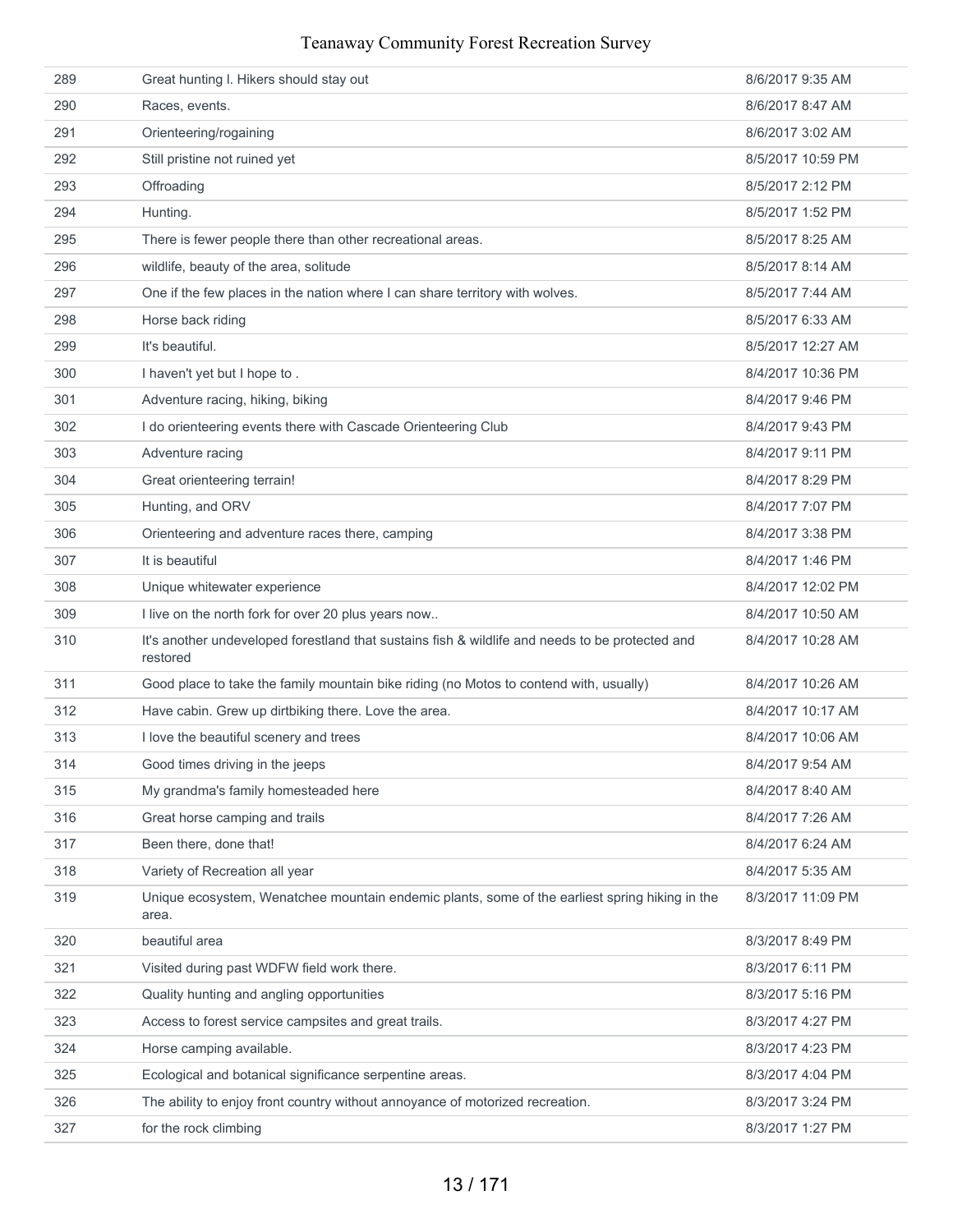| 328 | My family has had a cabin in the Teanaway for 30 years                                                                                                                                                                                                                                                                                                                                                                                                                                                                                                                                | 8/3/2017 8:59 AM   |
|-----|---------------------------------------------------------------------------------------------------------------------------------------------------------------------------------------------------------------------------------------------------------------------------------------------------------------------------------------------------------------------------------------------------------------------------------------------------------------------------------------------------------------------------------------------------------------------------------------|--------------------|
| 329 | Beautiful country, wildlife, easy to escape crowds                                                                                                                                                                                                                                                                                                                                                                                                                                                                                                                                    | 8/3/2017 8:15 AM   |
| 330 | I'm new to the area, love to hike and see wildlife/flowers/etc.                                                                                                                                                                                                                                                                                                                                                                                                                                                                                                                       | 8/2/2017 10:13 PM  |
| 331 | DNR HASNT FUCKED IT UP YET                                                                                                                                                                                                                                                                                                                                                                                                                                                                                                                                                            | 8/2/2017 9:38 PM   |
| 332 | Evergreen Mountain Bike's May in the 'Way                                                                                                                                                                                                                                                                                                                                                                                                                                                                                                                                             | 8/2/2017 9:03 PM   |
| 333 | Good hiking                                                                                                                                                                                                                                                                                                                                                                                                                                                                                                                                                                           | 8/2/2017 8:10 PM   |
| 334 | Bob Bornique!!!!!!!                                                                                                                                                                                                                                                                                                                                                                                                                                                                                                                                                                   | 8/2/2017 8:05 PM   |
| 335 | live at middle fork                                                                                                                                                                                                                                                                                                                                                                                                                                                                                                                                                                   | 8/2/2017 6:58 PM   |
| 336 | good motorcycle trails                                                                                                                                                                                                                                                                                                                                                                                                                                                                                                                                                                | 8/2/2017 6:08 PM   |
| 337 | We have a cabin in the middle of the 50 acres of Teanaway community forest. It is important that<br>the forest stays green and very important that the road is maintained by dnr as it is mainly on their<br>acreage as the landowners had to pay a fee to the previous owners and are grandfathered in. The<br>road is bad as anyone can drive on it before the gate and there are some spots after the gate that<br>are bad. As tax payers we would like to see this fixed as you fixed the Teanaway road and Indian<br>camp plus the Teanaway campground where they camp for free. | 8/2/2017 5:50 PM   |
| 338 | second home                                                                                                                                                                                                                                                                                                                                                                                                                                                                                                                                                                           | 8/2/2017 5:05 PM   |
| 339 | Cycling                                                                                                                                                                                                                                                                                                                                                                                                                                                                                                                                                                               | 8/2/2017 4:55 PM   |
| 340 | The eastside forest is marvelous, and the various ecosystems provide a lot of interest. Great trails<br>and adventures.                                                                                                                                                                                                                                                                                                                                                                                                                                                               | 8/2/2017 4:51 PM   |
| 341 | My family has had a cabin there since 1965                                                                                                                                                                                                                                                                                                                                                                                                                                                                                                                                            | 8/2/2017 3:38 PM   |
| 342 | Cool geological features                                                                                                                                                                                                                                                                                                                                                                                                                                                                                                                                                              | 8/2/2017 2:29 PM   |
| 343 | Offers a different mountain biking experience than I get riding to the west of the mountains.                                                                                                                                                                                                                                                                                                                                                                                                                                                                                         | 8/2/2017 2:22 PM   |
| 344 | The topography and forest are excellent for navigation sports                                                                                                                                                                                                                                                                                                                                                                                                                                                                                                                         | 8/2/2017 9:39 AM   |
| 345 | It's quite                                                                                                                                                                                                                                                                                                                                                                                                                                                                                                                                                                            | 8/2/2017 6:56 AM   |
| 346 | hunting                                                                                                                                                                                                                                                                                                                                                                                                                                                                                                                                                                               | 8/1/2017 10:52 PM  |
| 347 | there is a variety of wooded, freeloader, meadow, alpine, Rocky, or Parkside areas to enjoy! Also<br>some areas have picnic tables and fire pits for roasting hotdogs and S'Mores!                                                                                                                                                                                                                                                                                                                                                                                                    | 8/1/2017 8:56 PM   |
| 348 | Hello, Beautiful.                                                                                                                                                                                                                                                                                                                                                                                                                                                                                                                                                                     | 8/1/2017 4:54 PM   |
| 349 | Unique landscapes to explore by horseback                                                                                                                                                                                                                                                                                                                                                                                                                                                                                                                                             | 8/1/2017 4:44 PM   |
| 350 | Free sites, having very little money to spare it is oneof the few places we can still afford to go to                                                                                                                                                                                                                                                                                                                                                                                                                                                                                 | 8/1/2017 2:24 PM   |
| 351 | To escape high numbers of people                                                                                                                                                                                                                                                                                                                                                                                                                                                                                                                                                      | 8/1/2017 12:29 PM  |
| 352 | Only place where I can enjoy trails in rattlesnake-free forest without atvs and motorcyle dust :(                                                                                                                                                                                                                                                                                                                                                                                                                                                                                     | 8/1/2017 11:54 AM  |
| 353 | Wilderness experience, quiet, clean, trails not dusty, pretty. No stupid dirt bikes everywhere, like<br>there is everywhere else                                                                                                                                                                                                                                                                                                                                                                                                                                                      | 8/1/2017 10:01 AM  |
| 354 | Grew up hunting it                                                                                                                                                                                                                                                                                                                                                                                                                                                                                                                                                                    | 8/1/2017 4:52 AM   |
| 355 | Orienteering and mountain biking                                                                                                                                                                                                                                                                                                                                                                                                                                                                                                                                                      | 7/31/2017 10:02 PM |
| 356 | Hunting, fishing, hiking, camping                                                                                                                                                                                                                                                                                                                                                                                                                                                                                                                                                     | 7/31/2017 8:38 PM  |
| 357 | Horse trails and horse camps                                                                                                                                                                                                                                                                                                                                                                                                                                                                                                                                                          | 7/31/2017 6:45 PM  |
| 358 | Horse back riding and camping                                                                                                                                                                                                                                                                                                                                                                                                                                                                                                                                                         | 7/31/2017 6:12 PM  |
| 359 | prospecting                                                                                                                                                                                                                                                                                                                                                                                                                                                                                                                                                                           | 7/31/2017 3:02 PM  |
| 360 | Motorcycle riding - single track                                                                                                                                                                                                                                                                                                                                                                                                                                                                                                                                                      | 7/31/2017 1:39 PM  |
| 361 | Family memories                                                                                                                                                                                                                                                                                                                                                                                                                                                                                                                                                                       | 7/31/2017 12:21 PM |
| 362 | Easy hiking and a good hunting area                                                                                                                                                                                                                                                                                                                                                                                                                                                                                                                                                   | 7/31/2017 12:21 PM |
| 363 | Good open sandy trails                                                                                                                                                                                                                                                                                                                                                                                                                                                                                                                                                                | 7/31/2017 11:40 AM |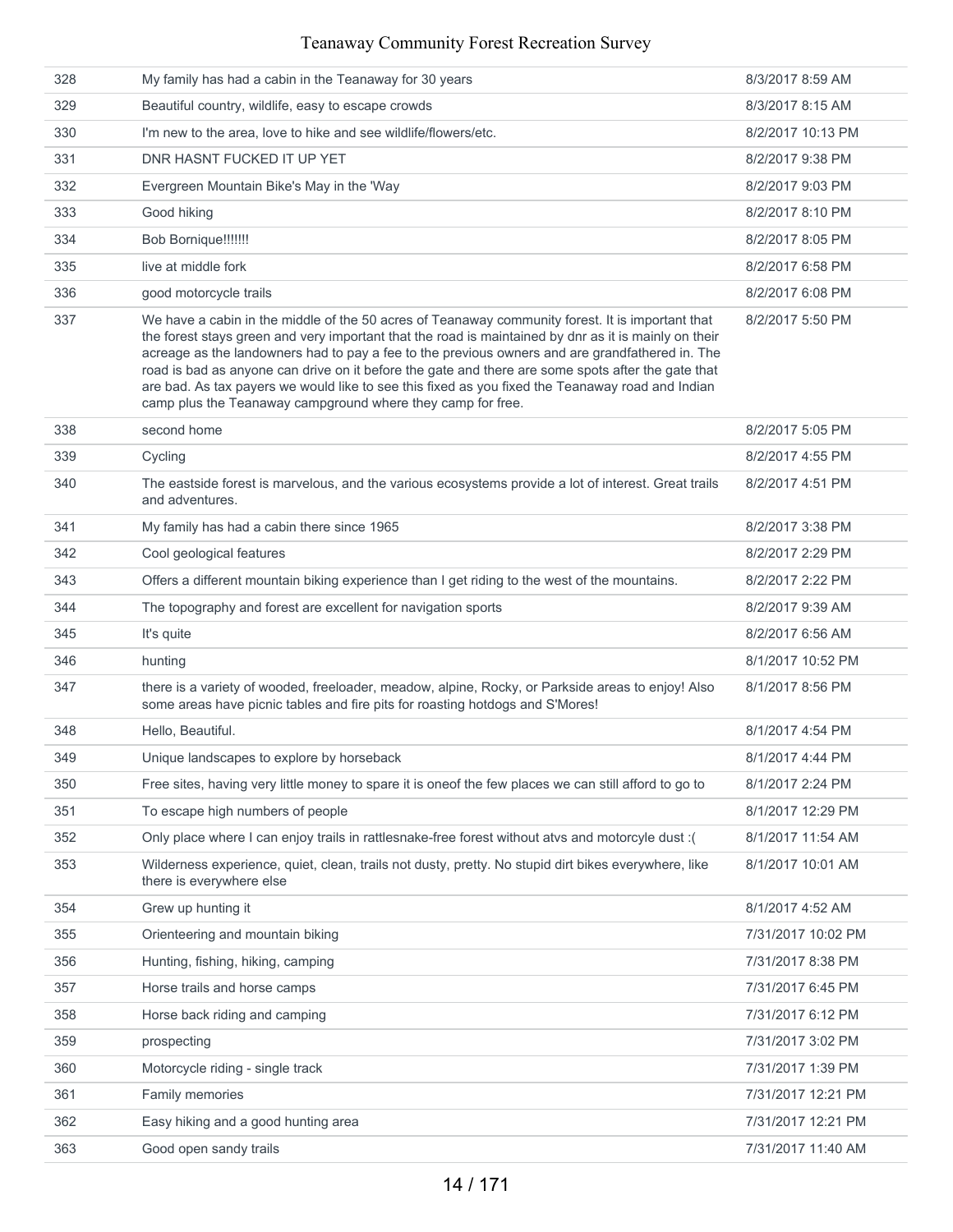| 364 | Love horseback riding there and camping.                                                                                                                                                                              | 7/31/2017 8:02 AM  |
|-----|-----------------------------------------------------------------------------------------------------------------------------------------------------------------------------------------------------------------------|--------------------|
| 365 | Landscape. Not crowded with westsiders                                                                                                                                                                                | 7/30/2017 8:12 PM  |
| 366 | Fushing                                                                                                                                                                                                               | 7/30/2017 7:05 PM  |
| 367 | Good snowmobiling in the Winter and swimming holes in the Summer                                                                                                                                                      | 7/30/2017 6:34 PM  |
| 368 | horse person                                                                                                                                                                                                          | 7/30/2017 5:11 PM  |
| 369 | Horseback riding trails                                                                                                                                                                                               | 7/30/2017 4:25 PM  |
| 370 | Beautiful country                                                                                                                                                                                                     | 7/30/2017 1:13 PM  |
| 371 | I own a vacation home in the Valley                                                                                                                                                                                   | 7/30/2017 11:46 AM |
| 372 | It's close to vacation home                                                                                                                                                                                           | 7/30/2017 10:20 AM |
| 373 | hunting and foraging                                                                                                                                                                                                  | 7/30/2017 9:13 AM  |
| 374 | The trails in the upper T basin are very challenging and have few other riders                                                                                                                                        | 7/30/2017 8:40 AM  |
| 375 | rockhounding                                                                                                                                                                                                          | 7/29/2017 11:56 PM |
| 376 | Hunting                                                                                                                                                                                                               | 7/29/2017 11:18 PM |
| 377 | It is pure nature. I like that there are roads to get in and the trails look like they belong in the<br>woods. Nature is beautiful in and of itself - too much human manipulation only takes away from the<br>beauty. | 7/29/2017 5:56 PM  |
| 378 | hunting                                                                                                                                                                                                               | 7/29/2017 5:29 PM  |
| 379 | Camp Wahoo                                                                                                                                                                                                            | 7/29/2017 5:17 PM  |
| 380 | my spouse has research projects there                                                                                                                                                                                 | 7/29/2017 4:55 PM  |
| 381 | Hiking, cooling off in rivers, and snowmobiling.                                                                                                                                                                      | 7/29/2017 12:36 PM |
| 382 | Great trails for horses                                                                                                                                                                                               | 7/29/2017 10:55 AM |
| 383 | Hunting!                                                                                                                                                                                                              | 7/29/2017 8:14 AM  |
| 384 | hunting                                                                                                                                                                                                               | 7/29/2017 8:06 AM  |
| 385 | Rockhounding                                                                                                                                                                                                          | 7/28/2017 2:53 PM  |
| 386 | I live next door to it                                                                                                                                                                                                | 7/28/2017 2:07 PM  |
| 387 | fishing and hunting                                                                                                                                                                                                   | 7/28/2017 12:57 PM |
| 388 |                                                                                                                                                                                                                       | 7/28/2017 12:44 PM |
| 389 | excelent area for riding horses and hiking                                                                                                                                                                            | 7/28/2017 11:03 AM |
| 390 | Early season access to trails (after snowmelt).                                                                                                                                                                       | 7/28/2017 11:01 AM |
| 391 | Quiet, wildlife                                                                                                                                                                                                       | 7/28/2017 10:06 AM |
| 392 | We are good friends of a landowner on the West Fork and have spent 20 years helping to clear<br>timber around his cabin for fire safety.                                                                              | 7/28/2017 9:54 AM  |
| 393 | Access to some of the best Motorized Single Track in the state.                                                                                                                                                       | 7/28/2017 8:02 AM  |
| 394 | 1                                                                                                                                                                                                                     | 7/28/2017 7:49 AM  |
| 395 | Campsites are easy to get to. We're senior                                                                                                                                                                            | 7/28/2017 7:20 AM  |
| 396 | Access allows variety in conjunction with hiking elsewhere                                                                                                                                                            | 7/28/2017 7:12 AM  |
| 397 | It used to be uncrowded                                                                                                                                                                                               | 7/28/2017 6:43 AM  |
| 398 | It's not motorized                                                                                                                                                                                                    | 7/28/2017 6:30 AM  |
| 399 | It's beautiful.                                                                                                                                                                                                       | 7/28/2017 2:45 AM  |
| 400 | trails not crowded as they are at Snoqualmie Pass                                                                                                                                                                     | 7/27/2017 10:41 PM |
| 401 | It is quiet, beautiful, pristine and does not allow motorized vehicles.                                                                                                                                               | 7/27/2017 9:36 PM  |
| 402 | Hiking with no motor vehicle noise                                                                                                                                                                                    | 7/27/2017 9:02 PM  |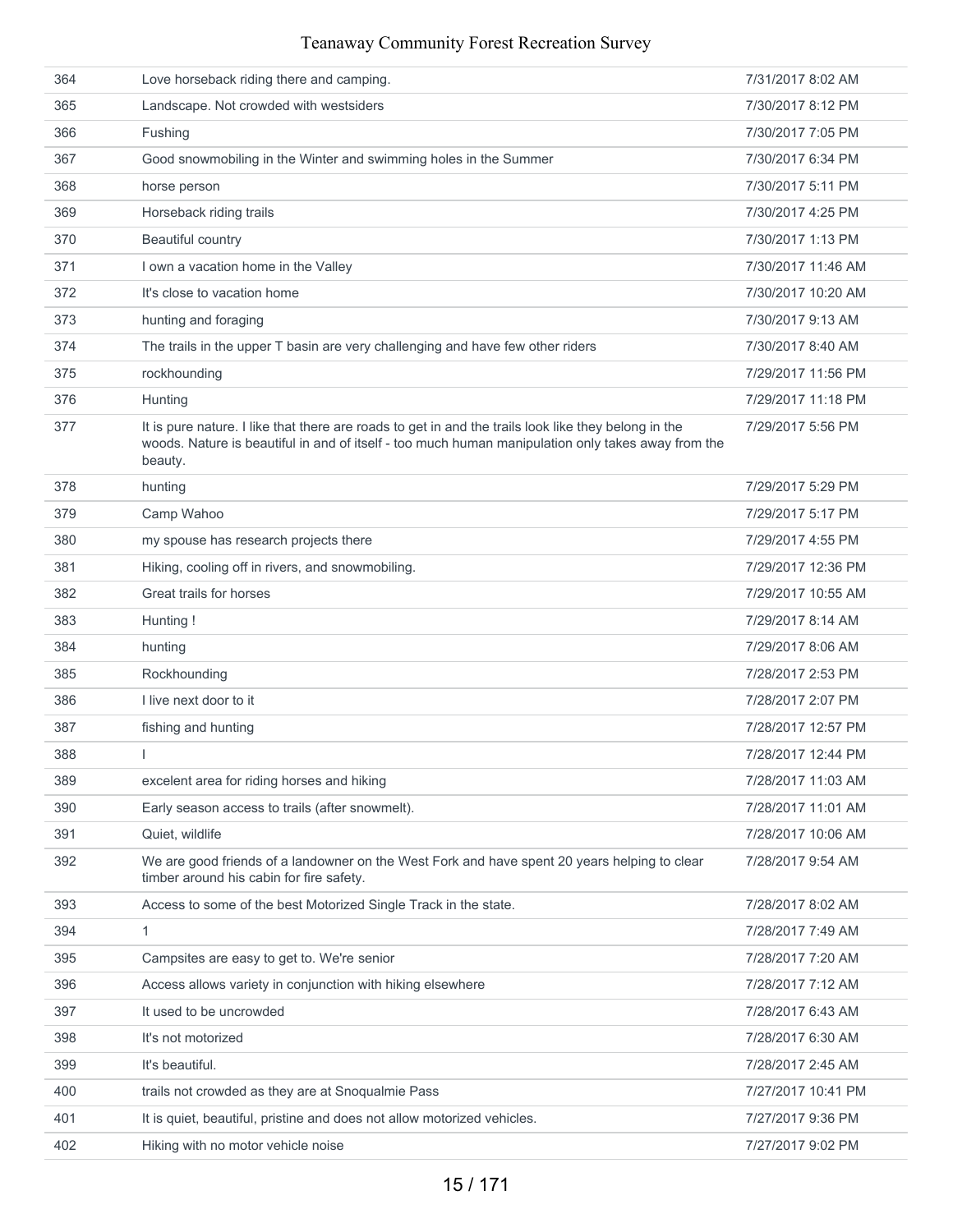| 403 | I use to own land on the Middle Fork road and still do camp there and ride horses since 1967.                                                                                                | 7/27/2017 8:44 PM  |
|-----|----------------------------------------------------------------------------------------------------------------------------------------------------------------------------------------------|--------------------|
| 404 | Good open forest that allows off trail hiking                                                                                                                                                | 7/27/2017 8:38 PM  |
| 405 | Horse trails are great.                                                                                                                                                                      | 7/27/2017 6:42 PM  |
| 406 | Hunting                                                                                                                                                                                      | 7/27/2017 6:41 PM  |
| 407 | Perfect horse riding                                                                                                                                                                         | 7/27/2017 5:53 PM  |
| 408 | relatively unspoiled                                                                                                                                                                         | 7/27/2017 5:25 PM  |
| 409 | I like the trails (mountain biking). I'd visit in the winter but too many snowmobiles. Fat Bikes/CC<br>groomed skiing trails?                                                                | 7/27/2017 4:56 PM  |
| 410 | Friends in the area to trail ride horses with. Have horse camped there also                                                                                                                  | 7/27/2017 4:51 PM  |
| 411 | I just told you.                                                                                                                                                                             | 7/27/2017 4:07 PM  |
| 412 | Some of the most beautiful horseback riding available in the state and it's only 30 minutes from<br>home!                                                                                    | 7/27/2017 3:00 PM  |
| 413 | A quiet place to ride. Unfortunately that has changed with access for motorized vehicles. Trail<br>damage, trash, erosion, rude people. Afraid the quiet and area preservation will be lost. | 7/27/2017 2:37 PM  |
| 414 | The wildlife including wolves.                                                                                                                                                               | 7/27/2017 2:28 PM  |
| 415 | Access for dualsport motorcycles                                                                                                                                                             | 7/27/2017 1:35 PM  |
| 416 | Plan to visit soon                                                                                                                                                                           | 7/27/2017 1:35 PM  |
| 417 | Great trails and weather                                                                                                                                                                     | 7/27/2017 1:23 PM  |
| 418 | For hunting and rock hounding                                                                                                                                                                | 7/27/2017 1:12 PM  |
| 419 | Exercise, spend time with family and friends, view wildflowers and wildlife and other flora                                                                                                  | 7/27/2017 1:00 PM  |
| 420 | It's quiet                                                                                                                                                                                   | 7/27/2017 12:59 PM |
| 421 | Less crowded, can take my dog much more easily                                                                                                                                               | 7/27/2017 11:58 AM |
| 422 | It's quiet and peaceful and gives us a chance to be in nature and enjoy the forest in its natural<br>state.                                                                                  | 7/27/2017 10:59 AM |
| 423 | Great Wildlife. It feels wild                                                                                                                                                                | 7/27/2017 10:49 AM |
| 424 | turkey and deer hunting                                                                                                                                                                      | 7/27/2017 10:47 AM |
| 425 | No motorized use                                                                                                                                                                             | 7/27/2017 10:00 AM |
| 426 | The campground on the West Fork, recently acquired by DNR, I think.                                                                                                                          | 7/27/2017 9:51 AM  |
| 427 | We Own property on the North Fork                                                                                                                                                            | 7/27/2017 9:17 AM  |
| 428 | Horseback riding                                                                                                                                                                             | 7/27/2017 9:02 AM  |
| 429 | multi use trails (horseback, bike, hike)                                                                                                                                                     | 7/27/2017 8:03 AM  |
| 430 | Horseback riding                                                                                                                                                                             | 7/27/2017 7:07 AM  |
| 431 | Own a home and property on Middle Fork                                                                                                                                                       | 7/27/2017 1:15 AM  |
| 432 | There are no motor vehicles to contend with.                                                                                                                                                 | 7/26/2017 11:12 PM |
| 433 | I come there for orienteering events.                                                                                                                                                        | 7/26/2017 10:48 PM |
| 434 | Good trails for equestrains                                                                                                                                                                  | 7/26/2017 10:17 PM |
| 435 | Orienteering events - it's a great venue!                                                                                                                                                    | 7/26/2017 9:53 PM  |
| 436 | uncrowded                                                                                                                                                                                    | 7/26/2017 9:45 PM  |
| 437 | Unique                                                                                                                                                                                       | 7/26/2017 9:30 PM  |
| 438 | Rock hounding                                                                                                                                                                                | 7/26/2017 9:11 PM  |
| 439 | Rockhounding                                                                                                                                                                                 | 7/26/2017 9:09 PM  |
| 440 | I love the pine trees and views                                                                                                                                                              | 7/26/2017 9:05 PM  |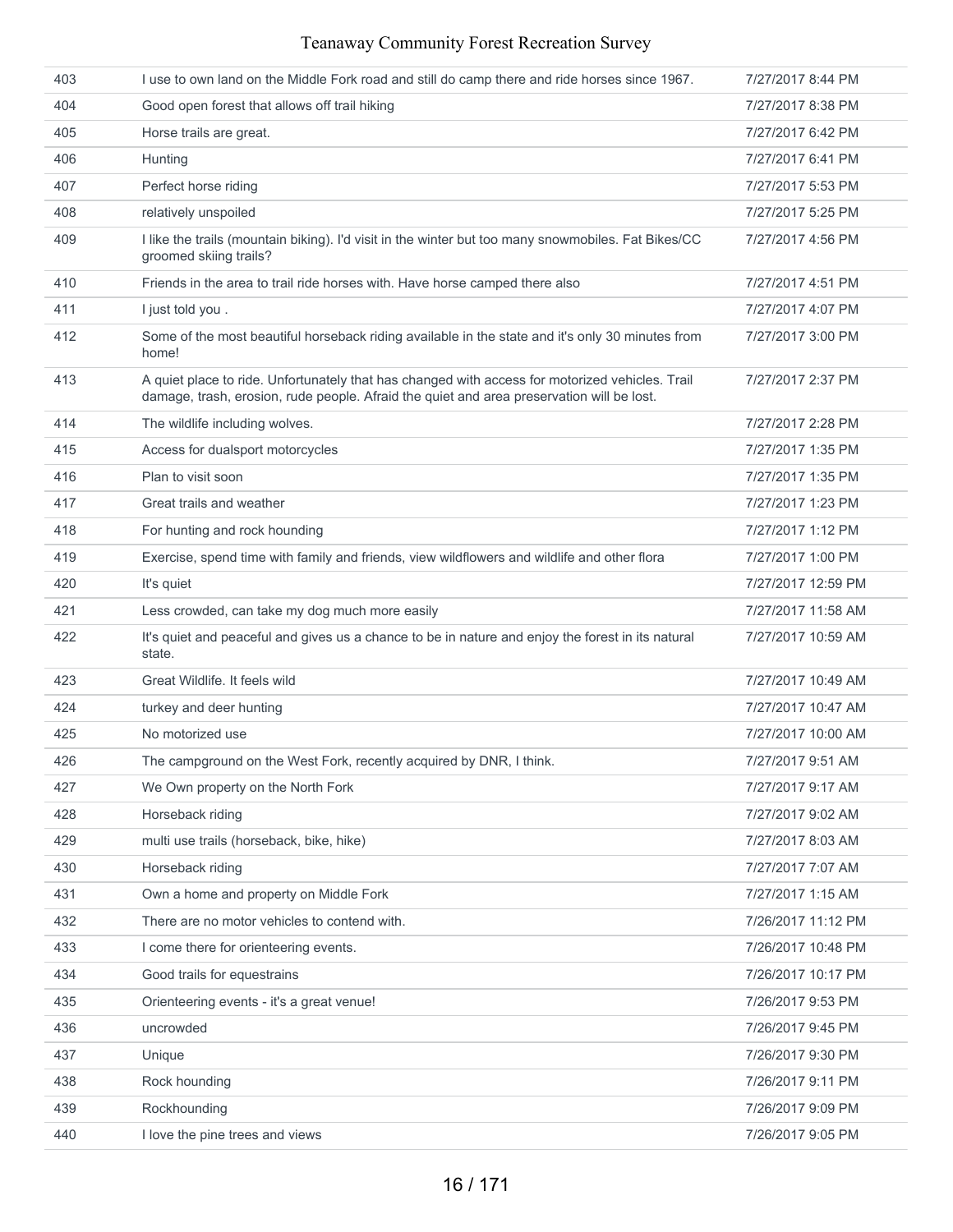| 441 | Never been but utv trails would be awesome. Washington state lacks in this depermant and I<br>know there is a growing group of avid utv riders that would benefit from actual utv sxs trails                                 | 7/26/2017 9:01 PM |
|-----|------------------------------------------------------------------------------------------------------------------------------------------------------------------------------------------------------------------------------|-------------------|
| 442 | orienteering                                                                                                                                                                                                                 | 7/26/2017 8:46 PM |
| 443 | Good horse back riding trails                                                                                                                                                                                                | 7/26/2017 8:45 PM |
| 444 | ATV riding                                                                                                                                                                                                                   | 7/26/2017 8:01 PM |
| 445 | i work in middle fork                                                                                                                                                                                                        | 7/26/2017 7:51 PM |
| 446 | Friends live there                                                                                                                                                                                                           | 7/26/2017 7:33 PM |
| 447 | Beautiful country, My family has recreated there and in adjacent years for 50 years. It is important<br>to continue to preserve, protect, and provide timber income from state lands. In a responsible<br>manner, of course. | 7/26/2017 7:29 PM |
| 448 | Botanizing, birding, peak scrambles                                                                                                                                                                                          | 7/26/2017 6:53 PM |
| 449 | Beautiful land that isn't over crowded                                                                                                                                                                                       | 7/26/2017 6:50 PM |
| 450 | I have not been there in a while since the ORV has been shut down.                                                                                                                                                           | 7/26/2017 6:25 PM |
| 451 | I can find undeveloped/unpopulated (by humans) remote areas to safely hunt and enjoy the<br>wilderness.                                                                                                                      | 7/26/2017 6:06 PM |
| 452 | Hunting                                                                                                                                                                                                                      | 7/26/2017 6:04 PM |
| 453 | Rockhounding                                                                                                                                                                                                                 | 7/26/2017 6:01 PM |
| 454 | Have never been there.                                                                                                                                                                                                       | 7/26/2017 5:41 PM |
| 455 | Utv trail riding where permissible                                                                                                                                                                                           | 7/26/2017 5:02 PM |
| 456 | Tough trails for conditioning the horse                                                                                                                                                                                      | 7/26/2017 4:58 PM |
| 457 | It just so nice I love the teanawsy valley been going there 25 yrs now                                                                                                                                                       | 7/26/2017 4:50 PM |
| 458 | I recently learned of this area but haven't been able to go yet.                                                                                                                                                             | 7/26/2017 4:35 PM |
| 459 | We live in the Middle Fork                                                                                                                                                                                                   | 7/26/2017 4:32 PM |
| 460 | LIVED THERE FOR 20 YR                                                                                                                                                                                                        | 7/26/2017 4:31 PM |
| 461 | It has good and varied habitat for bird watching. The improvements in the camp grounds is nice.                                                                                                                              | 7/26/2017 4:20 PM |
| 462 | non-motorized areas                                                                                                                                                                                                          | 7/26/2017 4:13 PM |
| 463 | Property owner                                                                                                                                                                                                               | 7/26/2017 4:12 PM |
| 464 | hunting, fishing                                                                                                                                                                                                             | 7/26/2017 4:08 PM |
| 465 | Great horseback riding areas                                                                                                                                                                                                 | 7/26/2017 3:55 PM |
| 466 | This is a beautiful and serene area                                                                                                                                                                                          | 7/26/2017 3:27 PM |
| 467 | Good equine trails                                                                                                                                                                                                           | 7/26/2017 3:16 PM |
| 468 | <b>Great Orienteering Venues</b>                                                                                                                                                                                             | 7/26/2017 3:04 PM |
| 469 | Own vacation property                                                                                                                                                                                                        | 7/26/2017 2:57 PM |
| 470 | it is beautiful - I love to hike, bike and ride horses there                                                                                                                                                                 | 7/26/2017 2:49 PM |
| 471 | Spring early opening of trails and access to summits                                                                                                                                                                         | 7/26/2017 2:19 PM |
| 472 | Great low impact car camping                                                                                                                                                                                                 | 7/26/2017 2:03 PM |
| 473 | Access to horse trails                                                                                                                                                                                                       | 7/26/2017 1:59 PM |
| 474 | Hiking and birding                                                                                                                                                                                                           | 7/26/2017 1:50 PM |
| 475 | ??                                                                                                                                                                                                                           | 7/26/2017 1:45 PM |
| 476 | Wonderful trails and camps for our horses and lovely waterways to play in when it is hot.                                                                                                                                    | 7/26/2017 1:37 PM |
| 477 | good grouse and turkey hunting (shhhdont want that to get out.)                                                                                                                                                              | 7/26/2017 1:28 PM |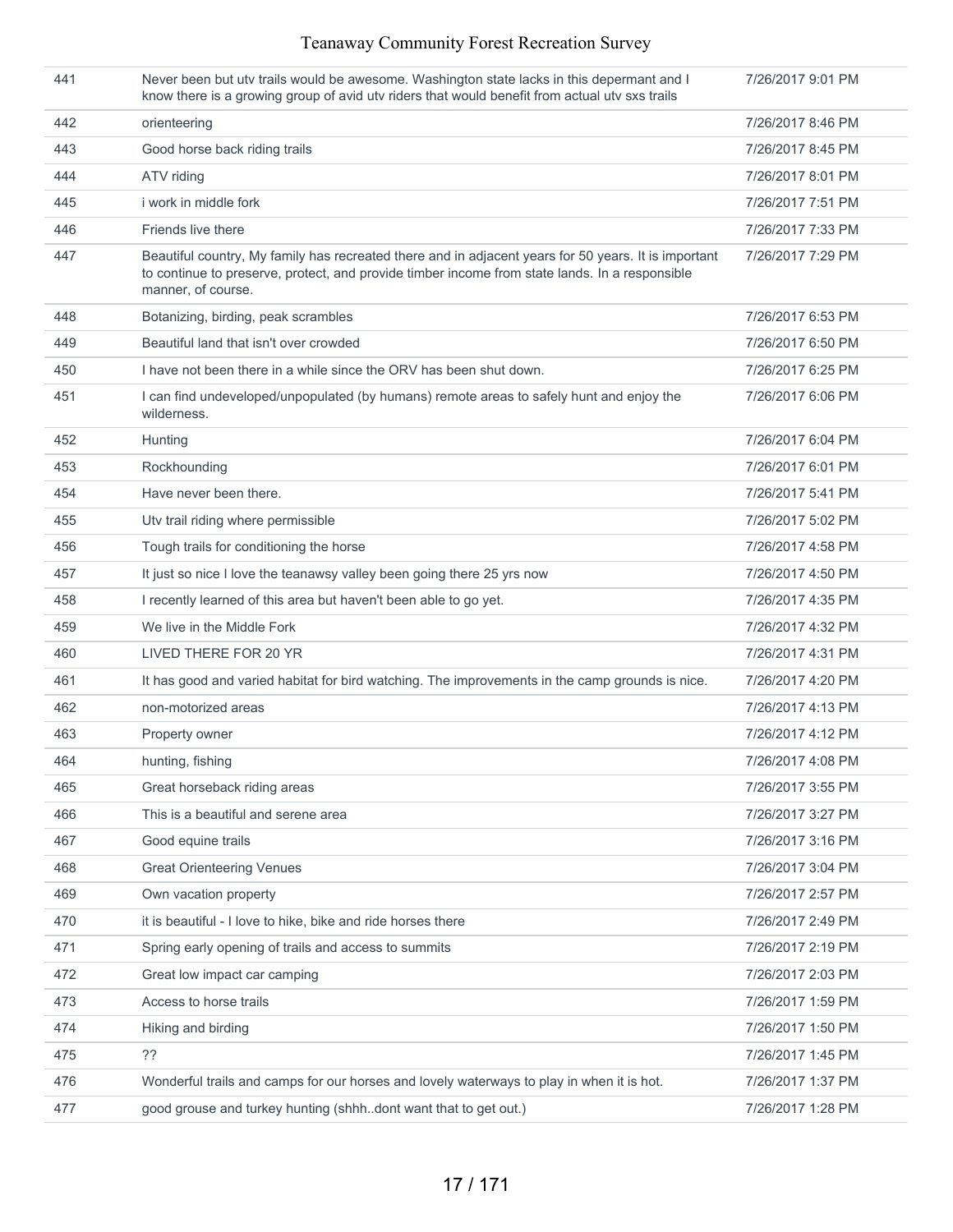| 478 | We have been recreating in the Teanaway Valley since 1979, many years before we moved to this<br>area.                                           | 7/26/2017 12:49 PM |
|-----|--------------------------------------------------------------------------------------------------------------------------------------------------|--------------------|
| 479 | snowmobile & dirt bike                                                                                                                           | 7/26/2017 12:47 PM |
| 480 | I live in the Middle fork                                                                                                                        | 7/26/2017 12:28 PM |
| 481 | It is the best dirt bike riding area I am aware of                                                                                               | 7/26/2017 12:20 PM |
| 482 | Love the geology, wildlife, flora                                                                                                                | 7/26/2017 11:46 AM |
| 483 | Great orienteering                                                                                                                               | 7/26/2017 11:31 AM |
| 484 | Orienteering                                                                                                                                     | 7/26/2017 11:13 AM |
| 485 | We have a vacation home there.                                                                                                                   | 7/26/2017 11:08 AM |
| 486 | live next to it                                                                                                                                  | 7/26/2017 10:37 AM |
| 487 | Less crowded then other places                                                                                                                   | 7/26/2017 10:27 AM |
| 488 | Because it is one of the coolest areas without a Dam that is still connected to a natural landscape<br>and streams                               | 7/26/2017 10:08 AM |
| 489 | To get away from the noise and bustle of city life                                                                                               | 7/26/2017 8:50 AM  |
| 490 | Beautiful scenery, peace and quiet, wildlife                                                                                                     | 7/26/2017 8:39 AM  |
| 491 | Orienteering                                                                                                                                     | 7/26/2017 8:35 AM  |
| 492 | <b>Great Horse Riding Trails</b>                                                                                                                 | 7/26/2017 8:32 AM  |
| 493 | Beauty and isolation from people noise (vehicles, guns, )                                                                                        | 7/26/2017 7:52 AM  |
| 494 | Wildlife, birds, beauty                                                                                                                          | 7/26/2017 7:52 AM  |
| 495 | Nice place to go horseback riding                                                                                                                | 7/26/2017 7:37 AM  |
| 496 | Rock hounding                                                                                                                                    | 7/26/2017 7:10 AM  |
| 497 | Free camping, not many rules                                                                                                                     | 7/26/2017 6:52 AM  |
| 498 | A place to ride horses                                                                                                                           | 7/26/2017 6:44 AM  |
| 499 | There are orienteering events 1-2 times a year, and now that we've fallen in love with the area we<br>often car camp in Beverly Campground, too. | 7/26/2017 6:21 AM  |
| 500 | Hunting and fishing                                                                                                                              | 7/26/2017 5:04 AM  |
| 501 | Great terrain for orienteering                                                                                                                   | 7/26/2017 4:40 AM  |
| 502 | It's got *great* birds; you never know what you'll find there, but it's always wonderful. That is the<br>biggest appeal of wild nature.          | 7/26/2017 4:33 AM  |
| 503 | Bird and wildlife viewingololllp                                                                                                                 | 7/26/2017 3:40 AM  |
| 504 | Opportunity to do everything I enjoy (hike, camp, motorized single track, hunt)                                                                  | 7/25/2017 10:39 PM |
| 505 | Dad born in Roslyn. Been hunting, camping and hiking in the valley for over 40 years. Parents live<br>in the valley.                             | 7/25/2017 10:36 PM |
| 506 | Motorized vehicles are not allowed.9                                                                                                             | 7/25/2017 10:27 PM |
| 507 | One of my favorite places to ride trail motorcycles and snowmobiles                                                                              | 7/25/2017 10:16 PM |
| 508 | Great diversity of birds                                                                                                                         | 7/25/2017 9:49 PM  |
| 509 | Love the mountains                                                                                                                               | 7/25/2017 9:35 PM  |
| 510 | great riding!                                                                                                                                    | 7/25/2017 9:29 PM  |
| 511 | Retreat camp                                                                                                                                     | 7/25/2017 9:28 PM  |
| 512 | Atv and snow machine riding                                                                                                                      | 7/25/2017 9:22 PM  |
| 513 | beautiful water                                                                                                                                  | 7/25/2017 9:12 PM  |
| 514 | Remoteness. Low crowds.                                                                                                                          | 7/25/2017 8:55 PM  |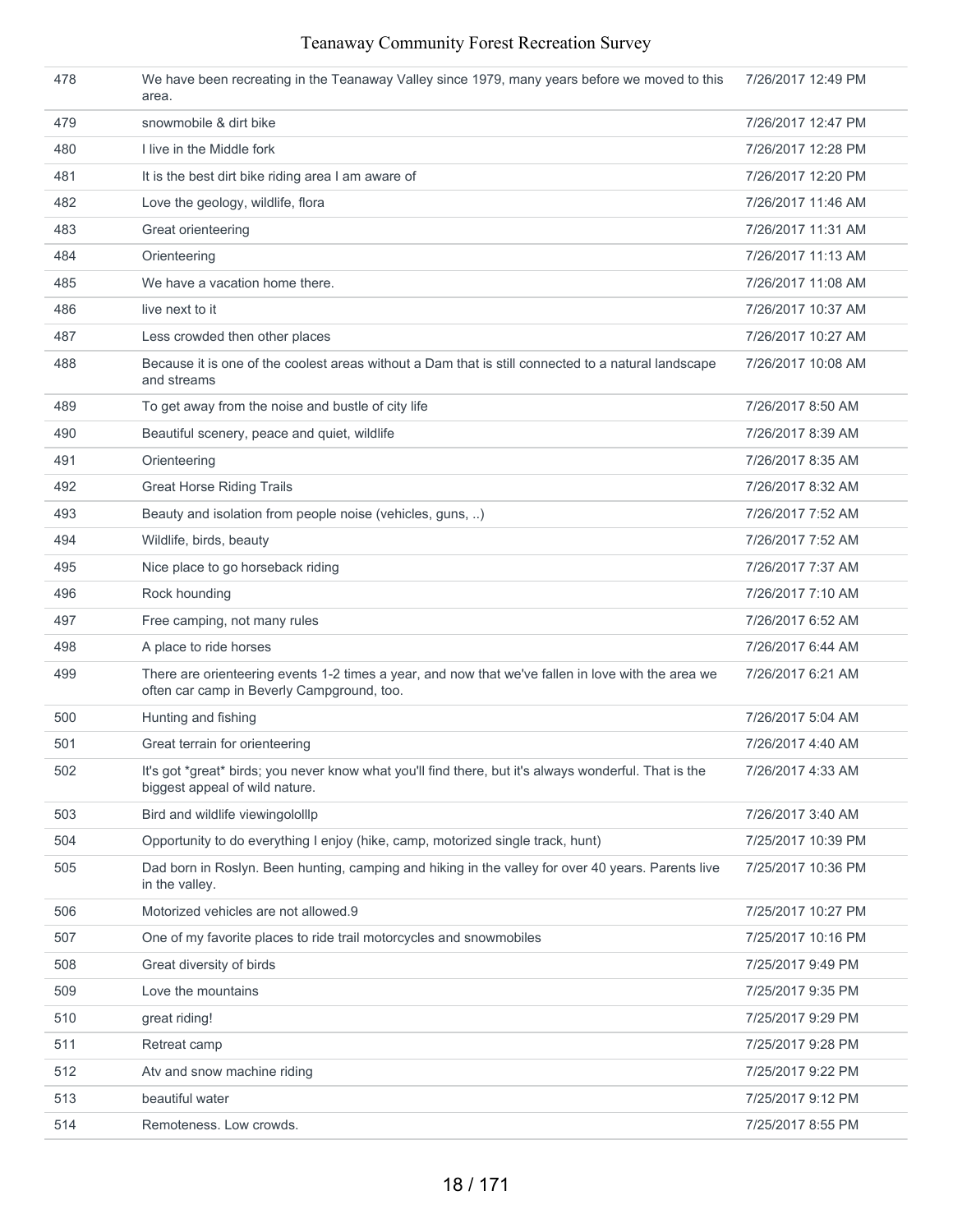| 515 | Adventure and Orienteering Races                                                                                                                                                                                                                                                                                                                                                           | 7/25/2017 8:53 PM |
|-----|--------------------------------------------------------------------------------------------------------------------------------------------------------------------------------------------------------------------------------------------------------------------------------------------------------------------------------------------------------------------------------------------|-------------------|
| 516 | It is low elevation, open space that is open to the public for non-motorized use.                                                                                                                                                                                                                                                                                                          | 7/25/2017 8:34 PM |
| 517 | both summer and winter recreation                                                                                                                                                                                                                                                                                                                                                          | 7/25/2017 8:29 PM |
| 518 | Horse back riding                                                                                                                                                                                                                                                                                                                                                                          | 7/25/2017 8:25 PM |
| 519 | It's a great training area for green horses. Usually I don't run into many people (expecially dirt<br>bikes) very often. That makes me feel more comfortable and confident when taking a green horse<br>out on the trail for the first time. This same reason makes me feel comfortable to go out alone. I<br>ride primary from the turn around over past Teanaway campground for day use. | 7/25/2017 8:12 PM |
| 520 | Horseback riding                                                                                                                                                                                                                                                                                                                                                                           | 7/25/2017 8:00 PM |
| 521 | looking for multi-sport opportunities (mountin bike, sno-bike, Dirt bike, hike)                                                                                                                                                                                                                                                                                                            | 7/25/2017 7:54 PM |
| 522 | No motorized vehicles allowed in wilderness areas                                                                                                                                                                                                                                                                                                                                          | 7/25/2017 7:46 PM |
| 523 | It's home                                                                                                                                                                                                                                                                                                                                                                                  | 7/25/2017 7:35 PM |
| 524 | Horseback riding                                                                                                                                                                                                                                                                                                                                                                           | 7/25/2017 7:11 PM |
| 525 | Horse back riding                                                                                                                                                                                                                                                                                                                                                                          | 7/25/2017 7:10 PM |
| 526 | To get away from people                                                                                                                                                                                                                                                                                                                                                                    | 7/25/2017 6:55 PM |
| 527 | stream fishing                                                                                                                                                                                                                                                                                                                                                                             | 7/25/2017 6:51 PM |
| 528 | Horse riding and camping                                                                                                                                                                                                                                                                                                                                                                   | 7/25/2017 6:22 PM |
| 529 | orienteering events                                                                                                                                                                                                                                                                                                                                                                        | 7/25/2017 6:15 PM |
| 530 | Two exceptional horse camps                                                                                                                                                                                                                                                                                                                                                                | 7/25/2017 6:13 PM |
| 531 | Family and friends of all skill level trail riding                                                                                                                                                                                                                                                                                                                                         | 7/25/2017 6:03 PM |
| 532 | The west fork basin is one of the only places in the county where kids can ride trails that don't go<br>straight up a ridge or mountain.                                                                                                                                                                                                                                                   | 7/25/2017 5:57 PM |
| 533 | great footing--love the old logging roads for riding horses on                                                                                                                                                                                                                                                                                                                             | 7/25/2017 5:54 PM |
| 534 | My father, grandfather and my great grandfather all spent time camping, hunting and fishing in the<br>Teanaway. I've been going there for decades and now my grown son and daughter like to hike and<br>backpack there. It's important to me to see it protected.                                                                                                                          | 7/25/2017 5:46 PM |
| 535 | Best place to ride horses in the county                                                                                                                                                                                                                                                                                                                                                    | 7/25/2017 5:37 PM |
| 536 | very easy access to outdoors with limited people                                                                                                                                                                                                                                                                                                                                           | 7/25/2017 5:29 PM |
| 537 | Riding horses                                                                                                                                                                                                                                                                                                                                                                              | 7/25/2017 5:27 PM |
| 538 | My favorite hikes in Wa                                                                                                                                                                                                                                                                                                                                                                    | 7/25/2017 5:23 PM |
| 539 | Stunningly beautiful, generally quiet.                                                                                                                                                                                                                                                                                                                                                     | 7/25/2017 5:16 PM |
| 540 | I own property on the middle folk                                                                                                                                                                                                                                                                                                                                                          | 7/25/2017 4:49 PM |
| 541 | Own a home in the teanaway                                                                                                                                                                                                                                                                                                                                                                 | 7/25/2017 4:49 PM |
| 542 | Hunting, fishing and camping-hiking                                                                                                                                                                                                                                                                                                                                                        | 7/25/2017 4:24 PM |
| 543 | In winter, it's more accessible (and less crowded) than a lot of other areas.                                                                                                                                                                                                                                                                                                              | 7/25/2017 4:19 PM |
| 544 | Ride horseback and camp                                                                                                                                                                                                                                                                                                                                                                    | 7/25/2017 4:18 PM |
| 545 | Live there.                                                                                                                                                                                                                                                                                                                                                                                | 7/25/2017 4:03 PM |
| 546 | 1. Sunshine, Great rivers to play in, trails to ride that are family friendly and also challenging, free<br>parking and camping                                                                                                                                                                                                                                                            | 7/25/2017 3:57 PM |
| 547 | Family has been camping there for 49+ years                                                                                                                                                                                                                                                                                                                                                | 7/25/2017 3:55 PM |
| 548 | Hunting                                                                                                                                                                                                                                                                                                                                                                                    | 7/25/2017 3:28 PM |
| 549 | never have but interested                                                                                                                                                                                                                                                                                                                                                                  | 7/25/2017 3:09 PM |
| 550 | My parents took me there over 30 years ago to go dirt bike camping with other families.                                                                                                                                                                                                                                                                                                    | 7/25/2017 3:08 PM |
|     |                                                                                                                                                                                                                                                                                                                                                                                            |                   |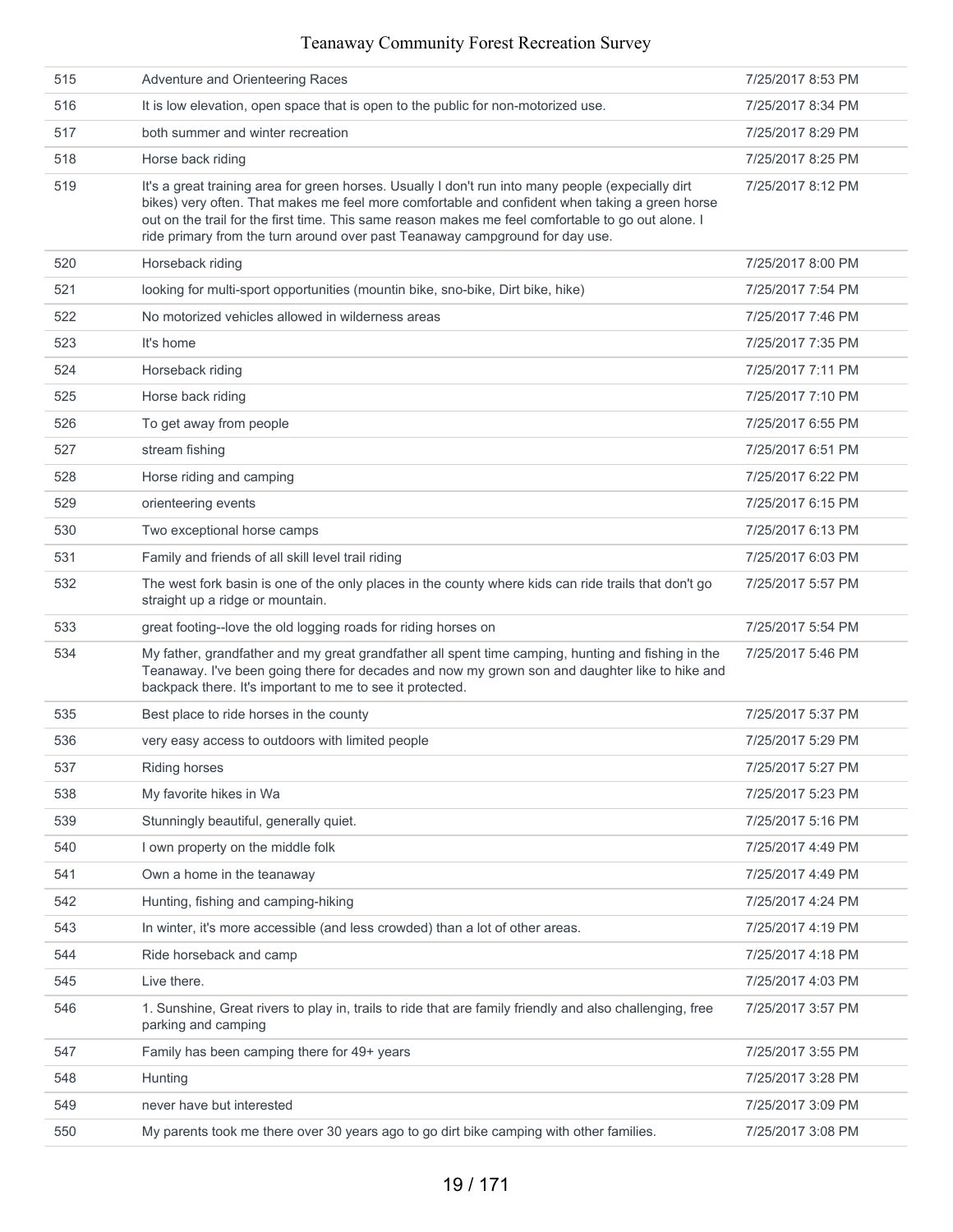| 551 | Growing mountain biking opportunities                                                                                                                                                                                                                                      | 7/25/2017 3:05 PM  |
|-----|----------------------------------------------------------------------------------------------------------------------------------------------------------------------------------------------------------------------------------------------------------------------------|--------------------|
| 552 | Less congested                                                                                                                                                                                                                                                             | 7/25/2017 3:04 PM  |
| 553 | Fun trails to ride                                                                                                                                                                                                                                                         | 7/25/2017 2:59 PM  |
| 554 | ORV heaven                                                                                                                                                                                                                                                                 | 7/25/2017 2:58 PM  |
| 555 | wildlife viewing and peace and quiet with beauty                                                                                                                                                                                                                           | 7/25/2017 2:51 PM  |
| 556 | Motorycle riding, very important.                                                                                                                                                                                                                                          | 7/25/2017 2:51 PM  |
| 557 | I moved to Cle Elum to enjoy it.                                                                                                                                                                                                                                           | 7/25/2017 2:51 PM  |
| 558 | close to my relatives                                                                                                                                                                                                                                                      | 7/25/2017 2:49 PM  |
| 559 | it's to far away for me                                                                                                                                                                                                                                                    | 7/25/2017 2:41 PM  |
| 560 | Wildlife                                                                                                                                                                                                                                                                   | 7/25/2017 2:39 PM  |
| 561 | mountain bike trails and trail running.                                                                                                                                                                                                                                    | 7/25/2017 2:26 PM  |
| 562 | Camping along the Teanaway. Fish/hunt/hike this area                                                                                                                                                                                                                       | 7/25/2017 2:25 PM  |
| 563 | Hunting                                                                                                                                                                                                                                                                    | 7/25/2017 2:15 PM  |
| 564 | Hunting opportunity                                                                                                                                                                                                                                                        | 7/25/2017 2:00 PM  |
| 565 | Tradition                                                                                                                                                                                                                                                                  | 7/25/2017 1:45 PM  |
| 566 | Have a vacation home on the middle fork                                                                                                                                                                                                                                    | 7/25/2017 1:38 PM  |
| 567 | terrain                                                                                                                                                                                                                                                                    | 7/25/2017 1:13 PM  |
| 568 | Great area for mountain biking.                                                                                                                                                                                                                                            | 7/25/2017 12:37 PM |
| 569 | We enjoy spectacular birdwatching there.                                                                                                                                                                                                                                   | 7/25/2017 11:58 AM |
| 570 | I own a USFS cabin on the NF                                                                                                                                                                                                                                               | 7/25/2017 11:53 AM |
| 571 | unique geology                                                                                                                                                                                                                                                             | 7/25/2017 11:48 AM |
| 572 | Only place I can go outside wilderness ar as to escape motos and quads on trails : (Its like a<br>frogger game on the trails elsewhere, trying not to get hit as I hike by motos racing around<br>corners. And the trails are all eroded and nasty where they are allowed. | 7/25/2017 11:19 AM |
| 573 | away from crouds                                                                                                                                                                                                                                                           | 7/25/2017 11:10 AM |
| 574 | complexity of micro-environments, wildlife                                                                                                                                                                                                                                 | 7/25/2017 11:03 AM |
| 575 | I can ride my horses or hike with little ORV noise or damgae- although that has been increasing<br>this spring and summer                                                                                                                                                  | 7/25/2017 10:59 AM |
| 576 | Beautiful river, feeling of wild, ability to get away from people, fish and wildlife                                                                                                                                                                                       | 7/25/2017 10:48 AM |
| 577 | I live in the Teanaway on Wagon Wheel Road. I want to see more areas opened up to motorcycles<br>and quads.                                                                                                                                                                | 7/25/2017 10:41 AM |
| 578 | Ability to ride my horse, bicycle, or dirtbike/atv, or hike with my dog                                                                                                                                                                                                    | 7/25/2017 10:40 AM |
| 579 | Hunting and exploring backroads                                                                                                                                                                                                                                            | 7/25/2017 10:39 AM |
| 580 | Excellent mountain biking when there isn't too much horse or moto damage.                                                                                                                                                                                                  | 7/25/2017 10:27 AM |
| 581 | hunt, hiking with kids and lack of people for the most part                                                                                                                                                                                                                | 7/25/2017 10:19 AM |
| 582 | less crowded than west side forests                                                                                                                                                                                                                                        | 7/25/2017 10:18 AM |
| 583 | Terrain is good for training, for me and my horses. Not excessively difficult, with nice views, water<br>available, and good footing for exercising.                                                                                                                       | 7/25/2017 9:28 AM  |
| 584 | Logged over ground.                                                                                                                                                                                                                                                        | 7/25/2017 9:06 AM  |
| 585 | elk hunting                                                                                                                                                                                                                                                                | 7/25/2017 8:29 AM  |
| 586 | Its beautiful and you often see wildlife. The river itself is a big highlight.                                                                                                                                                                                             | 7/25/2017 8:21 AM  |
| 587 | been going for 59 years                                                                                                                                                                                                                                                    | 7/25/2017 7:59 AM  |
|     |                                                                                                                                                                                                                                                                            |                    |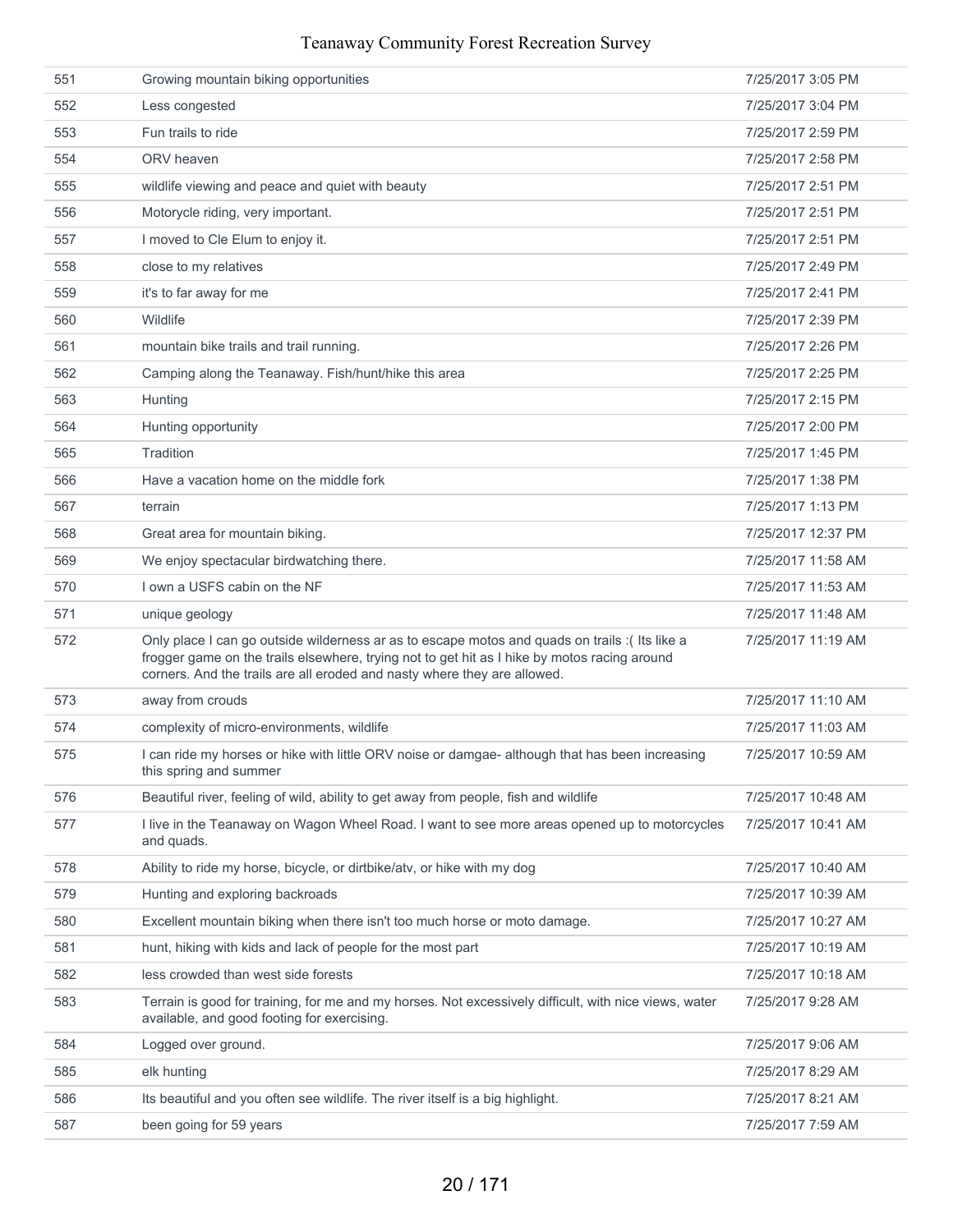| 588 | Hunting opportunities                                                                                                                  | 7/25/2017 7:56 AM  |
|-----|----------------------------------------------------------------------------------------------------------------------------------------|--------------------|
| 589 | it's my home                                                                                                                           | 7/25/2017 7:07 AM  |
| 590 | Horse riding and camping                                                                                                               | 7/25/2017 7:06 AM  |
| 591 | Own cabin in the Teanaway                                                                                                              | 7/25/2017 6:44 AM  |
| 592 | I'm passing through the area often.                                                                                                    | 7/25/2017 6:37 AM  |
| 593 | relatively unspoiled and undeveloped                                                                                                   | 7/25/2017 5:25 AM  |
| 594 | Great trails for riding my horse and camping.                                                                                          | 7/24/2017 11:25 PM |
| 595 | My family has camped there for over 65 years.                                                                                          | 7/24/2017 10:59 PM |
| 596 | property in the valley                                                                                                                 | 7/24/2017 10:19 PM |
| 597 | Wildlife, Motorcycle, Snowmobile, Jeeping                                                                                              | 7/24/2017 9:53 PM  |
| 598 | Good trails for hiking.                                                                                                                | 7/24/2017 9:44 PM  |
| 599 | Quiet natural setting                                                                                                                  | 7/24/2017 9:18 PM  |
| 600 | Accessible early in season, convenient when traveling to Cascade region.                                                               | 7/24/2017 9:08 PM  |
| 601 | Mostly for the fishing                                                                                                                 | 7/24/2017 8:53 PM  |
| 602 | Only non-motorized areas with flat easy trails                                                                                         | 7/24/2017 8:46 PM  |
| 603 | It is beautiful!                                                                                                                       | 7/24/2017 8:37 PM  |
| 604 | Like to Horseback ride and hike                                                                                                        | 7/24/2017 8:34 PM  |
| 605 | Hunting                                                                                                                                | 7/24/2017 8:31 PM  |
| 606 | Been visiting since I was a wee one, 1956. Father grew up in Cle Elum and we spent our<br>summers there.                               | 7/24/2017 8:18 PM  |
| 607 | Have a cabin next to forest                                                                                                            | 7/24/2017 8:15 PM  |
| 608 | Love horse camping there                                                                                                               | 7/24/2017 8:02 PM  |
| 609 | Its undeveloped, no motorized vehicles on trails.                                                                                      | 7/24/2017 7:27 PM  |
| 610 | A place to stay close to trail access.                                                                                                 | 7/24/2017 7:25 PM  |
| 611 | Drive my side by side vehicle.                                                                                                         | 7/24/2017 6:58 PM  |
| 612 | Trails for horses                                                                                                                      | 7/24/2017 6:54 PM  |
| 613 | Only motorcycle access around                                                                                                          | 7/24/2017 6:36 PM  |
| 614 | Own property on Teanaway rd. Day ride horse from West Fork Teanaway                                                                    | 7/24/2017 5:50 PM  |
| 615 | Free                                                                                                                                   | 7/24/2017 5:45 PM  |
| 616 | Hunting                                                                                                                                | 7/24/2017 5:43 PM  |
| 617 | Hunting                                                                                                                                | 7/24/2017 5:24 PM  |
| 618 | No fee camping                                                                                                                         | 7/24/2017 5:07 PM  |
| 619 | The incredible beauty of the place! I love the hiking, backpacking and mountain biking.                                                | 7/24/2017 4:52 PM  |
| 620 | Family has had a cabin in the North Fork for over 75 years. Have hunted and fished all areas of the<br>Teanaway as long as I was able. | 7/24/2017 4:47 PM  |
| 621 | Hunting opportunities                                                                                                                  | 7/24/2017 4:43 PM  |
| 622 | Great opportunities for outdoor recreation all year                                                                                    | 7/24/2017 4:42 PM  |
| 623 | Dirt biking and hunting                                                                                                                | 7/24/2017 4:29 PM  |
| 624 | Want to be involved with a new style of land management                                                                                | 7/24/2017 4:28 PM  |
| 625 | Hunting                                                                                                                                | 7/24/2017 3:47 PM  |
| 626 | hunting opportunities                                                                                                                  | 7/24/2017 3:42 PM  |
|     |                                                                                                                                        |                    |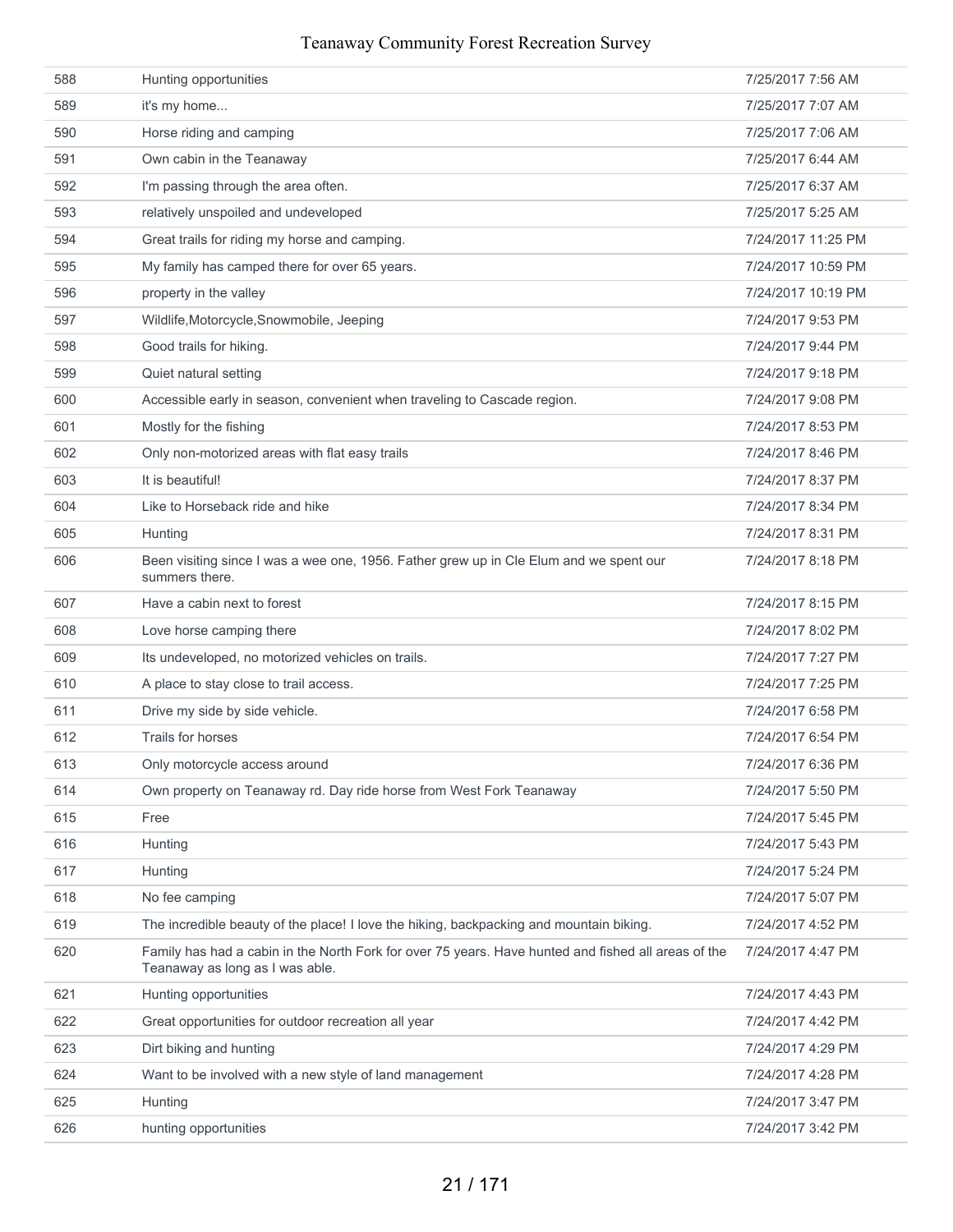| 627 | Hunting fishing camping                                                               | 7/24/2017 3:41 PM |
|-----|---------------------------------------------------------------------------------------|-------------------|
| 628 | Early spring riding and a chance to get out of the rain for me. And great fall color. | 7/24/2017 2:51 PM |
| 629 | horseback riding                                                                      | 7/24/2017 2:08 PM |
| 630 | Family Reunion each year                                                              | 7/24/2017 1:55 PM |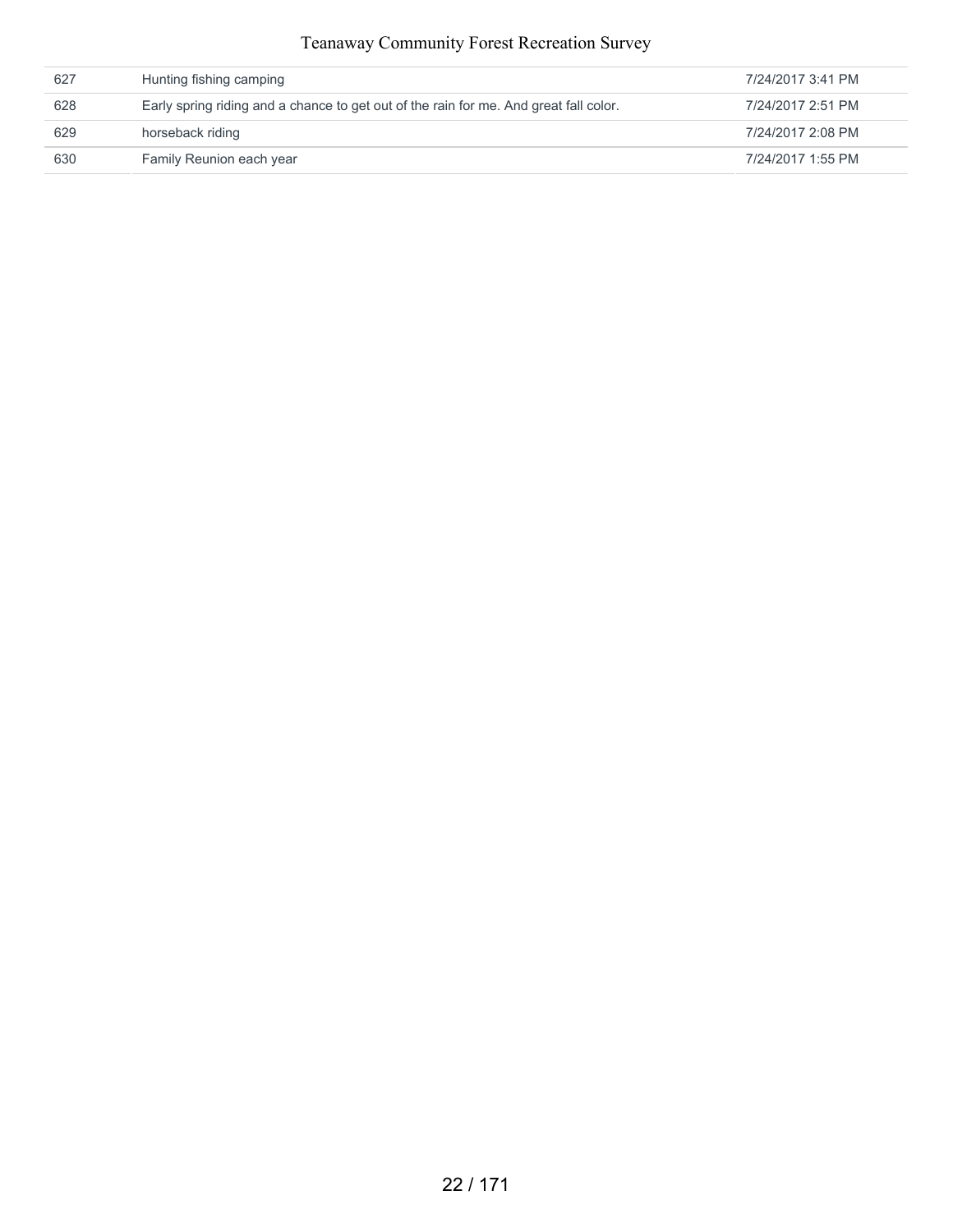# Q4 What time of year do you typically visit the Teanaway Valley (or Teanaway Community Forest)?



| ANSWER CHOICES           | <b>RESPONSES</b> |       |
|--------------------------|------------------|-------|
| Spring                   | 62.36%           | 1,620 |
| Summer                   | 79.41%           | 2,063 |
| Fall                     | 74.06%           | 1,924 |
| Winter                   | 28.37%           | 737   |
| Total Respondents: 2,598 |                  |       |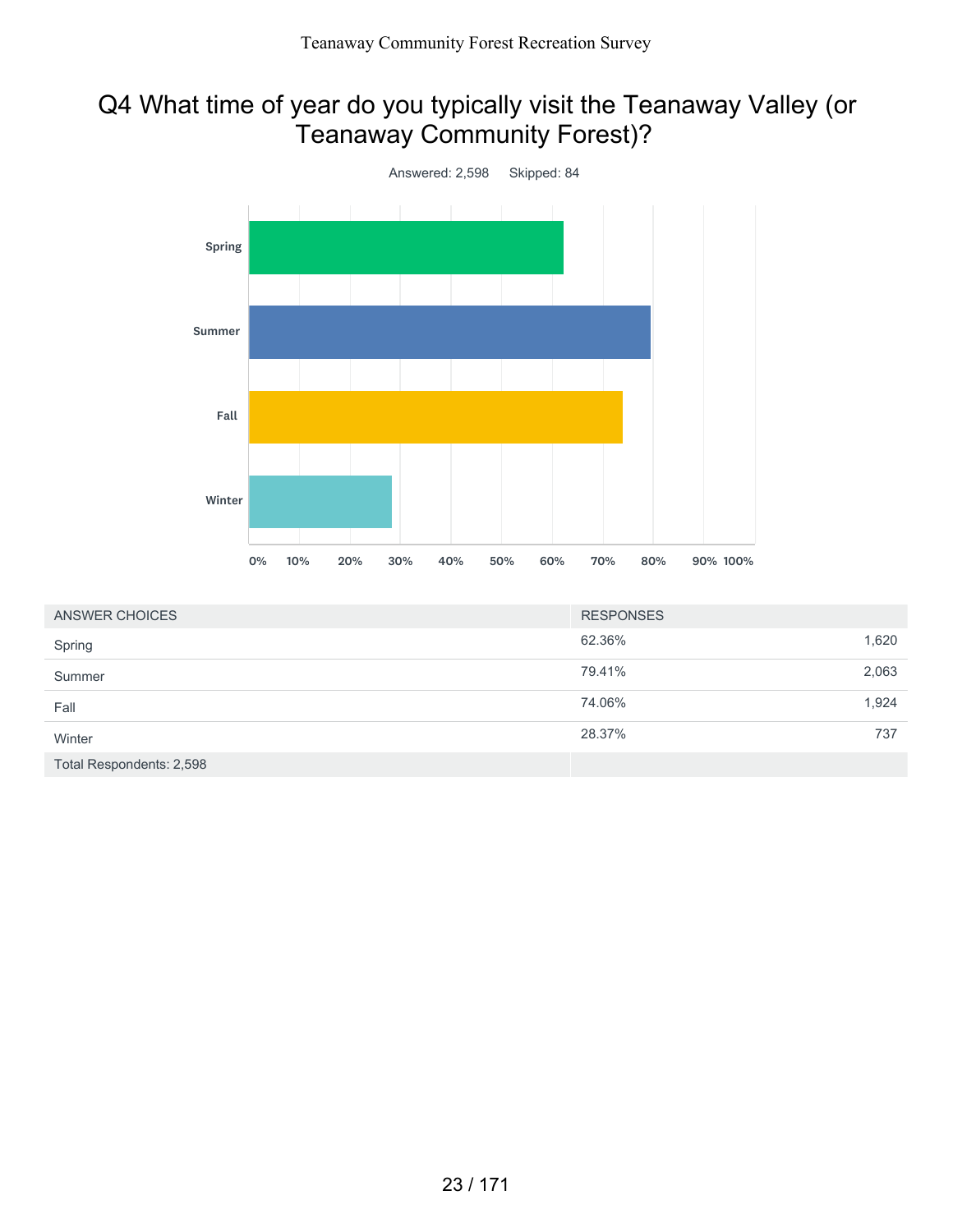## Q5 How often do you visit the Teanaway Community Forest? (Please choose only one)



| ANSWER CHOICES     | <b>RESPONSES</b> |       |
|--------------------|------------------|-------|
| Daily              | 1.55%            | 40    |
| Weekly             | 9.55%            | 247   |
| Monthly            | 21.07%           | 545   |
| A few times a year | 49.25%           | 1,274 |
| Annually           | 18.59%           | 481   |
| <b>TOTAL</b>       |                  | 2,587 |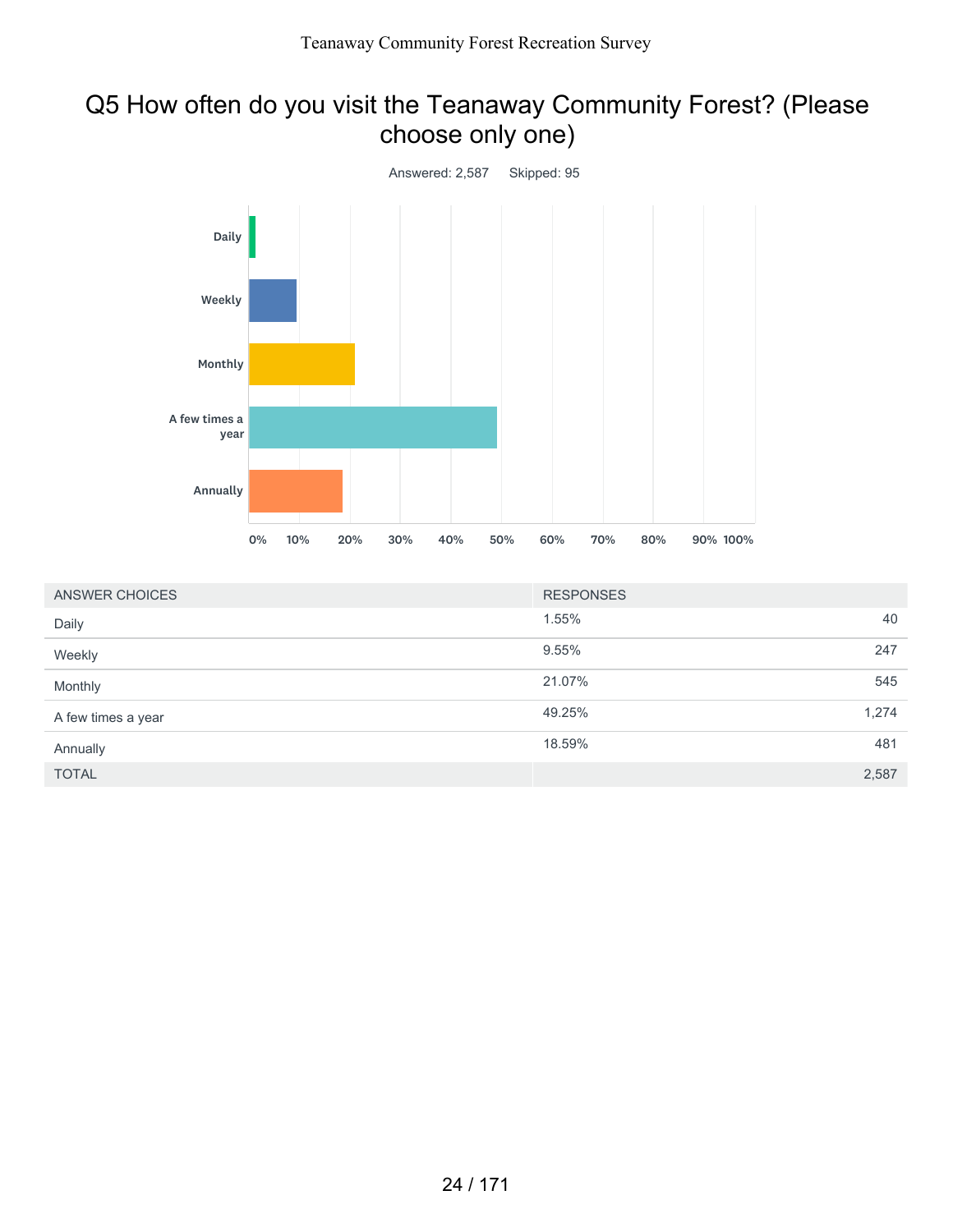

| ANSWER CHOICES    | <b>RESPONSES</b> |       |
|-------------------|------------------|-------|
| Less than 2 hours | 0.92%            | 24    |
| 2-5 hours         | 18.65%           | 484   |
| 5-8 hours         | 29.98%           | 778   |
| More than 8 hours | 50.44%           | 1,309 |
| <b>TOTAL</b>      |                  | 2,595 |

## 25 / 171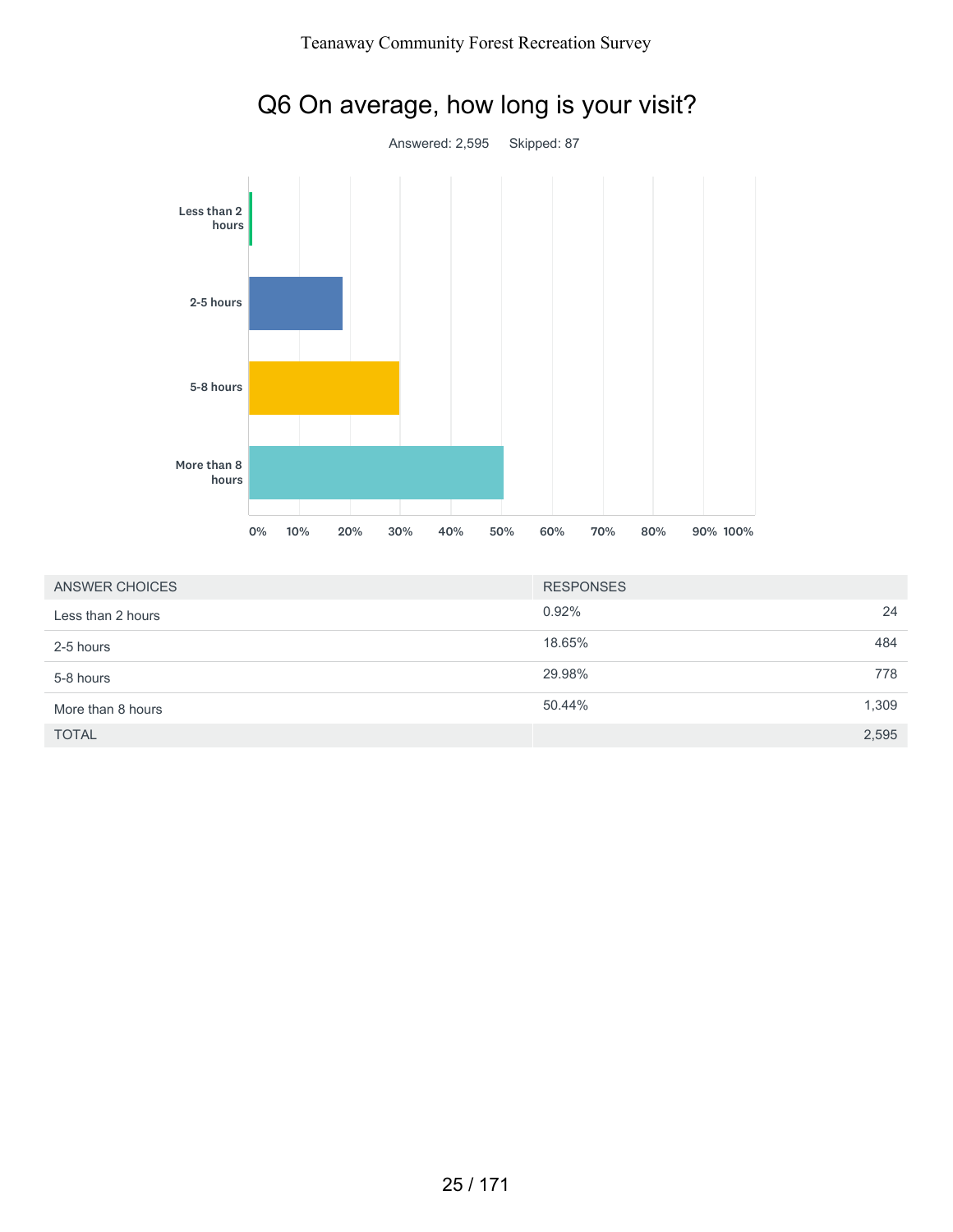# Q7 What style of camping do you enjoy in the Teanaway Community Forest? (Check all that apply)



| ANSWER CHOICES                                                            | <b>RESPONSES</b> |       |
|---------------------------------------------------------------------------|------------------|-------|
| Tent (backpacking: either hike-in, horseback ride-in or mountain bike-in) | 41.35%           | 1,081 |
| Tent (car camping)                                                        | 39.36%           | 1,029 |
| Trailer                                                                   | 17.10%           | 447   |
| Truck camper or van                                                       | 12.20%           | 319   |
| Motorhome/RV                                                              | 8.76%            | 229   |
| I don't camp in the Teanaway Community Forest                             | 24.60%           | 643   |
| Total Respondents: 2,614                                                  |                  |       |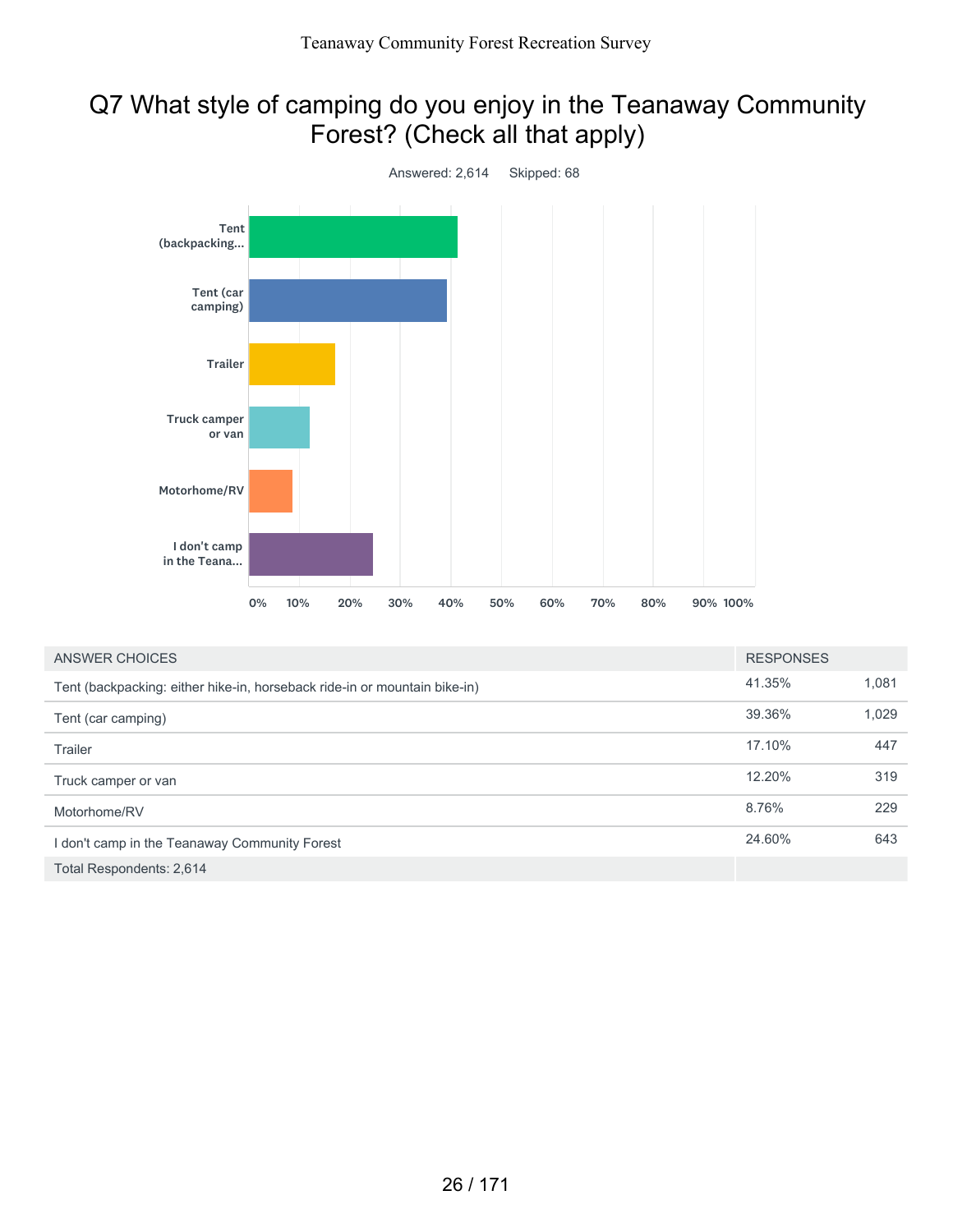# Q8 When you visit the Teanaway Valley area, do you:



|                                                                  | <b>YES</b>      | <b>NO</b>    | <b>TOTAL</b> |
|------------------------------------------------------------------|-----------------|--------------|--------------|
| Stop in local towns (Roslyn, Ronald, or Cle Elum or Ellensburg)? | 94.12%<br>2.464 | 5.88%<br>154 | 2.618        |
| Bring a Discover Pass?                                           | 90.63%<br>2.351 | 9.37%<br>243 | 2.594        |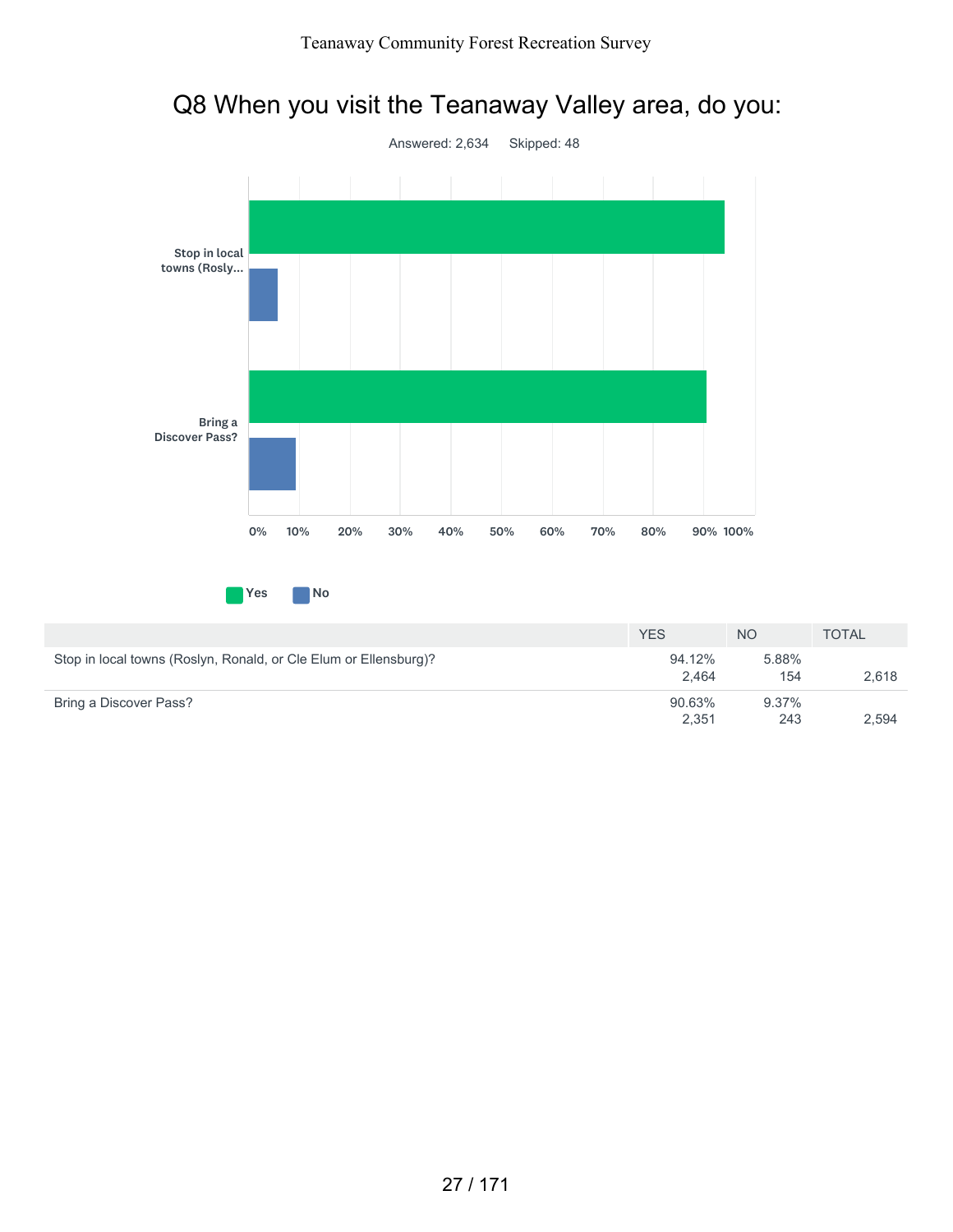# Q9 How much do you spend on the following items when you stop?



\$10-\$50 \$50-\$100 \$100-\$200 \$200+

| Cost                             |                 |               |               |             |              |
|----------------------------------|-----------------|---------------|---------------|-------------|--------------|
|                                  | \$10-\$50       | \$50-\$100    | \$100-\$200   | $$200+$     | <b>TOTAL</b> |
| Gas                              | 62.20%<br>1,366 | 30.19%<br>663 | 6.19%<br>136  | 1.41%<br>31 | 2,196        |
| Food and refreshments            | 62.79%<br>1,409 | 25.89%<br>581 | 9.45%<br>212  | 1.87%<br>42 | 2,244        |
| Rental equipment                 | 83.17%<br>252   | 11.88%<br>36  | 2.31%         | 2.64%<br>8  | 303          |
| Shopping                         | 59.82%<br>667   | 27.44%<br>306 | 9.60%<br>107  | 3.14%<br>35 | 1,115        |
| Lodging (including camping fees) | 65.33%<br>703   | 19.33%<br>208 | 10.41%<br>112 | 4.93%<br>53 | 1,076        |

| # | OTHER (PLEASE SPECIFY)                                            | <b>DATE</b>       |
|---|-------------------------------------------------------------------|-------------------|
|   | Disability (physically)                                           | 8/24/2017 4:15 AM |
| 2 | I want large areas of this forest to be free of off road vehicles | 8/23/2017 8:21 AM |
| 3 | We own a cabin so costs are different.                            | 8/23/2017 8:17 AM |
| 4 | Coffee at Pioneer Coffee??                                        | 8/22/2017 8:20 PM |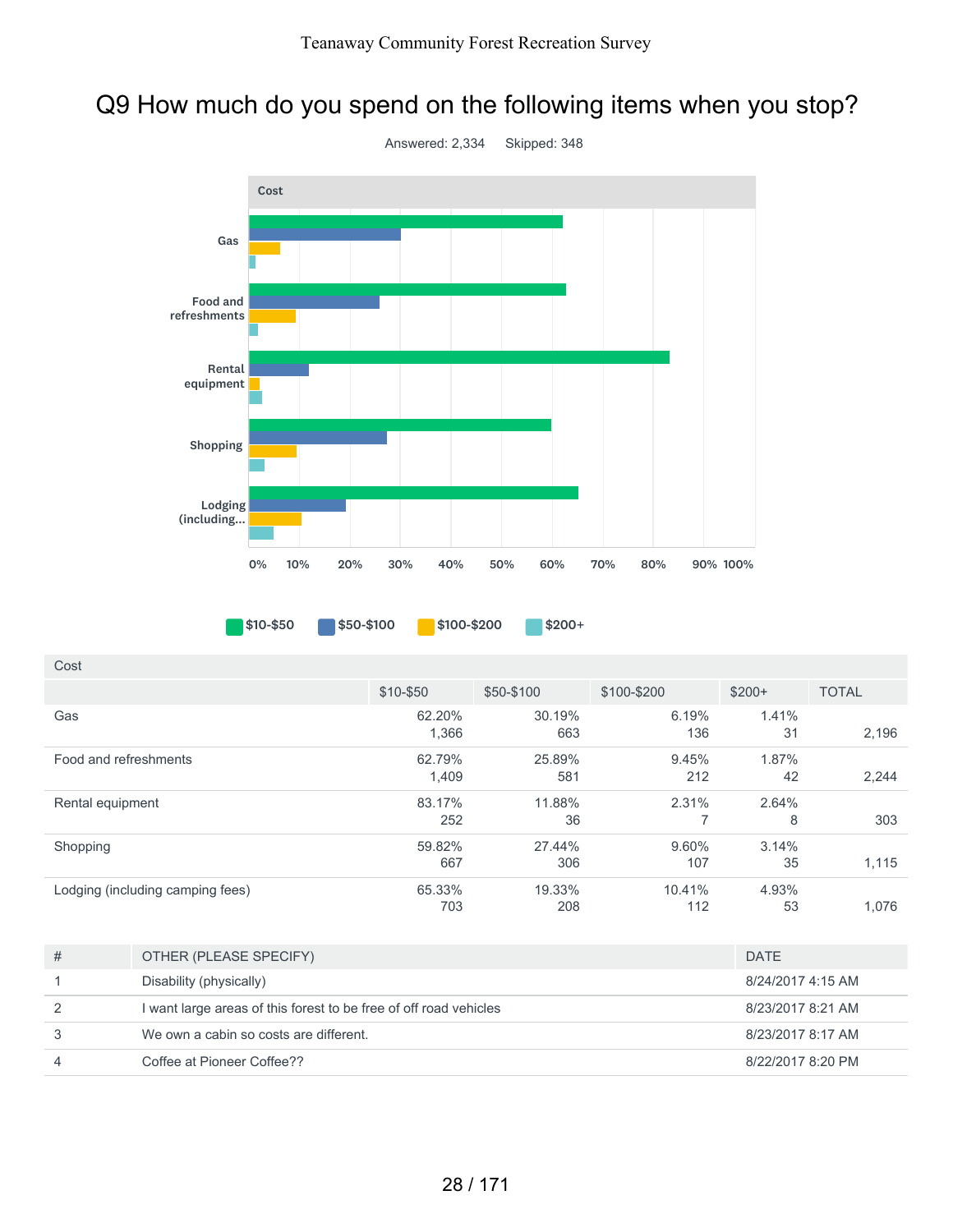|    | I am in the Teanaway weekly in the winter. Sometimes I camp and sometimes I get lodging for the<br>weekend. When I do recreate in the Teanaway I am always with at least three other friends who<br>have similar use and spending habits. However, you may not hear from them in the survey. We<br>spend a great deal of money and time in and around the Teanaway because we live it and value it<br>as an environmental resource. | 8/22/2017 8:10 PM  |
|----|-------------------------------------------------------------------------------------------------------------------------------------------------------------------------------------------------------------------------------------------------------------------------------------------------------------------------------------------------------------------------------------------------------------------------------------|--------------------|
| 6  | presently, checking up on the livestock and visiting family and friends                                                                                                                                                                                                                                                                                                                                                             | 8/22/2017 12:50 PM |
| 7  | camping & backbacking replacement gear when things break :)                                                                                                                                                                                                                                                                                                                                                                         | 8/22/2017 10:09 AM |
| 8  | Can't recall                                                                                                                                                                                                                                                                                                                                                                                                                        | 8/22/2017 4:23 AM  |
| 9  | sno park pass                                                                                                                                                                                                                                                                                                                                                                                                                       | 8/21/2017 10:43 AM |
| 10 | <b>Plane Ticket</b>                                                                                                                                                                                                                                                                                                                                                                                                                 | 8/21/2017 9:43 AM  |
| 11 | Probably 100 to 200 dollars                                                                                                                                                                                                                                                                                                                                                                                                         | 8/21/2017 5:23 AM  |
| 12 | Sporting equipment supplies \$50-\$100                                                                                                                                                                                                                                                                                                                                                                                              | 8/20/2017 11:22 PM |
| 13 | I live in Ellensburg                                                                                                                                                                                                                                                                                                                                                                                                                | 8/19/2017 9:28 PM  |
| 14 | Please keep the Teanaway Valley as natural as possible.                                                                                                                                                                                                                                                                                                                                                                             | 8/19/2017 7:01 PM  |
| 15 | I live in the Teanaway                                                                                                                                                                                                                                                                                                                                                                                                              | 8/18/2017 9:22 PM  |
| 16 | I live there                                                                                                                                                                                                                                                                                                                                                                                                                        | 8/18/2017 8:50 PM  |
| 17 | I am a hiker. I usually bring my own food                                                                                                                                                                                                                                                                                                                                                                                           | 8/18/2017 6:39 PM  |
| 18 | Just the forest pass for fees, for the first-come-first-serve sites                                                                                                                                                                                                                                                                                                                                                                 | 8/18/2017 3:43 PM  |
| 19 | K                                                                                                                                                                                                                                                                                                                                                                                                                                   | 8/18/2017 10:16 AM |
| 20 | hunting and fishing licenses                                                                                                                                                                                                                                                                                                                                                                                                        | 8/17/2017 12:49 PM |
| 21 | <b>Resident of Cle Elum</b>                                                                                                                                                                                                                                                                                                                                                                                                         | 8/17/2017 10:08 AM |
| 22 | Don't know, every trip is a little different but we do use the local economy in some form or another.<br>Cle Elum Bakery, Owens Meats, Frontier roasters, the Roslyn brewing, and motels are all worthy<br>businesses.                                                                                                                                                                                                              | 8/15/2017 9:28 PM  |
|    |                                                                                                                                                                                                                                                                                                                                                                                                                                     |                    |
| 23 | car repairs :(                                                                                                                                                                                                                                                                                                                                                                                                                      | 8/15/2017 7:36 PM  |
| 24 | Extra expenses for my horse                                                                                                                                                                                                                                                                                                                                                                                                         | 8/15/2017 10:33 AM |
| 25 | N/A I live here                                                                                                                                                                                                                                                                                                                                                                                                                     | 8/15/2017 9:34 AM  |
| 26 | Live in Cle Elum so most of my purchases are there                                                                                                                                                                                                                                                                                                                                                                                  | 8/15/2017 8:58 AM  |
| 27 | Have only day hiked in the Teanaway. May get gas or treats as needed.                                                                                                                                                                                                                                                                                                                                                               | 8/14/2017 9:16 PM  |
| 28 | haven't visited Teanaway Valley for some time.                                                                                                                                                                                                                                                                                                                                                                                      | 8/14/2017 9:08 PM  |
| 29 | sometimes fishing gear in Cle Elum                                                                                                                                                                                                                                                                                                                                                                                                  | 8/14/2017 8:22 PM  |
| 30 | sno park permit                                                                                                                                                                                                                                                                                                                                                                                                                     | 8/14/2017 5:26 PM  |
| 31 | Plan ahead so just have to purchase gas                                                                                                                                                                                                                                                                                                                                                                                             | 8/14/2017 5:25 PM  |
| 32 | We live here                                                                                                                                                                                                                                                                                                                                                                                                                        | 8/14/2017 3:35 PM  |
| 33 | I typically come prepared so I don't have to stop for anything.                                                                                                                                                                                                                                                                                                                                                                     | 8/13/2017 2:22 PM  |
| 34 | none resident                                                                                                                                                                                                                                                                                                                                                                                                                       | 8/13/2017 12:56 PM |
| 35 | I live in Leavenworth and don't go through any of the towns                                                                                                                                                                                                                                                                                                                                                                         | 8/13/2017 12:09 PM |
| 36 | Live in Ellensburg, so bring what we need                                                                                                                                                                                                                                                                                                                                                                                           | 8/11/2017 8:02 PM  |
| 37 | live locally so shopping is not TV specific                                                                                                                                                                                                                                                                                                                                                                                         | 8/11/2017 2:10 PM  |
| 38 | I live in Roslyn and spend a lot on hiking, cycling, climbing                                                                                                                                                                                                                                                                                                                                                                       | 8/10/2017 8:54 PM  |
| 39 | House payments                                                                                                                                                                                                                                                                                                                                                                                                                      | 8/10/2017 10:19 AM |
| 40 | None                                                                                                                                                                                                                                                                                                                                                                                                                                | 8/10/2017 8:17 AM  |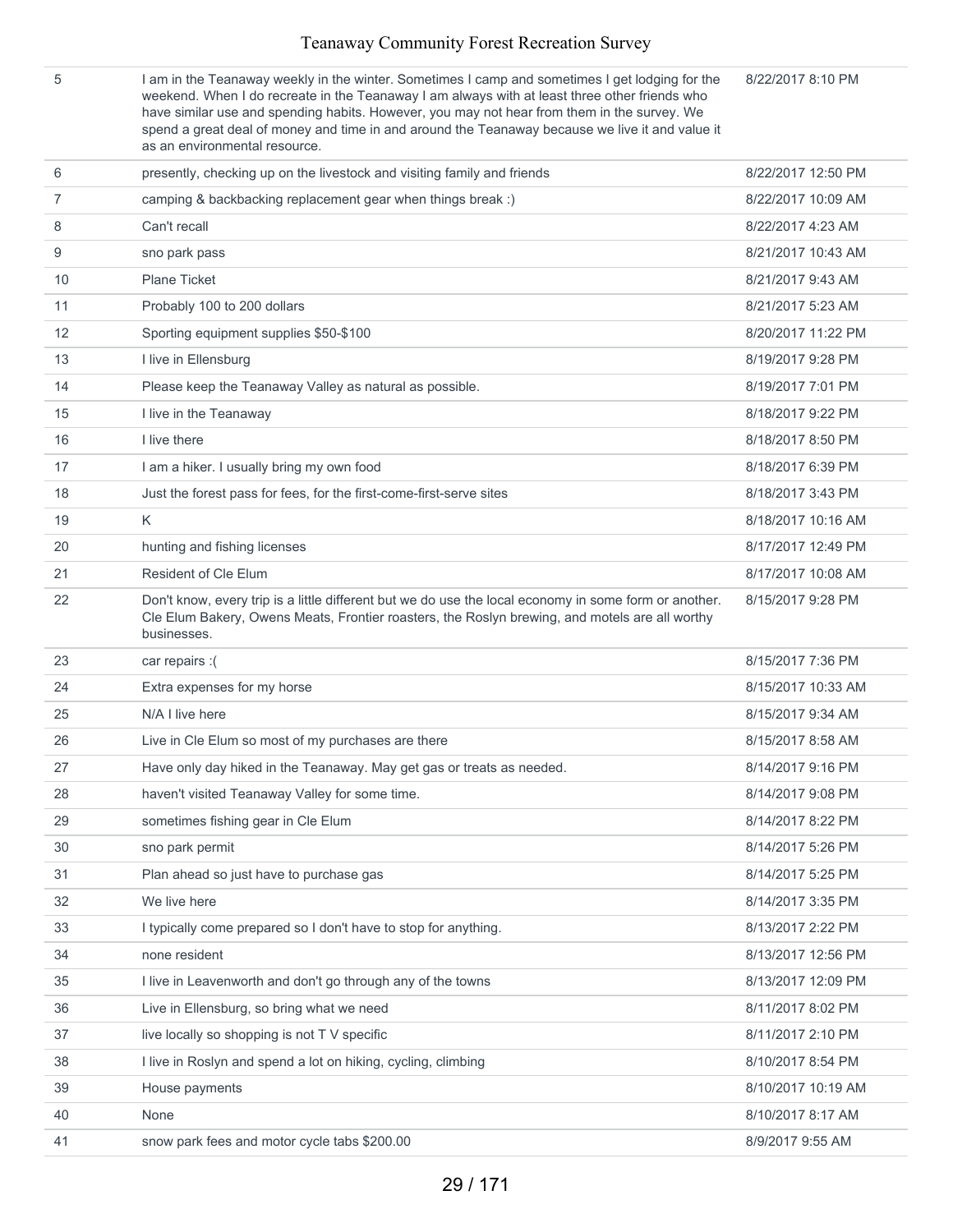| 42 | I also spend money on Snowmobiles & Atv's in Kittitas County                                                                                                    | 8/9/2017 7:47 AM   |
|----|-----------------------------------------------------------------------------------------------------------------------------------------------------------------|--------------------|
| 43 | <b>PROPANE</b>                                                                                                                                                  | 8/8/2017 7:48 PM   |
| 44 | I live in Ellensburg                                                                                                                                            | 8/8/2017 7:46 PM   |
| 45 | Living in the valley allows me to do things cheaper                                                                                                             | 8/8/2017 10:41 AM  |
| 46 | Live here                                                                                                                                                       | 8/8/2017 7:44 AM   |
| 47 | I live in Roslyn.                                                                                                                                               | 8/7/2017 6:18 PM   |
| 48 | I live in Cle Elum                                                                                                                                              | 8/7/2017 3:02 PM   |
| 49 | we just bought some property, so no lodging, we pay the taxes;)                                                                                                 | 8/7/2017 2:35 PM   |
| 50 | I live in cle elum                                                                                                                                              | 8/6/2017 8:39 PM   |
| 51 | I live here                                                                                                                                                     | 8/6/2017 8:37 PM   |
| 52 | I live in Cle Elum                                                                                                                                              | 8/6/2017 6:47 PM   |
| 53 | Won't let me choose above options                                                                                                                               | 8/6/2017 10:51 AM  |
| 54 | We buy everything there. Not sure how much.                                                                                                                     | 8/6/2017 8:47 AM   |
| 55 | Hunting license 150                                                                                                                                             | 8/5/2017 10:59 PM  |
| 56 | I do not keep track.                                                                                                                                            | 8/5/2017 11:00 AM  |
| 57 | I live in Ellensburg, so typically shop there                                                                                                                   | 8/5/2017 7:05 AM   |
| 58 | I live in the county                                                                                                                                            | 8/5/2017 6:52 AM   |
| 59 | Propane, firewood, permits, gear                                                                                                                                | 8/4/2017 5:35 AM   |
| 60 | None - was state-reimbursable expenses.                                                                                                                         | 8/3/2017 6:11 PM   |
| 61 | <b>ORV TABS</b>                                                                                                                                                 | 8/3/2017 1:29 PM   |
| 62 | \$0 - We mountain bike or ride horses from our house on Cle Elum Ridge                                                                                          | 8/3/2017 12:00 PM  |
| 63 | I have a home nearby, so spend regularly in the area.                                                                                                           | 8/3/2017 10:20 AM  |
| 64 | I live in Cle Elum                                                                                                                                              | 8/3/2017 9:58 AM   |
| 65 | how much I might spend varies too much to answer.                                                                                                               | 8/2/2017 6:50 PM   |
| 66 | And our taxes for owning property in the Teanaway community forest                                                                                              | 8/2/2017 5:50 PM   |
| 67 | My family all ride motorcycles we spend thousands on bikes and equipment maintenance etc                                                                        | 8/2/2017 2:29 PM   |
| 68 | I occasionally stay at an AirBnB located close to the Teanaway Community Forest. From memory,<br>I think the cost is around \$100/night.                        | 8/2/2017 2:22 PM   |
| 69 | I live in Cle Elum.                                                                                                                                             | 8/2/2017 8:48 AM   |
| 70 | Live in Ellensburg, money spent there and cle elum.                                                                                                             | 8/1/2017 7:47 PM   |
| 71 | I live in eburg. So it's how t camping food and gas to get there                                                                                                | 8/1/2017 11:18 AM  |
| 72 | We live in Ellensburg                                                                                                                                           | 8/1/2017 5:18 AM   |
| 73 | I live in ellensburg so I don't tend to spend a whole lot of money just because I am going to the<br>teanaway. I buy most all my recreational equipment locally | 7/31/2017 8:38 PM  |
| 74 | We live locally so we spend all our money around cle elum/Ellensburg                                                                                            | 7/31/2017 6:12 PM  |
| 75 | I live in Ellensburg.                                                                                                                                           | 7/31/2017 12:47 PM |
| 76 | Mostly ride horses in Teanaway, live in Ellensburg                                                                                                              | 7/31/2017 8:31 AM  |
| 77 | Am from Eburg so do not have a need                                                                                                                             | 7/30/2017 5:52 PM  |
| 78 | County Taxes for vehicles.                                                                                                                                      | 7/30/2017 3:35 PM  |
| 79 | 300-400\$ annual hunting / fishing license and access permits                                                                                                   | 7/30/2017 9:13 AM  |
| 80 | ORV tabs are \$26 per year. Motorcycle parts are about \$1,000 per year.                                                                                        | 7/30/2017 8:40 AM  |
|    |                                                                                                                                                                 |                    |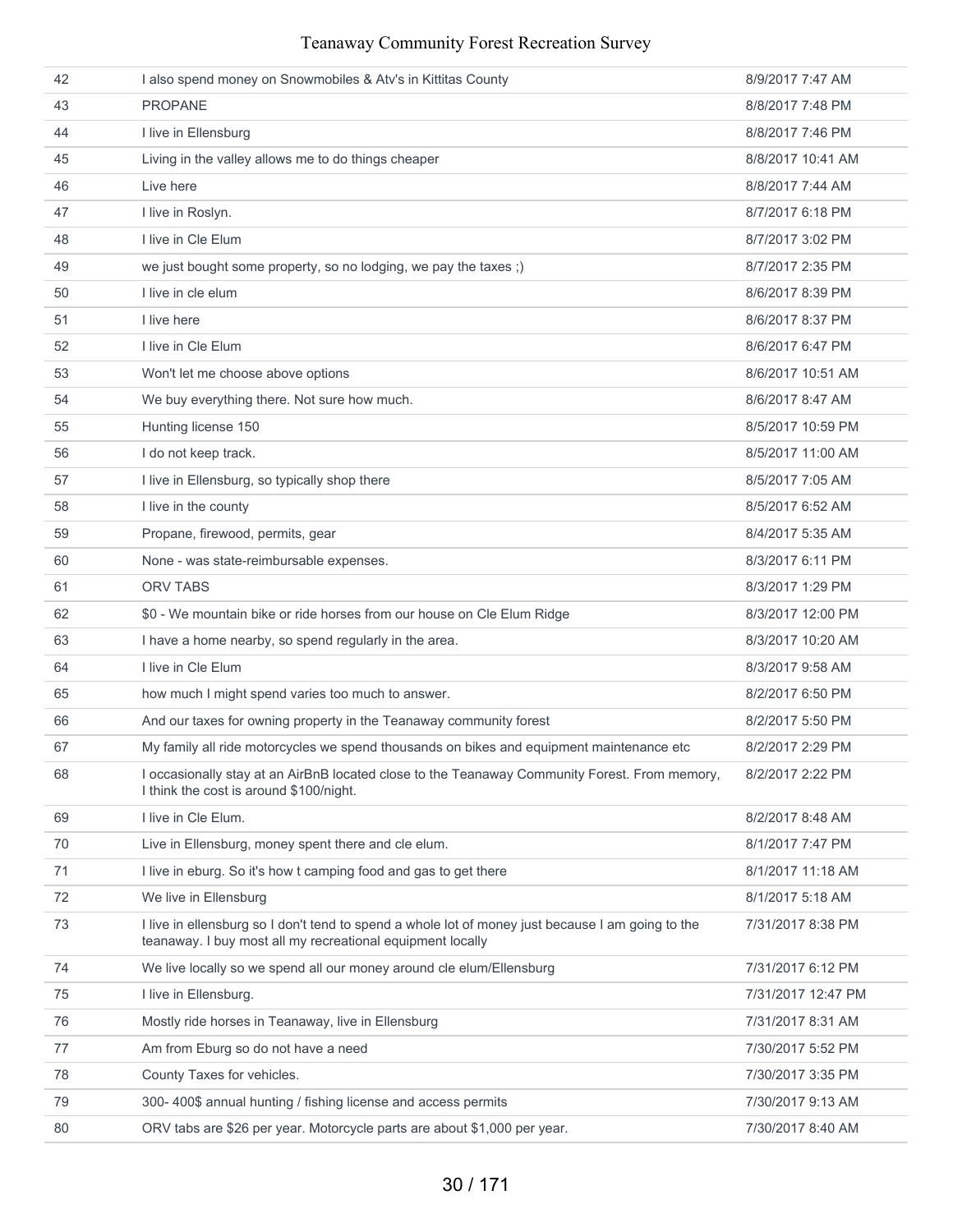| 81  | I live here I buy all my gas and groceries in the area                                                                                                                                      | 7/28/2017 6:16 PM  |
|-----|---------------------------------------------------------------------------------------------------------------------------------------------------------------------------------------------|--------------------|
| 82  | I live in Cle Elum so the TCF has no bearing on my spending                                                                                                                                 | 7/28/2017 11:33 AM |
| 83  | I live in Ellensburg, so this Q doesn't really apply.                                                                                                                                       | 7/28/2017 8:25 AM  |
| 84  | Live in Ronald                                                                                                                                                                              | 7/27/2017 11:37 PM |
| 85  | I usually don't stop and spend money in Teanaway. I buy food at home and gas where I live.                                                                                                  | 7/27/2017 9:31 PM  |
| 86  | Not much                                                                                                                                                                                    | 7/27/2017 6:41 PM  |
| 87  | I spend over 100 average. I see nothing here on motorized in your survey (why?)                                                                                                             | 7/27/2017 4:07 PM  |
| 88  | Resident                                                                                                                                                                                    | 7/27/2017 3:14 PM  |
| 89  | None of your business                                                                                                                                                                       | 7/27/2017 1:18 PM  |
| 90  | The above fields wouldn't open, but on average I fill up a tank of gas and perhaps purchase a<br>coffee or light lunch and occasionally stay for dinner in one of the upper county eateries | 7/27/2017 1:00 PM  |
| 91  | Glondo's every time.                                                                                                                                                                        | 7/27/2017 9:51 AM  |
| 92  | I live in the aera                                                                                                                                                                          | 7/27/2017 6:06 AM  |
| 93  | These items are purchased as our regular daily living expenses because we live in Cle Elum. We<br>hunt, snowmobile and fly fish in the Teanaway area.                                       | 7/27/2017 5:58 AM  |
| 94  | I live in the area.                                                                                                                                                                         | 7/26/2017 9:13 PM  |
| 95  | <i>i</i> live in Cle Elum                                                                                                                                                                   | 7/26/2017 7:51 PM  |
| 96  | I live in Cle Elum so all my spending is here                                                                                                                                               | 7/26/2017 7:33 PM  |
| 97  | Has gas for SIDEXSIDE, diesel got my truck. Gas up snowmobile, eat @, sunset, old #3, cottage<br>cafe, hotels in cle slum cost \$100 A night it all add up                                  | 7/26/2017 4:50 PM  |
| 98  | I live in the middle fork of the Teanaway                                                                                                                                                   | 7/26/2017 4:32 PM  |
| 99  | I live locally, So unsure of what it cost to visit.                                                                                                                                         | 7/26/2017 2:42 PM  |
| 100 | The drop downs don't seem to work. Gas and food would be the expenses.                                                                                                                      | 7/26/2017 2:12 PM  |
| 101 | I live in the Teanaway                                                                                                                                                                      | 7/26/2017 1:54 PM  |
| 102 | I live locally so all of my shopping is here.                                                                                                                                               | 7/26/2017 1:52 PM  |
| 103 | have stayed in Suncadia and visited T.C.F.                                                                                                                                                  | 7/26/2017 1:28 PM  |
| 104 | Hay and horse feed \$50-100                                                                                                                                                                 | 7/26/2017 1:04 PM  |
| 105 | about \$14,000 in property taxes as i live in the TCF                                                                                                                                       | 7/26/2017 12:57 PM |
| 106 | We don't always spend the night and we live nearby so there are many more day trips than<br>overnights.                                                                                     | 7/26/2017 12:49 PM |
| 107 | No expense - I live here                                                                                                                                                                    | 7/26/2017 12:20 PM |
| 108 | We live in the area so expenditures are mostly for food, refreshments.                                                                                                                      | 7/26/2017 10:45 AM |
| 109 | Snowmobile parts, fuel, and rentals as well                                                                                                                                                 | 7/26/2017 10:45 AM |
| 110 | I live in Ellensburg, so does not really apply                                                                                                                                              | 7/26/2017 9:08 AM  |
| 111 | Visit friends and family                                                                                                                                                                    | 7/26/2017 7:45 AM  |
| 112 | Ice \$50                                                                                                                                                                                    | 7/26/2017 6:52 AM  |
| 113 | I live nearby so don't campbut do eat in local restraunts and buy local gas and food.                                                                                                       | 7/25/2017 10:16 PM |
| 114 | I don't spend money in Roslyn, Ronald, or Cle Elum                                                                                                                                          | 7/25/2017 8:18 PM  |
| 115 | fishing license, equipment, \$10-\$50                                                                                                                                                       | 7/25/2017 8:05 PM  |
| 116 | Need to provide equal access to all parties interested in using the community forest. Can't exclude<br>anyone                                                                               | 7/25/2017 7:39 PM  |
| 117 | I live in Ellensburg                                                                                                                                                                        | 7/25/2017 5:41 PM  |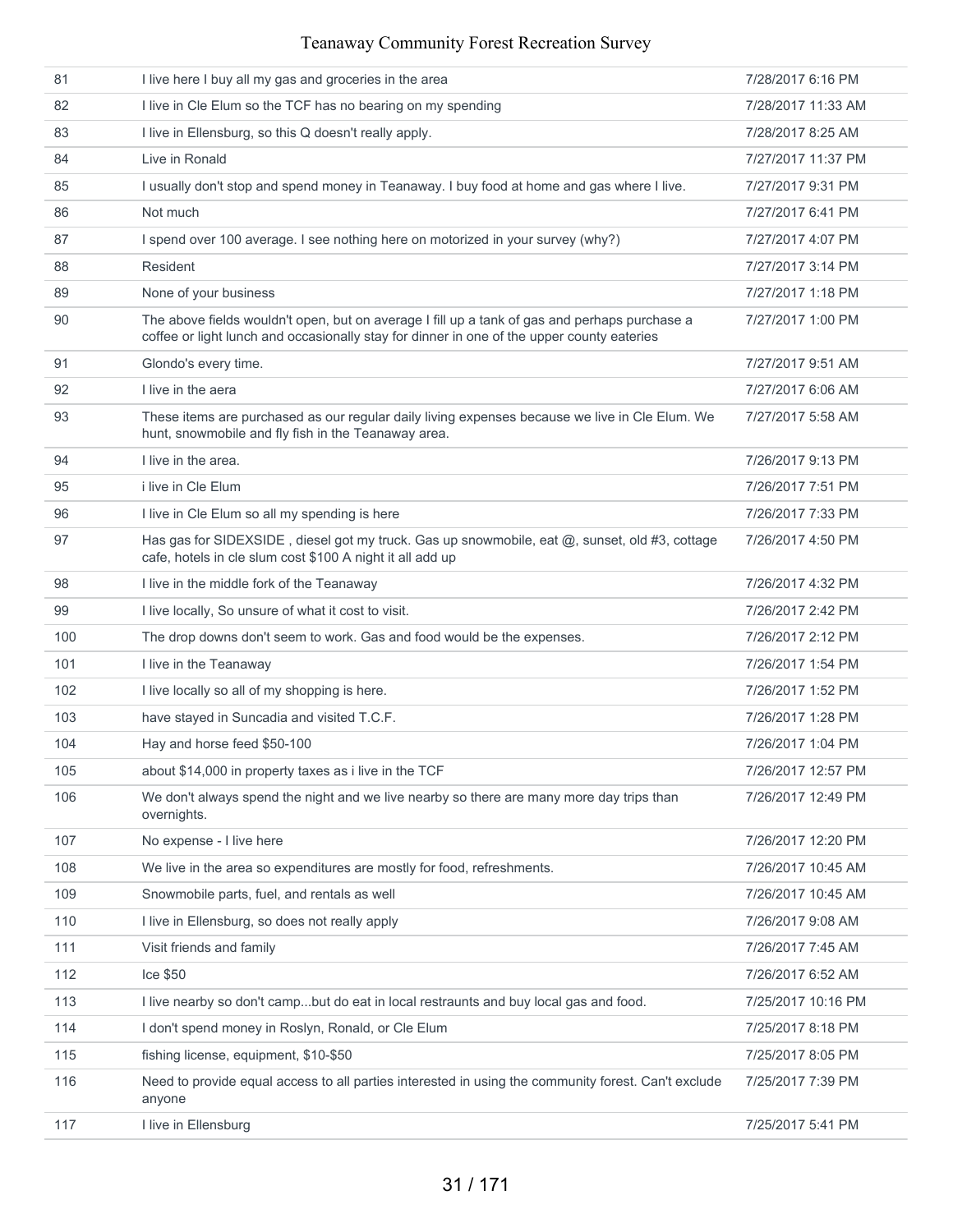| 118 | We live and shop in Ellensburg                                                           | 7/25/2017 5:37 PM  |
|-----|------------------------------------------------------------------------------------------|--------------------|
| 119 | Non of the above I live locally                                                          | 7/25/2017 5:35 PM  |
| 120 | Donations to local charities: \$10-15                                                    | 7/25/2017 5:16 PM  |
| 121 | Live in Ellensburg, WA                                                                   | 7/25/2017 4:26 PM  |
| 122 | I live here, so NA.                                                                      | 7/25/2017 4:04 PM  |
| 123 | Bike parts as needed                                                                     | 7/25/2017 3:57 PM  |
| 124 | I go as primative as I can                                                               | 7/25/2017 3:08 PM  |
| 125 | Please allow motorcycles!                                                                | 7/25/2017 2:51 PM  |
| 126 | OHV replacement parts - \$20                                                             | 7/25/2017 2:48 PM  |
| 127 | FEED: \$21.00 per compressed weed free hay                                               | 7/25/2017 2:02 PM  |
| 128 | hard to quantify-I live in the area                                                      | 7/25/2017 11:48 AM |
| 129 | this is my community, I live and work here and do as much shopping as poss. in community | 7/25/2017 11:03 AM |
| 130 | Lodging is when I've rented a cabin                                                      | 7/25/2017 10:48 AM |
| 131 | Why would I pay more locally when I can bring with                                       | 7/25/2017 9:06 AM  |
| 132 | 7,000+ in annual property taxes!                                                         | 7/25/2017 7:07 AM  |
| 133 | Auto and ATV Supplies, Sporting Goods.                                                   | 7/24/2017 9:53 PM  |
| 134 | Live local, so spending local already                                                    | 7/24/2017 9:33 PM  |
| 135 | fishing and hunting licenses                                                             | 7/24/2017 9:29 PM  |
| 136 | I live here.                                                                             | 7/24/2017 8:39 PM  |
| 137 | A lot                                                                                    | 7/24/2017 8:31 PM  |
| 138 | Motorcycle, hunting gear, fishing gear                                                   | 7/24/2017 6:36 PM  |
| 139 | I bring what I need and usually do not buy anything.                                     | 7/24/2017 5:35 PM  |
| 140 | I live in Cle Elum.                                                                      | 7/24/2017 4:47 PM  |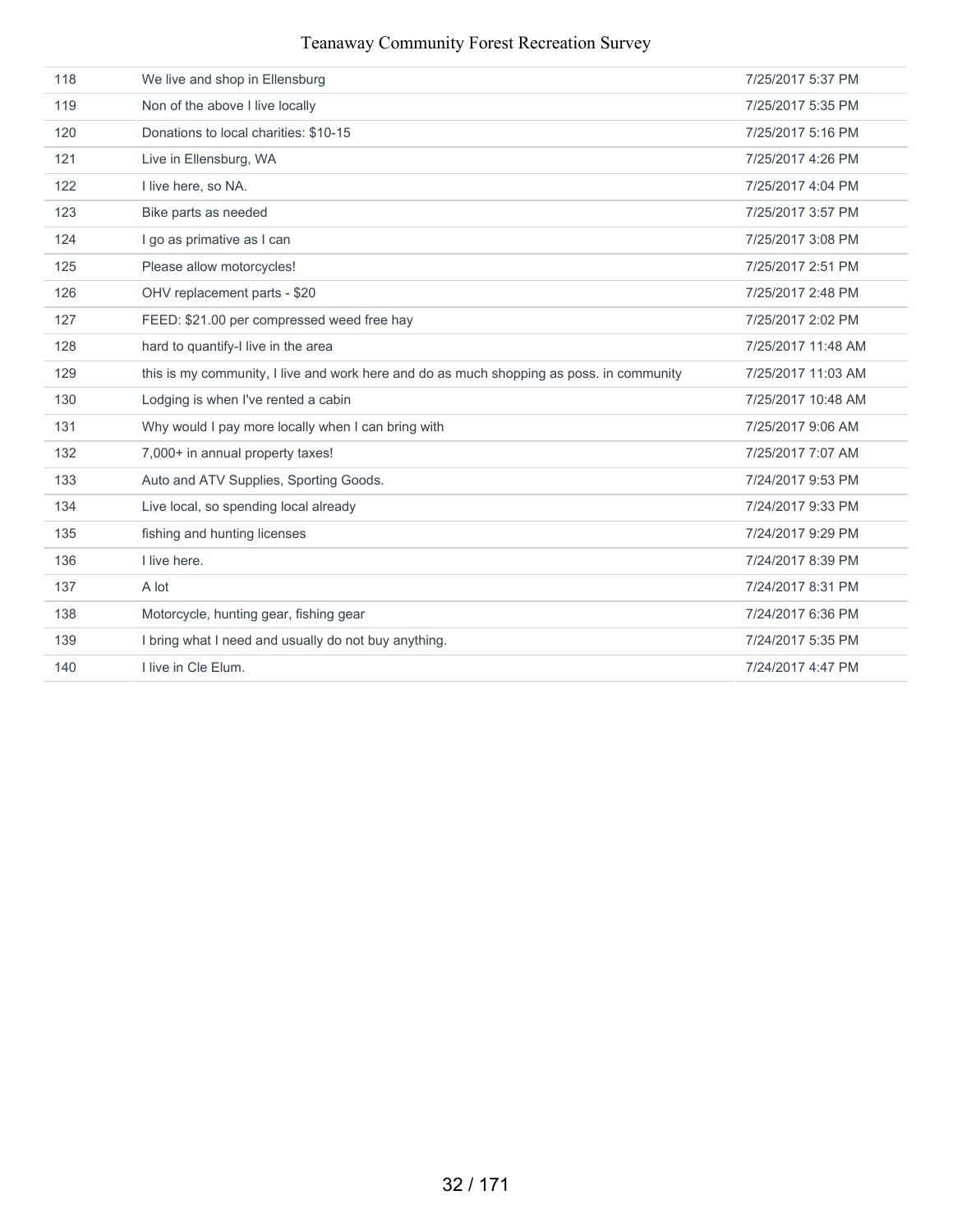## Q10 Rate your top priorities for recreation opportunities and management in the Teanaway Community Forest.

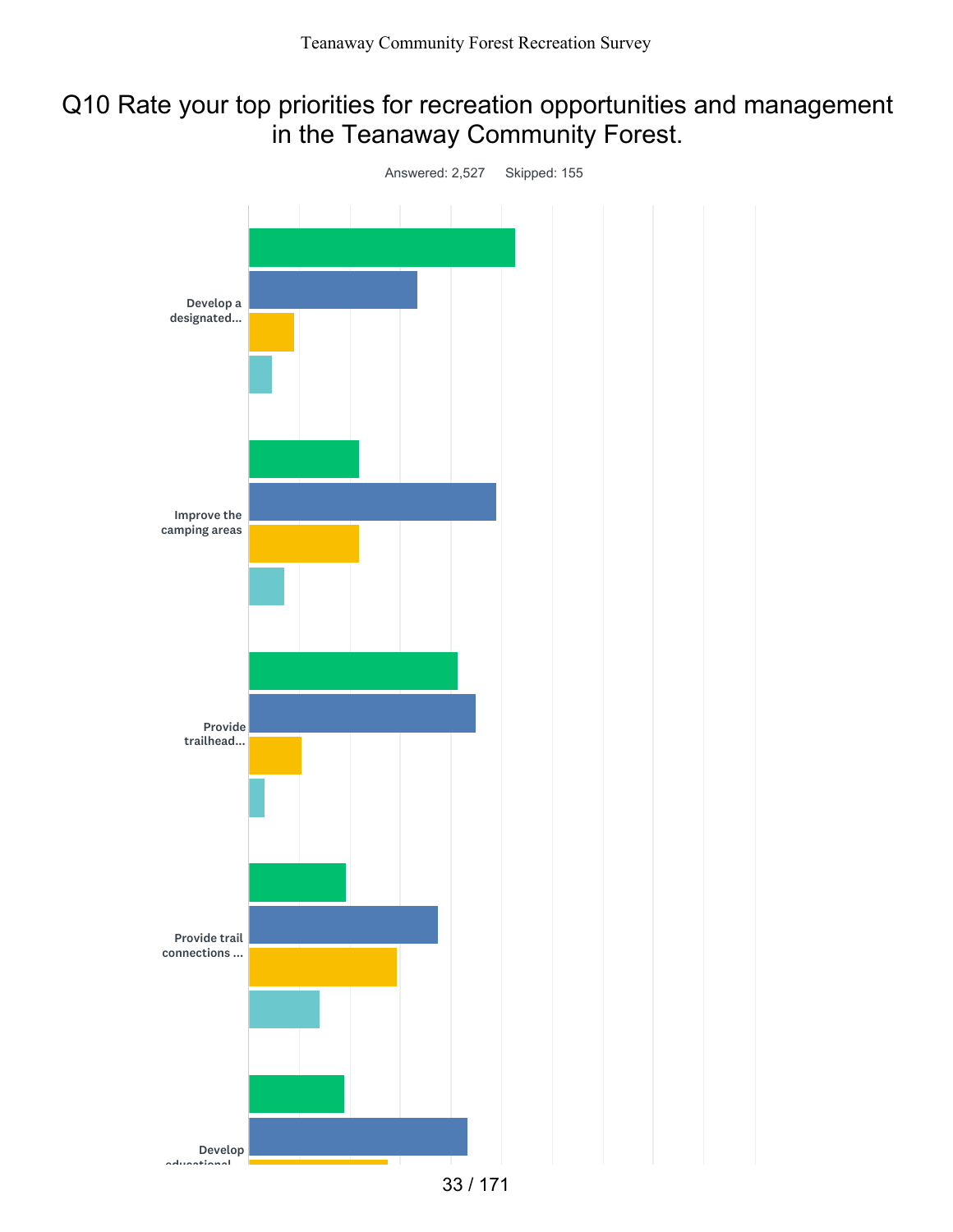

#### 52.73% 1,322 33.55% 841 9.01% 226 4.71% 118 2,507 21.89% 543 48.89% 1,213 22.01% 546 7.21% 179 2,481 41.46% 1,036 44.90% 1,122 10.44% 261 3.20% 80 2,499 19.20% 473 37.42% 922 29.38% 724 14.00% 345 2,464 19.06% 473 43.31% 1,075 27.68% 687 9.95% 247 2,482 30.39% 755 45.65% 1,134 18.00% 447 5.96% 148 2,484 MOST IMPORTANT SOMEWHAT IMPORTANT SOMEWHAT UNIMPORTANT VERY UNIMPORTANT TOTAL Develop a designated trail system Improve the camping areas Provide trailhead parking off of the roads Provide trail connections to nearby communities Develop educational and informational signage Provide river access areas

#### 34 / 171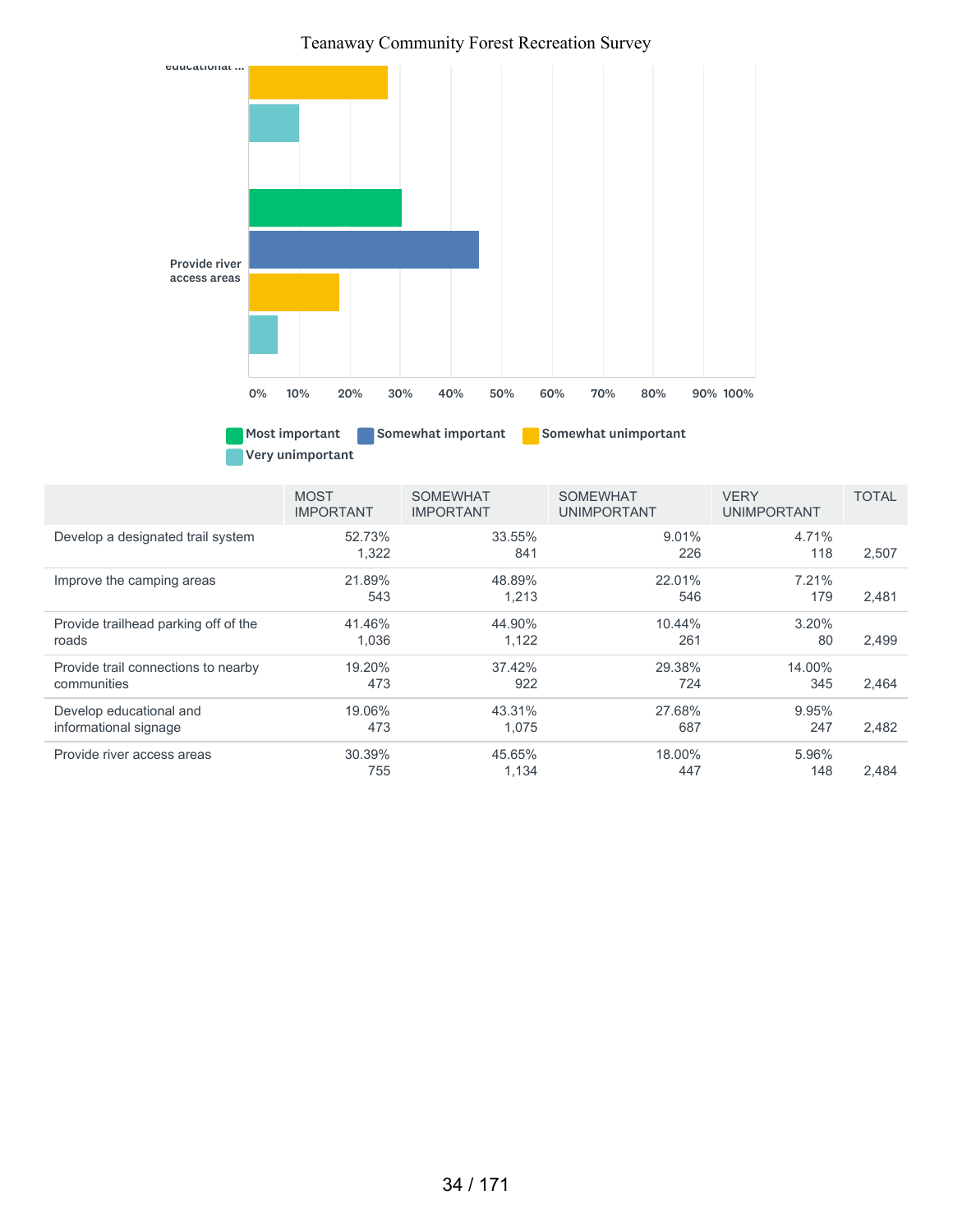## Q11 Rate the following non-motorized trail connections in importance for development over the next 10-15 years.

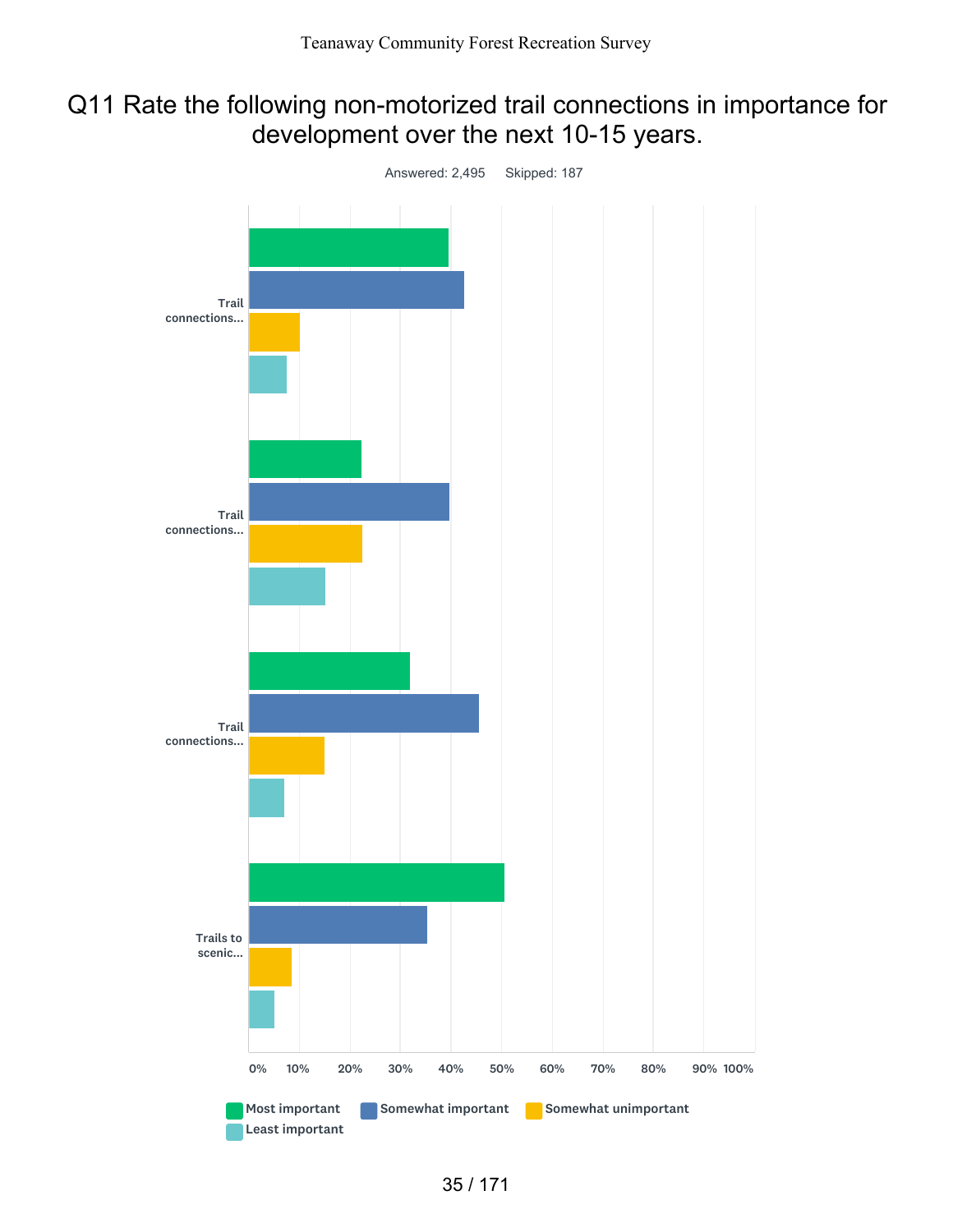|                                                               | <b>MOST</b><br><b>IMPORTANT</b> | <b>SOMEWHAT</b><br><b>IMPORTANT</b> | <b>SOMEWHAT</b><br><b>UNIMPORTANT</b> | <b>LEAST</b><br><b>IMPORTANT</b> | <b>TOTAL</b> |
|---------------------------------------------------------------|---------------------------------|-------------------------------------|---------------------------------------|----------------------------------|--------------|
| Trail connections from the Teanaway Community Forest to       | 39.59%                          | 42.78%                              | 10.17%                                | 7.47%                            | 2,478        |
| U.S. Forest Service lands                                     | 981                             | 1.060                               | 252                                   | 185                              |              |
| Trail connections from the Teanaway Community Forest to       | 22.33%                          | 39.69%                              | 22.69%                                | 15.29%                           | 2.459        |
| nearby communities (Roslyn, Cle Elum, Ronald)                 | 549                             | 976                                 | 558                                   | 376                              |              |
| Trail connections from camping areas to trails within the     | 32.05%                          | 45.66%                              | 15.15%                                | 7.13%                            | 2.468        |
| <b>Teanaway Community Forest</b>                              | 791                             | 1.127                               | 374                                   | 176                              |              |
| Trails to scenic viewpoints and other features of interest in | 50.65%                          | 35.39%                              | 8.68%                                 | 5.29%                            | 2.478        |
| the Teanaway Community Forest                                 | 1.255                           | 877                                 | 215                                   | 131                              |              |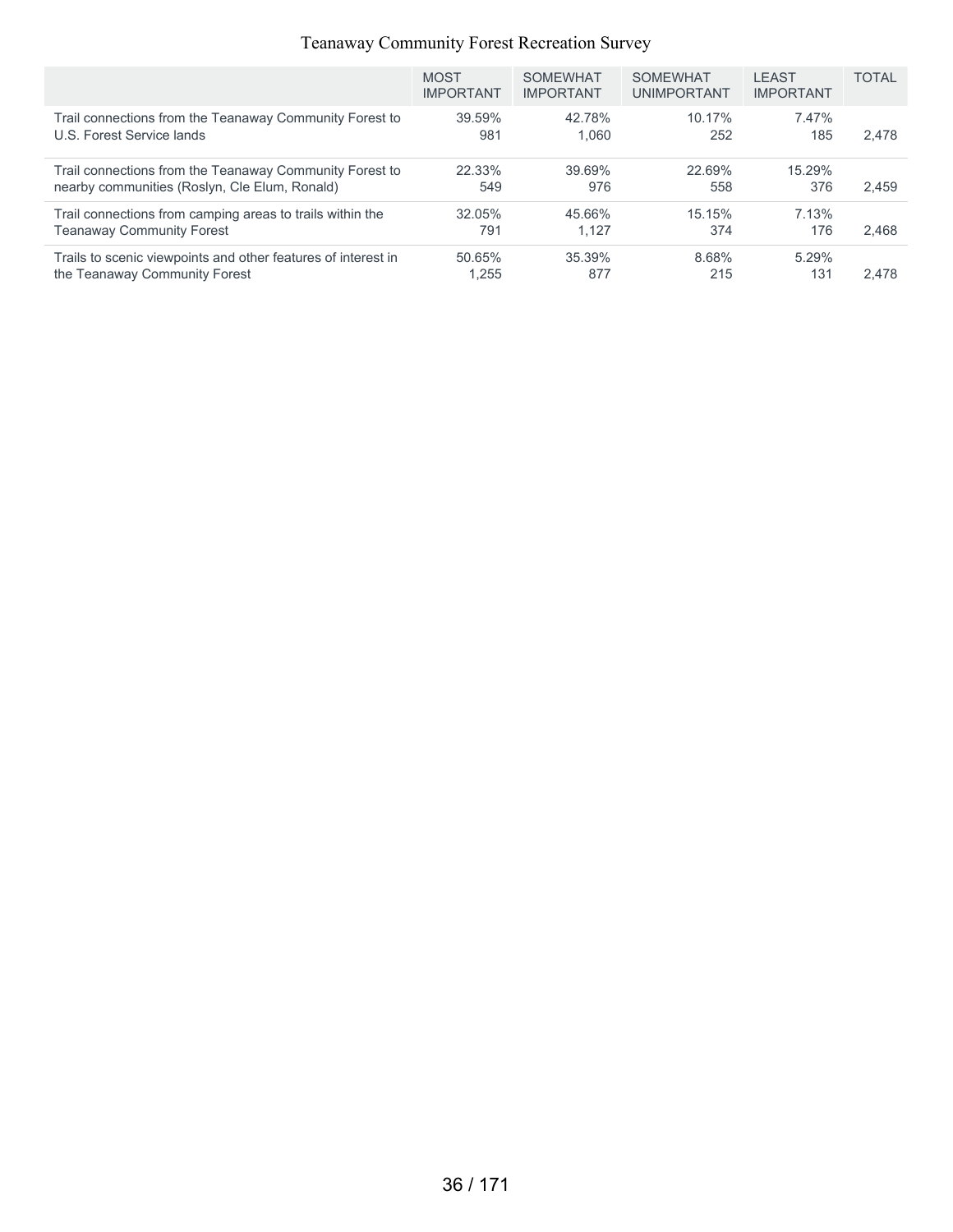## Q12 Select all of the following recreation activities you enjoy or would like to enjoy in the Teanaway Community Forest in the future: (Select all that apply).

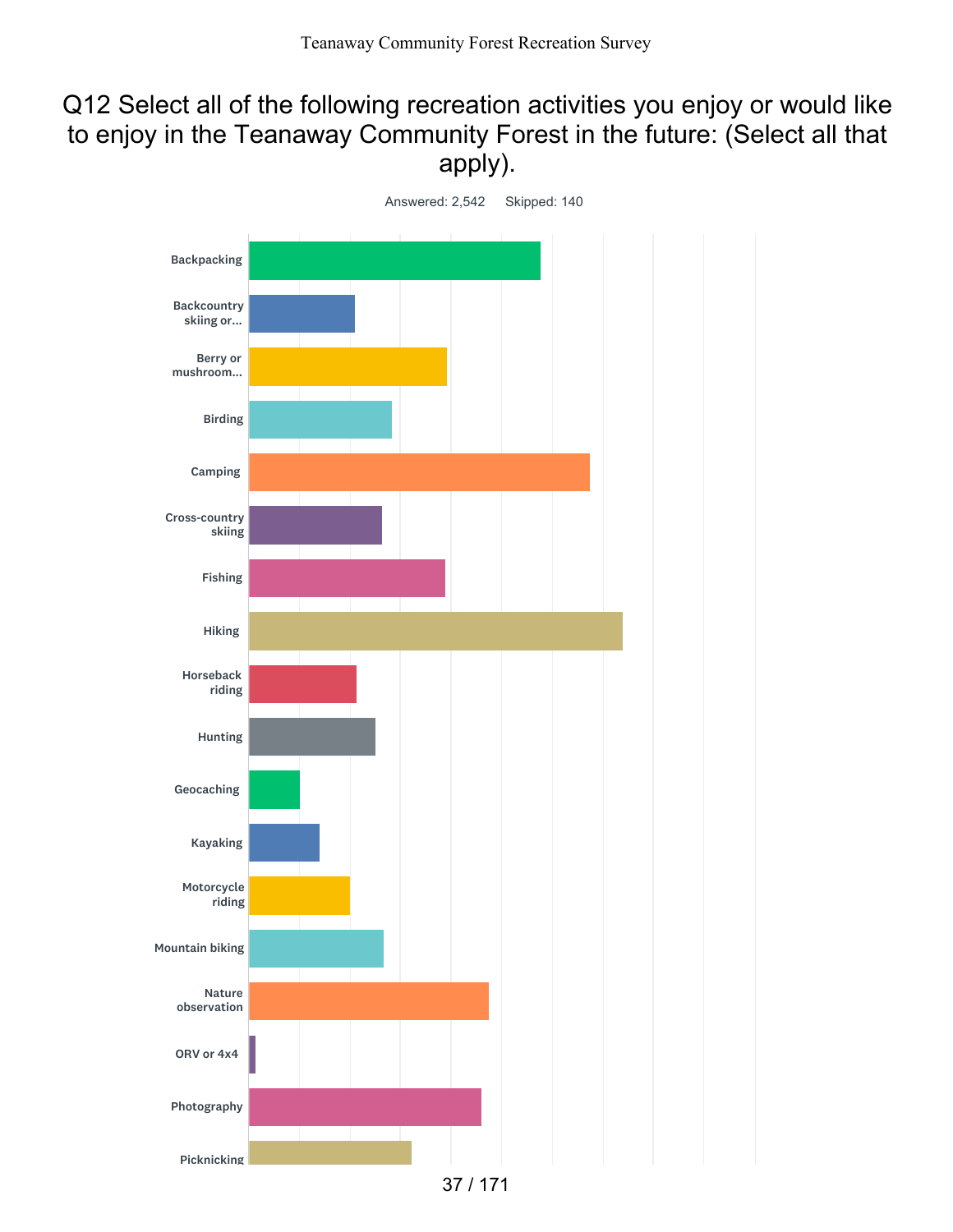

| <b>ANSWER CHOICES</b>              | <b>RESPONSES</b> |       |
|------------------------------------|------------------|-------|
| Backpacking                        | 57.71%           | 1,467 |
| Backcountry skiing or snowboarding | 21.20%           | 539   |
| Berry or mushroom picking          | 39.34%           | 1,000 |
| <b>Birding</b>                     | 28.36%           | 721   |
| Camping                            | 67.58%           | 1,718 |
| Cross-country skiing               | 26.36%           | 670   |
| Fishing                            | 38.91%           | 989   |
| Hiking                             | 74.04%           | 1,882 |
| Horseback riding                   | 21.32%           | 542   |
| Hunting                            | 25.02%           | 636   |
| Geocaching                         | 10.27%           | 261   |
| Kayaking                           | 13.93%           | 354   |
| Motorcycle riding                  | 19.98%           | 508   |
| Mountain biking                    | 26.71%           | 679   |
| Nature observation                 | 47.52%           | 1,208 |
| ORV or 4x4                         | 1.46%            | 37    |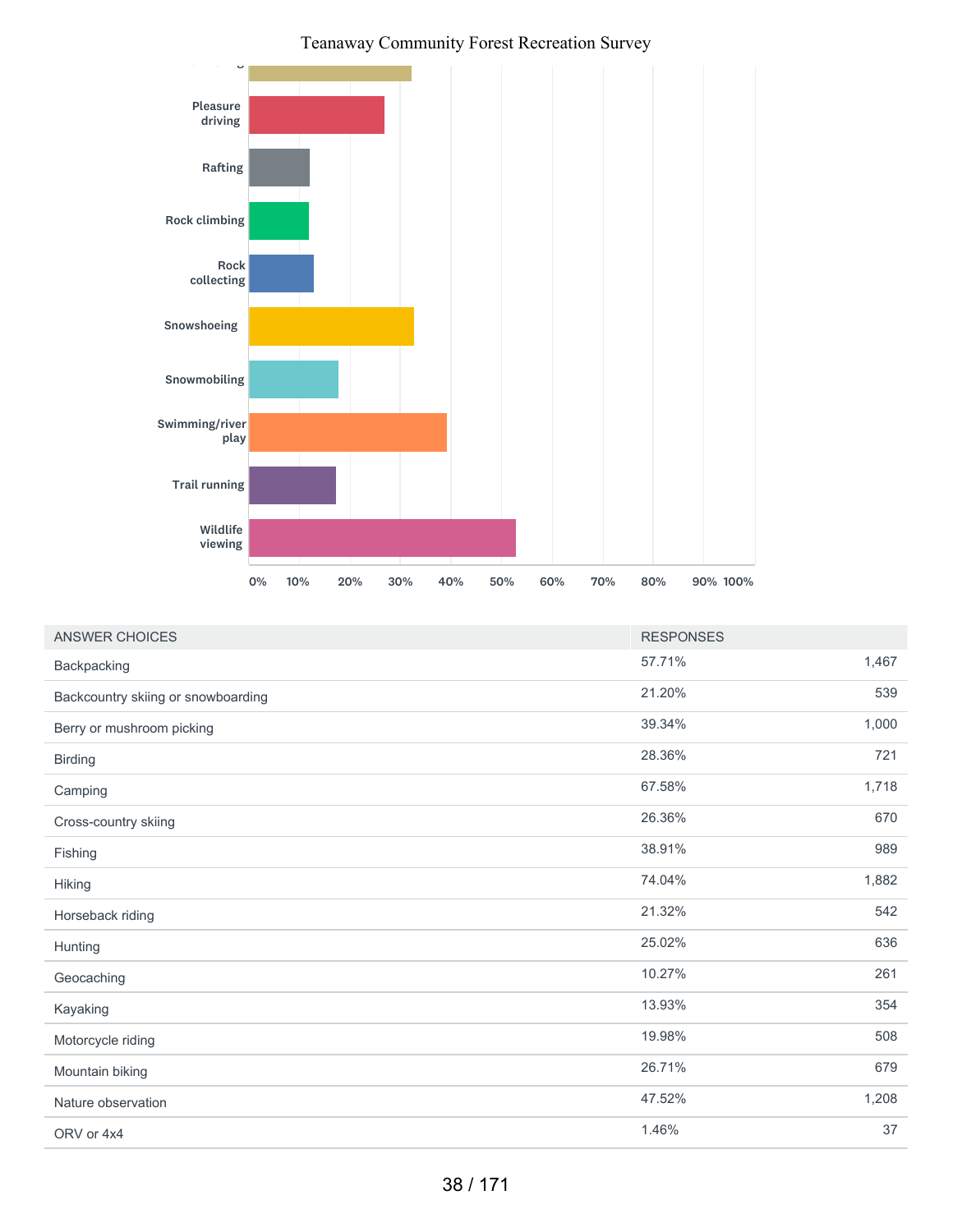| Photography              | 46.07% | 1,171 |
|--------------------------|--------|-------|
| Picknicking              | 32.18% | 818   |
| Pleasure driving         | 26.95% | 685   |
| Rafting                  | 12.16% | 309   |
| Rock climbing            | 11.92% | 303   |
| Rock collecting          | 13.06% | 332   |
| Snowshoeing              | 32.81% | 834   |
| Snowmobiling             | 17.82% | 453   |
| Swimming/river play      | 39.38% | 1,001 |
| Trail running            | 17.47% | 444   |
| Wildlife viewing         | 52.83% | 1,343 |
| Total Respondents: 2,542 |        |       |

| #              | OTHER (PLEASE SPECIFY)                                                                                                        | <b>DATE</b>        |
|----------------|-------------------------------------------------------------------------------------------------------------------------------|--------------------|
| 1              | quad riding and dirt bike                                                                                                     | 8/23/2017 7:53 PM  |
| 2              | Mushrooming                                                                                                                   | 8/23/2017 7:20 PM  |
| 3              | 4x4off road designated trails                                                                                                 | 8/23/2017 6:33 PM  |
| 4              | off road 4x4 trails so all the public is served                                                                               | 8/23/2017 4:50 PM  |
| 5              | jeep/orv trails                                                                                                               | 8/23/2017 4:05 PM  |
| 6              | 4x4ing year round. Should be able to have green dot roads to drive on during winter months that<br>snowmobilers do not groom. | 8/23/2017 2:40 PM  |
| $\overline{7}$ | Licensed motorcycles with proper muffler                                                                                      | 8/23/2017 7:15 AM  |
| 8              | Street-legal ATV trails                                                                                                       | 8/22/2017 3:24 PM  |
| 9              | Keep all trails and access roads away from private properties. keep all loud crazy stuff away from<br>private properties!     | 8/22/2017 12:49 PM |
| 10             | <b>ATV/UTV</b> trails                                                                                                         | 8/22/2017 9:58 AM  |
| 11             | Offroad motorcycling                                                                                                          | 8/22/2017 9:20 AM  |
| 12             | climbing                                                                                                                      | 8/22/2017 7:03 AM  |
| 13             | Scrambling                                                                                                                    | 8/22/2017 6:45 AM  |
| 14             | Stepping in cowshit.                                                                                                          | 8/21/2017 7:01 PM  |
| 15             | <b>4WD Trails</b>                                                                                                             | 8/21/2017 5:17 PM  |
| 16             | These are my preferences for most park areas.                                                                                 | 8/21/2017 3:09 PM  |
| 17             | Snowmobile                                                                                                                    | 8/21/2017 3:04 PM  |
| 18             | Wildlife tracking along dusty trails/roads closed to motorized vehicles                                                       | 8/21/2017 2:37 PM  |
| 19             | Botanizing!                                                                                                                   | 8/21/2017 2:25 PM  |
| 20             | dirt bike riding, quad riding                                                                                                 | 8/21/2017 1:04 PM  |
| 21             | four wheel drive access                                                                                                       | 8/21/2017 12:08 PM |
| 22             | quad riding 4x4 and snowbiking dirt biking                                                                                    | 8/21/2017 11:53 AM |
| 23             | Side buy side adventure                                                                                                       | 8/21/2017 7:22 AM  |
| 24             | <b>WATV/ATV Trails</b>                                                                                                        | 8/20/2017 9:54 PM  |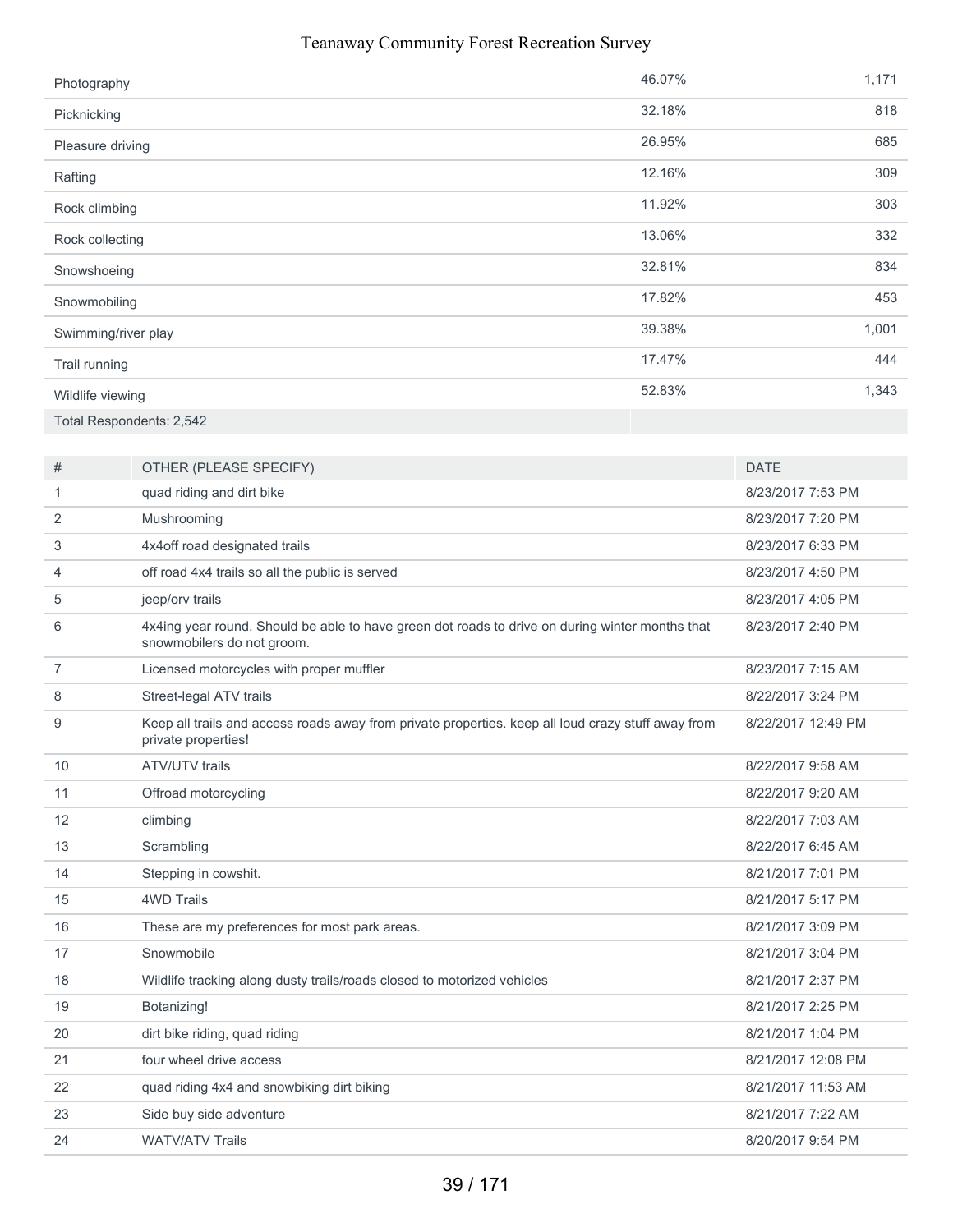| 25 | Quad riding                                                                                                                                                                                                                                                                     | 8/20/2017 9:53 PM  |
|----|---------------------------------------------------------------------------------------------------------------------------------------------------------------------------------------------------------------------------------------------------------------------------------|--------------------|
| 26 | Atvs                                                                                                                                                                                                                                                                            | 8/20/2017 9:45 PM  |
| 27 | Off road motorized travel                                                                                                                                                                                                                                                       | 8/20/2017 9:38 PM  |
| 28 | Handicap access for most of the trails                                                                                                                                                                                                                                          | 8/20/2017 7:26 PM  |
| 29 | <b>Mineral Prospecting</b>                                                                                                                                                                                                                                                      | 8/20/2017 10:08 AM |
| 30 | Road biking on the north fork road                                                                                                                                                                                                                                              | 8/19/2017 7:04 PM  |
| 31 | ATV riding                                                                                                                                                                                                                                                                      | 8/19/2017 9:22 AM  |
| 32 | I believe the forest should be available for motorcycles as well with reasonable sound level limits<br>and spark arresters. The fires that have started have never been from motorcycles or ATVs. It's<br>either lightning or logging equipment as in the 2005 Lick Creek Fire. | 8/18/2017 8:54 PM  |
| 33 | Wild Flower viewing                                                                                                                                                                                                                                                             | 8/18/2017 6:42 PM  |
| 34 | Slacklining                                                                                                                                                                                                                                                                     | 8/18/2017 12:40 PM |
| 35 | No motors!!!                                                                                                                                                                                                                                                                    | 8/17/2017 9:20 PM  |
| 36 | Outdoor sex                                                                                                                                                                                                                                                                     | 8/17/2017 6:17 PM  |
| 37 | Bringing my dog along                                                                                                                                                                                                                                                           | 8/16/2017 5:28 AM  |
| 38 | This is too complicated                                                                                                                                                                                                                                                         | 8/15/2017 10:19 PM |
| 39 | Tent only camping                                                                                                                                                                                                                                                               | 8/15/2017 4:40 PM  |
| 40 | Atv                                                                                                                                                                                                                                                                             | 8/15/2017 6:51 AM  |
| 41 | Scrambling                                                                                                                                                                                                                                                                      | 8/14/2017 9:42 PM  |
| 42 | Please protect the forest environment from air & noise pollution ban or severely restrict non-<br>essential motor vehicles. No motorized personal sports vehicles. Separate hiking trails from<br>mountain bike trails.                                                         | 8/14/2017 9:30 PM  |
| 43 | Motorized vehicles would drive me out of the Teanaway                                                                                                                                                                                                                           | 8/14/2017 6:48 PM  |
| 44 | dog friendly                                                                                                                                                                                                                                                                    | 8/14/2017 5:46 PM  |
| 45 | ATV riding                                                                                                                                                                                                                                                                      | 8/14/2017 5:43 PM  |
| 46 | Wildflower viewing                                                                                                                                                                                                                                                              | 8/14/2017 5:30 PM  |
| 47 | Horse packing                                                                                                                                                                                                                                                                   | 8/14/2017 8:33 AM  |
| 48 | Trails for motorized bikes are very important to me                                                                                                                                                                                                                             | 8/11/2017 7:50 PM  |
| 49 | Jeep and backroad travel                                                                                                                                                                                                                                                        | 8/11/2017 7:40 PM  |
| 50 | viewing spring flowers                                                                                                                                                                                                                                                          | 8/11/2017 6:39 PM  |
| 51 | ATV - Off road vehicle access                                                                                                                                                                                                                                                   | 8/11/2017 6:14 PM  |
| 52 | recreational target shooting                                                                                                                                                                                                                                                    | 8/11/2017 11:44 AM |
| 53 | getting away from the noise and dust associated with internal combustion engines                                                                                                                                                                                                | 8/11/2017 10:04 AM |
| 54 | all activities require quiet to be enjoyable                                                                                                                                                                                                                                    | 8/11/2017 9:37 AM  |
| 55 | UTV riding & Four wheelers                                                                                                                                                                                                                                                      | 8/10/2017 11:48 AM |
| 56 | Snowbiking                                                                                                                                                                                                                                                                      | 8/10/2017 10:22 AM |
| 57 | Off roading                                                                                                                                                                                                                                                                     | 8/9/2017 8:16 PM   |
| 58 | <b>ATV</b>                                                                                                                                                                                                                                                                      | 8/9/2017 12:53 PM  |
| 59 | Motorized use of the open space paid for with our snowmobile funds contributed to the purchase<br>of this property. Where is our share of the Water Right you Carpet Baggers redirected to your<br>good buddies?                                                                | 8/9/2017 7:53 AM   |
| 60 | Ecological field work                                                                                                                                                                                                                                                           | 8/8/2017 7:48 PM   |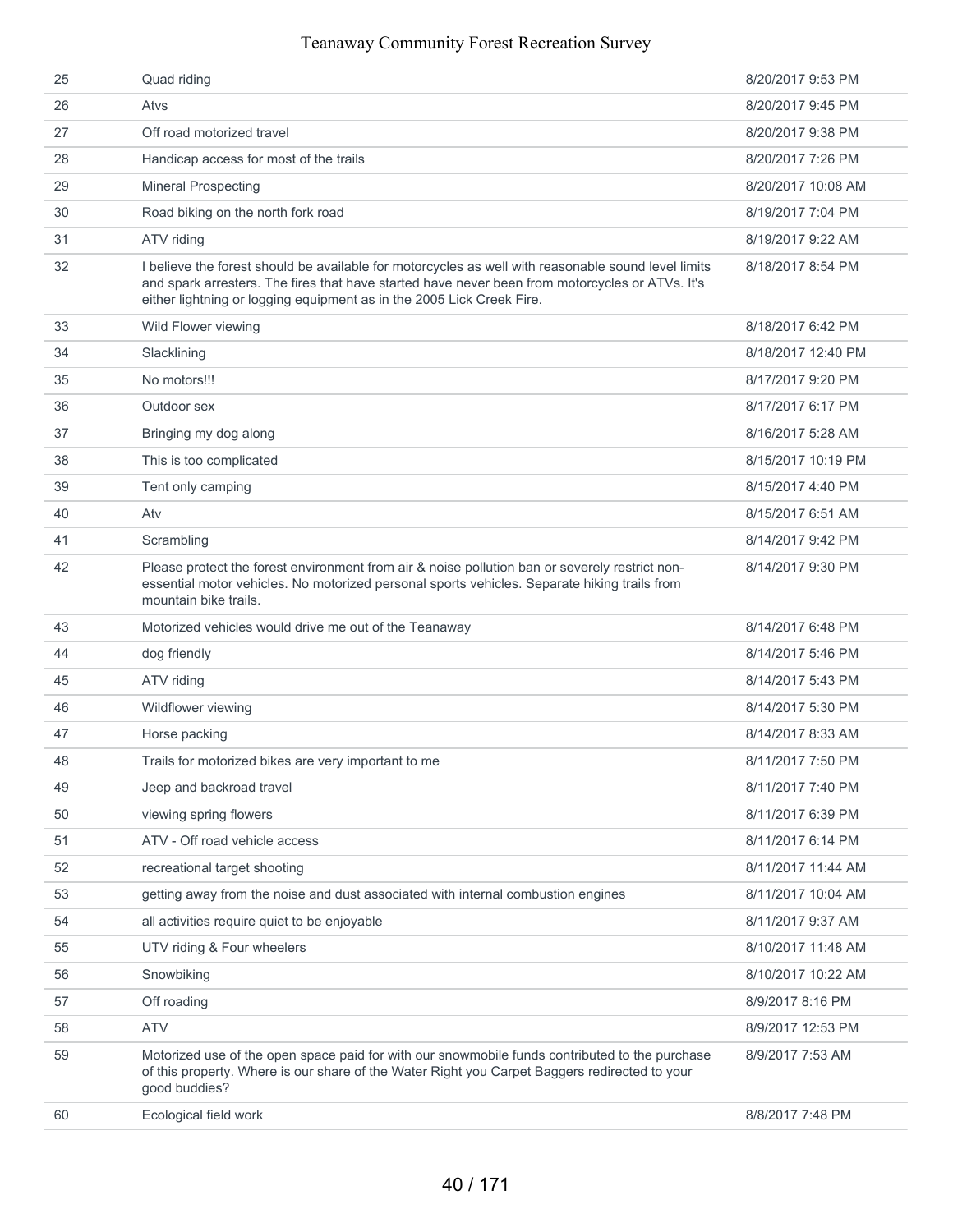| 61 | Getting away from the city - I love QUIET, NATURAL placesnot a bunch of black-top roads, dirt<br>bikes or snowmobiles.                                               | 8/8/2017 6:48 PM  |
|----|----------------------------------------------------------------------------------------------------------------------------------------------------------------------|-------------------|
| 62 | Most important is that it be quiet and not torn up.                                                                                                                  | 8/8/2017 5:10 PM  |
| 63 | the opportunity to enjoy quiet                                                                                                                                       | 8/8/2017 3:55 PM  |
| 64 | orv & jeeping                                                                                                                                                        | 8/7/2017 4:56 PM  |
| 65 | we wish more access for dirt bikes, horeses mess up trails more!                                                                                                     | 8/7/2017 2:38 PM  |
| 66 | ATV/UTV                                                                                                                                                              | 8/7/2017 7:40 AM  |
| 67 | Designated horseback riding area that does NOT allow motorized vehicles or mountain bikes.                                                                           | 8/6/2017 5:45 PM  |
| 68 | No motorized vehicles                                                                                                                                                | 8/6/2017 10:59 AM |
| 69 | Orienteering/rogaining                                                                                                                                               | 8/6/2017 3:03 AM  |
| 70 | Navigation/ orienteering                                                                                                                                             | 8/5/2017 9:29 PM  |
| 71 | Would like ATV trail syatem                                                                                                                                          | 8/5/2017 3:44 PM  |
| 72 | I believe there are a large number of areas in Kittitas County that allow ORVs and I would like to<br>enjoy a pristine wilderness area that is free of motorized use | 8/5/2017 7:11 AM  |
| 73 | <b>Adventure Race</b>                                                                                                                                                | 8/5/2017 7:00 AM  |
| 74 | Adventure race.                                                                                                                                                      | 8/4/2017 10:33 PM |
| 75 | Adventure racing                                                                                                                                                     | 8/4/2017 9:48 PM  |
| 76 | Orienteering and adventure running                                                                                                                                   | 8/4/2017 8:30 PM  |
| 77 | Orienteering off trail.                                                                                                                                              | 8/4/2017 3:40 PM  |
| 78 | Orienteering, Navigation                                                                                                                                             | 8/4/2017 3:31 PM  |
| 79 | Just living here is over the top wonderful                                                                                                                           | 8/4/2017 10:51 AM |
| 80 | All these activities should ONLY be provided if they don't degrade fish & wildlife habitat                                                                           | 8/4/2017 10:32 AM |
| 81 | Jeeping                                                                                                                                                              | 8/4/2017 9:55 AM  |
| 82 | Please keep motorized vehicles out of the area. I go there for peace and quiet to commune with<br>nature and do bird watching.                                       | 8/4/2017 4:56 AM  |
| 83 | nature study                                                                                                                                                         | 8/3/2017 8:50 PM  |
| 84 | orienteering                                                                                                                                                         | 8/3/2017 8:02 PM  |
| 85 | Not sure, as I don't do field work there now.                                                                                                                        | 8/3/2017 6:13 PM  |
| 86 | peace and quiet no motors                                                                                                                                            | 8/3/2017 4:52 PM  |
| 87 | Horse camping                                                                                                                                                        | 8/3/2017 4:27 PM  |
| 88 | Plant viewing                                                                                                                                                        | 8/3/2017 4:05 PM  |
| 89 | Meditation                                                                                                                                                           | 8/3/2017 8:18 AM  |
| 90 | Areas free of motorized vehicles for solitude and wilderness experience.                                                                                             | 8/2/2017 10:15 PM |
| 91 | no to motorclycle plenty of other place that offer that                                                                                                              | 8/2/2017 7:01 PM  |
| 92 | Peace and quiet from out siders                                                                                                                                      | 8/2/2017 5:52 PM  |
| 93 | motorcycling is highest priority                                                                                                                                     | 8/2/2017 5:08 PM  |
| 94 | Native plant observation                                                                                                                                             | 8/2/2017 4:54 PM  |
| 95 | Minimize motor vehicle access, EXCEPT please do not take away our access to Red Top Lookout!                                                                         | 8/2/2017 3:42 PM  |
| 96 | never any motorized recreation                                                                                                                                       | 8/2/2017 9:55 AM  |
| 97 | Orienteering, adventure racing, and other land navigation activities                                                                                                 | 8/2/2017 9:45 AM  |
| 98 | I am mostly a "day tripper" when I go out to the forest. I have camped, but I love to spend just half<br>a day or all the light hours enjoying nature!               | 8/1/2017 8:59 PM  |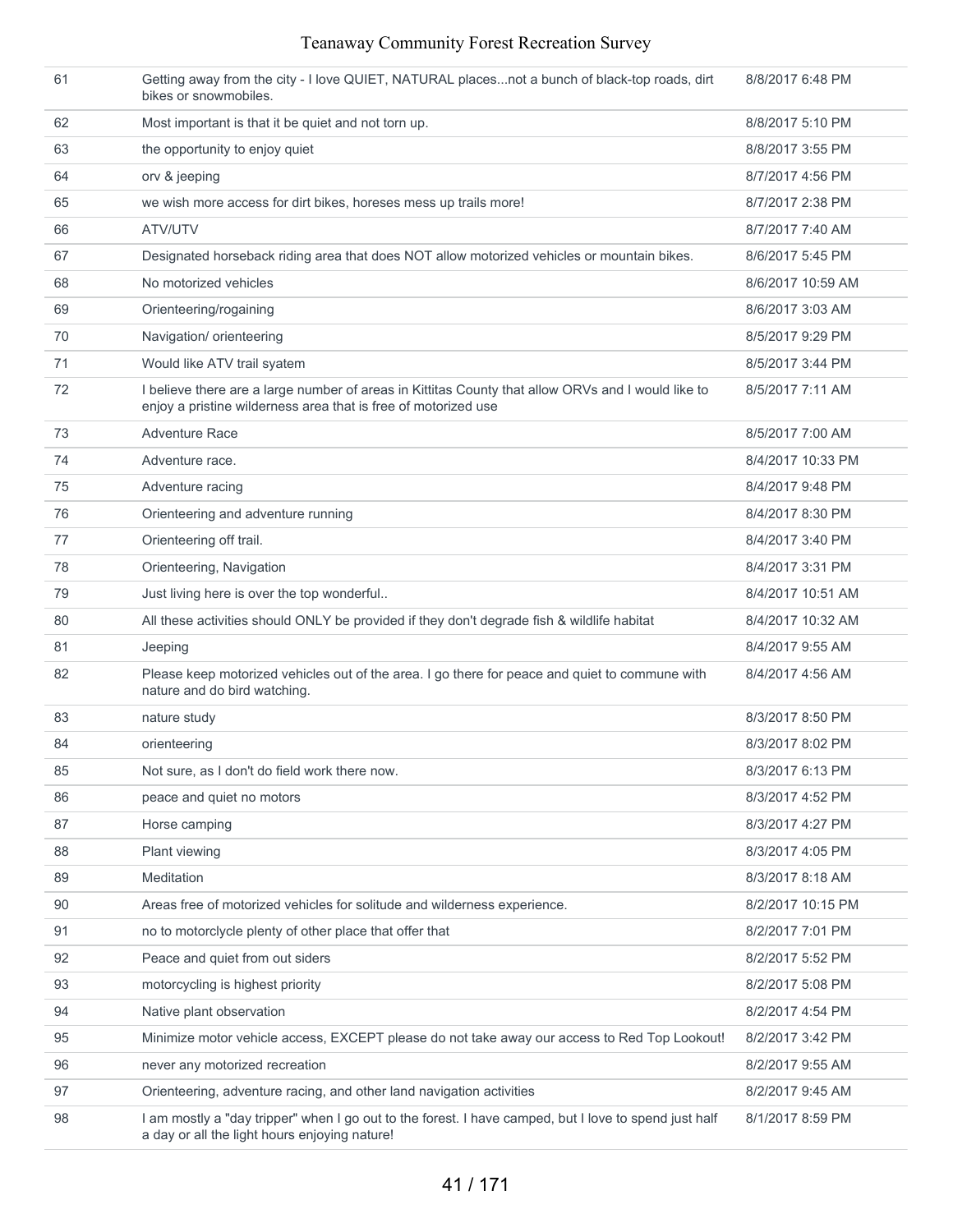| 99  | Utv                                                                                                                                                                                                        | 8/1/2017 5:34 PM   |
|-----|------------------------------------------------------------------------------------------------------------------------------------------------------------------------------------------------------------|--------------------|
| 100 | OHV                                                                                                                                                                                                        | 8/1/2017 1:10 PM   |
| 101 | Target shooing area.                                                                                                                                                                                       | 8/1/2017 11:26 AM  |
| 102 | orienteering                                                                                                                                                                                               | 7/31/2017 10:05 PM |
| 103 | prospecting                                                                                                                                                                                                | 7/31/2017 3:05 PM  |
| 104 | I'm a motorized recreation guy; want to see improved motorized opportunities for ATV.                                                                                                                      | 7/31/2017 12:24 PM |
| 105 | All of these without 100s of people                                                                                                                                                                        | 7/31/2017 10:03 AM |
| 106 | ORV trails please                                                                                                                                                                                          | 7/31/2017 8:28 AM  |
| 107 | Four wheelers                                                                                                                                                                                              | 7/30/2017 10:33 PM |
| 108 | 4x4 trails                                                                                                                                                                                                 | 7/30/2017 6:54 PM  |
| 109 | atv/utv riding                                                                                                                                                                                             | 7/30/2017 5:23 PM  |
| 110 | Trails for ORV                                                                                                                                                                                             | 7/30/2017 3:39 PM  |
| 111 | ATV riding                                                                                                                                                                                                 | 7/30/2017 6:37 AM  |
| 112 | <b>School Group Trips</b>                                                                                                                                                                                  | 7/29/2017 10:23 PM |
| 113 | Canoeing                                                                                                                                                                                                   | 7/29/2017 10:56 AM |
| 114 | Jeep trails                                                                                                                                                                                                | 7/29/2017 7:17 AM  |
| 115 | 4x4 trails to more fully enjoy the area                                                                                                                                                                    | 7/28/2017 9:23 PM  |
| 116 | Orv access should be permitted, we're just as much a part of the community as everyone else.<br>Many of us are local as well.                                                                              | 7/28/2017 6:20 PM  |
| 117 | Gold panning                                                                                                                                                                                               | 7/28/2017 11:03 AM |
| 118 | Orienteering                                                                                                                                                                                               | 7/28/2017 7:21 AM  |
| 119 | No motorized vehicles                                                                                                                                                                                      | 7/28/2017 6:40 AM  |
| 120 | Horseback riding and camping                                                                                                                                                                               | 7/28/2017 3:35 AM  |
| 121 | would like to see motorized trails and roads for dirtbikes                                                                                                                                                 | 7/27/2017 10:53 PM |
| 122 | If you permit motorized vehicles in the TCF, it will degrade and erode the beauty and push out all<br>other users. There are hundreds of miles of trails for motorized use. Keep the TCF free of vehicles. | 7/27/2017 9:40 PM  |
| 123 | Paintball                                                                                                                                                                                                  | 7/27/2017 9:36 PM  |
| 124 | ATV/UTV riding                                                                                                                                                                                             | 7/27/2017 9:32 PM  |
| 125 | Orienteering                                                                                                                                                                                               | 7/27/2017 8:40 PM  |
| 126 | Motorized recreation                                                                                                                                                                                       | 7/27/2017 7:00 PM  |
| 127 | Quad riding                                                                                                                                                                                                | 7/27/2017 6:55 PM  |
| 128 | Trapping                                                                                                                                                                                                   | 7/27/2017 6:43 PM  |
| 129 | Atv riding                                                                                                                                                                                                 | 7/27/2017 5:28 PM  |
| 130 | Fat biking (snow)                                                                                                                                                                                          | 7/27/2017 5:00 PM  |
| 131 | <b>Wildflowers</b>                                                                                                                                                                                         | 7/27/2017 2:28 PM  |
| 132 | please do not increase motorized use                                                                                                                                                                       | 7/27/2017 2:21 PM  |
| 133 | Sxs                                                                                                                                                                                                        | 7/27/2017 1:46 PM  |
| 134 | Exploring                                                                                                                                                                                                  | 7/27/2017 1:25 PM  |
| 135 | native plant observation                                                                                                                                                                                   | 7/27/2017 10:09 AM |
| 136 | Listening for wolves, elk and coyotes.                                                                                                                                                                     | 7/27/2017 9:53 AM  |
| 137 | Side x Side driving If the forest service closes the roads to the owners of. Motorized vehicles, i<br>will Never return to thia area                                                                       | 7/27/2017 9:42 AM  |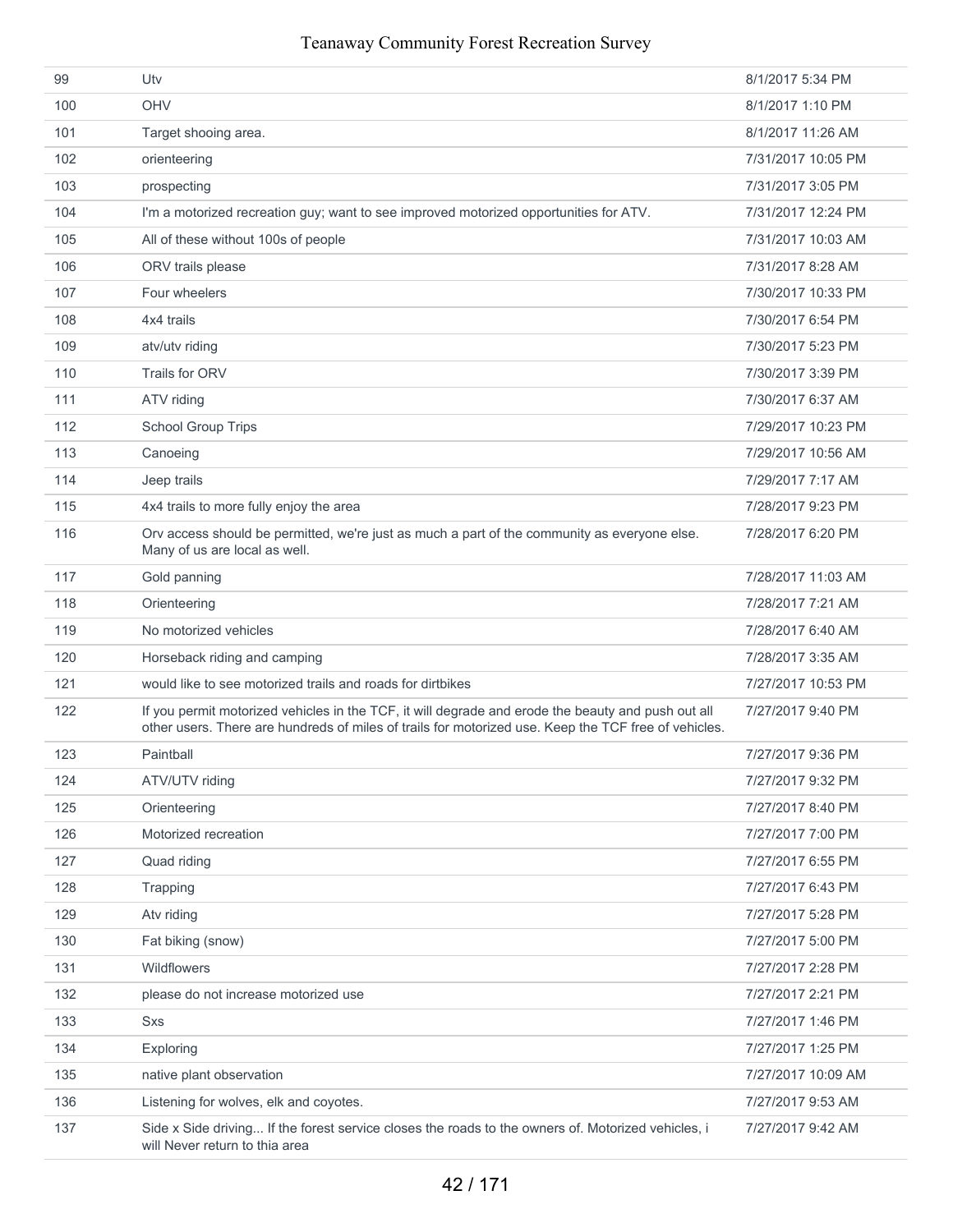| 138 | The majority of what we do is snowmobiling and riding our UTV                                               | 7/27/2017 9:29 AM  |
|-----|-------------------------------------------------------------------------------------------------------------|--------------------|
| 139 | ORV use                                                                                                     | 7/27/2017 9:28 AM  |
| 140 | Shed hunting                                                                                                | 7/27/2017 9:11 AM  |
| 141 | ORV riding outdoor receational vehicle use                                                                  | 7/27/2017 7:17 AM  |
| 142 | Utv trail riding                                                                                            | 7/27/2017 6:57 AM  |
| 143 | ATV riding                                                                                                  | 7/27/2017 5:18 AM  |
| 144 | 4 wheeling and snowmobiling                                                                                 | 7/27/2017 4:36 AM  |
| 145 | <b>UTV Riding</b>                                                                                           | 7/27/2017 12:45 AM |
| 146 | Orienteering                                                                                                | 7/26/2017 10:50 PM |
| 147 | Orienteering                                                                                                | 7/26/2017 9:54 PM  |
| 148 | orienteering                                                                                                | 7/26/2017 9:50 PM  |
| 149 | Dirt biking and off roading                                                                                 | 7/26/2017 9:40 PM  |
| 150 | Atv riding                                                                                                  | 7/26/2017 9:12 PM  |
| 151 | Utv trails sxs trails 60 inchs wide                                                                         | 7/26/2017 9:02 PM  |
| 152 | Utv riding                                                                                                  | 7/26/2017 9:00 PM  |
| 153 | <b>UTV Riding</b>                                                                                           | 7/26/2017 8:21 PM  |
| 154 | Motorized ATV and UTV SXS trails                                                                            | 7/26/2017 8:05 PM  |
| 155 | i enjoy using the trail system already in place                                                             | 7/26/2017 7:54 PM  |
| 156 | Sitting on a rock, just thinking, in a natural environment.                                                 | 7/26/2017 7:33 PM  |
| 157 | more trail access for motorized vehicles--quads and dirtbikes                                               | 7/26/2017 7:29 PM  |
| 158 | 4x4 / Jeeping                                                                                               | 7/26/2017 6:29 PM  |
| 159 | Utving                                                                                                      | 7/26/2017 5:45 PM  |
| 160 | Sxs trail riding                                                                                            | 7/26/2017 5:29 PM  |
| 161 | 4x4 Use                                                                                                     | 7/26/2017 5:23 PM  |
| 162 | UTV/4x4                                                                                                     | 7/26/2017 5:15 PM  |
| 163 | <b>UTV Riding</b>                                                                                           | 7/26/2017 5:09 PM  |
| 164 | Orv                                                                                                         | 7/26/2017 5:06 PM  |
| 165 | UTV/ATV riding                                                                                              | 7/26/2017 5:04 PM  |
| 166 | Utv                                                                                                         | 7/26/2017 5:02 PM  |
| 167 | <b>SIDEXSIDE</b>                                                                                            | 7/26/2017 4:53 PM  |
| 168 | UTV riding                                                                                                  | 7/26/2017 4:39 PM  |
| 169 | UTV/ATV                                                                                                     | 7/26/2017 4:39 PM  |
| 170 | I am fortunate to live in the Teanaway                                                                      | 7/26/2017 4:38 PM  |
| 171 | Utv                                                                                                         | 7/26/2017 4:37 PM  |
| 172 | Riding motorized side-by-sides (wheeled ATV's) on trails and street legal on roads, riding regular<br>ATV's | 7/26/2017 4:37 PM  |
| 173 | Atv/utv trails                                                                                              | 7/26/2017 4:27 PM  |
| 174 | Utv                                                                                                         | 7/26/2017 4:26 PM  |
| 175 | atv/utv riding                                                                                              | 7/26/2017 4:24 PM  |
| 176 | UTV riding                                                                                                  | 7/26/2017 3:56 PM  |
| 177 | Any non-motorized recreation                                                                                | 7/26/2017 3:40 PM  |
|     |                                                                                                             |                    |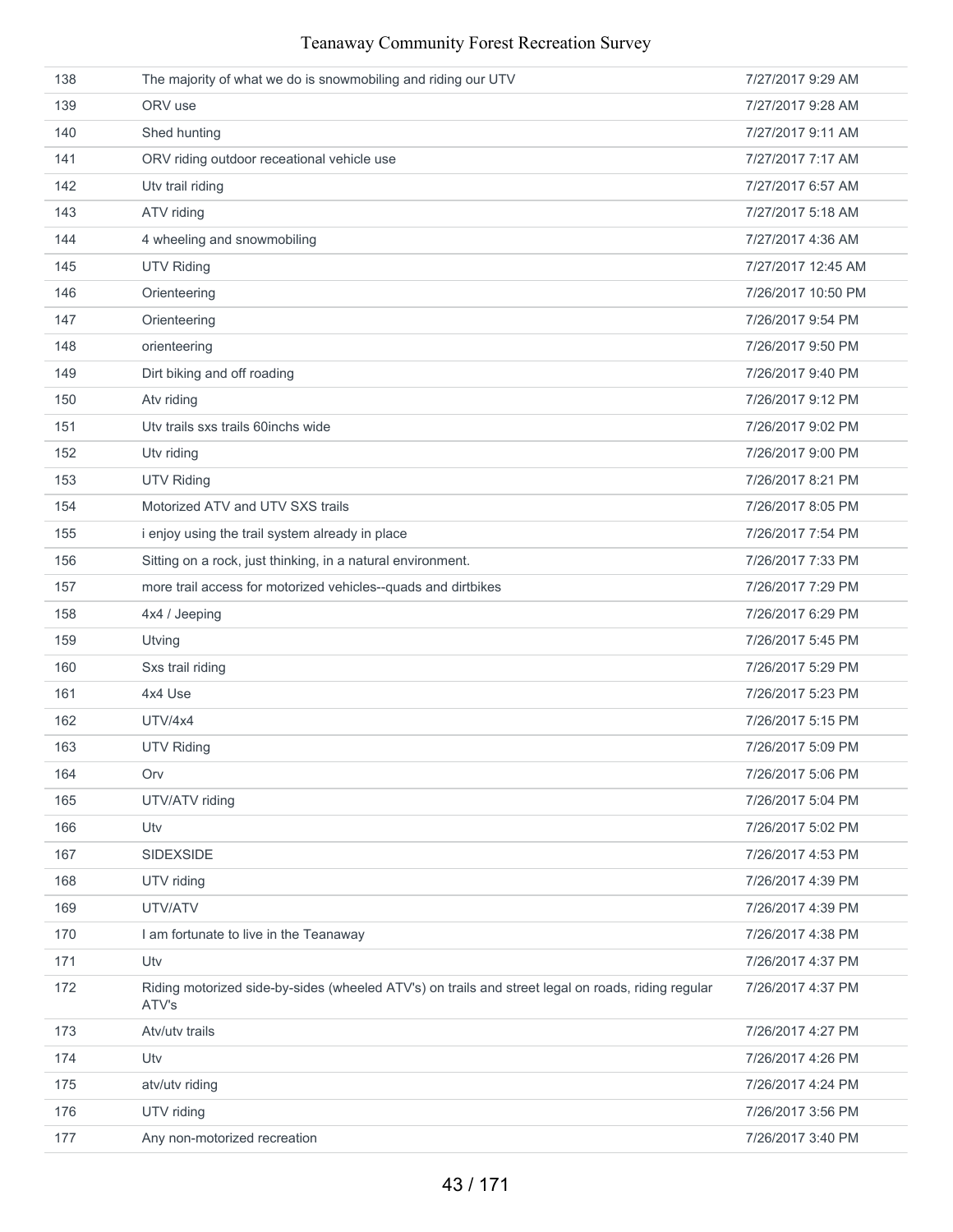| 178 | Orienteering                                                                         | 7/26/2017 3:07 PM  |
|-----|--------------------------------------------------------------------------------------|--------------------|
| 179 | Mountaineering not necesarily involving rock climbing                                | 7/26/2017 2:21 PM  |
| 180 | Snowbiking                                                                           | 7/26/2017 12:29 PM |
| 181 | Orienteering                                                                         | 7/26/2017 11:34 AM |
| 182 | Orienteering                                                                         | 7/26/2017 11:14 AM |
| 183 | Orienteering                                                                         | 7/26/2017 10:01 AM |
| 184 | Utv trail riding                                                                     | 7/26/2017 9:29 AM  |
| 185 | Orienteering                                                                         | 7/26/2017 8:37 AM  |
| 186 | ATV riding                                                                           | 7/26/2017 8:03 AM  |
| 187 | <b>ATV Riding</b>                                                                    | 7/26/2017 7:13 AM  |
| 188 | Street legal ATV use.                                                                | 7/26/2017 7:11 AM  |
| 189 | Relaxing by river                                                                    | 7/26/2017 6:54 AM  |
| 190 | Orienteering                                                                         | 7/26/2017 6:34 AM  |
| 191 | orienteering                                                                         | 7/26/2017 4:42 AM  |
| 192 | Very important to make motorcycle trail use and snowmobiling a big part of the plan. | 7/25/2017 10:19 PM |
| 193 | I'm very opposed to motorized activities in the forest.                              | 7/25/2017 9:52 PM  |
| 194 | Orienteering                                                                         | 7/25/2017 9:35 PM  |
| 195 | ATV riding                                                                           | 7/25/2017 9:33 PM  |
| 196 | Orienteering                                                                         | 7/25/2017 9:22 PM  |
| 197 | Adventure and Orienteering Races                                                     | 7/25/2017 8:56 PM  |
| 198 | orienteering                                                                         | 7/25/2017 8:38 PM  |
| 199 | 4x4 trail riding                                                                     | 7/25/2017 8:05 PM  |
| 200 | Camping in designated areas ONLY                                                     | 7/25/2017 8:00 PM  |
| 201 | Timbersled                                                                           | 7/25/2017 7:56 PM  |
| 202 | Riding my utv/atv                                                                    | 7/25/2017 6:41 PM  |
| 203 | Orienteering                                                                         | 7/25/2017 6:37 PM  |
| 204 | Orienteering                                                                         | 7/25/2017 6:23 PM  |
| 205 | 4x4                                                                                  | 7/25/2017 5:45 PM  |
| 206 | Orienteering                                                                         | 7/25/2017 4:56 PM  |
| 207 | Horse riding                                                                         | 7/25/2017 4:37 PM  |
| 208 | Reporting illegal mountain biking                                                    | 7/25/2017 4:30 PM  |
| 209 | Packing with our goats.                                                              | 7/25/2017 4:30 PM  |
| 210 | Orienteering, Adventure Racing                                                       | 7/25/2017 4:27 PM  |
| 211 | <b>ORV</b>                                                                           | 7/25/2017 4:18 PM  |
| 212 | 4-wheel drive                                                                        | 7/25/2017 2:44 PM  |
| 213 | ATV/UTV riding                                                                       | 7/25/2017 2:16 PM  |
| 214 | Target shooting                                                                      | 7/25/2017 9:07 AM  |
| 215 | Horse riding and camping                                                             | 7/25/2017 7:08 AM  |
| 216 | Horseback Riding                                                                     | 7/25/2017 5:48 AM  |
| 217 | Shooting                                                                             | 7/24/2017 11:24 PM |
| 218 | Why are you asking about ORV/4x4 - NOT ALLOWED!!                                     | 7/24/2017 8:48 PM  |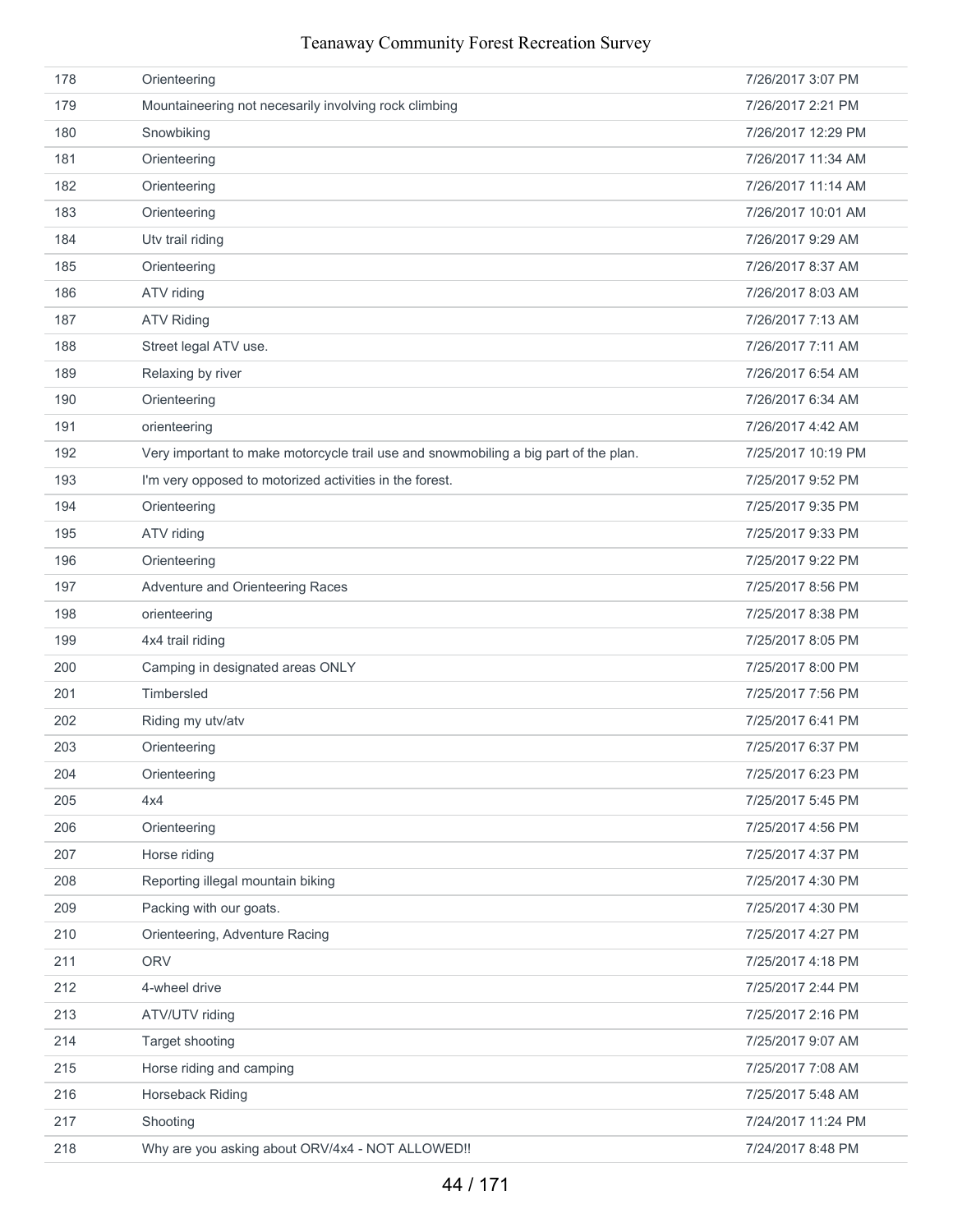| 219 | Need more car acess                                                | 7/24/2017 8:34 PM |
|-----|--------------------------------------------------------------------|-------------------|
| 220 | Trapping                                                           | 7/24/2017 8:18 PM |
| 221 | Keep the area natural, pristine. No public vehicles/RVs on trails. | 7/24/2017 7:04 PM |
| 222 | Target shooting                                                    | 7/24/2017 6:41 PM |
| 223 | Getting away from noise of all kinds all sources                   | 7/24/2017 5:04 PM |
| 224 | finding solace in solitude                                         | 7/24/2017 3:51 PM |
|     |                                                                    |                   |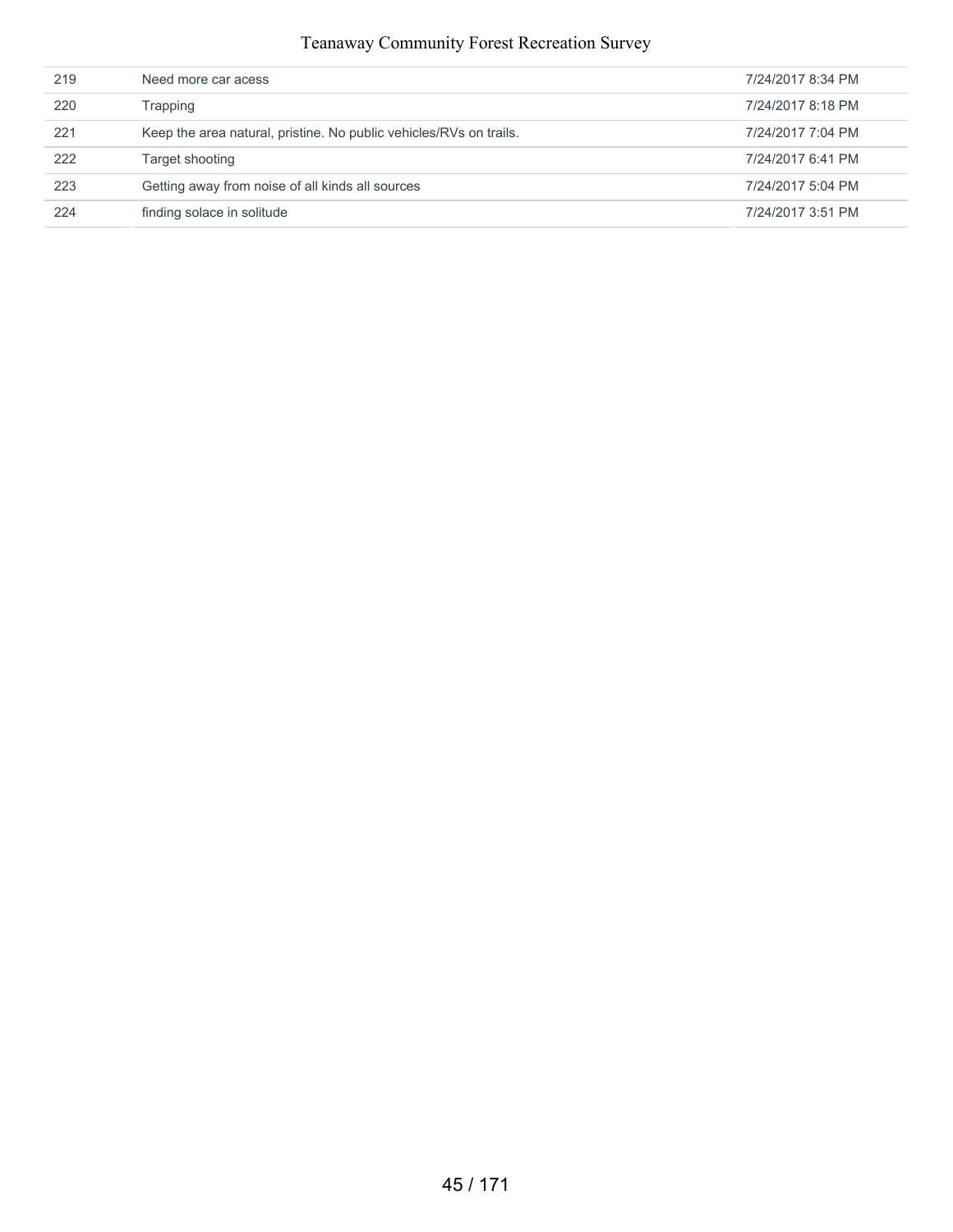## Q13 If you enjoy hiking, how likely are you to use the following types of trail?

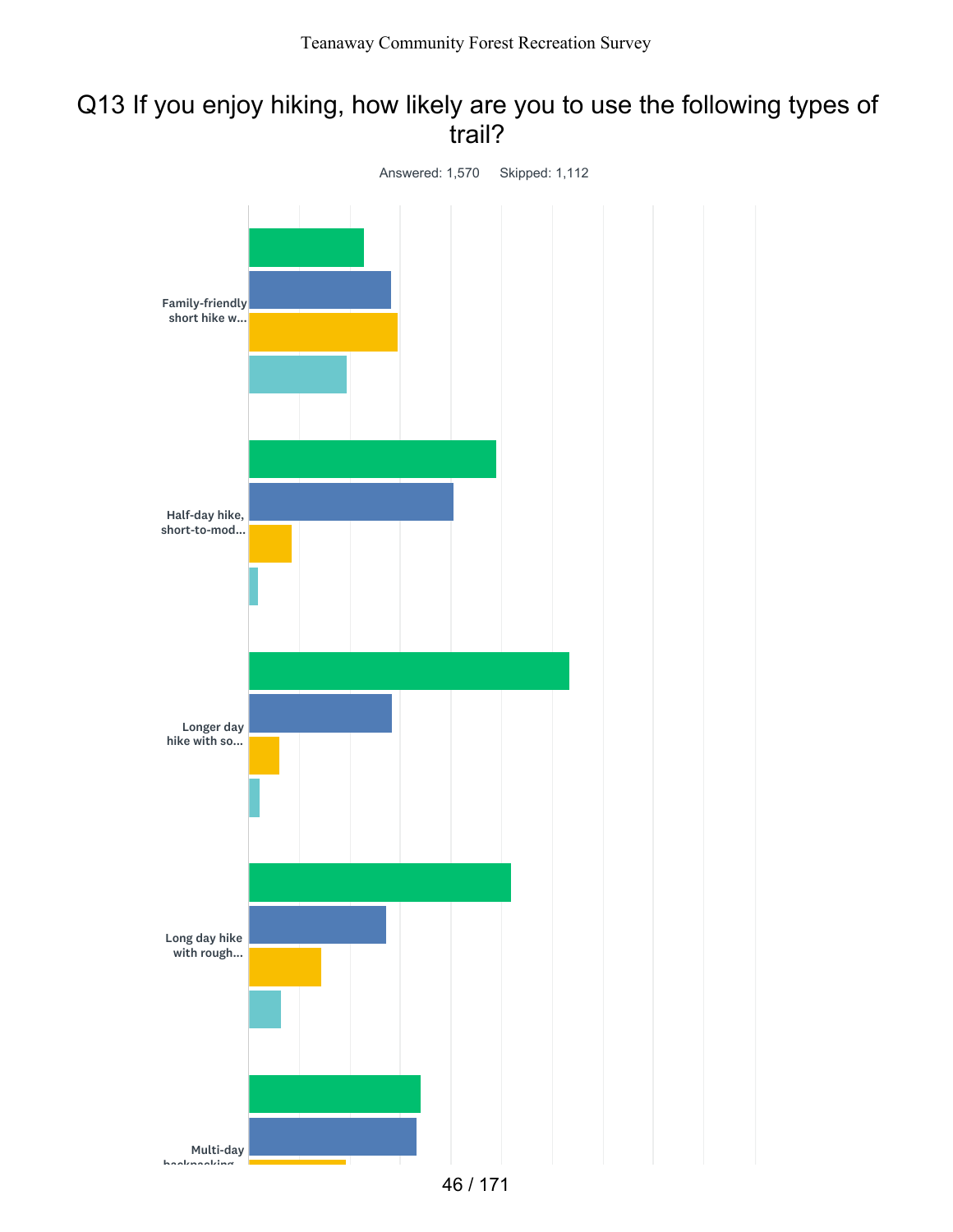

| Somewhat likely<br><b>Most likely</b>                             |                              | Somewhat unlikely                | Very unlikely                      |                                |              |
|-------------------------------------------------------------------|------------------------------|----------------------------------|------------------------------------|--------------------------------|--------------|
|                                                                   | <b>MOST</b><br><b>LIKELY</b> | <b>SOMEWHAT</b><br><b>LIKELY</b> | <b>SOMEWHAT</b><br><b>UNLIKELY</b> | <b>VERY</b><br><b>UNLIKELY</b> | <b>TOTAL</b> |
| Family-friendly short hike with interpretive signs. Limited       | 22.83%                       | 28.27%                           | 29.50%                             | 19.40%                         | 1.546        |
| elevation gain.                                                   | 353                          | 437                              | 456                                | 300                            |              |
| Half-day hike, short-to-moderate distance and elevation gain with | 48.97%                       | 40.63%                           | 8.53%                              | 1.87%                          | 1,548        |
| some rougher trail tread.                                         | 758                          | 629                              | 132                                | 29                             |              |
| Longer day hike with some ups and downs and elevation gain.       | 63.30%                       | 28.40%                           | 6.05%                              | 2.25%                          | 1.553        |
| Could climb to a small peak or vista.                             | 983                          | 441                              | 94                                 | 35                             |              |
| Long day hike with rough terrain. Trail climbs to mountain peak.  | 51.97%                       | 27.18%                           | 14.40%                             | 6.46%                          | 1.549        |
| Good cardio workout.                                              | 805                          | 421                              | 223                                | 100                            |              |
| Multi-day backpacking with backcountry campsites available.       | 34.20%                       | 33.22%                           | 19.15%                             | 13.42%                         | 1.535        |
| Longer trails and loops.                                          | 525                          | 510                              | 294                                | 206                            |              |

| #  | OTHER (PLEASE SPECIFY)                                                                                                                              | <b>DATE</b>        |
|----|-----------------------------------------------------------------------------------------------------------------------------------------------------|--------------------|
| 1  | We mostly hike off trail into the woods. We tend to stay within 1/2 mile of the road                                                                | 8/23/2017 7:30 PM  |
| 2  | interconnecting equestrian trails with corrals for overnight camping.                                                                               | 8/22/2017 6:37 AM  |
| 3  | I'm 73. Easy is for me.                                                                                                                             | 8/21/2017 3:13 PM  |
| 4  | A trail without motorcycles is best                                                                                                                 | 8/19/2017 8:47 PM  |
| 5  | Not able to hike longer, disabled                                                                                                                   | 8/19/2017 5:51 PM  |
| 6  | Loops are best                                                                                                                                      | 8/17/2017 7:30 PM  |
| 7  | depends on whether I'm with my 10 year old                                                                                                          | 8/16/2017 10:06 PM |
| 8  | Don't make designated only campsites for backpackers.                                                                                               | 8/16/2017 8:03 AM  |
| 9  | Camping with horses/corals                                                                                                                          | 8/15/2017 4:15 AM  |
| 10 | the area isn't all that large. My main request is to keep the noise and pollution machines away and<br>ask equestrians to pay for their destruction | 8/14/2017 8:27 PM  |
| 11 | Trails without motorized vehicle is VERY important.                                                                                                 | 8/14/2017 7:00 PM  |
| 12 | Leave the trails natural; no alterations; as is                                                                                                     | 8/13/2017 7:00 PM  |
| 13 | river fishing (fly fishing)                                                                                                                         | 8/12/2017 7:37 AM  |
| 14 | Trails with various options for longer and shorter routes and loops.                                                                                | 8/11/2017 6:45 PM  |
| 15 | the access routes available today are adequate. They are non-motorized, and allow reasonable<br>access to the area                                  | 8/11/2017 10:20 AM |
| 16 | off trail exploring - getting away from people, to observe wildlife and peace                                                                       | 8/8/2017 7:56 PM   |
| 17 | The Multi-day backpacking would have to be in cordination with NF Lands.                                                                            | 8/8/2017 5:36 PM   |
| 18 | Oh I wish I could and I would spend multiple day hiking but my body won't let me but I have many<br>friends who spend multiple days hike? camping   | 8/8/2017 8:03 AM   |
| 19 | Sometimes I just head off east from home no trail just remember from where I came.                                                                  | 8/4/2017 11:04 AM  |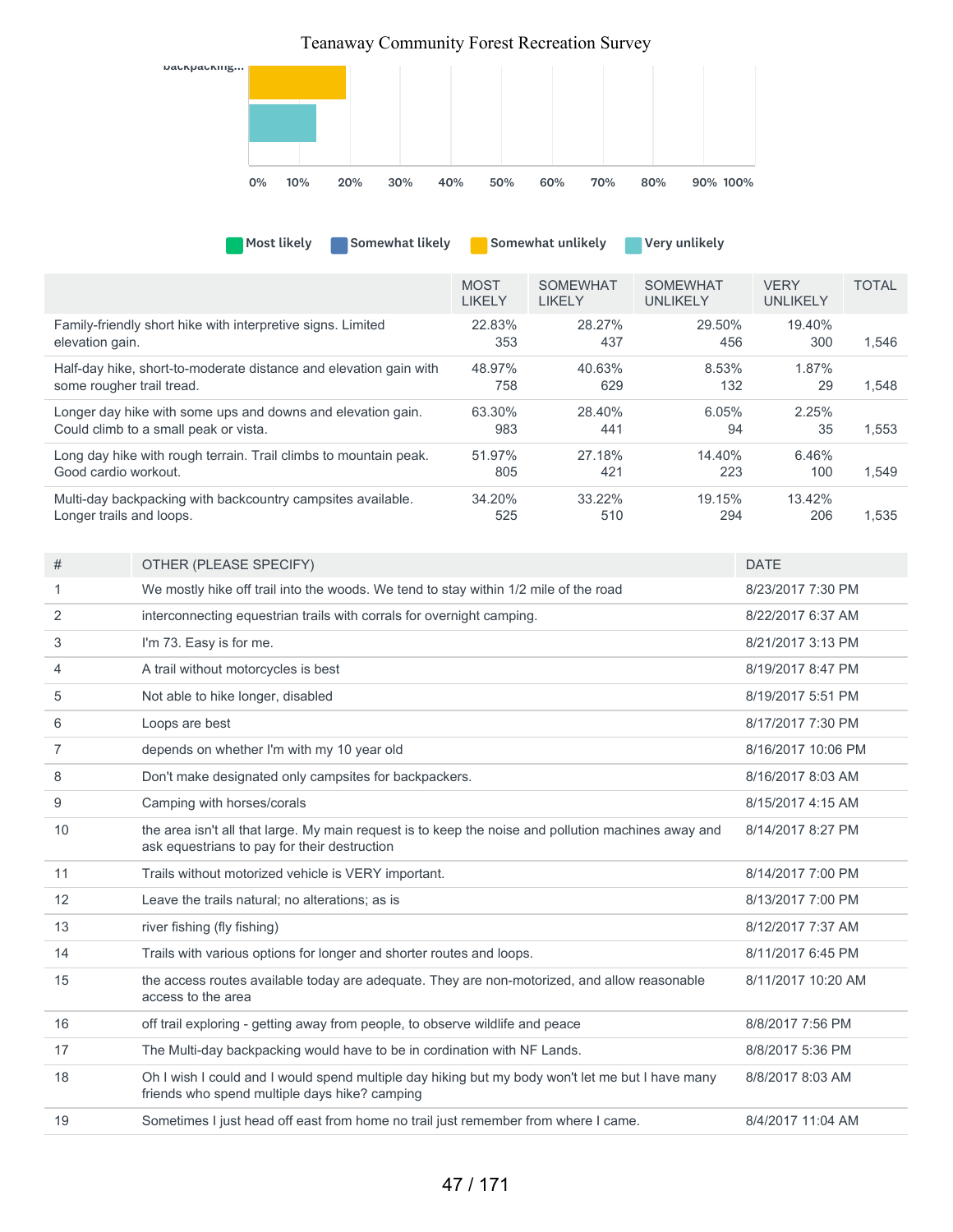| 20 | Trails can be parallel to required roads to reduce impacts on fish/wildlife and provide easy access<br>for folks who don't want to commit to long hikes in/out of wild areas.                                     | 8/4/2017 11:04 AM  |
|----|-------------------------------------------------------------------------------------------------------------------------------------------------------------------------------------------------------------------|--------------------|
| 21 | short backpacking hikes with backcountry campsites. Good for little kids. Small elevation gain and<br>short mileage 2-4 miles in to a destination like a lake.                                                    | 8/3/2017 1:32 PM   |
| 22 | Love to hike!                                                                                                                                                                                                     | 8/2/2017 10:22 PM  |
| 23 | Given ages of our children being preventative in using Backcountry camp sites Still enjoy the<br>idea for future use!                                                                                             | 8/1/2017 5:03 PM   |
| 24 | I hike mostly off trial during various hunting seasons but use game trial and abandonded roads in<br>the area Keep it wild!                                                                                       | 7/31/2017 12:33 PM |
| 25 | loops                                                                                                                                                                                                             | 7/29/2017 10:26 PM |
| 26 | With kids this is hard. If I didn't have kids I'd be very likely.                                                                                                                                                 | 7/28/2017 2:04 PM  |
| 27 | 1-2 night short backpack trips                                                                                                                                                                                    | 7/27/2017 12:03 PM |
| 28 | I wouldn't but a lot of my friends do                                                                                                                                                                             | 7/27/2017 9:39 AM  |
| 29 | Backcountry horseback riding and camping                                                                                                                                                                          | 7/27/2017 7:14 AM  |
| 30 | <b>ATV RIDEING</b>                                                                                                                                                                                                | 7/26/2017 4:38 PM  |
| 31 | If not for heart condition would go for longer, harder hikes                                                                                                                                                      | 7/26/2017 3:56 PM  |
| 32 | Old man with skeechy back and a fat dog. Trail use is thus limited.                                                                                                                                               | 7/26/2017 1:57 PM  |
| 33 | Previous injuries make it impossible and grandkids make it impossible to access gated off areas,<br>where long hikes are required.                                                                                | 7/26/2017 9:25 AM  |
| 34 | All of the above depending on who I come with.                                                                                                                                                                    | 7/26/2017 6:53 AM  |
| 35 | horse camps                                                                                                                                                                                                       | 7/25/2017 3:00 PM  |
| 36 | Horse friendly trails                                                                                                                                                                                             | 7/25/2017 12:57 PM |
| 37 | age factor not able to do                                                                                                                                                                                         | 7/25/2017 11:50 AM |
| 38 | kids for learning nature by walking on an off trails not use by many people as they disstort and<br>damage or change the nature where there is heavey traffic especially motor cycles/ASTV's and<br>moutain bikes | 7/25/2017 10:31 AM |
| 39 | Off-trail exploration                                                                                                                                                                                             | 7/25/2017 10:22 AM |
| 40 | Horse riding to more remote areaa                                                                                                                                                                                 | 7/24/2017 5:15 PM  |
| 41 | Depends on if I bring the family or not                                                                                                                                                                           | 7/24/2017 4:49 PM  |
| 42 | Hunting fishing                                                                                                                                                                                                   | 7/24/2017 3:57 PM  |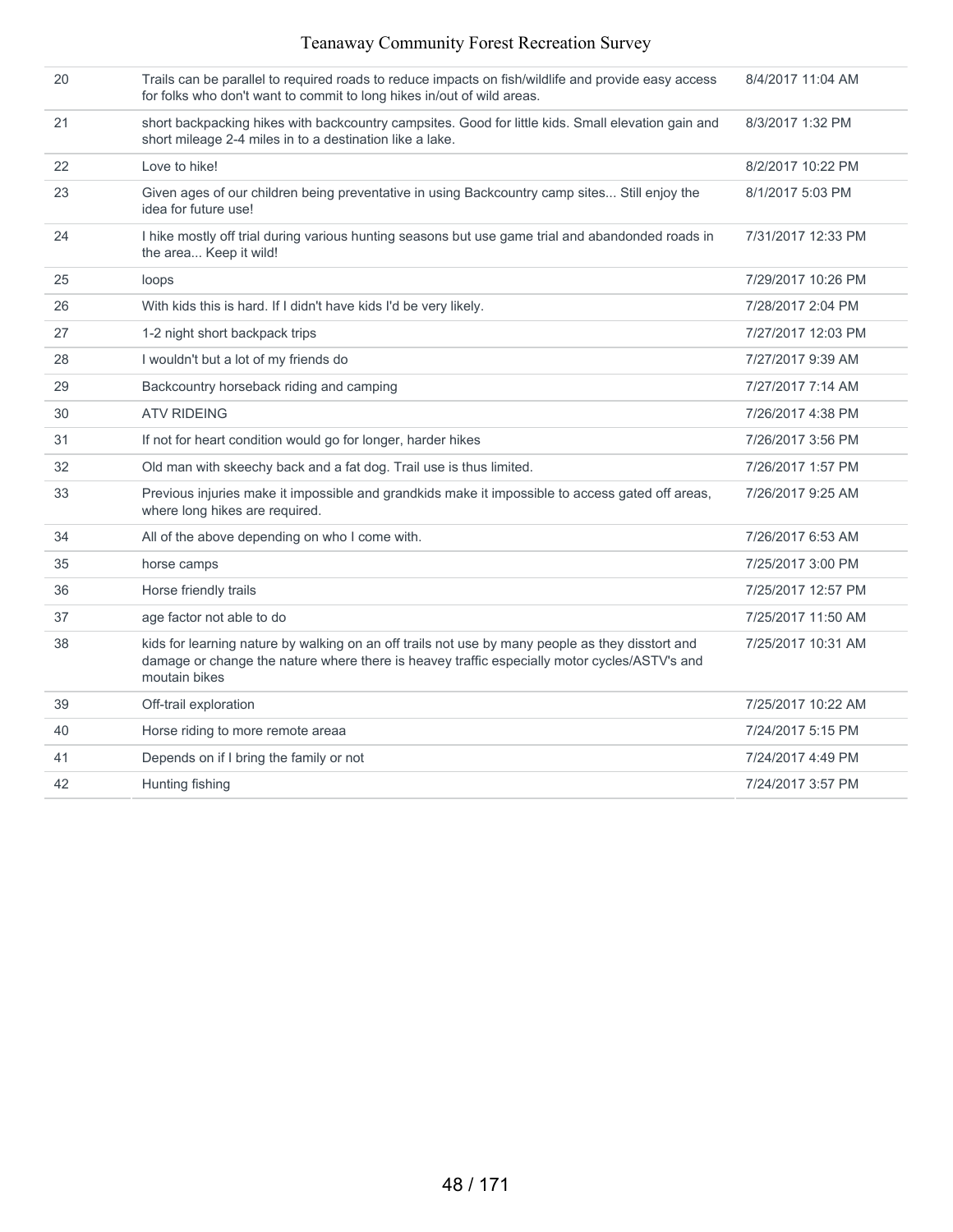# Q14 If you enjoy mountain biking, how likely are you to use the following trail types?

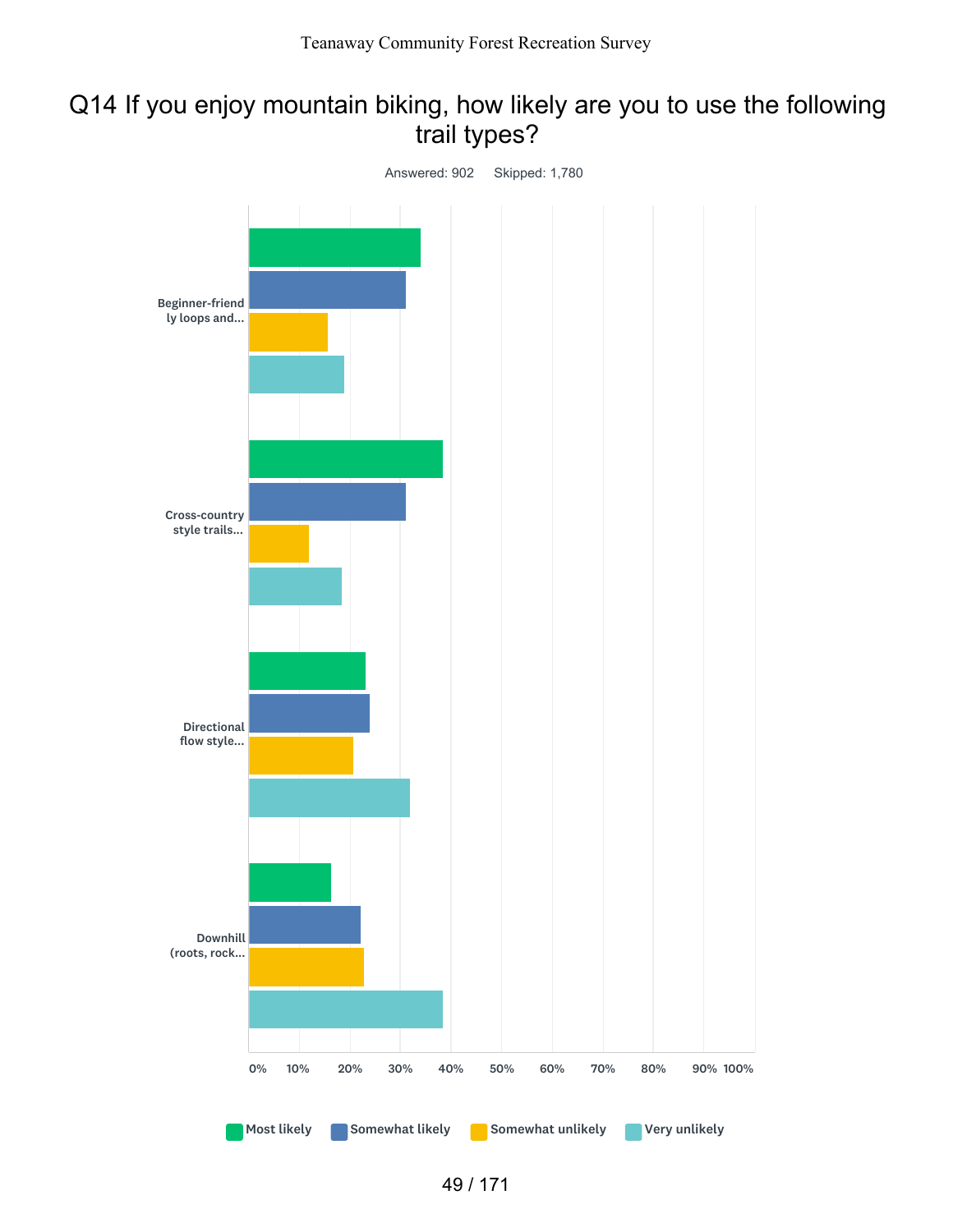|       |                                                                                                                                                                                                                                                   | <b>MOST</b><br><b>LIKELY</b> | <b>SOMEWHAT</b><br><b>LIKELY</b> | <b>SOMEWHAT</b><br><b>UNLIKELY</b> | <b>VERY</b><br><b>UNLIKELY</b> | <b>TOTAL</b>      |  |
|-------|---------------------------------------------------------------------------------------------------------------------------------------------------------------------------------------------------------------------------------------------------|------------------------------|----------------------------------|------------------------------------|--------------------------------|-------------------|--|
|       | Beginner-friendly loops and connectors (smooth trail surface,<br>short distance, low gradient)                                                                                                                                                    | 34.13%<br>299                | 31.16%<br>273                    | 15.64%<br>137                      | 19.06%<br>167                  | 876               |  |
|       | Cross-country style trails (long segments of ups and downs,<br>rolling trail grade, bi-directional)                                                                                                                                               | 38.40%<br>341                | 31.19%<br>277                    | 11.94%<br>106                      | 18.47%<br>164                  | 888               |  |
|       | Directional flow style trails (fast, buff, berms and rollers)                                                                                                                                                                                     | 23.23%<br>204                | 24.03%<br>211                    | 20.73%<br>182                      | 32.00%<br>281                  | 878               |  |
| only) | Downhill (roots, rocky, steep, natural trail features, one-way                                                                                                                                                                                    | 16.38%<br>144                | 22.18%<br>195                    | 22.87%<br>201                      | 38.57%<br>339                  | 879               |  |
| #     | OTHER (PLEASE SPECIFY)                                                                                                                                                                                                                            |                              |                                  |                                    | <b>DATE</b>                    |                   |  |
| 1     | roads that lead to hiking opportunities                                                                                                                                                                                                           |                              |                                  |                                    | 8/24/2017 12:26 PM             |                   |  |
| 2     | We would love to have the opportunity to mt bike here. We love all Mt bike trails- more difficult for<br>myself/husband and less challenging for our young boys. Don't enjoy bi-directional unless FS road<br>and necessary for connecting trails |                              |                                  |                                    | 8/22/2017 4:07 PM              |                   |  |
| 3     | No Biking                                                                                                                                                                                                                                         |                              |                                  |                                    | 8/22/2017 3:43 PM              |                   |  |
| 4     | Mountain biking in forest is a disturbance                                                                                                                                                                                                        |                              |                                  |                                    | 8/22/2017 11:48 AM             |                   |  |
| 5     | I would enjoy any mountain bike trail!                                                                                                                                                                                                            |                              |                                  |                                    | 8/22/2017 10:14 AM             |                   |  |
| 6     | N/A                                                                                                                                                                                                                                               |                              |                                  |                                    | 8/21/2017 9:33 PM              |                   |  |
| 7     | N/A                                                                                                                                                                                                                                               |                              |                                  |                                    | 8/21/2017 3:10 PM              |                   |  |
| 8     | Keep bikes off hiking trails!!                                                                                                                                                                                                                    |                              |                                  |                                    | 8/17/2017 2:20 PM              |                   |  |
| 9     | Don't mountain bike.                                                                                                                                                                                                                              |                              |                                  |                                    |                                | 8/17/2017 8:06 AM |  |
| 10    | Would like longer trails that aren't quite as difficult, technically or elevation wise.                                                                                                                                                           |                              |                                  |                                    | 8/15/2017 7:02 PM              |                   |  |
| 11    | Please keep trail destoying mountain bikes out of the coummunity forest, limit them to existing<br>road's only, or carve out a small sacrifice area                                                                                               |                              |                                  |                                    | 8/15/2017 6:00 PM              |                   |  |
| 12    | <b>NA</b>                                                                                                                                                                                                                                         |                              |                                  |                                    | 8/15/2017 1:13 PM              |                   |  |
| 13    | But my son would like this                                                                                                                                                                                                                        |                              |                                  |                                    | 8/15/2017 10:13 AM             |                   |  |
| 14    | I do not think bikes are appropriate in forests                                                                                                                                                                                                   |                              |                                  |                                    | 8/15/2017 9:11 AM              |                   |  |
| 15    | N/A                                                                                                                                                                                                                                               |                              |                                  |                                    | 8/14/2017 9:21 PM              |                   |  |
| 16    | don't mountain bike                                                                                                                                                                                                                               |                              |                                  |                                    | 8/14/2017 9:15 PM              |                   |  |
| 17    | Prefer trails for specific use groups and one-way logos to avoid conflicts.                                                                                                                                                                       |                              |                                  |                                    | 8/14/2017 7:00 PM              |                   |  |
| 18    | Not a mountain biker                                                                                                                                                                                                                              |                              |                                  |                                    | 8/14/2017 6:06 PM              |                   |  |
| 19    | THIS MUST BE IN DESIGNATED AREAS ONLY                                                                                                                                                                                                             |                              |                                  |                                    | 8/14/2017 5:37 PM              |                   |  |
| 20    | I don't enjoy mountain biking                                                                                                                                                                                                                     |                              |                                  |                                    | 8/14/2017 9:54 AM              |                   |  |
| 21    | <b>NO</b>                                                                                                                                                                                                                                         |                              |                                  |                                    | 8/13/2017 7:00 PM              |                   |  |
| 22    | I don't bike.                                                                                                                                                                                                                                     |                              |                                  |                                    | 8/13/2017 6:46 PM              |                   |  |
| 23    | the administrative-only access roads are great for mountain biking. Nothing more is needed.                                                                                                                                                       |                              |                                  |                                    | 8/11/2017 10:20 AM             |                   |  |
| 24    | I am not a mountain biker.                                                                                                                                                                                                                        |                              |                                  |                                    | 8/5/2017 11:11 AM              |                   |  |
| 25    | I do not mountain bike or like to share a trail with bikes                                                                                                                                                                                        |                              |                                  |                                    | 8/5/2017 8:23 AM               |                   |  |
| 26    | Do not bike.                                                                                                                                                                                                                                      |                              |                                  |                                    | 8/5/2017 7:51 AM               |                   |  |
| 27    | I love mountain bike biking but feel the more beginner to low intermediate trails are enjoyed by all<br>but very technical trailscan only be enjoyed by a few.                                                                                    |                              |                                  |                                    | 8/4/2017 3:45 PM               |                   |  |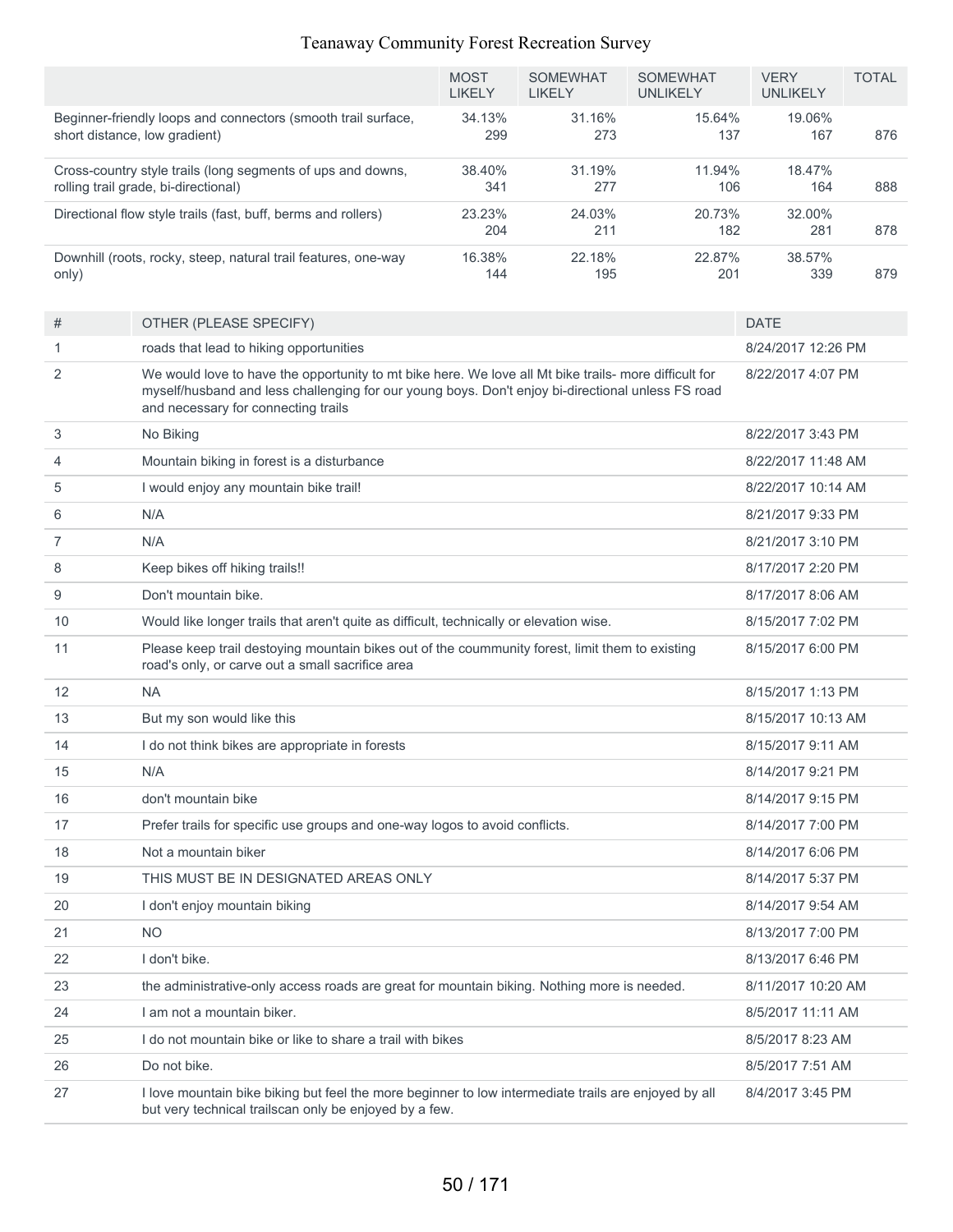| 28 | Mountain biking should not be allowed on hiking/ horseback trails. Mountain biking is also<br>detrimental to wildlife: riders don't pay attention to what's happening in the forest nearby. ( much<br>like runners). | 8/4/2017 11:04 AM  |
|----|----------------------------------------------------------------------------------------------------------------------------------------------------------------------------------------------------------------------|--------------------|
| 29 | dangerous to hikers wrecks nature bikers don't observe                                                                                                                                                               | 8/3/2017 5:05 PM   |
| 30 | Family members would enjoy all of the above when they visit                                                                                                                                                          | 8/2/2017 10:13 AM  |
| 31 | I would not take a bike unless I also took children on bikes!                                                                                                                                                        | 8/1/2017 9:06 PM   |
| 32 | Medium to long ascents.                                                                                                                                                                                              | 8/1/2017 3:26 PM   |
| 33 | Not a MTN. Biker                                                                                                                                                                                                     | 8/1/2017 5:27 AM   |
| 34 | Not a mountain biker.                                                                                                                                                                                                | 7/29/2017 12:49 PM |
| 35 | N/A                                                                                                                                                                                                                  | 7/28/2017 9:30 AM  |
| 36 | Longer x-c rides of 12-16 miles are perfect, could also be a one way loop?                                                                                                                                           | 7/27/2017 4:50 PM  |
| 37 | Don't mountain bike ride                                                                                                                                                                                             | 7/27/2017 3:26 PM  |
| 38 | I do not currently mountain bike and have some concerns about multi-use trails for hikers, bikers<br>and horsebackriders                                                                                             | 7/27/2017 1:10 PM  |
| 39 | don't own bike at this time                                                                                                                                                                                          | 7/27/2017 10:22 AM |
| 40 | do not like mountian biking                                                                                                                                                                                          | 7/26/2017 9:20 PM  |
| 41 | don't ride bikes                                                                                                                                                                                                     | 7/26/2017 8:04 PM  |
| 42 | I don't approve of vehicle use of these trails, as much of the area would be better off as<br>Wilderness                                                                                                             | 7/26/2017 1:34 PM  |
| 43 | likely not going to mountain bike in the Teanaway                                                                                                                                                                    | 7/26/2017 10:24 AM |
| 44 | do not ride bikes                                                                                                                                                                                                    | 7/26/2017 9:54 AM  |
| 45 | Strongly object to mountain biking at all.                                                                                                                                                                           | 7/26/2017 4:37 AM  |
| 46 | wider, reclaimed road beds shared with horse use.                                                                                                                                                                    | 7/25/2017 8:58 PM  |
| 47 | bike camping loops                                                                                                                                                                                                   | 7/25/2017 4:45 PM  |
| 48 | Do not bike                                                                                                                                                                                                          | 7/25/2017 4:37 PM  |
| 49 | Bikes don't belong on trails!!!!!                                                                                                                                                                                    | 7/25/2017 4:36 PM  |
| 50 | If mixing hiking/horse/mtn biking MUST have good sight distance on curves.                                                                                                                                           | 7/25/2017 4:36 PM  |
| 51 | While I'd use Directional flow style trails, I don't think they are appropriate for the TCF.                                                                                                                         | 7/25/2017 4:31 PM  |
| 52 | only if it doesn't tear up the habitat!                                                                                                                                                                              | 7/25/2017 2:59 PM  |
| 53 | Sorry, but i feel the bikers destroy trails. should be seperate trails for both to enjoy                                                                                                                             | 7/25/2017 2:34 PM  |
| 54 | Raging River or Tiger MTB like trails                                                                                                                                                                                | 7/25/2017 11:15 AM |
| 55 | Mountain biking only causes slightly less damage than Horses.                                                                                                                                                        | 7/25/2017 9:10 AM  |
| 56 | some of this area is deer and elk calving areas and should be protected from year round<br>disturbance                                                                                                               | 7/25/2017 8:39 AM  |
| 57 | Rather this was not a destination mountain bike area.                                                                                                                                                                | 7/24/2017 9:36 PM  |
| 58 | More mountain bike specific trails please!                                                                                                                                                                           | 7/24/2017 4:59 PM  |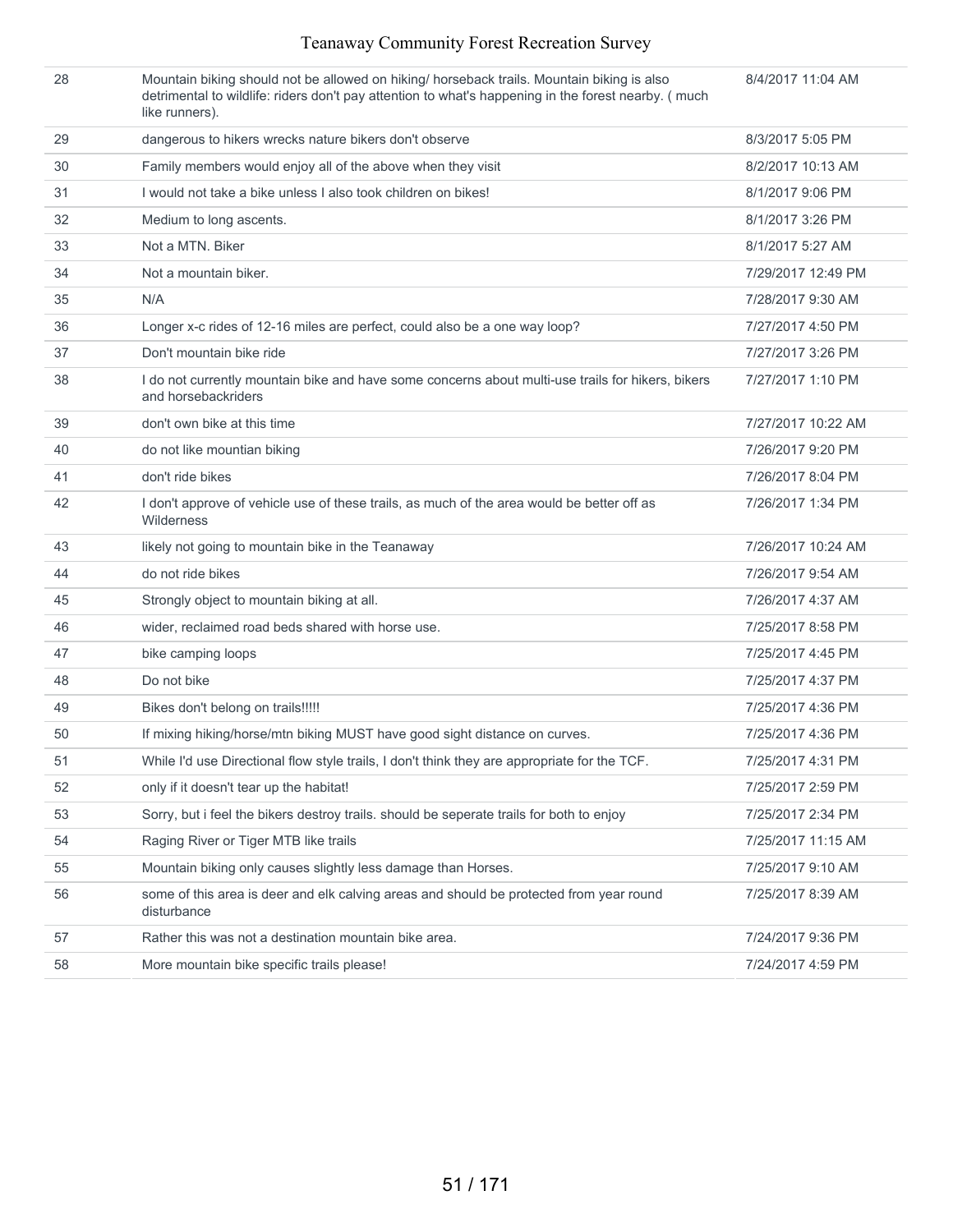# Q15 If you enjoy horseback riding, how likely are you to use the following trail types?

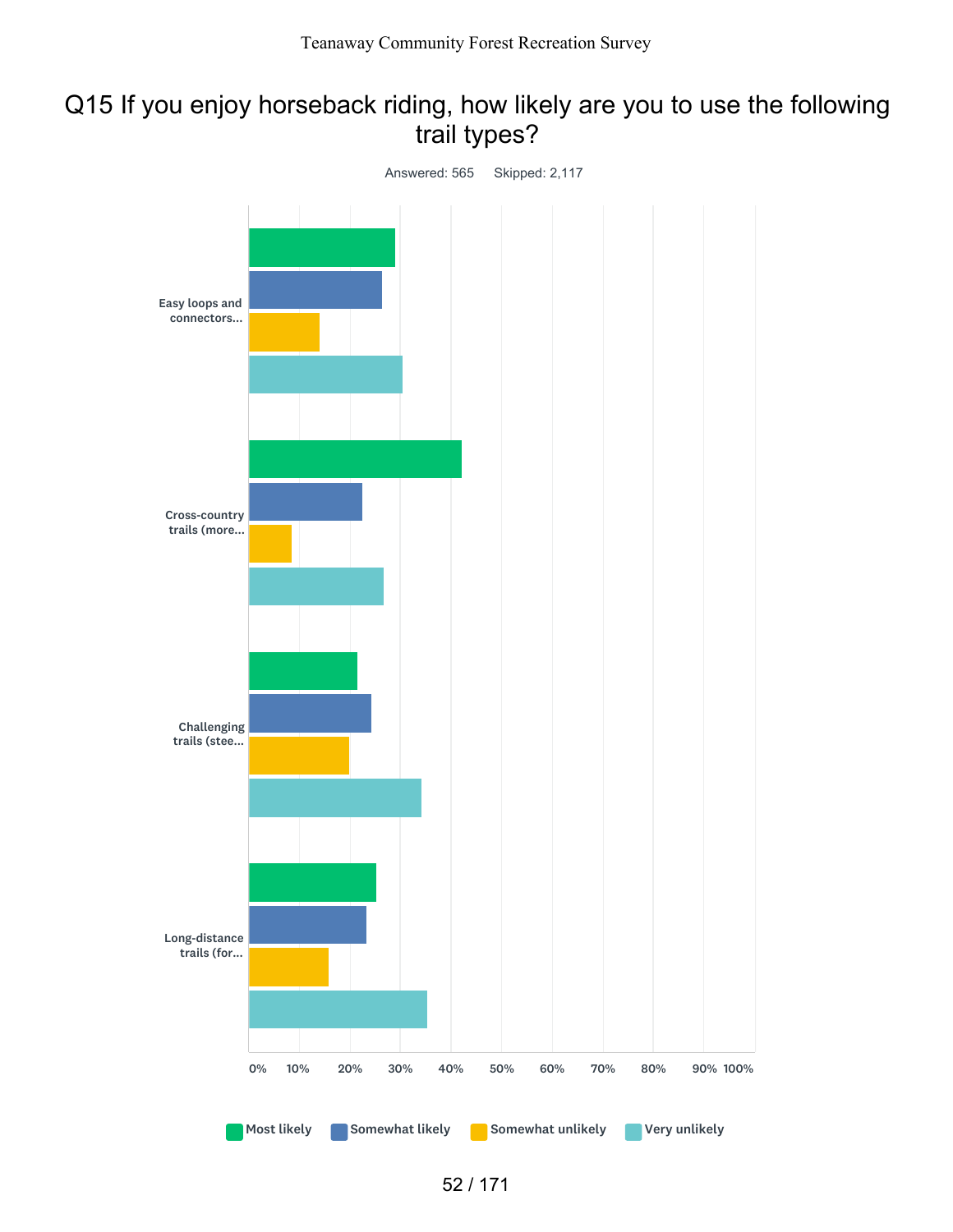|                   |                                                                                                                                              | <b>MOST</b><br><b>LIKELY</b> | <b>SOMEWHAT</b><br><b>LIKELY</b> | <b>SOMEWHAT</b><br><b>UNLIKELY</b> | <b>VERY</b><br><b>UNLIKELY</b> | <b>TOTAL</b> |
|-------------------|----------------------------------------------------------------------------------------------------------------------------------------------|------------------------------|----------------------------------|------------------------------------|--------------------------------|--------------|
| some road riding) | Easy loops and connectors (smooth trail surface, little elevation gain,                                                                      | 29.07%<br>157                | 26.30%<br>142                    | 14.07%<br>76                       | 30.56%<br>165                  | 540          |
|                   | Cross-country trails (more challenging trail with moderate elevation<br>gains, longer loops, viewpoint destinations)                         | 42.29%<br>233                | 22.50%<br>124                    | 8.53%<br>47                        | 26.68%<br>147                  | 551          |
|                   | Challenging trails (steep, high, switchbacks)                                                                                                | 21.52%<br>119                | 24.23%<br>134                    | 19.89%<br>110                      | 34.36%<br>190                  | 553          |
|                   | Long-distance trails (for multi-day backcountry experiences with<br>backcountry camping, including connectors to U.S. Forest Service trails) | 25.32%<br>140                | 23.33%<br>129                    | 15.91%<br>88                       | 35.44%<br>196                  | 553          |
| #                 | OTHER (PLEASE SPECIFY)                                                                                                                       |                              |                                  |                                    | <b>DATE</b>                    |              |
| 1                 | No Horse riding                                                                                                                              |                              |                                  |                                    | 8/22/2017 3:43 PM              |              |
| 2                 | N/A                                                                                                                                          |                              |                                  |                                    | 8/21/2017 9:33 PM              |              |
| 3                 | N/A                                                                                                                                          |                              |                                  |                                    | 8/21/2017 3:10 PM              |              |
| 4                 | NO HORSES!!                                                                                                                                  |                              |                                  |                                    | 8/20/2017 6:05 PM              |              |
| 5                 | horse poop on trails is often out of control in the area                                                                                     |                              |                                  |                                    | 8/15/2017 10:18 PM             |              |
| 6                 | <b>NA</b>                                                                                                                                    |                              |                                  |                                    | 8/15/2017 1:13 PM              |              |
| $\overline{7}$    | You do not have enough forest for major Horse camping                                                                                        |                              |                                  |                                    | 8/15/2017 9:11 AM              |              |
| 8                 | N/A                                                                                                                                          |                              |                                  |                                    | 8/14/2017 9:21 PM              |              |
| 9                 | don't ride horses                                                                                                                            |                              |                                  |                                    | 8/14/2017 9:15 PM              |              |
| 10                | Not a horse person                                                                                                                           |                              |                                  |                                    | 8/14/2017 6:06 PM              |              |
| 11                | Happy to share the trail, but they probably want fewer hikers.                                                                               |                              |                                  |                                    | 8/14/2017 5:37 PM              |              |
| 12                | I don't horseback ride                                                                                                                       |                              |                                  |                                    | 8/14/2017 9:54 AM              |              |
| 13                | I don't ride a horse.                                                                                                                        |                              |                                  |                                    | 8/13/2017 6:46 PM              |              |
| 14                | I do not ride horseback.                                                                                                                     |                              |                                  |                                    | 8/5/2017 11:11 AM              |              |
| 15                | I don't do it.                                                                                                                               |                              |                                  |                                    | 8/5/2017 9:27 AM               |              |
| 16                | I do not ride horses                                                                                                                         |                              |                                  |                                    | 8/5/2017 8:23 AM               |              |
| 17                | Do not ride horses.                                                                                                                          |                              |                                  |                                    | 8/5/2017 7:51 AM               |              |
| 18                | Horses are destructive to trails. Please make some trails off limits to horses.                                                              |                              |                                  |                                    | 8/4/2017 8:59 AM               |              |
| 19                | not a horsey person                                                                                                                          |                              |                                  |                                    | 8/4/2017 8:36 AM               |              |
| 20                | really don't mix well with foot traffic                                                                                                      |                              |                                  |                                    | 8/3/2017 5:05 PM               |              |
| 21                | Have had horses in the past, will again someday and will use trails then!                                                                    |                              |                                  |                                    | 8/2/2017 10:22 PM              |              |
| 22                | I do not own a horse.                                                                                                                        |                              |                                  |                                    | 8/1/2017 9:06 PM               |              |
| 23                | Sold the horses                                                                                                                              |                              |                                  |                                    | 8/1/2017 5:27 AM               |              |
| 24                | Not a horse rider.                                                                                                                           |                              |                                  |                                    | 7/29/2017 12:49 PM             |              |
| 25                | N/A                                                                                                                                          |                              |                                  |                                    | 7/28/2017 9:30 AM              |              |
| 26                | I am not a horseback rider.                                                                                                                  |                              |                                  |                                    | 7/27/2017 1:10 PM              |              |
| 27                | don't have access to horses                                                                                                                  |                              |                                  |                                    | 7/27/2017 10:22 AM             |              |
| 28                | n/a                                                                                                                                          |                              |                                  |                                    | 7/27/2017 8:18 AM              |              |
| 29                | do not like horseback riding                                                                                                                 |                              |                                  |                                    | 7/26/2017 9:20 PM              |              |
| 30                | don't ride horses                                                                                                                            |                              |                                  |                                    | 7/26/2017 8:04 PM              |              |
| 31                | Prefer to use trails that don't allow motorized vehicles or bikes. Hikers and dogs are fine.                                                 |                              |                                  |                                    | 7/26/2017 2:07 PM              |              |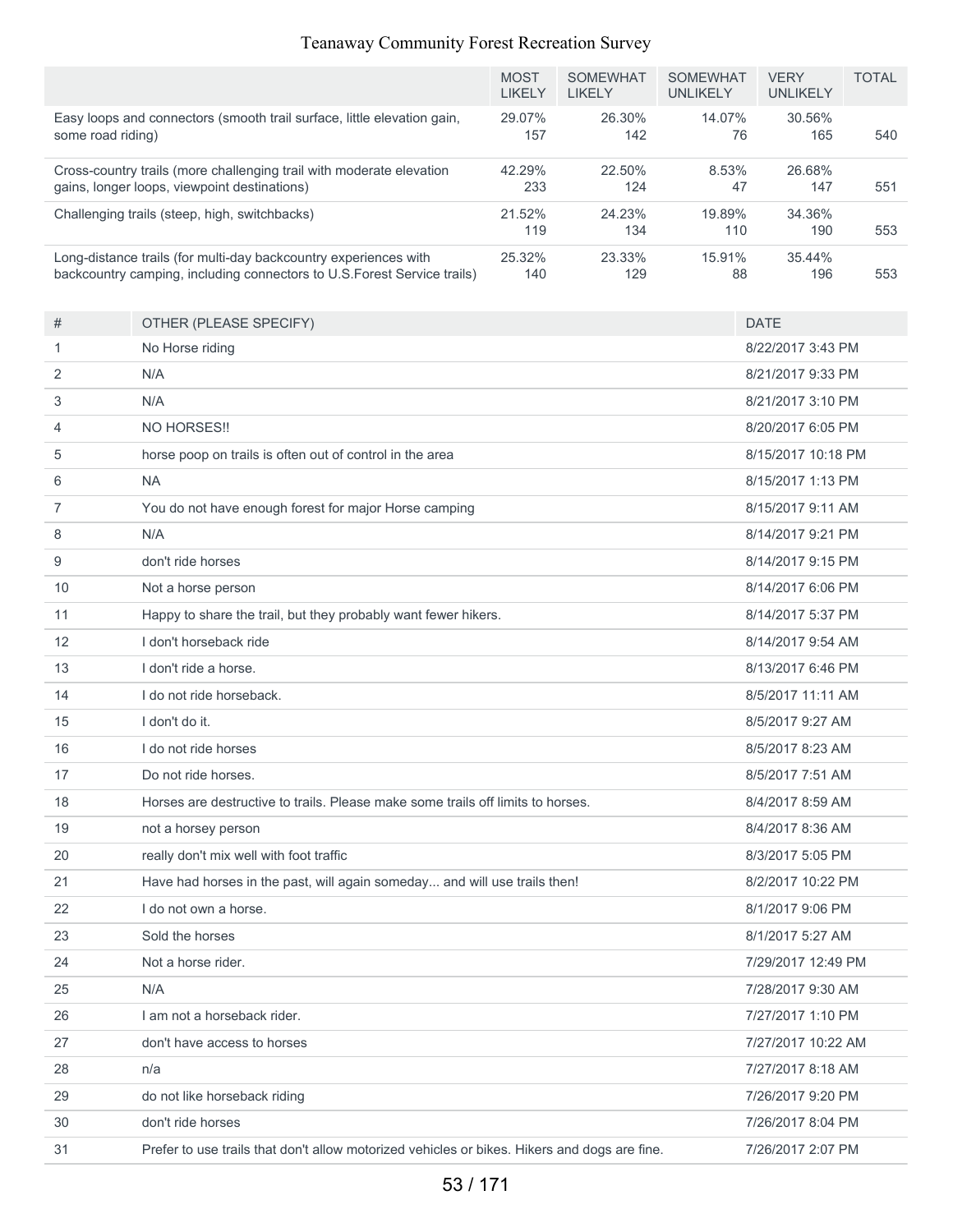| 32 | Not a rider                                                                                                            | 7/26/2017 10:55 AM |
|----|------------------------------------------------------------------------------------------------------------------------|--------------------|
| 33 | Not going to horseback ride                                                                                            | 7/26/2017 10:24 AM |
| 34 | I have no horses                                                                                                       | 7/26/2017 9:54 AM  |
| 35 | wide, reclaimed road beds                                                                                              | 7/25/2017 8:58 PM  |
| 36 | I will ride any and all of the trails that are in the park and available for Horses to use.                            | 7/25/2017 5:30 PM  |
| 37 | But not horseback riding, we would rather pack with our packgoats - as packstock we use the<br>"stock" or horse trails | 7/25/2017 4:40 PM  |
| 38 | Endurance competition weekends                                                                                         | 7/25/2017 4:07 PM  |
| 39 | Same as queston 14. Different trails for all to enjoy                                                                  | 7/25/2017 2:34 PM  |
| 40 | horses destroy trails                                                                                                  | 7/25/2017 11:13 AM |
| 41 | Love being able to access water while horseback riding in the Teanaway!!                                               | 7/25/2017 10:54 AM |
| 42 | Horses should not b allowed due to the damage thay cause to the environment.                                           | 7/25/2017 9:10 AM  |
| 43 | seasonal protection of specific wildlife areas                                                                         | 7/25/2017 8:39 AM  |
| 44 | I don't ride horses                                                                                                    | 7/24/2017 4:59 PM  |
| 45 | I don't horseback ride. I wouldn't be upset if they banned it in the entire forrest.                                   | 7/24/2017 2:07 PM  |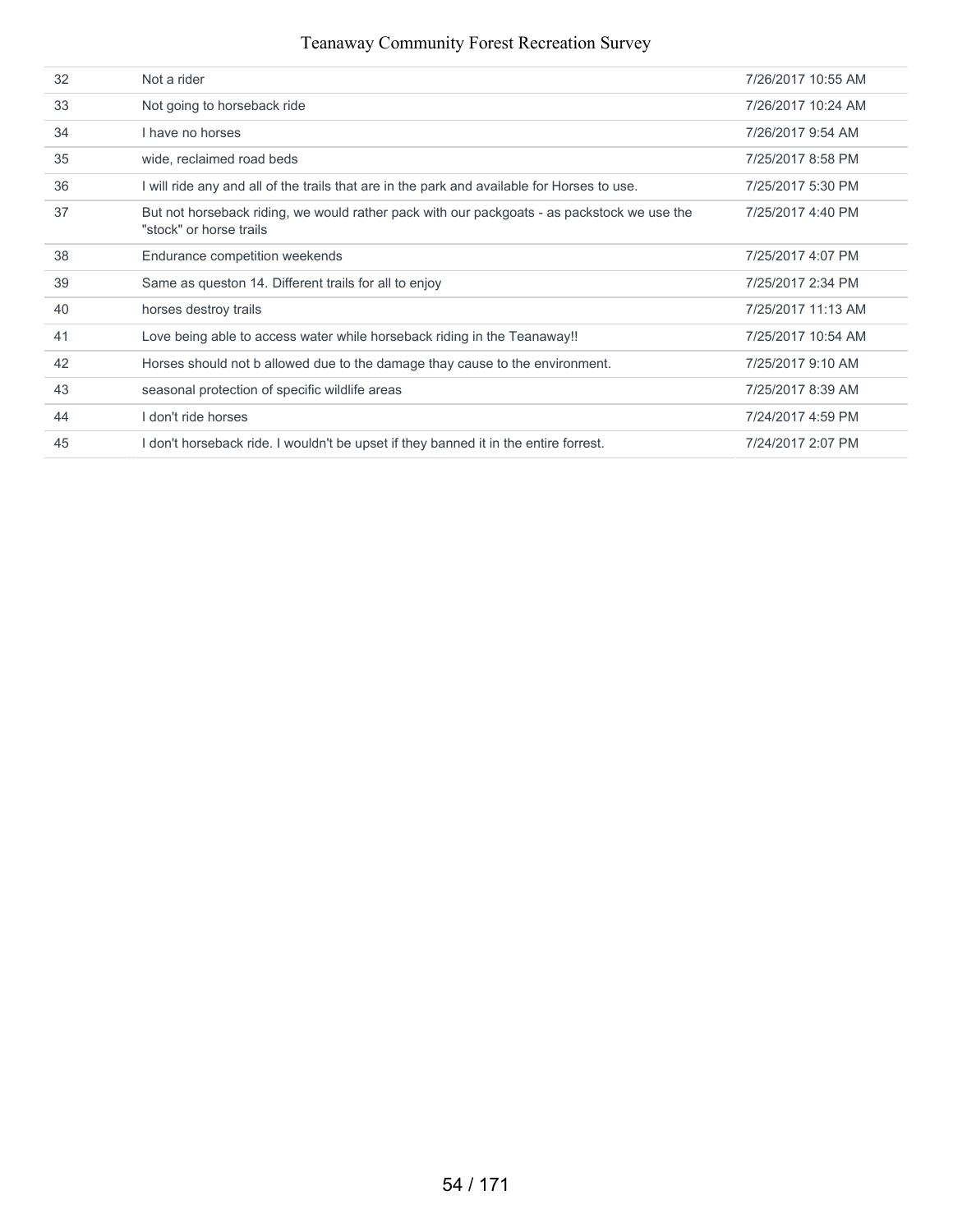## Q16 If you equestrian camp, how important are the following facility amenities?

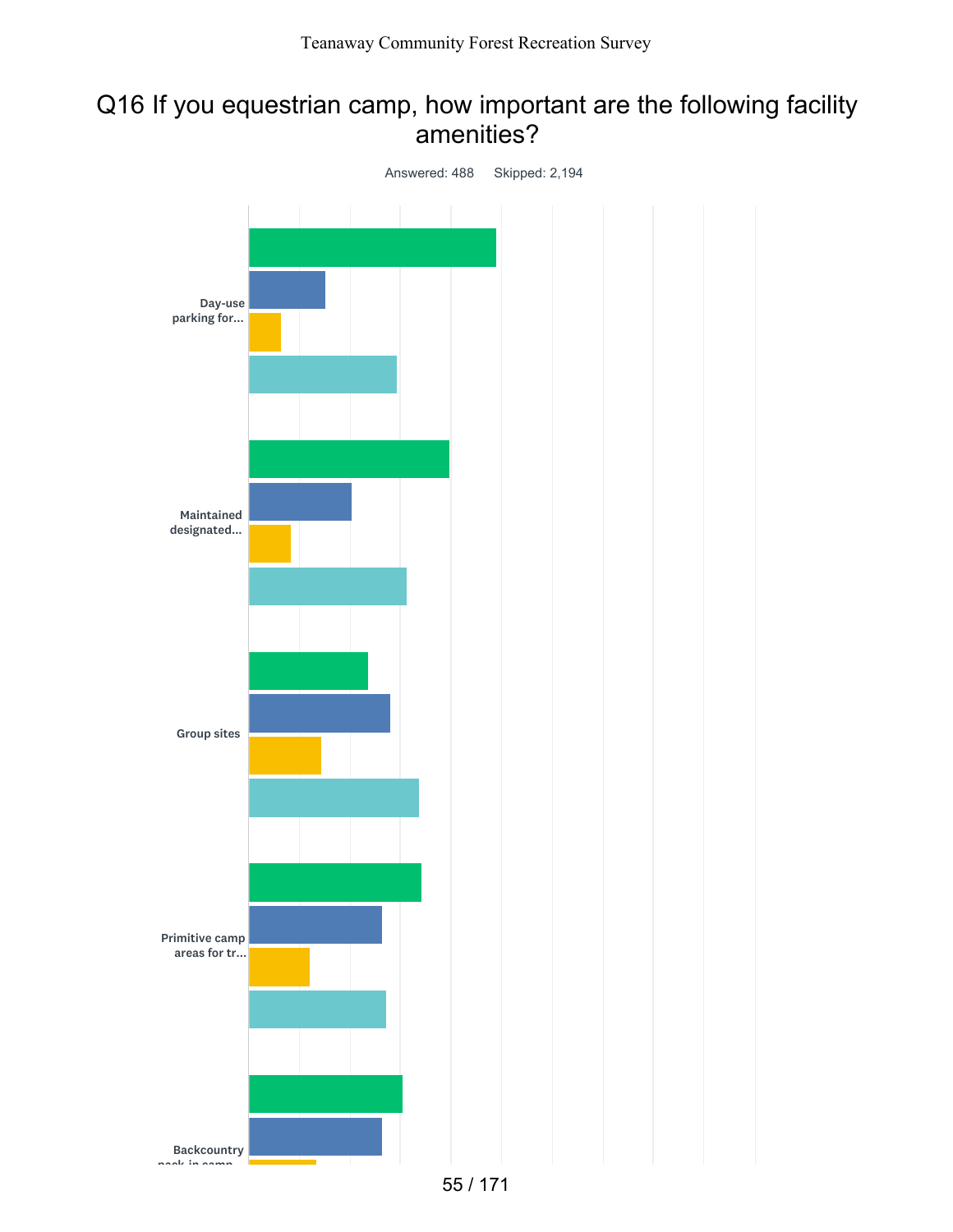

Very unimportant

|                                                    | <b>VERY</b><br><b>IMPORTANT</b> | <b>SOMEWHAT</b><br><b>IMPORTANT</b> | <b>SOMEWHAT</b><br><b>UNIMPORTANT</b> | <b>VERY</b><br><b>UNIMPORTANT</b> | <b>TOTAL</b> |
|----------------------------------------------------|---------------------------------|-------------------------------------|---------------------------------------|-----------------------------------|--------------|
| Day-use parking for truck/ trailer                 | 48.91%<br>225                   | $15.22\%$<br>70                     | 6.52%<br>30                           | 29.35%<br>135                     | 460          |
| Maintained designated equestrian camp areas with   | 39.74%                          | 20.52%                              | 8.42%                                 | 31.32%                            |              |
| amenities for truck and trailer camping            | 184                             | 95                                  | 39                                    | 145                               | 463          |
| Group sites                                        | 23.74%                          | 28.13%                              | 14.51%                                | 33.63%                            |              |
|                                                    | 108                             | 128                                 | 66                                    | 153                               | 455          |
| Primitive camp areas for truck and trailer camping | 34.26%                          | 26.38%                              | 12.13%                                | 27.23%                            |              |
|                                                    | 161                             | 124                                 | 57                                    | 128                               | 470          |
| Backcountry pack-in camping outside of designated  | 30.44%                          | 26.43%                              | 13.32%                                | 29.81%                            |              |
| camp areas                                         | 144                             | 125                                 | 63                                    | 141                               | 473          |

| #              | OTHER (PLEASE SPECIFY)                                                                                                                                                                                         | <b>DATE</b>        |
|----------------|----------------------------------------------------------------------------------------------------------------------------------------------------------------------------------------------------------------|--------------------|
| 1              | I Don't do this                                                                                                                                                                                                | 8/22/2017 3:43 PM  |
| 2              | Keep camping in the development that is already available. Maybe in large what is in place now<br>and charge for it. I don't feel our area is going to stay in a prestige condition with more camping<br>areas | 8/22/2017 1:08 PM  |
| 3              | Access to water and small corrals huge benefit                                                                                                                                                                 | 8/22/2017 6:37 AM  |
| 4              | N/A                                                                                                                                                                                                            | 8/21/2017 9:33 PM  |
| 5              | N/A                                                                                                                                                                                                            | 8/21/2017 3:10 PM  |
| 6              | Don't horseback ride.                                                                                                                                                                                          | 8/17/2017 8:06 AM  |
| $\overline{7}$ | Do not horse ride                                                                                                                                                                                              | 8/16/2017 9:59 PM  |
| 8              | <b>NA</b>                                                                                                                                                                                                      | 8/15/2017 1:13 PM  |
| 9              | Horses often damage trails                                                                                                                                                                                     | 8/15/2017 10:13 AM |
| 10             | You do not have enough forest for major Horse camping                                                                                                                                                          | 8/15/2017 9:11 AM  |
| 11             | N/A                                                                                                                                                                                                            | 8/14/2017 9:21 PM  |
| 12             | don't have a horse                                                                                                                                                                                             | 8/14/2017 9:15 PM  |
| 13             | Not a horse person                                                                                                                                                                                             | 8/14/2017 6:06 PM  |
| 14             | I don't equestrian camp                                                                                                                                                                                        | 8/14/2017 9:54 AM  |
| 15             | Trails safe from hi speed mountains bikes critical                                                                                                                                                             | 8/14/2017 5:38 AM  |
| 16             | I don't have a horse.                                                                                                                                                                                          | 8/13/2017 6:46 PM  |
| 17             | I don't equestrian camp                                                                                                                                                                                        | 8/11/2017 7:22 PM  |
| 18             | Designated parking for trailers only. If small cars fill up a parking area for trailers it can lead to a lot<br>of issues regarding parking.                                                                   | 8/11/2017 9:50 AM  |
| 19             | I fear I smell the scent of permits and blocked access except to designated areas. This will ruin our<br>family experience.                                                                                    | 8/8/2017 7:56 PM   |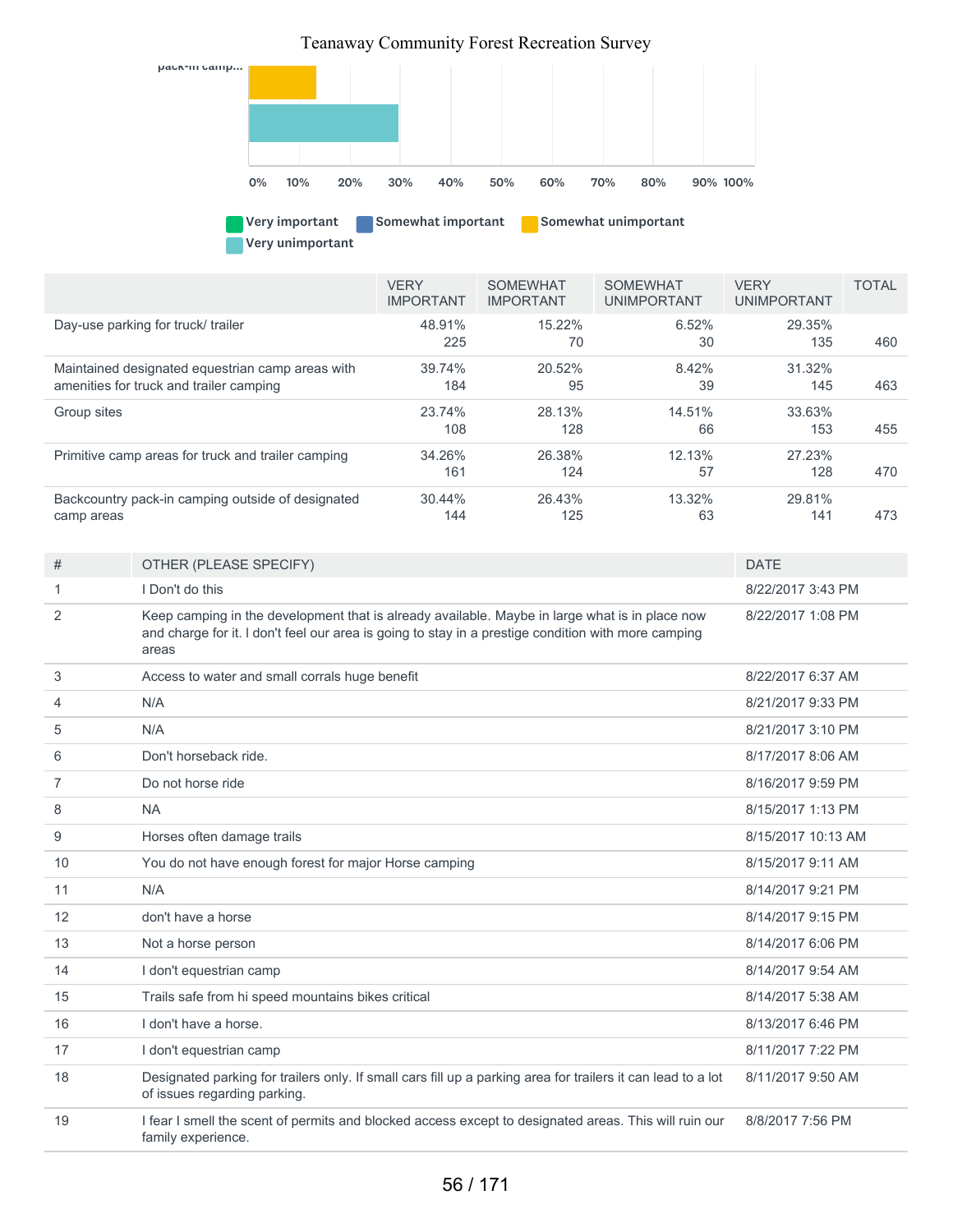| 20 | <b>NA</b>                                                                                                            | 8/5/2017 11:11 AM  |
|----|----------------------------------------------------------------------------------------------------------------------|--------------------|
| 21 | I don't do it.                                                                                                       | 8/5/2017 9:27 AM   |
| 22 | n/a                                                                                                                  | 8/5/2017 8:23 AM   |
| 23 | <b>NA</b>                                                                                                            | 8/5/2017 7:51 AM   |
| 24 | not a horsey person                                                                                                  | 8/4/2017 8:36 AM   |
| 25 | It's not back country if there are roads with atv access                                                             | 7/31/2017 10:08 AM |
| 26 | Not a horse rider.                                                                                                   | 7/29/2017 12:49 PM |
| 27 | Dont                                                                                                                 | 7/29/2017 12:11 PM |
| 28 | N/A                                                                                                                  | 7/28/2017 9:30 AM  |
| 29 | I do not equestrian camp.                                                                                            | 7/27/2017 1:10 PM  |
| 30 | never have camped with horses                                                                                        | 7/27/2017 10:22 AM |
| 31 | n/a                                                                                                                  | 7/27/2017 8:18 AM  |
| 32 | stock water near by                                                                                                  | 7/27/2017 7:14 AM  |
| 33 | Horse facilities (stalls, corrals or high ties)                                                                      | 7/26/2017 2:07 PM  |
| 34 | Not a horse camper                                                                                                   | 7/26/2017 10:55 AM |
| 35 | not going to pack in anywhere I can hike too                                                                         | 7/26/2017 10:24 AM |
| 36 | separate area for non-equestrian campers                                                                             | 7/25/2017 8:58 PM  |
| 37 | But not just designated "equestrian" but "stock" as all stock should be allowed to use these great<br>camping areas. | 7/25/2017 4:40 PM  |
| 38 | <b>NA</b>                                                                                                            | 7/25/2017 2:34 PM  |
| 39 | larger groups of horses on trails create dust/shit bowls like the Waptus river trail; small groups are<br>great      | 7/25/2017 11:10 AM |
| 40 | Horses should not b allowed due to the damage thay cause to the environment.                                         | 7/25/2017 9:10 AM  |
| 41 | I do not use horses                                                                                                  | 7/25/2017 8:39 AM  |
| 42 | Designated, monitored camping areas only.                                                                            | 7/24/2017 9:36 PM  |
| 43 | Back country use increases fire danger                                                                               | 7/24/2017 7:41 PM  |
| 44 | Horse camp is an eye sore.                                                                                           | 7/24/2017 2:07 PM  |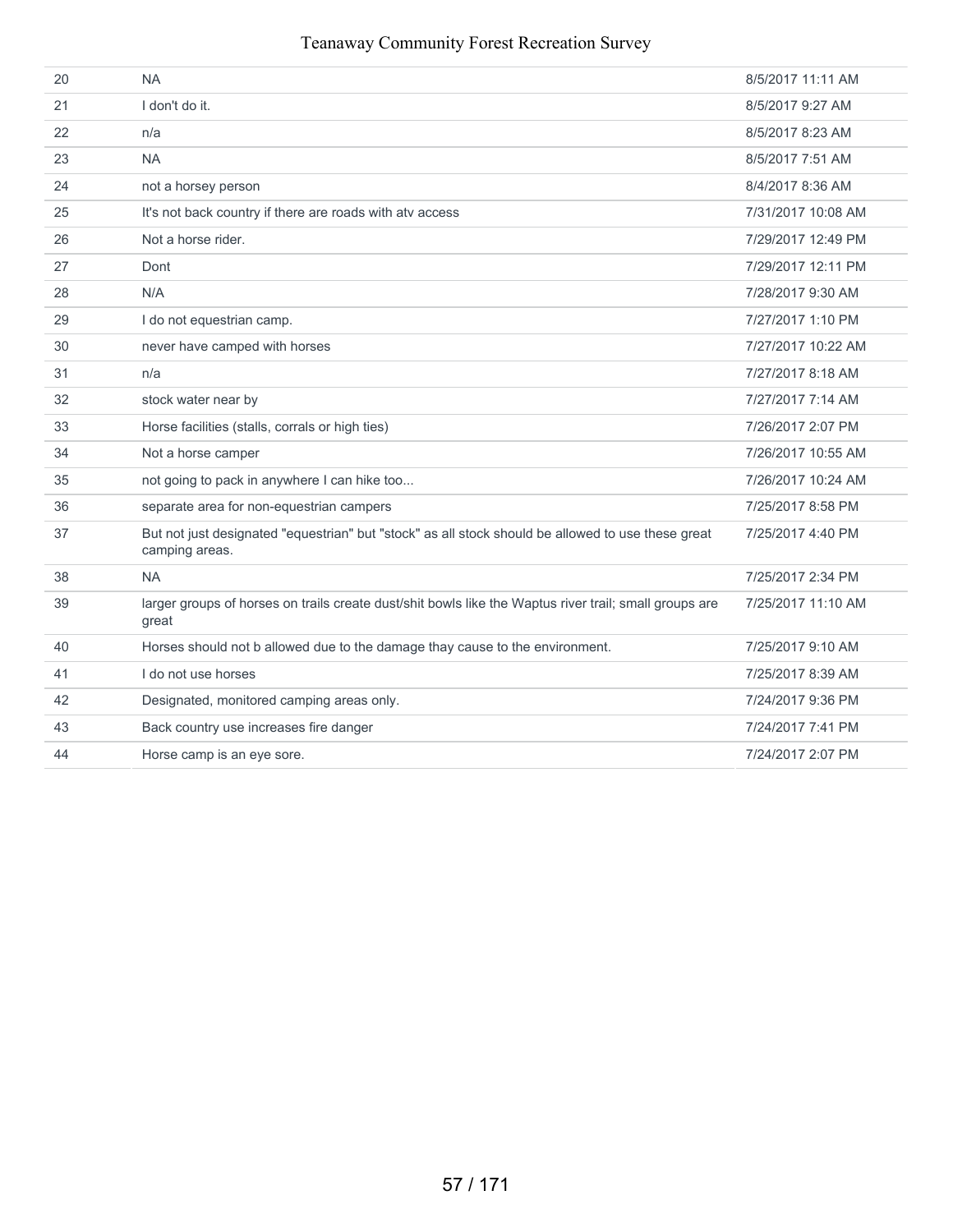Q17 Motorcycle use in the Teanaway Community Forest is presently only permitted on the three U.S. Forest Service-managed multi-use trails: Middle Fork, Yellow Hill and West Fork trails.If you enjoy motorcycling, answer the following question: If motorcycle use was permitted after recreation planning, how important are the following trail types?

Answered: 508 Skipped: 2,174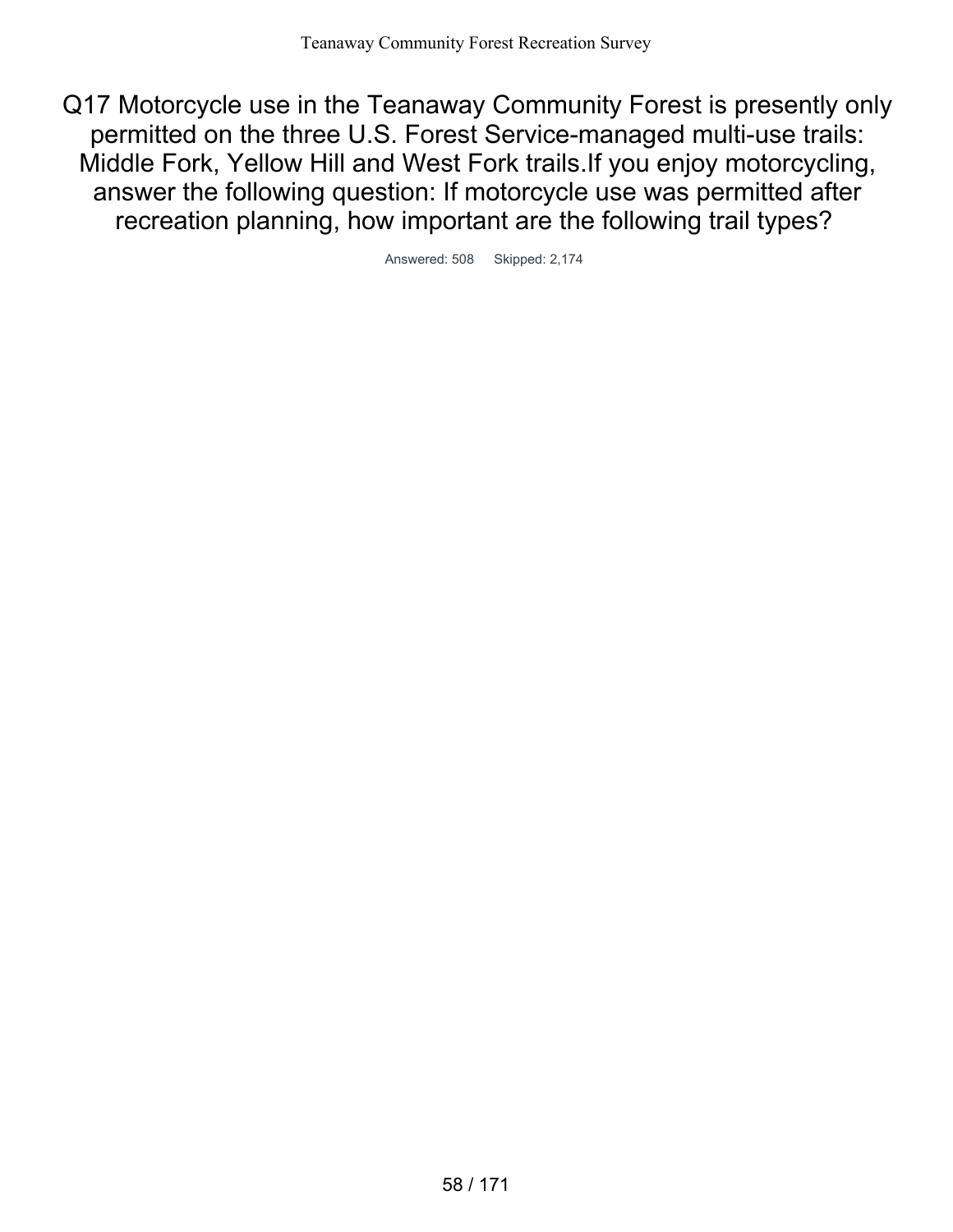

|                                                            | <b>VFRY</b><br><b>IMPORTANT</b> | <b>SOMEWHAT</b><br><b>IMPORTANT</b> | SOMFWHAT<br><b>UNIMPORTANT</b> | <b>VFRY</b><br><b>UNIMPORTANT</b> | TOTAI |
|------------------------------------------------------------|---------------------------------|-------------------------------------|--------------------------------|-----------------------------------|-------|
| Easy loops and connectors (smooth trail surface, little    | 35.00%                          | 21.00%                              | 12.20%                         | 31.80%                            | 500   |
| elevation gain, some road riding)                          | 175                             | 105                                 | 61                             | 159                               |       |
| Cross-country trails (more challenging trail with moderate | 49.70%                          | 17.10%                              | 5.03%                          | 28.17%                            | 497   |
| elevation gains, longer loops, viewpoint destinations)     | 247                             | 85                                  | 25                             | 140                               |       |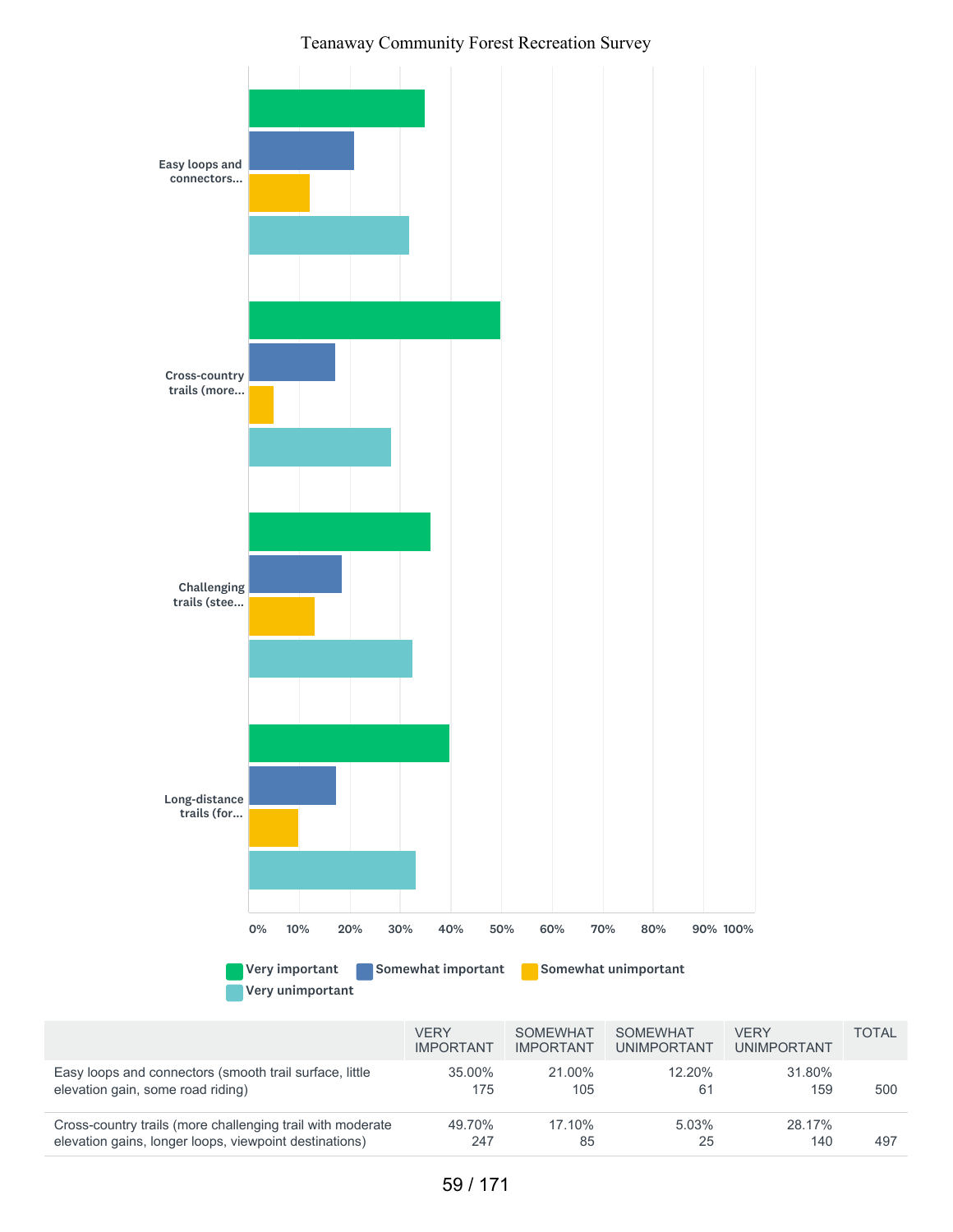| Challenging trails (steep, high, switchbacks)                                                | $35.90\%$ | 18.46% | 13.18%   | 32.45% |     |
|----------------------------------------------------------------------------------------------|-----------|--------|----------|--------|-----|
|                                                                                              | 177       |        | 65       | 160    | 493 |
| Long-distance trails (for multi-day backcountry                                              | 39.80%    | 17.40% | $9.80\%$ | 33.00% |     |
| experiences with backcountry camping, including<br>connectors to U.S. Forest Service trails) | 199       |        | 49       | 165    | 500 |

| #  | OTHER (PLEASE SPECIFY)                                                                                                                                     | <b>DATE</b>        |
|----|------------------------------------------------------------------------------------------------------------------------------------------------------------|--------------------|
| 1  | Hiking is a most unpleasant and potentially unsafe activity on trails used by motorcycles. This<br>combination should be excluded from "multi-use trails". | 8/23/2017 9:22 PM  |
| 2  | No motor bikes please!                                                                                                                                     | 8/23/2017 7:30 PM  |
| 3  | connection of various areas. Cle elum ridge, Roslyn. Bridges over creeks                                                                                   | 8/23/2017 7:28 AM  |
| 4  | Would discourage motorized vehicles                                                                                                                        | 8/23/2017 7:00 AM  |
| 5  | I dont ride mc and would like access for mc to be available but limited to specific areas                                                                  | 8/22/2017 3:26 PM  |
| 6  | No need for motor bikes around private properties we like it quite!! Animal friendly                                                                       | 8/22/2017 1:08 PM  |
| 7  | Motorcycle/motorized use in forest is a disturbance/nuisance                                                                                               | 8/22/2017 11:48 AM |
| 8  | motorcycles should not be allowed; motorized off road vehicles should not be allowed                                                                       | 8/22/2017 10:15 AM |
| 9  | motorcycles are very destructive to soil erosion and disturbing to wildlife                                                                                | 8/22/2017 7:09 AM  |
| 10 | No motorycycles in the area.                                                                                                                               | 8/22/2017 6:45 AM  |
| 11 | N/A                                                                                                                                                        | 8/21/2017 9:33 PM  |
| 12 | Motorized vehicles ruin the experience for everyone else.                                                                                                  | 8/21/2017 8:52 PM  |
| 13 | N/A                                                                                                                                                        | 8/21/2017 3:10 PM  |
| 14 | Dnr is required to provide off road opportunities under rcw79.10.00, rcw79.10.120                                                                          | 8/21/2017 1:18 PM  |
| 15 | All opportunities for motorcycle riding would be appreciated.                                                                                              | 8/20/2017 9:50 PM  |
| 16 | Be nice if their was onrntrail system that didnt get ruined by motorbikes in the county.                                                                   | 8/20/2017 9:50 AM  |
| 17 | Do not own or ride a motorbike.                                                                                                                            | 8/20/2017 4:48 AM  |
| 18 | No motors please                                                                                                                                           | 8/19/2017 5:19 PM  |
| 19 | Must be AWAY from private properties! Too much damage to fences last year!                                                                                 | 8/19/2017 4:42 PM  |
| 20 | I do not recommend motorcycle use anywhere in TCF                                                                                                          | 8/18/2017 7:06 PM  |
| 21 | No motorcycle use!                                                                                                                                         | 8/18/2017 10:30 AM |
| 22 | Keep TCF non-motorized!!                                                                                                                                   | 8/17/2017 9:29 PM  |
| 23 | Limit the motor cycles! Keep away from hikers.                                                                                                             | 8/17/2017 2:20 PM  |
| 24 | ORV / UTV roads and access                                                                                                                                 | 8/17/2017 8:06 AM  |
| 25 | Do not ride motorcyclesx                                                                                                                                   | 8/16/2017 9:59 PM  |
| 26 | motorized vehicles do not mix with other uses                                                                                                              | 8/16/2017 12:21 PM |
| 27 | Please keep motorcycles out of the coummunity forest.                                                                                                      | 8/15/2017 6:00 PM  |
| 28 | I don't like sharing trails with motorbikes                                                                                                                | 8/15/2017 2:47 PM  |
| 29 | not a good area for ORV                                                                                                                                    | 8/15/2017 1:22 PM  |
| 30 | <b>NA</b>                                                                                                                                                  | 8/15/2017 1:13 PM  |
| 31 | It would sadden me to have to hear motorcycles                                                                                                             | 8/15/2017 10:13 AM |
| 32 | Motorcycle use is inappropriate in the forest                                                                                                              | 8/15/2017 9:11 AM  |
| 33 | N/A                                                                                                                                                        | 8/14/2017 9:21 PM  |
| 34 | don't own motorcycle                                                                                                                                       | 8/14/2017 9:15 PM  |
|    |                                                                                                                                                            |                    |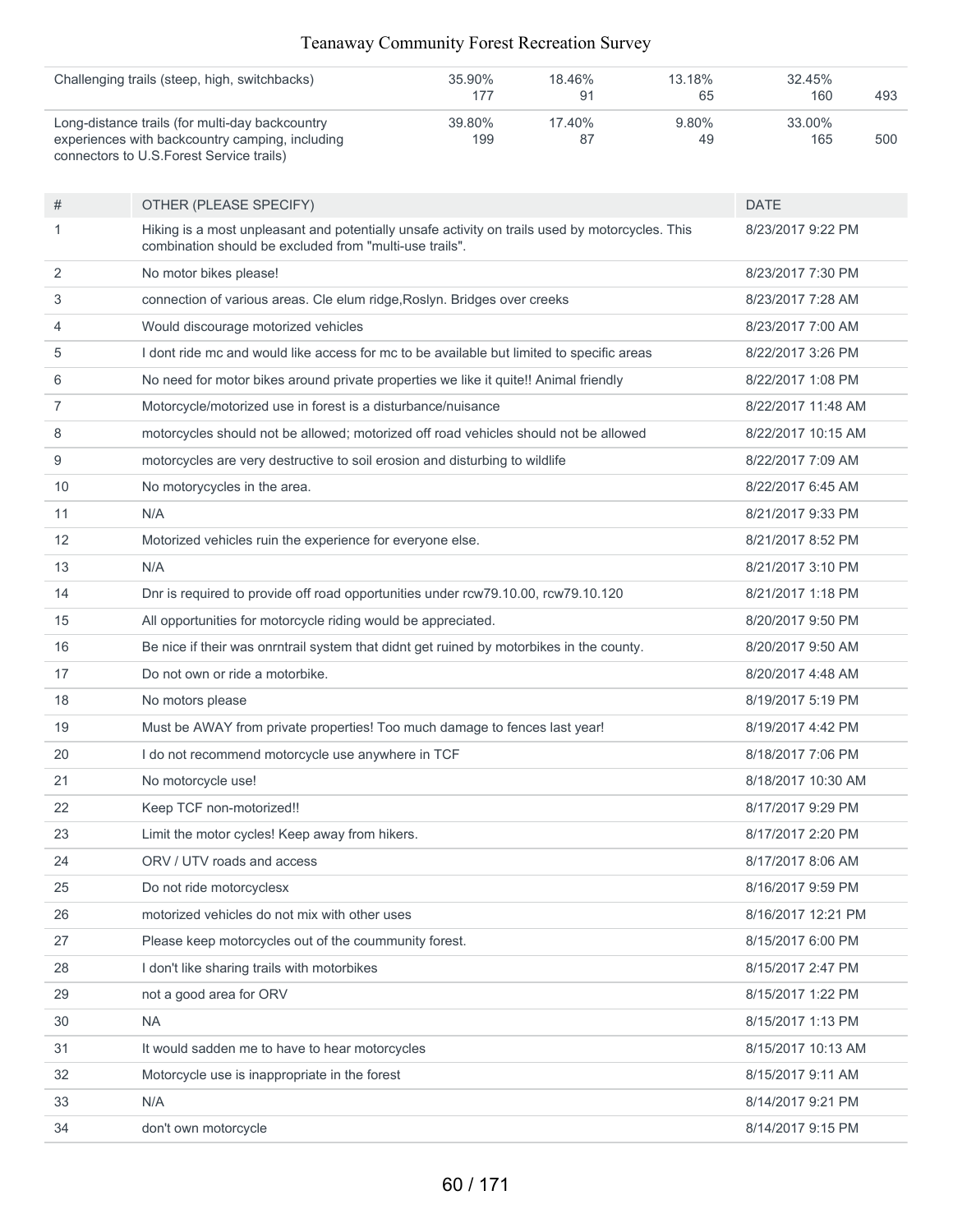| 35 | Motorized use should Not be expanded beyond those three trails.                                                                                                                                                                                                                                                     | 8/14/2017 7:00 PM  |
|----|---------------------------------------------------------------------------------------------------------------------------------------------------------------------------------------------------------------------------------------------------------------------------------------------------------------------|--------------------|
| 36 | I have an ATV, not a motorcycle. Need more ATV trails.                                                                                                                                                                                                                                                              | 8/14/2017 6:50 PM  |
| 37 | Not a biker                                                                                                                                                                                                                                                                                                         | 8/14/2017 6:06 PM  |
| 38 | Hunters using motorized vehicles made a fall hike scary.                                                                                                                                                                                                                                                            | 8/14/2017 5:37 PM  |
| 39 | I do not own a motorcycle                                                                                                                                                                                                                                                                                           | 8/14/2017 9:54 AM  |
| 40 | Connections to Forest Service Trails would be excellent.                                                                                                                                                                                                                                                            | 8/14/2017 9:37 AM  |
| 41 | NO motorized vehicles should be allowed in the forest                                                                                                                                                                                                                                                               | 8/13/2017 7:00 PM  |
| 42 | I would rather motorcycles not be allowed.                                                                                                                                                                                                                                                                          | 8/13/2017 6:46 PM  |
| 43 | I have plenty of other places to do this. I don't need to grow this type of recreation in the<br>Teanaway.                                                                                                                                                                                                          | 8/13/2017 2:44 PM  |
| 44 | quite frankly, anything motorized in my opinion is disruptive to wildlife and people                                                                                                                                                                                                                                | 8/13/2017 11:12 AM |
| 45 | I would prefer less motorized recreation mixed with hiking areas.                                                                                                                                                                                                                                                   | 8/11/2017 6:45 PM  |
| 46 | there is rampant trespass on the state-owned lands. before considering any new access, this must<br>be recognized, and mapped. Impacts from dirt bikes in the Manastash, Taneum and Liberty areas<br>should be recognized and addressed before considering whether to allow new motorized access in<br>the Teanaway | 8/11/2017 10:20 AM |
| 47 | Keep Motorcycles seperated from hikers, bikers, horses, like Capital Froest.                                                                                                                                                                                                                                        | 8/10/2017 7:26 PM  |
| 48 | Please don't make more motorcycle trails. That's what roads are for.                                                                                                                                                                                                                                                | 8/8/2017 7:03 PM   |
| 49 | I can say that I do not enjoy hiking on motorized trails that are torn up.                                                                                                                                                                                                                                          | 8/8/2017 5:36 PM   |
| 50 | I object to the use of motorized vehicles in the TCF. It has never been allowed when forest was in<br>private hands and such use would be damaging, a fire hazard and hard to control.                                                                                                                              | 8/8/2017 4:16 PM   |
| 51 | Exist8ng roads are great                                                                                                                                                                                                                                                                                            | 8/8/2017 3:36 PM   |
| 52 | Please don't take our trails, there are MANY trails for hiking in Washington but few for<br>Motorcycles. ALSO, please don't lump motorcycles with quads and 4x4s, we do less damage than<br>horses                                                                                                                  | 8/7/2017 7:49 PM   |
| 53 | I would prefer as little motorized use of trails as possible.                                                                                                                                                                                                                                                       | 8/7/2017 6:22 PM   |
| 54 | Keep them out                                                                                                                                                                                                                                                                                                       | 8/6/2017 8:40 PM   |
| 55 | No Motorbikes!!!                                                                                                                                                                                                                                                                                                    | 8/5/2017 2:01 PM   |
| 56 | I do not motorcycle.                                                                                                                                                                                                                                                                                                | 8/5/2017 11:11 AM  |
| 57 | I oppose off-road motorcycle use in the Teanaway.                                                                                                                                                                                                                                                                   | 8/5/2017 9:27 AM   |
| 58 | I abhor being around motorcycles PERIOD                                                                                                                                                                                                                                                                             | 8/5/2017 8:23 AM   |
| 59 | <b>NA</b>                                                                                                                                                                                                                                                                                                           | 8/5/2017 7:51 AM   |
| 60 | Please don't allow additional motorcycle use. Multi-use trails that allow motorcycles become single<br>use trails as it is very unpleasant and potentially dangerous to share trails with motorcycles ripping<br>around corners                                                                                     | 8/5/2017 7:23 AM   |
| 61 | Motorcycles should not be allowed                                                                                                                                                                                                                                                                                   | 8/4/2017 2:00 PM   |
| 62 | Motorcycle use is the same as mountain bike use. (see comment above)                                                                                                                                                                                                                                                | 8/4/2017 11:04 AM  |
| 63 | I do not want trails open to motor vehicles.                                                                                                                                                                                                                                                                        | 8/4/2017 8:59 AM   |
| 64 | ban all motorized vehicles except emergency                                                                                                                                                                                                                                                                         | 8/4/2017 8:36 AM   |
| 65 | Natural areas are not suitable for motos bad for animals                                                                                                                                                                                                                                                            | 8/3/2017 5:05 PM   |
| 66 | I do own a dirt bike (YZ426) and love to ride - even in the Teanaway. I just don't think dirt bikes<br>belong in the new Community Forest.                                                                                                                                                                          | 8/3/2017 2:49 PM   |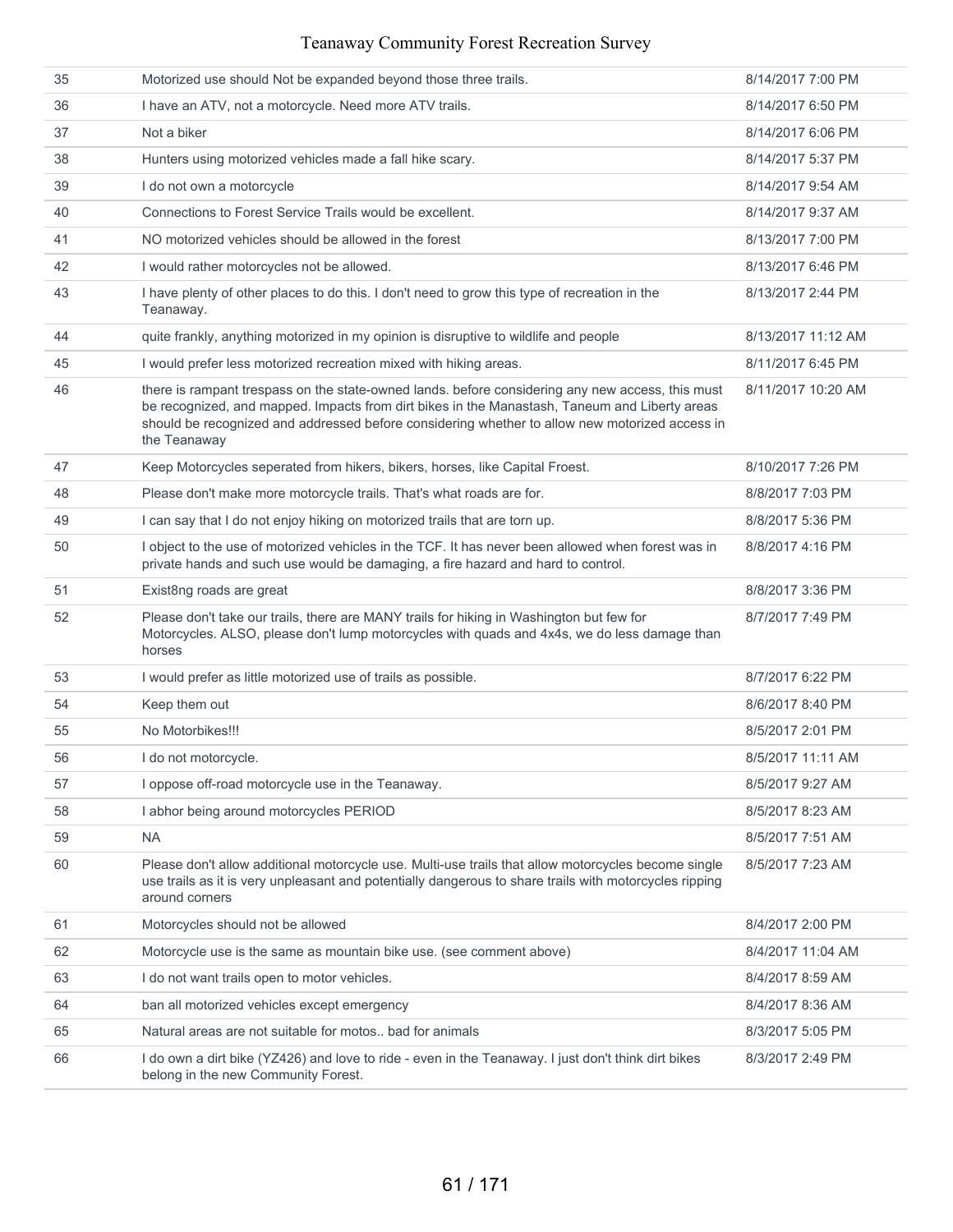| 67  | I do not ride motorcycles, so extensive trails for motorized use are not something I would like to<br>see. But I have a friend in a wheelchair who would like to have access to a fishing opportunity on<br>the Teanaway. Easy parking and an easy wheelchair trail down to the shore. A short loop or<br>shoreline trail for wheelchair users or folks with limited mobility would be so great!! Also for<br>families with young children who really can't hike very far. Thank you so much! | 8/3/2017 2:20 PM   |
|-----|-----------------------------------------------------------------------------------------------------------------------------------------------------------------------------------------------------------------------------------------------------------------------------------------------------------------------------------------------------------------------------------------------------------------------------------------------------------------------------------------------|--------------------|
| 68  | Don't care for motorcycles in the forest.                                                                                                                                                                                                                                                                                                                                                                                                                                                     | 8/2/2017 10:22 PM  |
| 69  | Do NOT screw this area up                                                                                                                                                                                                                                                                                                                                                                                                                                                                     | 8/2/2017 9:46 PM   |
| 70  | Zero motorcycle aand atv use                                                                                                                                                                                                                                                                                                                                                                                                                                                                  | 8/2/2017 7:39 PM   |
| 71  | No extra motorcycle access!! Very destructive, and a lot of riders don't follow the rules!                                                                                                                                                                                                                                                                                                                                                                                                    | 8/2/2017 7:35 PM   |
| 72  | I am not in favor of increased motorcycle use; there are many places they can go now. Motorcycle<br>use takes over the trails, because of their noise and impact on the trails.                                                                                                                                                                                                                                                                                                               | 8/2/2017 5:01 PM   |
| 73  | Please don't extend motorcycle use. They can be heard for miles and ruin trails                                                                                                                                                                                                                                                                                                                                                                                                               | 8/2/2017 10:13 AM  |
| 74  | No motors                                                                                                                                                                                                                                                                                                                                                                                                                                                                                     | 7/29/2017 12:34 PM |
| 75  | Bad idea, erode trails!                                                                                                                                                                                                                                                                                                                                                                                                                                                                       | 7/29/2017 12:11 PM |
| 76  | Please keep motorized vehicles out!                                                                                                                                                                                                                                                                                                                                                                                                                                                           | 7/29/2017 6:29 AM  |
| 77  | Orv use should be allowed as well, community forest really isn't an accurate description when so<br>many of us are excluded.                                                                                                                                                                                                                                                                                                                                                                  | 7/28/2017 6:25 PM  |
| 78  | Not in favor of motorcycle use in the Teanaway Community Forest.                                                                                                                                                                                                                                                                                                                                                                                                                              | 7/28/2017 9:30 AM  |
| 79  | No motorized vehicles                                                                                                                                                                                                                                                                                                                                                                                                                                                                         | 7/28/2017 6:42 AM  |
| 80  | The Teanaway should be closed to motorized use except currently open trials                                                                                                                                                                                                                                                                                                                                                                                                                   | 7/28/2017 6:34 AM  |
| 81  | meeting motorcycles while hiking on hiking trails is really dangerous and scary.                                                                                                                                                                                                                                                                                                                                                                                                              | 7/27/2017 5:22 PM  |
| 82  | Don't motorcycle ride                                                                                                                                                                                                                                                                                                                                                                                                                                                                         | 7/27/2017 3:26 PM  |
| 83  | I do not motorcycle.                                                                                                                                                                                                                                                                                                                                                                                                                                                                          | 7/27/2017 1:10 PM  |
| 84  | please keep trails non-motorized                                                                                                                                                                                                                                                                                                                                                                                                                                                              | 7/27/2017 10:22 AM |
| 85  | n/a                                                                                                                                                                                                                                                                                                                                                                                                                                                                                           | 7/27/2017 8:18 AM  |
| 86  | Connecting through the TCF to NF and local communities is top priority to me.                                                                                                                                                                                                                                                                                                                                                                                                                 | 7/27/2017 8:04 AM  |
| 87  | Would prefer ATV access to motorcycle.                                                                                                                                                                                                                                                                                                                                                                                                                                                        | 7/27/2017 5:26 AM  |
| 88  | Keep them open!!!                                                                                                                                                                                                                                                                                                                                                                                                                                                                             | 7/27/2017 5:13 AM  |
| 89  | Motorized use should not be allowed in the TCF                                                                                                                                                                                                                                                                                                                                                                                                                                                | 7/26/2017 11:58 PM |
| 90  | NO MOTORCYCLING !!!!!                                                                                                                                                                                                                                                                                                                                                                                                                                                                         | 7/26/2017 9:20 PM  |
| 91  | Moto access should be limited in this small forest.                                                                                                                                                                                                                                                                                                                                                                                                                                           | 7/26/2017 5:25 PM  |
| 92  | <b>ATV RIDEING</b>                                                                                                                                                                                                                                                                                                                                                                                                                                                                            | 7/26/2017 4:38 PM  |
| 93  | Please remove all motorized recreation (besides snowmobiles)                                                                                                                                                                                                                                                                                                                                                                                                                                  | 7/26/2017 3:45 PM  |
| 94  | Do not allow motorcycles                                                                                                                                                                                                                                                                                                                                                                                                                                                                      | 7/26/2017 2:40 PM  |
| 95  | I enjoy motorcycling. I currently own a dirt bike, but I don't think motorcycling should be allowed in<br>the community forest.                                                                                                                                                                                                                                                                                                                                                               | 7/26/2017 1:35 PM  |
| 96  | Please DO NOT permit motorized use of these important wildlands                                                                                                                                                                                                                                                                                                                                                                                                                               | 7/26/2017 1:34 PM  |
| 97  | I am not a motorcyle enthusiast and would not want to see them in the TCF                                                                                                                                                                                                                                                                                                                                                                                                                     | 7/26/2017 12:58 PM |
| 98  | It needs to be re-opened to riding immediatley. It is ridiculous that it was closed. Dirt bike riders<br>have done more to maintain trails there than anyone else. Dirt bike riders have also been the most<br>prevalent users of the land for 5 decades.                                                                                                                                                                                                                                     | 7/26/2017 12:30 PM |
| 99  | Would prefer no motorized                                                                                                                                                                                                                                                                                                                                                                                                                                                                     | 7/26/2017 12:24 PM |
| 100 | Ban the damn things entirely! They're a horrible nuisance operated by thugs and counter<br>productive to the purpose of the TCF                                                                                                                                                                                                                                                                                                                                                               | 7/26/2017 10:55 AM |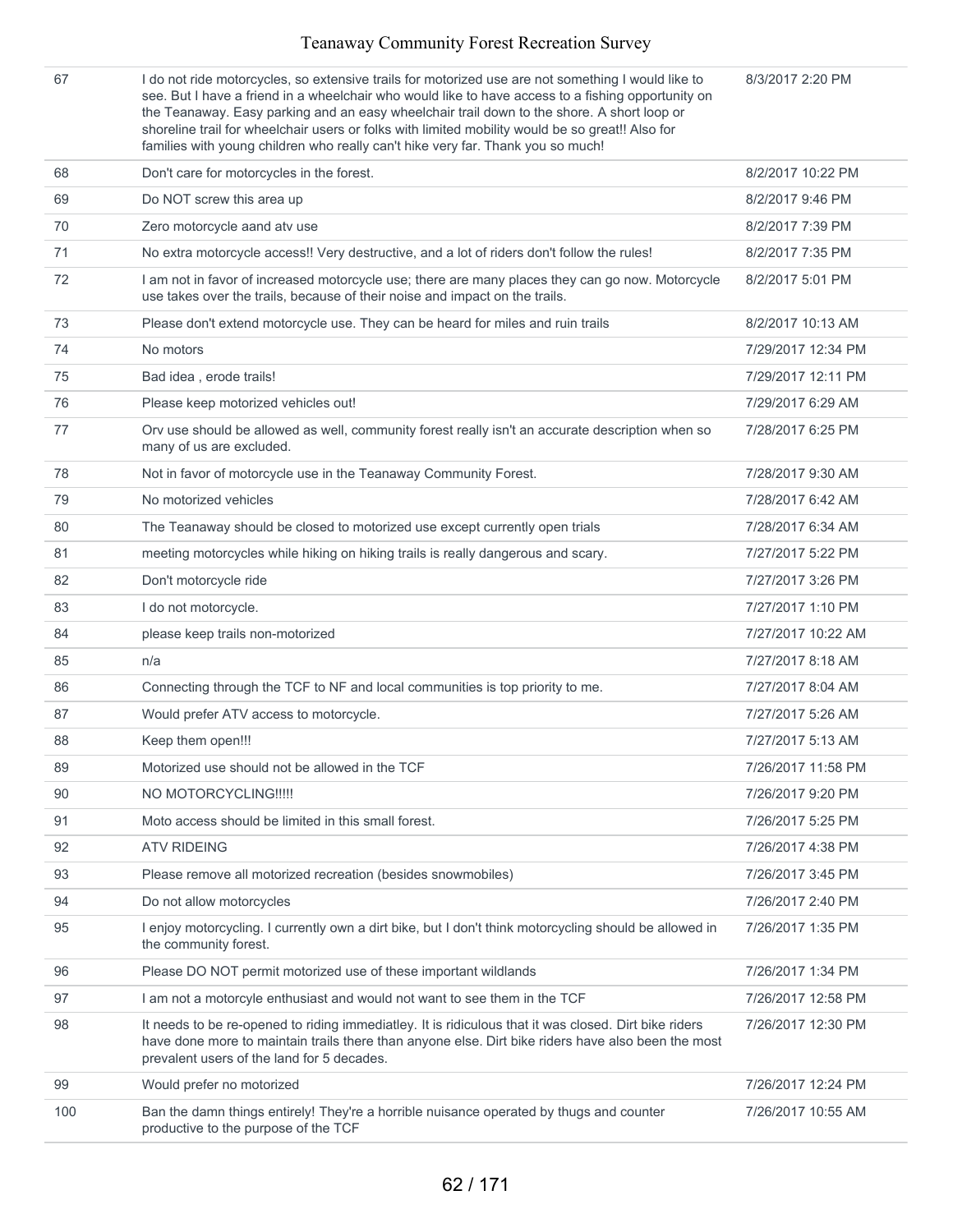| 101 | Please don't encourage more use of motor bikes in the Teanaway                                                                                                                                                                                                            | 7/26/2017 10:24 AM |
|-----|---------------------------------------------------------------------------------------------------------------------------------------------------------------------------------------------------------------------------------------------------------------------------|--------------------|
| 102 | Please do not allow motorized recreation in the Teanaway.                                                                                                                                                                                                                 | 7/26/2017 9:37 AM  |
| 103 | Due to previous injuries, using a motorcycle is the only way I can enjoy the area, as it is<br>impossible to hike in! If motorcycles are banned so will be my recreation opportunities!                                                                                   | 7/26/2017 9:25 AM  |
| 104 | I like full day loop opportunities that would likely only go through TCF or use it to access USFS<br>land and then return                                                                                                                                                 | 7/26/2017 9:18 AM  |
| 105 | Please no Motorized Vehicle use in the Teanaway                                                                                                                                                                                                                           | 7/26/2017 9:08 AM  |
| 106 | Mandate trials tires on motorcycles and trails will require less maint.                                                                                                                                                                                                   | 7/26/2017 8:56 AM  |
| 107 | Trails that are accessible for a disabled rider and inexperienced riders                                                                                                                                                                                                  | 7/26/2017 5:49 AM  |
| 108 | Strongly object to motorcycle riding in natural areas.                                                                                                                                                                                                                    | 7/26/2017 4:37 AM  |
| 109 | Please do not increase motorized trail use                                                                                                                                                                                                                                | 7/26/2017 3:49 AM  |
| 110 | There should be a large variety of motorcycle trails adapted to differing skill levels and allowing<br>young or inexperienced riders a chance to learn how much more fun this is than most other<br>activities                                                            | 7/25/2017 10:29 PM |
| 111 | $\mathbf{1}$                                                                                                                                                                                                                                                              | 7/25/2017 10:20 PM |
| 112 | Motorcycling should not be permitted in the TCF                                                                                                                                                                                                                           | 7/25/2017 7:57 PM  |
| 113 | Motorcycles have long been a part of Teanaway. I support there use.                                                                                                                                                                                                       | 7/25/2017 7:21 PM  |
| 114 | I would like to have access to the Teanaway Valley from Cle Elum & Roslyn.                                                                                                                                                                                                | 7/25/2017 7:00 PM  |
| 115 | I am opposed to motorcycle use in the TCF.                                                                                                                                                                                                                                | 7/25/2017 6:16 PM  |
| 116 | Trails for all skill levels are most important                                                                                                                                                                                                                            | 7/25/2017 6:12 PM  |
| 117 | No new motorized use please                                                                                                                                                                                                                                               | 7/25/2017 6:00 PM  |
| 118 | I am not in favor of motorcycles in the forest!                                                                                                                                                                                                                           | 7/25/2017 5:58 PM  |
| 119 | Do not motorcycle is                                                                                                                                                                                                                                                      | 7/25/2017 4:37 PM  |
| 120 | Motorcycles don't belong on trails!!!!!                                                                                                                                                                                                                                   | 7/25/2017 4:36 PM  |
| 121 | Multi-use trails is a misnomer. If dirt bikes consistently use a trail, most hikers won't. Yellow Hill is<br>inappropriate for dirt bikes.                                                                                                                                | 7/25/2017 4:36 PM  |
| 122 | RATE THE DIFFICULTY AT TRAIL HEAD AND MAP                                                                                                                                                                                                                                 | 7/25/2017 4:25 PM  |
| 123 | Need beginning trails for my kids. Yellow Hill, MF, and WF trails are all too difficult for<br>beginners/kids.                                                                                                                                                            | 7/25/2017 4:14 PM  |
| 124 | Please don't make hikers compete with motorcycles!                                                                                                                                                                                                                        | 7/25/2017 2:59 PM  |
| 125 | Really disagree with motorcycles in the forest service areas. I have had numerous close calls while<br>hiking with motorcycles                                                                                                                                            | 7/25/2017 2:34 PM  |
| 126 | please limit motorcycles to these three trails!                                                                                                                                                                                                                           | 7/25/2017 11:10 AM |
| 127 | ORVs ruin trails, habitats and the experience for all other user grops. They have other already<br>ruined areas to make noise in. Motorcycles are dangers for horses and hikers. If allowed in- I will<br>take my dollars-spent in kittitas CO- and spend them elsewhere. | 7/25/2017 11:09 AM |
| 128 | Allowed every where if you don't get caught.                                                                                                                                                                                                                              | 7/25/2017 9:10 AM  |
| 129 | do not allow additional motorcycle areas and restrict some of the current areas to seasonal use<br>based on wildlife needs                                                                                                                                                | 7/25/2017 8:39 AM  |
| 130 | Connections to the towns of Cle Elum, Rosyln and Ronald are important!                                                                                                                                                                                                    | 7/25/2017 8:37 AM  |
| 131 | please keep motorcycles out of the forest or restrict their use. They are noisy and ecologically<br>destructive.                                                                                                                                                          | 7/25/2017 5:29 AM  |
| 132 | No motorized vehicles except in the three mentioned areas                                                                                                                                                                                                                 | 7/24/2017 9:36 PM  |
| 133 | I ride but Teanaway should be non-motorized                                                                                                                                                                                                                               | 7/24/2017 8:50 PM  |
| 134 | I hope there is no motorcycle use permitted in the forest.                                                                                                                                                                                                                | 7/24/2017 8:19 PM  |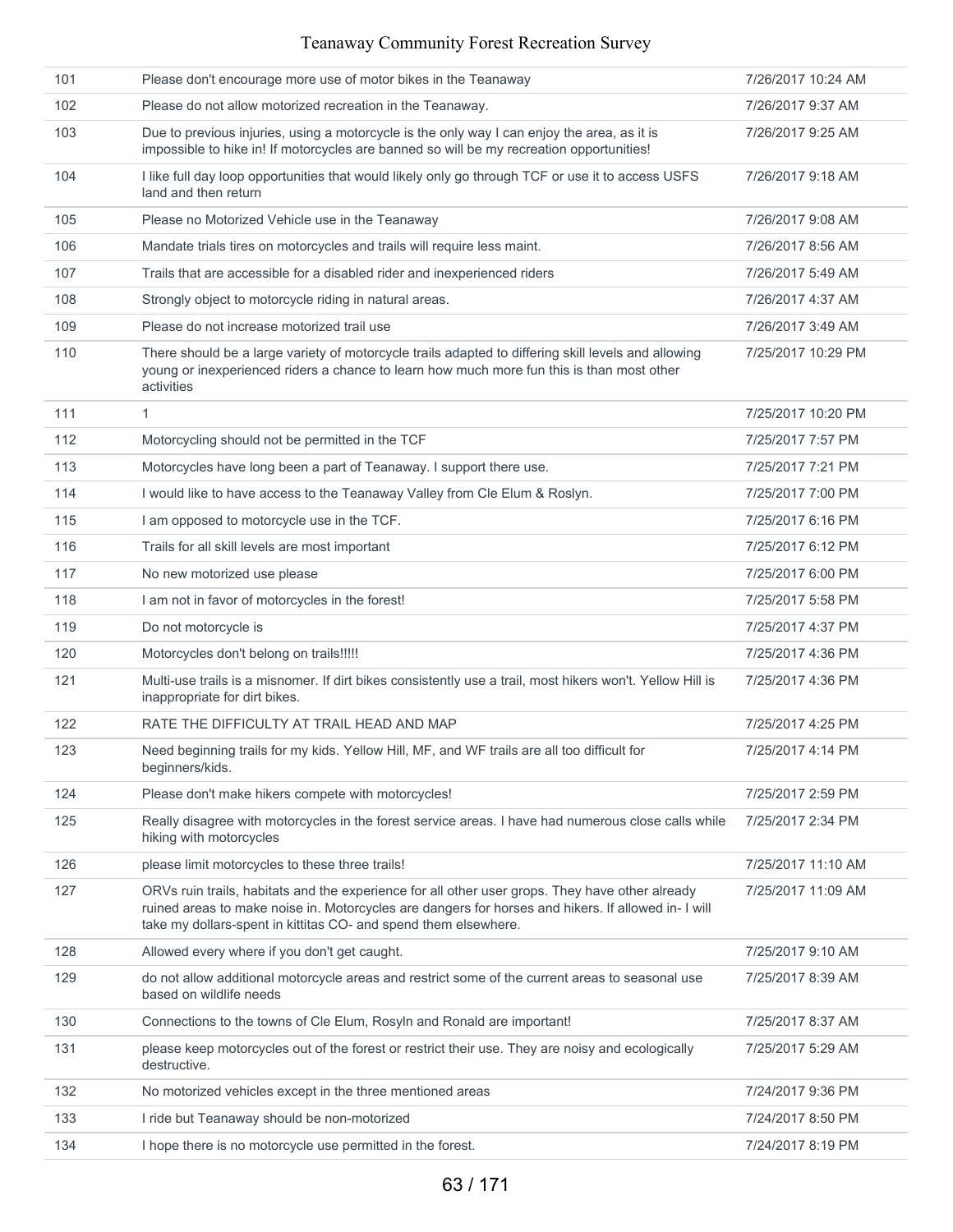| 135 | I usually have a place to stay or park and after I'm off the pavement leave it alone. | 7/24/2017 7:45 PM |
|-----|---------------------------------------------------------------------------------------|-------------------|
| 136 | No motorcycles please. Ever.                                                          | 7/24/2017 5:06 PM |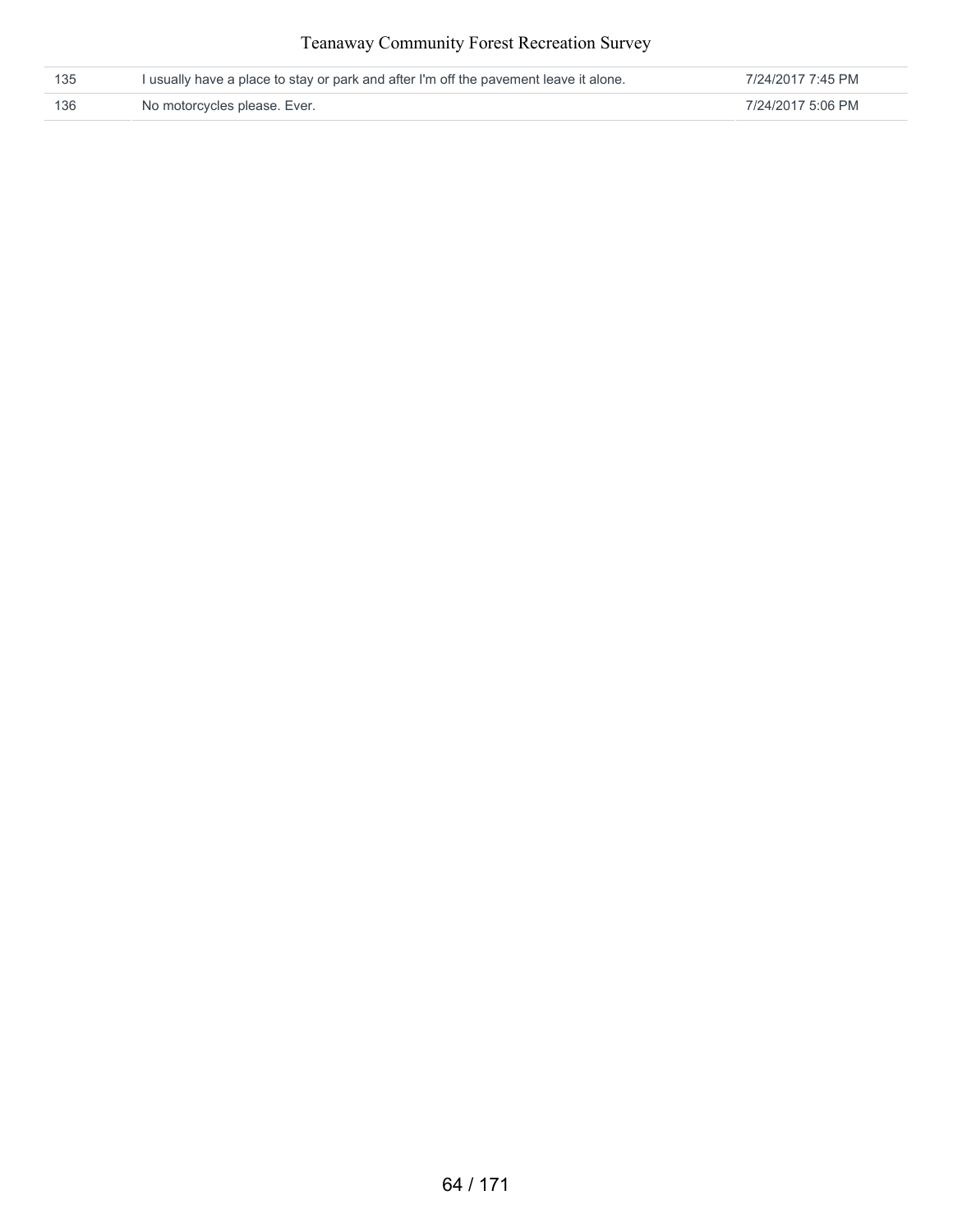# Q18 If you enjoy camping, what facilities would you like to see to support a better camping experience in the camping areas? (Check all that apply)



| <b>ANSWER CHOICES</b>                             |                                            | <b>RESPONSES</b> |                   |       |
|---------------------------------------------------|--------------------------------------------|------------------|-------------------|-------|
|                                                   | Volunteer camp area hosts                  | 22.66%           |                   | 433   |
|                                                   | Restroom facilities (pit toilets)          | 80.38%           |                   | 1,536 |
| Designated campsites                              |                                            | 65.99%           |                   | 1,261 |
| Group campsites                                   |                                            | 31.40%           |                   | 600   |
|                                                   | Educational signs or kiosks                | 25.38%           |                   | 485   |
| Designated trails to the river from camping areas |                                            | 57.72%           |                   | 1,103 |
| Designated roads throughout camp areas            |                                            | 36.63%           |                   | 700   |
| Fee-based reservation system                      |                                            | 26.48%           |                   | 506   |
| Other (please specify)                            |                                            | 10.62%           |                   | 203   |
| Total Respondents: 1,911                          |                                            |                  |                   |       |
|                                                   |                                            |                  |                   |       |
| #                                                 | OTHER (PLEASE SPECIFY)                     |                  | <b>DATE</b>       |       |
|                                                   | please keep the camping rustic. No paving! |                  | 8/24/2017 4:16 PM |       |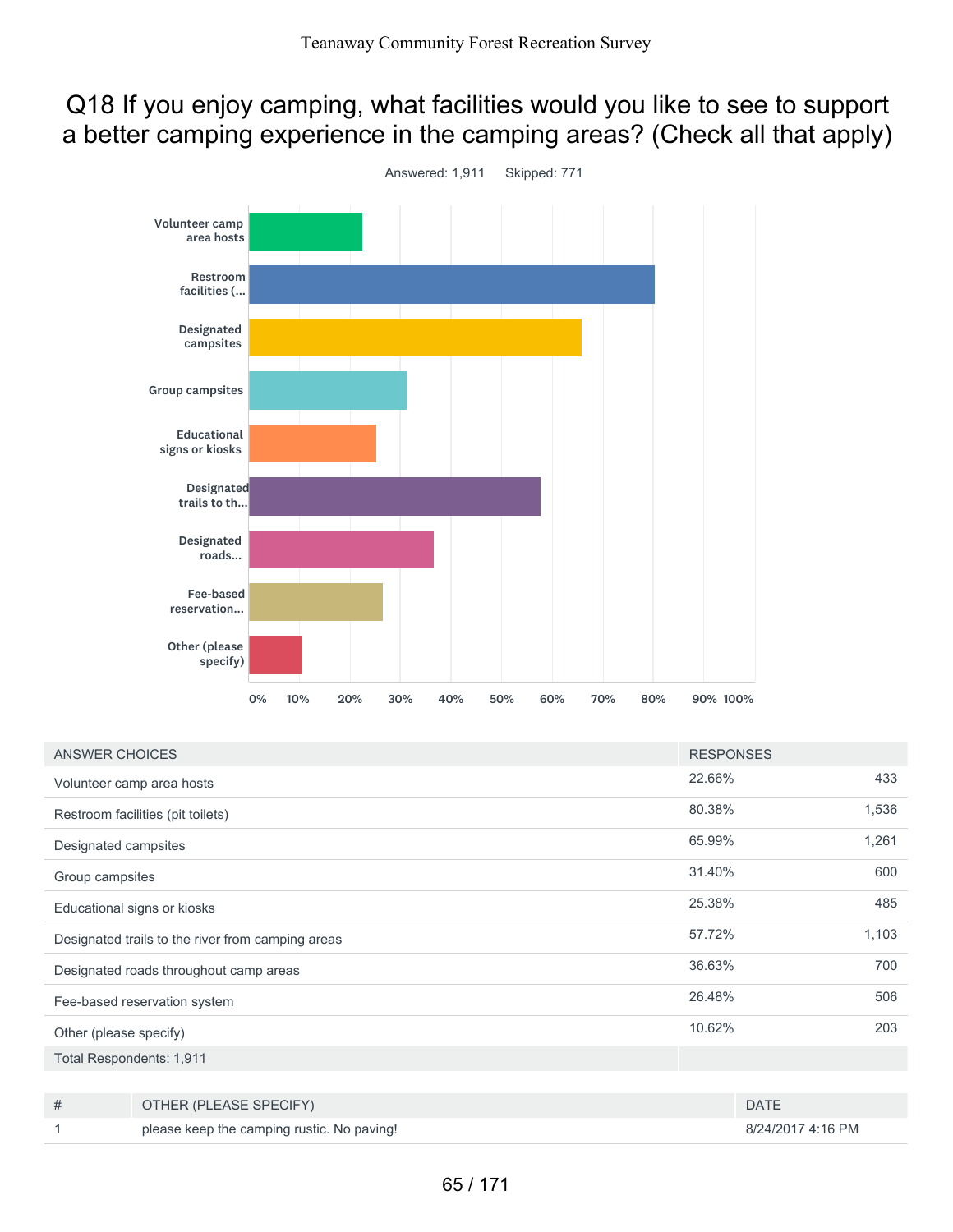| 2              | dispered camping                                                                                                                                                                                                                                                                                | 8/24/2017 4:15 PM  |
|----------------|-------------------------------------------------------------------------------------------------------------------------------------------------------------------------------------------------------------------------------------------------------------------------------------------------|--------------------|
| 3              | Improved picnic tables/benches!                                                                                                                                                                                                                                                                 | 8/24/2017 3:39 PM  |
| 4              | none of these: I hunt the teanaway because it's wild. I don't want it to turn into Suncadia                                                                                                                                                                                                     | 8/24/2017 11:19 AM |
| 5              | Ε                                                                                                                                                                                                                                                                                               | 8/24/2017 7:52 AM  |
| 6              | Our mushroom clubs do use the group camps quite a bit to teach people the skills of mushroom<br>hunting.                                                                                                                                                                                        | 8/23/2017 7:30 PM  |
| $\overline{7}$ | motorhome, 5th wheel trailer camping                                                                                                                                                                                                                                                            | 8/23/2017 6:48 PM  |
| 8              | motorhome, 5th wheel trailer camping                                                                                                                                                                                                                                                            | 8/23/2017 5:07 PM  |
| 9              | dispersed camping areas or more privacy between camps                                                                                                                                                                                                                                           | 8/23/2017 4:07 PM  |
| 10             | 4x4ing year round. Should be able to have green dot roads to drive on during winter months that<br>snowmobilers do not groom.                                                                                                                                                                   | 8/23/2017 2:44 PM  |
| 11             | Dispersed camping opportunities                                                                                                                                                                                                                                                                 | 8/23/2017 1:26 PM  |
| 12             | I'd like to see some reservable campsites, but I also like having some remain first-come first-serve.                                                                                                                                                                                           | 8/23/2017 11:41 AM |
| 13             | room for horses camping, corals                                                                                                                                                                                                                                                                 | 8/23/2017 10:43 AM |
| 14             | Minimal facilities to keep camping simple and affordable                                                                                                                                                                                                                                        | 8/23/2017 7:13 AM  |
| 15             | I like to camp in low use areas away from other people and facilities.                                                                                                                                                                                                                          | 8/22/2017 6:46 PM  |
| 16             | I love the dispersed camping in the Teanaway. I have been dismayed at the amount of human<br>waste (feces and toilet paper) i see in those areas. I also have found that the area is much nicer to<br>visit when there is a burn ban and would encourage a permanent burn ban in summer months. | 8/22/2017 10:51 AM |
| 17             | Removal of cattle                                                                                                                                                                                                                                                                               | 8/21/2017 7:05 PM  |
| 18             | Recycling                                                                                                                                                                                                                                                                                       | 8/21/2017 6:43 PM  |
| 19             | Less horses; more privacy at campsites                                                                                                                                                                                                                                                          | 8/21/2017 5:47 PM  |
| 20             | Most of the above are nice but not necessities for us at this time.                                                                                                                                                                                                                             | 8/21/2017 2:33 PM  |
| 21             | Own home inTeanaway                                                                                                                                                                                                                                                                             | 8/21/2017 1:18 PM  |
| 22             | Combo of reserve-ahead and show up to see what's available                                                                                                                                                                                                                                      | 8/21/2017 12:49 PM |
| 23             | Privacy and more pet-friendly and more remoteness                                                                                                                                                                                                                                               | 8/21/2017 1:35 AM  |
| 24             | We prefer dispersed camping. Would love some existing dispersed "plots" that you can drive to<br>just off the roads                                                                                                                                                                             | 8/20/2017 10:37 PM |
| 25             | Trash, litter, and refuse dumpsters                                                                                                                                                                                                                                                             | 8/20/2017 10:20 PM |
| 26             | Dispersed camping has made a mess of area; designated pay sites w toilets are needed                                                                                                                                                                                                            | 8/19/2017 8:47 PM  |
| 27             | No fees for public use                                                                                                                                                                                                                                                                          | 8/19/2017 5:46 PM  |
| 28             | Sites with ample space, trees, foliage, privacy                                                                                                                                                                                                                                                 | 8/18/2017 9:55 PM  |
| 29             | More campgrounds, like Salmon La Sac with decent sized sites                                                                                                                                                                                                                                    | 8/18/2017 4:39 PM  |
| 30             | Improved roads at 29 Pines Campground                                                                                                                                                                                                                                                           | 8/18/2017 3:04 PM  |
| 31             | Please keep it first come first serve                                                                                                                                                                                                                                                           | 8/18/2017 11:45 AM |
| 32             | No reservations. First come first served                                                                                                                                                                                                                                                        | 8/17/2017 7:56 PM  |
| 33             | Nothing the Teanaway campground is great. Don't make it a reservation system                                                                                                                                                                                                                    | 8/17/2017 6:13 PM  |
| 34             | No reservations                                                                                                                                                                                                                                                                                 | 8/17/2017 8:04 AM  |
| 35             | Being able to camp anywhere is one of the best parts of the teanaway                                                                                                                                                                                                                            | 8/16/2017 8:52 PM  |
| 36             | Continued dispersed camping, with a designated roadside dumpster at at least one location along<br>the North Fork to help eliminate trash dispersion                                                                                                                                            | 8/16/2017 11:34 AM |
| 37             | Horse camping                                                                                                                                                                                                                                                                                   | 8/16/2017 10:17 AM |
| 38             | Horse corrals                                                                                                                                                                                                                                                                                   | 8/16/2017 9:06 AM  |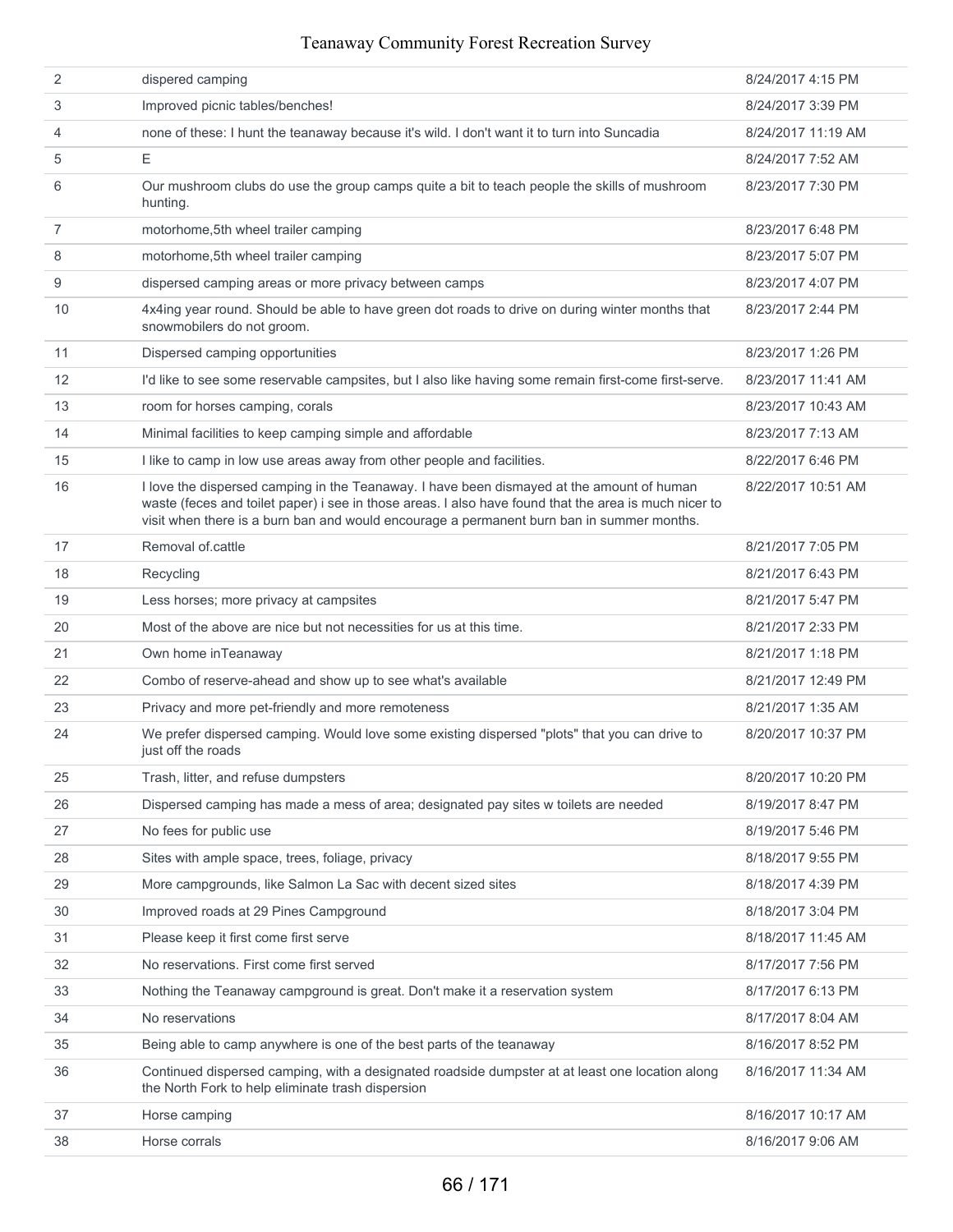| 39 | Need restroom facilities in popular disbursed camping areas.                                                                                                                                                        | 8/16/2017 8:05 AM  |
|----|---------------------------------------------------------------------------------------------------------------------------------------------------------------------------------------------------------------------|--------------------|
| 40 | strong signage informing of damage to pristine areas due to lack of leave no trace. no one wants<br>another Buck Creek/Ranger Creek with car campers burning and leaving bags of garbage and<br>feces/TP everywhere | 8/15/2017 10:42 PM |
| 41 | quiet campsites, away from highways                                                                                                                                                                                 | 8/15/2017 9:29 PM  |
| 42 | tent only camping areas                                                                                                                                                                                             | 8/15/2017 4:47 PM  |
| 43 | <b>NA</b>                                                                                                                                                                                                           | 8/15/2017 1:13 PM  |
| 44 | water, better bathrooms with sinks                                                                                                                                                                                  | 8/15/2017 11:21 AM |
| 45 | Designated horse camping sites                                                                                                                                                                                      | 8/15/2017 9:45 AM  |
| 46 | it's been a real treat to have free camping, in the past                                                                                                                                                            | 8/15/2017 9:19 AM  |
| 47 | Places to camp without needing reservations also.                                                                                                                                                                   | 8/15/2017 9:03 AM  |
| 48 | First come first serve camping                                                                                                                                                                                      | 8/15/2017 6:15 AM  |
| 49 | The need for toilets. Making space that allows for privacy. Education, education, education and<br>target practice not allowed!                                                                                     | 8/14/2017 10:04 PM |
| 50 | P                                                                                                                                                                                                                   | 8/14/2017 9:24 PM  |
| 51 | N/A                                                                                                                                                                                                                 | 8/14/2017 9:21 PM  |
| 52 | Camp sites for stock.                                                                                                                                                                                               | 8/14/2017 9:18 PM  |
| 53 | designated trails to more rigorious trails                                                                                                                                                                          | 8/14/2017 9:15 PM  |
| 54 | it's pretty much a lawless area, so anything to control disrespectful behavior would be nice                                                                                                                        | 8/14/2017 8:27 PM  |
| 55 | Horse area restrictions are needed.                                                                                                                                                                                 | 8/14/2017 7:00 PM  |
| 56 | Showers and flush toilets                                                                                                                                                                                           | 8/14/2017 6:07 PM  |
| 57 | Sites designed to provide some semblance of privacy - i.e. don't try to cram as many as possible<br>into the space                                                                                                  | 8/14/2017 5:34 PM  |
| 58 | More privacy and less development between campsites. Road improvement in Teanaway<br>Campground                                                                                                                     | 8/14/2017 4:32 PM  |
| 59 | None! I'd hate to see this area destroyed by more people                                                                                                                                                            | 8/14/2017 8:44 AM  |
| 60 | Flush toilets and reservable campsites                                                                                                                                                                              | 8/14/2017 7:37 AM  |
| 61 | Highline or horse corrals                                                                                                                                                                                           | 8/13/2017 8:54 PM  |
| 62 | I love the free camping opportunities in this area. I think they should remain available as long as<br>people are able to keep them clean and not trample the surrounding land.                                     | 8/12/2017 4:26 PM  |
| 63 | the campgrounds are great the way they are. many families have been using them for decades.<br>Don't allow reservations, or designated-only parking. People who go there love the experience.                       | 8/11/2017 10:20 AM |
| 64 | NO CAMP HOSTS - LESS people = BETTER, NO FEE BASED OR DESIGNATED CAMPSITES                                                                                                                                          | 8/10/2017 12:08 PM |
| 65 | It's perfect now!                                                                                                                                                                                                   | 8/9/2017 10:18 AM  |
| 66 | Motorized access to all of the areas we have enjoyed for years when the Private Land Owners<br>allowed open access and welcomed our work parties, including trai maintenance and<br>enhancement!                    | 8/9/2017 8:16 AM   |
| 67 | I chose restroom facilities because people are pigs anymore  they crap everywhere, don't bury,<br>leave garbage. However, I really don't want a permit system that only allows pay access with<br>neighbors nearby. | 8/8/2017 7:56 PM   |
| 68 | Please leave it as wild as you can. Camp hosts and toilets are great. Fancy signs and blacktop just<br>make the Teanaway into an extension of the city.                                                             | 8/8/2017 7:03 PM   |
| 69 | Backcountry camping areas not accessed by roads or motorized vehicles.                                                                                                                                              | 8/8/2017 5:36 PM   |
| 70 | Fire safety information for campers must be stressed.                                                                                                                                                               | 8/8/2017 4:16 PM   |
| 71 | regular patrols by some form of law/rule enforcement personnel current users are out of control                                                                                                                     | 8/8/2017 11:03 AM  |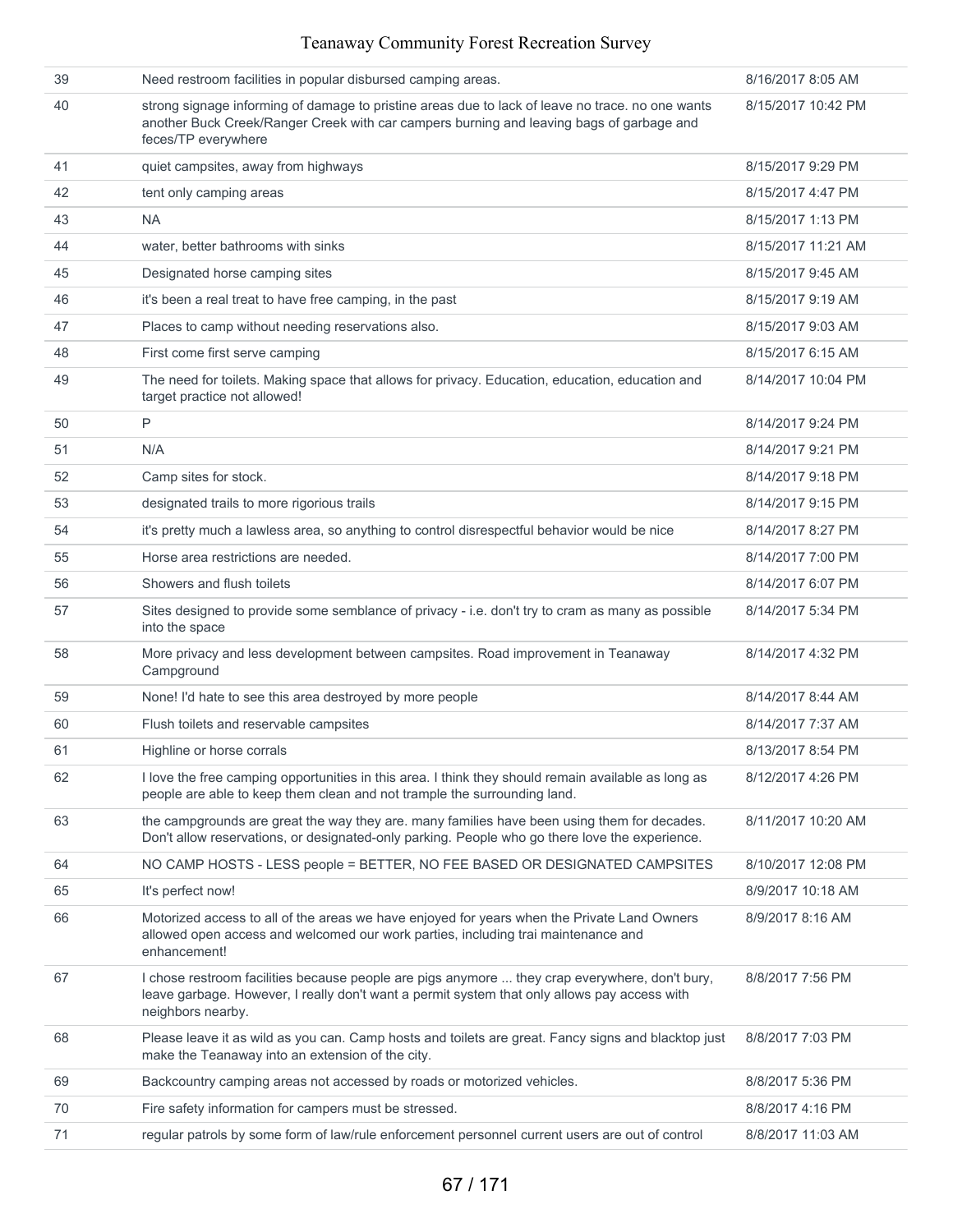| 72  | None of those items are important to me, I prefer camps to feel wild otherwise I'd sleep at home                                                                                                                                                                                                                                                                                                                                                                                                                                                       | 8/7/2017 7:49 PM  |
|-----|--------------------------------------------------------------------------------------------------------------------------------------------------------------------------------------------------------------------------------------------------------------------------------------------------------------------------------------------------------------------------------------------------------------------------------------------------------------------------------------------------------------------------------------------------------|-------------------|
| 73  | It might be nice to have a balance of reservable and non-reservable sites and/orcampgrounds                                                                                                                                                                                                                                                                                                                                                                                                                                                            | 8/7/2017 6:04 PM  |
| 74  | tables & running water/electricity availability                                                                                                                                                                                                                                                                                                                                                                                                                                                                                                        | 8/7/2017 2:56 PM  |
| 75  | no electrical hook-up so campground noise from electronics is minimized                                                                                                                                                                                                                                                                                                                                                                                                                                                                                | 8/7/2017 10:57 AM |
| 76  | <b>Showers</b>                                                                                                                                                                                                                                                                                                                                                                                                                                                                                                                                         | 8/6/2017 10:37 PM |
| 77  | Please keep horses, mountain bikes and ORVs completely separate from each other, these<br>different trail uses do not mix well at all                                                                                                                                                                                                                                                                                                                                                                                                                  | 8/6/2017 8:31 PM  |
| 78  | More designated horse camping.                                                                                                                                                                                                                                                                                                                                                                                                                                                                                                                         | 8/6/2017 6:06 PM  |
| 79  | Dispersed primitive camping                                                                                                                                                                                                                                                                                                                                                                                                                                                                                                                            | 8/5/2017 9:28 PM  |
| 80  | I hate hate hate hate hate fee based reservations - they are expensive and not properly used by<br>other campers                                                                                                                                                                                                                                                                                                                                                                                                                                       | 8/5/2017 6:41 PM  |
| 81  | Expectations for quiet hours                                                                                                                                                                                                                                                                                                                                                                                                                                                                                                                           | 8/5/2017 7:01 AM  |
| 82  | I live here why do I need a pass to be here                                                                                                                                                                                                                                                                                                                                                                                                                                                                                                            | 8/4/2017 11:04 AM |
| 83  | camping areas should encourage tent camping and discourage RV camping.                                                                                                                                                                                                                                                                                                                                                                                                                                                                                 | 8/4/2017 11:04 AM |
| 84  | I love backcountry camp sites where I can sit and meditate undisturbed.                                                                                                                                                                                                                                                                                                                                                                                                                                                                                | 8/4/2017 10:13 AM |
| 85  | more horse camping sites                                                                                                                                                                                                                                                                                                                                                                                                                                                                                                                               | 8/4/2017 8:52 AM  |
| 86  | We like to camp in the rough, not at camp sites.                                                                                                                                                                                                                                                                                                                                                                                                                                                                                                       | 8/4/2017 6:33 AM  |
| 87  | Garbage cans for trash                                                                                                                                                                                                                                                                                                                                                                                                                                                                                                                                 | 8/4/2017 5:37 AM  |
| 88  | indicate tick problems at riparian areas.as well as plant ID's etc                                                                                                                                                                                                                                                                                                                                                                                                                                                                                     | 8/3/2017 5:05 PM  |
| 89  | Indian Camp needs replacement of fire rings and picnic tables.                                                                                                                                                                                                                                                                                                                                                                                                                                                                                         | 8/3/2017 4:32 PM  |
| 90  | I like the camping experience because it is loose and I can be spontaneous about when and where<br>I go.                                                                                                                                                                                                                                                                                                                                                                                                                                               | 8/3/2017 4:30 PM  |
| 91  | Dispersed camping                                                                                                                                                                                                                                                                                                                                                                                                                                                                                                                                      | 8/3/2017 3:52 PM  |
| 92  | SIGNS GIVING DIRECTIONS TO TRAILS                                                                                                                                                                                                                                                                                                                                                                                                                                                                                                                      | 8/3/2017 1:33 PM  |
| 93  | Reservable campsites online.                                                                                                                                                                                                                                                                                                                                                                                                                                                                                                                           | 8/3/2017 1:32 PM  |
| 94  | I prefer dispersed camping but want people to have good campground options so as to<br>concentrate use                                                                                                                                                                                                                                                                                                                                                                                                                                                 | 8/2/2017 10:22 PM |
| 95  | Leave it alone & let it be untainted by GOVT.                                                                                                                                                                                                                                                                                                                                                                                                                                                                                                          | 8/2/2017 9:46 PM  |
| 96  | campsites have been fine. I LIKE that there's no reservation system.                                                                                                                                                                                                                                                                                                                                                                                                                                                                                   | 8/2/2017 6:53 PM  |
| 97  | Power and water sites                                                                                                                                                                                                                                                                                                                                                                                                                                                                                                                                  | 8/2/2017 4:57 PM  |
| 98  | Free parking and camping as people would maintain land                                                                                                                                                                                                                                                                                                                                                                                                                                                                                                 | 8/2/2017 4:03 PM  |
| 99  | None. I like it as is.                                                                                                                                                                                                                                                                                                                                                                                                                                                                                                                                 | 8/2/2017 3:11 PM  |
| 100 | Water source - maybe a well?                                                                                                                                                                                                                                                                                                                                                                                                                                                                                                                           | 8/2/2017 2:27 PM  |
| 101 | Potable water taps                                                                                                                                                                                                                                                                                                                                                                                                                                                                                                                                     | 8/2/2017 10:04 AM |
| 102 | Controlled road system with reasonable, but limited motorized access.                                                                                                                                                                                                                                                                                                                                                                                                                                                                                  | 8/1/2017 10:55 PM |
| 103 | potable water taps for campers                                                                                                                                                                                                                                                                                                                                                                                                                                                                                                                         | 8/1/2017 9:06 PM  |
| 104 | I think that you have already made the navigation and camping at Teanaway Campground a bit<br>cumbersome with the placement of some of the tables and firepits. I do think some of the "roads"<br>that have been blocked off was a good decision. I hope that it never gets over-improved to the<br>point that it is all designated and limited. I think that now that horses are allowed, in their<br>designated area, that there should be an additional gate at the East end that provides river access<br>that is separate from the people access. | 8/1/2017 4:25 PM  |
| 105 | More free sites                                                                                                                                                                                                                                                                                                                                                                                                                                                                                                                                        | 8/1/2017 2:30 PM  |
| 106 | Dispersed camping                                                                                                                                                                                                                                                                                                                                                                                                                                                                                                                                      | 8/1/2017 7:39 AM  |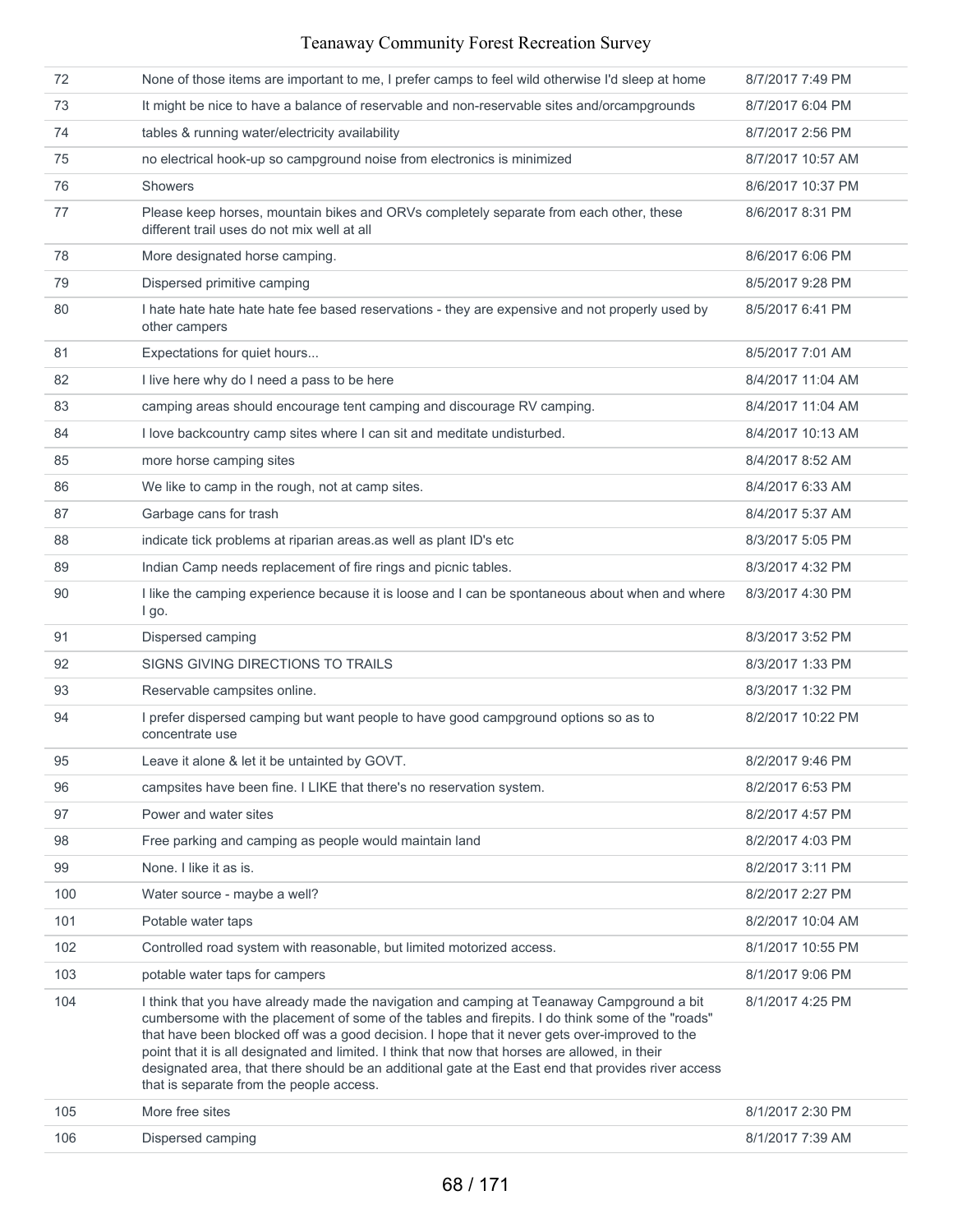| 107 | I like how primarive it is and that you don't have to make a reaevation                                                                                                                                                                                                                | 7/31/2017 7:03 PM  |
|-----|----------------------------------------------------------------------------------------------------------------------------------------------------------------------------------------------------------------------------------------------------------------------------------------|--------------------|
| 108 | <b>ORV</b> trails                                                                                                                                                                                                                                                                      | 7/31/2017 2:00 PM  |
| 109 | None. Keep it wild and don't develop. There are plenty developed sites already in the area.                                                                                                                                                                                            | 7/31/2017 12:33 PM |
| 110 | Horse sites only for horse camping.                                                                                                                                                                                                                                                    | 7/31/2017 11:52 AM |
| 111 | Non motorized areas for camping                                                                                                                                                                                                                                                        | 7/31/2017 10:08 AM |
| 112 | Funk you wa DNR                                                                                                                                                                                                                                                                        | 7/31/2017 12:10 AM |
| 113 | Fewer people; fewer yahoos.                                                                                                                                                                                                                                                            | 7/30/2017 8:23 PM  |
| 114 | <b>Nu</b>                                                                                                                                                                                                                                                                              | 7/30/2017 6:39 PM  |
| 115 | First come first serve. No reservations.                                                                                                                                                                                                                                               | 7/30/2017 8:58 AM  |
| 116 | Y                                                                                                                                                                                                                                                                                      | 7/30/2017 8:06 AM  |
| 117 | the best thing would be to gravel the road in the west fork to get rid of all the ruts.                                                                                                                                                                                                | 7/30/2017 7:12 AM  |
| 118 | frequent law enforcement patrols                                                                                                                                                                                                                                                       | 7/30/2017 12:05 AM |
| 119 | Limited RVs, vans                                                                                                                                                                                                                                                                      | 7/29/2017 5:39 PM  |
| 120 | T                                                                                                                                                                                                                                                                                      | 7/29/2017 3:52 PM  |
| 121 | No development and reservation systems. Too many of those areas in wa state . Fee envelopes<br>only                                                                                                                                                                                    | 7/29/2017 12:11 PM |
| 122 | cleared small areas with limited parking for camping away from crowds                                                                                                                                                                                                                  | 7/28/2017 9:32 PM  |
| 123 | Make the camp sites farther apart, West fork is starting to fill up on Wednesdays.                                                                                                                                                                                                     | 7/28/2017 6:53 AM  |
| 124 | More space for horse camping. Areas now very crowded or unavailable                                                                                                                                                                                                                    | 7/28/2017 3:38 AM  |
| 125 | <b>Patrolling Rangers</b>                                                                                                                                                                                                                                                              | 7/27/2017 8:57 PM  |
| 126 | manure bins like Indian Camp use to have. Farmers would empty the bins for their crops                                                                                                                                                                                                 | 7/27/2017 8:50 PM  |
| 127 | the fee based reservation system should be VERY limited. The outdoors is not a hotel. Too many<br>times we have tried to go camping only to be told that no campsites were available due to<br>reservations. Also the current roads into the campgrounds in the Teanaway are horrible. | 7/27/2017 7:51 PM  |
| 128 | Camping areas large enough for pickup/camper an horse trailers, Large pull throughs for the larger<br>horse truck and trailers                                                                                                                                                         | 7/27/2017 7:28 PM  |
| 129 | Manure bins for horse camping                                                                                                                                                                                                                                                          | 7/27/2017 5:56 PM  |
| 130 | 10 p.m.-6 a.m. quiet time. Noise reduction.                                                                                                                                                                                                                                            | 7/27/2017 5:06 PM  |
| 131 | We don't camp in the community forest                                                                                                                                                                                                                                                  | 7/27/2017 1:35 PM  |
| 132 | A dumpster so all of the idiots quit leaving their trash                                                                                                                                                                                                                               | 7/27/2017 7:20 AM  |
| 133 | Backcountry pit toilets in high use areas                                                                                                                                                                                                                                              | 7/27/2017 7:14 AM  |
| 134 | These sites are in bad shape - need alot of help.                                                                                                                                                                                                                                      | 7/26/2017 11:58 PM |
| 135 | Designated RV /motor home sites and limited hours for generators                                                                                                                                                                                                                       | 7/26/2017 10:08 PM |
| 136 | potable water spigots                                                                                                                                                                                                                                                                  | 7/26/2017 9:54 PM  |
| 137 | As I recall from my youth, this area was free from fees. Fees are necessary both from maintance<br>and law enforcement activities.                                                                                                                                                     | 7/26/2017 7:53 PM  |
| 138 | Clean sites                                                                                                                                                                                                                                                                            | 7/26/2017 5:11 PM  |
| 139 | <b>ATV</b>                                                                                                                                                                                                                                                                             | 7/26/2017 4:38 PM  |
| 140 | Power and hookups or sewer dump and fresh water fill spot                                                                                                                                                                                                                              | 7/26/2017 4:29 PM  |
| 141 | Water/electric hook up sights that accept reservations                                                                                                                                                                                                                                 | 7/26/2017 4:04 PM  |
| 142 | Horse camp sites                                                                                                                                                                                                                                                                       | 7/26/2017 4:03 PM  |
| 143 | I would support a camping "pass" like the Discover system for use of maintained campsites.                                                                                                                                                                                             | 7/26/2017 1:57 PM  |
|     |                                                                                                                                                                                                                                                                                        |                    |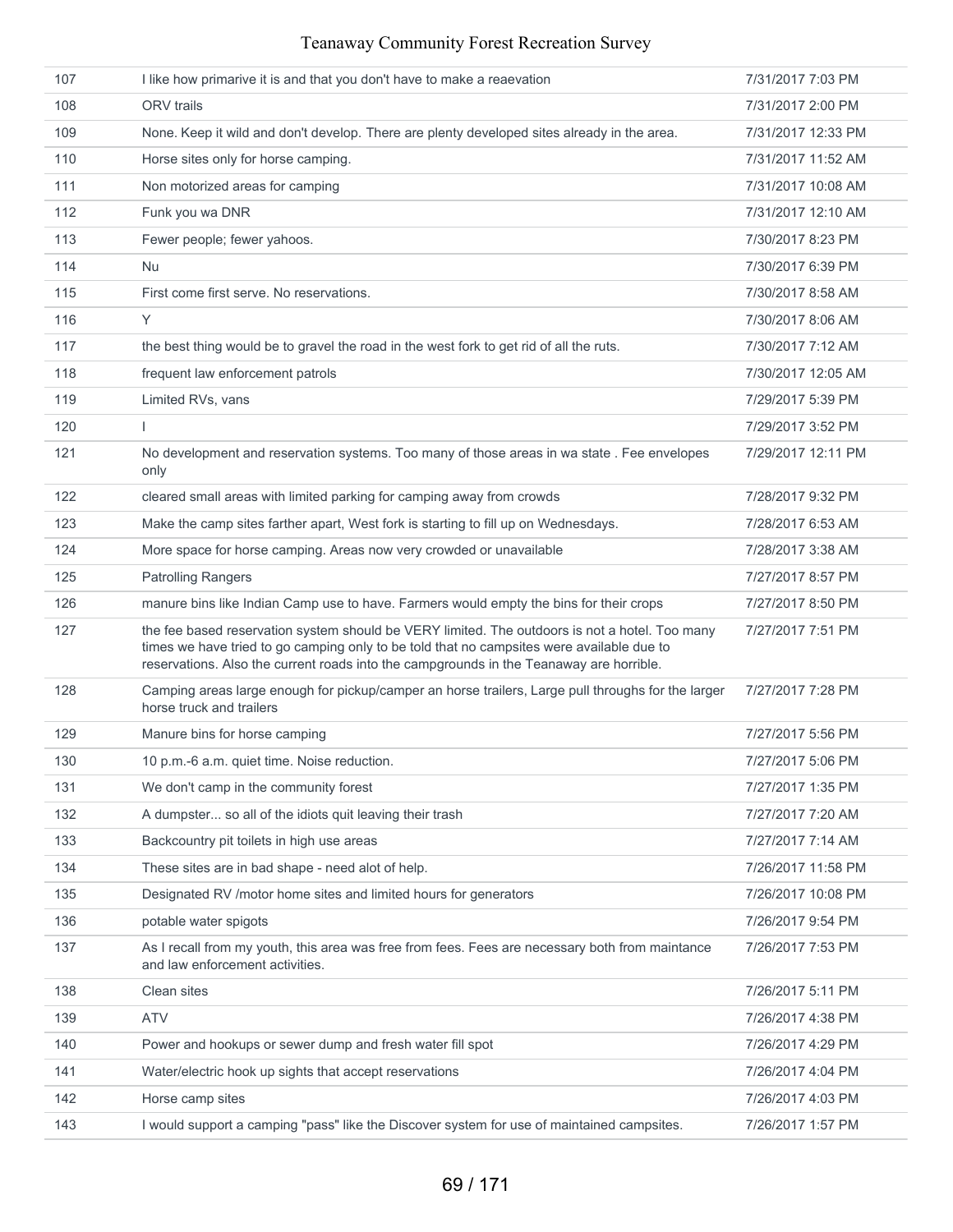| 144 | Greater distance between adjacent campsites                                                                                                                                                                                             | 7/26/2017 1:32 PM  |
|-----|-----------------------------------------------------------------------------------------------------------------------------------------------------------------------------------------------------------------------------------------|--------------------|
| 145 | Not a camper                                                                                                                                                                                                                            | 7/26/2017 10:55 AM |
| 146 | No reservations                                                                                                                                                                                                                         | 7/26/2017 10:38 AM |
| 147 | Place campsites away from streams and rivers as much as possible, stream banks are eroded in<br>areas of dispersed camping, improve and use roads to sites, use the Respect the River Program<br>the USFS uses in places to control use | 7/26/2017 10:24 AM |
| 148 | modest camping fees to support management                                                                                                                                                                                               | 7/26/2017 10:20 AM |
| 149 | Quiet hours                                                                                                                                                                                                                             | 7/26/2017 7:44 AM  |
| 150 | The camp grounds are great the way they are                                                                                                                                                                                             | 7/26/2017 7:33 AM  |
| 151 | Ζ                                                                                                                                                                                                                                       | 7/26/2017 7:22 AM  |
| 152 | Leave alone except for toilets, tables and fire pits                                                                                                                                                                                    | 7/26/2017 7:02 AM  |
| 153 | Improve primitive sites to have proper fire pits and potable water.                                                                                                                                                                     | 7/25/2017 11:34 PM |
| 154 | Please don't make a fee based system where the fees are astronomical like the USFS (\$20+ per<br>night)                                                                                                                                 | 7/25/2017 10:49 PM |
| 155 | a combination of designated campsites and dispersed sites, designated campsites remotely along<br>the trail system, drinking water well, enforcement of regulations                                                                     | 7/25/2017 9:26 PM  |
| 156 | regular, funded law enforcement                                                                                                                                                                                                         | 7/25/2017 8:58 PM  |
| 157 | The Teanaway is fine the way it is.                                                                                                                                                                                                     | 7/25/2017 8:28 PM  |
| 158 | Better sinage that specifies horse camping or tent camping                                                                                                                                                                              | 7/25/2017 8:22 PM  |
| 159 | More horse sites                                                                                                                                                                                                                        | 7/25/2017 8:12 PM  |
| 160 | Horse camping sites                                                                                                                                                                                                                     | 7/25/2017 8:02 PM  |
| 161 | Garbage Cans so it's not left by inconsiderate people                                                                                                                                                                                   | 7/25/2017 7:45 PM  |
| 162 | additional camping areas for equestrians                                                                                                                                                                                                | 7/25/2017 6:56 PM  |
| 163 | Nothing the camping areas are already fantastic                                                                                                                                                                                         | 7/25/2017 6:37 PM  |
| 164 | more equine camp sites.                                                                                                                                                                                                                 | 7/25/2017 6:35 PM  |
| 165 | Manure bins for equestrian campers with removal                                                                                                                                                                                         | 7/25/2017 6:34 PM  |
| 166 | Don't need facilities. Waste of money.                                                                                                                                                                                                  | 7/25/2017 4:41 PM  |
| 167 | stock campgrounds for groups                                                                                                                                                                                                            | 7/25/2017 4:40 PM  |
| 168 | No bicycles or motorcycles or ORVs allowed!!!!!                                                                                                                                                                                         | 7/25/2017 4:36 PM  |
| 169 | Please no dispersed camping. It's very hard on the land. Let's invest in good campgrounds.                                                                                                                                              | 7/25/2017 4:36 PM  |
| 170 | Manure sanitation sites for horse camping                                                                                                                                                                                               | 7/25/2017 4:32 PM  |
| 171 | Potable water available.                                                                                                                                                                                                                | 7/25/2017 4:31 PM  |
| 172 | backcountry non- motorized campsites                                                                                                                                                                                                    | 7/25/2017 4:27 PM  |
| 173 |                                                                                                                                                                                                                                         | 7/25/2017 4:07 PM  |
| 174 | No Fee's keep it free!                                                                                                                                                                                                                  | 7/25/2017 4:03 PM  |
| 175 | OHV trail access from camps                                                                                                                                                                                                             | 7/25/2017 2:54 PM  |
| 176 | Ok                                                                                                                                                                                                                                      | 7/25/2017 2:47 PM  |
| 177 | I like areas for dispered camping. Perhaps with pit toilets if needed to avoid pollution.                                                                                                                                               | 7/25/2017 2:44 PM  |
| 178 | I would even volunteer to work some of this                                                                                                                                                                                             | 7/25/2017 2:34 PM  |
| 179 | I understand horse areas need manue pit to stop careless dumping or non-pick up. Kiosk should<br>post rules, pick up all manure and all soiled hay. Place in pit provided. Old wheel barrows provided<br>by (volunteer group)           | 7/25/2017 2:18 PM  |
| 180 | leave them rustic, no paving please.                                                                                                                                                                                                    | 7/25/2017 1:23 PM  |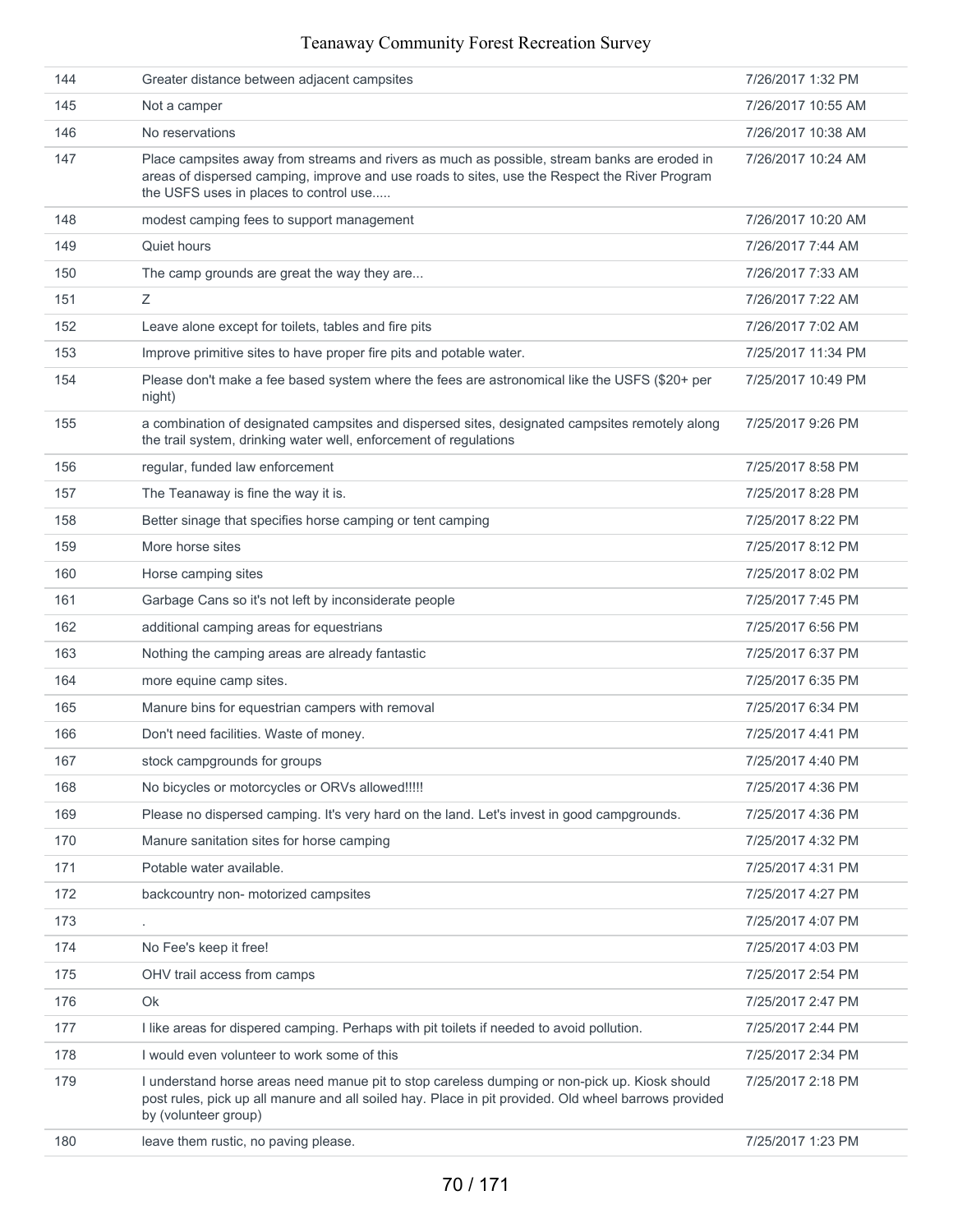| Teanaway Community Forest Recreation Survey |  |  |
|---------------------------------------------|--|--|
|                                             |  |  |

| 181 | non of the above as it destroys the natural settings we come to enjow with all ages of family and<br>friends 1 years olds to 89 year olds | 7/25/2017 10:31 AM |
|-----|-------------------------------------------------------------------------------------------------------------------------------------------|--------------------|
| 182 | Get away from people.                                                                                                                     | 7/25/2017 9:10 AM  |
| 183 | The camping now is almost perfect. Minimally managed keeps traffic to the area minimized                                                  | 7/25/2017 8:46 AM  |
| 184 | No fee based reservation system!!!                                                                                                        | 7/25/2017 8:37 AM  |
| 185 | Please have the campgrounds open in time for Turkey season in April.                                                                      | 7/25/2017 5:49 AM  |
| 186 | More horsecamping sites                                                                                                                   | 7/24/2017 11:18 PM |
| 187 | I like it the way it is.                                                                                                                  | 7/24/2017 10:17 PM |
| 188 | Designated camp areas for horses                                                                                                          | 7/24/2017 9:07 PM  |
| 189 | Compost bins would be nice.                                                                                                               | 7/24/2017 7:45 PM  |
| 190 | First come first serve camp sites.                                                                                                        | 7/24/2017 7:09 PM  |
| 191 | Reservations limits overuse of the forest                                                                                                 | 7/24/2017 7:03 PM  |
| 192 | Garbage collection site (bins)                                                                                                            | 7/24/2017 6:59 PM  |
| 193 | Less entitled Seattle jerks                                                                                                               | 7/24/2017 6:49 PM  |
| 194 | Signs for the non motorized roads                                                                                                         | 7/24/2017 5:56 PM  |
| 195 | Like it how it is                                                                                                                         | 7/24/2017 5:47 PM  |
| 196 | I enjoy dispersed camping off the various roads that are now closed.                                                                      | 7/24/2017 5:46 PM  |
| 197 | Trash bins                                                                                                                                | 7/24/2017 5:00 PM  |
| 198 | Backcounty campsites (accessible by non-motorized only)                                                                                   | 7/24/2017 4:58 PM  |
| 199 | Dumpster                                                                                                                                  | 7/24/2017 4:33 PM  |
| 200 | First come first serve it's not a hotel system                                                                                            | 7/24/2017 3:57 PM  |
| 201 | Horse campsites                                                                                                                           | 7/24/2017 2:33 PM  |
| 202 | Please do not put in more fee based areas.                                                                                                | 7/24/2017 2:07 PM  |
| 203 | No fees please, we have a family reunion each year                                                                                        | 7/24/2017 2:01 PM  |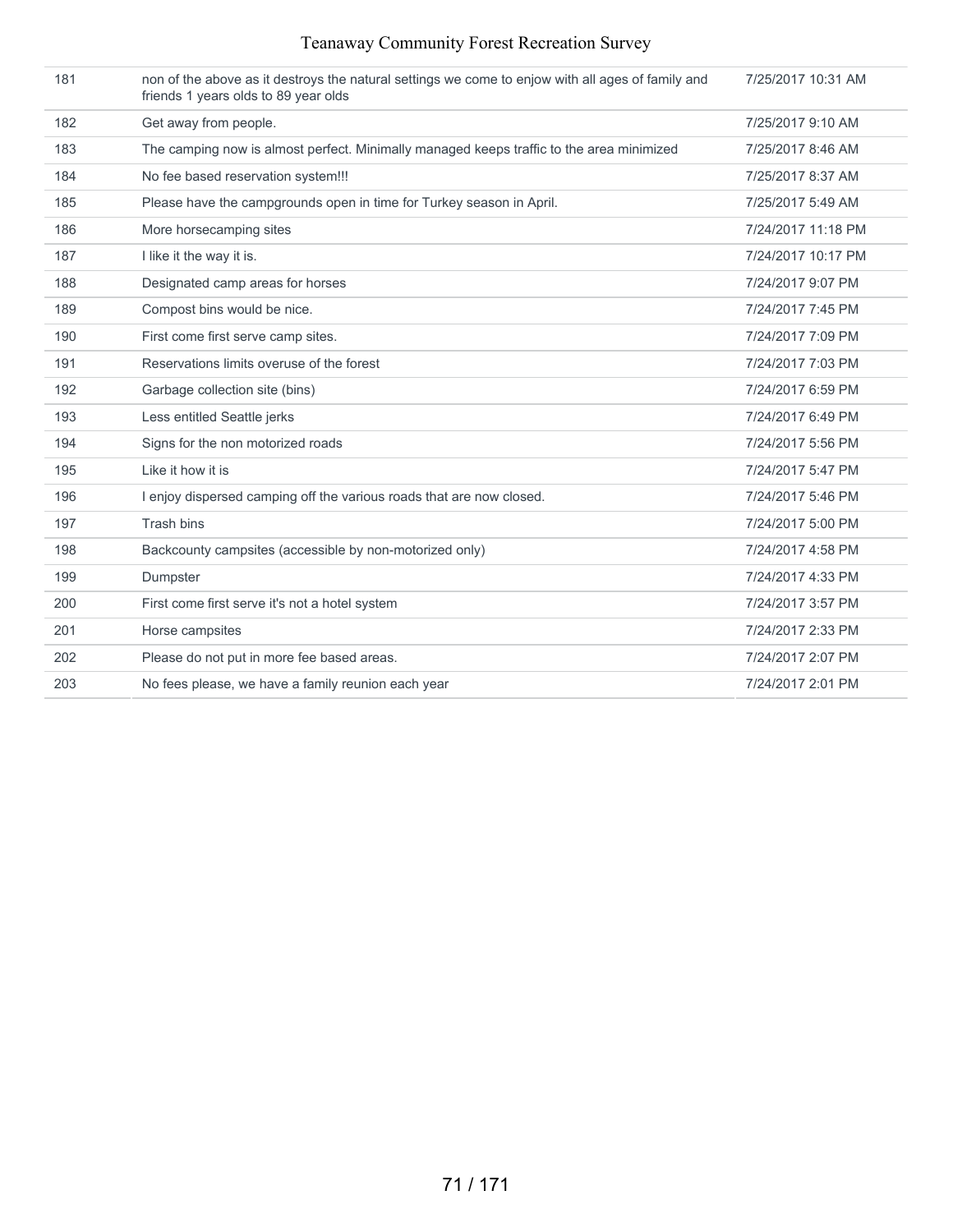# Q19 If you enjoy motorized winter recreation, what types of trails or facilities would you like to see? (Check all that apply)



| <b>ANSWER CHOICES</b>                                                       |                                                                                                                               | <b>RESPONSES</b>   |     |
|-----------------------------------------------------------------------------|-------------------------------------------------------------------------------------------------------------------------------|--------------------|-----|
| Snowmobile trails and loop trails that connect to U.S. Forest Service lands |                                                                                                                               | 62.13%             | 461 |
|                                                                             | Designated Sno-Parks or winter trailhead parking (includes toilets and kiosks)                                                | 63.07%             | 468 |
| Designated play areas and/or off-trail riding opportunities                 |                                                                                                                               | 53.50%             | 397 |
| Winter camp sites                                                           |                                                                                                                               | 39.22%             | 291 |
| Other (please specify)                                                      |                                                                                                                               | 14.69%             | 109 |
| <b>Total Respondents: 742</b>                                               |                                                                                                                               |                    |     |
|                                                                             |                                                                                                                               |                    |     |
| #                                                                           | OTHER (PLEASE SPECIFY)                                                                                                        | <b>DATE</b>        |     |
|                                                                             | parking without toilets and kiosks                                                                                            | 8/24/2017 4:15 PM  |     |
| 2                                                                           | 4x4ing year round. Should be able to have green dot roads to drive on during winter months that<br>snowmobilers do not groom. | 8/23/2017 2:44 PM  |     |
| 3                                                                           | non shared use trails                                                                                                         | 8/23/2017 1:27 PM  |     |
| 4                                                                           | Would discourage motorized vehicles                                                                                           | 8/23/2017 7:00 AM  |     |
| 5                                                                           | Adequate parking to accommodate users. Blewett fills up early mornings in the winter                                          | 8/22/2017 8:21 PM  |     |
| 6                                                                           | Snowmobiles are a disturbance/nuisance on many levels                                                                         | 8/22/2017 11:48 AM |     |
| 7                                                                           | No snowmobiles please!                                                                                                        | 8/22/2017 7:40 AM  |     |
| 8                                                                           | motorcycles and snowmobiles are very destructive to soil erosion and disturbing to wildlife                                   | 8/22/2017 7:09 AM  |     |
| 9                                                                           | N/A                                                                                                                           | 8/21/2017 9:33 PM  |     |
| 10                                                                          | W                                                                                                                             | 8/21/2017 6:33 PM  |     |
| 11                                                                          | designated areas for 4WD Trails in the snow                                                                                   | 8/21/2017 5:21 PM  |     |
|                                                                             |                                                                                                                               |                    |     |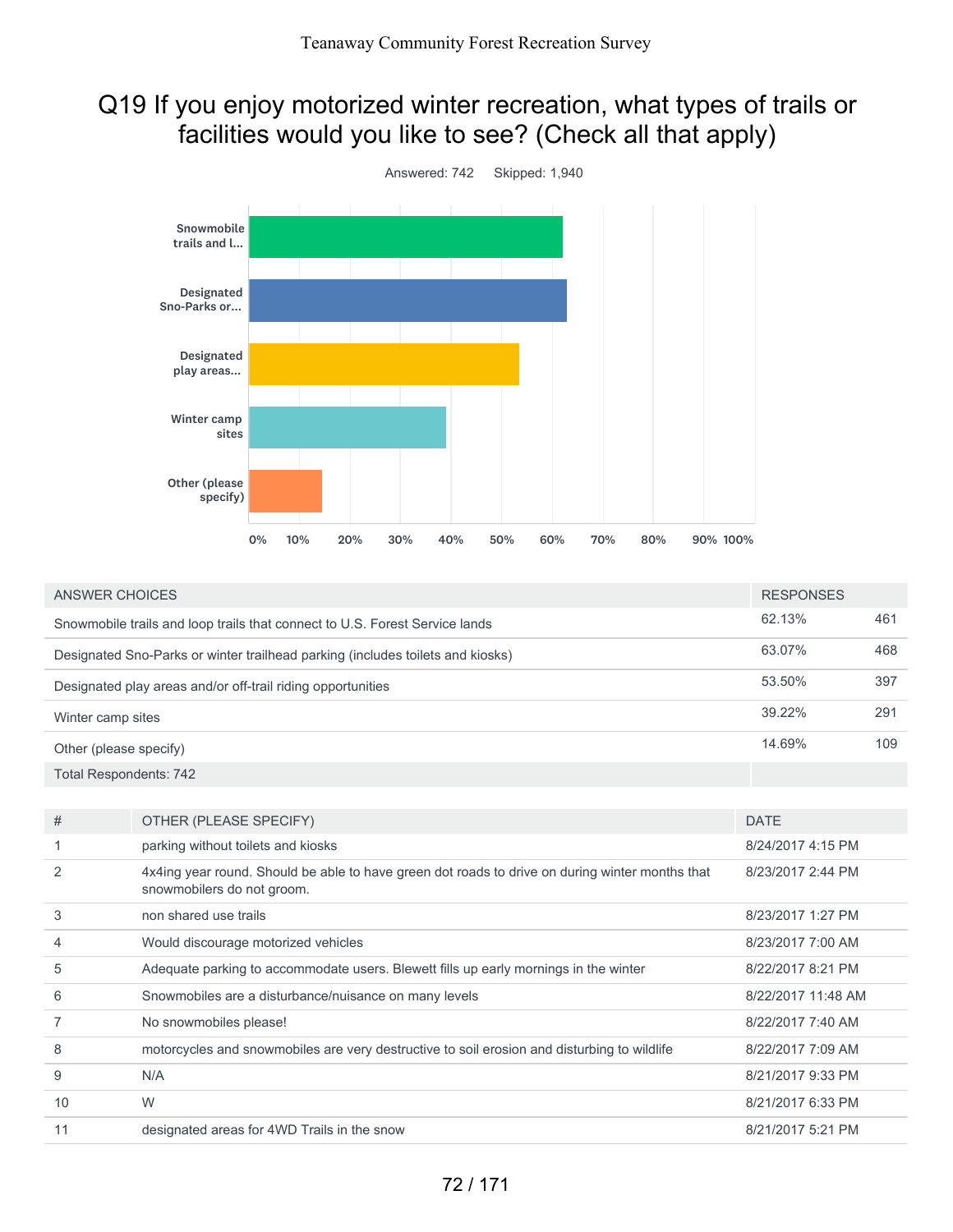#### 12 N/A 8/21/2017 3:10 PM 13 NOT HEARING MOTORS 8/21/2017 12:49 PM 14 Grooming more often 8/21/2017 9:02 AM 15 **b** portalbe worming huts **15** portal be worming huts **8/20/2017** 10:16 PM 16 warming huts 8/20/2017 9:56 PM 17 **Do not own or use a snowmobile.** 8/20/2017 4:48 AM 18 Stay away from farm properties please!!! 8/19/2017 4:42 PM 19 Summer ATV riding trails 8/19/2017 9:24 AM 20 No snow machine use! 8/18/2017 10:30 AM 21 Hate snowmobiles0 **But all a set of the state of the state of the state of the state of the state of the state of the state of the state of the state of the state of the state of the state of the state of the state of t** 22 No motorized use in vital winter habitat 8/18/2017 4:40 AM 23 I do not enjoy motorized winter activity 8/16/2017 9:59 PM 24 motorized recreation is no good 8/16/2017 7:47 PM 25 Keep them far away from snow showing and cross country skiing example and the state 8/16/2017 7:36 AM 26 please keep this a sno-park pass free area as it has been for years! 8/16/2017 6:00 AM 27 Please keep noisy snowmobile out of the community forest. The community of the community forest. Although the state of the community forest. 28 NA 8/15/2017 1:13 PM 29 Designated snow parks or trailhead no toilet or kiosk 8/14/2017 10:44 PM 30 N/A 8/14/2017 9:21 PM 31 don't own snowmobiles 8/14/2017 9:15 PM 32 Snowmobiles already have broad access to the north Teanaway. They should be kept out of west fork. 8/14/2017 7:00 PM 33 No motorized vehicles 8/14/2017 6:37 PM 34 dog sledding 8/14/2017 5:49 PM 35 Hunters using motorized vehicles made a fall hike scary. 8/14/2017 5:37 PM 36 NO motorized recreation! 8/13/2017 7:00 PM 37 I don't use motorized vehicles for recreating. Some state of the state of the SM 3/2017 6:46 PM 38 We have plenty of sno-parks in the area. I don't think we need one here. 8/13/2017 2:44 PM 39 leave winter rec as is 8/13/2017 1:05 PM 40 No need for improvements, just let the snowmobilers go where they want 8/12/2017 9:33 AM 41 roads open where i can use jeep 8/11/2017 7:44 PM 42 **cross country / snowshoe designated trails 8/11/2017 2:18 PM** 8/11/2017 2:18 PM 43 The smell and noise of snow machines is unpleasant to those looking for a quiet experience in the otherwise quiet, fresh air of the mountains. 8/11/2017 10:20 AM 44 I don't want to see any motorized winter recreation in the TCF 8/11/2017 9:46 AM 45 Better access to trails from local communities 8/10/2017 9:50 AM 46 The ability to ride the open spaces and travel cross country, regardless of your so called chosen endangered species 8/9/2017 8:16 AM 47 Please limit shared trails. Snowmobilers often go too fast and don't share the road like they should. 8/8/2017 7:03 PM 48 Snowmobile use should be well managed and restricted to specific routes and limited designated areas 8/8/2017 5:36 PM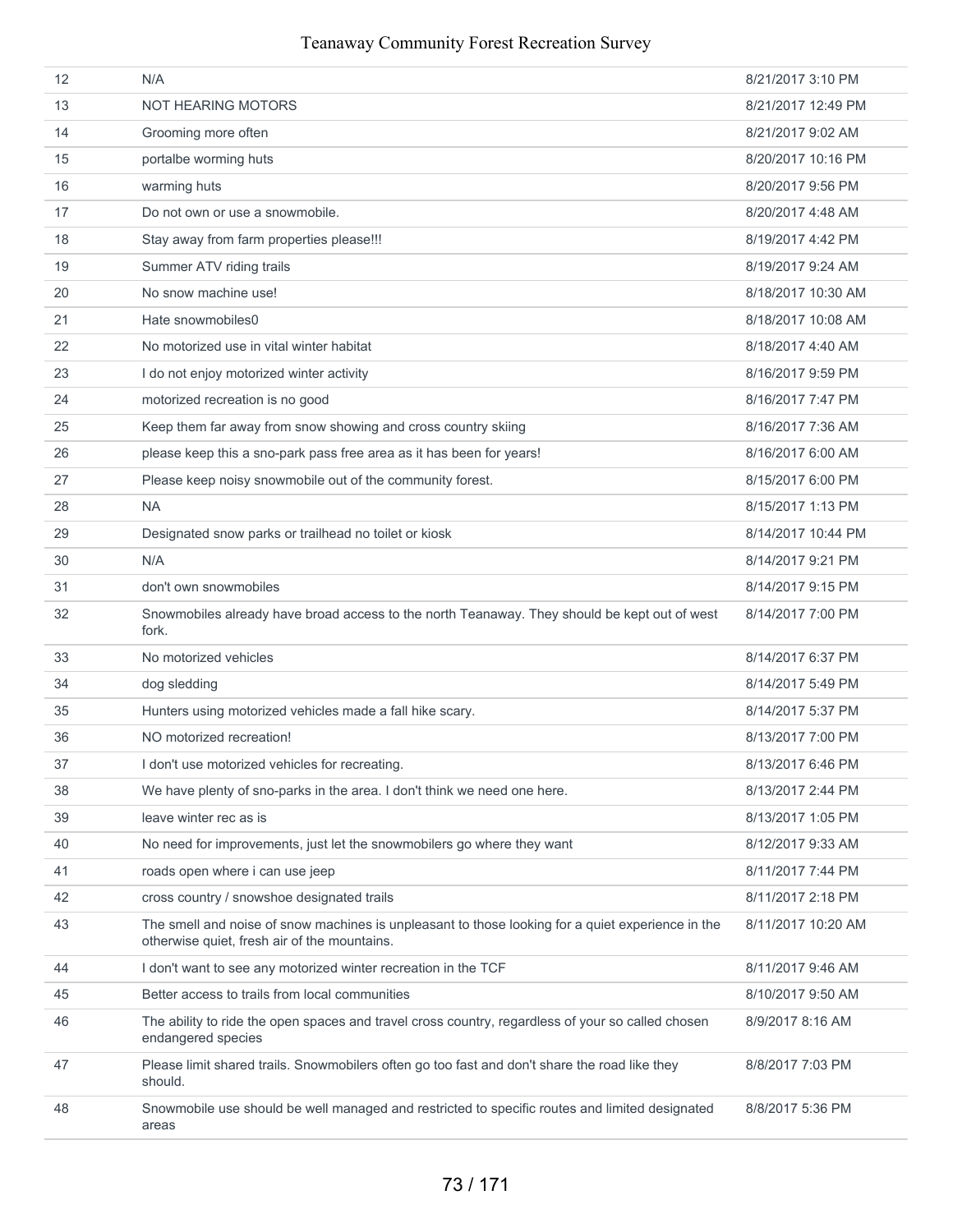| 49 | I object to winter motorized vehicles for noise and smell.                                                                                                                                                                                                        | 8/8/2017 4:16 PM   |
|----|-------------------------------------------------------------------------------------------------------------------------------------------------------------------------------------------------------------------------------------------------------------------|--------------------|
| 50 | I would prefer as little motorized use as possible.                                                                                                                                                                                                               | 8/7/2017 6:22 PM   |
| 51 | these already exists as needed                                                                                                                                                                                                                                    | 8/7/2017 5:07 PM   |
| 52 | 4x4 trails                                                                                                                                                                                                                                                        | 8/5/2017 9:28 PM   |
| 53 | <b>NA</b>                                                                                                                                                                                                                                                         | 8/5/2017 11:11 AM  |
| 54 | I oppose snow mobile use in the Teanaway.                                                                                                                                                                                                                         | 8/5/2017 9:27 AM   |
| 55 | snowmobiles should not interfere with wildlife                                                                                                                                                                                                                    | 8/5/2017 8:23 AM   |
| 56 | <b>NA</b>                                                                                                                                                                                                                                                         | 8/5/2017 7:51 AM   |
| 57 | Motorized winter recreation destroys solitude for wildlife and non-motorized winter recreation                                                                                                                                                                    | 8/4/2017 11:04 AM  |
| 58 | No motorized vehicles on trails, please!                                                                                                                                                                                                                          | 8/4/2017 8:59 AM   |
| 59 | no snowmobiles please                                                                                                                                                                                                                                             | 8/4/2017 8:36 AM   |
| 60 | Warming huts                                                                                                                                                                                                                                                      | 8/4/2017 5:37 AM   |
| 61 | Zero snowmobile use.                                                                                                                                                                                                                                              | 8/2/2017 7:39 PM   |
| 62 | It would like to see these types of trails in the Teanaway for winter use however it is important that<br>they do not overlap winter range for ungulates. Please put these trails in areas that are not<br>designated winter range for large mammals in the area. | 8/1/2017 9:30 AM   |
| 63 | It's fine now                                                                                                                                                                                                                                                     | 8/1/2017 4:56 AM   |
| 64 | Snowmobile trails that are marked and snowmobiles stay on those trails only, not everywhere as<br>they do now                                                                                                                                                     | 7/29/2017 12:11 PM |
| 65 | Please keep mortiized vehicles out!                                                                                                                                                                                                                               | 7/29/2017 6:29 AM  |
| 66 | I do not enjoy having motorized recreational vehicles gassing me out while I snow shoe or X-<br>Country Ski!                                                                                                                                                      | 7/28/2017 5:03 PM  |
| 67 | N/A                                                                                                                                                                                                                                                               | 7/28/2017 9:30 AM  |
| 68 | Don't use motorized.                                                                                                                                                                                                                                              | 7/27/2017 6:47 PM  |
| 69 | I do not snowmobile.                                                                                                                                                                                                                                              | 7/27/2017 1:10 PM  |
| 70 | Keep them at a minimum                                                                                                                                                                                                                                            | 7/27/2017 1:04 PM  |
| 71 | Just let us roam free                                                                                                                                                                                                                                             | 7/27/2017 9:39 AM  |
| 72 | No resrictions                                                                                                                                                                                                                                                    | 7/27/2017 5:13 AM  |
| 73 | <b>NA</b>                                                                                                                                                                                                                                                         | 7/26/2017 10:17 PM |
| 74 | NO SNOWMOBILES!!!!!                                                                                                                                                                                                                                               | 7/26/2017 9:20 PM  |
| 75 | Utv use                                                                                                                                                                                                                                                           | 7/26/2017 9:07 PM  |
| 76 | 4x4 winter trails                                                                                                                                                                                                                                                 | 7/26/2017 6:23 PM  |
| 77 | T.                                                                                                                                                                                                                                                                | 7/26/2017 5:54 PM  |
| 78 | <b>ATV</b>                                                                                                                                                                                                                                                        | 7/26/2017 4:38 PM  |
| 79 | Preserve the TCF for wildlife habitat                                                                                                                                                                                                                             | 7/26/2017 2:40 PM  |
| 80 | There should be places off-limits to winter motorized recreation, so that backcountry skiing can<br>take place.                                                                                                                                                   | 7/26/2017 1:34 PM  |
| 81 | Not a snowmobiler                                                                                                                                                                                                                                                 | 7/26/2017 10:55 AM |
| 82 | As long as there is a plan for the location of these to minimize impacts on the wildlife and<br>landscape                                                                                                                                                         | 7/26/2017 10:24 AM |
| 83 | Family friendly loop rides                                                                                                                                                                                                                                        | 7/26/2017 7:44 AM  |
| 84 | Please do not increase motorized recreation opportunities                                                                                                                                                                                                         | 7/26/2017 3:49 AM  |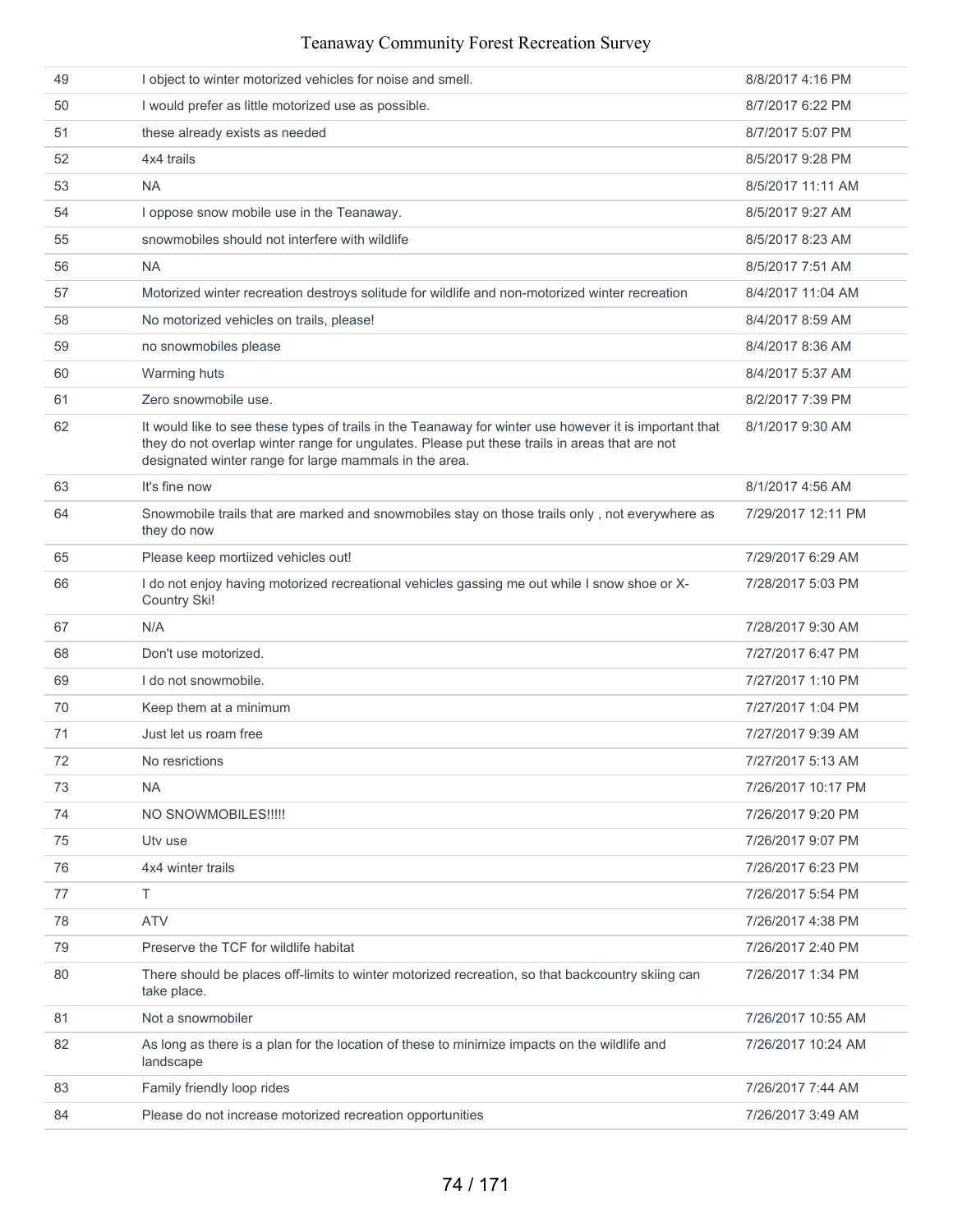| 85  | I think snowmobiling should be allowed on all area withing the except trails specifically groomed<br>for cross country skiing                                                                                           | 7/25/2017 10:29 PM |
|-----|-------------------------------------------------------------------------------------------------------------------------------------------------------------------------------------------------------------------------|--------------------|
| 86  | Please keep motorized recreation limited to as small an area as feasible.                                                                                                                                               | 7/25/2017 9:00 PM  |
| 87  | regular, funded law enforcement                                                                                                                                                                                         | 7/25/2017 8:58 PM  |
| 88  | Yes                                                                                                                                                                                                                     | 7/25/2017 8:08 PM  |
| 89  | Motorized recreation should not be permitted in the TCF                                                                                                                                                                 | 7/25/2017 7:57 PM  |
| 90  | Garbage cans                                                                                                                                                                                                            | 7/25/2017 7:45 PM  |
| 91  | I am opposed to more motorized recereation in the TCF.                                                                                                                                                                  | 7/25/2017 6:16 PM  |
| 92  | I like my snow covered trails quiet and free of snowmobiles!                                                                                                                                                            | 7/25/2017 5:58 PM  |
| 93  | don't recreate in winter                                                                                                                                                                                                | 7/25/2017 5:50 PM  |
| 94  | Do not use snowmobile                                                                                                                                                                                                   | 7/25/2017 4:37 PM  |
| 95  | Motor vehicles don't belong on trails!!!!!                                                                                                                                                                              | 7/25/2017 4:36 PM  |
| 96  | Pit toilets                                                                                                                                                                                                             | 7/25/2017 4:17 PM  |
| 97  | Plenty of trails currently -- no need for more.                                                                                                                                                                         | 7/25/2017 4:14 PM  |
| 98  | please don't make us compete with snowmobiles!                                                                                                                                                                          | 7/25/2017 2:59 PM  |
| 99  | lf                                                                                                                                                                                                                      | 7/25/2017 2:47 PM  |
| 100 | <b>NA</b>                                                                                                                                                                                                               | 7/25/2017 2:34 PM  |
| 101 | please have close-in NON_snomobile areas for ski & snowshoeing                                                                                                                                                          | 7/25/2017 11:10 AM |
| 102 | none of the above again it destroys the natural beauty and i can motor cycle, moutain bike or snow<br>moblie on existing roads asnd national forest designated trails so don't need more as it will get<br>over crowed, | 7/25/2017 10:31 AM |
| 103 | winter use should take into consideration wildlife needs and wildlife disturbance factors                                                                                                                               | 7/25/2017 8:39 AM  |
| 104 | I do not want motorized vehicles to have access to the trails in this park. The wild life will be driven<br>out.                                                                                                        | 7/24/2017 11:41 PM |
| 105 | Only in areas currently used                                                                                                                                                                                            | 7/24/2017 9:36 PM  |
| 106 | None!                                                                                                                                                                                                                   | 7/24/2017 7:07 PM  |
| 107 | No free to ride anywhere. Prefer to keep out of the forest completely and we own dirtbike but don't<br>think the TCF is the place for them                                                                              | 7/24/2017 7:03 PM  |
| 108 | No motorized noise and pollution please. Ever.                                                                                                                                                                          | 7/24/2017 5:06 PM  |
| 109 | ORV 4x4 snow wheeling roads/trails                                                                                                                                                                                      | 7/24/2017 3:51 PM  |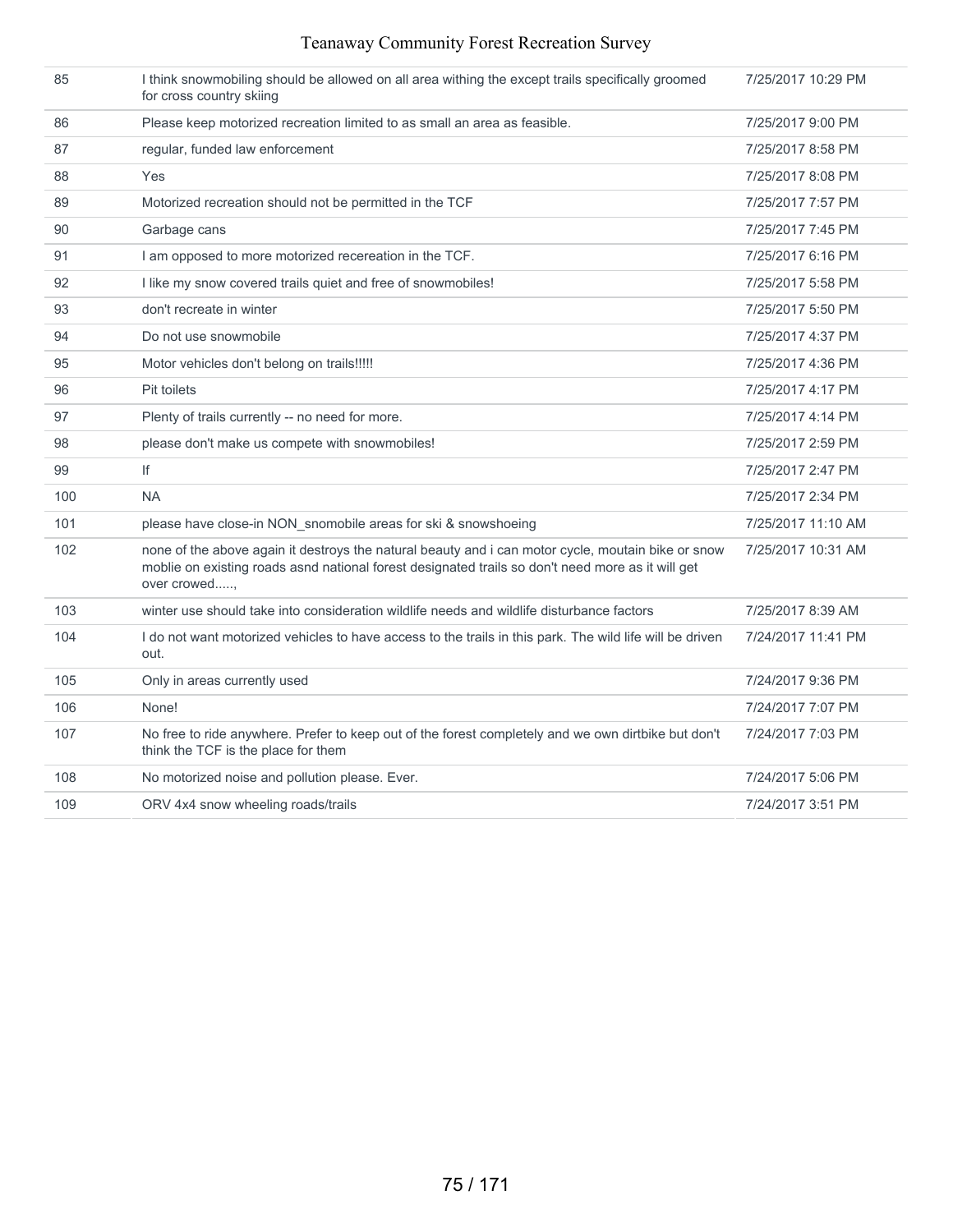## Q20 If you enjoy non-motorized winter recreation, what types of trails or facilities would you like to see? (Check all that apply)



| ANSWER CHOICES                                                                               |                                                                                         |                    | <b>RESPONSES</b>  |     |
|----------------------------------------------------------------------------------------------|-----------------------------------------------------------------------------------------|--------------------|-------------------|-----|
| Cross-country ski trails                                                                     |                                                                                         |                    | 54.04%            | 795 |
| Snowshoe trails                                                                              |                                                                                         |                    | 66.42%            | 977 |
|                                                                                              | Dog sledding/mushing or skijoring                                                       |                    | 9.04%             | 133 |
| Winter camp sites                                                                            |                                                                                         |                    | 30.52%            | 449 |
| Designated non-motorized play areas                                                          |                                                                                         |                    | 33.65%            | 495 |
| Designated non-motorized groomed trails area                                                 |                                                                                         |                    | 35.69%            | 525 |
| Sno-park or winter trailhead parking enhancements (could include restrooms, kiosks, parking) |                                                                                         |                    | 50.03%            | 736 |
| Other (please specify)                                                                       |                                                                                         |                    | 6.05%             | 89  |
| Total Respondents: 1,471                                                                     |                                                                                         |                    |                   |     |
|                                                                                              |                                                                                         |                    |                   |     |
| #                                                                                            | OTHER (PLEASE SPECIFY)                                                                  | <b>DATE</b>        |                   |     |
| 1                                                                                            | just keep the roads clear                                                               | 8/24/2017 11:19 AM |                   |     |
| 2                                                                                            | Separate sno-parks for non-motorized recreation, which also exlude the grooming permit. | 8/23/2017 9:22 PM  |                   |     |
| 3                                                                                            | No comment                                                                              |                    | 8/23/2017 8:25 AM |     |

4 There obviously needs to be enough parking to accommodate the number of people using that particular area 8/22/2017 6:46 PM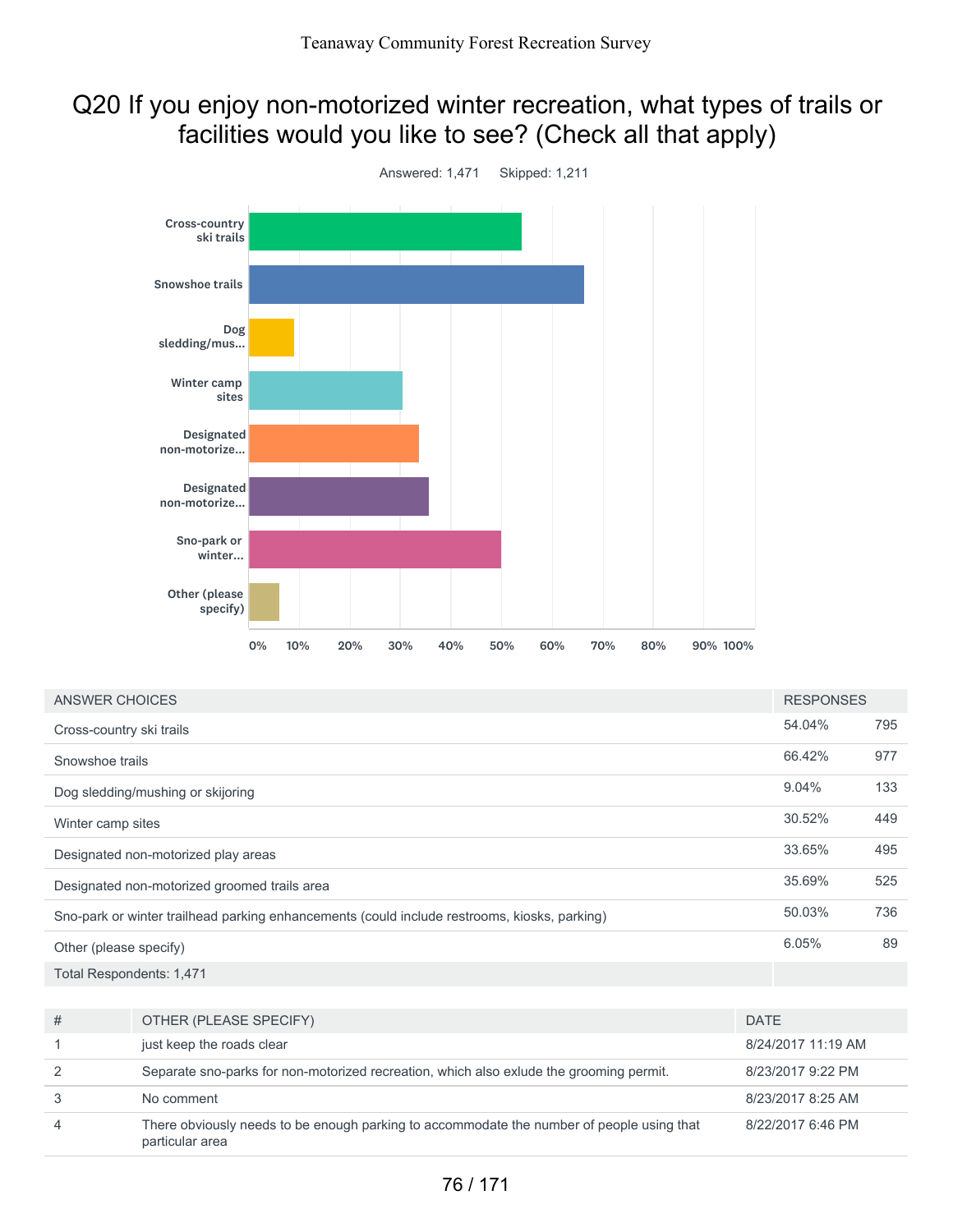| 5              | tubing area                                                                                                                                                                                                                                                                                                           | 8/22/2017 12:11 PM |
|----------------|-----------------------------------------------------------------------------------------------------------------------------------------------------------------------------------------------------------------------------------------------------------------------------------------------------------------------|--------------------|
| 6              | N/A                                                                                                                                                                                                                                                                                                                   | 8/21/2017 3:10 PM  |
| $\overline{7}$ | Not hearing motors!                                                                                                                                                                                                                                                                                                   | 8/21/2017 12:49 PM |
| 8              | Clothing optional areas                                                                                                                                                                                                                                                                                               | 8/21/2017 12:13 PM |
| 9              | Use separation from motorized!!! As checked above.                                                                                                                                                                                                                                                                    | 8/21/2017 8:18 AM  |
| 10             | All opportunities for motorcycle riding would be appreciated.                                                                                                                                                                                                                                                         | 8/20/2017 9:50 PM  |
| 11             | Charge fees for snowmobile use                                                                                                                                                                                                                                                                                        | 8/19/2017 5:46 PM  |
| 12             | None                                                                                                                                                                                                                                                                                                                  | 8/18/2017 9:12 PM  |
| 13             | Groomed mtb trails                                                                                                                                                                                                                                                                                                    | 8/18/2017 5:10 PM  |
| 14             | None                                                                                                                                                                                                                                                                                                                  | 8/18/2017 6:39 AM  |
| 15             | Plow the road a little further for the backcountry skiers/boarders                                                                                                                                                                                                                                                    | 8/16/2017 8:00 PM  |
| 16             | Camping should be first come first served, not reservation only.                                                                                                                                                                                                                                                      | 8/16/2017 8:03 AM  |
| 17             | we have always enjoyed the opportunity to just cross country without specified trails                                                                                                                                                                                                                                 | 8/16/2017 6:00 AM  |
| 18             | backcountry yurts?                                                                                                                                                                                                                                                                                                    | 8/15/2017 7:02 PM  |
| 19             | plowing to higher elevations for access to better snowpack                                                                                                                                                                                                                                                            | 8/15/2017 10:14 AM |
| 20             | Horse trails                                                                                                                                                                                                                                                                                                          | 8/15/2017 7:45 AM  |
| 21             | Map of area so you could go off trail                                                                                                                                                                                                                                                                                 | 8/14/2017 10:44 PM |
| 22             | Keep it non-motorized.                                                                                                                                                                                                                                                                                                | 8/14/2017 7:00 PM  |
| 23             | Nothing                                                                                                                                                                                                                                                                                                               | 8/14/2017 6:51 PM  |
| 24             | j.                                                                                                                                                                                                                                                                                                                    | 8/14/2017 6:27 PM  |
| 25             | Portapotty                                                                                                                                                                                                                                                                                                            | 8/14/2017 5:37 PM  |
| 26             | Groomed cc trails                                                                                                                                                                                                                                                                                                     | 8/14/2017 7:37 AM  |
| 27             | NO new trails                                                                                                                                                                                                                                                                                                         | 8/13/2017 7:00 PM  |
| 28             | Can we have the items I check in question #20 without making it a sno-park. I think we/you can.                                                                                                                                                                                                                       | 8/13/2017 2:44 PM  |
| 29             | ability to check snow conditions for trails online                                                                                                                                                                                                                                                                    | 8/12/2017 6:50 PM  |
| 30             | Same as above, let people go where they want                                                                                                                                                                                                                                                                          | 8/12/2017 9:33 AM  |
| 31             | need motorized account of disability                                                                                                                                                                                                                                                                                  | 8/11/2017 7:13 PM  |
| 32             | There are plenty of areas in WA state that have designated areas for snowshoeing and x-country<br>skiing. Some of us like to get out on our own. Even though WA state is growing by leaps and<br>bounds, doesn't mean we should "urbanize" the recreation opportunities in the Teanaway. Leave<br>the Teanaway alone. | 8/11/2017 10:20 AM |
| 33             | I am already able to use the same snow parks and facilities for Motorized and Non-motorized no<br>need to add and confuse people.                                                                                                                                                                                     | 8/10/2017 9:50 AM  |
| 34             | Let your non-motorized friends pay the fee and contribute their time and money maintaining the<br>open spaces.                                                                                                                                                                                                        | 8/9/2017 8:16 AM   |
| 35             | Dog walking                                                                                                                                                                                                                                                                                                           | 8/9/2017 8:08 AM   |
| 36             | Just allow me access to cross country snowshoe outside designated yuppie trails.                                                                                                                                                                                                                                      | 8/8/2017 7:56 PM   |
| 37             | more dirt bike trails open                                                                                                                                                                                                                                                                                            | 8/7/2017 2:40 PM   |
| 38             | no noise pollution from motorized areas                                                                                                                                                                                                                                                                               | 8/7/2017 10:57 AM  |
| 39             | do not use area in winter                                                                                                                                                                                                                                                                                             | 8/5/2017 8:23 AM   |
| 40             | I'm not against snow mobile use and do use one to access backcountry skiing, but there should be<br>designated areas where they are and aren't allowed, so users looking for peace and quiet can find<br>it                                                                                                           | 8/5/2017 7:23 AM   |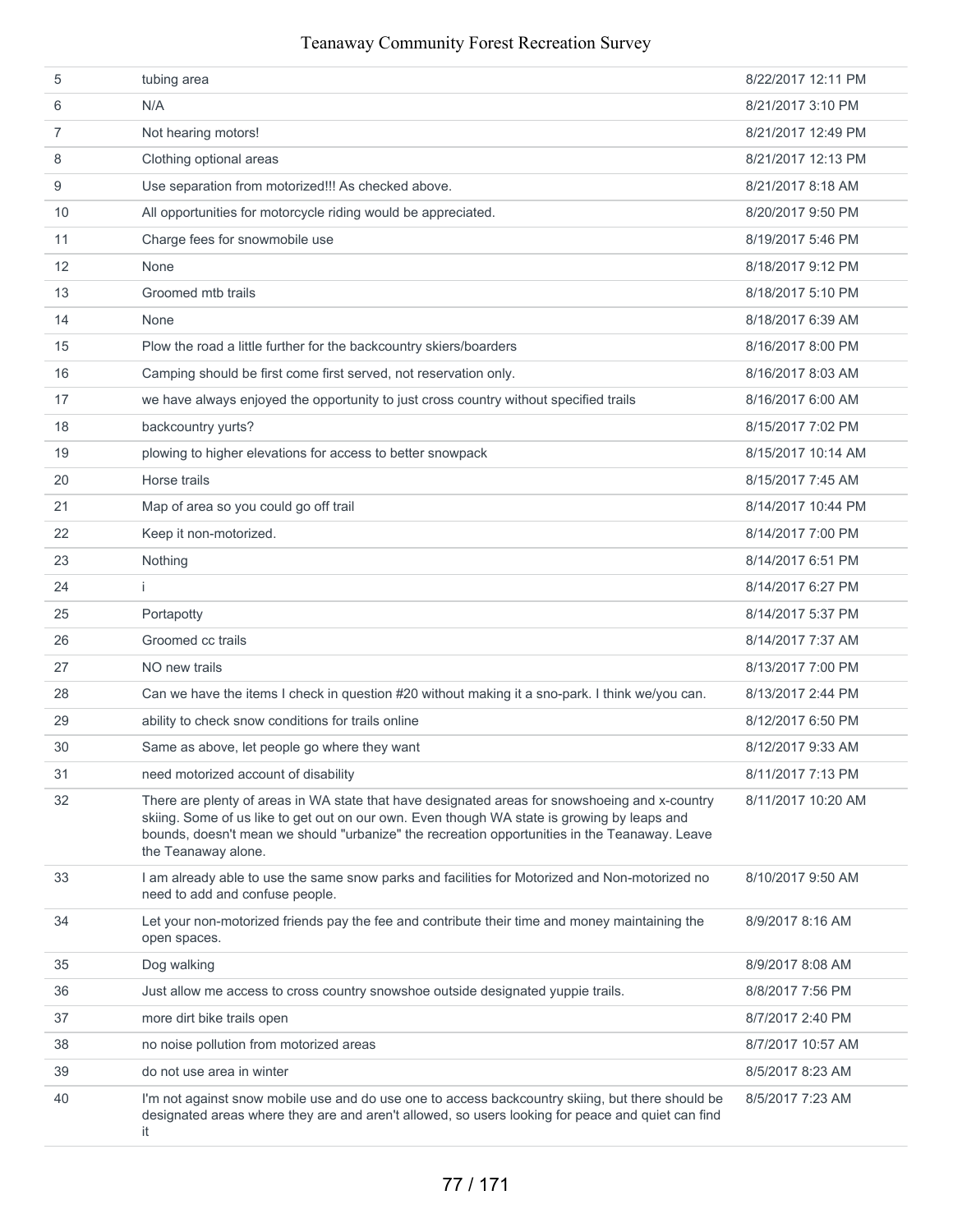| 41 | Again, reducing impacts to wildlife crucial to any trail development                                                                                                                                                                                                    | 8/4/2017 11:04 AM  |
|----|-------------------------------------------------------------------------------------------------------------------------------------------------------------------------------------------------------------------------------------------------------------------------|--------------------|
| 42 | Do not use motorized                                                                                                                                                                                                                                                    | 8/3/2017 3:52 PM   |
| 43 | separate motorized and non-motorized activities if possible                                                                                                                                                                                                             | 8/2/2017 10:22 PM  |
| 44 | <b>Fat bikes</b>                                                                                                                                                                                                                                                        | 8/2/2017 7:00 AM   |
| 45 | Forest Ranger church-ins to see if campers/ hikers are safe.                                                                                                                                                                                                            | 8/1/2017 9:06 PM   |
| 46 | Sledding areas for kids                                                                                                                                                                                                                                                 | 8/1/2017 2:30 PM   |
| 47 | It would like to see these types of trails for winter recreation however it is important that they do<br>not overlap winter range for ungulates and carnivores. Please put these trails in areas that are not<br>designated winter range for large mammals in the area. | 8/1/2017 9:30 AM   |
| 48 | No motorized vehicle area because of the noise pollution                                                                                                                                                                                                                | 7/31/2017 10:12 PM |
| 49 | Snowshoeing in the Teanaway is already perfect. No trails necessary.                                                                                                                                                                                                    | 7/29/2017 6:05 PM  |
| 50 | Please don't allow any                                                                                                                                                                                                                                                  | 7/27/2017 9:48 PM  |
| 51 | Fat Bikes allowed on groomed trails please.                                                                                                                                                                                                                             | 7/27/2017 5:06 PM  |
| 52 | Sharing the trail with sno mobile can be fine as currently do, maybe have wide trail with a x-c ski<br>groom line.                                                                                                                                                      | 7/27/2017 4:50 PM  |
| 53 | Maps                                                                                                                                                                                                                                                                    | 7/27/2017 1:35 PM  |
| 54 | None                                                                                                                                                                                                                                                                    | 7/27/2017 9:46 AM  |
| 55 | Horse Trails  access to them, like Cle Elum Ridge                                                                                                                                                                                                                       | 7/27/2017 8:57 AM  |
| 56 | We need quiet winter recreation here! There's a great opportunity to get people off of I-90 who<br>want to get away from snowmobiles.                                                                                                                                   | 7/26/2017 11:58 PM |
| 57 | <b>NA</b>                                                                                                                                                                                                                                                               | 7/26/2017 10:17 PM |
| 58 | I do not believe in non-motorized deaignations. It is not a fair and responsible wat to manage<br>forest recreation. Public land should avaible for All to enjoy.                                                                                                       | 7/26/2017 8:57 PM  |
| 59 | designated motorized play areas and groomed trails                                                                                                                                                                                                                      | 7/26/2017 7:32 PM  |
| 60 | S                                                                                                                                                                                                                                                                       | 7/26/2017 7:09 PM  |
| 61 | Just do motorsports in winter                                                                                                                                                                                                                                           | 7/26/2017 6:17 PM  |
| 62 | Places for snombiles winter off trail playing, away from skiers, sno sjoer, oh mushers, every time<br>there on our trails there rude, we snowmobile need to stay in our area they need there own                                                                        | 7/26/2017 4:59 PM  |
| 63 | <b>ATV</b>                                                                                                                                                                                                                                                              | 7/26/2017 4:38 PM  |
| 64 | Early plowing of access roads                                                                                                                                                                                                                                           | 7/26/2017 2:24 PM  |
| 65 | fat tire biking                                                                                                                                                                                                                                                         | 7/26/2017 1:08 PM  |
| 66 | Fat tire mountain biking                                                                                                                                                                                                                                                | 7/25/2017 11:03 PM |
| 67 | horse camping                                                                                                                                                                                                                                                           | 7/25/2017 9:26 PM  |
| 68 | Ski orienteering                                                                                                                                                                                                                                                        | 7/25/2017 9:23 PM  |
| 69 | ample parking locations, plowed regularly, for a wide variety of human powered off-trail over the<br>snow exploration.                                                                                                                                                  | 7/25/2017 8:58 PM  |
| 70 | Horse friendly trails                                                                                                                                                                                                                                                   | 7/25/2017 8:12 PM  |
| 71 | Parking                                                                                                                                                                                                                                                                 | 7/25/2017 7:54 PM  |
| 72 | Garbage cans                                                                                                                                                                                                                                                            | 7/25/2017 7:45 PM  |
| 73 | Horse riding trails                                                                                                                                                                                                                                                     | 7/25/2017 7:14 PM  |
| 74 | Plenty of opportunities now. Nothing more needed.                                                                                                                                                                                                                       | 7/25/2017 6:16 PM  |
| 75 | N/A                                                                                                                                                                                                                                                                     | 7/25/2017 5:50 PM  |
| 76 | For packgoat/packstock use - packgoats love the snow and we love winter camping.                                                                                                                                                                                        | 7/25/2017 4:40 PM  |
|    |                                                                                                                                                                                                                                                                         |                    |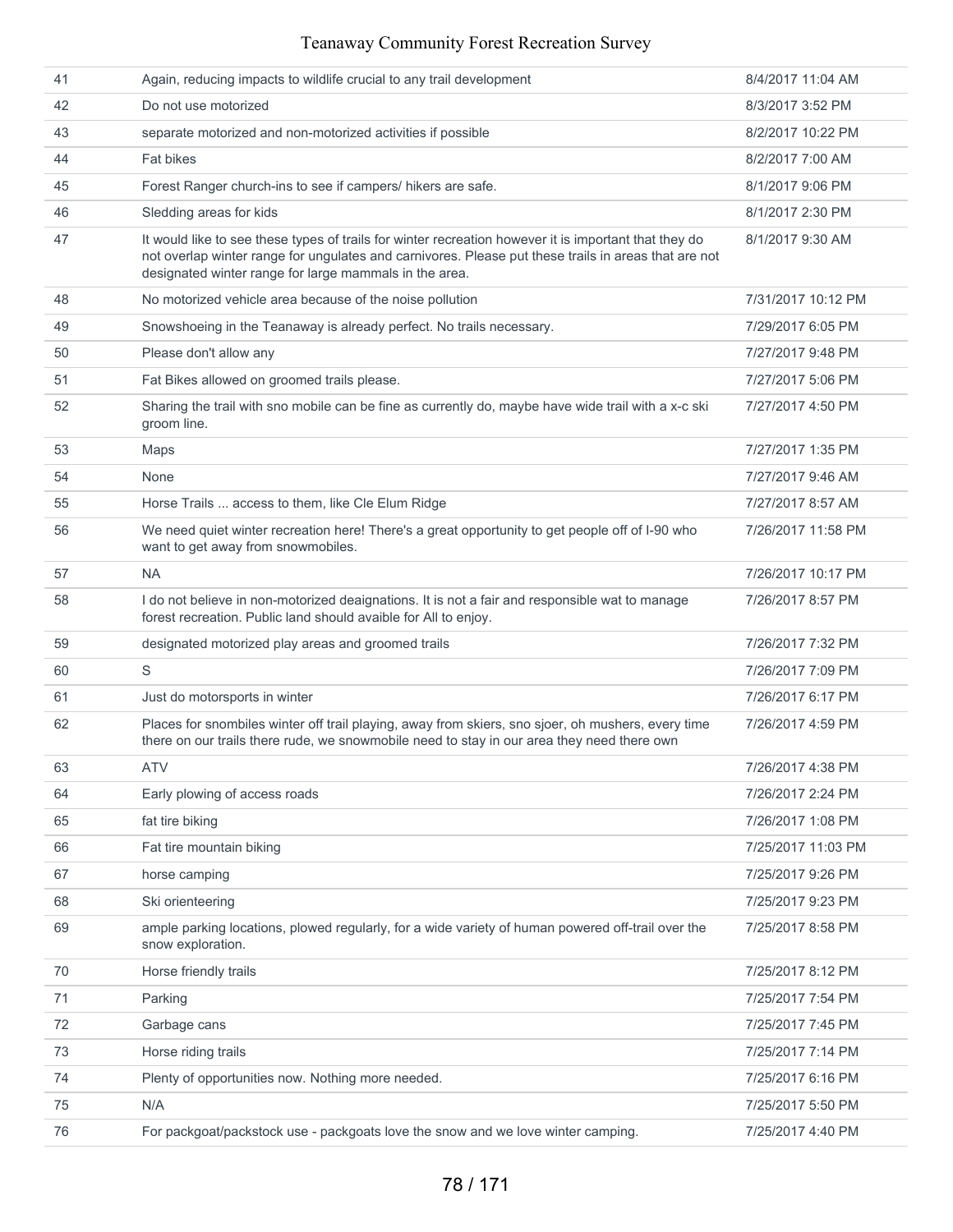| 77 | No interest                                                                                                               | 7/25/2017 4:37 PM  |
|----|---------------------------------------------------------------------------------------------------------------------------|--------------------|
| 78 | Fat tire biking groomed trails                                                                                            | 7/25/2017 4:31 PM  |
| 79 | Plenty of trails already.                                                                                                 | 7/25/2017 4:14 PM  |
| 80 | warming hut or yurt                                                                                                       | 7/25/2017 11:53 AM |
| 81 | non-motorized ski routes to explore: ex= toward Roslyn fr W. fork                                                         | 7/25/2017 11:10 AM |
| 82 | non wghat's there now is more than enough for me all me family close and exptended plus all my<br>friends that use it now | 7/25/2017 10:31 AM |
| 83 | winter use should prioritize restricting wildlife disturbance.                                                            | 7/25/2017 8:39 AM  |
| 84 | backcountry cabins? could make a multi day tour here                                                                      | 7/24/2017 10:25 PM |
| 85 | Could we let the land and wildlife recover from the intrusion for part of the year!                                       | 7/24/2017 9:36 PM  |
| 86 | Equestrian use                                                                                                            | 7/24/2017 8:19 PM  |
| 87 | None!                                                                                                                     | 7/24/2017 7:07 PM  |
| 88 | None                                                                                                                      | 7/24/2017 4:09 PM  |
| 89 | Huts for overnight ski trips                                                                                              | 7/24/2017 4:02 PM  |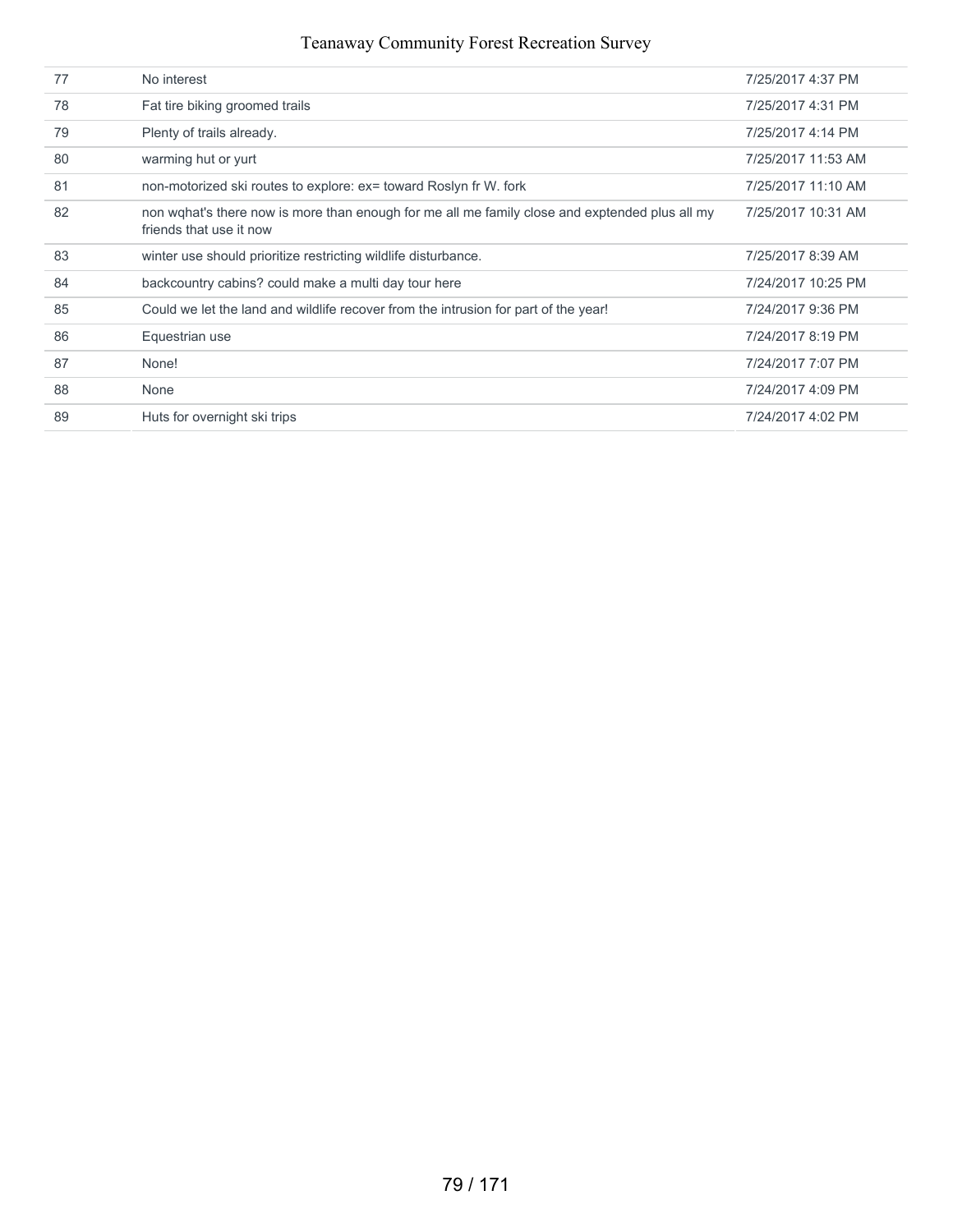Q21 Fishing and hunting in the Teanaway Community Forest are allowed under state fish and wildlife rules and regulations. What types of trails, facilities, information or management actions would you like to see to support fishing and hunting opportunities? (Check all that apply)



| ANSWER CHOICES                                                   | <b>RESPONSES</b> |     |
|------------------------------------------------------------------|------------------|-----|
| Educational signs or kiosks with fishing and hunting information | 49.26%           | 762 |
| Seasonal restrictions to protect fish and wildlife               | 55.91%           | 865 |
| Designated river access sites                                    | 50.55%           | 782 |
| Camp area improvements                                           | 36.85%           | 570 |
| Opportunities to camp outside designated camp areas              | 42.40%           | 656 |
| Ability to purchase permits or licenses nearby                   | 35.55%           | 550 |
| Other (please specify)                                           | 6.66%            | 103 |
|                                                                  |                  |     |

Total Respondents: 1,547

| # | OTHER (PLEASE SPECIFY)                                                                                                                                                                                                                                                                                             | <b>DATE</b>        |
|---|--------------------------------------------------------------------------------------------------------------------------------------------------------------------------------------------------------------------------------------------------------------------------------------------------------------------|--------------------|
|   | All but (1) of those options apear to hinder opportunity not support it. When in 'season' hunting and<br>fishing should be open throught the area. If I can find a little area along the river to fish, I should<br>be able to fish it and not go to a 'designated area'.                                          | 8/24/2017 12:28 PM |
| 2 | hunt turkey in the teanaway. If people knew where to go hunting based on signs and not many<br>weekends of scouting, my spots would be taken my hours of work would be wasted. I would no<br>longer use the teanaway. I go there because all the posted "public hunting spots" near Seattle are<br>full of idiots. | 8/24/2017 11:19 AM |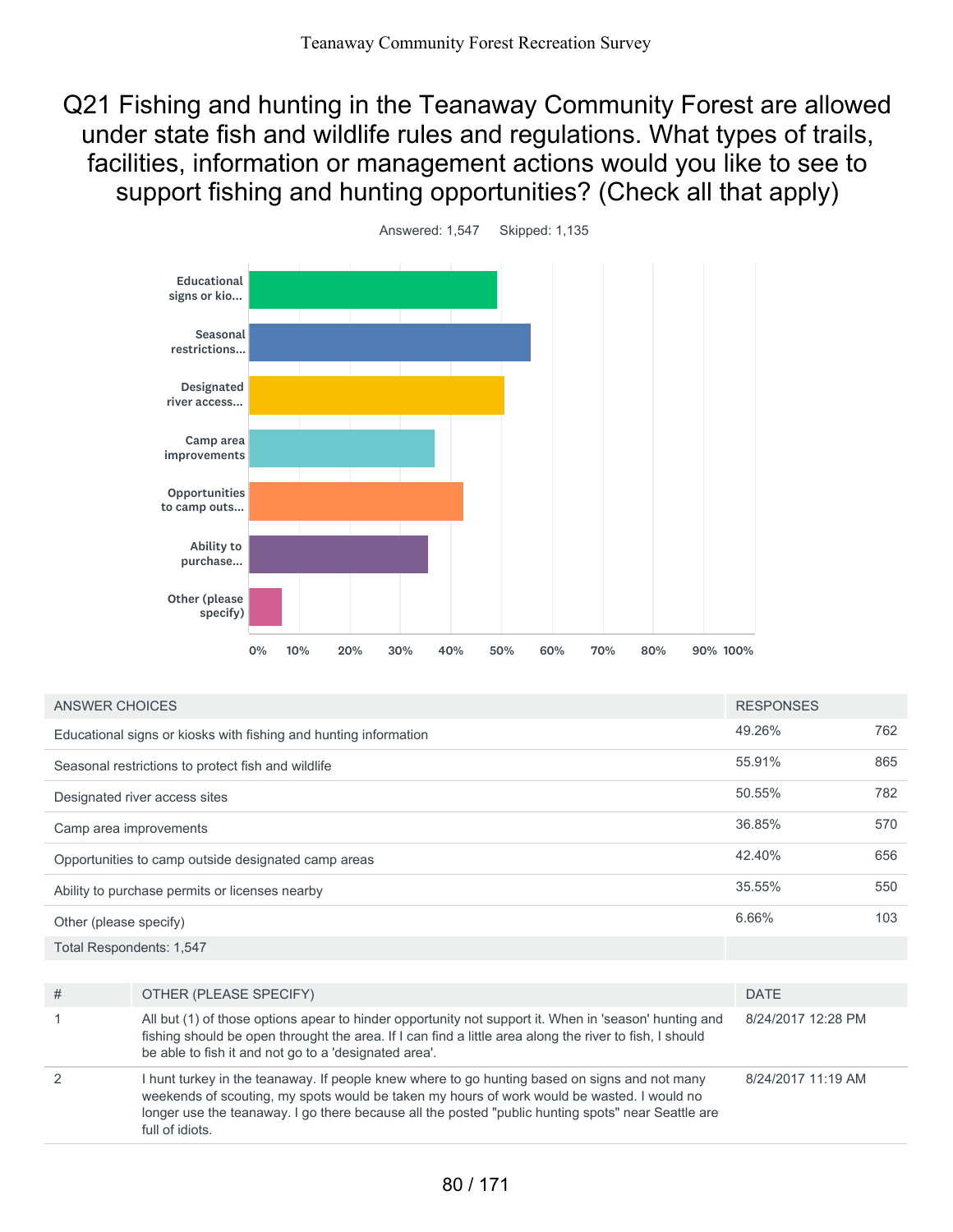| 3  | No target practice in area. Lots of shooting last time I was there                                                                                                                                                                         | 8/23/2017 9:49 PM  |
|----|--------------------------------------------------------------------------------------------------------------------------------------------------------------------------------------------------------------------------------------------|--------------------|
| 4  | designated 4x4 trail system so us disabled hunters can have access                                                                                                                                                                         | 8/23/2017 5:07 PM  |
| 5  | No comment                                                                                                                                                                                                                                 | 8/23/2017 8:25 AM  |
| 6  | Deer elk and turkey habitat improvements.                                                                                                                                                                                                  | 8/22/2017 7:18 PM  |
| 7  | The                                                                                                                                                                                                                                        | 8/22/2017 5:19 PM  |
| 8  | Ban hunting                                                                                                                                                                                                                                | 8/22/2017 11:48 AM |
| 9  | No hunting please!                                                                                                                                                                                                                         | 8/22/2017 7:40 AM  |
| 10 | Don't fish or humt                                                                                                                                                                                                                         | 8/22/2017 4:26 AM  |
| 11 | Cattle removal.                                                                                                                                                                                                                            | 8/21/2017 7:05 PM  |
| 12 | No Hunting in the forest, please/                                                                                                                                                                                                          | 8/21/2017 5:02 PM  |
| 13 | Fishing is OK, but hunting should be banned.                                                                                                                                                                                               | 8/21/2017 3:54 PM  |
| 14 | N/A                                                                                                                                                                                                                                        | 8/21/2017 3:10 PM  |
| 15 | N                                                                                                                                                                                                                                          | 8/20/2017 10:20 PM |
| 16 | No fishing!                                                                                                                                                                                                                                | 8/20/2017 6:05 PM  |
| 17 | As a hiker I would like to know when I might be shot; so: clear signs at trail heads when hunting<br>season is open (and notices in local papers)                                                                                          | 8/19/2017 8:47 PM  |
| 18 | No fees for hunters and fishermen, reduce the number of fish and wildlife officer positions, reduce<br>the enforcement budject for the department of fish and wildlife, lay off DNA officers and reduce the<br>enforcement budjet for DNA. | 8/19/2017 5:46 PM  |
| 19 | No dogs allowed                                                                                                                                                                                                                            | 8/19/2017 12:18 PM |
| 20 | Continued public free access to public lands for hunting. Appropriate warnings posted to<br>hikers/campers during hunting seasons                                                                                                          | 8/19/2017 10:27 AM |
| 21 | Open the rivers to year round trout fishing. Plant rainbow trout!                                                                                                                                                                          | 8/18/2017 10:30 AM |
| 22 | No hunting                                                                                                                                                                                                                                 | 8/16/2017 8:33 AM  |
| 23 | There are already seasons and rules to protect fish and wildlife. Allow WDFW to continue their rule<br>making process.                                                                                                                     | 8/16/2017 8:03 AM  |
| 24 | no hunting!!!                                                                                                                                                                                                                              | 8/15/2017 10:18 PM |
| 25 | <b>NA</b>                                                                                                                                                                                                                                  | 8/15/2017 1:13 PM  |
| 26 | I don't fish and I don't hunt                                                                                                                                                                                                              | 8/15/2017 8:47 AM  |
| 27 | Not a hunter or fisherman                                                                                                                                                                                                                  | 8/15/2017 7:26 AM  |
| 28 | N/A                                                                                                                                                                                                                                        | 8/14/2017 9:21 PM  |
| 29 | don't hunt/fish                                                                                                                                                                                                                            | 8/14/2017 9:15 PM  |
| 30 | Hunters using motorized vehicles made a fall hike scary.                                                                                                                                                                                   | 8/14/2017 5:37 PM  |
| 31 | catch and release regulations                                                                                                                                                                                                              | 8/14/2017 5:30 PM  |
| 32 | Guided fishing opportunities                                                                                                                                                                                                               | 8/14/2017 7:37 AM  |
| 33 | I don't fish or hunt.                                                                                                                                                                                                                      | 8/13/2017 6:46 PM  |
| 34 | limit hunting                                                                                                                                                                                                                              | 8/13/2017 11:12 AM |
| 35 |                                                                                                                                                                                                                                            | 8/12/2017 9:50 AM  |
| 36 | I am against seasonal restrictions. These are used to control human activity and have little effect<br>on wildlife                                                                                                                         | 8/12/2017 9:33 AM  |
| 37 | I would like hunting and hiking areas segregated to prevent conflicts. Also, I don't like hearing<br>qunshots while hiking!                                                                                                                | 8/11/2017 6:45 PM  |
| 38 | promote restoration of fish runs. work with the local groups who are doing that to make the area<br>better for fish.                                                                                                                       | 8/11/2017 10:20 AM |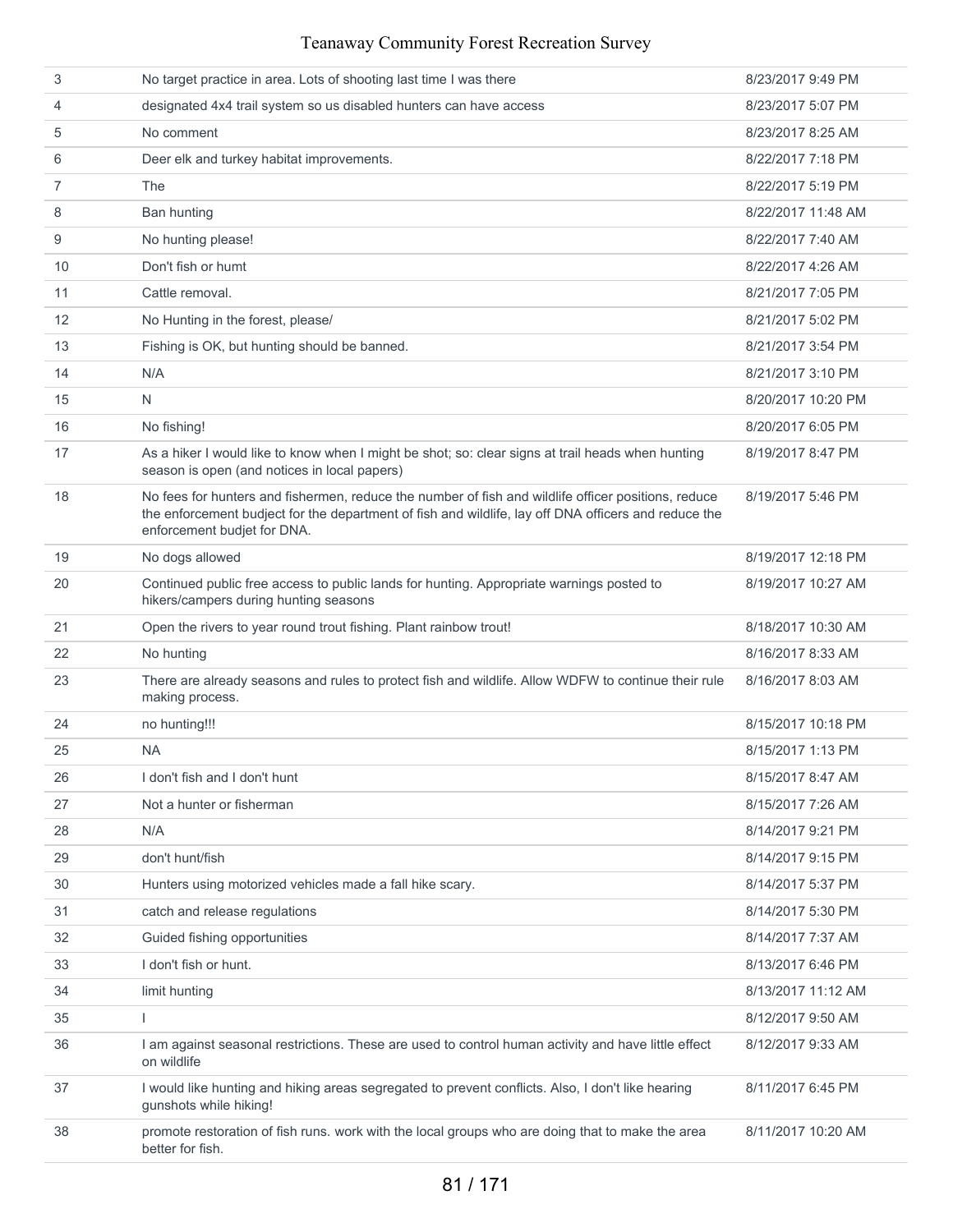| 39 | allow the public to use it we are being restricted to the point of cramping area and routing/herding<br>peolpe causing over crowding let us disperse on all the public land                                                                                                                                            | 8/9/2017 10:04 AM  |
|----|------------------------------------------------------------------------------------------------------------------------------------------------------------------------------------------------------------------------------------------------------------------------------------------------------------------------|--------------------|
| 40 | The ability to use Our Lands without a bunch of overpaid Government Drones dictating what ones<br>out door experience should be like.                                                                                                                                                                                  | 8/9/2017 8:16 AM   |
| 41 | I do not approve of hunting in this area. Fishing yes.                                                                                                                                                                                                                                                                 | 8/8/2017 10:19 AM  |
| 42 | I would like to see vast tracts of land remain undevloped, with limited trails, to maintain high quality<br>habitat for wildlife. The greatest challenge wildlife face today is habitat loss. I believe the forest<br>should be managed for multiple use, but not at the expense of hunting and fishing opportunities. | 8/7/2017 9:51 AM   |
| 43 | Put an end to illegal motorized use.                                                                                                                                                                                                                                                                                   | 8/6/2017 4:47 PM   |
| 44 | Keep people out for certain times of year                                                                                                                                                                                                                                                                              | 8/6/2017 9:38 AM   |
| 45 | I don't support fishing or hunting. Should be discouraged.                                                                                                                                                                                                                                                             | 8/6/2017 8:52 AM   |
| 46 | Motorized access                                                                                                                                                                                                                                                                                                       | 8/5/2017 9:28 PM   |
| 47 | I do not hunt or fish.                                                                                                                                                                                                                                                                                                 | 8/5/2017 11:11 AM  |
| 48 | Maps to facilitate lawful river access and avoid trespassing.                                                                                                                                                                                                                                                          | 8/5/2017 10:25 AM  |
| 49 | No recreational shooting, enforced.                                                                                                                                                                                                                                                                                    | 8/5/2017 10:19 AM  |
| 50 | do not hunt or fish                                                                                                                                                                                                                                                                                                    | 8/5/2017 8:23 AM   |
| 51 | Poaching should be considered when opening any area with trails or roads.                                                                                                                                                                                                                                              | 8/4/2017 11:04 AM  |
| 52 | Educational signage about leave no trace - how to pack in a pack out                                                                                                                                                                                                                                                   | 8/4/2017 10:32 AM  |
| 53 | Continue to allow hunting exactly like it is.                                                                                                                                                                                                                                                                          | 8/4/2017 10:25 AM  |
| 54 | Do not hunt or fish                                                                                                                                                                                                                                                                                                    | 8/3/2017 3:52 PM   |
| 55 | Non fishing in the west fork on private property                                                                                                                                                                                                                                                                       | 8/2/2017 6:00 PM   |
| 56 | Hi                                                                                                                                                                                                                                                                                                                     | 8/2/2017 12:06 AM  |
| 57 | Trailhead parking access sites spread evenly around the periphery of the area.                                                                                                                                                                                                                                         | 8/1/2017 12:42 PM  |
| 58 | NO! No camping outside designated areas. FIRE!! Keep the fires where they can be easily<br>observed.                                                                                                                                                                                                                   | 8/1/2017 11:56 AM  |
| 59 | Habitat improvements for fish and wildlife                                                                                                                                                                                                                                                                             | 7/31/2017 8:44 PM  |
| 60 | Open some more roads during hunting season                                                                                                                                                                                                                                                                             | 7/31/2017 12:33 PM |
| 61 | I won't use areas where hunting is allowed for the safety of my family.                                                                                                                                                                                                                                                | 7/30/2017 11:50 PM |
| 62 | hunter orange requirements for non hunters during orange required seasons for safety                                                                                                                                                                                                                                   | 7/30/2017 9:28 AM  |
| 63 | None                                                                                                                                                                                                                                                                                                                   | 7/27/2017 9:48 PM  |
| 64 | I don't do either                                                                                                                                                                                                                                                                                                      | 7/27/2017 2:21 PM  |
| 65 | N/A                                                                                                                                                                                                                                                                                                                    | 7/27/2017 2:06 PM  |
| 66 | I do not fish or hunt.                                                                                                                                                                                                                                                                                                 | 7/27/2017 1:10 PM  |
| 67 | Hunting and fishing permits, fees nor restrictions should be imposed in the TCF                                                                                                                                                                                                                                        | 7/27/2017 3:58 AM  |
| 68 | Τ                                                                                                                                                                                                                                                                                                                      | 7/26/2017 9:55 PM  |
| 69 | L.p.                                                                                                                                                                                                                                                                                                                   | 7/26/2017 8:57 PM  |
| 70 | restrict numbers of hunters at one time                                                                                                                                                                                                                                                                                | 7/26/2017 8:46 PM  |
| 71 | Maintain a low profile.                                                                                                                                                                                                                                                                                                | 7/26/2017 6:14 PM  |
| 72 | Keep the anti hunters awsy                                                                                                                                                                                                                                                                                             | 7/26/2017 4:59 PM  |
| 73 | For fishing use selective gear restrictions and enforce the rules                                                                                                                                                                                                                                                      | 7/26/2017 10:24 AM |
| 74 | open the roads                                                                                                                                                                                                                                                                                                         | 7/26/2017 9:07 AM  |
| 75 | none of the above                                                                                                                                                                                                                                                                                                      | 7/26/2017 7:11 AM  |
|    |                                                                                                                                                                                                                                                                                                                        |                    |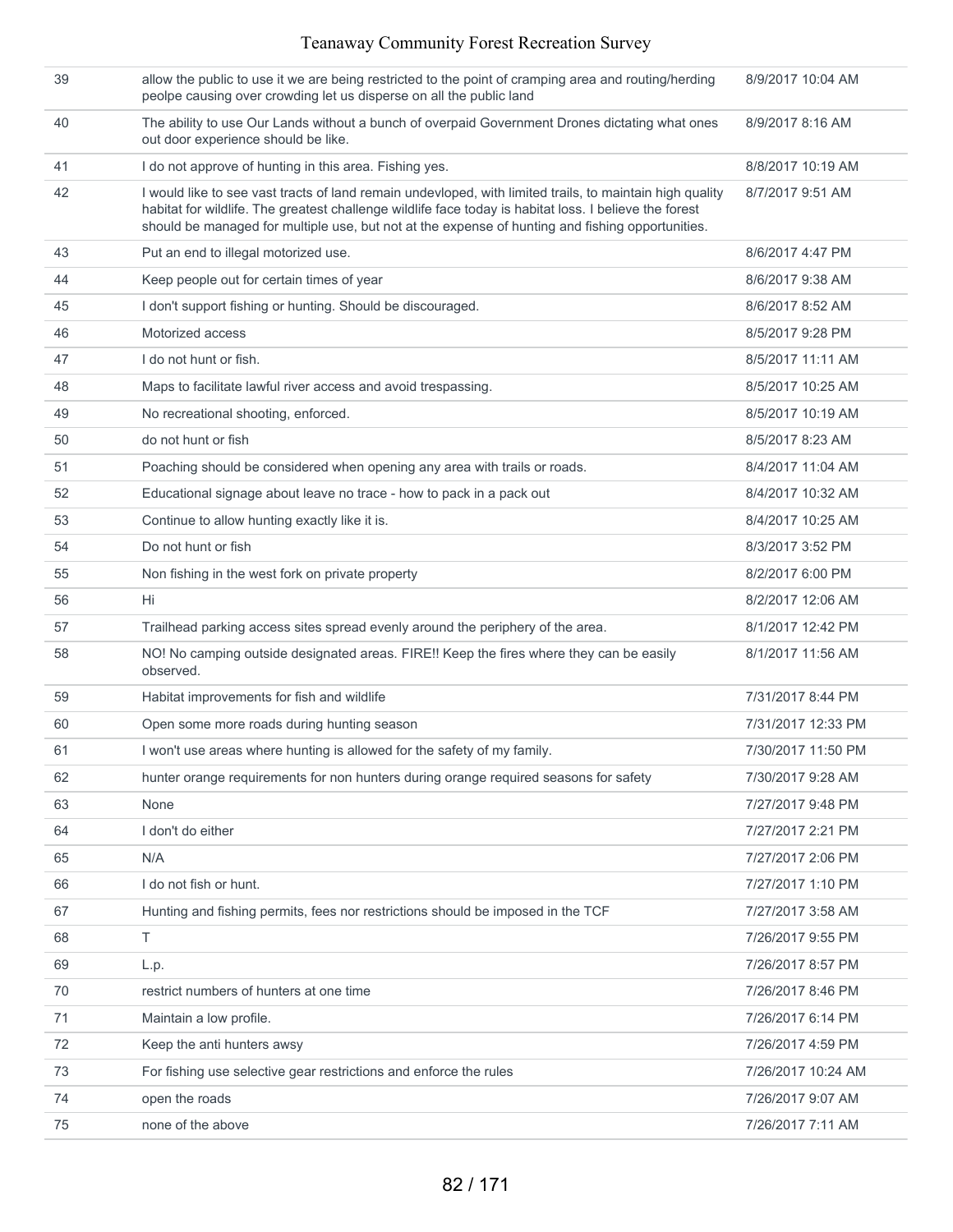|     |                                                                                                                                                                                                                                                                                                                                       | 7/26/2017 5:49 AM  |
|-----|---------------------------------------------------------------------------------------------------------------------------------------------------------------------------------------------------------------------------------------------------------------------------------------------------------------------------------------|--------------------|
| 76  | The allowance of fishing rules for disabled persons who cannot fly fish.                                                                                                                                                                                                                                                              |                    |
| 77  | Fishing and hunting should be encouraged as much as possible in this area                                                                                                                                                                                                                                                             | 7/25/2017 10:29 PM |
| 78  | Less people from the west side drawing our tags on this side                                                                                                                                                                                                                                                                          | 7/25/2017 8:58 PM  |
| 79  | Regular funded law enforcement reinforced according to the number of hunter vehicles in the TCF                                                                                                                                                                                                                                       | 7/25/2017 8:58 PM  |
| 80  | A                                                                                                                                                                                                                                                                                                                                     | 7/25/2017 7:54 PM  |
| 81  | Access. Period.                                                                                                                                                                                                                                                                                                                       | 7/25/2017 7:21 PM  |
| 82  | don't over humanize it !                                                                                                                                                                                                                                                                                                              | 7/25/2017 6:59 PM  |
| 83  | Not a hunter                                                                                                                                                                                                                                                                                                                          | 7/25/2017 6:40 PM  |
| 84  | Adopt strict catch and release with single, barbless hooks only. Also, restrict deer hunting to three<br>point and better regulations. Same for elk hunting restrictions.                                                                                                                                                             | 7/25/2017 5:58 PM  |
| 85  | Don't fish or hunt except with a camera                                                                                                                                                                                                                                                                                               | 7/25/2017 5:50 PM  |
| 86  | signs telling hikers what hunting season is officially under way                                                                                                                                                                                                                                                                      | 7/25/2017 5:37 PM  |
| 87  | No fishing or hunting allowed. Such destruction of wildlife is obsolete!!!!!                                                                                                                                                                                                                                                          | 7/25/2017 4:36 PM  |
| 88  | I support hunting access. But support hunter education about habitat and hiker protection.                                                                                                                                                                                                                                            | 7/25/2017 4:36 PM  |
| 89  | more turkey opportunities                                                                                                                                                                                                                                                                                                             | 7/25/2017 4:24 PM  |
| 90  | <b>ATV</b> trails                                                                                                                                                                                                                                                                                                                     | 7/25/2017 1:41 PM  |
| 91  | what's available now is plenty and keeps it a some what fair to good habitate for animals and fish                                                                                                                                                                                                                                    | 7/25/2017 10:31 AM |
| 92  | Do not restrict fishing and hunting. The optional answer is very disappointing. Sportsmen and<br>Sportswomen contribute the most out of all user groups to conservation and fish and wildlife. Do<br>not limit or restrict fishing or hunting use in any way, but rather promote it and make areas more<br>accessible for these uses. | 7/25/2017 8:03 AM  |
| 93  | Since the great fishing in the upper North Fork Teanaway has been closed, except for the area<br>above the falls at the end of the road, PLEASE plant some west slope cutthroat above the falls to<br>replace the lost opportunity!                                                                                                   | 7/25/2017 12:03 AM |
| 94  | Enforcement of 4x4/ORV trail restrictions during rifle deer/elk seasons                                                                                                                                                                                                                                                               | 7/24/2017 8:53 PM  |
| 95  | I'm 70 yrs old need road acess                                                                                                                                                                                                                                                                                                        | 7/24/2017 8:39 PM  |
| 96  | Educational signs explaining hunter funding of wildlife conservation.                                                                                                                                                                                                                                                                 | 7/24/2017 8:23 PM  |
| 97  | I'll follow the long standing fishing hunting rules.                                                                                                                                                                                                                                                                                  | 7/24/2017 7:45 PM  |
| 98  | Less Subaru driving jerks who ask us why we are hunting where we've been hunting for 3<br>generations.                                                                                                                                                                                                                                | 7/24/2017 6:49 PM  |
| 99  | Motorized access for those of us who are physically able to hunt and fish but not able to pack an<br>animal for miles!!                                                                                                                                                                                                               | 7/24/2017 4:52 PM  |
| 100 | None                                                                                                                                                                                                                                                                                                                                  | 7/24/2017 4:09 PM  |
| 101 | Get rid of the wolves, that would help the wildlife. Every time I visit the Teanaway Community<br>Forest I see a fresh wolf kill, or wolves in the wild.                                                                                                                                                                              | 7/24/2017 4:09 PM  |
| 102 | Keep the Sumer hikers crowds out                                                                                                                                                                                                                                                                                                      | 7/24/2017 3:57 PM  |
| 103 | Seasonal restrictions to protect fish and wildlife? Isn't that what WDFW regulations already do?                                                                                                                                                                                                                                      | 7/24/2017 3:54 PM  |
|     |                                                                                                                                                                                                                                                                                                                                       |                    |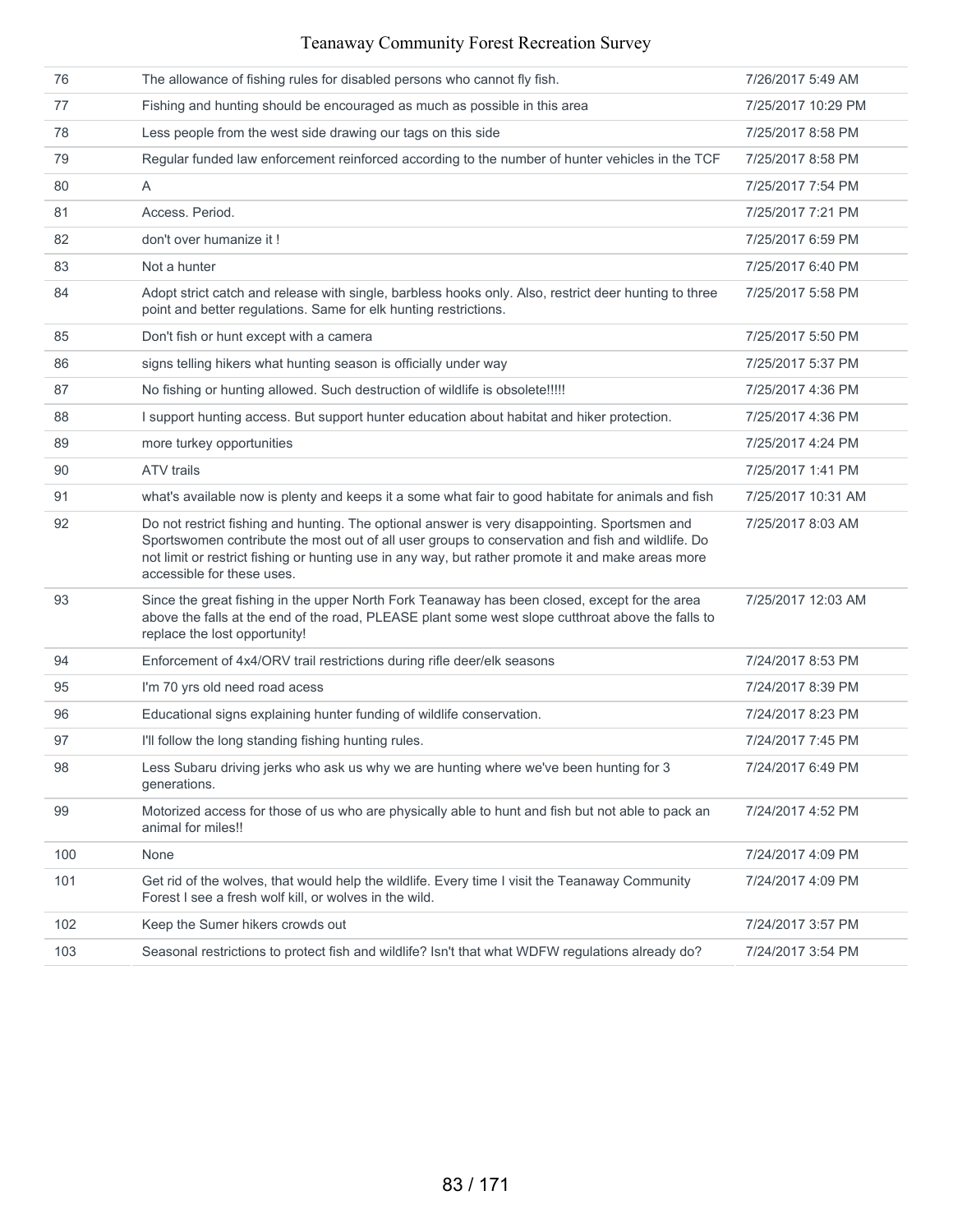Q22 Currently overnight stay options in the Teanaway are limited to camping areas and walk-in/pack-in back country camping, and private rentals in the greater Teanaway Valley. Would you use LODGING near the Teanaway Community Forest? If so, what type of lodging would you use?



| ANSWER CHOICES                                                           |                                                                   | <b>RESPONSES</b>   |     |
|--------------------------------------------------------------------------|-------------------------------------------------------------------|--------------------|-----|
| Cabins                                                                   |                                                                   | 36.17%             | 749 |
| Hut-to-hut systems                                                       |                                                                   | 26.80%             | 555 |
| <b>Platform tents</b>                                                    |                                                                   | 16.27%             | 337 |
|                                                                          | Private lodging or nearby vacation rentals                        | 19.51%             | 404 |
| Yurts                                                                    |                                                                   | 27.52%             | 570 |
| I would not use these lodging options near the Teanaway Community Forest |                                                                   | 43.22%             | 895 |
| Other (please specify)                                                   |                                                                   | 6.23%              | 129 |
| Total Respondents: 2,071                                                 |                                                                   |                    |     |
|                                                                          |                                                                   |                    |     |
| #                                                                        | OTHER (PLEASE SPECIFY)                                            | <b>DATE</b>        |     |
| 1                                                                        | r v camping                                                       | 8/23/2017 10:43 AM |     |
| 2                                                                        | I would only occasionally use lodging                             | 8/22/2017 6:46 PM  |     |
| 3                                                                        | I might rent tent, yurt or small cabin but there are a lot of ifs | 8/22/2017 6:19 PM  |     |
| 4                                                                        | We have ready access from PineLoch Sun                            | 8/22/2017 3:43 PM  |     |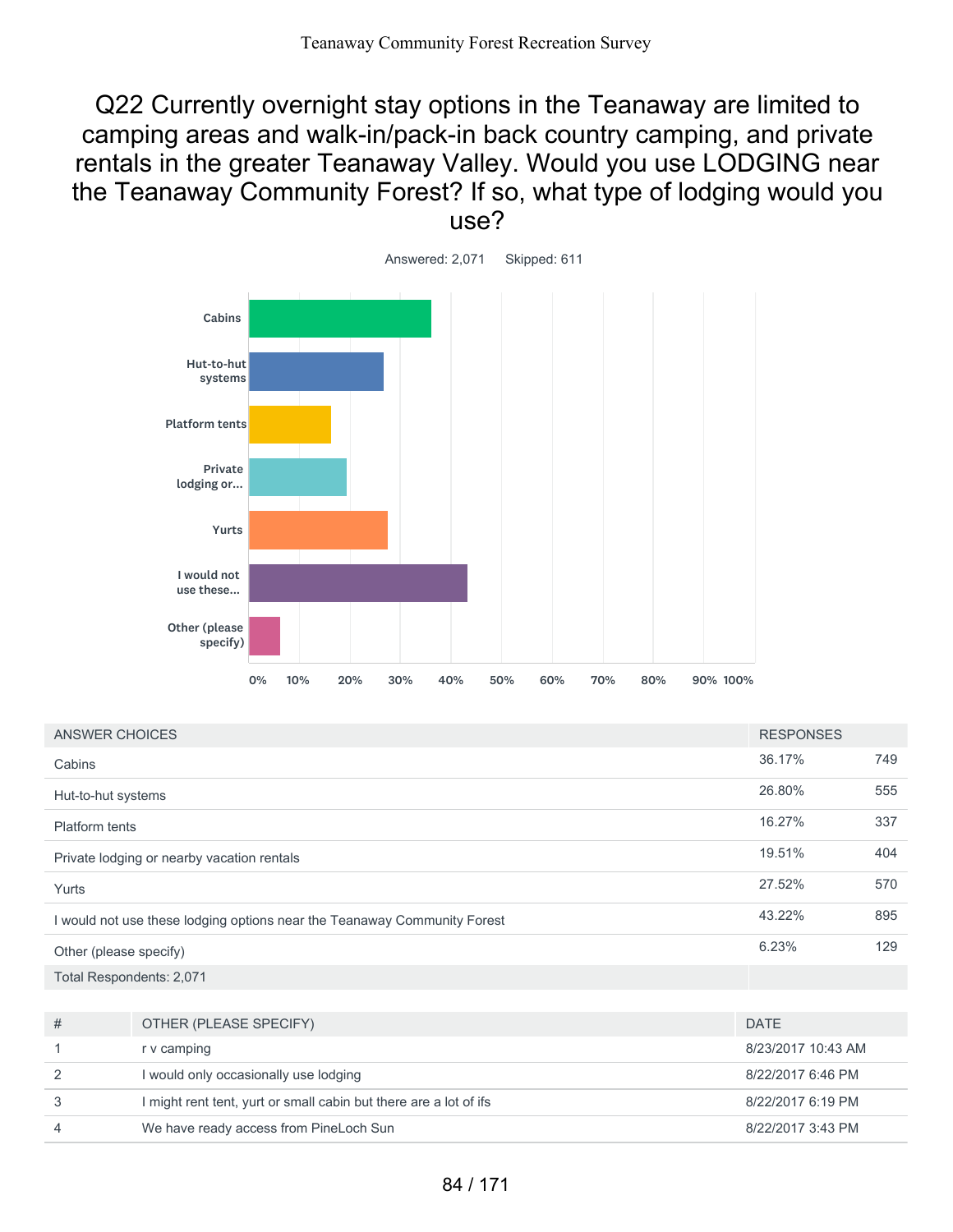| 5              | I feel lodging would detract from the wilderness experience and bring people who are not as<br>dedicated to keeping our forest clean                                                      | 8/22/2017 3:26 PM  |
|----------------|-------------------------------------------------------------------------------------------------------------------------------------------------------------------------------------------|--------------------|
| 6              | I love the dispersed camping and relatively un-developed forest service camping available in the<br>area today.                                                                           | 8/22/2017 10:51 AM |
| $\overline{7}$ | N                                                                                                                                                                                         | 8/21/2017 11:37 PM |
| 8              | Making lodging will take away from the Teanaway valley. I go there often cause there is limited<br>areas for camping and lodging. That is what makes it a nice place to go                | 8/21/2017 5:21 PM  |
| 9              | I live in Cle Elum                                                                                                                                                                        | 8/21/2017 4:45 PM  |
| 10             | I would consider any of the lower price options.                                                                                                                                          | 8/21/2017 2:33 PM  |
| 11             | Day use warming huts, bunk cabins with wood burning heat stocked with wood lik Oregon                                                                                                     | 8/21/2017 12:13 PM |
| 12             | would like to be able to overnight park in snow park                                                                                                                                      | 8/21/2017 10:14 AM |
| 13             | Park for trailers                                                                                                                                                                         | 8/21/2017 7:25 AM  |
| 14             | Anything with trail access                                                                                                                                                                | 8/20/2017 9:49 PM  |
| 15             | I live in Ellensburg do I would go home first                                                                                                                                             | 8/19/2017 9:39 PM  |
| 16             | Please do not develop the Teanaway Valley                                                                                                                                                 | 8/19/2017 7:27 PM  |
| 17             | Own a home in Cle Elum                                                                                                                                                                    | 8/19/2017 7:10 PM  |
| 18             | Primitive camping only should be allowed, no fee access encouraged only                                                                                                                   | 8/19/2017 5:46 PM  |
| 19             | more campsites                                                                                                                                                                            | 8/19/2017 7:58 AM  |
| 20             | None                                                                                                                                                                                      | 8/18/2017 9:12 PM  |
| 21             | I would think about hantavirus and mice in this dry area. Would bring my own tent most likely                                                                                             | 8/18/2017 8:51 PM  |
| 22             | No I live too close                                                                                                                                                                       | 8/18/2017 4:40 AM  |
| 23             | RV sites                                                                                                                                                                                  | 8/16/2017 9:59 PM  |
| 24             | N <sub>o</sub>                                                                                                                                                                            | 8/16/2017 2:54 PM  |
| 25             | facility with Horse corrals and water                                                                                                                                                     | 8/16/2017 9:06 AM  |
| 26             | N <sub>o</sub>                                                                                                                                                                            | 8/16/2017 8:33 AM  |
| 27             | No I would not use lodging.                                                                                                                                                               | 8/16/2017 8:03 AM  |
| 28             | Horse camping                                                                                                                                                                             | 8/15/2017 7:45 AM  |
| 29             | hostels                                                                                                                                                                                   | 8/14/2017 10:10 PM |
| 30             | Typically day hike or backpack. Haven't used hut system but I hear good things about the<br>European versions.                                                                            | 8/14/2017 9:41 PM  |
| 31             | Horse friendly facilities                                                                                                                                                                 | 8/14/2017 9:21 PM  |
| 32             | travel trailer sites (RV's)                                                                                                                                                               | 8/14/2017 9:15 PM  |
| 33             | Tent spaces                                                                                                                                                                               | 8/14/2017 9:14 PM  |
| 34             | Keep it rugged and remote to conserve it                                                                                                                                                  | 8/14/2017 7:00 PM  |
| 35             | Nothing                                                                                                                                                                                   | 8/14/2017 6:51 PM  |
| 36             | Let's keep it natural.                                                                                                                                                                    | 8/14/2017 6:37 PM  |
| 37             | keep it camping only!!!!! fewer cars!                                                                                                                                                     | 8/14/2017 4:32 PM  |
| 38             | I'm not sure, I don't typically stay overnight in the Teanaway Community Forest                                                                                                           | 8/14/2017 9:54 AM  |
| 39             | W                                                                                                                                                                                         | 8/14/2017 5:38 AM  |
| 40             | RV sites.                                                                                                                                                                                 | 8/13/2017 9:20 PM  |
| 41             | Hut to Hut systems for skiing and mountain biking would be a great opportunity and rather unique<br>to the PNW. There aren't a lot of these systems available despite our available land. | 8/12/2017 4:26 PM  |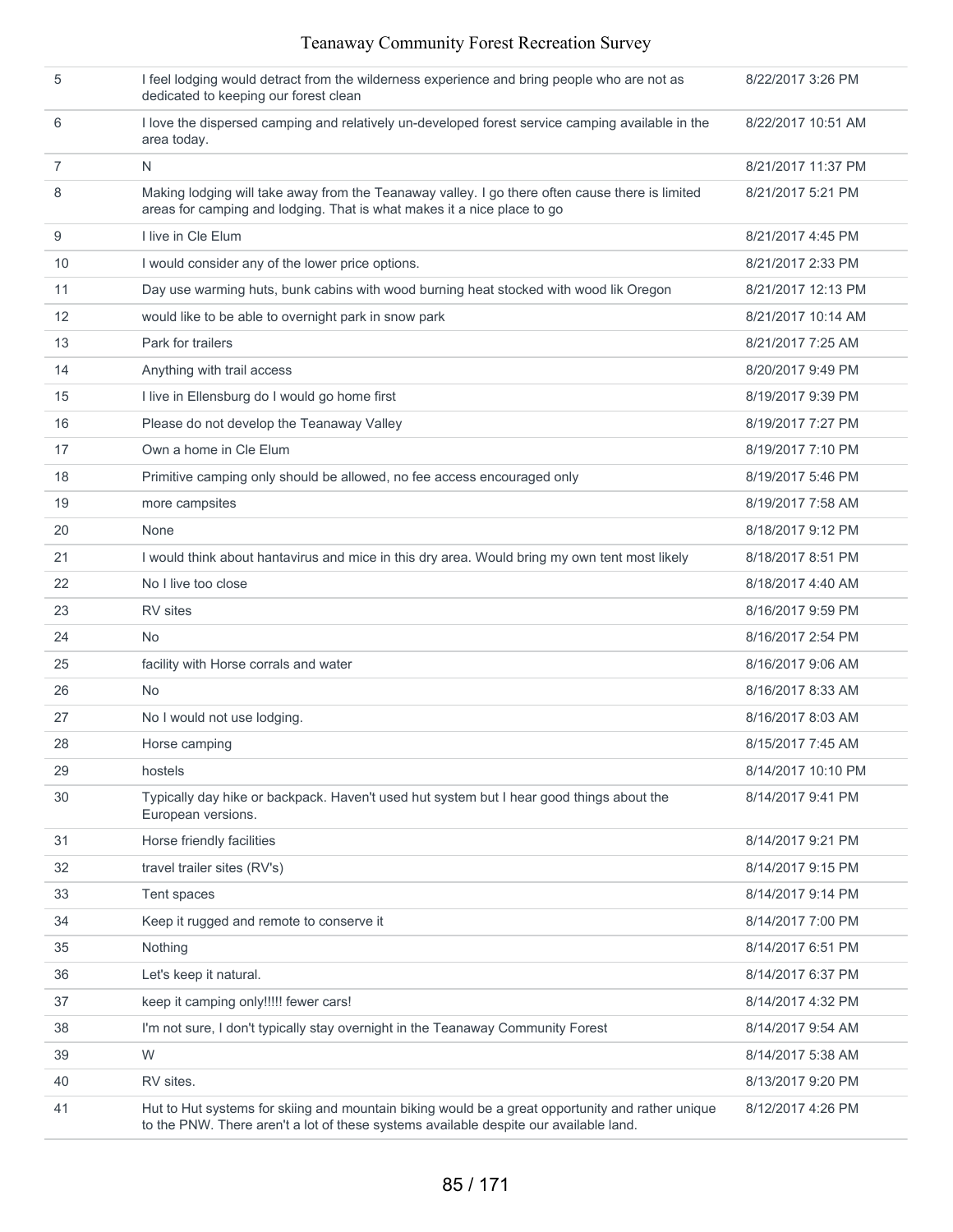| 42 | <b>RV</b>                                                                                                                                                                                        | 8/11/2017 7:13 PM  |
|----|--------------------------------------------------------------------------------------------------------------------------------------------------------------------------------------------------|--------------------|
| 43 | There are lodging opportunities in Roslyn, Cle Elum, Ellensburg and in private residences via<br>VRBO and Air B&B.                                                                               | 8/11/2017 10:20 AM |
| 44 | I do not feel the need for more lodging                                                                                                                                                          | 8/10/2017 9:50 AM  |
| 45 | Nice hotel                                                                                                                                                                                       | 8/9/2017 8:17 PM   |
| 46 | I prefer camp where I want not in areas the State dictates.                                                                                                                                      | 8/9/2017 8:16 AM   |
| 47 | Oh please NO                                                                                                                                                                                     | 8/8/2017 7:56 PM   |
| 48 | Is the plan to make the area a commercial venture? Not in favor.                                                                                                                                 | 8/8/2017 7:18 PM   |
| 49 | Lodging that fits in with the wild nature is ok - otherwise let those folks go to Salmon La Sac.                                                                                                 | 8/8/2017 7:03 PM   |
| 50 | Somethng like the Haleakala system in Maui - hut to hut with huts located at scenic stops                                                                                                        | 8/8/2017 1:14 PM   |
| 51 | campgrounds                                                                                                                                                                                      | 8/8/2017 9:35 AM   |
| 52 | Please do not build crap here.                                                                                                                                                                   | 8/7/2017 7:04 PM   |
| 53 | I would be most likely to camp, but as my partner and I age, I can definitely see wanting to use<br>some sort of cabin or vaction rental by owner                                                | 8/7/2017 6:04 PM   |
| 54 | no, don't develop, it's main attraction is the wilderness!!!!                                                                                                                                    | 8/7/2017 2:40 PM   |
| 55 | Horse camping at a private, horses only, camping facility.                                                                                                                                       | 8/6/2017 6:06 PM   |
| 56 | Anything that is worm enough and has running water/bathrooms.                                                                                                                                    | 8/6/2017 8:52 AM   |
| 57 | No. I would not like to see lodging in the area.                                                                                                                                                 | 8/4/2017 12:40 PM  |
| 58 | Impact of human overuse should be considered. Monotoring the entire Teanaway Community<br>Forest should begin immediately and be used to plan any future development or restoration<br>projects. | 8/4/2017 11:04 AM  |
| 59 | Adding lodging would take away from the forest you are trying to build.                                                                                                                          | 8/4/2017 10:25 AM  |
| 60 | I live in Cle Elum area                                                                                                                                                                          | 8/3/2017 10:12 AM  |
| 61 | depends on how much they cost, where they are, etc.                                                                                                                                              | 8/2/2017 6:53 PM   |
| 62 | We own our own property with a cabin                                                                                                                                                             | 8/2/2017 6:00 PM   |
| 63 | Tent                                                                                                                                                                                             | 8/2/2017 4:03 PM   |
| 64 | I have a cabin so this does not really apply to me.                                                                                                                                              | 8/2/2017 3:44 PM   |
| 65 | Too commercial for the area. Protect the treasure it is.                                                                                                                                         | 8/1/2017 5:03 PM   |
| 66 | We use our trailer                                                                                                                                                                               | 7/31/2017 7:03 PM  |
| 67 | we bring our own camping equipment                                                                                                                                                               | 7/31/2017 6:19 PM  |
| 68 | Stop ruining the beauty with all this crap. All natural!                                                                                                                                         | 7/31/2017 10:08 AM |
| 69 | Primitive campsites. No reservations.                                                                                                                                                            | 7/30/2017 8:58 AM  |
| 70 | No                                                                                                                                                                                               | 7/30/2017 7:00 AM  |
| 71 | I own property near the Community Forest so use that.                                                                                                                                            | 7/29/2017 12:49 PM |
| 72 | Anyplace that includes overnight horse facility                                                                                                                                                  | 7/28/2017 6:23 PM  |
| 73 | This forest is not a resort destination. Do not over develop.                                                                                                                                    | 7/28/2017 8:13 AM  |
| 74 | <b>Travel trailer sites</b>                                                                                                                                                                      | 7/28/2017 2:21 AM  |
| 75 | I camp on private property in my trailer with horse corrals, water, and power                                                                                                                    | 7/27/2017 8:50 PM  |
| 76 | Dry RV sites                                                                                                                                                                                     | 7/27/2017 7:02 PM  |
| 77 | Have to stay with horses.                                                                                                                                                                        | 7/27/2017 6:47 PM  |
| 78 | I have a cabin- don't need other lodging                                                                                                                                                         | 7/27/2017 5:22 PM  |
| 79 | Washington State Horse Park                                                                                                                                                                      | 7/27/2017 5:00 PM  |
|    |                                                                                                                                                                                                  |                    |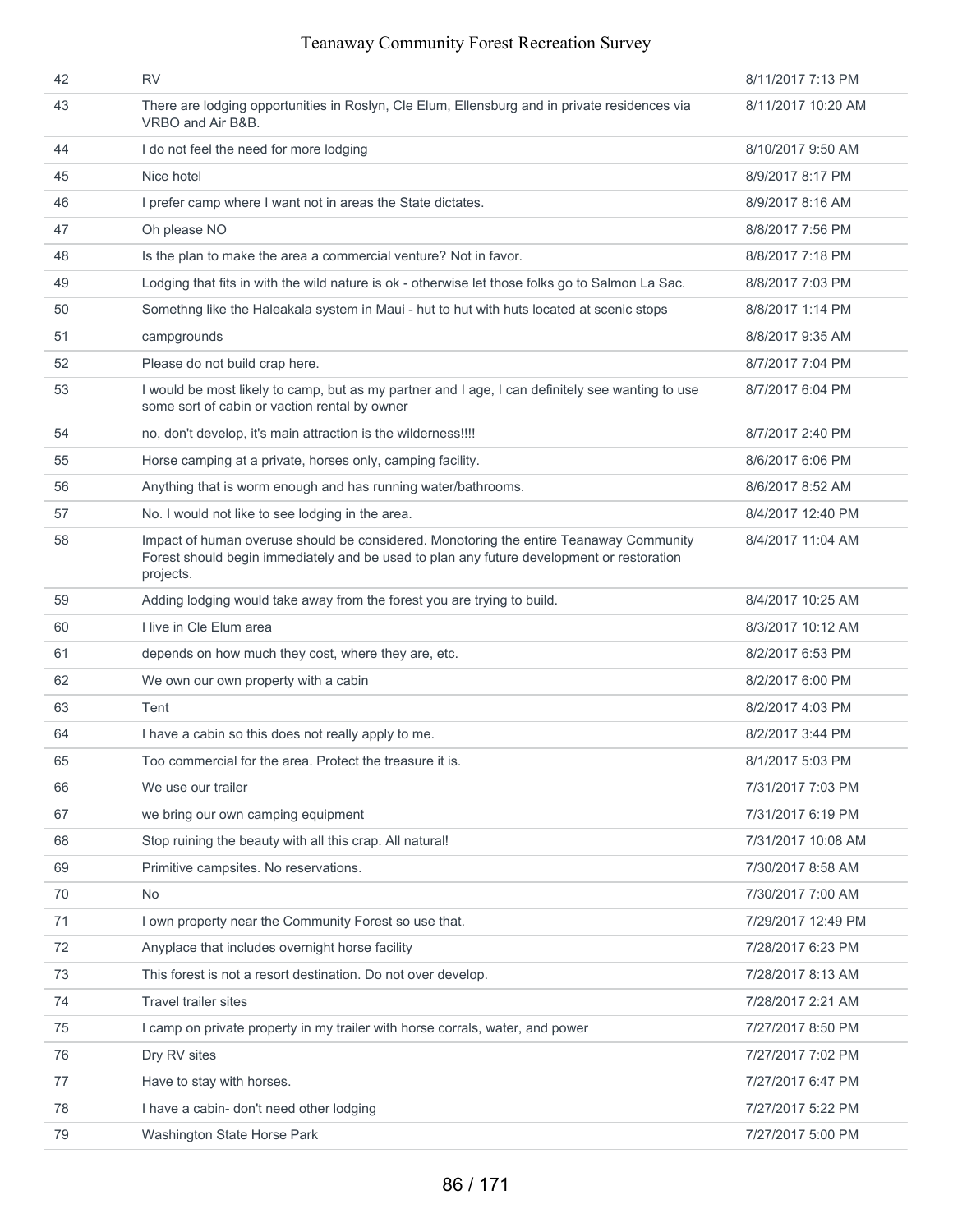| 80  | This is a working forest not a camp ground                                                                                                                            | 7/27/2017 1:35 PM  |
|-----|-----------------------------------------------------------------------------------------------------------------------------------------------------------------------|--------------------|
| 81  | Maybe an air bnb                                                                                                                                                      | 7/27/2017 9:39 AM  |
| 82  | my camper only                                                                                                                                                        | 7/27/2017 8:26 AM  |
| 83  | Would not use as I live in the area.                                                                                                                                  | 7/27/2017 8:10 AM  |
| 84  | My own property or designated campgrounds                                                                                                                             | 7/27/2017 4:32 AM  |
| 85  | It's fine the way it is                                                                                                                                               | 7/27/2017 1:24 AM  |
| 86  | Lodging or campsites with basic equestrian facilities                                                                                                                 | 7/26/2017 10:35 PM |
| 87  | i live in Cle Elum                                                                                                                                                    | 7/26/2017 8:04 PM  |
| 88  | It has been a while but I would prefer a tent.                                                                                                                        | 7/26/2017 7:53 PM  |
| 89  | I live in the area so would not use lodging but understand other might.                                                                                               | 7/26/2017 7:00 PM  |
| 90  | Motel                                                                                                                                                                 | 7/26/2017 6:20 PM  |
| 91  | It's a place that needs no structure. Also the reason it is so sought after. Leave business out of it.                                                                | 7/26/2017 6:14 PM  |
| 92  | RV sites                                                                                                                                                              | 7/26/2017 5:07 PM  |
| 93  | I tent or rv one or the OTHER, 29pines for RV, BACK COUNTRY FOR YENY                                                                                                  | 7/26/2017 4:59 PM  |
| 94  | None. I use a camper                                                                                                                                                  | 7/26/2017 3:32 PM  |
| 95  | I generally camp in my truck camper these days.                                                                                                                       | 7/26/2017 2:49 PM  |
| 96  | Lodging of some sort that has horse facilities (stalls, corrals or high ties)                                                                                         | 7/26/2017 2:07 PM  |
| 97  | Horse B & B                                                                                                                                                           | 7/26/2017 1:11 PM  |
| 98  | Walk in camping means garabage, human waste and fire issues. Don't allow it. Tell people to just<br>go up theroad to FS land or that                                  | 7/26/2017 1:08 PM  |
| 99  | Keep the teanaway primitive                                                                                                                                           | 7/26/2017 10:38 AM |
| 100 | Its close enough to small towns, encourage lodging in town                                                                                                            | 7/26/2017 10:24 AM |
| 101 | Keep it primitive. Go to Suncadia if you want a place to stay in a place like thise listed above                                                                      | 7/26/2017 9:08 AM  |
| 102 | J                                                                                                                                                                     | 7/25/2017 10:41 PM |
| 103 | Should encourage local residents to rent rooms to visitors. If a lodge or other facility is built it<br>should be a base for snowmobiling and trail motorcylce riding | 7/25/2017 10:29 PM |
| 104 | If someone wants something other than camping, Cle Elum has motels nearby. Let's leave them<br>with the business.                                                     | 7/25/2017 9:00 PM  |
| 105 | Increased lodging in/near the TCF would ruin this pristine area. Leave it alone!                                                                                      | 7/25/2017 8:28 PM  |
| 106 | <b>VRBO</b>                                                                                                                                                           | 7/25/2017 7:40 PM  |
| 107 |                                                                                                                                                                       | 7/25/2017 6:44 PM  |
| 108 | Leave it like it is.                                                                                                                                                  | 7/25/2017 6:23 PM  |
| 109 | I prefer motels and use them.                                                                                                                                         | 7/25/2017 6:16 PM  |
| 110 | I live in Ronald, so lodging is unimportant to me. I would camp if I stayed in the TCF.                                                                               | 7/25/2017 4:41 PM  |
| 111 | As long as I could have my packgoats close by.                                                                                                                        | 7/25/2017 4:40 PM  |
| 112 | I live nearby so no need, but support these amenities for others.                                                                                                     | 7/25/2017 4:36 PM  |
| 113 | Cabins and/or hut-to-hut systems would be amazing! Nothing like that is available in WA.                                                                              | 7/25/2017 4:31 PM  |
| 114 | I OWN A HOME ON SANDY RIDGE RD - ABOVE MF                                                                                                                             | 7/25/2017 4:25 PM  |
| 115 | $\blacksquare$                                                                                                                                                        | 7/25/2017 4:07 PM  |
| 116 | almost exclusively rv                                                                                                                                                 | 7/25/2017 3:13 PM  |
| 117 | RV Sites with at least water available                                                                                                                                | 7/25/2017 3:10 PM  |
| 118 | Colorado style Hut system would be a dream come true!                                                                                                                 | 7/25/2017 3:02 PM  |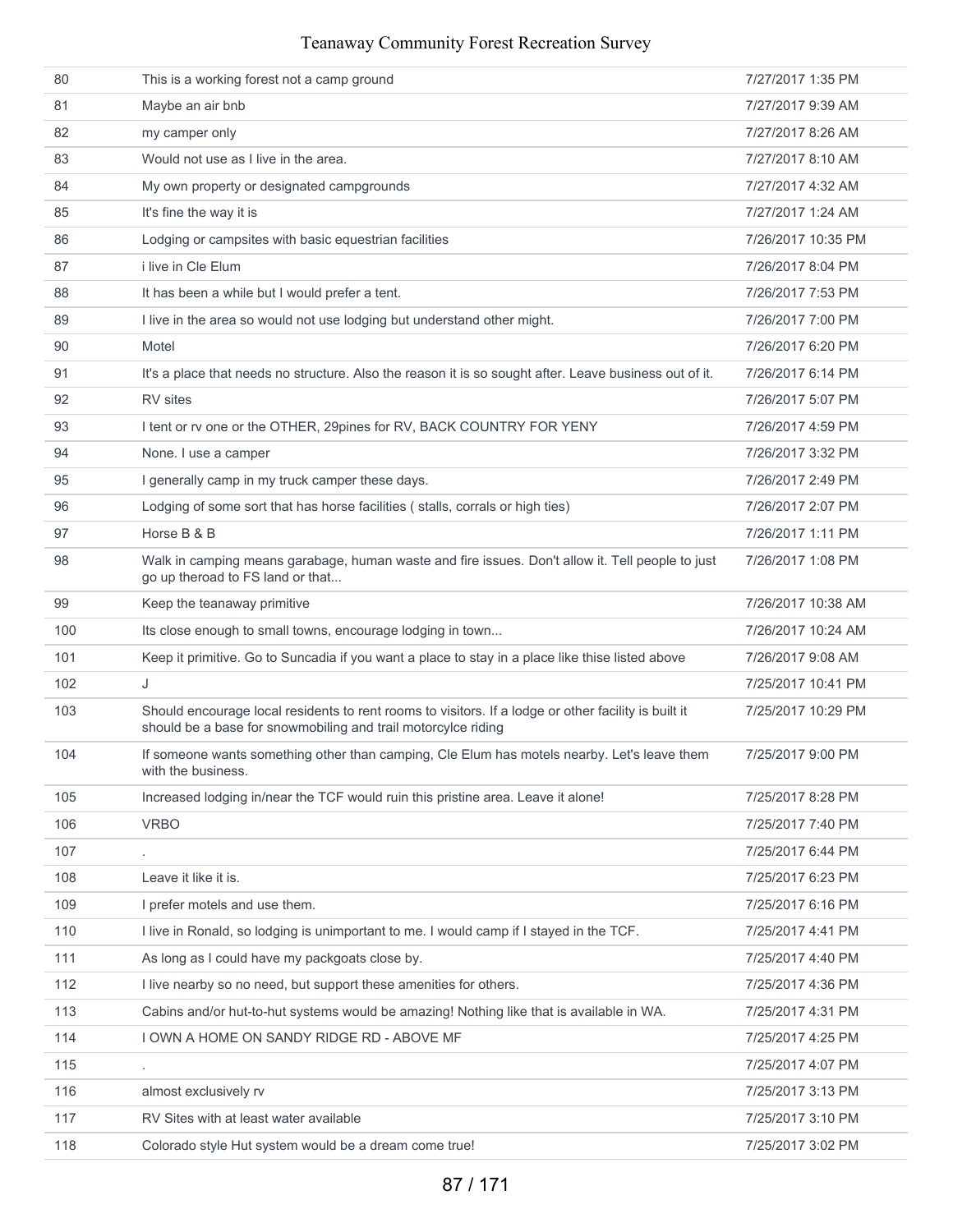| 119 | no changes needeed there is plenty now for all that really care about the area                                 | 7/25/2017 10:31 AM |
|-----|----------------------------------------------------------------------------------------------------------------|--------------------|
| 120 | We like the fact the camping is walk-in pack-in. That is one of the many things that makes this area<br>great. | 7/25/2017 8:46 AM  |
| 121 | walk in camping should be banned due to litter, human waste and fire concerns                                  | 7/25/2017 7:14 AM  |
| 122 | I'm good with camping. Seems like there's plenty of motels in Cle Elum.                                        | 7/24/2017 10:17 PM |
| 123 | My family has a cabin                                                                                          | 7/24/2017 8:38 PM  |
| 124 | with a family cabin the North Fork I have no need of lodging options.                                          | 7/24/2017 8:23 PM  |
| 125 | None                                                                                                           | 7/24/2017 7:09 PM  |
| 126 | Do not allow commercial hotels in the area                                                                     | 7/24/2017 7:03 PM  |
| 127 | Stop making it tourist friendly. Teanaway doesn't need more jerks in it.                                       | 7/24/2017 6:49 PM  |
| 128 | Horse camps                                                                                                    | 7/24/2017 2:33 PM  |
| 129 | RV camping                                                                                                     | 7/24/2017 2:13 PM  |
|     |                                                                                                                |                    |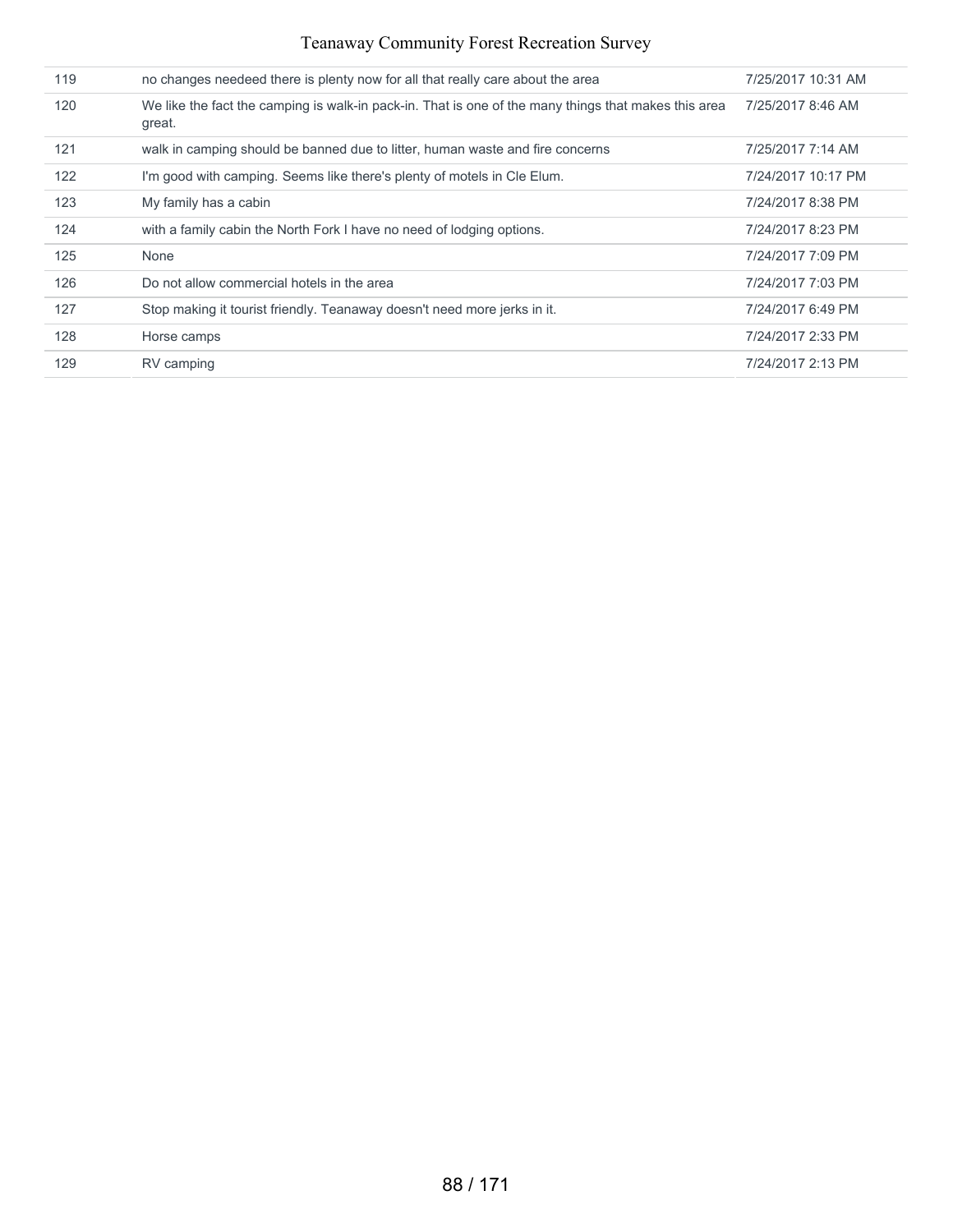## Q23 How likely would you be to volunteer to care for trails, camp areas or roads or help with restoration projects in the Teanaway Community Forest?



| ANSWER CHOICES    | <b>RESPONSES</b> |       |
|-------------------|------------------|-------|
| Very likely       | 17.73%           | 420   |
| Somewhat likely   | 42.42%           | 1,005 |
| Somewhat unlikely | 25.20%           | 597   |
| Very unlikely     | 14.65%           | 347   |
| <b>TOTAL</b>      |                  | 2,369 |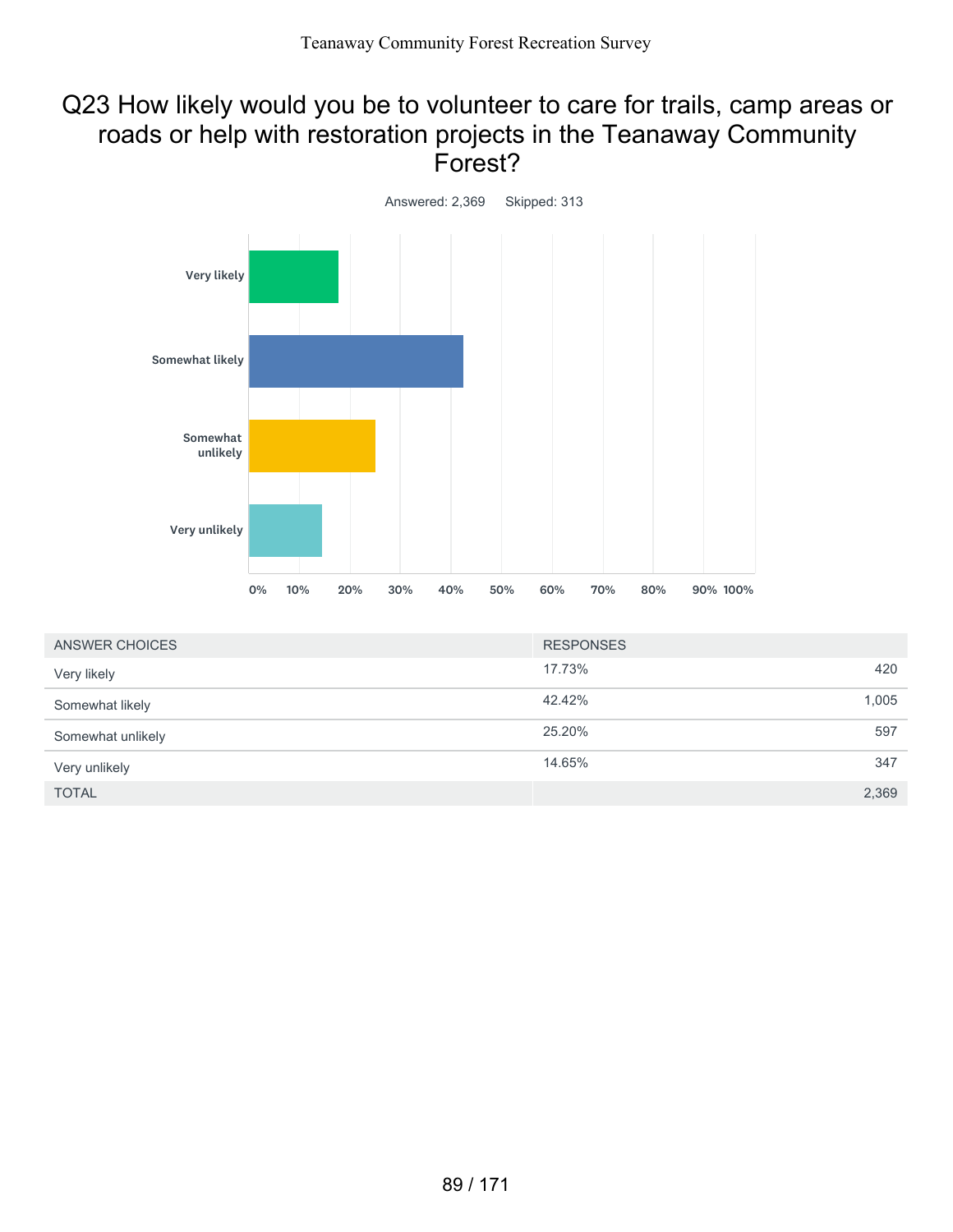# Q24 Do you have any other comments to share regarding the future of recreation in the Teanaway Community Forest?

Answered: 743 Skipped: 1,939

| #  | <b>RESPONSES</b>                                                                                                                                                                                                                                                                                                                                                                                                                                                                                                                                                                                                                                                                                                                                                                                                                                                            | <b>DATE</b>        |
|----|-----------------------------------------------------------------------------------------------------------------------------------------------------------------------------------------------------------------------------------------------------------------------------------------------------------------------------------------------------------------------------------------------------------------------------------------------------------------------------------------------------------------------------------------------------------------------------------------------------------------------------------------------------------------------------------------------------------------------------------------------------------------------------------------------------------------------------------------------------------------------------|--------------------|
| 1  | Please allow motorized use. There is a high call for it and it seems to be ignored by many groups<br>involved in this planning. You do have motorized trails now, lets improve on them and give<br>everyone a chance to recreate in the manner they choose not the manner groups choose for us.<br>Thanks.                                                                                                                                                                                                                                                                                                                                                                                                                                                                                                                                                                  | 8/24/2017 4:16 PM  |
| 2  | Glad to see there are steps being taken to improve the forest; I just hope this somewhat secretive<br>area doesn't get too well known/overrun with people when improvements come.                                                                                                                                                                                                                                                                                                                                                                                                                                                                                                                                                                                                                                                                                           | 8/24/2017 3:39 PM  |
| 3  | Provide an opportunity for prisoners to work out there on the chain gang to improve areas. Hard<br>work gets done and those that volunteer get to provide something back to the community.                                                                                                                                                                                                                                                                                                                                                                                                                                                                                                                                                                                                                                                                                  | 8/24/2017 1:52 PM  |
| 4  | I strongly prefer to spend time in nature *without* motorized vehicles around. I'd like to maintain a<br>trail system with limited use for motorized vehicles.                                                                                                                                                                                                                                                                                                                                                                                                                                                                                                                                                                                                                                                                                                              | 8/24/2017 12:43 PM |
| 5  | I don't see why the area cannot be left as it is. There is a good amount of hiking trails and a good<br>amount of ORV area. Camping is somewhat primitive and should stay that way. The only to add<br>would be to provide some type of Community Calendar - I have been up there on my endure on<br>designated ORV trails only to find out there is some type of major cross county running event<br>happening on the trail system. Had I known that in advance, I would have chosen a different trail<br>system - I don't like trying to ride around runners as much they don't want me riding around them.<br>Likewise if there is an ORV 'Poker-Run' I don't want to take my kids hiking on that specific trail<br>system. I believe there is enough overall area for all types of uses, but a 'volunteer' public calendar<br>of events would be a great planning tool. | 8/24/2017 12:28 PM |
| 6  | keep it wild. Not an extension of suncaida!                                                                                                                                                                                                                                                                                                                                                                                                                                                                                                                                                                                                                                                                                                                                                                                                                                 | 8/24/2017 11:19 AM |
| 7  | The Community Forest is a special place and the direct result of the Yakima Basin Integrated Plan.<br>Collaboration and compromise led to the creation of the Community Forest for conservation<br>purposes. Therefore, recreation should be well-managed to reduce impact on the land and water.<br>Motorized recreation should be limited or not allowed.                                                                                                                                                                                                                                                                                                                                                                                                                                                                                                                 | 8/24/2017 11:01 AM |
| 8  | The area should be maintained as it was previously limiting motorized access. There already<br>exists extensive motorized recreation areas South of I-90 and in the National Forest. Roads must<br>be gated and seasonal closures applied and enforced to protect the area from motorized damage.<br>The local community will benefit by keeping the area protected, quiet, and pristine with careful<br>consideration to developed campground facilities and trails. There is a real need for more non-<br>motorized winter recreation trails and parking separate from the motorized sno-parks that currently<br>exist.                                                                                                                                                                                                                                                   | 8/24/2017 9:38 AM  |
| 9  | Best thing for everybody                                                                                                                                                                                                                                                                                                                                                                                                                                                                                                                                                                                                                                                                                                                                                                                                                                                    | 8/24/2017 5:59 AM  |
| 10 | We love the teanaway forest and all the great things it offers our family                                                                                                                                                                                                                                                                                                                                                                                                                                                                                                                                                                                                                                                                                                                                                                                                   | 8/23/2017 11:43 PM |
| 11 | The Teanaway is a treasured beauty in the Cascades. Thank you for this survey and your<br>willingness to hear all opinions. I'm not a motorized recreationalist and don't want to see motorized<br>recreation or bikes in the Ingalls Lake Basin or near Mt Stuart. But hope that you can find good<br>play areas outside the Ingalls Basin for motorized folks.                                                                                                                                                                                                                                                                                                                                                                                                                                                                                                            | 8/23/2017 9:49 PM  |
| 12 | We need more motorized access. Under state law it is required. RCW 79.10.100. and RCW<br>79.10.120                                                                                                                                                                                                                                                                                                                                                                                                                                                                                                                                                                                                                                                                                                                                                                          | 8/23/2017 8:01 PM  |
| 13 | We love this area for hiking and picking mushrooms. My husband and I are very active in two<br>different mushroom clubs. We hope that this area will be open for picking in the future.                                                                                                                                                                                                                                                                                                                                                                                                                                                                                                                                                                                                                                                                                     | 8/23/2017 7:30 PM  |
| 14 | Since this is now public land, I as a disabled person and a 4x4 owner, would like the Teanaway to<br>have some 4x4 offroad trails designated with the level of difficulty displayed. The National Forest<br>Service has them. It is vitally important that "all" the public is represented, not just hikers! 4x4<br>owners and disabled people must not be shut out of our "public land"!                                                                                                                                                                                                                                                                                                                                                                                                                                                                                   | 8/23/2017 6:48 PM  |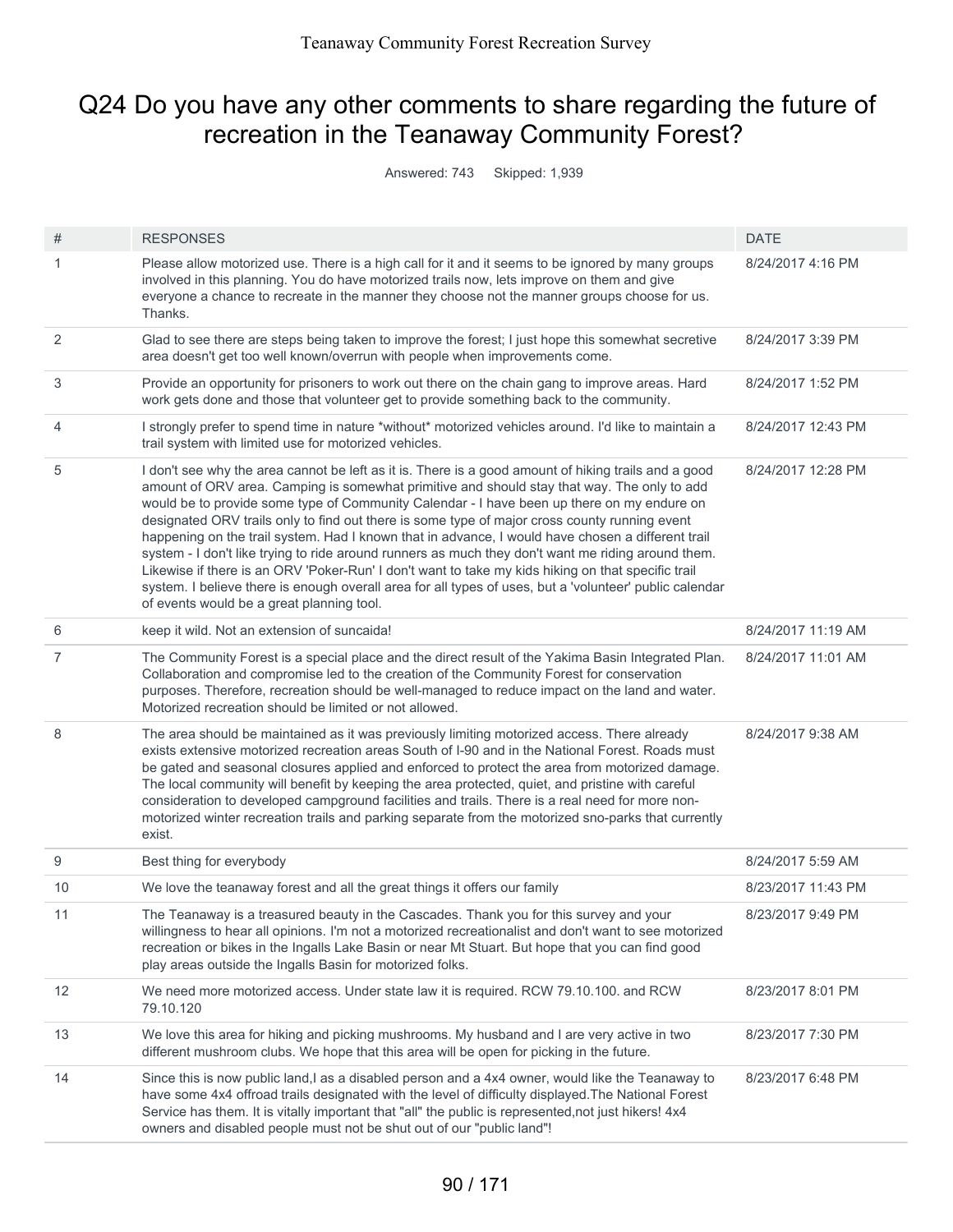| 15 | I go there yearly to hunt but would enjoy snowmobiling as well. Beautiful country. I would rather<br>volunteer closer to my home (Yakima)                                                                                                                                                                                                                                                                                                                                                                                                                                                                                                                       | 8/23/2017 5:34 PM  |
|----|-----------------------------------------------------------------------------------------------------------------------------------------------------------------------------------------------------------------------------------------------------------------------------------------------------------------------------------------------------------------------------------------------------------------------------------------------------------------------------------------------------------------------------------------------------------------------------------------------------------------------------------------------------------------|--------------------|
| 16 | The state has a great opportunity to follow the National Forest Service in creating a designated<br>4x4 system. there is so much pressure from hiking groups to have their own "private" area to<br>recreate in, but disabled people like myself and others use the "public" land as well. Fair And equal<br>representation of both these groups in this recreation area is vital. I own and use a 4x4<br>Landcruiser.                                                                                                                                                                                                                                          | 8/23/2017 5:07 PM  |
| 17 | I believe that loop road systems to accommodate vehicles should be part of the Teanaway Forest.<br>Loops systems for motorized vehicle loop systems will allow people with disabilities to be able to<br>enjoy the Teanaway Forest at a basic level. It is interesting that the recreation activities being<br>surveyed do not offer enhanced opportunity in any way to people with a physical disability if they<br>are unable to walk, hike, ride a bike or a horse. Sure a disabled person can have a picnic, but the<br>opportunity to visit high elevation scenic areas is only available to persons who ride a bike,<br>motorcycle, walk or ride a horse. | 8/23/2017 4:46 PM  |
| 18 | There should be NO motorized bikes or boats allowed                                                                                                                                                                                                                                                                                                                                                                                                                                                                                                                                                                                                             | 8/23/2017 3:52 PM  |
| 19 | I like to 4x4i year round. I would like to have an area that we can drive trails or green dot roads to<br>drive on during winter months / covered in deep snow that snowmobilers do not groom.                                                                                                                                                                                                                                                                                                                                                                                                                                                                  | 8/23/2017 2:44 PM  |
| 20 | Keep these lands open to the public, do not bow to Sierra club type organizations that want to lock<br>up more land to designated wilderness areas                                                                                                                                                                                                                                                                                                                                                                                                                                                                                                              | 8/23/2017 1:27 PM  |
| 21 | Value greatly the opportunity to ride my horse in the TCF and camp in dispersed camping areas.<br>Please explore the many examples of compatible use for all of us who love the outdoors.                                                                                                                                                                                                                                                                                                                                                                                                                                                                       | 8/23/2017 1:26 PM  |
| 22 | It's a beautiful, pristine area, and I would hate to see it developed or overrun with knuckleheads on<br>ATV.                                                                                                                                                                                                                                                                                                                                                                                                                                                                                                                                                   | 8/23/2017 11:41 AM |
| 23 | Thank you for working on this and for the opportunity for us to provide input!                                                                                                                                                                                                                                                                                                                                                                                                                                                                                                                                                                                  | 8/23/2017 11:16 AM |
| 24 | Motorized trail use is unacceptable.                                                                                                                                                                                                                                                                                                                                                                                                                                                                                                                                                                                                                            | 8/23/2017 11:04 AM |
| 25 | I would not like to see any expansion of motorized facilities in the Teamaway. Thank you.                                                                                                                                                                                                                                                                                                                                                                                                                                                                                                                                                                       | 8/23/2017 8:26 AM  |
| 26 | We desperately need more easy to moderate motorcycle trails. Current trails are only usable by<br>very skilled riders and are somewhat dangerous. Many of us locals would gladly help in such<br>moderate trail creation and maintenance.                                                                                                                                                                                                                                                                                                                                                                                                                       | 8/23/2017 8:25 AM  |
| 27 | I have recreated in the TCF for 50 years. Most of which was motorized. I see very little change to<br>the terrain other than impact from logging operations. In my opinion the area can support ORVs if<br>managed. The trails and roads are already there. I have seen how the DNR at the Capital Forest<br>has managed ORVs and it seems to work. Too bad a few ruin it for me.                                                                                                                                                                                                                                                                               | 8/23/2017 7:28 AM  |
| 28 | motorcycles absulutely need their own trails to ruin for themselves. Not compatable with fragile soil<br>conditions in the Teanaway.                                                                                                                                                                                                                                                                                                                                                                                                                                                                                                                            | 8/23/2017 7:13 AM  |
| 29 | I would be more likely to volunteer knowing that motorized vehicle use would be prohibited in this<br>forest                                                                                                                                                                                                                                                                                                                                                                                                                                                                                                                                                    | 8/23/2017 7:00 AM  |
| 30 | I understand the desire of people to access and experience the outdoors . However, that<br>experience needs to be weighed relative to how it impacts other users' experience. Motorized use<br>has a place, but MUST be managed more carefully, because it has such an outsized and largely<br>negative impact on the environment and on other users' experience.                                                                                                                                                                                                                                                                                               | 8/23/2017 5:25 AM  |
| 31 | Please limit motorized activity, or keep it in its own area.                                                                                                                                                                                                                                                                                                                                                                                                                                                                                                                                                                                                    | 8/23/2017 5:07 AM  |
| 32 | keep it pristine dont allow motorize use. Iimit mountain biking and hunting dont allow hunting that<br>is going to harm wildlife populations or that bring hunters near to where other uses, like hikers or<br>camper or climber are                                                                                                                                                                                                                                                                                                                                                                                                                            | 8/22/2017 11:24 PM |
| 33 | Please make hiking trails a priority!                                                                                                                                                                                                                                                                                                                                                                                                                                                                                                                                                                                                                           | 8/22/2017 10:17 PM |
| 34 | Please, please limit motorized access to areas on the western side of the forest. Prohibit<br>motorized access on any roads east of the north fork road. Additional law enforcement would. E<br>appreciated.                                                                                                                                                                                                                                                                                                                                                                                                                                                    | 8/22/2017 9:57 PM  |
| 35 | Recreation in the Teanaway should include motorized recreational opportunities including and not<br>limited to ORV's, ATV's snowmobiles, snowbike and motorcycles.                                                                                                                                                                                                                                                                                                                                                                                                                                                                                              | 8/22/2017 8:21 PM  |
| 36 | The forest should remain open to hunters.                                                                                                                                                                                                                                                                                                                                                                                                                                                                                                                                                                                                                       | 8/22/2017 7:18 PM  |
|    |                                                                                                                                                                                                                                                                                                                                                                                                                                                                                                                                                                                                                                                                 |                    |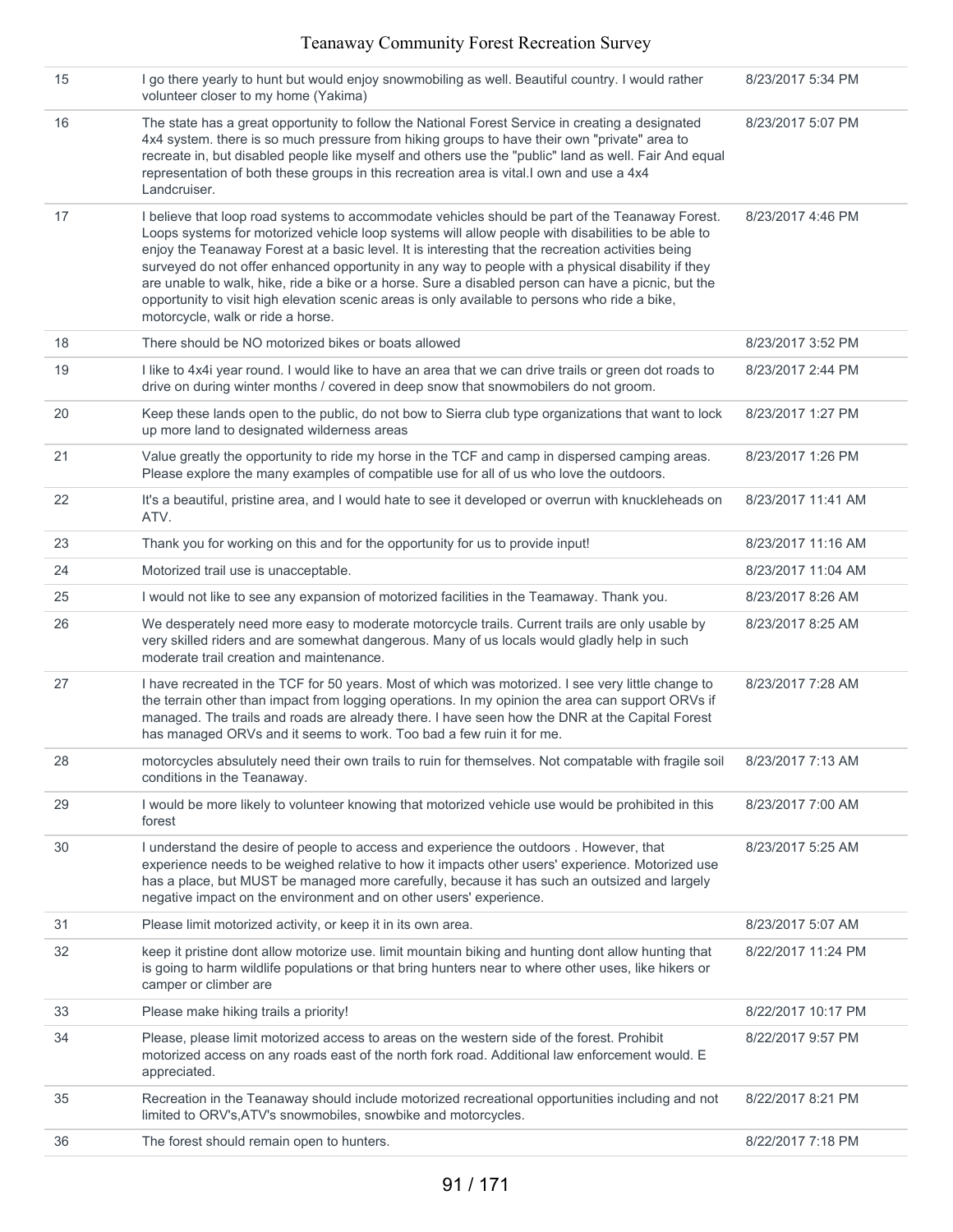| 37 | Thank you. I don't get there often enough to help out or probably mean much for this survey                                                                                                                                                                                                                                                                                                                                                                                                                                                                                                                                                                              | 8/22/2017 6:19 PM  |
|----|--------------------------------------------------------------------------------------------------------------------------------------------------------------------------------------------------------------------------------------------------------------------------------------------------------------------------------------------------------------------------------------------------------------------------------------------------------------------------------------------------------------------------------------------------------------------------------------------------------------------------------------------------------------------------|--------------------|
| 38 | Public recreation in all forms should be supported and welcomed.                                                                                                                                                                                                                                                                                                                                                                                                                                                                                                                                                                                                         | 8/22/2017 6:13 PM  |
| 39 | Trail signage is important. They should show the trails names and distances to next junction or<br>terrain feature/destination.                                                                                                                                                                                                                                                                                                                                                                                                                                                                                                                                          | 8/22/2017 4:57 PM  |
| 40 | Would like to help as a volunteer. But age and Mother Nature are taking their toll, so I am quite<br>limited in what I can do. Energy and strength are low.                                                                                                                                                                                                                                                                                                                                                                                                                                                                                                              | 8/22/2017 3:43 PM  |
| 41 | in regards to motorized use, myself, my family as a landowner, livestock lessee, and a long time<br>family user of the teanaway, are totally opposed to opening up this area to motorized use. the<br>people on the committee need to look deeply at the history of motorized use in this area. in the<br>70's alot of this area was overtaken by motorized and it took a great effort by boise cascade to get<br>it to where it is today. no matter what is said, the user mentality hasn't changed in 40 years.                                                                                                                                                        | 8/22/2017 1:15 PM  |
| 42 | Keep the area fire safe and clean!!                                                                                                                                                                                                                                                                                                                                                                                                                                                                                                                                                                                                                                      | 8/22/2017 1:08 PM  |
| 43 | Really would like nice trails to available rock climbing areas, crags and multi-pitch climbs.                                                                                                                                                                                                                                                                                                                                                                                                                                                                                                                                                                            | 8/22/2017 12:11 PM |
| 44 | Please keep motorized recreation OUT of the Teanaway                                                                                                                                                                                                                                                                                                                                                                                                                                                                                                                                                                                                                     | 8/22/2017 11:56 AM |
| 45 | Ban motorized access of any kind                                                                                                                                                                                                                                                                                                                                                                                                                                                                                                                                                                                                                                         | 8/22/2017 11:48 AM |
| 46 | As I've enjoyed the Teanaway Community Forest for hiking and scrambling as it is presently, I<br>would very much enjoy seeing it kept to at least the same quality as it is now.                                                                                                                                                                                                                                                                                                                                                                                                                                                                                         | 8/22/2017 11:23 AM |
| 47 | Thanks for the opportunity to give feedback here. I camp in the Teanaway 2-3 times a year and<br>also visit the area for day hikes and snowshoes. My biggest concerns in the area are litter and<br>human waste i've found in many places. I'm also concerned with unauthorized use on some of the<br>trails. In the winter it would be nice to have a designated area for non-motorized use. Thank you!                                                                                                                                                                                                                                                                 | 8/22/2017 10:51 AM |
| 48 | Existing trails should be considered - in addition to new trail creation - for offroad motorcycle<br>usage. The planning of trails should include the expert consultation from motorcycling groups who<br>have e lengthy history of working with the DNR. Examples are the Northwest Motorcycle<br>Association charter clubs currently working with Walker Valley, Tahuya and Capitol state forests.<br>These clubs are Skagit Valley MC, Bremerton Cruisers MC and Tacoma Trail Cruisers MC. Other<br>examples include Yakima Valley Dust Dodgers MC and Tacoma MC. These clubs have an<br>excellent working relationship with the USFS and the Naches Ranger District. | 8/22/2017 9:31 AM  |
| 49 | Please do not expand motorized vehicle use of the Teanaway Forest. All experience I've had with<br>motorized use has been negative - trash, noise and heavily disturbed trails. Thanks.                                                                                                                                                                                                                                                                                                                                                                                                                                                                                  | 8/22/2017 9:25 AM  |
| 50 | Whenever I visit the area, people who enjoy motorized recreations are usually very nice. However,<br>their equipment does dig up the trails and sometime I see muddy tire threads going through right in<br>the middle of meadows. The loud noise of engine also disturbs our experience in the backcountry.<br>I understand that the more people use the trails the more allies we have but I do not see a need of<br>expansion for mortorized recreation in this area.                                                                                                                                                                                                 | 8/22/2017 8:22 AM  |
| 51 | Please keep this pristine and non-motorized for healthy outdoor activity and to protect wildlife                                                                                                                                                                                                                                                                                                                                                                                                                                                                                                                                                                         | 8/22/2017 7:40 AM  |
| 52 | NO Motors in this areadon't cater to a small minority of users who impact everyone else with<br>their noise and trail damage. DO NOT open all trails to bikes, they destroy the trail, destroy the<br>hiker experience, and turn trails into obstacle courses. Separate user groups.                                                                                                                                                                                                                                                                                                                                                                                     | 8/22/2017 7:20 AM  |
| 53 | we are loosing our wilderness experience areas and there is a high demand on these areas it is<br>important to protect them as much as we can.                                                                                                                                                                                                                                                                                                                                                                                                                                                                                                                           | 8/22/2017 7:09 AM  |
| 54 | I would love to see deeper access to the forest for equestrians. Would not be opposed to having<br>this be a "guide only" for safety reasons. Equestrians need better and safer access to trails<br>(meaning no motorized or mountain bikes) on same access trails. Good day ride opportunities are<br>also badly needed and I would absolutely volunteer to help sustain healthy trails and good<br>conservation practices. I see no mention of dogs. It would be nice to see camping and trail access<br>that allow dogs.                                                                                                                                              | 8/22/2017 6:37 AM  |
| 55 | I hope that motorized access is limited and that recreation as a whole is limited especially in<br>sensitive wildlife areas.                                                                                                                                                                                                                                                                                                                                                                                                                                                                                                                                             | 8/22/2017 3:42 AM  |
| 56 | Would like to see multi use. All types of recreational opportunities, not to favor one group over<br>others.                                                                                                                                                                                                                                                                                                                                                                                                                                                                                                                                                             | 8/21/2017 11:56 PM |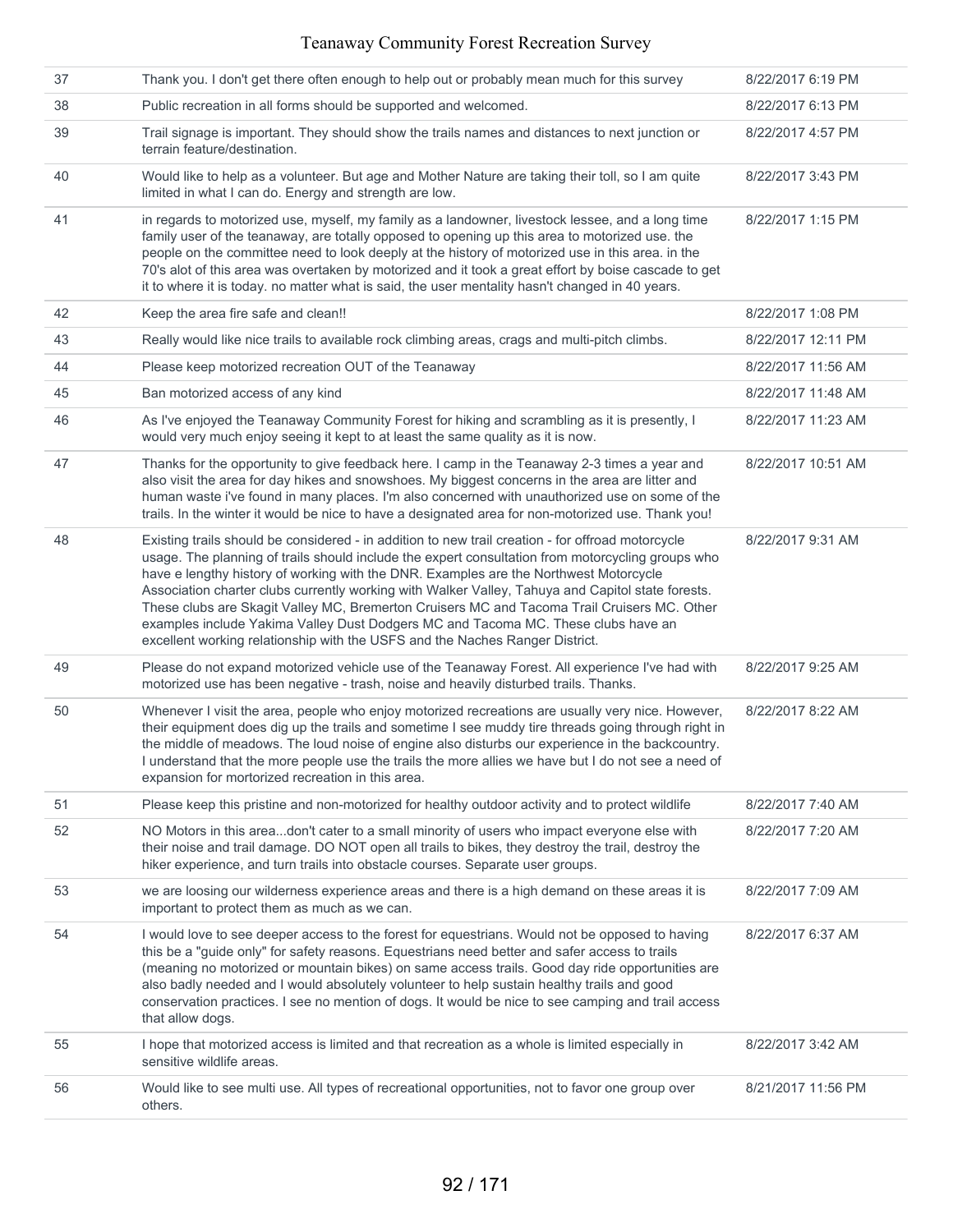| 57 | Please consider allowing motorcycle riding to some extent. My family has ridden motorcycles in<br>this area for forty years and now it is not allowed. It is part of our heritage to do this together as a<br>family and pass on to younger generations.                                                                               | 8/21/2017 9:28 PM  |
|----|----------------------------------------------------------------------------------------------------------------------------------------------------------------------------------------------------------------------------------------------------------------------------------------------------------------------------------------|--------------------|
| 58 | I've been going up the Teanaway for over 50 years and I'm a property owner. Please protect the<br>forest both physically and sound wise by keeping off road vehicles out--totally!                                                                                                                                                     | 8/21/2017 8:52 PM  |
| 59 | Keep things simple and protect the resources.                                                                                                                                                                                                                                                                                          | 8/21/2017 8:47 PM  |
| 60 | Thank you for the wonderful work that you are doing!                                                                                                                                                                                                                                                                                   | 8/21/2017 8:35 PM  |
| 61 | Limit the amount of motor cycle use to keep trails from being damaged.                                                                                                                                                                                                                                                                 | 8/21/2017 7:33 PM  |
| 62 | It's not a "Community Forest" as long as privately owned cattle degrade and pollute the area.                                                                                                                                                                                                                                          | 8/21/2017 7:05 PM  |
| 63 | Thanks for asking!                                                                                                                                                                                                                                                                                                                     | 8/21/2017 6:43 PM  |
| 64 | I am a volunteer with Washington Trails Association and I have worked on Teanaway trails 15<br>days already and I'll be back for more.                                                                                                                                                                                                 | 8/21/2017 5:32 PM  |
| 65 | The area needs more access for 4wd trails. 4WD clubs do a lot of trail clean-ups and maintenance                                                                                                                                                                                                                                       | 8/21/2017 5:21 PM  |
| 66 | Fully open it up for motorcycle riding please. It's great, family friendly fun.                                                                                                                                                                                                                                                        | 8/21/2017 5:02 PM  |
| 67 | Please let public uses be guided by the needs of indigenous flora and fauna.                                                                                                                                                                                                                                                           | 8/21/2017 3:54 PM  |
| 68 | Thank you for all your work!! The TCF is truly one-of-a-kind in the very best way.                                                                                                                                                                                                                                                     | 8/21/2017 3:51 PM  |
| 69 | Wish I could Visit!!                                                                                                                                                                                                                                                                                                                   | 8/21/2017 3:13 PM  |
| 70 | I am a tax payer, the forest service is responsible for trail clearing, road maintenance, toilets. Hire<br>a third party to take out the trash, which is all the forest service does at MT Saint Helen's, Yes no<br>road maintenance, poor parking areas, and no trail maintenance, But they are darn good at taking<br>out the trash! | 8/21/2017 3:07 PM  |
| 71 | I would love to see limited cow range access. I primarily come to this area to appreciate the wildlife<br>and I hardly ever see places that have not been affected by the cows                                                                                                                                                         | 8/21/2017 2:42 PM  |
| 72 | Re: #23: I volunteer locally, west of the Cascades. If there was a robust volunteer program,<br>perhaps I would direct a few days a year toward volunteering in the Teanaway.                                                                                                                                                          | 8/21/2017 2:33 PM  |
| 73 | Hopefully it can be design to give all access with good maps parking and use fees as needed.<br>This will help with restrooms, enforcement, garbage service, signage and maintenace                                                                                                                                                    | 8/21/2017 2:32 PM  |
| 74 | Our ORV rights are important to our family and we enjoy as many opportunities to enjoy them.<br>Please consider the property owners and their interest as this is our homes and our back yard. We<br>are already squeezed by the environmentalist and other groups that over shadow the land owners<br>rights.                         | 8/21/2017 1:18 PM  |
| 75 | Thank you for gathering feedback! As a hiker, I appreciate being able to make my voice heard.                                                                                                                                                                                                                                          | 8/21/2017 12:20 PM |
| 76 | Hut to hut bunk house systems are amazing in OR and should be looked at along with their fire<br>lookout rental options for winter acconodations with wood burning saunas available with wood<br>stocked by groomers or other.                                                                                                         | 8/21/2017 12:13 PM |
| 77 | This state already has LOTS of wilderness for hikers and horses! Us older people and the disabled<br>people NEED motorized access                                                                                                                                                                                                      | 8/21/2017 12:12 PM |
| 78 | A "Community Forest" Should provide recreation for ALL of the community. Not just a select few.                                                                                                                                                                                                                                        | 8/21/2017 12:08 PM |
| 79 | Please don't expand the road network or designate new areas for motorized recreation. Neither I<br>nor my many nature-living buddies will hike or camp in areas where we will be subjected to engine<br>noise and pollution.                                                                                                           | 8/21/2017 11:33 AM |
| 80 | Please do not increase the use of motorized vehicles. The peaceful slow pace of the valley is what<br>makes the Teanaway so special.                                                                                                                                                                                                   | 8/21/2017 9:51 AM  |
| 81 | Please allow more motorized activities and trail systems. This area should not be limited to non-<br>motorized use.                                                                                                                                                                                                                    | 8/21/2017 9:02 AM  |
|    |                                                                                                                                                                                                                                                                                                                                        |                    |
| 82 | Tone down motorized. It is pretty abused out there. Have volunteers out on weekends to welcome<br>campers or some kind of host that can help with questions once redeveloped.                                                                                                                                                          | 8/21/2017 8:18 AM  |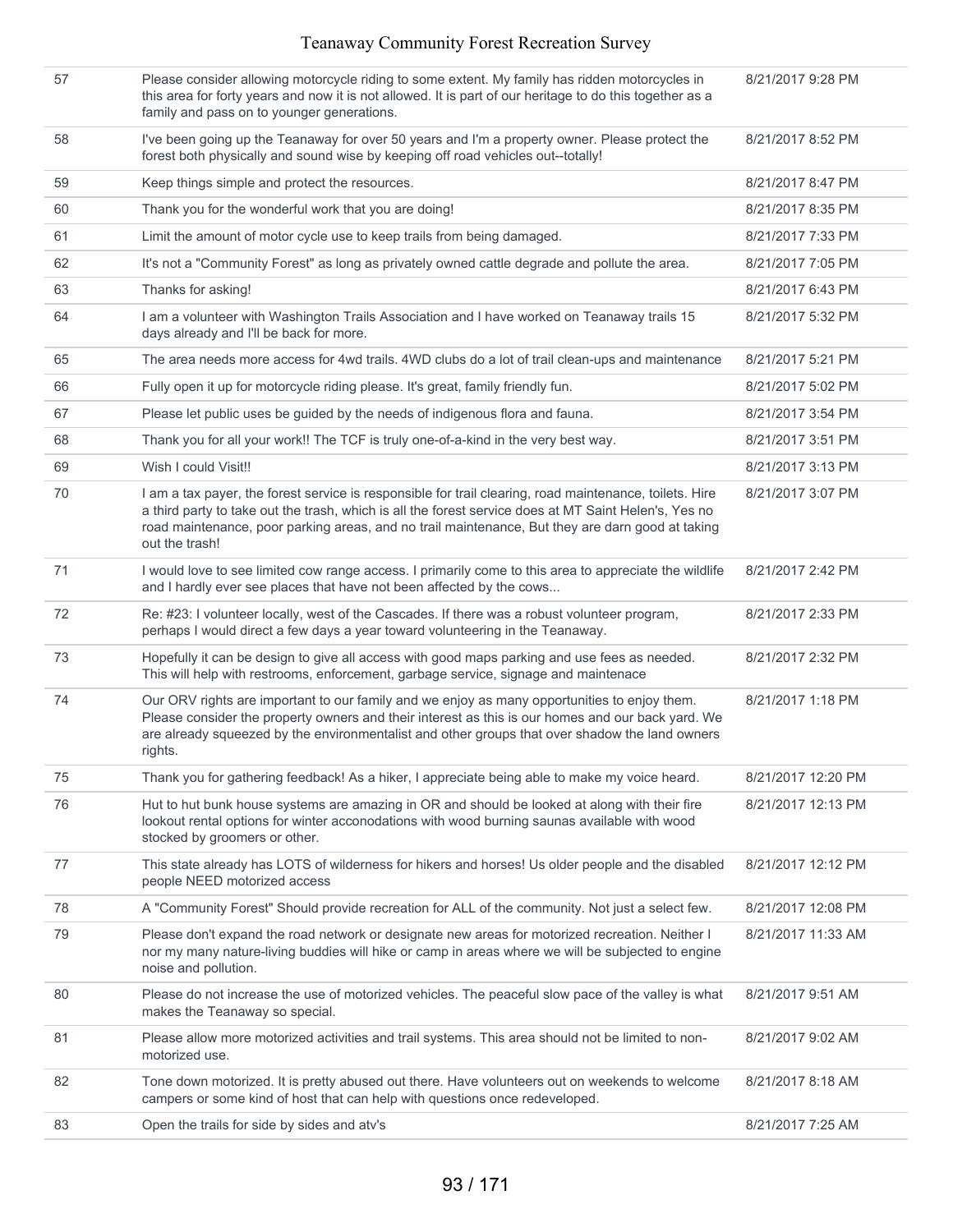| 84  | Please ban or limit motorized use of the forest, they are noisy and detract from enjoyment. Also<br>severely limit use of horses, their droppings are a mess on the trail.                                                                                                                                                                                                                                                                                                                                                                                   | 8/21/2017 7:13 AM  |
|-----|--------------------------------------------------------------------------------------------------------------------------------------------------------------------------------------------------------------------------------------------------------------------------------------------------------------------------------------------------------------------------------------------------------------------------------------------------------------------------------------------------------------------------------------------------------------|--------------------|
| 85  | love the area and would enjoy future use                                                                                                                                                                                                                                                                                                                                                                                                                                                                                                                     | 8/21/2017 2:23 AM  |
| 86  | I love it                                                                                                                                                                                                                                                                                                                                                                                                                                                                                                                                                    | 8/20/2017 11:29 PM |
| 87  | no shooting zones around existing cabins or camping areas for sighting in rifles or guns anytime<br>prior to hunting.                                                                                                                                                                                                                                                                                                                                                                                                                                        | 8/20/2017 11:27 PM |
| 88  | I believe I speak for many locals when I say that I'd like to keep the Teanaway as unpopulated as<br>possible! Lodging, new trails/campsites and educational signs invite too many people into a<br>cherished area that is close to home but gives you the feeling that you are deep in the wilderness.<br>Thank you!                                                                                                                                                                                                                                        | 8/20/2017 11:22 PM |
| 89  | Being retired and over 70 yrs of age, we have gone into WATV vehicles for forest recreation. It is<br>important to have Road and trail systems where we can ride. Please do not shut us out.                                                                                                                                                                                                                                                                                                                                                                 | 8/20/2017 10:20 PM |
| 90  | I have already done trail clearing with my snowmobile club for years.                                                                                                                                                                                                                                                                                                                                                                                                                                                                                        | 8/20/2017 10:16 PM |
| 91  | Ideally we can find ways to support all forest activities. Motorized, non-motorized, and equestrian.<br>Limiting this invaluable resource does not serve our population well, nor does it serve Teanaway<br>Valley residents, including me and my family.                                                                                                                                                                                                                                                                                                    | 8/20/2017 9:50 PM  |
| 92  | Hiking, conservation, quiet places to recreate are the most important values. Keep wild places wild!                                                                                                                                                                                                                                                                                                                                                                                                                                                         | 8/20/2017 8:59 PM  |
| 93  | No.                                                                                                                                                                                                                                                                                                                                                                                                                                                                                                                                                          | 8/20/2017 8:02 PM  |
| 94  | Please take steps to keep the area quiet. Motorcycles and snowmobiles are soo loud. and destroy<br>the serenity of the wild space.                                                                                                                                                                                                                                                                                                                                                                                                                           | 8/20/2017 6:05 PM  |
| 95  | I'm so grateful for the improved road to bean creek trailhead. Also the repaving of the main road to<br>the community forest.                                                                                                                                                                                                                                                                                                                                                                                                                                | 8/20/2017 4:23 PM  |
| 96  | Fewer cows.                                                                                                                                                                                                                                                                                                                                                                                                                                                                                                                                                  | 8/20/2017 9:50 AM  |
| 97  | Protect the wolves of Teanaway! I only wish to hunt deer in Teanaway.                                                                                                                                                                                                                                                                                                                                                                                                                                                                                        | 8/20/2017 12:13 AM |
| 98  | I don't believe in making something out of nothing too make a profit                                                                                                                                                                                                                                                                                                                                                                                                                                                                                         | 8/19/2017 9:39 PM  |
| 99  | Creating alternate paved access from Roslyn would make sense, and perhaps also via Red Mtn to<br>Brewer Pass road. I would prefer no snowmobile noise, speed, and smell.                                                                                                                                                                                                                                                                                                                                                                                     | 8/19/2017 8:47 PM  |
| 100 | I hope the needs of fish and wildlife are considered with the highest priority.                                                                                                                                                                                                                                                                                                                                                                                                                                                                              | 8/19/2017 7:37 PM  |
| 101 | Thank you for your work. As much as we enjoy doing our own thing in the Teanaway, increased<br>use means we need to protect the area now with more developed trails and river access, pit<br>toilets, and an end to dispersed camping.                                                                                                                                                                                                                                                                                                                       | 8/19/2017 7:10 PM  |
| 102 | Being disabled I'm not able to use the area as I used too. Would like to see more handicap<br>accessibility                                                                                                                                                                                                                                                                                                                                                                                                                                                  | 8/19/2017 5:51 PM  |
| 103 | Public lands should be prioritized for fish and wildlife lands and used for hunting and fishing<br>purposes, do not allow commercial use and discourage and attempts to charge user fee. Do not<br>improve lands, leave natural habitat. Do not use tax payer money to improve lands for human<br>encroachment. Decrease funds for wdfw enforcement, use volunteers to educate the public on<br>land use rules. Use signs and public notices to post rules, cut state employee positions and use<br>the money for posting signs and limiting commercial use. | 8/19/2017 5:46 PM  |
| 104 | When snowmobilers come up against private property fences, they have mowed over the fences<br>causing much repair for us this year. First time:(                                                                                                                                                                                                                                                                                                                                                                                                             | 8/19/2017 4:42 PM  |
| 105 | No more motorized traffic than presently exists---This area is very beautiful and we want to keep it<br>that way--we don't need ATVs running on ANY trails!!!                                                                                                                                                                                                                                                                                                                                                                                                | 8/19/2017 3:15 PM  |
| 106 | Keep dogs out of the forest. The owners let them run free, off leash, and they chase wildlife, often<br>harming the animals.                                                                                                                                                                                                                                                                                                                                                                                                                                 | 8/19/2017 12:18 PM |
| 107 | Ad I am sure you know, more roads and trails equals less forest and habitat. I am against<br>increasing motorized vehicle access.                                                                                                                                                                                                                                                                                                                                                                                                                            | 8/19/2017 10:00 AM |
| 108 | Allow ATV riding on trails                                                                                                                                                                                                                                                                                                                                                                                                                                                                                                                                   | 8/19/2017 9:24 AM  |
| 109 | Thank you for doing this.                                                                                                                                                                                                                                                                                                                                                                                                                                                                                                                                    | 8/19/2017 8:49 AM  |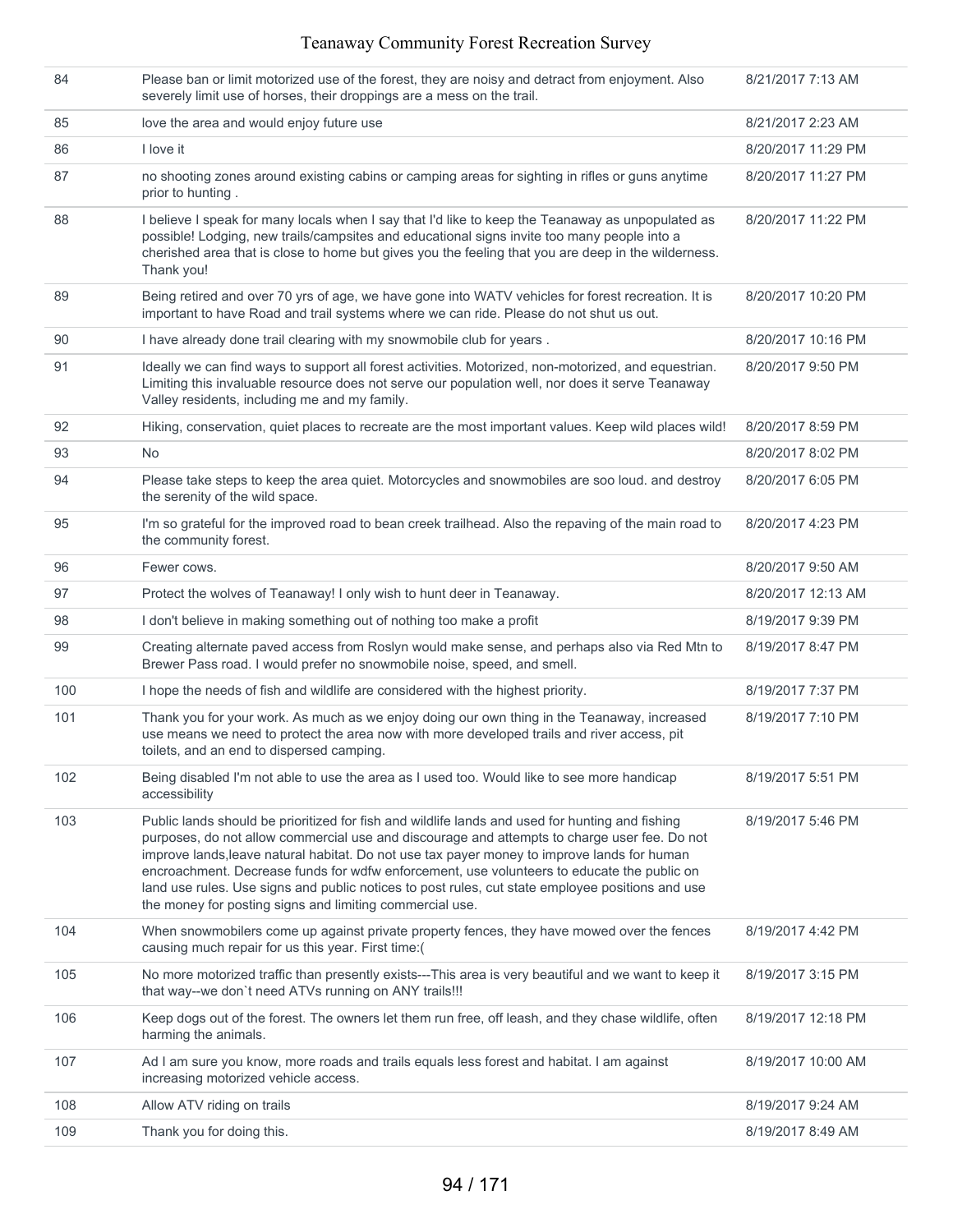| 110 | Keep it wild and don't kill wildlife                                                                                                                                                                                                                                                                                                                                                                                                                                                                                                                                                                                                                                                                                                                                                                                                                         | 8/19/2017 8:31 AM  |
|-----|--------------------------------------------------------------------------------------------------------------------------------------------------------------------------------------------------------------------------------------------------------------------------------------------------------------------------------------------------------------------------------------------------------------------------------------------------------------------------------------------------------------------------------------------------------------------------------------------------------------------------------------------------------------------------------------------------------------------------------------------------------------------------------------------------------------------------------------------------------------|--------------------|
| 111 | Motorcycle use on US Forest lands only! No parking areas, camping, river access near private<br>property                                                                                                                                                                                                                                                                                                                                                                                                                                                                                                                                                                                                                                                                                                                                                     | 8/19/2017 8:16 AM  |
| 112 | Please do not allow expansion of any motorized activity on the Teanaway Forest. Currently, there<br>is a surplus of motorized trails and facilities in the county including lands east of Highway 97 and<br>south of I-90. The Teanaway Community Forest was purchased with watershed restoration and<br>protection as a top priority - make it a unique front-country opportunity for less impactful and quiet<br>recreation. From hiking and camping to hunting and angling, other recreation values would be<br>imparied by the addition of motorized recreation on this public forest.                                                                                                                                                                                                                                                                   | 8/19/2017 1:50 AM  |
| 113 | Nature oppotunities are amazing. Thank you                                                                                                                                                                                                                                                                                                                                                                                                                                                                                                                                                                                                                                                                                                                                                                                                                   | 8/18/2017 10:39 PM |
| 114 | No.                                                                                                                                                                                                                                                                                                                                                                                                                                                                                                                                                                                                                                                                                                                                                                                                                                                          | 8/18/2017 9:12 PM  |
| 115 | I built a residence and have been in the Wagon Wheel for almost 25 yrs. We would like to see<br>motorized recreation as a part of the forest. We don't believe you should be limited to mountain<br>bikes and horses to enjoy the forest. There is plenty of room for every one.                                                                                                                                                                                                                                                                                                                                                                                                                                                                                                                                                                             | 8/18/2017 9:01 PM  |
| 116 | I love the Teanaway area, it's one of my favorite places especially in spring and early summer. I'm<br>so glad that more land has been set aside for recreation.                                                                                                                                                                                                                                                                                                                                                                                                                                                                                                                                                                                                                                                                                             | 8/18/2017 8:51 PM  |
| 117 | Thanks for preserving this area from commercial development. We've been enjoying this area for<br>over 20 years!                                                                                                                                                                                                                                                                                                                                                                                                                                                                                                                                                                                                                                                                                                                                             | 8/18/2017 8:15 PM  |
| 118 | I am a person who is older. 68 year old female. I have paid my dues in volunteering. It is time for<br>the younger folks                                                                                                                                                                                                                                                                                                                                                                                                                                                                                                                                                                                                                                                                                                                                     | 8/18/2017 6:45 PM  |
| 119 | I am an avid and responsible motorcycle trail rider. I love the area, and would love to see the<br>access remain.                                                                                                                                                                                                                                                                                                                                                                                                                                                                                                                                                                                                                                                                                                                                            | 8/18/2017 5:52 PM  |
| 120 | Less is more; I live nearby and have been observing the proliferation of recreational vehicles<br>owned by weekend residents in neighborhoods north of Ronald. If there are trails built connecting<br>the towns of Roslyn, Cle Elum and Ronald to the Teanaway then motorized access needs to be off<br>the table and enforced. Such trails provide convenient access for snowmachines, dirt bikes and<br>quads. If there are no funds for enforcement then don't provide access.                                                                                                                                                                                                                                                                                                                                                                           | 8/18/2017 5:06 PM  |
| 121 | The free range cattle are a little aggressive. You find them on pretty much every trail or road that<br>you try to hike. The cow manure in camp also shows that they come and go as they please.                                                                                                                                                                                                                                                                                                                                                                                                                                                                                                                                                                                                                                                             | 8/18/2017 5:02 PM  |
| 122 | The dispersed camping in these areas has to be difficult and damaging to the ecosystem. With the<br>growing population of the puget sound area, the number of people weekending in the Teanaway is<br>dramatically increasing. Creating new and larger developed camping areas, while offsetting<br>closing dispersed camping areas is a logical step to controlling the impact to the river banks.<br>Considering that I(we) have been paying discover passes and trailhead passes for years now, no<br>new trailheads or campgrounds have been generated. And with more users moving in and<br>purchasing those same passes, no new increased facilities have been developed. It's time take<br>action and look long term for the viability of the area and maintain the wilderness feel responsibly<br>through focusing the impact in sustainable spaces. | 8/18/2017 4:39 PM  |
| 123 | Looking forward to it!                                                                                                                                                                                                                                                                                                                                                                                                                                                                                                                                                                                                                                                                                                                                                                                                                                       | 8/18/2017 4:13 PM  |
| 124 | Please take into consideration that the majority of local Teanaway citizens do not want the area to<br>change. It is devastating that people from western Washington and from out of the area are<br>wanting to change our way of life so that it conforms to their interests. They would obviously have<br>a difficult time if we were to go to their side of the mountains and change their way of life. Please<br>leave the beautiful Teanaway valley as it currently is.                                                                                                                                                                                                                                                                                                                                                                                 | 8/18/2017 3:04 PM  |
| 125 | Please do not allow expansion of any motorized activity on the Teanaway Forest. Currently, there<br>is a surplus of motorized trails and facilities in the county including lands east of Highway 97 and<br>south of I-90. The Teanaway Community Forest was purchased with watershed restoration and<br>protection as a top priority - make it a unique front-country opportunity for less impactful and quiet<br>recreation. From hiking and camping to hunting and angling, other recreation values would be<br>imparied by the addition of motorized recreation on this public forest.                                                                                                                                                                                                                                                                   | 8/18/2017 1:54 PM  |
| 126 | I love this area and want to preserve it for generations to come. Please do more to ensure cattle<br>are kept out of rivers as they damage the banks and fish habitat.                                                                                                                                                                                                                                                                                                                                                                                                                                                                                                                                                                                                                                                                                       | 8/18/2017 11:33 AM |
| 127 | Remove the wolfpacks.                                                                                                                                                                                                                                                                                                                                                                                                                                                                                                                                                                                                                                                                                                                                                                                                                                        | 8/18/2017 10:30 AM |
| 128 | Allow motorized use                                                                                                                                                                                                                                                                                                                                                                                                                                                                                                                                                                                                                                                                                                                                                                                                                                          | 8/18/2017 7:37 AM  |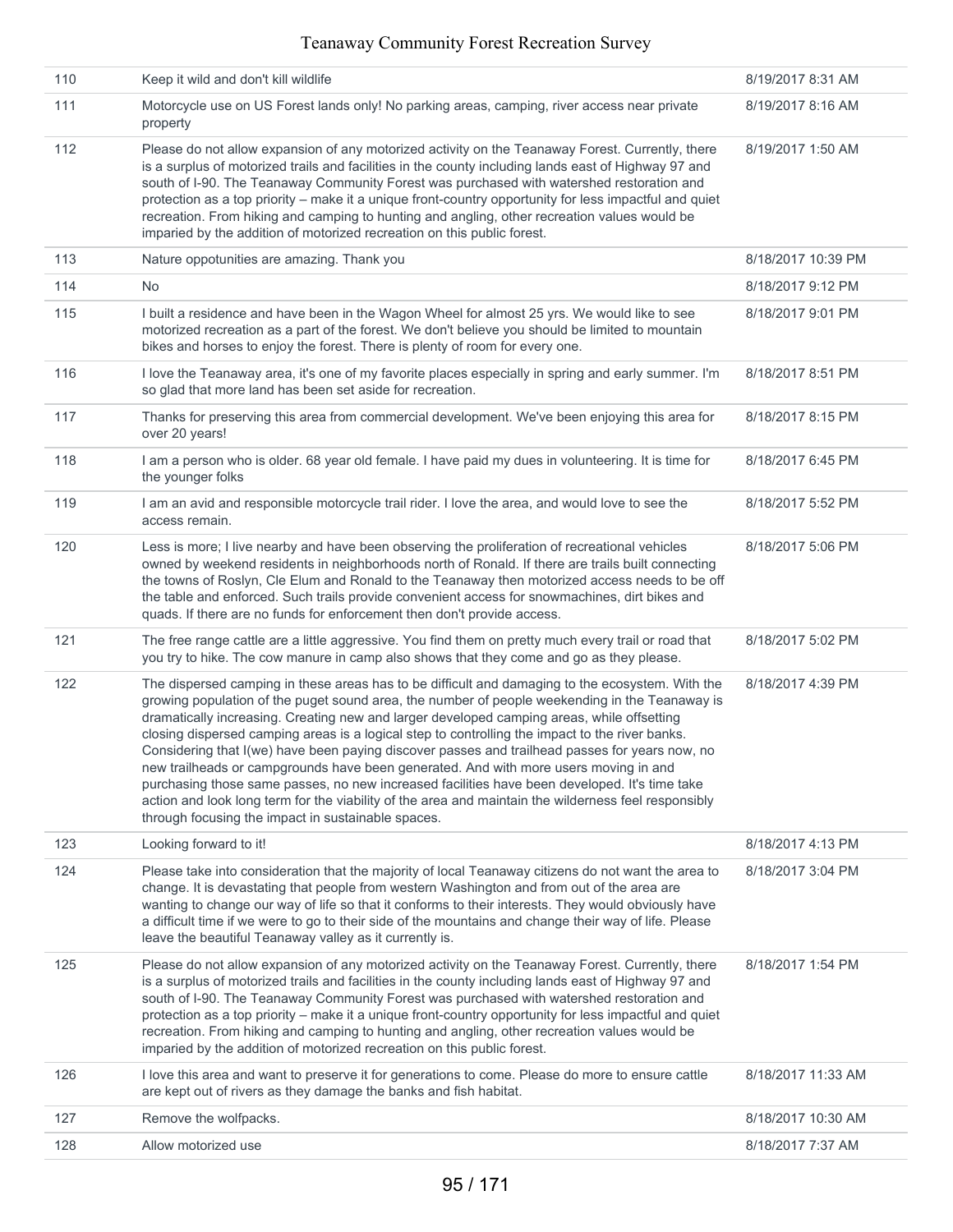| 129 | I am for and all of the above strategy allowing multiple recreational groups to access the<br>Teanaway community forest. In my opinion, access to the forest should reflect the diversity of<br>America and American recreational user groups. While not every user group should have access<br>to every trail, there should be specific trails designated to mountain bikers, motorcycles,<br>equestrians and hikers. Make sure to get volunteers from the various user groups to help build and<br>maintain the trails. Looking forward to having fun in the Teanaway community Forrest! Thank you                                                                                                                                                                                                                                                                                                          | 8/18/2017 6:39 AM  |
|-----|---------------------------------------------------------------------------------------------------------------------------------------------------------------------------------------------------------------------------------------------------------------------------------------------------------------------------------------------------------------------------------------------------------------------------------------------------------------------------------------------------------------------------------------------------------------------------------------------------------------------------------------------------------------------------------------------------------------------------------------------------------------------------------------------------------------------------------------------------------------------------------------------------------------|--------------------|
| 130 | Elderly. More and more restricted from non-motorized access.                                                                                                                                                                                                                                                                                                                                                                                                                                                                                                                                                                                                                                                                                                                                                                                                                                                  | 8/18/2017 4:21 AM  |
| 131 | We trailer camp in the W. Fork campground once to twice a year. It's great because it's close<br>enough to town, it's a fee free campground, has put toilets, and has lots of recreation<br>opportunities. It's the perfect spot. Please don't ruin perfection w/a lot of fee and rules.                                                                                                                                                                                                                                                                                                                                                                                                                                                                                                                                                                                                                      | 8/17/2017 11:06 PM |
| 132 | Maintain its status as nonmotorized. This is one of the few remaining places without constant<br>motorized harassment to people and wildlife. The amazing diversity of wildlife will certainly<br>decrease with the addition of motors. Maintain the current state with very limited motorized access-<br>motorized groups are not losing anything because they've never had legal access.                                                                                                                                                                                                                                                                                                                                                                                                                                                                                                                    | 8/17/2017 9:29 PM  |
| 133 | Twenty Nine Pines campground could be better. It is cheaper but campsites are not very attractive<br>nor shady Salmon La Sac is nicer and you do pay more but there was a problem in that people<br>seem to reserve prime sites and then don't show up so campground is "full" but not really. Would<br>be nice if there was a way to release unused campsites by a certain time of evening but that would<br>require a host and more work so maybe not possible. I'm physically somewhat disabled so really<br>appreciate being able to drive into a campsite and am sorry to be missing the more wilderness<br>sites available by backpacking. But one thing I like about the Teanaway is it's only a couple hours<br>from Seattle for a completely different climate and landscape and nice weather and yet it's fairly<br>uncrowded with a variety of car accessible places to Camp along a river or lake | 8/17/2017 8:25 PM  |
| 134 | Thanks for taking the time and effort to do this, and improve the area.                                                                                                                                                                                                                                                                                                                                                                                                                                                                                                                                                                                                                                                                                                                                                                                                                                       | 8/17/2017 6:34 PM  |
| 135 | Please do not allow e-bike access or arc access                                                                                                                                                                                                                                                                                                                                                                                                                                                                                                                                                                                                                                                                                                                                                                                                                                                               | 8/17/2017 6:20 PM  |
| 136 | Please keep our forest and river usable but we like having it our own little secret. Please don't over<br>advertise it and ruin it's simple beauty and quietness that draws us there.                                                                                                                                                                                                                                                                                                                                                                                                                                                                                                                                                                                                                                                                                                                         | 8/17/2017 6:13 PM  |
| 137 | I think it is paramount that multi use trails exist in our community forest. Motorcycles and Snow<br>machines alike should have every right to enjoy our community forest. As a whole we are<br>responsible stewards of the land and highly likely to volunteer to maintain the trail system.                                                                                                                                                                                                                                                                                                                                                                                                                                                                                                                                                                                                                 | 8/17/2017 5:13 PM  |
| 138 | please save our natural areas                                                                                                                                                                                                                                                                                                                                                                                                                                                                                                                                                                                                                                                                                                                                                                                                                                                                                 | 8/17/2017 3:59 PM  |
| 139 | Non-motorized!                                                                                                                                                                                                                                                                                                                                                                                                                                                                                                                                                                                                                                                                                                                                                                                                                                                                                                | 8/17/2017 3:35 PM  |
| 140 | hunters and fishers enjoy the rugged areas. These need to be protected.                                                                                                                                                                                                                                                                                                                                                                                                                                                                                                                                                                                                                                                                                                                                                                                                                                       | 8/17/2017 12:54 PM |
| 141 | It is hard to volunteer time, but donating financially is easier for me as my way of contribution, at<br>this point in my life.                                                                                                                                                                                                                                                                                                                                                                                                                                                                                                                                                                                                                                                                                                                                                                               | 8/17/2017 9:46 AM  |
| 142 | Thank you! The Teanaway is a beautiful area!                                                                                                                                                                                                                                                                                                                                                                                                                                                                                                                                                                                                                                                                                                                                                                                                                                                                  | 8/17/2017 12:56 AM |
| 143 | The motorcycles tear up the hiking trails. The ruts and erosion from them are very bad. It would be<br>better to have a motorcycle park then allow the bikes on the trails.                                                                                                                                                                                                                                                                                                                                                                                                                                                                                                                                                                                                                                                                                                                                   | 8/16/2017 11:31 PM |
| 144 | I find that state lands capitulate to political demands and become restrictive and I find that<br>unwelcoming. I've recreated there for many years and expect it will now become a place NOT to<br>go to with state control. It should be turned over the USFS as part of National Forest Lands where<br>it is less susceptible to BS non-scientific political demands of city dwellers                                                                                                                                                                                                                                                                                                                                                                                                                                                                                                                       | 8/16/2017 8:39 PM  |
| 145 | No                                                                                                                                                                                                                                                                                                                                                                                                                                                                                                                                                                                                                                                                                                                                                                                                                                                                                                            | 8/16/2017 2:54 PM  |
| 146 | Do not increase access to dirt bikes and atvs.                                                                                                                                                                                                                                                                                                                                                                                                                                                                                                                                                                                                                                                                                                                                                                                                                                                                | 8/16/2017 1:40 PM  |
| 147 | Forest service road improvements on roads up to the Beverly Turnpike, Stafford Creek and North<br>Fork                                                                                                                                                                                                                                                                                                                                                                                                                                                                                                                                                                                                                                                                                                                                                                                                        | 8/16/2017 11:34 AM |
| 148 | If I were closer to the forest in general I would be more apt to volunteer. As it stands, I'm only able<br>to visit once/twice a year for camping.                                                                                                                                                                                                                                                                                                                                                                                                                                                                                                                                                                                                                                                                                                                                                            | 8/16/2017 10:32 AM |
| 149 | Yes if the trails were cleaned so you could ride them you would have more people in horse camps.<br>Trails need to be cleared not just the main.                                                                                                                                                                                                                                                                                                                                                                                                                                                                                                                                                                                                                                                                                                                                                              | 8/16/2017 10:17 AM |
| 150 | We need motorized trails too. ie, dirt biking                                                                                                                                                                                                                                                                                                                                                                                                                                                                                                                                                                                                                                                                                                                                                                                                                                                                 | 8/16/2017 9:25 AM  |
|     |                                                                                                                                                                                                                                                                                                                                                                                                                                                                                                                                                                                                                                                                                                                                                                                                                                                                                                               |                    |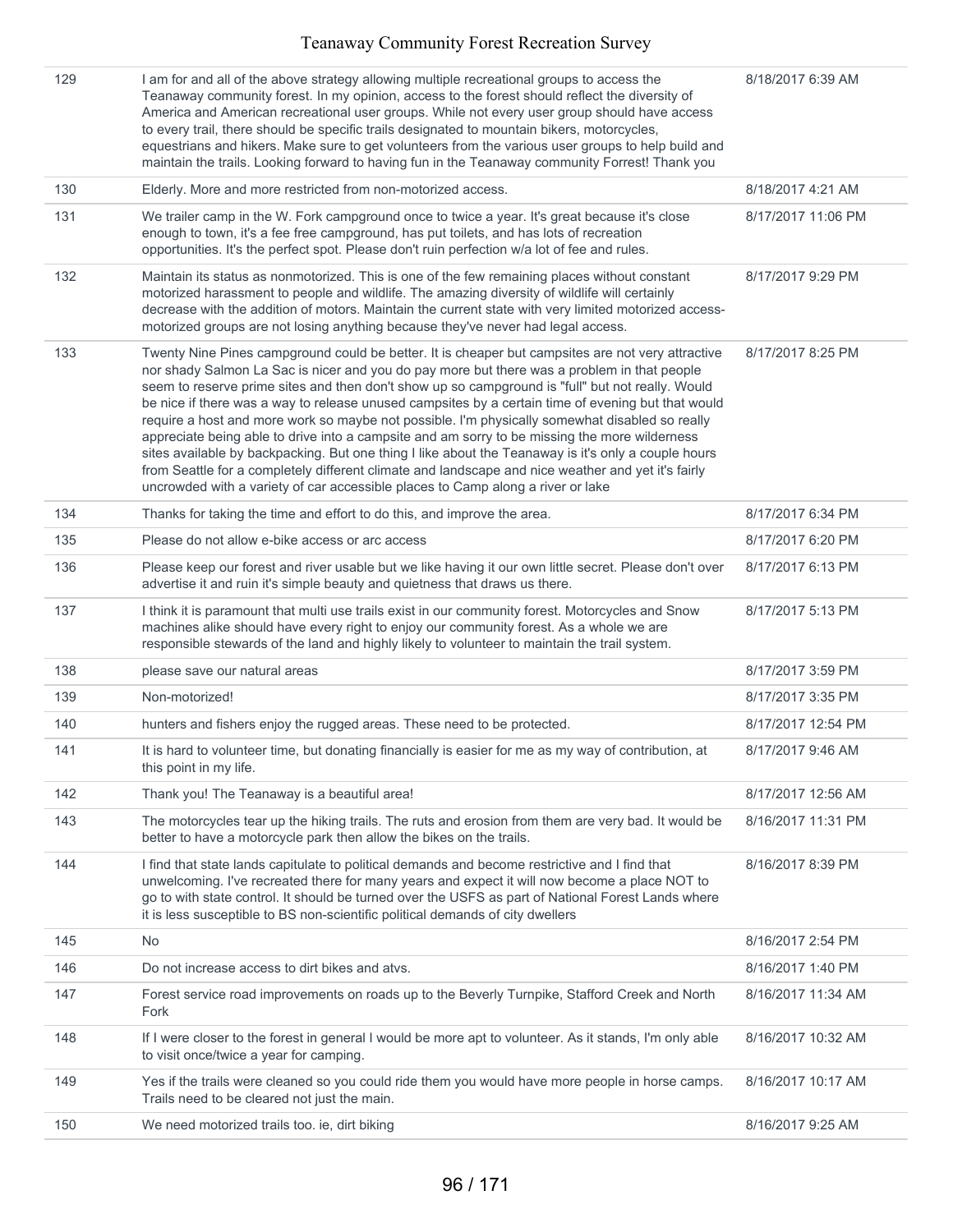| 151 | We need to share the trails. Horses, people, bikes.                                                                                                                                                                                                                                                                                                                                                                                                                                                                                                                                                                                                                                                                                                                                                                                                                                                              | 8/16/2017 9:06 AM  |
|-----|------------------------------------------------------------------------------------------------------------------------------------------------------------------------------------------------------------------------------------------------------------------------------------------------------------------------------------------------------------------------------------------------------------------------------------------------------------------------------------------------------------------------------------------------------------------------------------------------------------------------------------------------------------------------------------------------------------------------------------------------------------------------------------------------------------------------------------------------------------------------------------------------------------------|--------------------|
| 152 | I live near Sammamish but, I love to visit the Teenaway area.                                                                                                                                                                                                                                                                                                                                                                                                                                                                                                                                                                                                                                                                                                                                                                                                                                                    | 8/16/2017 8:33 AM  |
| 153 | Leave the area open to public use year round. Much public land is not open to the public.                                                                                                                                                                                                                                                                                                                                                                                                                                                                                                                                                                                                                                                                                                                                                                                                                        | 8/16/2017 8:03 AM  |
| 154 | While I'd like to be more available to help with trails etc, at this time in my life I find I'm frequently<br>out of town!                                                                                                                                                                                                                                                                                                                                                                                                                                                                                                                                                                                                                                                                                                                                                                                       | 8/16/2017 7:07 AM  |
| 155 | We have enjoyed the openness of the area and the ability to cross country through the area.                                                                                                                                                                                                                                                                                                                                                                                                                                                                                                                                                                                                                                                                                                                                                                                                                      | 8/16/2017 6:00 AM  |
| 156 | I'm excited this is now public land. I'd really like it to be left as rustic and undeveloped as it is now<br>and has been for the last 100 years, that's what makes the Teanaway so special! It's a quiet<br>beautiful place without all the traffic and abuse of other nearby recreation sights like those off I90<br>and Leavenworth. Icicle Creek Road is a good model for semi undeveloped area that handles very<br>similar recreation and a lot of people.                                                                                                                                                                                                                                                                                                                                                                                                                                                 | 8/16/2017 5:35 AM  |
| 157 | keep it wild and primitive for the most part, but provide limited access and regular enforcement in<br>the few heavy use/casual hiker-car camper areas. let it be used by all but don't give it all away to<br>the abusers without retaining the vast majority of it's wildness for the ones who will care for it.                                                                                                                                                                                                                                                                                                                                                                                                                                                                                                                                                                                               | 8/15/2017 10:42 PM |
| 158 | please don't exploit this beautiful, untouched area just to make a few bucks off additional<br>mainstream recreational activities : (                                                                                                                                                                                                                                                                                                                                                                                                                                                                                                                                                                                                                                                                                                                                                                            | 8/15/2017 10:18 PM |
| 159 | I'm not likely to volunteer for trail maintenance becasue my wife is already a volunteer USFS<br>ranger and I am active in Search and Rescue. Selective logging and controlled burns should be<br>promoted to rehab the pine forests.                                                                                                                                                                                                                                                                                                                                                                                                                                                                                                                                                                                                                                                                            | 8/15/2017 9:33 PM  |
| 160 | Please do not allow expansion of any motorized activity on the TCF. Currently, there is a surplus<br>of motorized trails and facilities in the greater Teanaway area and lands south of I-90. The TCF<br>was purchased with watershed restoration and protection as a top priority - allowing expansion of<br>such a destructive activity runs counter to these goals. We need to restore the watershed, protect<br>the land for wildlife, allow some reasonable quiet recreation, and focus on directing limited<br>resources to developing some great campgrounds and trails to great vistas. We support quiet<br>recreation trails that allow non-motorized activities. The TCF is home to a flourishing wolf pack,<br>spotted owls, deer and elk, and more -- recreation planning should be aligned with the<br>conservation goals of the TCF and allow for recreation uses that do not degrade these goals. | 8/15/2017 8:40 PM  |
| 161 | I value the peace and quiet in the forest and would welcome no motorized access.                                                                                                                                                                                                                                                                                                                                                                                                                                                                                                                                                                                                                                                                                                                                                                                                                                 | 8/15/2017 7:20 PM  |
| 162 | Beautiful area! Excited to see what comes out of this planning process.                                                                                                                                                                                                                                                                                                                                                                                                                                                                                                                                                                                                                                                                                                                                                                                                                                          | 8/15/2017 7:02 PM  |
| 163 | Please stop the target shooting!                                                                                                                                                                                                                                                                                                                                                                                                                                                                                                                                                                                                                                                                                                                                                                                                                                                                                 | 8/15/2017 6:43 PM  |
| 164 | reduce grazing on the community forest                                                                                                                                                                                                                                                                                                                                                                                                                                                                                                                                                                                                                                                                                                                                                                                                                                                                           | 8/15/2017 6:00 PM  |
| 165 | Nice to learn about this treasure                                                                                                                                                                                                                                                                                                                                                                                                                                                                                                                                                                                                                                                                                                                                                                                                                                                                                | 8/15/2017 5:19 PM  |
| 166 | Allow for motorized use on existing road network.                                                                                                                                                                                                                                                                                                                                                                                                                                                                                                                                                                                                                                                                                                                                                                                                                                                                | 8/15/2017 5:02 PM  |
| 167 | I really want campsites for tents only. Tent camping near RVs or trailers with anything motorized<br>(generators) ruins the experience of nature and quiet. 29 pines is too noisy to enjoy nature<br>sounds/sights.                                                                                                                                                                                                                                                                                                                                                                                                                                                                                                                                                                                                                                                                                              | 8/15/2017 4:47 PM  |
| 168 | Please consider offering limited bus service to major Teanaway Community Forest<br>trailheads/campsites during the peak season. I love to backpack and hike but remain dependent<br>on friends to drive because in this chapter of my life my income is too low to rent or own a car to<br>get out in the woods on my own. And instead of carving out parking lots in the TCF, please<br>consider establishing park and rides with shuttle buses to trailheads and campsites and<br>connections to regional public transit to reduce car traffic in the TCF and economic barriers to<br>entry.                                                                                                                                                                                                                                                                                                                   | 8/15/2017 3:31 PM  |
| 169 | I'm too old and tied up (caregiver) to volunteer.                                                                                                                                                                                                                                                                                                                                                                                                                                                                                                                                                                                                                                                                                                                                                                                                                                                                | 8/15/2017 2:09 PM  |
| 170 | I believe that this taxpayer funded recreational area should be available to all users regardless of<br>whether it is motorized or non-motorized. Full access is important to the economic viability of the<br>local area and discriminating against certain citizens based upon how they choose to use these<br>research would be wrong.                                                                                                                                                                                                                                                                                                                                                                                                                                                                                                                                                                        | 8/15/2017 12:25 PM |
| 171 | Appreciate this careful planning to accomodate all in balanced development and access.                                                                                                                                                                                                                                                                                                                                                                                                                                                                                                                                                                                                                                                                                                                                                                                                                           | 8/15/2017 11:24 AM |
| 172 | Quiet and natural landscape are what I seek. I will not walk there if I am likely to hear motorized<br>vehicles.                                                                                                                                                                                                                                                                                                                                                                                                                                                                                                                                                                                                                                                                                                                                                                                                 | 8/15/2017 10:54 AM |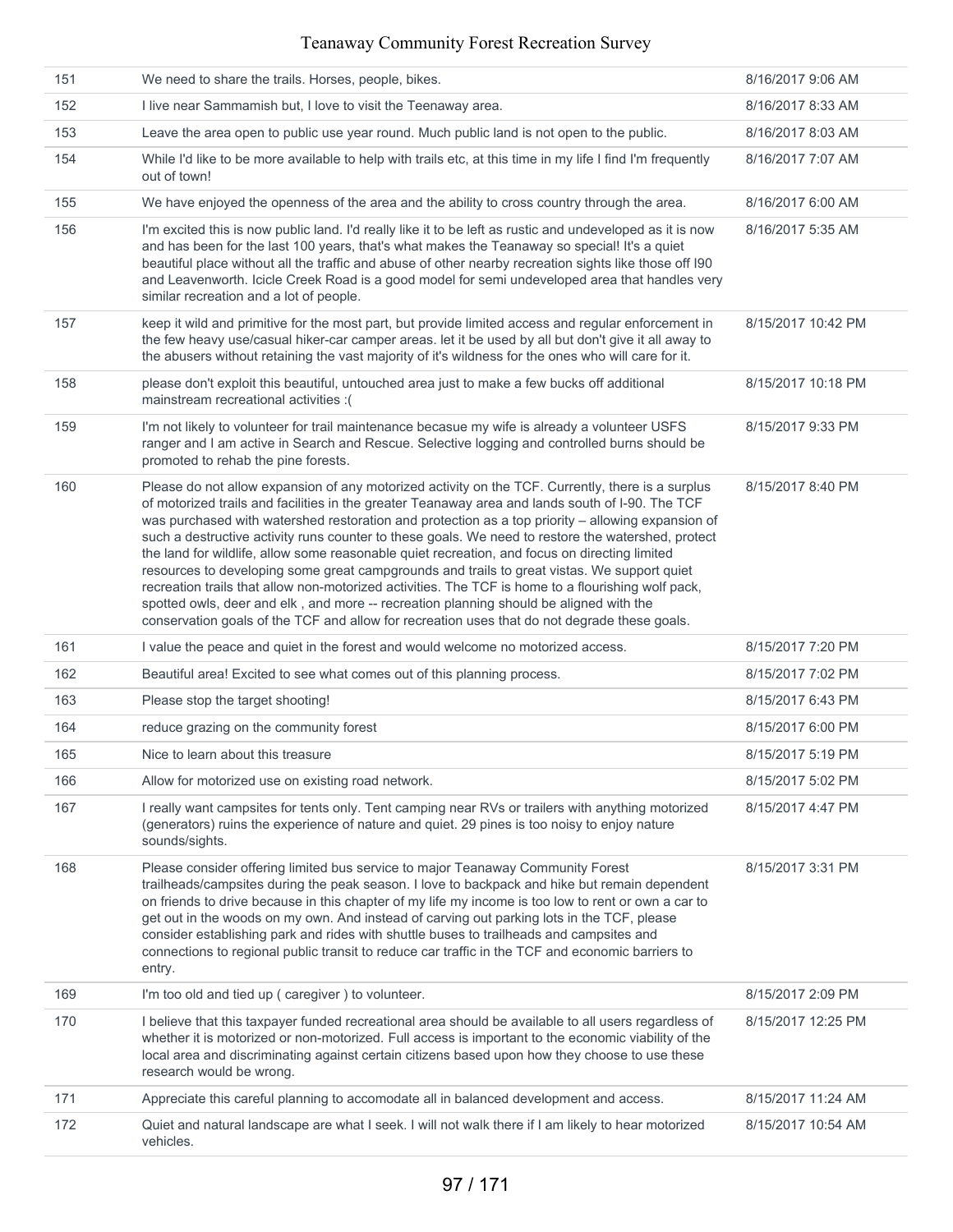| 173 | try to consider the wildlife and the natural orld as you make plans for more people to invade the<br>backcountry. please.                                                                                                                                                                                                                                                                                     | 8/15/2017 10:42 AM |
|-----|---------------------------------------------------------------------------------------------------------------------------------------------------------------------------------------------------------------------------------------------------------------------------------------------------------------------------------------------------------------------------------------------------------------|--------------------|
| 174 | We live in Seattle, and do our volunteer trail work closer to home. The Teanaway is a beautiful<br>change of scenery, but I couldn't be coming out to do volunteer work - too far.                                                                                                                                                                                                                            | 8/15/2017 9:19 AM  |
| 175 | One of our most treasured and beautiful areas                                                                                                                                                                                                                                                                                                                                                                 | 8/15/2017 8:46 AM  |
| 176 | Keep out motorized vehicles - motorcycles, atv's, etc.                                                                                                                                                                                                                                                                                                                                                        | 8/15/2017 8:06 AM  |
| 177 | My lack of volunteering would only be because of health issues in my back when having to bend<br>over too much.                                                                                                                                                                                                                                                                                               | 8/15/2017 7:54 AM  |
| 178 | Love this area! I'm excited that there will be more space/options for the hordes of people seeking<br>recreation in that area.                                                                                                                                                                                                                                                                                | 8/15/2017 6:39 AM  |
| 179 | An organized approach to all I have checked seems to be underway! Great!                                                                                                                                                                                                                                                                                                                                      | 8/15/2017 6:15 AM  |
| 180 | No more roads or development.                                                                                                                                                                                                                                                                                                                                                                                 | 8/15/2017 6:00 AM  |
| 181 | Please make sure horse use is high on the priority list.                                                                                                                                                                                                                                                                                                                                                      | 8/15/2017 4:15 AM  |
| 182 | I feel bad about my last answer (very unlikely to volunteer) but it's a long drive. Don't encourage<br>mechanized recreation (motorcycles, snowmobiles, ATVs). Let the forest be a natural experience.                                                                                                                                                                                                        | 8/15/2017 12:13 AM |
| 183 | Don't want to see the area built with cabins etc. Please leave it as nature put it, just make the trail<br>system more designated except for steep areas, leave alone. Make the more well used trails<br>designated and maintained. Leave the "experts only" trails as is.                                                                                                                                    | 8/14/2017 11:30 PM |
| 184 | Keep it open to all user groups!                                                                                                                                                                                                                                                                                                                                                                              | 8/14/2017 10:44 PM |
| 185 | <b>No</b>                                                                                                                                                                                                                                                                                                                                                                                                     | 8/14/2017 10:40 PM |
| 186 | <b>No</b>                                                                                                                                                                                                                                                                                                                                                                                                     | 8/14/2017 10:12 PM |
| 187 | 1. decommission the roads around Gallagher head lake - or put a trail to connect Gallagher to the<br>trail from Esmeralda basin. No motor cycle trails - the damage being done on the few used is<br>greatAND there needs to be far more education on toileting in the outdoors, its gotten really bad!                                                                                                       | 8/14/2017 10:04 PM |
| 188 | The Teanaway Valley is the gateway to an exceptional wilderness region. Development should<br>take a minimalist approach, with a goal of improving access, safety, and orientation for users<br>without jeopardizing the wilderness and opening the region to the excesses of overdevelopment.                                                                                                                | 8/14/2017 9:41 PM  |
| 189 | Please keep trails open to horses                                                                                                                                                                                                                                                                                                                                                                             | 8/14/2017 9:21 PM  |
| 190 | Provide adequate trails without motorized vehicles (motorcycles or snowmobiles).                                                                                                                                                                                                                                                                                                                              | 8/14/2017 9:21 PM  |
| 191 | Sounds like opportunity for WTA projects.                                                                                                                                                                                                                                                                                                                                                                     | 8/14/2017 9:19 PM  |
| 192 | Please keep it open to stock. Provide areas that hikers and stock do not have to be concerned for<br>their personal safety due to high speed mountain bikes.                                                                                                                                                                                                                                                  | 8/14/2017 9:18 PM  |
| 193 | Love the Teanaway Comunity Forest                                                                                                                                                                                                                                                                                                                                                                             | 8/14/2017 9:16 PM  |
| 194 | You asked what I want, but I think it's very important we develop expanded recreation opportunity<br>for future generations.                                                                                                                                                                                                                                                                                  | 8/14/2017 9:10 PM  |
| 195 | Currently, I seek steeper peak hikes, scrambles, climbs. In 10 years-when approaching 70, may<br>hike & camp Teanaway much more.                                                                                                                                                                                                                                                                              | 8/14/2017 9:05 PM  |
| 196 | The road to the north fork area, Beverly campground, Ingall's lake trailhead etc is rough and all<br>that forest debris along the way in big piles really needs to be cleaned up.                                                                                                                                                                                                                             | 8/14/2017 7:17 PM  |
| 197 | Great area with lots of opportunities. My hiking is a bit closer to Seattle but would love to hike in<br>the teanawy area if a bit more developed.                                                                                                                                                                                                                                                            | 8/14/2017 7:15 PM  |
| 198 | Yes, we need more trail related development in the Teanaway to help take pressure off the<br>Methow Valley year round.                                                                                                                                                                                                                                                                                        | 8/14/2017 7:08 PM  |
| 199 | I love the area and have spent years exploring. I have seen increased use, illegal motorized trail<br>poaching, and erosion. It is a delicate area that cannot support large numbers nor motorized use.<br>Large event use should be limited. Every weekend in Spring and summer large groups over take<br>the place - no place to park, crowded or closed trails. They need to be limited and pay to use it. | 8/14/2017 7:00 PM  |
| 200 | Thank you for this                                                                                                                                                                                                                                                                                                                                                                                            | 8/14/2017 6:58 PM  |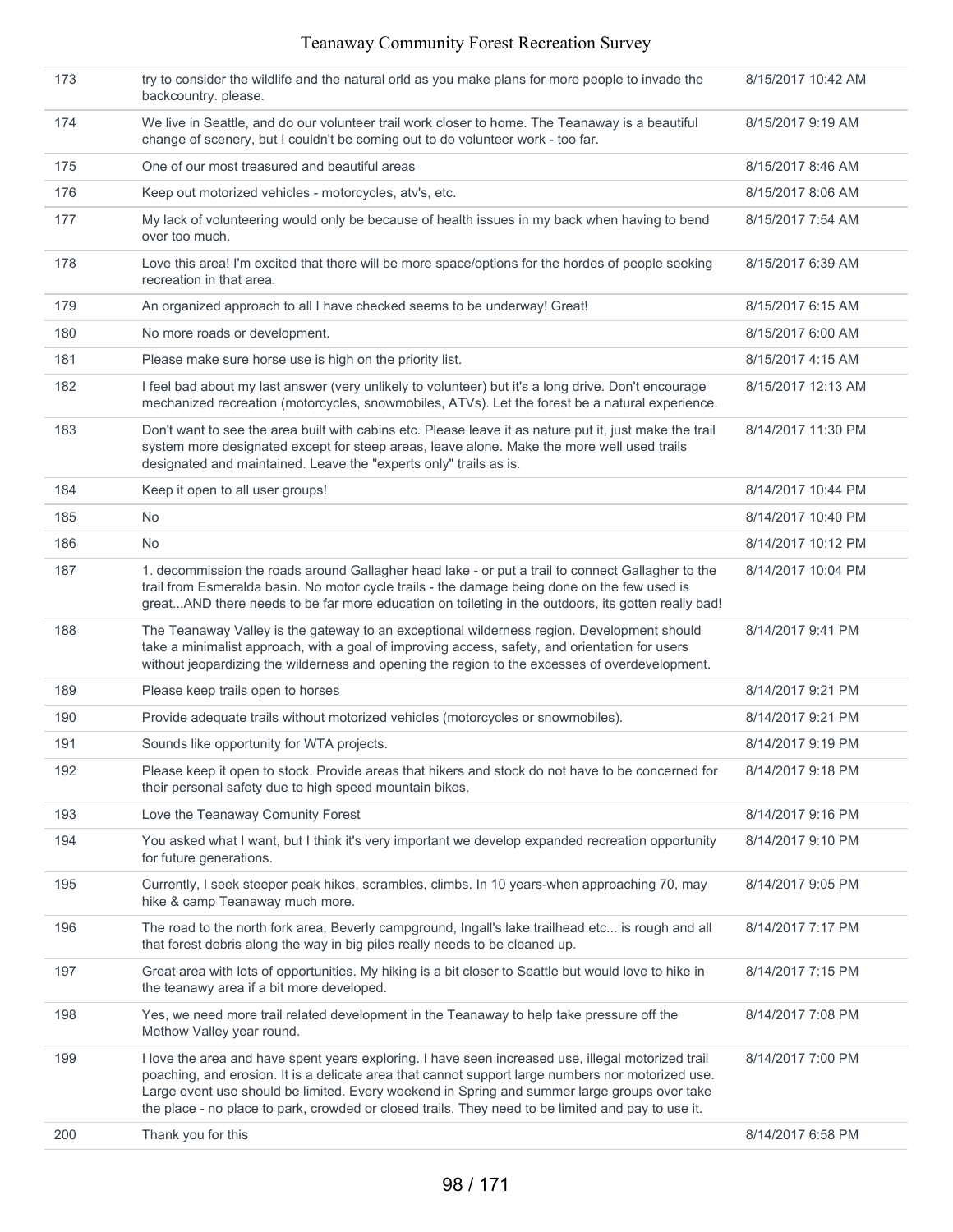| 201 | Lets get her done                                                                                                                                                                                                                                                                                                                                                                                                                                                                                                                                                                                                                                                                                                                                                                                                                                                                                                                       | 8/14/2017 6:45 PM  |
|-----|-----------------------------------------------------------------------------------------------------------------------------------------------------------------------------------------------------------------------------------------------------------------------------------------------------------------------------------------------------------------------------------------------------------------------------------------------------------------------------------------------------------------------------------------------------------------------------------------------------------------------------------------------------------------------------------------------------------------------------------------------------------------------------------------------------------------------------------------------------------------------------------------------------------------------------------------|--------------------|
| 202 | Beautiful area - keep the motors away from the hiking trails!!!!!!!                                                                                                                                                                                                                                                                                                                                                                                                                                                                                                                                                                                                                                                                                                                                                                                                                                                                     | 8/14/2017 6:37 PM  |
| 203 | Optimize hiking/non-motorized activities; ban motorized activities; limit horse and trail, bike uses.                                                                                                                                                                                                                                                                                                                                                                                                                                                                                                                                                                                                                                                                                                                                                                                                                                   | 8/14/2017 6:10 PM  |
| 204 | I don't go there often because I live in North Bend, but I love areas I've been to                                                                                                                                                                                                                                                                                                                                                                                                                                                                                                                                                                                                                                                                                                                                                                                                                                                      | 8/14/2017 5:49 PM  |
| 205 | Hunters using motorized vehicles made a fall hike scary.                                                                                                                                                                                                                                                                                                                                                                                                                                                                                                                                                                                                                                                                                                                                                                                                                                                                                | 8/14/2017 5:37 PM  |
| 206 | Very happy to see this happening and while I definitely am in favor of developing enough to create<br>more recreation opportunities I wouldn't want to see it developed to the point where it is loved to<br>death like many other areas. Also, I would prefer that this not be so groomed that it makes it too<br>desirable/easy for the folks who just want to show up to party and end up trashing the place. I<br>guess what I'm saying is I would like to see some rough edges remain or at the very least keep the<br>overly easy accessibility to a few areas while making access to much of the area a little bit more<br>challenging - by which I don't just mean challenging trails but even challenging road conditionsfor<br>example I wouldn't want to see every road paved over and every slightly bumpy or rutted section<br>totally smoothed out. If this area becomes too popular I will definitely start to avoid it. | 8/14/2017 5:34 PM  |
| 207 | Would love to volunteer if well organized, specific days planned and easy to sign up/show up, with<br>very specific tasks and clear direction ready to achieve.                                                                                                                                                                                                                                                                                                                                                                                                                                                                                                                                                                                                                                                                                                                                                                         | 8/14/2017 4:32 PM  |
| 208 | Please do not allow expansion of any motorized activity on the Teanaway Forest! There's already<br>too many motorized trails and facilities in the county. The Teanaway Community Forest is<br>supposed to focus on watershed restoration and protection, so QUIET recreation is the best<br>approach. Adding motorized recreation on this forest will harm the wildlife and the quiet recreation<br>that the forest was meant to protect.                                                                                                                                                                                                                                                                                                                                                                                                                                                                                              | 8/14/2017 11:15 AM |
| 209 | Having camping areas outside of designated areas is a great benefit. Even just a small flat pull off<br>area that a truck and trailer can park in works great.                                                                                                                                                                                                                                                                                                                                                                                                                                                                                                                                                                                                                                                                                                                                                                          | 8/14/2017 9:37 AM  |
| 210 | Thanks for asking for feedback!                                                                                                                                                                                                                                                                                                                                                                                                                                                                                                                                                                                                                                                                                                                                                                                                                                                                                                         | 8/14/2017 9:00 AM  |
| 211 | I would limit access to these area to preserve the beauty and serenity of the area                                                                                                                                                                                                                                                                                                                                                                                                                                                                                                                                                                                                                                                                                                                                                                                                                                                      | 8/14/2017 8:44 AM  |
| 212 | Respect for multiple use including grazing, timber management . Wildfire mitigation using<br>prescribe fire and thinning. Seperation of mountain biking and foot/horse users. No mountain<br>biking in roadless areas.                                                                                                                                                                                                                                                                                                                                                                                                                                                                                                                                                                                                                                                                                                                  | 8/14/2017 8:43 AM  |
| 213 | I am a horseback rider and I don't mind sharing trails with all users as long as all are respectful of<br>one another and the land.                                                                                                                                                                                                                                                                                                                                                                                                                                                                                                                                                                                                                                                                                                                                                                                                     | 8/14/2017 7:48 AM  |
| 214 | Mountain bike flow trails and groomed xc nordic trails, far away from snowmobile noise and w a<br>dedicated parking area, are our biggest requests. Hard to find a Nordic experience not polluted by<br>snowmobile noise within 2 hours of Seattle.                                                                                                                                                                                                                                                                                                                                                                                                                                                                                                                                                                                                                                                                                     | 8/14/2017 7:37 AM  |
| 215 | Less roads, more trails.                                                                                                                                                                                                                                                                                                                                                                                                                                                                                                                                                                                                                                                                                                                                                                                                                                                                                                                | 8/13/2017 10:11 PM |
| 216 | Build a strong relationship with the cattle and timber industries.                                                                                                                                                                                                                                                                                                                                                                                                                                                                                                                                                                                                                                                                                                                                                                                                                                                                      | 8/13/2017 9:20 PM  |
| 217 | If I lived closer to this trail system I would have no problem doing volunteer work. Also having<br>some one way trails that loop so mountain bikes and horses can move in the same direction for<br>less accidents.                                                                                                                                                                                                                                                                                                                                                                                                                                                                                                                                                                                                                                                                                                                    | 8/13/2017 8:54 PM  |
| 218 | Leave it natural. More additions means more cost and disruption to the forest. There are plenty of<br>other recreation areas around. We do not need anything more!                                                                                                                                                                                                                                                                                                                                                                                                                                                                                                                                                                                                                                                                                                                                                                      | 8/13/2017 7:00 PM  |
| 219 | don't forget the disabled and injured soldiers, they suffer from nature deficit disorder just like we<br>do                                                                                                                                                                                                                                                                                                                                                                                                                                                                                                                                                                                                                                                                                                                                                                                                                             | 8/13/2017 6:50 PM  |
| 220 | I would love to see more mountain biking opportunities.                                                                                                                                                                                                                                                                                                                                                                                                                                                                                                                                                                                                                                                                                                                                                                                                                                                                                 | 8/13/2017 2:44 PM  |
| 221 | Please open and designate trails for motorized use. Motorcycle and four wheel drive access                                                                                                                                                                                                                                                                                                                                                                                                                                                                                                                                                                                                                                                                                                                                                                                                                                              | 8/13/2017 2:28 PM  |
| 222 | Make sure trout habitat and river flows protect trout in the future. Seems like there is too much<br>agricultural irrigation and the river is disappearing.                                                                                                                                                                                                                                                                                                                                                                                                                                                                                                                                                                                                                                                                                                                                                                             | 8/13/2017 2:23 PM  |
| 223 | motorcycled cle elum ridge cle elum to Roslyn. saw non motor signs. Street legal M/C is doing less<br>damage than rat pack trail folks.                                                                                                                                                                                                                                                                                                                                                                                                                                                                                                                                                                                                                                                                                                                                                                                                 | 8/13/2017 1:05 PM  |
| 224 | As a hiker and non-motorized winter recreation its, please keep in mind my desire to be removed<br>from the sound and smell of motorized equipment. As a hiker, trail sharing does not work with<br>motorized and non-motorized users.                                                                                                                                                                                                                                                                                                                                                                                                                                                                                                                                                                                                                                                                                                  | 8/13/2017 7:58 AM  |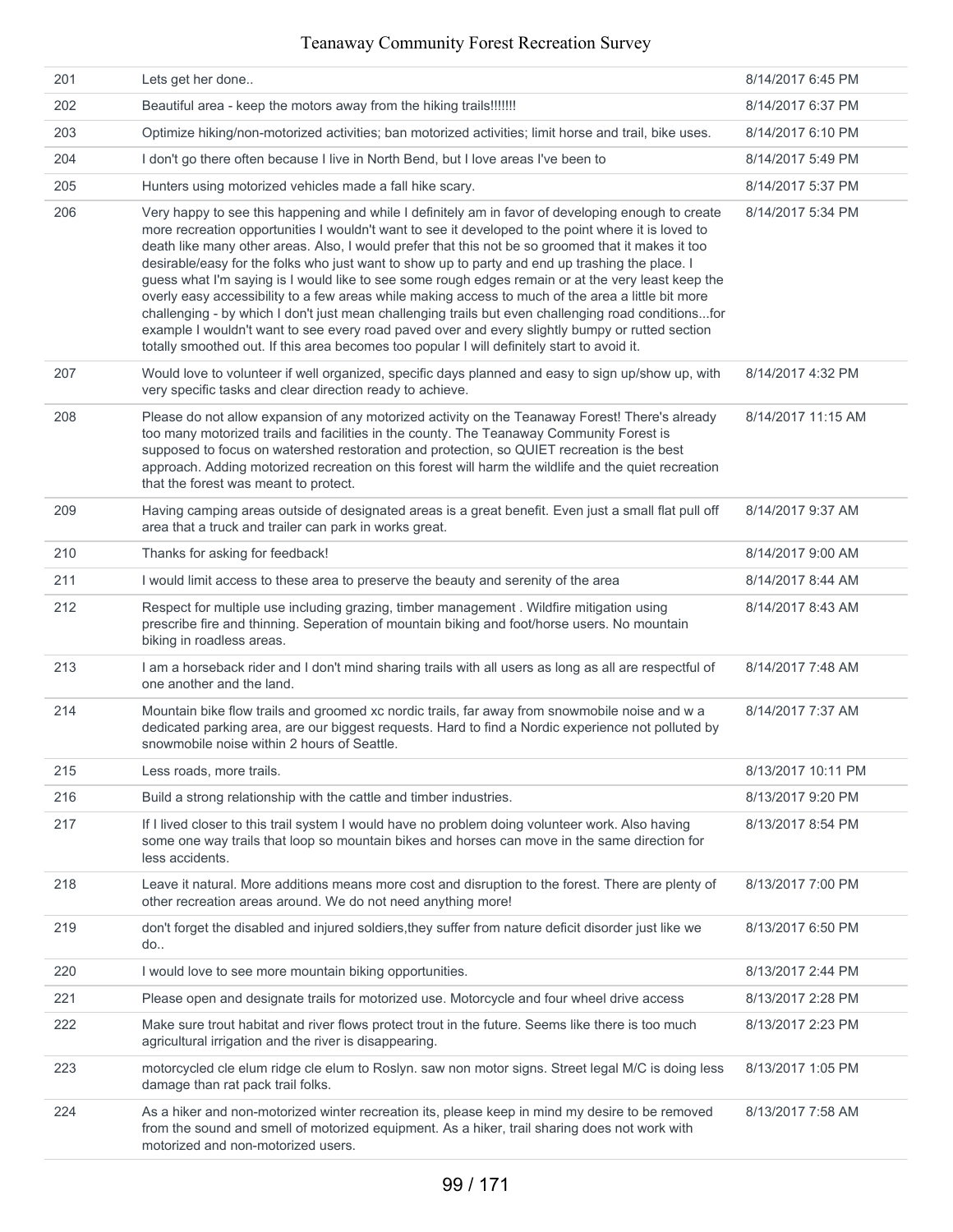| 225 | thank you!                                                                                                                                                                                                                                                                                                                                                                                                                                                                                                                                                                                                                                                                                                                                                                                                                                                                                                                                                                                | 8/12/2017 8:43 PM  |
|-----|-------------------------------------------------------------------------------------------------------------------------------------------------------------------------------------------------------------------------------------------------------------------------------------------------------------------------------------------------------------------------------------------------------------------------------------------------------------------------------------------------------------------------------------------------------------------------------------------------------------------------------------------------------------------------------------------------------------------------------------------------------------------------------------------------------------------------------------------------------------------------------------------------------------------------------------------------------------------------------------------|--------------------|
| 226 | Thank you for being open to public comment. Washington State has so much land yet not nearly<br>enough trails. Trails that connect geographic areas and allow for a variety of users are needed.                                                                                                                                                                                                                                                                                                                                                                                                                                                                                                                                                                                                                                                                                                                                                                                          | 8/12/2017 4:26 PM  |
| 227 | The single track trail in the area is super confusing. They need connectors and trail signage. Easy<br>to get lost. Takes away from the experience.                                                                                                                                                                                                                                                                                                                                                                                                                                                                                                                                                                                                                                                                                                                                                                                                                                       | 8/12/2017 9:59 AM  |
| 228 | Trails need to connect the various natural resource highlights in the area like Bible Rock and<br>others. Low grade properly constructed trails for non moto use should be a high priority. Leave<br>double track in place for emergency access but enhance the user experience by constructing<br>single track. EMBA should be a major contributor to this part. Signage is key also. Read trail<br>reports on Trailforks.com and almost every user complains of no signage and overgrown trails.<br>Again, EMBA can help here. Reach out to them.                                                                                                                                                                                                                                                                                                                                                                                                                                       | 8/12/2017 9:50 AM  |
| 229 | would like the peacefulness maintained--if motorized vehicles are allowed, they need to be street<br>legal: with mufflers!                                                                                                                                                                                                                                                                                                                                                                                                                                                                                                                                                                                                                                                                                                                                                                                                                                                                | 8/12/2017 9:33 AM  |
| 230 | I strongly believe that there needs be continuation of the road system over Jack creek to Blue<br>Creek and that Dickey Creek needs to be open for vehicles to access Red top and Highway 97<br>down Blue creek. This forest is for everyone. I am sure that the groups that advocate diversity and<br>inclusion will recognize this and support motorized and non-motorized use. I also believe that the<br>current USFS jeep trails that border and pass through need to remain as they are part of the<br>community forest as well. Please include everyone and don't over regulate. Thank you.                                                                                                                                                                                                                                                                                                                                                                                        | 8/12/2017 9:33 AM  |
| 231 | keep motorized and non-motorized widely separated.                                                                                                                                                                                                                                                                                                                                                                                                                                                                                                                                                                                                                                                                                                                                                                                                                                                                                                                                        | 8/12/2017 9:08 AM  |
| 232 | I love this area!                                                                                                                                                                                                                                                                                                                                                                                                                                                                                                                                                                                                                                                                                                                                                                                                                                                                                                                                                                         | 8/12/2017 6:32 AM  |
| 233 | Motor bikes are misusing the Lake Cle Elum beaches, towns of Ronald, Roslyn and Cle Elum<br>because the trails have been blocked. They are going around the barricades and making new<br>trails illegally. They need a place to go and enjoy nature instead of running up and down making<br>dust and noise for local citizens. Please open the trails for bikes.                                                                                                                                                                                                                                                                                                                                                                                                                                                                                                                                                                                                                         | 8/11/2017 7:57 PM  |
| 234 | Keep as many roads open as possible for elderly like me with disabilitys to access the area.                                                                                                                                                                                                                                                                                                                                                                                                                                                                                                                                                                                                                                                                                                                                                                                                                                                                                              | 8/11/2017 7:44 PM  |
| 235 | If it is non motorized I won't be able to use account of health                                                                                                                                                                                                                                                                                                                                                                                                                                                                                                                                                                                                                                                                                                                                                                                                                                                                                                                           | 8/11/2017 7:13 PM  |
| 236 | Thank you for preserving this land for recreation uses.                                                                                                                                                                                                                                                                                                                                                                                                                                                                                                                                                                                                                                                                                                                                                                                                                                                                                                                                   | 8/11/2017 6:45 PM  |
| 237 | Open up trails to ATV and Off road use.                                                                                                                                                                                                                                                                                                                                                                                                                                                                                                                                                                                                                                                                                                                                                                                                                                                                                                                                                   | 8/11/2017 6:16 PM  |
| 238 | Part of the charm here is the lack of development.                                                                                                                                                                                                                                                                                                                                                                                                                                                                                                                                                                                                                                                                                                                                                                                                                                                                                                                                        | 8/11/2017 2:52 PM  |
| 239 | I think you are doing a great job keeping ORV, hiking, and equestrian use independent of<br>eachother. I am a graduate student in Ellensburg in the resource management program so please<br>contact me with anything you might need.                                                                                                                                                                                                                                                                                                                                                                                                                                                                                                                                                                                                                                                                                                                                                     | 8/11/2017 1:22 PM  |
| 240 | Please don't close down the recreational shooting pits. I would gladly volunteer to these areas<br>clean                                                                                                                                                                                                                                                                                                                                                                                                                                                                                                                                                                                                                                                                                                                                                                                                                                                                                  | 8/11/2017 11:46 AM |
| 241 | I understand the interest in legalizing the existing motorized access, but we have plenty of areas in<br>our county already open to motorized. These machines are powerful, noisy and highly destructive.<br>Trails in the Manastash, Taneum and Table Mountain areas are in terrible shape because<br>maintenance funds are always difficult to retain. Volunteer groups who say they help "maintain"<br>trails mostly just buck the logs out of their way at the beginning of the season. That isn't<br>maintenance. The trails are cutting deeper into the soil, are widening in many places.<br>Maintenance to eliminate that is expensive. The same will happen in the Teanaway with<br>authorizing and promoting motorized access. The three trails that are already open are "expert<br>only". That drastically reduces usage. Look at the condition of popular trails in other parts of the<br>county before considering whether to open this area for dirt bikes or other ORV's. | 8/11/2017 10:20 AM |
| 242 | I feel strongly that motorized recreational use be PROHIBITED in the TCF. The expressed reason<br>for the state acquiring the area was to enhance and preserve the natural landscape and wildlife<br>populations. Motorized recreation would only aid in the destruction of stable landscapes and<br>wildlife security. There are already ample areas available in the county for motorized recreation.                                                                                                                                                                                                                                                                                                                                                                                                                                                                                                                                                                                   | 8/11/2017 9:46 AM  |
| 243 | Please don't expand the motorized areas.                                                                                                                                                                                                                                                                                                                                                                                                                                                                                                                                                                                                                                                                                                                                                                                                                                                                                                                                                  | 8/10/2017 9:00 PM  |
| 244 | Local are going to take care of this area because it is close and a great place to ride horses, bike<br>or hike. We don't like to go in and clean up when visitors trash our forest.                                                                                                                                                                                                                                                                                                                                                                                                                                                                                                                                                                                                                                                                                                                                                                                                      | 8/10/2017 7:26 PM  |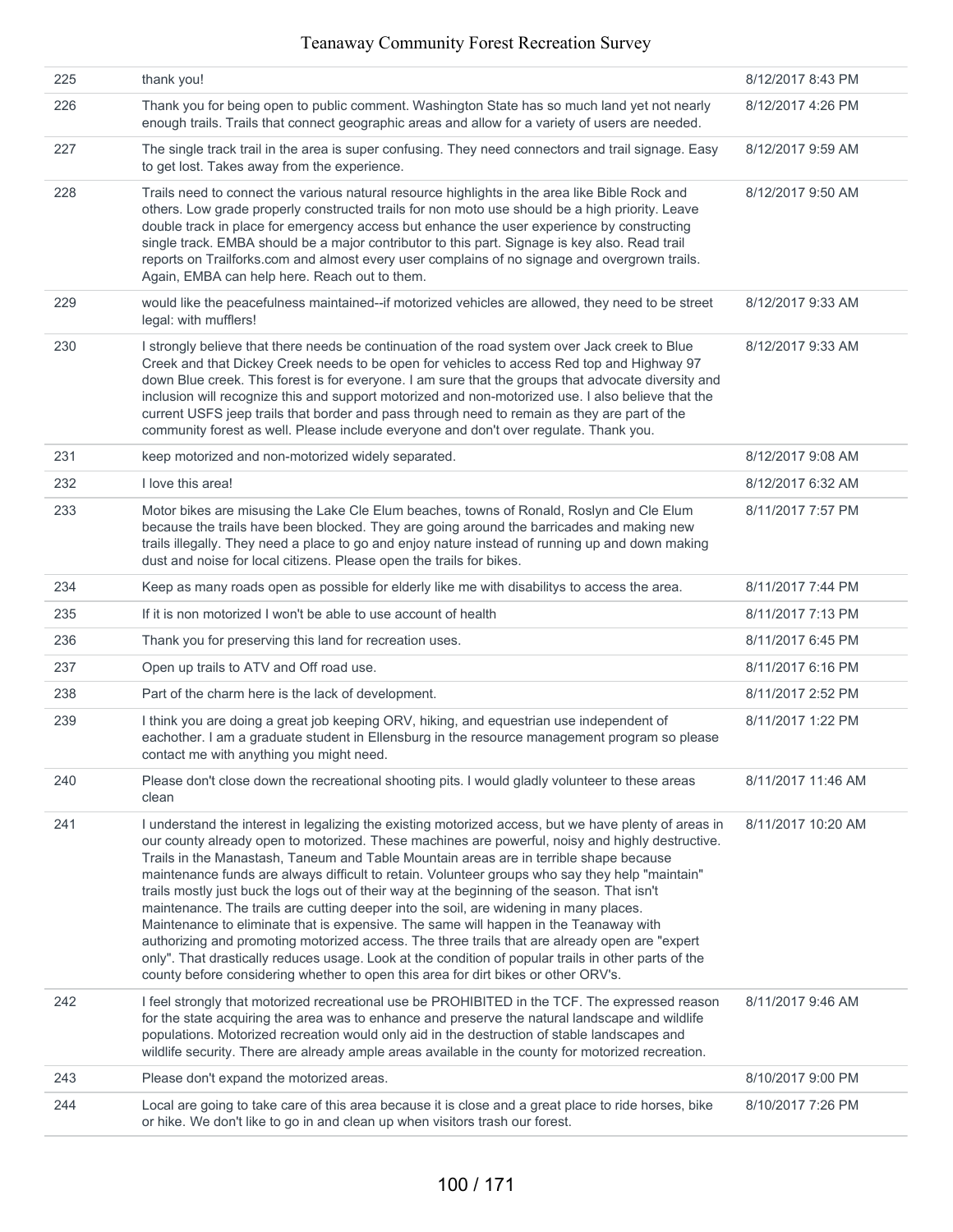| 245 | I would prefer to have no motorized vehicles allowed. It is part of an important watershed - please<br>use educational kiosks to explain how all of the eco-systems work together to support good water.<br>Thank you.                                                                                                                                                                                                                                                                                                                                                                                                                                                                                                                                                                                                                                                                                                                                                                                                                                                                                                                                                           | 8/10/2017 5:32 PM  |
|-----|----------------------------------------------------------------------------------------------------------------------------------------------------------------------------------------------------------------------------------------------------------------------------------------------------------------------------------------------------------------------------------------------------------------------------------------------------------------------------------------------------------------------------------------------------------------------------------------------------------------------------------------------------------------------------------------------------------------------------------------------------------------------------------------------------------------------------------------------------------------------------------------------------------------------------------------------------------------------------------------------------------------------------------------------------------------------------------------------------------------------------------------------------------------------------------|--------------------|
| 246 | Please do not close our snowmobile access. This is a huge deal for many of us who have been<br>riding in the area for many years.                                                                                                                                                                                                                                                                                                                                                                                                                                                                                                                                                                                                                                                                                                                                                                                                                                                                                                                                                                                                                                                | 8/10/2017 2:01 PM  |
| 247 | DO NOTUNDER ANY CIRCUMSTANCE START RESERVATION OR FEE BASED CAMPSITES<br>OR DESIGNATED CAMPSITES, THIS IS A COMMUNITY FOREST FOR THE LOCAL<br>COMMUNITY, THIS WILL ONLY ENCOURAGE HEAVY TRAFFIC FROM THOSE OUTSIDE THE<br>COMMUNITY. THERE IS NO NEED TO DEVELOP A TRAIL FROM THE TOWNS OF ROSYLN<br>OR CLE ELEM, THE ONLY THING THAT NEEDS IMPROVED IS THE ROADS!!!!!!!!                                                                                                                                                                                                                                                                                                                                                                                                                                                                                                                                                                                                                                                                                                                                                                                                        | 8/10/2017 12:08 PM |
| 248 | Meet with UTV riders & learn about us & how we respect rules & other people around us. We are<br>good people who follow the rules & we don't tear up the trails. We clean up areas that need it as<br>we ride. The keeps & trucks Tate up the trails & if you investigate the width of the damage we can't<br>ride after they tare up the trails yet they are league. Meet with us & get to know us we are good<br>responsible riders.                                                                                                                                                                                                                                                                                                                                                                                                                                                                                                                                                                                                                                                                                                                                           | 8/10/2017 11:58 AM |
| 249 | I have been using these trails for 35yrs. with motorized and non-motorized and I believe that it<br>needs to accommodate for both. People are going to do both anyway and so we need to give<br>access to do both and cutting off access to or through certain areas is not going to work they all<br>need to have access to the same areas. You can never make everyone 100% happy so we need<br>to stop trying to do that because it just makes people angry and frustrated.                                                                                                                                                                                                                                                                                                                                                                                                                                                                                                                                                                                                                                                                                                   | 8/10/2017 9:50 AM  |
| 250 | Camping is important for some but it is costly to build / maintain If camping is provided it should be<br>self sustaining                                                                                                                                                                                                                                                                                                                                                                                                                                                                                                                                                                                                                                                                                                                                                                                                                                                                                                                                                                                                                                                        | 8/10/2017 9:20 AM  |
| 251 | The vast majority of the landscape outside of wilderness has ample access for multiple forms of<br>motorized access, and it is very special and unique to have the Teanaway without motorized<br>access outside of what already exists. Please do not increase any form of motorized access.<br>People can already access areas of the Teanaway on all three forks using motorized, I do it myself<br>on paved and unpaved roads, and the 3 USFS motorized trails for motorcycles need to be<br>relocated outside of the sensitive stream areas - they wreck them! The winter snowmobile routes<br>connect loops, and to USFS trails, and provide more than enough motorized winter access - do not<br>increase this amount, and if anything please relocate or reduce this. I like to ski cross country, and<br>I routinely observe snowmobile tracks in all sorts of places where they are not authorized or<br>designated - please enforce the groomed routes that already exist. Having some groomed non-<br>motorized routes would be nice! Thank you for purchasing the Teanaway, it is truly a special<br>place, unlike any other - don't wreck it by loving it to death. | 8/9/2017 10:37 PM  |
| 252 | Continue with the old Forest Service slogan of multiple use.                                                                                                                                                                                                                                                                                                                                                                                                                                                                                                                                                                                                                                                                                                                                                                                                                                                                                                                                                                                                                                                                                                                     | 8/9/2017 5:33 PM   |
| 253 | This area is a treasure! Especially as the growth of usage along the I-90 corridor increases.                                                                                                                                                                                                                                                                                                                                                                                                                                                                                                                                                                                                                                                                                                                                                                                                                                                                                                                                                                                                                                                                                    | 8/9/2017 4:15 PM   |
| 254 | I do not think motorized vehicles should use and recreate on the same trails as hikers and<br>equestrian should, Motorized users should use over areas outside of TCF.                                                                                                                                                                                                                                                                                                                                                                                                                                                                                                                                                                                                                                                                                                                                                                                                                                                                                                                                                                                                           | 8/9/2017 1:51 PM   |
| 255 | I started going to Teanaway in 1958 and spent many summers over there. This land should be left<br>open for all to use.                                                                                                                                                                                                                                                                                                                                                                                                                                                                                                                                                                                                                                                                                                                                                                                                                                                                                                                                                                                                                                                          | 8/9/2017 1:23 PM   |
| 256 | Beautiful area for cross country skiing, but marred by snowmobile traffic in same areas. Designate<br>some good skiing area non motorized--Teanaway Butte?                                                                                                                                                                                                                                                                                                                                                                                                                                                                                                                                                                                                                                                                                                                                                                                                                                                                                                                                                                                                                       | 8/9/2017 10:58 AM  |
| 257 | Restricted area and trails for motorized bikes                                                                                                                                                                                                                                                                                                                                                                                                                                                                                                                                                                                                                                                                                                                                                                                                                                                                                                                                                                                                                                                                                                                                   | 8/9/2017 10:18 AM  |
| 258 | I love this area now. It's a shame that they allow motorbikes on the trails - they are getting<br>destroyed! Keep this area rural and full of natural beauty. Keep it quiet - ban the use of motorbikes<br>on the trails! They can use the roads!                                                                                                                                                                                                                                                                                                                                                                                                                                                                                                                                                                                                                                                                                                                                                                                                                                                                                                                                | 8/9/2017 10:18 AM  |
| 259 | I noticed most of your questions are structured and directed towards non-motorized recreation. I<br>bet you didn't think anyone would be wise enough t have noticed that. It's as if us you and your<br>Environmentalist Friends are willingly accept your paychecks from the tax payers and continually<br>strive to implement your own agenda funded on the backs of the Taxpayer who own this property.<br>"Kind of like the way you sniped the Senior Water Rights!! Your services would be better served if<br>you'd stay on the Westside of the Cascades with the rest of your Commie Pals! But as we all know<br>you already F that up with the failed Growth Management Plan.                                                                                                                                                                                                                                                                                                                                                                                                                                                                                            | 8/9/2017 8:16 AM   |
| 260 | Thank you for asking!                                                                                                                                                                                                                                                                                                                                                                                                                                                                                                                                                                                                                                                                                                                                                                                                                                                                                                                                                                                                                                                                                                                                                            | 8/9/2017 8:08 AM   |
| 261 | Gate roads keep motorized out. Cause much erosion                                                                                                                                                                                                                                                                                                                                                                                                                                                                                                                                                                                                                                                                                                                                                                                                                                                                                                                                                                                                                                                                                                                                | 8/8/2017 8:21 PM   |
|     |                                                                                                                                                                                                                                                                                                                                                                                                                                                                                                                                                                                                                                                                                                                                                                                                                                                                                                                                                                                                                                                                                                                                                                                  |                    |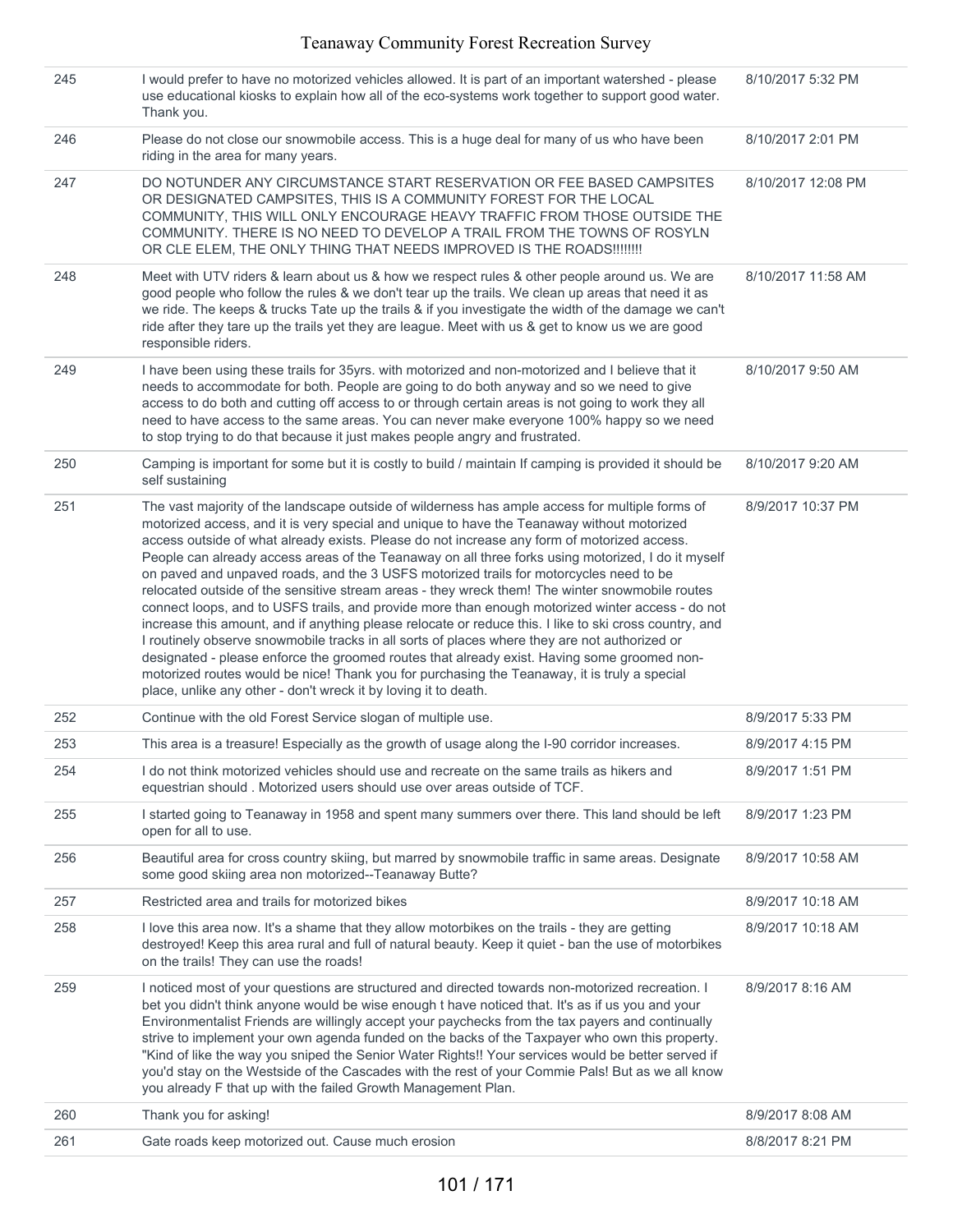| 262 | The smell of permits, fees, and limited access is worrisome. I've been in the area for a lifetime,<br>hiked, fished and hunted. Always cleaned up after ourselves. Always picked up others garbage. I<br>dislike the idea of making something better and charging us to use the area. I know population<br>explosion is a problem  I understand the costs. Still, I get timed of things getting "fixed" for the<br>common good and then fees and permits tacked on. Grrrrrrrr.                                                                                                                                                                                                                                                                                 | 8/8/2017 7:56 PM  |
|-----|----------------------------------------------------------------------------------------------------------------------------------------------------------------------------------------------------------------------------------------------------------------------------------------------------------------------------------------------------------------------------------------------------------------------------------------------------------------------------------------------------------------------------------------------------------------------------------------------------------------------------------------------------------------------------------------------------------------------------------------------------------------|-------------------|
| 263 | <b>FIX THE ROADS</b>                                                                                                                                                                                                                                                                                                                                                                                                                                                                                                                                                                                                                                                                                                                                           | 8/8/2017 7:55 PM  |
| 264 | I and my family do a great deal of volunteering for trail maintenance in other locations and feel<br>strongly that the Teanaway Community Forest area has sustained itself and Should continue to do<br>so if it is not overcome by massive amounts of people using it as the new weekend destination.<br>The area does not need to be commercialized, and motorized vehicles should not be allowed. It<br>should not be fenced as if it were a city park it is forest and range for a reason. The area has<br>sustained its self before this big changerespect it for the way it is and the historical uses that<br>have been in place.                                                                                                                       | 8/8/2017 7:18 PM  |
| 265 | As you can see from my comments, I feel strongly that we should try to keep the Teanaway as<br>wild as possible, as clean as possible, and as less citified as possible. My family has been coming<br>here for generations. The more "improvements" we see - the more signs, parking lots, paved<br>roads, motors, overly groomed trailes -- the more the Teanaway becomes like a city park. That's<br>not why true Teanaway lovers go there. We yearn for a place that is beautiful, accessible and wild.<br>Good toilets, good gravel roads, clean campsites and signage that blends with the surroundings is<br>fine. If you want to spend more money, put it into educational programs that teach kids and adults<br>about the forest and its inhabitants. | 8/8/2017 7:03 PM  |
| 266 | I'm very thankful there is a group of people working to preserve this precious land. My family has<br>been in the area since the 60's and I love it. Thank you.                                                                                                                                                                                                                                                                                                                                                                                                                                                                                                                                                                                                | 8/8/2017 6:47 PM  |
| 267 | - Recreation should be secondary to the primary goal of the watershed restoration and protection. -<br>Manage to protect important ecological elements such as the Teanaway wolf pack, spotted owls,<br>elk, , and fish. - Motorized use in the NF Teanaway has been heavy, damaging and displacing<br>other recreation. South of I-90 motorized recreation is really intensive. Such off road-motorized<br>recreation winter or summer should not be allowed into the Teanaway Community Forest. - With<br>regard to recreation, please make sure that we can have quiet, peaceful experiences that do not<br>excessively disturb the landscape.                                                                                                              | 8/8/2017 5:36 PM  |
| 268 | Thank you for the daunting task of trying to create a community forest area with something for<br>everyone. My biggest concern is the idea of motorized vehicles in the forest. I worry about the<br>impact they could have with the other types of recreation the TFC is trying to establish.                                                                                                                                                                                                                                                                                                                                                                                                                                                                 | 8/8/2017 4:16 PM  |
| 269 | By opening the area to elderly and disabled by the use of motorized side by side you are now<br>making it available to everyone                                                                                                                                                                                                                                                                                                                                                                                                                                                                                                                                                                                                                                | 8/8/2017 3:36 PM  |
| 270 | Please do not exclude motorized recreation in designated areas.                                                                                                                                                                                                                                                                                                                                                                                                                                                                                                                                                                                                                                                                                                | 8/8/2017 1:14 PM  |
| 271 | Please limit motorized vehicles in the forest. We visit the forest for the quiet and to observe<br>wildlife/birds. We do not mean eliminate the vehicles completely, but limit the access.                                                                                                                                                                                                                                                                                                                                                                                                                                                                                                                                                                     | 8/8/2017 11:26 AM |
| 272 | I am getting up in age so it would be difficult for me to volunteer for restoration projects.                                                                                                                                                                                                                                                                                                                                                                                                                                                                                                                                                                                                                                                                  | 8/8/2017 10:19 AM |
| 273 | More races!                                                                                                                                                                                                                                                                                                                                                                                                                                                                                                                                                                                                                                                                                                                                                    | 8/8/2017 10:15 AM |
| 274 | Don't ban any activities due to pressure from other groups (keep motorized, hunting, etc)                                                                                                                                                                                                                                                                                                                                                                                                                                                                                                                                                                                                                                                                      | 8/8/2017 9:35 AM  |
| 275 | My body won't let get out a work anymore                                                                                                                                                                                                                                                                                                                                                                                                                                                                                                                                                                                                                                                                                                                       | 8/8/2017 8:03 AM  |
| 276 | Minimize motor recreational vehicles. Create minimal human impact.                                                                                                                                                                                                                                                                                                                                                                                                                                                                                                                                                                                                                                                                                             | 8/8/2017 7:26 AM  |
| 277 | I've loved all of my Teanaway experiences, the only issue is one we had while camping, and it was<br>the bathrooms. They were definitely suitable, and very clean when we arrived, but they quickly got<br>overrun with bees and flies and were a little bit terrifying to go into, and there weren't even very<br>many campers there using thembut one darn person left the seat up and it was all over! We<br>ended up using the woods for our "needs" but that is obviously not ideal.                                                                                                                                                                                                                                                                      | 8/7/2017 10:36 PM |
| 278 | Currently working full time. Imagine more active use and volunteering upon retirement. Thanks.<br>Love this area.                                                                                                                                                                                                                                                                                                                                                                                                                                                                                                                                                                                                                                              | 8/7/2017 9:04 PM  |
| 279 | I prefer a quiet experience in nature. I would oppose motorized vehicular access in the community<br>forest.                                                                                                                                                                                                                                                                                                                                                                                                                                                                                                                                                                                                                                                   | 8/7/2017 8:57 PM  |
| 280 | Keep it open for motorcycle trail riding                                                                                                                                                                                                                                                                                                                                                                                                                                                                                                                                                                                                                                                                                                                       | 8/7/2017 8:42 PM  |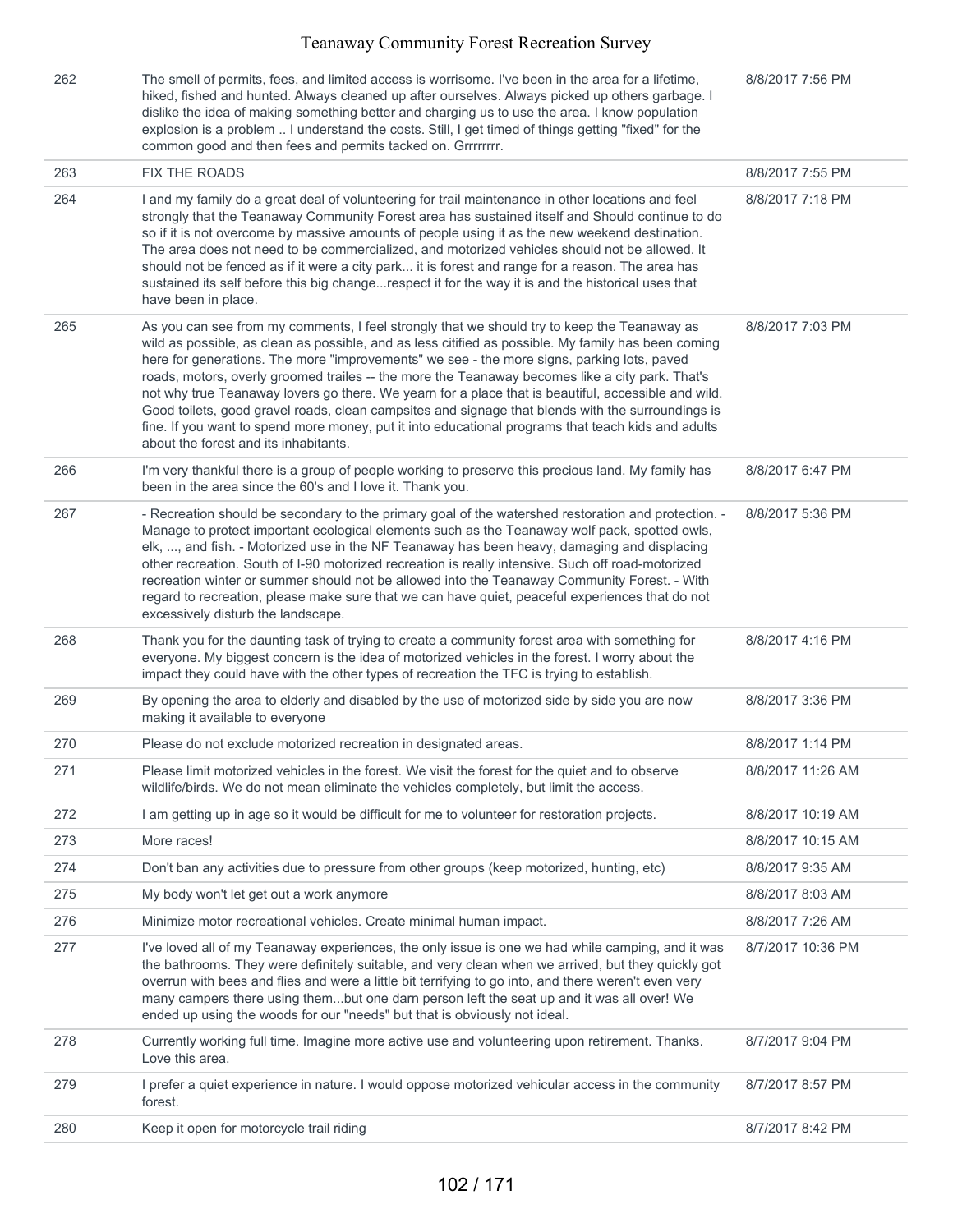| 281 | Once again, please keep in mind that there are very few trails for 2 wheeled motorcycles and very<br>many for hikers, please do not restrict access of the few remaining motorcycle single track trails.<br>Teanaway connects trails south of Cle Elum to trails out of Cashmere like Mission Ridge, closing<br>Teanaway to motorized use would sever that connection                                                                                                                                                                                                                                                                                                                                                                                                                                                                                                                                                                                                                                                                                                                                                                                                                                                                                                                                                                                                                                                                                               | 8/7/2017 7:49 PM  |
|-----|---------------------------------------------------------------------------------------------------------------------------------------------------------------------------------------------------------------------------------------------------------------------------------------------------------------------------------------------------------------------------------------------------------------------------------------------------------------------------------------------------------------------------------------------------------------------------------------------------------------------------------------------------------------------------------------------------------------------------------------------------------------------------------------------------------------------------------------------------------------------------------------------------------------------------------------------------------------------------------------------------------------------------------------------------------------------------------------------------------------------------------------------------------------------------------------------------------------------------------------------------------------------------------------------------------------------------------------------------------------------------------------------------------------------------------------------------------------------|-------------------|
| 282 | Please do not over develop the area. There are so few places left this unmolested. We need to<br>preserve what little we have left.                                                                                                                                                                                                                                                                                                                                                                                                                                                                                                                                                                                                                                                                                                                                                                                                                                                                                                                                                                                                                                                                                                                                                                                                                                                                                                                                 | 8/7/2017 7:04 PM  |
| 283 | I have camped at the Community Campground a few times, I would like to see an overnight<br>charge to supply funds for garbage, security, information sites, trail markers in the area. I believe<br>that designated equine camping spots, (with corrals, highlines, horse waterers, etc) would limit<br>campers further compromising the grounds) I also think that designated trails, with markers would<br>also create less impact on the already eroded river banks, etc. I am a member of the BCHW and<br>we try to do everything to create a better experience for ALL recreational factions.                                                                                                                                                                                                                                                                                                                                                                                                                                                                                                                                                                                                                                                                                                                                                                                                                                                                  | 8/7/2017 7:03 PM  |
| 284 | Thanks to the Teanaway Advisory Committee for all their hard work and to the DNR for the wisdom<br>in seeking input from all the stakeholders. I've long enjoyed the area for it's beauty and had not<br>known until fairly recently that it would now be managed as the Teanaway Community Forest. I am<br>very grateful that it did not end up in private hands when the lands were sold. It's great that it will<br>be preserved for a wide variety of uses by the public.                                                                                                                                                                                                                                                                                                                                                                                                                                                                                                                                                                                                                                                                                                                                                                                                                                                                                                                                                                                       | 8/7/2017 6:04 PM  |
| 285 | The Teanaway is treat, I hope it doesn't get over populated                                                                                                                                                                                                                                                                                                                                                                                                                                                                                                                                                                                                                                                                                                                                                                                                                                                                                                                                                                                                                                                                                                                                                                                                                                                                                                                                                                                                         | 8/7/2017 5:41 PM  |
| 286 | Would like roads back open that we grew up our whole life enjoying before spotted owl protection<br>closed down                                                                                                                                                                                                                                                                                                                                                                                                                                                                                                                                                                                                                                                                                                                                                                                                                                                                                                                                                                                                                                                                                                                                                                                                                                                                                                                                                     | 8/7/2017 5:07 PM  |
| 287 | We need a lot more non- motorized recreation areas.                                                                                                                                                                                                                                                                                                                                                                                                                                                                                                                                                                                                                                                                                                                                                                                                                                                                                                                                                                                                                                                                                                                                                                                                                                                                                                                                                                                                                 | 8/7/2017 3:17 PM  |
| 288 | Protect it at all costs. Expand it if possible.                                                                                                                                                                                                                                                                                                                                                                                                                                                                                                                                                                                                                                                                                                                                                                                                                                                                                                                                                                                                                                                                                                                                                                                                                                                                                                                                                                                                                     | 8/7/2017 3:06 PM  |
| 289 | I'm still a working person, but as I retire I would love to volunteer                                                                                                                                                                                                                                                                                                                                                                                                                                                                                                                                                                                                                                                                                                                                                                                                                                                                                                                                                                                                                                                                                                                                                                                                                                                                                                                                                                                               | 8/7/2017 2:40 PM  |
| 290 | I live in this area because it's rural and quiet. Please don't disturb the forest with recreation<br>activities! And for sure NO motorized vehicles!!!                                                                                                                                                                                                                                                                                                                                                                                                                                                                                                                                                                                                                                                                                                                                                                                                                                                                                                                                                                                                                                                                                                                                                                                                                                                                                                              | 8/7/2017 11:24 AM |
| 291 | The biggest problem for me is the noise of the motorized areas and the lack of good maps - both<br>at trail heads and on trails so you know where you are and how to connect to where you want to<br>go.                                                                                                                                                                                                                                                                                                                                                                                                                                                                                                                                                                                                                                                                                                                                                                                                                                                                                                                                                                                                                                                                                                                                                                                                                                                            | 8/7/2017 10:57 AM |
| 292 | I enjoy navigating through the terrain and would like to see continued access to the entire forest for<br>orienteering, adventure racing, and other land navigation activities.                                                                                                                                                                                                                                                                                                                                                                                                                                                                                                                                                                                                                                                                                                                                                                                                                                                                                                                                                                                                                                                                                                                                                                                                                                                                                     | 8/7/2017 10:24 AM |
| 293 | I believe the emphasis for recreation planning should be placed on habitat improvement for wildlife<br>and fish, and in preserving hunting and fishing opportunities.                                                                                                                                                                                                                                                                                                                                                                                                                                                                                                                                                                                                                                                                                                                                                                                                                                                                                                                                                                                                                                                                                                                                                                                                                                                                                               | 8/7/2017 9:51 AM  |
| 294 | Campsites: - Noticing more and more people are setting up tents or other temporary items to hold<br>campsites with no one present for more 24hrs +. I believe this is against the rulesif not, more<br>clarification is needed. - People are taking horses further out of the horse area's and starting to<br>encroach on other campers. My family and friends enjoy recreating in the Teanaway Community,<br>for many yearsThanks for caring and providing the opportunity's.                                                                                                                                                                                                                                                                                                                                                                                                                                                                                                                                                                                                                                                                                                                                                                                                                                                                                                                                                                                      | 8/7/2017 8:01 AM  |
| 295 | The Teanaway Forest is home to a wolf pack, spotted owls, deer and elk, bull trout, steelhead,<br>Chinook salmon, and many more species. Recreation planning should be aligned with the<br>conservation goals of the Forest and allow for recreation uses that do not degrade fish and wildlife<br>habitat or undermine endangered species recovery. Please do not allow expansion of any<br>motorized activity on the Teanaway Forest. Currently, there is a surplus of motorized trails and<br>facilities in the county including lands east of Highway 97 and south of I-90. The Teanaway<br>Community Forest was purchased with watershed restoration and protection as a top priority -<br>make it a unique front-country opportunity for less impactful and quiet recreation. From hiking and<br>camping to hunting and angling, other recreation values would be imparied by the addition of<br>motorized recreation on this public forest. Well designed and sustainable trails, campgrounds, and<br>river viewing opportunities are important to allow the community access to the TCF, but education<br>and monitoring are vital investments that should be made up front in this recreation planning to<br>ensure lawful use of the designated system. Before new opportunities for recreation are opened in<br>the Teanaway Forest, removal of the existing user created trails and restoration of degraded forest<br>conditions must remain a priority | 8/6/2017 9:39 PM  |
| 296 | Open access to all users.                                                                                                                                                                                                                                                                                                                                                                                                                                                                                                                                                                                                                                                                                                                                                                                                                                                                                                                                                                                                                                                                                                                                                                                                                                                                                                                                                                                                                                           | 8/6/2017 8:46 PM  |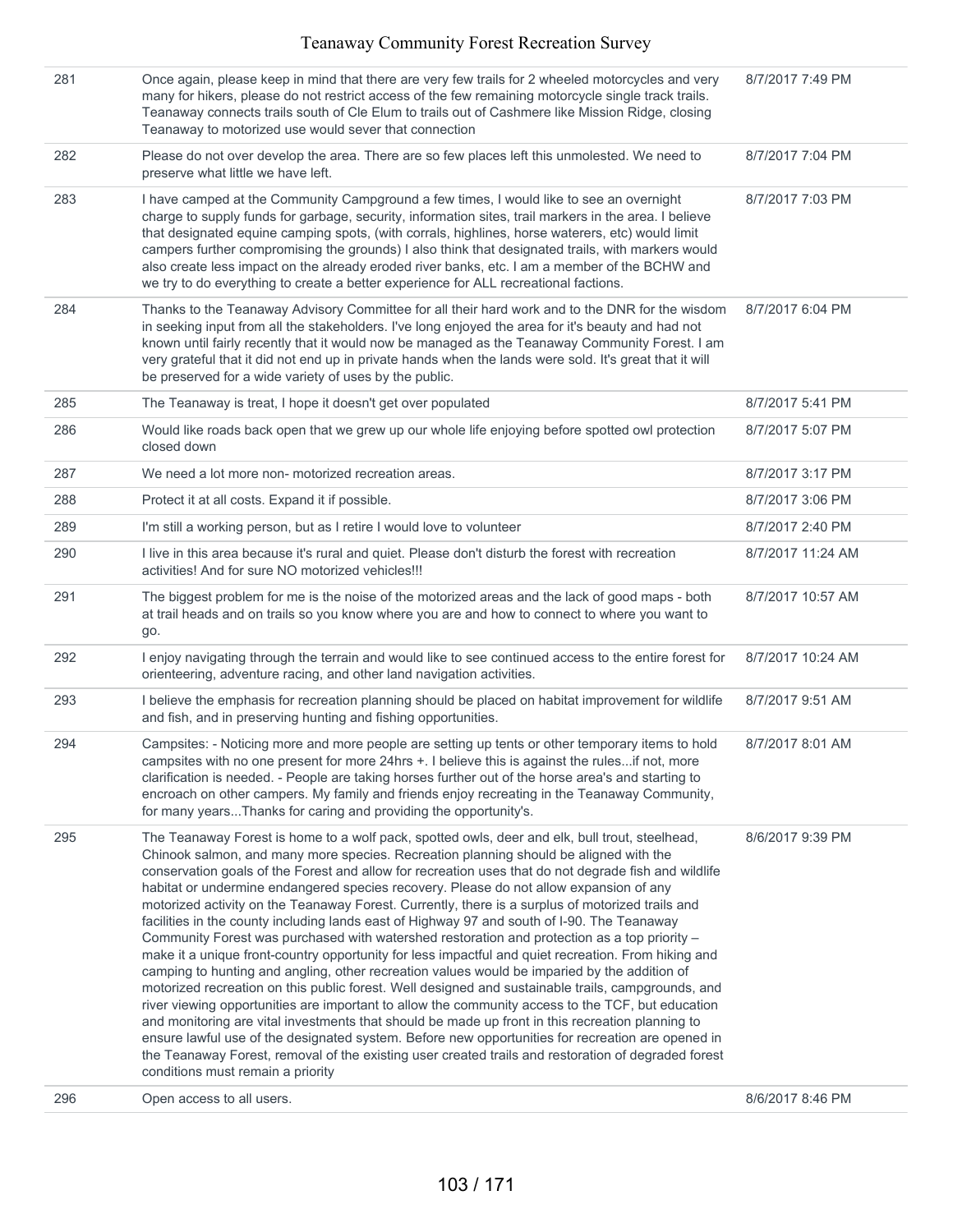| 297 | Would like more designated horse campgrounds that can accommodate more rigs and longer<br>trailers. Would like easy access to stock water and access to manure disposal options or bins. Also<br>would like camp hosts with the authority to prohibit "non-horse" campers from camping in sites<br>designated for horse campers only.                                                                                                                                                                                                                                                                                                                                                                                                                                                                                                                                                                                                                                                                                                                                                                                                                                                                                                                                                                                                                                                                                                                                | 8/6/2017 6:06 PM  |
|-----|----------------------------------------------------------------------------------------------------------------------------------------------------------------------------------------------------------------------------------------------------------------------------------------------------------------------------------------------------------------------------------------------------------------------------------------------------------------------------------------------------------------------------------------------------------------------------------------------------------------------------------------------------------------------------------------------------------------------------------------------------------------------------------------------------------------------------------------------------------------------------------------------------------------------------------------------------------------------------------------------------------------------------------------------------------------------------------------------------------------------------------------------------------------------------------------------------------------------------------------------------------------------------------------------------------------------------------------------------------------------------------------------------------------------------------------------------------------------|-------------------|
| 298 | Illegal motorized use has been harming the Teannaway for generations. It harms wildlife and fish<br>as well as negativity impacting other users. Please put an end to this abuse. Not doing so will<br>harm the water resources needed in the Yakima Plan.                                                                                                                                                                                                                                                                                                                                                                                                                                                                                                                                                                                                                                                                                                                                                                                                                                                                                                                                                                                                                                                                                                                                                                                                           | 8/6/2017 4:47 PM  |
| 299 | Keeping equestrian trails is a high priority.                                                                                                                                                                                                                                                                                                                                                                                                                                                                                                                                                                                                                                                                                                                                                                                                                                                                                                                                                                                                                                                                                                                                                                                                                                                                                                                                                                                                                        | 8/6/2017 1:21 PM  |
| 300 | Why do hunters and fishermen have to pay extra to use state lands? We buy our license and tags,<br>get a WDFW window hanger. THEN are forced to buy a discover pass. Seems the system is<br>skewed to make sportsman and women pay for most of this                                                                                                                                                                                                                                                                                                                                                                                                                                                                                                                                                                                                                                                                                                                                                                                                                                                                                                                                                                                                                                                                                                                                                                                                                  | 8/6/2017 10:33 AM |
| 301 | Less access for people, keep the wild wild and let the real mountaineers in. Keep the yuppies out.                                                                                                                                                                                                                                                                                                                                                                                                                                                                                                                                                                                                                                                                                                                                                                                                                                                                                                                                                                                                                                                                                                                                                                                                                                                                                                                                                                   | 8/6/2017 9:38 AM  |
| 302 | I am far more likely to donate money than to volunteer on repairs and such. Simply time restriction<br>and I am not that strong. I am very happy with cleaning up - collecting trash kind of hikes and<br>excursions. That I can do any time.                                                                                                                                                                                                                                                                                                                                                                                                                                                                                                                                                                                                                                                                                                                                                                                                                                                                                                                                                                                                                                                                                                                                                                                                                        | 8/6/2017 8:52 AM  |
| 303 | The state already has hundreds of thousands of acres of wilderness where motorized use is<br>prohibited, we need more areas where motorized use is allowed. Not every is young and healthy<br>enough to hike for miles                                                                                                                                                                                                                                                                                                                                                                                                                                                                                                                                                                                                                                                                                                                                                                                                                                                                                                                                                                                                                                                                                                                                                                                                                                               | 8/5/2017 9:28 PM  |
| 304 | Keep the area non motorized.                                                                                                                                                                                                                                                                                                                                                                                                                                                                                                                                                                                                                                                                                                                                                                                                                                                                                                                                                                                                                                                                                                                                                                                                                                                                                                                                                                                                                                         | 8/5/2017 4:06 PM  |
| 305 | No Motorized trails - Protect the fish habitat, the bikers won't                                                                                                                                                                                                                                                                                                                                                                                                                                                                                                                                                                                                                                                                                                                                                                                                                                                                                                                                                                                                                                                                                                                                                                                                                                                                                                                                                                                                     | 8/5/2017 2:01 PM  |
| 306 | The Teanaway Forest is home to a wolf pack, spotted owls, deer and elk, bull trout, steelhead,<br>Chinook salmon, and many more species. Recreation planning should be aligned with the<br>conservation goals of the Forest and allow for recreation uses that do not degrade fish and wildlife<br>habitat or undermine endangered species recovery. Please do not allow expansion of any<br>motorized activity on the Teanaway Forest. Currently, there is a surplus of motorized trails and<br>facilities in the county including lands east of Highway 97 and south of I-90. The Teanaway<br>Community Forest was purchased with watershed restoration and protection as a top priority -<br>make it a unique front-country opportunity for less impactful and quiet recreation. From hiking and<br>camping to hunting and angling, other recreation values would be imparied by the addition of<br>motorized recreation on this public forest. Well designed and sustainable trails, campgrounds, and<br>river viewing opportunities are important to allow the community access to the TCF, but education<br>and monitoring are vital investments that should be made up front in this recreation planning to<br>ensure lawful use of the designated system. Before new opportunities for recreation are opened in<br>the Teanaway Forest, removal of the existing user created trails and restoration of degraded forest<br>conditions must remain a priority. | 8/5/2017 11:11 AM |
| 307 | Maps indicating lawful river access points would be very helpful. I primarily engage in whiteawater<br>kayaking on the upper NF of the Teanaway, but information on access points on the lower<br>stretches of river would be helpful boaters wishing to access the very scenic class II portions of the<br>NF and other forks.                                                                                                                                                                                                                                                                                                                                                                                                                                                                                                                                                                                                                                                                                                                                                                                                                                                                                                                                                                                                                                                                                                                                      | 8/5/2017 10:25 AM |
| 308 | This is an important wildlife area that needs to be protected from motorized vehicles and extensive<br>use of mountain bikes - including in winter                                                                                                                                                                                                                                                                                                                                                                                                                                                                                                                                                                                                                                                                                                                                                                                                                                                                                                                                                                                                                                                                                                                                                                                                                                                                                                                   | 8/5/2017 8:23 AM  |
| 309 | I'd just reiterate that my biggest concern moving forward is the expanded allowance of off-road<br>vehicles in the Teanaway area. I don't doubt that they are fun to use, but there are already a ton of<br>nearby areas where they are allowed. We spend our lives in cars and around the combustible<br>engine, when I head into the wilderness the roar of an engine is the last thing I want to hear.                                                                                                                                                                                                                                                                                                                                                                                                                                                                                                                                                                                                                                                                                                                                                                                                                                                                                                                                                                                                                                                            | 8/5/2017 7:23 AM  |
| 310 | Fewer bicycles on trails.                                                                                                                                                                                                                                                                                                                                                                                                                                                                                                                                                                                                                                                                                                                                                                                                                                                                                                                                                                                                                                                                                                                                                                                                                                                                                                                                                                                                                                            | 8/5/2017 6:39 AM  |
| 311 | I've participated in 2 adventure races in Teanaway Community Forest and the opportunity for off<br>trail travel as well as well made bike and hiking trails really set the forest apart from other areas<br>I've visited and raced in.                                                                                                                                                                                                                                                                                                                                                                                                                                                                                                                                                                                                                                                                                                                                                                                                                                                                                                                                                                                                                                                                                                                                                                                                                               | 8/4/2017 9:23 PM  |
| 312 | Love visiting the area from Canada. Thanks for asking opinions and working on a plan for the<br>area!                                                                                                                                                                                                                                                                                                                                                                                                                                                                                                                                                                                                                                                                                                                                                                                                                                                                                                                                                                                                                                                                                                                                                                                                                                                                                                                                                                | 8/4/2017 8:33 PM  |
| 313 | All trails need to be shared equally by all users. There already are enough single use areas around<br>the State if you only want to be around people recreating the same as you. All TCF users need to<br>respect and tolerate each other.                                                                                                                                                                                                                                                                                                                                                                                                                                                                                                                                                                                                                                                                                                                                                                                                                                                                                                                                                                                                                                                                                                                                                                                                                          | 8/4/2017 7:22 PM  |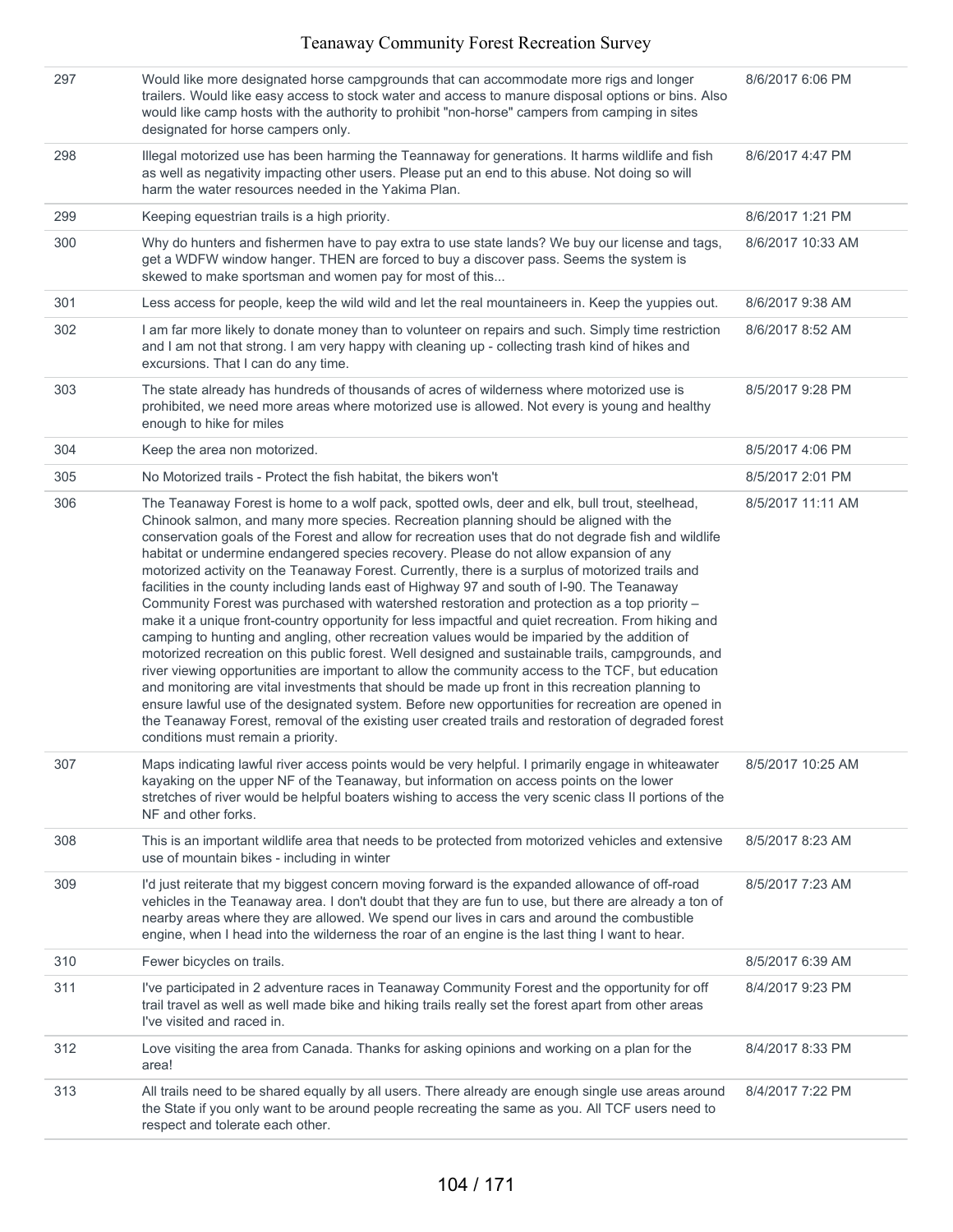| 314 | Yes, I am in favor of keeping the area for low level recreation--human contact that doesn't interfere<br>with wildlife and does not degrade the environment.                                                                                                                                                                                                                                                                                                                                                                                                                                                              | 8/4/2017 5:25 PM  |
|-----|---------------------------------------------------------------------------------------------------------------------------------------------------------------------------------------------------------------------------------------------------------------------------------------------------------------------------------------------------------------------------------------------------------------------------------------------------------------------------------------------------------------------------------------------------------------------------------------------------------------------------|-------------------|
| 315 | When I visit the area we usually come in from over 1 hr away and typically camp for at least one<br>night. We typically stop in town for food on the way in or out. We always enjoy visiting this special<br>area.                                                                                                                                                                                                                                                                                                                                                                                                        | 8/4/2017 3:45 PM  |
| 316 | We should preserve the Teanaway and prohibit motorized trail use                                                                                                                                                                                                                                                                                                                                                                                                                                                                                                                                                          | 8/4/2017 2:00 PM  |
| 317 | One of the key reasons I enjoy hiking and backpacking in areas like Teanaway Forest is the quiet<br>and natural surroundings. It is an escape from the city and from people. I hope these areas don't<br>become overcrowded with people, the environment doesn't become degraded with increased<br>usage and foot traffic, and that expanding that opening the area to motorized activities does not<br>ruin the quality of the habitat for local species or the quality of the experience for quiet<br>recreationists.                                                                                                   | 8/4/2017 12:40 PM |
| 318 | its sad to see "motorized " recreation going down hill, I've been riding motorcycles and<br>snowmobiles in this area for over 45 years, Seems the motorized community is constantly under<br>attack from all the liberal leftist who only have one agenda, and they spend hardly any money in<br>the local areas,                                                                                                                                                                                                                                                                                                         | 8/4/2017 11:08 AM |
| 319 | We going in the right direction but we need a rod from the west fork to roslyn or cle elum in case of<br>fires here right now at my place I have 2 ways out but it would be awesome to have another as<br>well                                                                                                                                                                                                                                                                                                                                                                                                            | 8/4/2017 11:04 AM |
| 320 | Undeveloped forest lands are crucial to preserve Washington's natural beauty. Monotoring this<br>community forest is the first step to restore overused and abused areas. Motorized recreation<br>should be a low priority except where logging is planned or occurring. Sensitive areas to fish &<br>wildlife should be off limits to all development and monotored to make sure they aren't degraded.<br>Existing roads and trails that degrade watersheds, wetlands and streams should be "put to bed"<br>and closed to human use. "Social trails" should not be allowed and unplanned trails removed and<br>restored. | 8/4/2017 11:04 AM |
| 321 | I would love it if motorized vehicles would be kept out of the Teanaway.                                                                                                                                                                                                                                                                                                                                                                                                                                                                                                                                                  | 8/4/2017 10:32 AM |
| 322 | Motorized users are very responsible and are incredibly active with trail maintainance. The Cle<br>Elum ranger district is a perfect example of orv users taking care of the lands and trails. Please<br>give us some areas to ride and prove that we are a good group who police ourselves and put in a<br>lot of time in the woods both for pleasure and maintainance.                                                                                                                                                                                                                                                  | 8/4/2017 10:25 AM |
| 323 | I hope it will be developed in such a way that keeps the nature healthy and pristine. I also hope<br>that loud vehicles like motorcycles and snow mobiles are limited or at least segregated from the<br>quieter pursuits such as hiking. I go out into nature to get away from the mechanized chaos of the<br>city.                                                                                                                                                                                                                                                                                                      | 8/4/2017 10:13 AM |
| 324 | with the onset of age related limits I would like to be able to use motorized access to a limited trail<br>system that would connect with USFS and DFW trails.                                                                                                                                                                                                                                                                                                                                                                                                                                                            | 8/4/2017 10:06 AM |
| 325 | No i don't. Just domt want it to close down                                                                                                                                                                                                                                                                                                                                                                                                                                                                                                                                                                               | 8/4/2017 9:58 AM  |
| 326 | Teanaway camp is very restricted for horse users. It is over used, because of the restriction. Open<br>up more sites, for the horse community. More signage about leave no trace. Pack it in - pack it out.<br>If you are going to continue to put the horse camping furthest away from the river, restrooms, and<br>right next to the road noise, then please at least provide a water source, as most folks, can not<br>bring enough water to support horses needs.                                                                                                                                                     | 8/4/2017 8:52 AM  |
| 327 | There are many places in Western and Central Washington where one can experience being<br>surrounded by motorized vehicles and very few where one can experience silence. I'd like to see<br>an emphasis on non motorized and mechanized use.                                                                                                                                                                                                                                                                                                                                                                             | 8/4/2017 8:47 AM  |
| 328 | please limit or prohibit motorized recreation. In my experience, one snowmobile or dirt bike ruins<br>the experience for everyone, pollutes the air and disturbs wildlife.                                                                                                                                                                                                                                                                                                                                                                                                                                                | 8/4/2017 8:26 AM  |
| 329 | We need more areas of in touched natural beauty, day camps for kids                                                                                                                                                                                                                                                                                                                                                                                                                                                                                                                                                       | 8/4/2017 7:30 AM  |
| 330 | If there has to be motorized recreation, it MUST be separated. True of mountain bikes too.                                                                                                                                                                                                                                                                                                                                                                                                                                                                                                                                | 8/4/2017 7:21 AM  |
| 331 | I'm just afraid that all the motorized users are going to ruin the Forest for everyone else. They are<br>the loudest and are backed with all the businesses. Us hikers who just want to go to the woods for<br>silence and solitude will just be left in the dust. Pun intended! We are a quiet lot and don't put up<br>much of a fight. We just find other places to go.                                                                                                                                                                                                                                                 | 8/4/2017 6:33 AM  |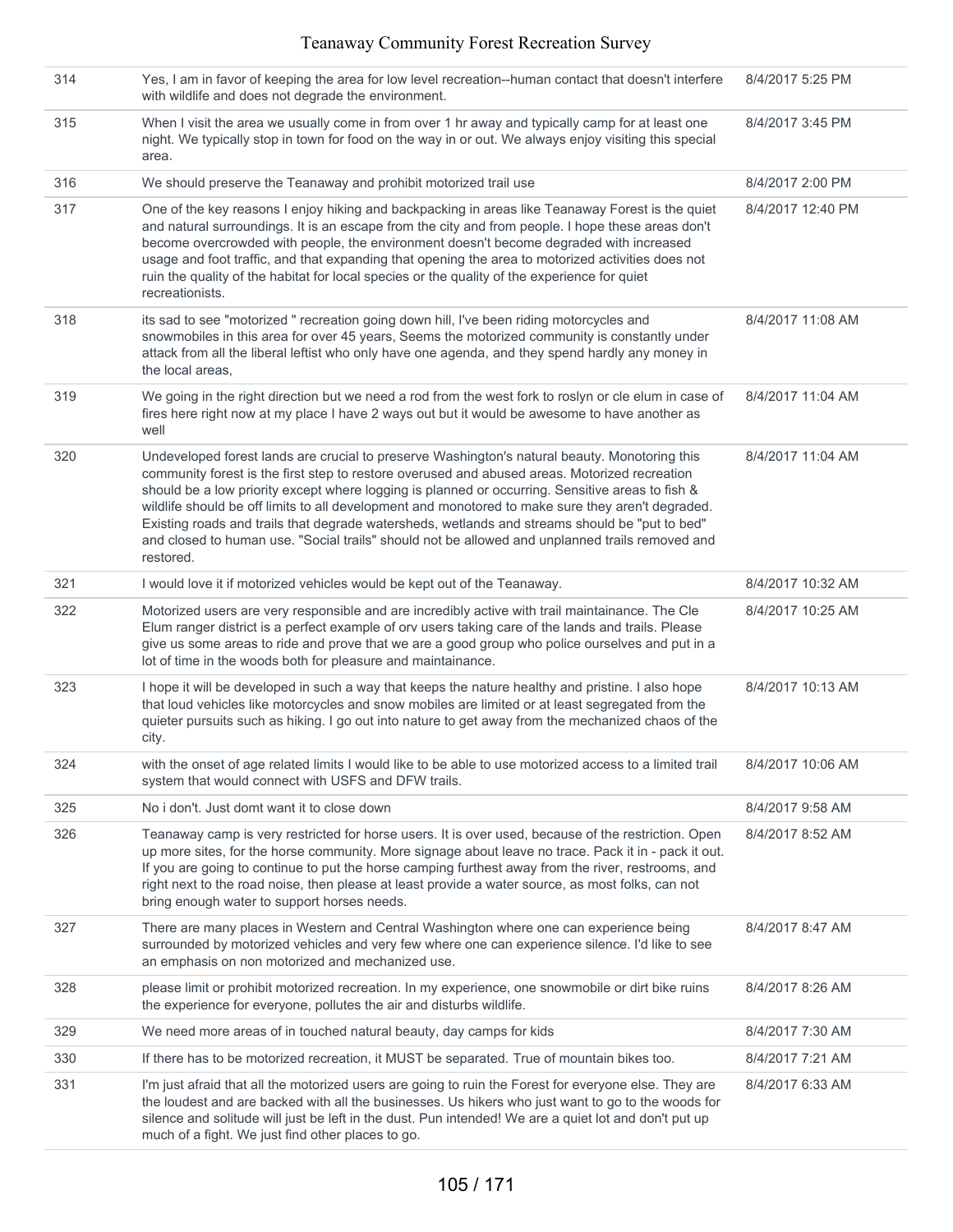| 332 | Please allow more year round motorized access. Plan to educate users and enforce regulations.                                                                                                                                                                                                                                                                                                                                                                                                                                                                                                                                                                                                                                                                                                                                                                                                                                                                                                                                      | 8/4/2017 5:37 AM  |
|-----|------------------------------------------------------------------------------------------------------------------------------------------------------------------------------------------------------------------------------------------------------------------------------------------------------------------------------------------------------------------------------------------------------------------------------------------------------------------------------------------------------------------------------------------------------------------------------------------------------------------------------------------------------------------------------------------------------------------------------------------------------------------------------------------------------------------------------------------------------------------------------------------------------------------------------------------------------------------------------------------------------------------------------------|-------------------|
| 333 | Protection for wildlife from human interaction/interference is important to me. Particularly wolves.                                                                                                                                                                                                                                                                                                                                                                                                                                                                                                                                                                                                                                                                                                                                                                                                                                                                                                                               | 8/3/2017 8:55 PM  |
| 334 | The Teanaway community forest belongs to everyone and should be assessable by all means of<br>transportation. Not locked up for the few.                                                                                                                                                                                                                                                                                                                                                                                                                                                                                                                                                                                                                                                                                                                                                                                                                                                                                           | 8/3/2017 7:22 PM  |
| 335 | I live in Olympia, so I don't regularly drive to the East-side much anymore.                                                                                                                                                                                                                                                                                                                                                                                                                                                                                                                                                                                                                                                                                                                                                                                                                                                                                                                                                       | 8/3/2017 6:16 PM  |
| 336 | The Teanaway Community Forest, and the surrounding Teanaway Valley, are very important to<br>me and my family for longstanding hunting, angling, hiking and wildlife viewing traditions. We love<br>the area, and visit it often. However we are very concerned that increasing visitation, unnecessary<br>development (including too many roads, trails and amenities) and motorized recreation threaten<br>this special place. Please, preserve the conservation and quiet recreation values of the Teanaway.<br>My family and future generations should be able to enjoy hiking, wildlife watching, or hunting deer,<br>elk and turkeys in this special place without intrusion from either ATVS or dirtbikes, or large groups<br>looking for a National Park-like experience. That is not what the Teanaway was purchased for, and<br>there are plenty of other public access areas in our state were either experience is available.<br>Please, keep the Teanaway accessible, yet wild and quiet for those of us who love it. | 8/3/2017 5:23 PM  |
| 337 | Motorcycles and horse back riders don't mix on sharing trails. Motorcycles should use the Taneum<br>River trail system.                                                                                                                                                                                                                                                                                                                                                                                                                                                                                                                                                                                                                                                                                                                                                                                                                                                                                                            | 8/3/2017 4:32 PM  |
| 338 | Motorized recreation should be either incredibly limited or not available in the TCF. There are<br>many thousands of acres of motorized access in the Yakima Basin. The TCF should<br>accommodate front country non motorized recreational opportunities that will adequately protect<br>the Teanaway watershed.                                                                                                                                                                                                                                                                                                                                                                                                                                                                                                                                                                                                                                                                                                                   | 8/3/2017 4:14 PM  |
| 339 | No                                                                                                                                                                                                                                                                                                                                                                                                                                                                                                                                                                                                                                                                                                                                                                                                                                                                                                                                                                                                                                 | 8/3/2017 3:55 PM  |
| 340 | Please limit any changes to environmentally friendly changes only. No motorized recreation or<br>even equistrian as this is very disruptive to the indigenous wildlife. I would like to see lottery only<br>permit based access. This area is home to spotted owls, wolves and many other species, we must<br>do our part to prevent disruption to their natural habits. Please consider this and be conservative in<br>your measures.                                                                                                                                                                                                                                                                                                                                                                                                                                                                                                                                                                                             | 8/3/2017 3:52 PM  |
| 341 | I think the retention of present non-motorized recreation rules in the forest is of the greatest<br>importance. This standard offers the best protection for the land and habitat, offers the best<br>recreational experience and conforms with historic management practices. I oppose opening more<br>areas in the forest to motorized recreation. Our region already has many designated sacrifice<br>zones where such use is allowed.                                                                                                                                                                                                                                                                                                                                                                                                                                                                                                                                                                                          | 8/3/2017 3:29 PM  |
| 342 | Please don't give over any more trails to motorized recreation. There are plenty of such trails<br>already south of I-90 and east of Hwy 97. east of Highway 97 and south of I-90. The Teanaway<br>Community Forest was purchased with watershed restoration and protection as a top priority, so<br>let's keep that priority.                                                                                                                                                                                                                                                                                                                                                                                                                                                                                                                                                                                                                                                                                                     | 8/3/2017 3:24 PM  |
| 343 | I sincerely hope that consideration is given to habitat for the endangered species and other fish<br>and wildlife that dwell in this watershed. Motorized use is not compatible with preserving the<br>watershed environment. There are other areas in the vicinity where motorized use is permitted.<br>Motorized use is not compatible with hiking or horseback riding on the trails. Noise and terrain<br>degradation are 2 reasons it is not.                                                                                                                                                                                                                                                                                                                                                                                                                                                                                                                                                                                  | 8/3/2017 3:23 PM  |
| 344 | Please don't allow motorized vehicle access to trails or roads behind barriers in the Teanaway.<br>They should continue using all of the designated areas surrounding the Teanaway Comm Forest.                                                                                                                                                                                                                                                                                                                                                                                                                                                                                                                                                                                                                                                                                                                                                                                                                                    | 8/3/2017 2:49 PM  |
| 345 | Would like to see more horse camping opportunities.                                                                                                                                                                                                                                                                                                                                                                                                                                                                                                                                                                                                                                                                                                                                                                                                                                                                                                                                                                                | 8/3/2017 2:38 PM  |
| 346 | Thank you to the two state agencies and to the citizen committee for all their work. The Community<br>Forest is very exciting and I'm most excited about new trails and better signage. I understand that<br>all user groups want to be heard, but I am not in favor of motorized use. Legitimate motorized use<br>by folks who want to get up into the woods, is a reasonable request and I'm all for that. But not<br>noisy dirt bikes or four wheelers thinking they can go anywhere. I have had trucks trespass on my<br>property in the early spring when the ground was still very wet and the ruts are still there! Again,<br>thanks for all this fantastic effort!                                                                                                                                                                                                                                                                                                                                                         | 8/3/2017 2:20 PM  |
| 347 | Its important to share and create opportunities for all people, including motorized.                                                                                                                                                                                                                                                                                                                                                                                                                                                                                                                                                                                                                                                                                                                                                                                                                                                                                                                                               | 8/3/2017 1:33 PM  |
| 348 | I prefer it to remain non-motorized or a few areas where motorized us is permitted.                                                                                                                                                                                                                                                                                                                                                                                                                                                                                                                                                                                                                                                                                                                                                                                                                                                                                                                                                | 8/3/2017 12:04 PM |
| 349 | I would like to see the area closed to motorcycle and ATV use.                                                                                                                                                                                                                                                                                                                                                                                                                                                                                                                                                                                                                                                                                                                                                                                                                                                                                                                                                                     | 8/3/2017 10:24 AM |
|     |                                                                                                                                                                                                                                                                                                                                                                                                                                                                                                                                                                                                                                                                                                                                                                                                                                                                                                                                                                                                                                    |                   |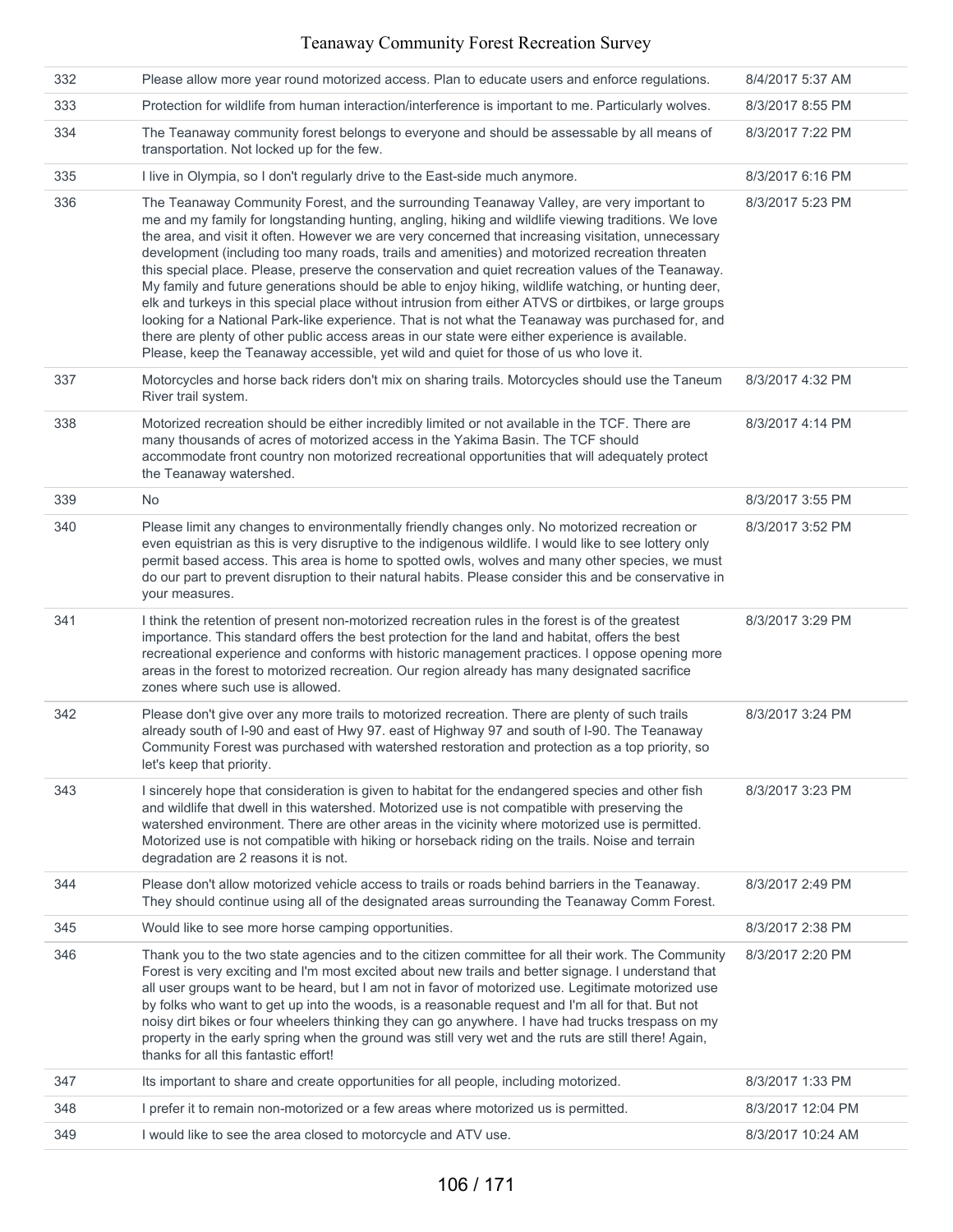| 350<br>351<br>352<br>353<br>354<br>355<br>356<br>357 | I think designated camping is important. Natural areas for wildlife viewing, mushroom hunting,<br>hunting and day hikes are a must. Motorized use should be in designated areas and have<br>restrictions during the spring and/or fall when the wet moisture makes these areas difficult to<br>access in emergencies. I have personal experience which necessitated walking out after a serious<br>accident because the access road was impassible due to the rutted road conditions. Responsible<br>use has to be a priority.<br>Develop this area as little as possible, improve the existing campgrounds, eliminate motorized off-<br>road access, keep the cows out of the river, and cancel the Discover Pass requirement to use the<br>area.<br>Motorcycle's should not be allowed on hiking trails due to their damaging effects i.e.: erosion<br>Don't F it up by getting the corrupt government agencies involved.<br>Target shooting needs to be kept to a designated place. Fires need to be banned earlier.<br>This is state land for all Washington residents, however is see requests for local participants. Your<br>recent request as an example, from Kittitas County for committee member.<br>Do not want to see people with horeses, motor cycles or so on down our private road that clearly<br>states dead end. Do not like to see bike activities that leave their garbage and signs behind. As<br>owners we should be entitled to some privacy.<br>Recognize that there needs to be restrictions on use, but disappointed in lack of motorcycling                                                                                                                                                                     | 8/3/2017 10:12 AM<br>8/3/2017 9:07 AM<br>8/3/2017 8:26 AM<br>8/2/2017 9:46 PM<br>8/2/2017 7:35 PM<br>8/2/2017 7:09 PM<br>8/2/2017 6:00 PM |
|------------------------------------------------------|----------------------------------------------------------------------------------------------------------------------------------------------------------------------------------------------------------------------------------------------------------------------------------------------------------------------------------------------------------------------------------------------------------------------------------------------------------------------------------------------------------------------------------------------------------------------------------------------------------------------------------------------------------------------------------------------------------------------------------------------------------------------------------------------------------------------------------------------------------------------------------------------------------------------------------------------------------------------------------------------------------------------------------------------------------------------------------------------------------------------------------------------------------------------------------------------------------------------------------------------------------------------------------------------------------------------------------------------------------------------------------------------------------------------------------------------------------------------------------------------------------------------------------------------------------------------------------------------------------------------------------------------------------------------------------------------------------------------------------------------|-------------------------------------------------------------------------------------------------------------------------------------------|
|                                                      |                                                                                                                                                                                                                                                                                                                                                                                                                                                                                                                                                                                                                                                                                                                                                                                                                                                                                                                                                                                                                                                                                                                                                                                                                                                                                                                                                                                                                                                                                                                                                                                                                                                                                                                                              |                                                                                                                                           |
|                                                      |                                                                                                                                                                                                                                                                                                                                                                                                                                                                                                                                                                                                                                                                                                                                                                                                                                                                                                                                                                                                                                                                                                                                                                                                                                                                                                                                                                                                                                                                                                                                                                                                                                                                                                                                              |                                                                                                                                           |
|                                                      |                                                                                                                                                                                                                                                                                                                                                                                                                                                                                                                                                                                                                                                                                                                                                                                                                                                                                                                                                                                                                                                                                                                                                                                                                                                                                                                                                                                                                                                                                                                                                                                                                                                                                                                                              |                                                                                                                                           |
|                                                      |                                                                                                                                                                                                                                                                                                                                                                                                                                                                                                                                                                                                                                                                                                                                                                                                                                                                                                                                                                                                                                                                                                                                                                                                                                                                                                                                                                                                                                                                                                                                                                                                                                                                                                                                              |                                                                                                                                           |
|                                                      |                                                                                                                                                                                                                                                                                                                                                                                                                                                                                                                                                                                                                                                                                                                                                                                                                                                                                                                                                                                                                                                                                                                                                                                                                                                                                                                                                                                                                                                                                                                                                                                                                                                                                                                                              |                                                                                                                                           |
|                                                      |                                                                                                                                                                                                                                                                                                                                                                                                                                                                                                                                                                                                                                                                                                                                                                                                                                                                                                                                                                                                                                                                                                                                                                                                                                                                                                                                                                                                                                                                                                                                                                                                                                                                                                                                              |                                                                                                                                           |
|                                                      |                                                                                                                                                                                                                                                                                                                                                                                                                                                                                                                                                                                                                                                                                                                                                                                                                                                                                                                                                                                                                                                                                                                                                                                                                                                                                                                                                                                                                                                                                                                                                                                                                                                                                                                                              |                                                                                                                                           |
|                                                      | opportunities. Would be willing to help more with trail restoration when I retire to the area.                                                                                                                                                                                                                                                                                                                                                                                                                                                                                                                                                                                                                                                                                                                                                                                                                                                                                                                                                                                                                                                                                                                                                                                                                                                                                                                                                                                                                                                                                                                                                                                                                                               | 8/2/2017 5:12 PM                                                                                                                          |
| 358                                                  | We need more multiple use areas in this state.                                                                                                                                                                                                                                                                                                                                                                                                                                                                                                                                                                                                                                                                                                                                                                                                                                                                                                                                                                                                                                                                                                                                                                                                                                                                                                                                                                                                                                                                                                                                                                                                                                                                                               | 8/2/2017 5:03 PM                                                                                                                          |
| 359                                                  | There are many wonderful places there. Let's be sure to not open the area to lots more<br>development, impact on the trails, and motorized uses.                                                                                                                                                                                                                                                                                                                                                                                                                                                                                                                                                                                                                                                                                                                                                                                                                                                                                                                                                                                                                                                                                                                                                                                                                                                                                                                                                                                                                                                                                                                                                                                             | 8/2/2017 5:01 PM                                                                                                                          |
| 360                                                  | Less fees and more family oppertunity                                                                                                                                                                                                                                                                                                                                                                                                                                                                                                                                                                                                                                                                                                                                                                                                                                                                                                                                                                                                                                                                                                                                                                                                                                                                                                                                                                                                                                                                                                                                                                                                                                                                                                        | 8/2/2017 4:03 PM                                                                                                                          |
| 361                                                  | Sorry, on the above I am older and overweight and really could not help out at this time. We are<br>trying to fix that.                                                                                                                                                                                                                                                                                                                                                                                                                                                                                                                                                                                                                                                                                                                                                                                                                                                                                                                                                                                                                                                                                                                                                                                                                                                                                                                                                                                                                                                                                                                                                                                                                      | 8/2/2017 3:44 PM                                                                                                                          |
| 362                                                  | I love the area and hope it stays open to All.                                                                                                                                                                                                                                                                                                                                                                                                                                                                                                                                                                                                                                                                                                                                                                                                                                                                                                                                                                                                                                                                                                                                                                                                                                                                                                                                                                                                                                                                                                                                                                                                                                                                                               | 8/2/2017 3:25 PM                                                                                                                          |
| 363                                                  | Don't change it too much. My family has visited annually for over 50 years except 1980 when Mt<br>St Helens erupted. We love it the way it is!                                                                                                                                                                                                                                                                                                                                                                                                                                                                                                                                                                                                                                                                                                                                                                                                                                                                                                                                                                                                                                                                                                                                                                                                                                                                                                                                                                                                                                                                                                                                                                                               | 8/2/2017 3:11 PM                                                                                                                          |
| 364                                                  | I really believe the teannaway community forest would be an excellent place for a family freindly<br>motorized trail system. I also want to see motorized access to the motorized national forest trails<br>continue.                                                                                                                                                                                                                                                                                                                                                                                                                                                                                                                                                                                                                                                                                                                                                                                                                                                                                                                                                                                                                                                                                                                                                                                                                                                                                                                                                                                                                                                                                                                        | 8/2/2017 2:33 PM                                                                                                                          |
| 365                                                  | I engage in trail maintenance activities every year.                                                                                                                                                                                                                                                                                                                                                                                                                                                                                                                                                                                                                                                                                                                                                                                                                                                                                                                                                                                                                                                                                                                                                                                                                                                                                                                                                                                                                                                                                                                                                                                                                                                                                         | 8/2/2017 2:27 PM                                                                                                                          |
| 366                                                  | Less use of motorized vehicles such as dirt bikes, snowmobiles, four wheelers, etc.                                                                                                                                                                                                                                                                                                                                                                                                                                                                                                                                                                                                                                                                                                                                                                                                                                                                                                                                                                                                                                                                                                                                                                                                                                                                                                                                                                                                                                                                                                                                                                                                                                                          | 8/2/2017 1:50 PM                                                                                                                          |
| 367                                                  | As a PROPERTY OWNER IN THE WEST FORK DRAINAGE, I would like to see more motorized<br>recreation and less free-range cattle. It is absurd that cattle can freely roam creeks, rivers, private<br>property, trails, and along roadways but motorized recreation is highly limited or non-existent in<br>relation to other forms of recreation. I have been documenting the seasonal damage of cattle<br>throughout the TCF and it is frustrating to see the calculable damage that occurs with seemingly<br>little regard by the advisory committee. There are many responsible motorcycle riders who would,<br>and do, volunteer their time in maintaining our riding opportunities. Throughout the Eastern<br>Slopes, there is little evidence of damage caused by off-road motorcycle use when compared to<br>horses or free-range stock. It is important to allow for all recreation - equally - on public land. Off-<br>highway motorcycle riders contribute to the local communities, and they also contribute in ways<br>other sports don't: vehicle tabs, higher-value purchases (tax revenue), ORV licenses, Discover<br>passes, and local contributions to gas stations and eateries. If hikers, bikers, horses, and cattle<br>have access to our public land, you MUST allow for equal motorized recreation. P.S. As an off-<br>highway motorcycle rider, AND a backpacker, I have seen no measurable impact to wildlife<br>viewing opportunities, trail damage, noise pollution, or other forms of negative impact commonly<br>associated with motorized use. Proper signage and proper trail use/rules posted at each trail head<br>may help everyone understand what they can do, where they can go, and proper trail etiquette. | 8/2/2017 12:51 PM                                                                                                                         |
| 368                                                  | somewhat likely to volunteer - but really find the requirement of 24 hours for a free discover pass<br>offputting. My time is worth more than \$1.25 per hour, particularly when Seattle is moving to a<br>\$15/hr minimum wage. The entire Discover pass system disincentives volunteering, as if I have to<br>pay, you can damn well do the work.                                                                                                                                                                                                                                                                                                                                                                                                                                                                                                                                                                                                                                                                                                                                                                                                                                                                                                                                                                                                                                                                                                                                                                                                                                                                                                                                                                                          | 8/2/2017 12:25 PM                                                                                                                         |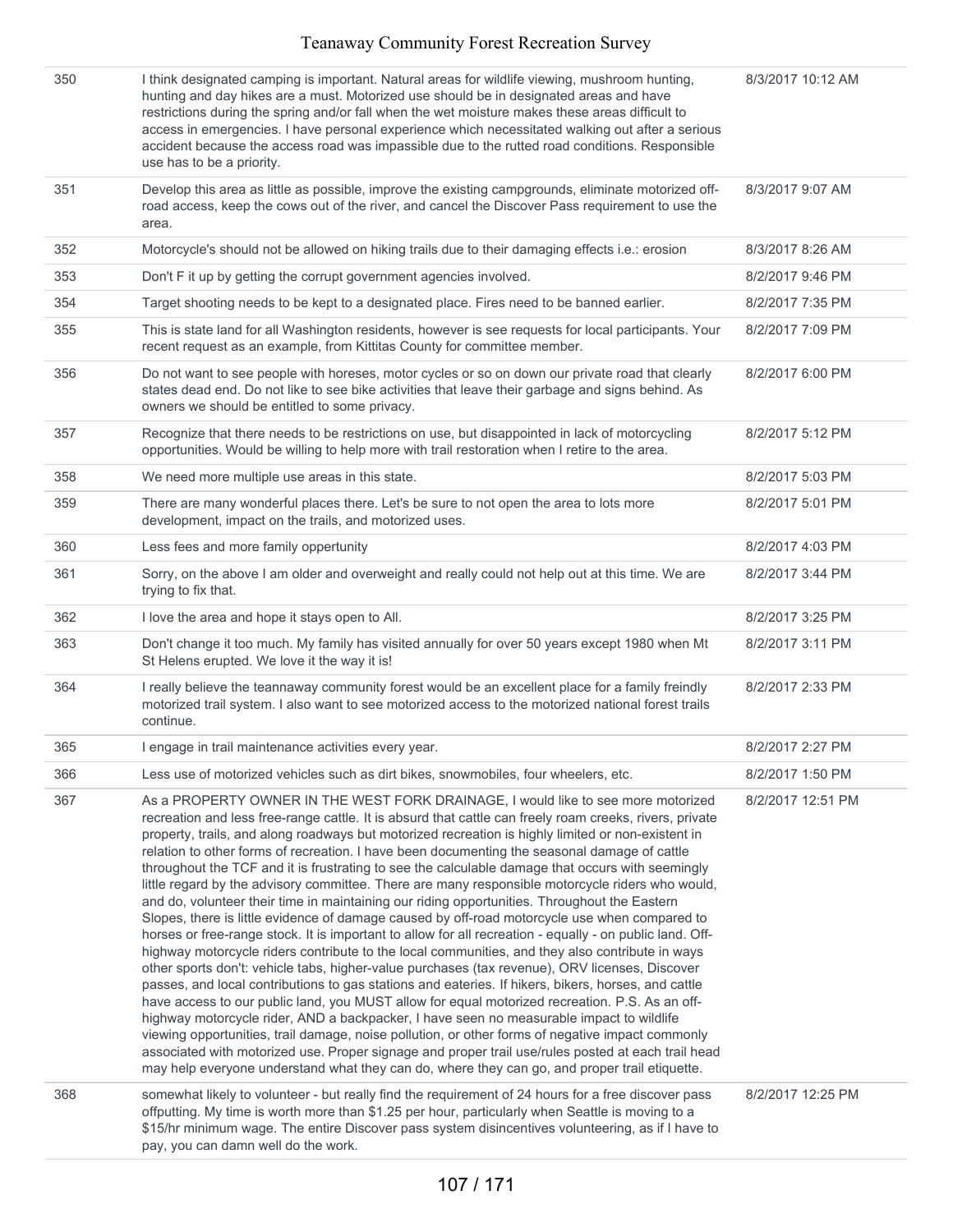| 369 | This area has incredible potential for mountainbiking. Places where people can stay for a few<br>nights at a time would help facilitate volunteer opportunities for non-locals, as well as increase<br>ones ability to fully utilize the area through biking, hiking, and swimming etc. It's very difficult to go<br>ride here for example if I am coming from the West side of the state because I would have to drive<br>upwards of 3 hours each way in the same day for one trail. The weather is desirable for those of us<br>on the West side, especially in the mid-late Spring and early Fall. I can't wait to get back out here<br>for some mountainbike/hiking trail work! | 8/2/2017 12:22 PM  |
|-----|-------------------------------------------------------------------------------------------------------------------------------------------------------------------------------------------------------------------------------------------------------------------------------------------------------------------------------------------------------------------------------------------------------------------------------------------------------------------------------------------------------------------------------------------------------------------------------------------------------------------------------------------------------------------------------------|--------------------|
| 370 | Motorcycles having access to trails would discourage me from using the area because of noise<br>and other environmental impacts                                                                                                                                                                                                                                                                                                                                                                                                                                                                                                                                                     | 8/2/2017 10:13 AM  |
| 371 | I would like continued access to the entire Teanaway Community Forest for orienteering,<br>adventure racing, and other map & compass navigation sports. There are few really large tracts of<br>land that are suitable for these activities, so to have such a large area available for cross-country<br>land navigation events is a rare and valuable resource. A parking lot to access the Lick Creek area<br>(from North Fork Teanaway Road) would be really nice. It is a problem now, since the shoulder is<br>steep, so it is difficult for many cars to park there for organized events.                                                                                     | 8/2/2017 10:04 AM  |
| 372 | Please do not allow expansion of any motorized activity on the TCF. Currently, there is a surplus<br>of motorized trails and facilities in the greater Teanaway area and lands south of I-90. The TCF<br>was purchased with watershed restoration and protection as a top priority - allowing expansion of<br>such a destructive activity runs counter to these goals.                                                                                                                                                                                                                                                                                                              | 8/2/2017 9:58 AM   |
| 373 | The loss of already established and historically open logging roads is a shame. Many generations<br>have found memories of visits and drives down the trail/road system back to the 60's.                                                                                                                                                                                                                                                                                                                                                                                                                                                                                           | 8/2/2017 7:51 AM   |
| 374 | No moto                                                                                                                                                                                                                                                                                                                                                                                                                                                                                                                                                                                                                                                                             | 8/2/2017 7:00 AM   |
| 375 | Please do not remove motorized access to the forest. My family and I grew up responsibly using<br>the forest with our dirtbikes.                                                                                                                                                                                                                                                                                                                                                                                                                                                                                                                                                    | 8/2/2017 5:34 AM   |
| 376 | Identify the key road access needed. At about 3 mile intervals. Trails in between. Restrict<br>motorized recreation off of these roads. Limited motor trails.                                                                                                                                                                                                                                                                                                                                                                                                                                                                                                                       | 8/1/2017 10:55 PM  |
| 377 | Please help convince children to protect our forests INCLUDING the acceptance of Climate<br>Change as a direct result of littering!                                                                                                                                                                                                                                                                                                                                                                                                                                                                                                                                                 | 8/1/2017 9:06 PM   |
| 378 | Some of the roads need to be reopened access is extremely limited unless you use a motorcycle.                                                                                                                                                                                                                                                                                                                                                                                                                                                                                                                                                                                      | 8/1/2017 5:27 PM   |
| 379 | Kids really enjoy the area. Year round access and info kiosks are important. Rentals make the<br>area too commercial. It's a great location to enjoy the quiet and serene landscape.                                                                                                                                                                                                                                                                                                                                                                                                                                                                                                | 8/1/2017 5:03 PM   |
| 380 | Please attempt to accommodate, yet segregate conflicting uses. Please focus on education<br>instead of regimentation to guide use so that users are encouraged to make benefit the resource<br>and reduce effects on other users.                                                                                                                                                                                                                                                                                                                                                                                                                                                   | 8/1/2017 5:03 PM   |
| 381 | You have added rules to the TCF that you don't seem to have enough DNR police to enforce. Also<br>I would like to see provisions for the new pit toilets, the pre-existing toilets and portable toilets to<br>be maintained and managed (TP?). Before DNR took over the Teanaway Campground the pit<br>toilets were always well maintained and stocked. You've added more and advertised the<br>campgrounds existence (read lots more people) added facilities but can't seem to maintain them.<br>Disappointing!                                                                                                                                                                   | 8/1/2017 4:25 PM   |
| 382 | Would like to see a management emphasis on non-motorized uses.                                                                                                                                                                                                                                                                                                                                                                                                                                                                                                                                                                                                                      | 8/1/2017 3:26 PM   |
| 383 | I would like to see it open to all forms recreation including motorized. Multi-use trails work well in<br>other regions and can work well here.                                                                                                                                                                                                                                                                                                                                                                                                                                                                                                                                     | 8/1/2017 12:35 PM  |
| 384 | I'm really upset seeing the push for motorized here. I come here because THERE IS NO<br>MOTORIZED. I'm so tired of the motorized ruining all of our trails, and the types of people that<br>come in with the motorized, who don't give a crap about forest cleanliness, or trail condition. They<br>just want to go fast and have jumps. Please keep them OUT.                                                                                                                                                                                                                                                                                                                      | 8/1/2017 11:56 AM  |
| 385 | Please dont open it to oRV. Those people trash every area they have. They ruin the trails, and<br>leave garbage all over. They don't care about the quality of their outdoor e perience.                                                                                                                                                                                                                                                                                                                                                                                                                                                                                            | 8/1/2017 10:04 AM  |
| 386 | I would prefer no motorized vehicles because of how they destroy trail systems and the amount of<br>noise that can be heard for miles.                                                                                                                                                                                                                                                                                                                                                                                                                                                                                                                                              | 7/31/2017 10:12 PM |
| 387 | Protect and improve fish and wildlife habitat. Maintain and improve trails but make sure not to have<br>too many roads/trails that it takes away from the experience.                                                                                                                                                                                                                                                                                                                                                                                                                                                                                                               | 7/31/2017 8:44 PM  |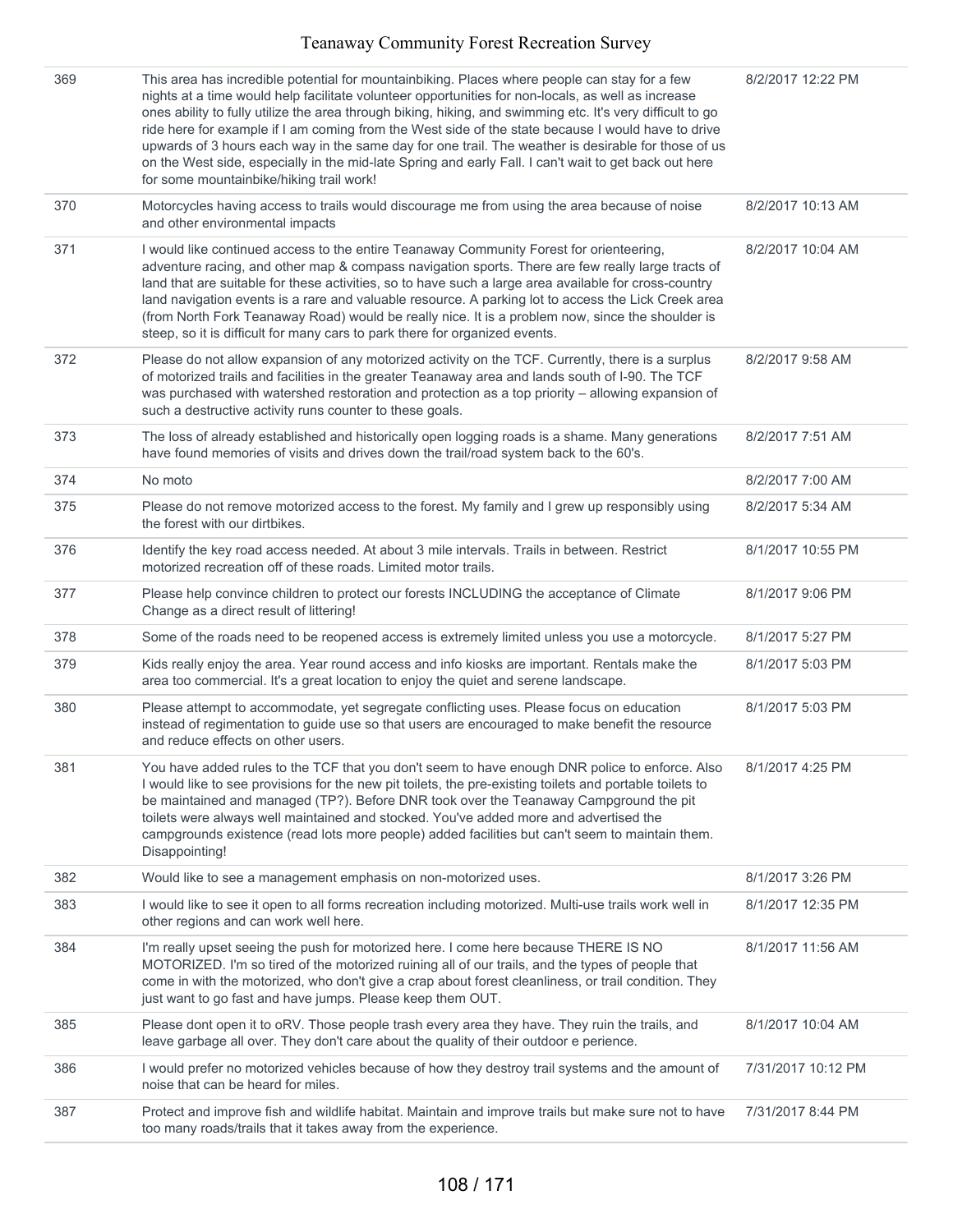| 388 | Keep it primitive. Keep it undeveloped. Keep the recreation use costs down. Maintain/develop<br>deeper more committing mountain bike/hike/equine trails.                                                                                                                                                                                                                                                                                                                                                                                                                                                                                             | 7/31/2017 7:37 PM  |
|-----|------------------------------------------------------------------------------------------------------------------------------------------------------------------------------------------------------------------------------------------------------------------------------------------------------------------------------------------------------------------------------------------------------------------------------------------------------------------------------------------------------------------------------------------------------------------------------------------------------------------------------------------------------|--------------------|
| 389 | This would be the best thing to do Bring in the \$ in town and possibly Jobs                                                                                                                                                                                                                                                                                                                                                                                                                                                                                                                                                                         | 7/31/2017 7:24 PM  |
| 390 | I love how primitive the area is and that. I reservations are needed. I think if reservations were<br>required it would change the feeling and friendliness                                                                                                                                                                                                                                                                                                                                                                                                                                                                                          | 7/31/2017 7:03 PM  |
| 391 | Leave the horse camps stickily for the horse people and not allow no-horse people to camp in<br>those sites. We have very few places as it is for us to bring our horse to and safely be able to<br>camp.                                                                                                                                                                                                                                                                                                                                                                                                                                            | 7/31/2017 6:53 PM  |
| 392 | More Motorized Access                                                                                                                                                                                                                                                                                                                                                                                                                                                                                                                                                                                                                                | 7/31/2017 6:20 PM  |
| 393 | please don't exclude all horse because of the inconsideration of a few                                                                                                                                                                                                                                                                                                                                                                                                                                                                                                                                                                               | 7/31/2017 6:19 PM  |
| 394 | I would like to see some dirt bike trails be opened and access to the road systems with liscenced<br>vehicles                                                                                                                                                                                                                                                                                                                                                                                                                                                                                                                                        | 7/31/2017 3:54 PM  |
| 395 | Snowmobilers care for the land and are non-judgemental.                                                                                                                                                                                                                                                                                                                                                                                                                                                                                                                                                                                              | 7/31/2017 3:40 PM  |
| 396 | Less rules, more freedom.                                                                                                                                                                                                                                                                                                                                                                                                                                                                                                                                                                                                                            | 7/31/2017 3:10 PM  |
| 397 | Please do not shut out motorcycle riders - we are for the most part responsible users and stewards<br>of the trail system. We can co-exist with the hikers and mt bikers.                                                                                                                                                                                                                                                                                                                                                                                                                                                                            | 7/31/2017 1:43 PM  |
| 398 | Please, please, please do not allow ATV in the Teanaway. It would ruin it.                                                                                                                                                                                                                                                                                                                                                                                                                                                                                                                                                                           | 7/31/2017 12:50 PM |
| 399 | Leave it wild and undeveloped and get rid of the discover pass requirement. It seems ridiculous to<br>have to buy a pass to visit unimproved lands and add to the fact that there is no nearby place to<br>even by one you are limiting access by people who pass through and want to stop and just take a<br>look at the forest. Nice way to keep people at home in front of there screens I used to volunteer<br>to work on trials and now I have to pay to just park on the side of the road? No more.                                                                                                                                            | 7/31/2017 12:33 PM |
| 400 | Money was stolen from the Snowmobile Fund to help obtain this forest. I fully expect snowmobiling<br>opportunities to be at the forefront of all future forest planning.                                                                                                                                                                                                                                                                                                                                                                                                                                                                             | 7/31/2017 12:28 PM |
| 401 | Motorized vehicles will ruin the Teanaway. Please keep them out. My 8yo daughter has almost<br>been hit on trail by ATVs and motor bikes seven times now. Have some instances on film. SEVEN<br>TIMES!                                                                                                                                                                                                                                                                                                                                                                                                                                               | 7/31/2017 12:28 PM |
| 402 | Better mapping of area and signs or markings to designated specific trails or points of interest.                                                                                                                                                                                                                                                                                                                                                                                                                                                                                                                                                    | 7/31/2017 11:52 AM |
| 403 | Stop making it into a recreational highway                                                                                                                                                                                                                                                                                                                                                                                                                                                                                                                                                                                                           | 7/31/2017 10:08 AM |
| 404 | Please don't take away the established trails for orv use during the summer/fall. I would be more<br>than willing to pay an access fee to use the existing trail system for orvs. We always pack out what<br>we bring.                                                                                                                                                                                                                                                                                                                                                                                                                               | 7/31/2017 8:32 AM  |
| 405 | Please keep horse camping and trails for this forrest. Also would like to see designated poop bins<br>for the manure that volunteers van cone clean out monthly.                                                                                                                                                                                                                                                                                                                                                                                                                                                                                     | 7/31/2017 8:07 AM  |
| 406 | This land grab is disappointing and all parties involved should feel ashamed to call themselves an<br>American                                                                                                                                                                                                                                                                                                                                                                                                                                                                                                                                       | 7/31/2017 12:10 AM |
| 407 | If the entire forest is open to hunting, I won't use it because that would put my family at risk.                                                                                                                                                                                                                                                                                                                                                                                                                                                                                                                                                    | 7/30/2017 11:50 PM |
| 408 | It's an unfortunately reality that people flying over from the Westside and beyond are going to<br>make the Teanaway more overcrowded which is a significant concern. Not only will there be more<br>people, they will tend towards being overly entitled REI types and clueless tailgaters who don't<br>understand deer will jump out and total their fancy SUV. I was excited about the Teanaway<br>Community Forest at first and attended the early meetings. But I now realize that for those of us<br>who live here and know it, the Teanaway would have been far better off without having gone public<br>and having the masses "discover" it. | 7/30/2017 8:23 PM  |
| 409 | Na                                                                                                                                                                                                                                                                                                                                                                                                                                                                                                                                                                                                                                                   | 7/30/2017 6:57 PM  |
| 410 | As a post baby boomer, I feel your limitations to motorized vehicles is disenfranchisement persons<br>of our age. We cannot hike anymore but certainly do enjoy being in the forest.                                                                                                                                                                                                                                                                                                                                                                                                                                                                 | 7/30/2017 5:56 PM  |
| 411 | Please try to keep motorized vehicles to a minimum.                                                                                                                                                                                                                                                                                                                                                                                                                                                                                                                                                                                                  | 7/30/2017 3:56 PM  |
| 412 | Open the established road system to properly permitted vehicles.                                                                                                                                                                                                                                                                                                                                                                                                                                                                                                                                                                                     | 7/30/2017 3:45 PM  |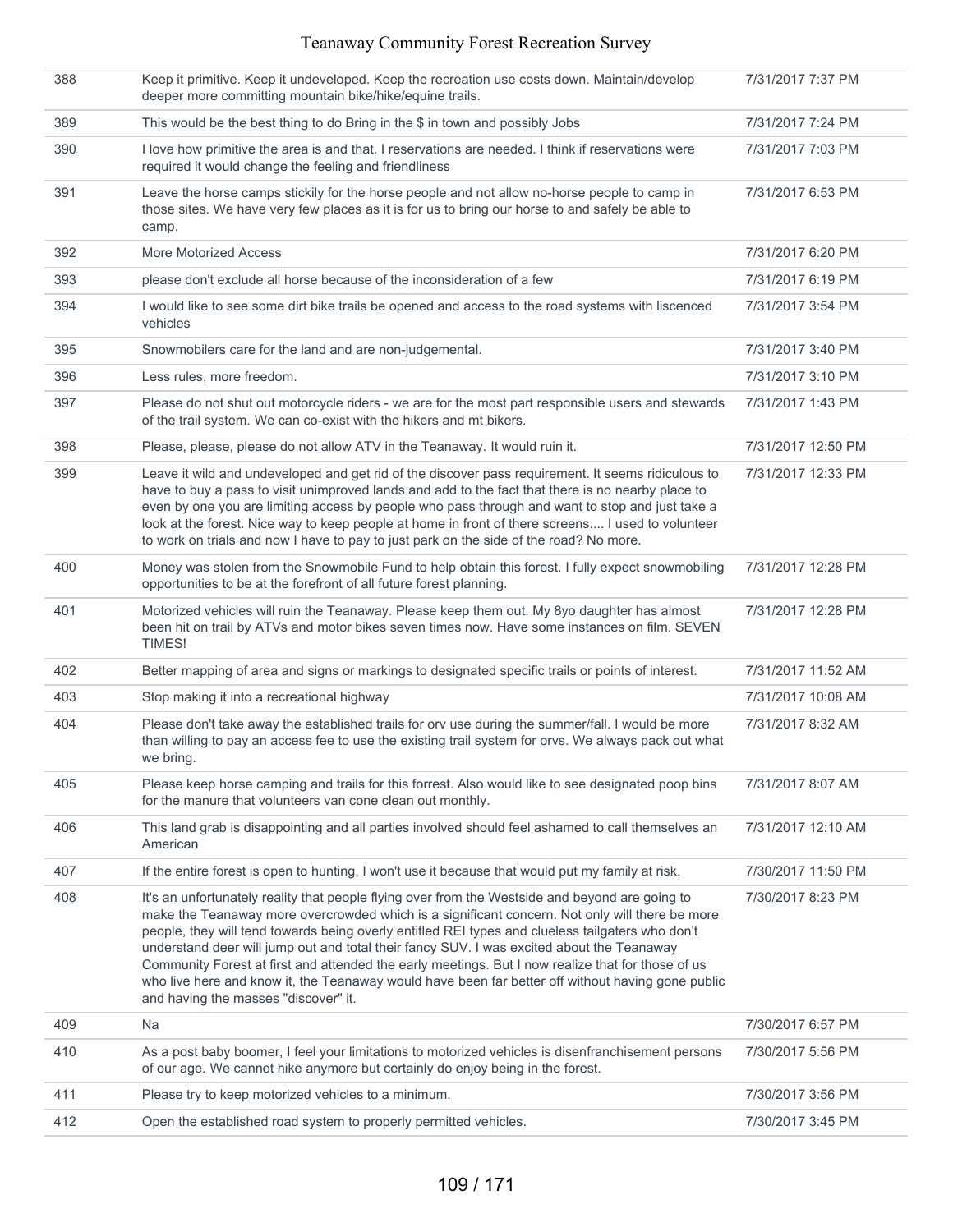| 413 | Keep some trails that are non-motorized so that hikers and horseback riders are able to enjoy their<br>experience exclusively.                                                                                                                                                                                                                                                         | 7/30/2017 1:20 PM  |
|-----|----------------------------------------------------------------------------------------------------------------------------------------------------------------------------------------------------------------------------------------------------------------------------------------------------------------------------------------------------------------------------------------|--------------------|
| 414 | Keep it open to snowmobiles!!                                                                                                                                                                                                                                                                                                                                                          | 7/30/2017 11:49 AM |
| 415 | It would be good for wildlife and nature watching to restrict motorized use (especially during mating<br>and nesting seasons).                                                                                                                                                                                                                                                         | 7/30/2017 10:12 AM |
| 416 | no                                                                                                                                                                                                                                                                                                                                                                                     | 7/30/2017 9:28 AM  |
| 417 | Ensure public access to all public land.                                                                                                                                                                                                                                                                                                                                               | 7/30/2017 8:58 AM  |
| 418 | Do not limit use to favor one recreation group over another. Respect existing uses of upper T<br>basin trails that provide for challenging motorcycle riding. Do not convey to visitors that they can<br>access the upper T basin trails while expecting a wilderness like experience. Educate them<br>instead to be aware of existing use of trails that include motorcycles.         | 7/30/2017 8:49 AM  |
| 419 | No mote riled access beyond what is allowed now.                                                                                                                                                                                                                                                                                                                                       | 7/30/2017 7:00 AM  |
| 420 | Want trails open to atv use                                                                                                                                                                                                                                                                                                                                                            | 7/30/2017 6:41 AM  |
| 421 | Thank you for asking for input                                                                                                                                                                                                                                                                                                                                                         | 7/30/2017 12:05 AM |
| 422 | Don't ruin it by allowing people to drive all over the place, I enjoy not seeing litter all over the<br>backroads. Easy parking access and lifging eill attract people who don't really card for nature I.                                                                                                                                                                             | 7/29/2017 11:23 PM |
| 423 | Please make it easy for school groups and youth groups to have camping and backcountry<br>experiences. (permits, group backcountry sites, ect)                                                                                                                                                                                                                                         | 7/29/2017 10:26 PM |
| 424 | Please leave it as natural as possible!                                                                                                                                                                                                                                                                                                                                                | 7/29/2017 6:05 PM  |
| 425 | You can't have all types of recreation in one area. Think about use and vegetation/habitat for<br>wildlife over people. We don't want public areas "loved to death!" The higher our population and a<br>designated area with many amenities, the more people will come. Please try to keep the area so<br>people will wish to visit and the Teanaway Community Forest is not over run. | 7/29/2017 5:58 PM  |
| 426 | Eventually there will be a need for overnight campground reservations as the population explodes.<br>Warning signs to hikers during the hunting season. Many are oblivious.                                                                                                                                                                                                            | 7/29/2017 5:39 PM  |
| 427 | Please keep a majority of the trail system non motorized. Nothing against motorized users but they<br>definitely change the experience for the non motorized users when we have to share.                                                                                                                                                                                              | 7/29/2017 5:02 PM  |
| 428 | Please make this a roadless area that prohibits the use of motorized vehicles, OHVs etc.                                                                                                                                                                                                                                                                                               | 7/29/2017 3:52 PM  |
| 429 | Keep the Wilderness Wild                                                                                                                                                                                                                                                                                                                                                               | 7/29/2017 12:34 PM |
| 430 | Prefer non motorized use only                                                                                                                                                                                                                                                                                                                                                          | 7/29/2017 10:37 AM |
| 431 | No more limiting regulations !!                                                                                                                                                                                                                                                                                                                                                        | 7/29/2017 8:24 AM  |
| 432 | As a frequent Teanaway visitor from Roslyn, I love the outdoor opportunities currently available.<br>My hope is the old trail system (old logging roads, single track, hiking trails) is maintained and/or<br>improved.                                                                                                                                                                | 7/29/2017 8:07 AM  |
| 433 | Develop a Jeep trail system that allows older folks who can't hike, bike, or horse, to have equal<br>access that forest.                                                                                                                                                                                                                                                               | 7/29/2017 7:25 AM  |
| 434 | Please keep motorized vehicles out!                                                                                                                                                                                                                                                                                                                                                    | 7/29/2017 6:29 AM  |
| 435 | Allow for trails inaccessible by car for the use of moderate 4x4 users to enjoy the area. (Logging<br>roads are still discernable for use with limited maintenance if closed during off-season)                                                                                                                                                                                        | 7/28/2017 9:32 PM  |
| 436 | I have been camping at the Teanaway River since I was a child. I still like going b/c it hasn't<br>changed. Hoping it doesn't get paved/become fee area/small designated spots.                                                                                                                                                                                                        | 7/28/2017 7:19 PM  |
| 437 | Orv use, keeps and motorcycles should absolutely be permitted. It shouldn't be called a<br>community forest when the feelings of some outway the rights of others. It's a restricted forest with<br>limited access as is. The bulk of locals want access and they've been pushed out by overzealous<br>regulations                                                                     | 7/28/2017 6:25 PM  |
| 438 | Try to keep it as natural as possible. Accessibility to the masses should be somewhat limited, so it<br>doesn't become over-used.                                                                                                                                                                                                                                                      | 7/28/2017 6:19 PM  |
| 439 | When I retire back to Upper County in a few years, I hope that I will make time to volunteer and<br>care for trails. The Teanaway area holds my best memories.                                                                                                                                                                                                                         | 7/28/2017 5:03 PM  |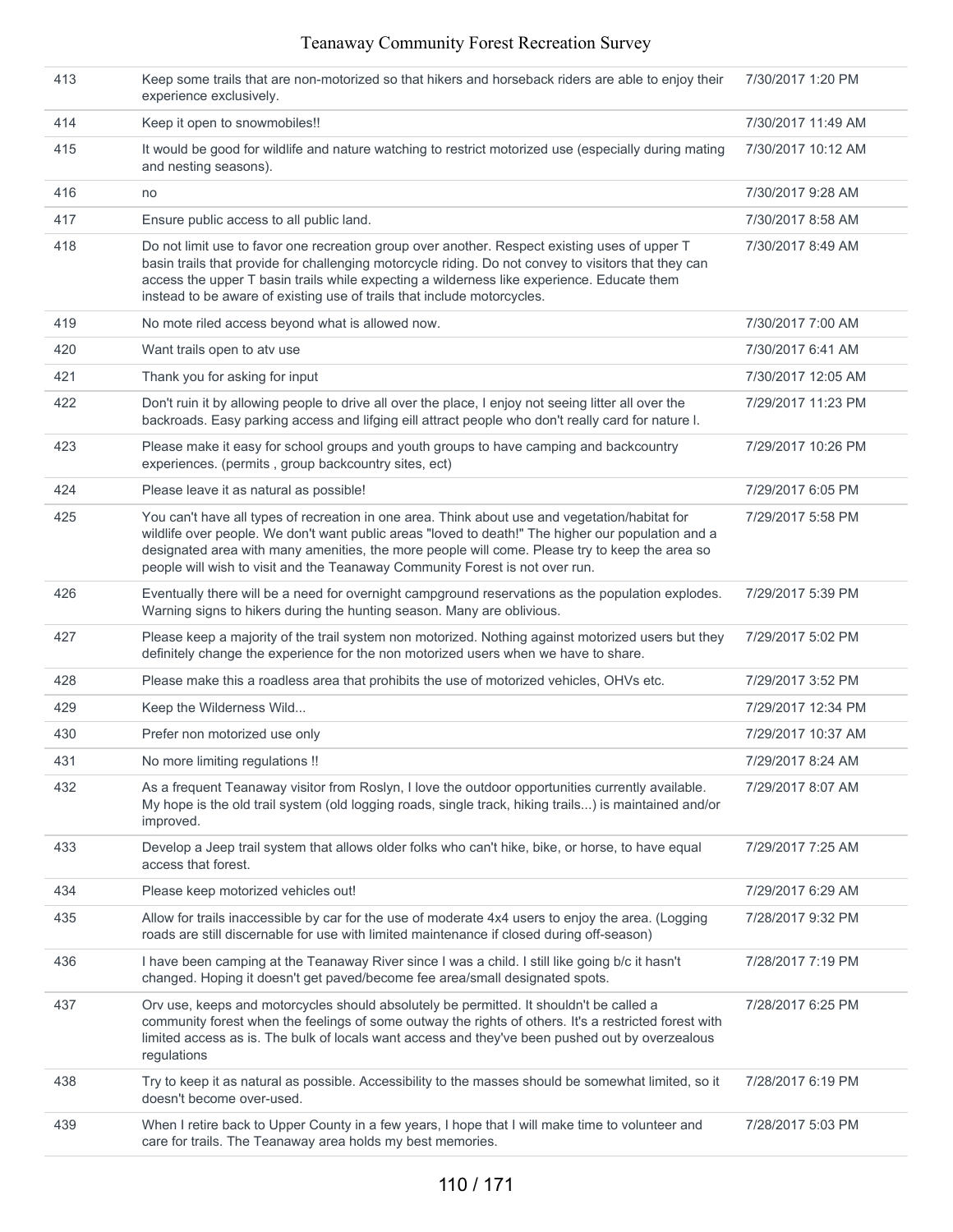| 440 | enjoy volunteer trail work when I retire.                                                                                                                                                                                                                                                                                                                                                                                                                                                                                                                                                                                                                                                                                                                                                                                                                               | 7/28/2017 2:05 PM  |
|-----|-------------------------------------------------------------------------------------------------------------------------------------------------------------------------------------------------------------------------------------------------------------------------------------------------------------------------------------------------------------------------------------------------------------------------------------------------------------------------------------------------------------------------------------------------------------------------------------------------------------------------------------------------------------------------------------------------------------------------------------------------------------------------------------------------------------------------------------------------------------------------|--------------------|
| 441 | Keep it non-motorized. Motorized trails lead to cross-country use, increased erosion, and wildlife<br>disturbances. Noise infringes on my enjoyment of the area.                                                                                                                                                                                                                                                                                                                                                                                                                                                                                                                                                                                                                                                                                                        | 7/28/2017 11:38 AM |
| 442 | enforcement is an issue, when trying to enjoy the tranquility of areas that are off limits to motorized<br>vehicles just to have a gang of motorcyclists fly by is very disheartening.                                                                                                                                                                                                                                                                                                                                                                                                                                                                                                                                                                                                                                                                                  | 7/28/2017 11:33 AM |
| 443 | need to expand Indian camp horse camping area &install a manure dumping area I the Oregon<br>horse camps.                                                                                                                                                                                                                                                                                                                                                                                                                                                                                                                                                                                                                                                                                                                                                               | 7/28/2017 11:13 AM |
| 444 | The geology of the area is interesting. Information signs, if added, could include geologic<br>information about the rock types, ages and structure.                                                                                                                                                                                                                                                                                                                                                                                                                                                                                                                                                                                                                                                                                                                    | 7/28/2017 11:07 AM |
| 445 | Need ATV areas                                                                                                                                                                                                                                                                                                                                                                                                                                                                                                                                                                                                                                                                                                                                                                                                                                                          | 7/28/2017 10:29 AM |
| 446 | Please don't exclude some motorized single track for Dualsport access from town into the upper<br>Teanaway and a motorized loop trail in the TCF.                                                                                                                                                                                                                                                                                                                                                                                                                                                                                                                                                                                                                                                                                                                       | 7/28/2017 8:13 AM  |
| 447 | Almost all of Kittitas County is heavily motorized. Let's please keep the Teanaway non-motorized                                                                                                                                                                                                                                                                                                                                                                                                                                                                                                                                                                                                                                                                                                                                                                        | 7/28/2017 6:34 AM  |
| 448 | Personally, I would like to keep this area as wild as possible. It's one of the few areas in the state<br>that is readily accessible, but completely wild a few feet from the road. Adding lots of<br>improvements i.e. Off road parking at trail heads and more connector trails will increase usage, but<br>to the detriment of the forest. I'm all for adding pit toilets and dumpsters; make it easy for people to<br>get rid of their waste responsibly. I don't believe that this area would benefit from increased usage.<br>What makes it unique is the fact that there are limited options for getting into most area. Please<br>keep this area remote!                                                                                                                                                                                                        | 7/28/2017 6:12 AM  |
| 449 | Please do not allow hunting/guns, or off road motorized vehicles!                                                                                                                                                                                                                                                                                                                                                                                                                                                                                                                                                                                                                                                                                                                                                                                                       | 7/28/2017 6:04 AM  |
| 450 | <b>No</b>                                                                                                                                                                                                                                                                                                                                                                                                                                                                                                                                                                                                                                                                                                                                                                                                                                                               | 7/27/2017 11:36 PM |
| 451 | would like to see dirtbike accessible roads & trails                                                                                                                                                                                                                                                                                                                                                                                                                                                                                                                                                                                                                                                                                                                                                                                                                    | 7/27/2017 10:56 PM |
| 452 | Motorized vehicles on hiking trails ruins the experience and is unsafe.                                                                                                                                                                                                                                                                                                                                                                                                                                                                                                                                                                                                                                                                                                                                                                                                 | 7/27/2017 10:53 PM |
| 453 | As a hiker and a mountain biker who owns a motorcycles and a snowmobile. I am asking you to<br>keep the TCF a place of conservation and solitude that supports hikers, mountain bikers and horse<br>back riders. All of these groups will avoid the TCF if motorized are allowed, just as we avoid,<br>tanem, fishhook flats, table mountain, north Ridge and numerous other recreation areas. I would<br>rather pay a fee to access TCF to prevent motorized use. Please, please protect this special place.<br>It should be protected and conserved.                                                                                                                                                                                                                                                                                                                  | 7/27/2017 9:48 PM  |
| 454 | I feel that because of the limited size of the forest and the sensitive nature of the Geological<br>features as well as biological diversity in the forest, prohibiting use of ORV, ATV's and motorcycles<br>within the forest is imperative. If motorized use is approved it should be mandator to have Forest<br>Rangers patrolling and enforcing regulations.                                                                                                                                                                                                                                                                                                                                                                                                                                                                                                        | 7/27/2017 8:57 PM  |
| 455 | I have been keeping the trails open since 1967 and have reopened cow and elk trails for horse<br>use. To allow motorized use in the Teanaway would DESTROY this beautiful area. We love the<br>peace and quiet and to be able to view the many species of wildlife there via horseback                                                                                                                                                                                                                                                                                                                                                                                                                                                                                                                                                                                  | 7/27/2017 8:50 PM  |
| 456 | I don't know who got the Community Forest set up, but I wish I could thank them.                                                                                                                                                                                                                                                                                                                                                                                                                                                                                                                                                                                                                                                                                                                                                                                        | 7/27/2017 8:50 PM  |
| 457 | There already appears to be an environmentalist movement to make it a "tree hugger only"<br>paradise. I have lived here all my life and believe that opportunities should include every user<br>group. This land was formerly managed for timber harvest by Boise Cascade. When that company<br>dissolved it was managed by American Forest Resources. It was then acquired by an east coast<br>individual who planned extensive development. He subsequently sold it to the State. It should be<br>available for all to enjoy. Unfortunately the current Commissioner of Public Lands was the former<br>CEO of Futurewise. A well funded, Westside environmental organization. This group has used the<br>courts to gain their preferred outcomes. They have filed lawsuits against every county in the State<br>to fulfill their agenda. I guess only time will tell. | 7/27/2017 7:51 PM  |
| 458 | Would be happy to volunteer to work on trails except I live in the Vancouver, WA area, belong to a<br>BCHW group down here and work on trails in the Gifford Pinchot forest and Mount St. Helens<br>Monument.                                                                                                                                                                                                                                                                                                                                                                                                                                                                                                                                                                                                                                                           | 7/27/2017 7:28 PM  |
| 459 | More motorized recreation                                                                                                                                                                                                                                                                                                                                                                                                                                                                                                                                                                                                                                                                                                                                                                                                                                               | 7/27/2017 7:02 PM  |
| 460 | It does not seem like there are going to be many options for OHV use. There are National Forest<br>trails for OHV's that tie into the state land. Will I still be able to access them?                                                                                                                                                                                                                                                                                                                                                                                                                                                                                                                                                                                                                                                                                  | 7/27/2017 6:58 PM  |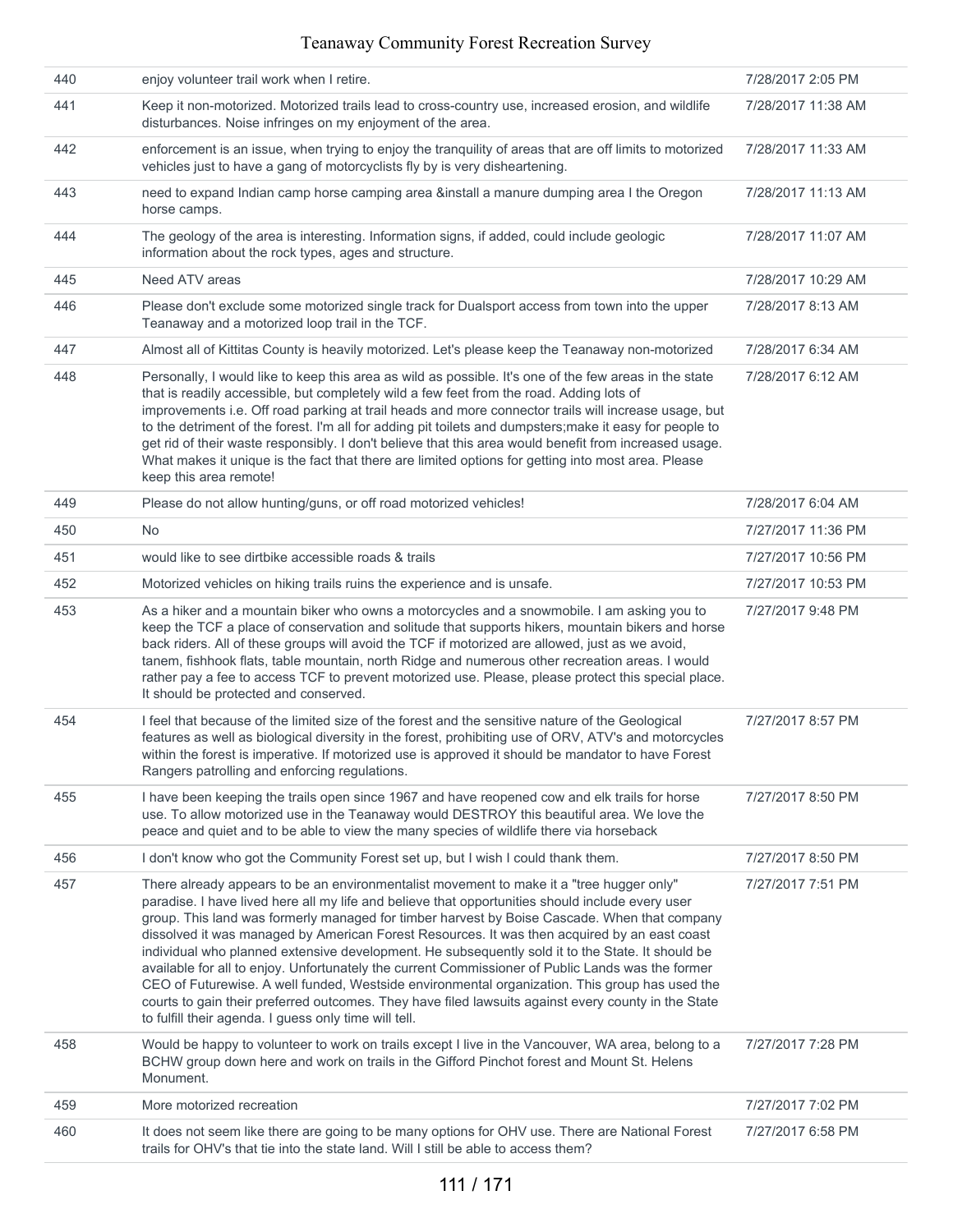| 461 | Don't let western Wa take over with their idiot ideas!                                                                                                                                                                                                                                                                                                                                                                                                                                                                                                                                                                                                                                          | 7/27/2017 6:48 PM  |
|-----|-------------------------------------------------------------------------------------------------------------------------------------------------------------------------------------------------------------------------------------------------------------------------------------------------------------------------------------------------------------------------------------------------------------------------------------------------------------------------------------------------------------------------------------------------------------------------------------------------------------------------------------------------------------------------------------------------|--------------------|
| 462 | It seems DNR is very against horse camping due to signage in restrooms. Unfortunate for us!!!                                                                                                                                                                                                                                                                                                                                                                                                                                                                                                                                                                                                   | 7/27/2017 6:47 PM  |
| 463 | Would be nice to have a separate horse camp with ample parking, pull through sites, and small<br>corrals at each camp site. Most horse camps in Oregon are set up this way and they are fantastic.<br>Keep the ORV's in Manastash please.                                                                                                                                                                                                                                                                                                                                                                                                                                                       | 7/27/2017 5:53 PM  |
| 464 | I would love to volunteer but am 70 years old with a bum arm and shoulder                                                                                                                                                                                                                                                                                                                                                                                                                                                                                                                                                                                                                       | 7/27/2017 5:32 PM  |
| 465 | Our family loves the Teanaway Forest. I'd like to see it preserved for our future generations to<br>enjoy!                                                                                                                                                                                                                                                                                                                                                                                                                                                                                                                                                                                      | 7/27/2017 5:22 PM  |
| 466 | This survey makes me very excited for the area!                                                                                                                                                                                                                                                                                                                                                                                                                                                                                                                                                                                                                                                 | 7/27/2017 5:06 PM  |
| 467 | Much more forest health work. FULL time WCC crew engaged in RX Fire, Fuels reduction, and<br>Rex work. More WCC equals more jobs and opportunities for local young adults. Furthermore the<br>cost benifits of a full time crew can not be matched any where else.                                                                                                                                                                                                                                                                                                                                                                                                                              | 7/27/2017 5:00 PM  |
| 468 | Please don't allow open access for all vehicle types. The current split use of hikers/horses in some<br>areas and wheeled vehicles, motorized and nonmotorized, in others is the safest for all.                                                                                                                                                                                                                                                                                                                                                                                                                                                                                                | 7/27/2017 5:00 PM  |
| 469 | I look forward to hear more about facilities for recreation in this lovely area!                                                                                                                                                                                                                                                                                                                                                                                                                                                                                                                                                                                                                | 7/27/2017 4:50 PM  |
| 470 | I do not support expanding the motorized trail system in the Teanaway beyond the 3 trails that are<br>currently open. These lands were acquired to protect and restore the watersheds for fisheries and<br>clean water. ORV use runs counter to this primary purpose. This area also provides important<br>habitat for wolves, wolverine, spotted owls, elk and other critters that are sensitive to noise and<br>ORV use and impacts. I enjoy the quiet for hiking, hunting, fishing, wildlife viewing, and berry<br>picking - primary activities in which I engage. There is abundant ORV use opportunity south of I-<br>90.                                                                  | 7/27/2017 3:26 PM  |
| 471 | The TCF is one of the only wilderness areas that is so close and convenience                                                                                                                                                                                                                                                                                                                                                                                                                                                                                                                                                                                                                    | 7/27/2017 3:06 PM  |
| 472 | More area for equestrian camping                                                                                                                                                                                                                                                                                                                                                                                                                                                                                                                                                                                                                                                                | 7/27/2017 3:04 PM  |
| 473 | No motorized vehicles or bikes on sensitive back country and high country trails                                                                                                                                                                                                                                                                                                                                                                                                                                                                                                                                                                                                                | 7/27/2017 2:43 PM  |
| 474 | Please keep ORV use to the FS roads only. There are very few front country places for hikers, bird<br>watchers and horseback riders without ORVs. They ruin trails, the scare off wildlife (spotted owls,<br>wolves and birds) and destroy streams.                                                                                                                                                                                                                                                                                                                                                                                                                                             | 7/27/2017 2:41 PM  |
| 475 | Make it more and more wild, so that recreation, wildlife study, hunting and local residents can live<br>peacefuly together.                                                                                                                                                                                                                                                                                                                                                                                                                                                                                                                                                                     | 7/27/2017 2:38 PM  |
| 476 | There should be no expansion of motorized trail use beyond the status quo.                                                                                                                                                                                                                                                                                                                                                                                                                                                                                                                                                                                                                      | 7/27/2017 2:31 PM  |
| 477 | Forest Service budgets have been slashed. Logging is what has mostly paid for road maintenance<br>in the past. What is the community forest doing to share costs on road maintenance?                                                                                                                                                                                                                                                                                                                                                                                                                                                                                                           | 7/27/2017 2:21 PM  |
| 478 | More ory trails for quads!!!!!!                                                                                                                                                                                                                                                                                                                                                                                                                                                                                                                                                                                                                                                                 | 7/27/2017 2:10 PM  |
| 479 | Shooting range would be nice                                                                                                                                                                                                                                                                                                                                                                                                                                                                                                                                                                                                                                                                    | 7/27/2017 1:35 PM  |
| 480 | There is a lot of room for all kinds of trail difficulties, styles and user groups. I think user groups<br>should have certain trails that they maintain and use. As a mountain bike and motorcycle rider we<br>already maintain trails as we can't climb over dead fall like a hiker. As a hiker I prefer a hiking trail<br>but if the hiking/horse and moto/bike trails all arrive at the same look out then I think it would be<br>fine and maybe even open up positive communication between user groups. We all can get along.<br>There are lots of hiking only areas in the state and this area has been heavily ridden by motos for<br>50 years so please don't take it away. Thank you. | 7/27/2017 1:35 PM  |
| 481 | I am against opening up the Teanaway to motorized recreation, due to noise and destruction of the<br>environment.                                                                                                                                                                                                                                                                                                                                                                                                                                                                                                                                                                               | 7/27/2017 1:34 PM  |
| 482 | I prefer less motorized use.                                                                                                                                                                                                                                                                                                                                                                                                                                                                                                                                                                                                                                                                    | 7/27/2017 1:10 PM  |
| 483 | Keep it pristine and non motorized                                                                                                                                                                                                                                                                                                                                                                                                                                                                                                                                                                                                                                                              | 7/27/2017 1:04 PM  |
| 484 | Keep motors out completely. Focus on hiking and hikers, by far the largest user group. Do not<br>cater to or appease mountain bikers or give them hiker trails.                                                                                                                                                                                                                                                                                                                                                                                                                                                                                                                                 | 7/27/2017 12:03 PM |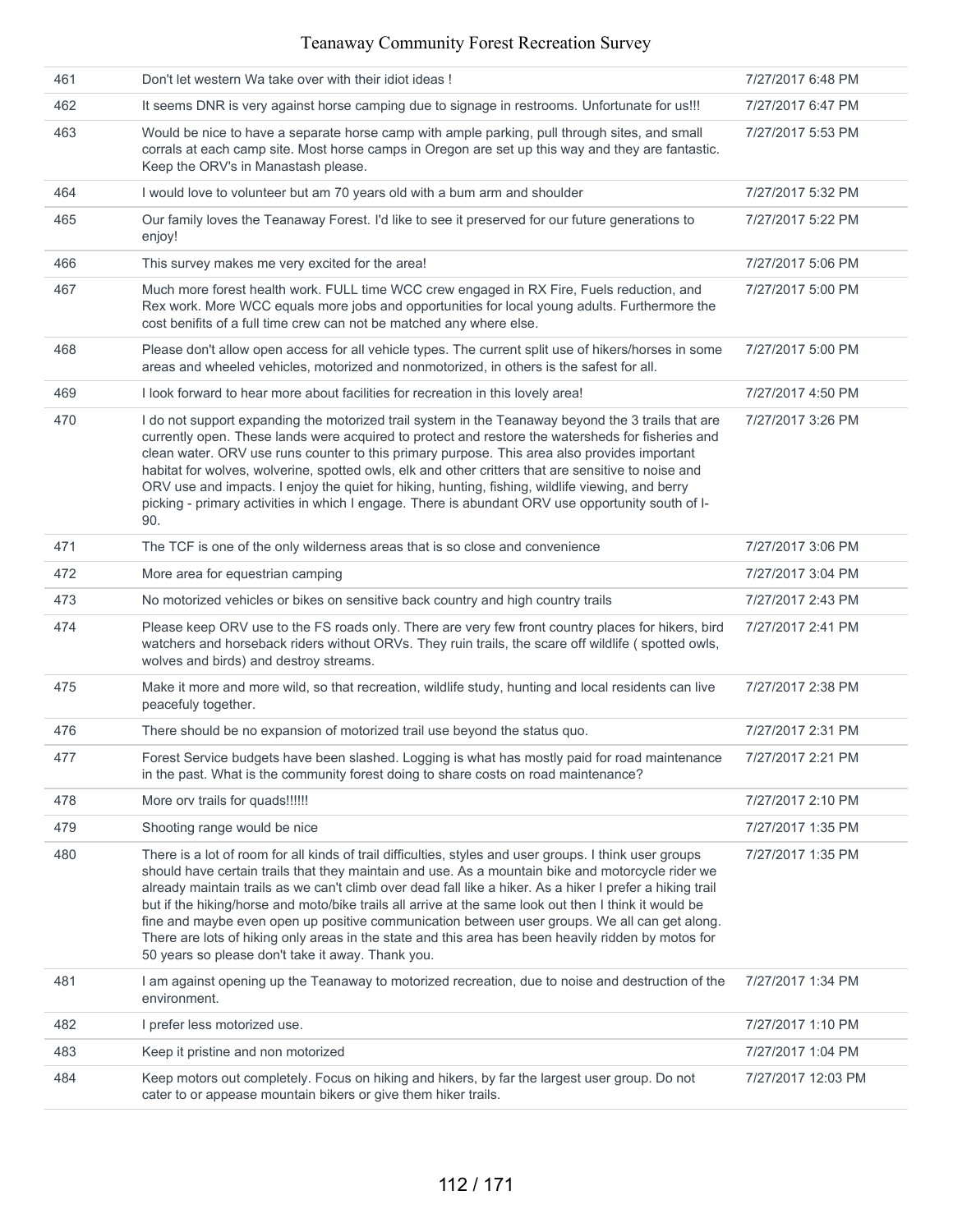| 485 | You'll get a lot of people that say the forest is for hiking only. This is not true. The forest belongs to<br>everyone, and everyone deserves to enjoy it- regardless of how they enjoy it, or any difficulties or<br>limitations they may have.                                                                                                                                                                                                                                                                                                                      | 7/27/2017 11:09 AM |
|-----|-----------------------------------------------------------------------------------------------------------------------------------------------------------------------------------------------------------------------------------------------------------------------------------------------------------------------------------------------------------------------------------------------------------------------------------------------------------------------------------------------------------------------------------------------------------------------|--------------------|
| 486 | Please keep motorized vehicles/ORV's out of the teanaway forest!                                                                                                                                                                                                                                                                                                                                                                                                                                                                                                      | 7/27/2017 11:05 AM |
| 487 | Don't ruin what makes the Teanaway great for the sake of tourism. The less motorized options the<br>better.                                                                                                                                                                                                                                                                                                                                                                                                                                                           | 7/27/2017 10:54 AM |
| 488 | Multi use is very important in upper county motirized access needs to better                                                                                                                                                                                                                                                                                                                                                                                                                                                                                          | 7/27/2017 10:44 AM |
| 489 | thanks for having this community forest available                                                                                                                                                                                                                                                                                                                                                                                                                                                                                                                     | 7/27/2017 10:22 AM |
| 490 | Don't let it become what we see in other places, "loved to death." Garbage, rutted landscapes,<br>signs everywhere, noise pollution are not positive recreational experiences.                                                                                                                                                                                                                                                                                                                                                                                        | 7/27/2017 10:13 AM |
| 491 | We have been camping at the campground on the West Fork (near Bible Rock) for about 50 years<br>(when it was owned by logging companies!) Sometimes, noisy groups can be an annoyance.<br>Perhaps having a "host" would address this problem. I don't know. More likely, a camping fee<br>would; consequently, I we would be in favor of a fee. Incidentally, we often stayed with friends, the<br>Crosettos, who have sold their property to a land trust so that it will, I think, be available to the<br>public. Robert Dunshee 206 322 8846 rdunshee1@comcast.net | 7/27/2017 10:04 AM |
| 492 | Open all F.S. roads to All motorized vehicles.                                                                                                                                                                                                                                                                                                                                                                                                                                                                                                                        | 7/27/2017 9:46 AM  |
| 493 | Quit planting wolves and grizzlies, decrease the number of cougar and black bear! Hound Hunting<br>keeps their numbers in check and helps them be afraid of man  spend some time out from<br>behind your desk with kids and their dog! Camp in the area                                                                                                                                                                                                                                                                                                               | 7/27/2017 8:57 AM  |
| 494 | limit off road motorized use and much more patrols to enforce all camping and user groups                                                                                                                                                                                                                                                                                                                                                                                                                                                                             | 7/27/2017 8:26 AM  |
| 495 | Keep up the great work. The area is a gem and the improvements to this point have been<br>awesome. More trails, more access and I'll spend more money in the area.                                                                                                                                                                                                                                                                                                                                                                                                    | 7/27/2017 8:18 AM  |
| 496 | There is room for all uses in the TCF. Management is clearly important but please don't allow one<br>interest group to exclude another because they don't approve of a particular recreation type. (i.e.<br>Motorized use).                                                                                                                                                                                                                                                                                                                                           | 7/27/2017 8:04 AM  |
| 497 | Thanks for presenting this survey opportunity                                                                                                                                                                                                                                                                                                                                                                                                                                                                                                                         | 7/27/2017 7:14 AM  |
| 498 | Equal access for motorized and non-motorized users is key. This is public land owned by our<br>government. It's bad enough the governement allowed the Nature Conservancy to hijack so much<br>land in the area with an uncertain futures. It's wrong for the government to lock out all motorized<br>use from TCF. Plenty of room to give all user groups areas to recreate. I understand managing that<br>is a difficult task but it can and should be done. Thanks for listening                                                                                   | 7/27/2017 7:02 AM  |
| 499 | Keep the motorized visiters out! Terrain, wildlife, floral, fauna and those who visit who love peace<br>and quiet are harmed.                                                                                                                                                                                                                                                                                                                                                                                                                                         | 7/27/2017 6:40 AM  |
| 500 | I feel it is very important to strive to preserve the forest and to educate those whom do not recreate<br>in the forest often how to do it gently and respectfully.                                                                                                                                                                                                                                                                                                                                                                                                   | 7/27/2017 6:31 AM  |
| 501 | I grew up in this area and would love for it to stay as open to all activities as possible. Would love to<br>volunteer but I don't live in the area currently.                                                                                                                                                                                                                                                                                                                                                                                                        | 7/27/2017 5:26 AM  |
| 502 | Motorized use is not a crime. Snowmobiles and motorcycles should continue to be allowed. There<br>is plenty of wilderness area close by for those that want non motorized trails.                                                                                                                                                                                                                                                                                                                                                                                     | 7/27/2017 5:13 AM  |
| 503 | All recreational opportunities need to remain available to taxpayers, motorized and non motorized.<br>All need to coexist with respect for rules, environment, and each other.                                                                                                                                                                                                                                                                                                                                                                                        | 7/27/2017 4:42 AM  |
| 504 | Please find a way to allow some motorized dirtbike and ATV use. Thank you                                                                                                                                                                                                                                                                                                                                                                                                                                                                                             | 7/27/2017 4:32 AM  |
| 505 | keep it non-motorized                                                                                                                                                                                                                                                                                                                                                                                                                                                                                                                                                 | 7/27/2017 3:46 AM  |
| 506 | It's a "community" property. All people should be allowed to use it with proper permits and<br>designated trails and roads for the vehicles allowed. Not just hikers and horses but everyone. "<br>Community" means everyone!                                                                                                                                                                                                                                                                                                                                         | 7/27/2017 1:24 AM  |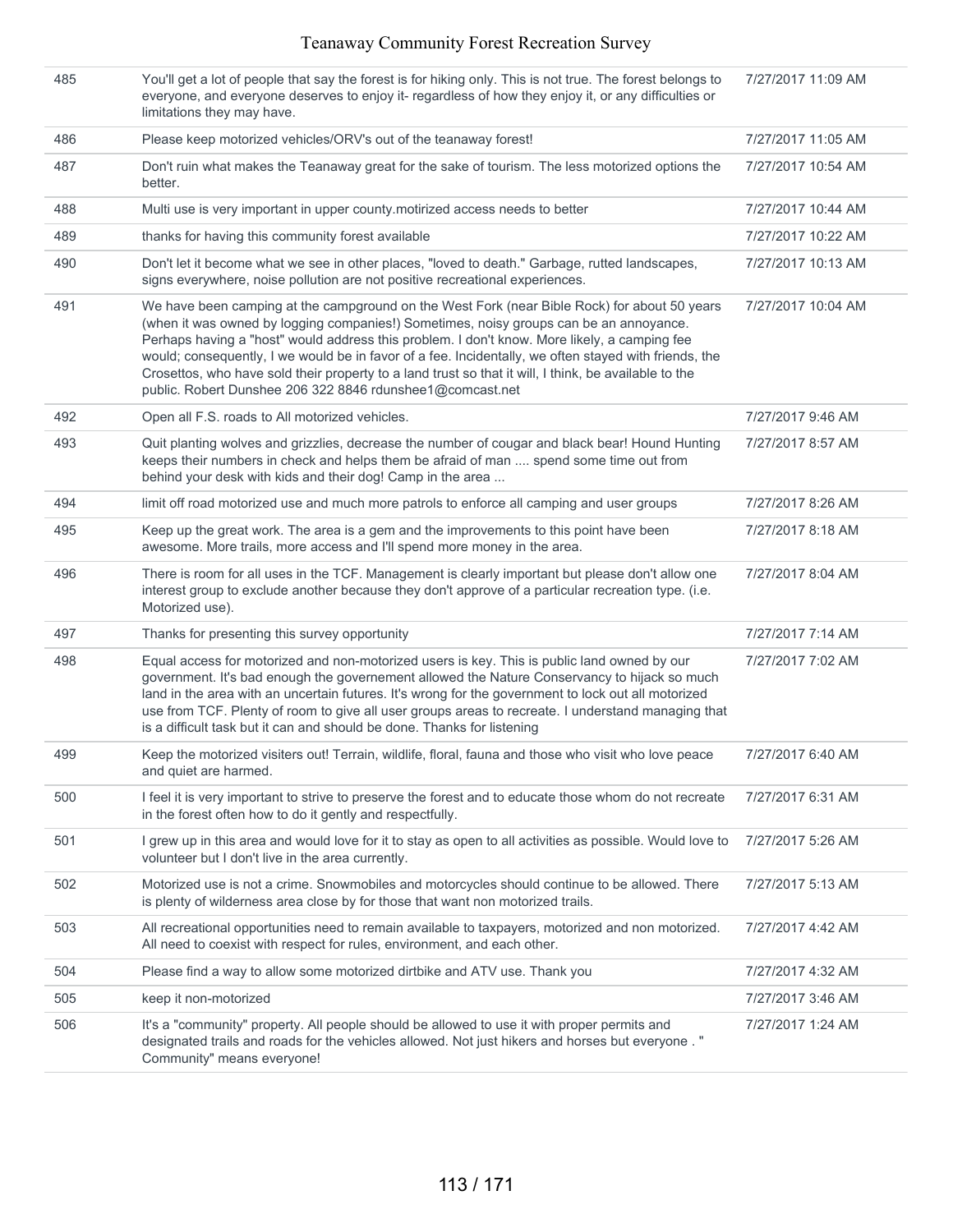| 507 | Please consider carefully the issues of allowing expansion of motorized activity in the TCF.<br>Currently, there is a surplus of motorized trails and facilities in the upper basin - it is not necessary<br>in the TCF and would go against the main reason the TCF was protected: watershed restoration<br>and protection. Not to mention developing and maintaining trails to hold up to that type of use is<br>very expensive - who has that kind of money? The TCF has been operating on a shoestring as it<br>is. We need to restore the watershed, protect the land for wildlife, allow some reasonable quiet<br>recreation, and focus on directing limited resources to making sure there are some great hikes to<br>great vistas. | 7/26/2017 11:58 PM |
|-----|--------------------------------------------------------------------------------------------------------------------------------------------------------------------------------------------------------------------------------------------------------------------------------------------------------------------------------------------------------------------------------------------------------------------------------------------------------------------------------------------------------------------------------------------------------------------------------------------------------------------------------------------------------------------------------------------------------------------------------------------|--------------------|
| 508 | Please, please keep the Teanaway motor free. It is one of the beautiful things about the<br>Community Forest area. Most other recreational opportunities for mountain bikes in the area have<br>to contend with the noise, speed and destruction from motorized off-road vehicles. Thank you.                                                                                                                                                                                                                                                                                                                                                                                                                                              | 7/26/2017 11:21 PM |
| 509 | Motorized trail use should only be on the 3 existing USFS trails. Need some place that quiet for<br>wildlife and people.                                                                                                                                                                                                                                                                                                                                                                                                                                                                                                                                                                                                                   | 7/26/2017 11:11 PM |
| 510 | I would appreciate continued orienteering access to the entire Teanaway valley, and better parking<br>near the area just north of Lick Creek off of the North Teanaway road.                                                                                                                                                                                                                                                                                                                                                                                                                                                                                                                                                               | 7/26/2017 10:54 PM |
| 511 | This area is centrally located in the State and as such, it's a good destination for those who camp<br>with stock. As a member of Back Country Horsemen we want to work with equestrian users to<br>practice LNT to preserve our right to use the community forest. Creating facilities to help manage<br>this would greatly enhance everyone's experience.                                                                                                                                                                                                                                                                                                                                                                                | 7/26/2017 10:35 PM |
| 512 | Would love to see continued access for orienteering. This is one of the best locations in the state<br>for orienteering, with a variety of relatively open terrain.                                                                                                                                                                                                                                                                                                                                                                                                                                                                                                                                                                        | 7/26/2017 9:54 PM  |
| 513 | No                                                                                                                                                                                                                                                                                                                                                                                                                                                                                                                                                                                                                                                                                                                                         | 7/26/2017 9:08 PM  |
| 514 | Utv trails with this much acreage and I know lots of utv and side by side ethuiesit that want more<br>rideable area and would volunteer for trail brush clearing and maintaing also with debris litter clean<br>up                                                                                                                                                                                                                                                                                                                                                                                                                                                                                                                         | 7/26/2017 9:07 PM  |
| 515 | The traditional open use that existed prior to pur base by the state should be expanded and<br>encouraged. The entire forest should be open to all users with no restricted areas. If any type of<br>user abuses the forest there should penalties but notarized users should not be penalized before<br>they even get to the forest. No more restrictions on ATV's either.                                                                                                                                                                                                                                                                                                                                                                | 7/26/2017 8:57 PM  |
| 516 | Open up the roads for recreational driving and limited ORV                                                                                                                                                                                                                                                                                                                                                                                                                                                                                                                                                                                                                                                                                 | 7/26/2017 8:49 PM  |
| 517 | I believe there are a few improvements that would be helpful, however, there are fine trails in use<br>already. Maintenance is all that is needed                                                                                                                                                                                                                                                                                                                                                                                                                                                                                                                                                                                          | 7/26/2017 8:04 PM  |
| 518 | Please preserve these lands in public ownership. Provide recreational (non-motorized) and forest<br>production opportunities. Providing these sorts of activities on our lands only makes sence. Tiger<br>Mountain State Forest is a good example of land management. It is both recreational and does<br>have forest timber production. It would be great to have more land preserved in that approach.                                                                                                                                                                                                                                                                                                                                   | 7/26/2017 7:53 PM  |
| 519 | The Teanaway is a wonderful opportunity and location for recreational uses such as horseback<br>riding. It always has been, and we'd like to see this opportunity expanded and not reduced.                                                                                                                                                                                                                                                                                                                                                                                                                                                                                                                                                | 7/26/2017 7:39 PM  |
| 520 | need more access for motorized recreation                                                                                                                                                                                                                                                                                                                                                                                                                                                                                                                                                                                                                                                                                                  | 7/26/2017 7:32 PM  |
| 521 | I would like to be able to ride my aty on trails in the Teanaway community forest.                                                                                                                                                                                                                                                                                                                                                                                                                                                                                                                                                                                                                                                         | 7/26/2017 7:22 PM  |
| 522 | Allow motorized access.                                                                                                                                                                                                                                                                                                                                                                                                                                                                                                                                                                                                                                                                                                                    | 7/26/2017 7:09 PM  |
| 523 | I think we should strive to include all potential users of the TCF. Enforcement of rules and<br>regulation will always be an issue as there is a very small percentage of each user group that<br>becomes a problem. Somehow we need to find the funds for enforcement.                                                                                                                                                                                                                                                                                                                                                                                                                                                                    | 7/26/2017 7:00 PM  |
| 524 | Allow group equestrian events (endurance ride) with sufficient space for parking with horses and<br>trailers, for 50+ rigs                                                                                                                                                                                                                                                                                                                                                                                                                                                                                                                                                                                                                 | 7/26/2017 6:39 PM  |
| 525 | Traditional use single track ORV trails need to be opened back up. These trails have a fraction of<br>the impact on water quality and wildlife of logging and life stock grazing, and in many instances<br>pack animals. Minor rerouting in sensitive areas is all that is required.                                                                                                                                                                                                                                                                                                                                                                                                                                                       | 7/26/2017 6:33 PM  |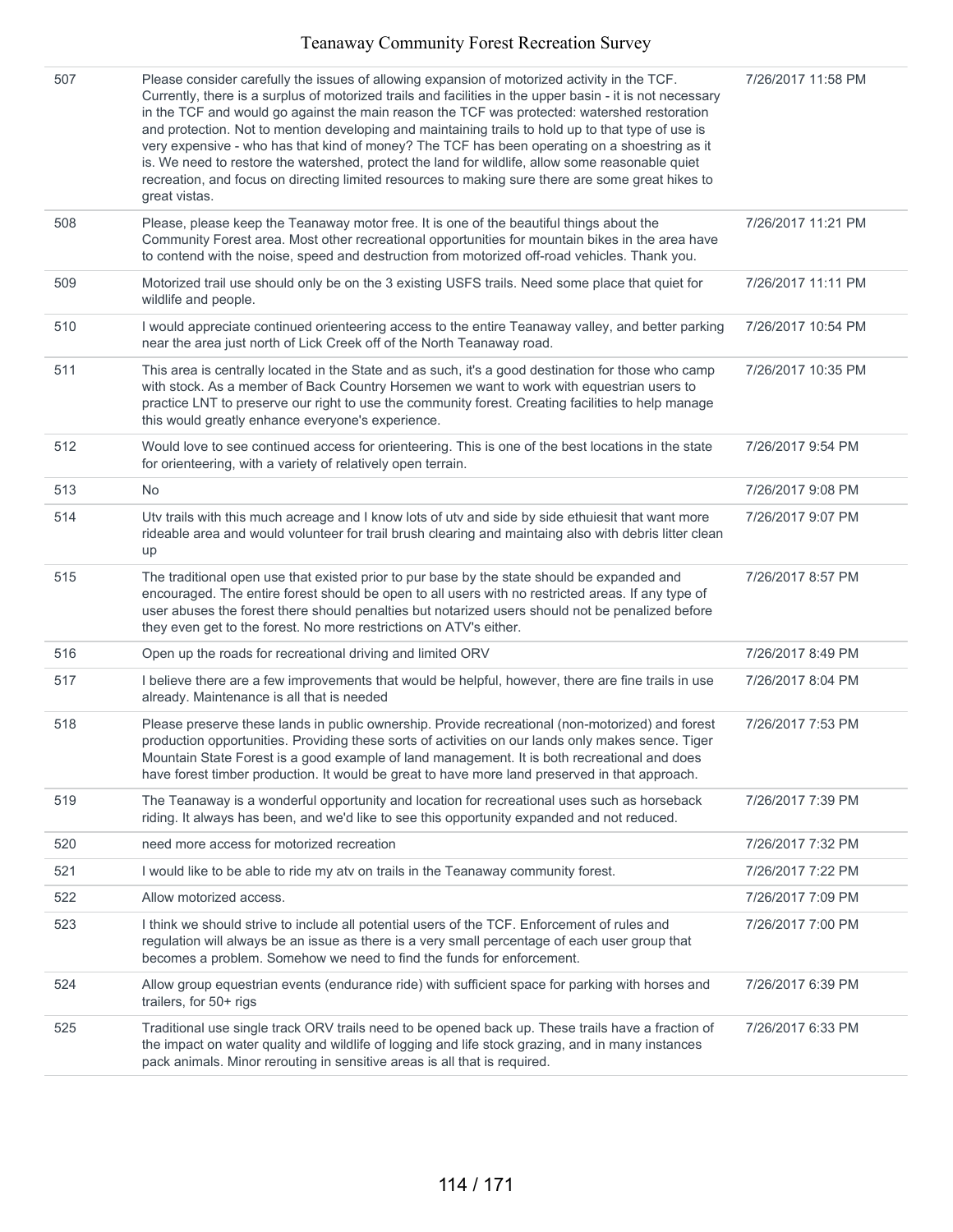| 526 | The purchase of the Teanaway was sold to the public on a multiple use model. Active forest<br>management and sustainable timber harvest should be used to generate revenue to fund any<br>recreation improvements and maintenance of the road infrastructure. If such income is insufficient,<br>a user fee system should be implemented. The accessory economic benefits of marginally<br>increased recreation in the Community Forest (relative to use when the Teanaway was privately<br>held) are not sufficient in and of themselves to justify the \$90MM investment of public monies. | 7/26/2017 6:20 PM |
|-----|----------------------------------------------------------------------------------------------------------------------------------------------------------------------------------------------------------------------------------------------------------------------------------------------------------------------------------------------------------------------------------------------------------------------------------------------------------------------------------------------------------------------------------------------------------------------------------------------|-------------------|
| 527 | We have, on occasion packed out cases of other's discarded beer bottles. Not everyone<br>appreciates how sacred our wilderness areas truly are. Nowadays, age and disability interfere with<br>performing such voluntary tasks.                                                                                                                                                                                                                                                                                                                                                              | 7/26/2017 6:18 PM |
| 528 | I hope sxs's are welcome and thought of for any developement.                                                                                                                                                                                                                                                                                                                                                                                                                                                                                                                                | 7/26/2017 6:17 PM |
| 529 | All in all leave it as is.                                                                                                                                                                                                                                                                                                                                                                                                                                                                                                                                                                   | 7/26/2017 6:14 PM |
| 530 | Off-highway vehicle access is a must. It provides a legal and safe place for families to camp<br>together outdoors and brings additional economic advantages to neighboring cities.                                                                                                                                                                                                                                                                                                                                                                                                          | 7/26/2017 5:26 PM |
| 531 | There are ample areas for moto sports in other forests. Their access should be limited but not<br>banned. ADA access should accommodate some access for people who need to be driven in.                                                                                                                                                                                                                                                                                                                                                                                                     | 7/26/2017 5:25 PM |
| 532 | Provide motorized recreation away from hiking                                                                                                                                                                                                                                                                                                                                                                                                                                                                                                                                                | 7/26/2017 5:11 PM |
| 533 | The UTV/ATV community loves this area. More designated legal riding will result in more \$\$\$ we<br>Spend there and support from many riding groups in the form of volunteerism and \$\$.                                                                                                                                                                                                                                                                                                                                                                                                   | 7/26/2017 5:07 PM |
| 534 | I would like to see more roads available for use by any street legal vehicle (including street legal<br>wheeled ATV's (side-by-sides).                                                                                                                                                                                                                                                                                                                                                                                                                                                       | 7/26/2017 4:47 PM |
| 535 | Increase motorized users options.                                                                                                                                                                                                                                                                                                                                                                                                                                                                                                                                                            | 7/26/2017 4:39 PM |
| 536 | ATV RIDEING .LESS DAMAGE THEN DIRT BIKES                                                                                                                                                                                                                                                                                                                                                                                                                                                                                                                                                     | 7/26/2017 4:38 PM |
| 537 | Please bring ATV/UTV trails to the area! There are large groups of very respectful riders that love<br>to enjoy the outdoors from their ATV/UTV. Many groups would organize trail cleanup and<br>improvement projects!                                                                                                                                                                                                                                                                                                                                                                       | 7/26/2017 4:27 PM |
| 538 | As part of a family that has private property in the forest, I have run into many motorized<br>recreators on my property because they were the fastest trails to get to public land. Please stop<br>promoting and allowing motorized recreation as the damage they do to the trails, riparian areas,<br>vegetation, and wildlife is much worse than the "fun" for the few.                                                                                                                                                                                                                   | 7/26/2017 3:45 PM |
| 539 | I would not like it to be over controlled but I think designated campsites might make sense.                                                                                                                                                                                                                                                                                                                                                                                                                                                                                                 | 7/26/2017 3:32 PM |
| 540 | To really insure that I would come to TCF, I would have to have designated large horse trailer<br>parking spot with high line poles in place. Roads that will accommodate large living quarters /<br>horse trailers.                                                                                                                                                                                                                                                                                                                                                                         | 7/26/2017 3:25 PM |
| 541 | This is a great area for orienteering, which is mainly what I do there. Please keep open access for<br>this low impact sport.                                                                                                                                                                                                                                                                                                                                                                                                                                                                | 7/26/2017 3:10 PM |
| 542 | please preserve the horseback opportunities in this beautiful area                                                                                                                                                                                                                                                                                                                                                                                                                                                                                                                           | 7/26/2017 2:51 PM |
| 543 | I appreciate the opportunity to answer these questions about one of my favorite spring climbing<br>areas!                                                                                                                                                                                                                                                                                                                                                                                                                                                                                    | 7/26/2017 2:24 PM |
| 544 | There is an old logging railroad present in the forest. If information boards are provided some local<br>history of this railroad is desired.                                                                                                                                                                                                                                                                                                                                                                                                                                                | 7/26/2017 2:16 PM |
| 545 | The only reason I don't use the area more is that it is too far for day visits usually for me. I live in<br>Yelm but will always go to riding areas further away from Yelm when I have longer than a day.                                                                                                                                                                                                                                                                                                                                                                                    | 7/26/2017 2:07 PM |
| 546 | It is such a unique opportunity, I hope generations hence will look back and be thankful for the<br>decisions we are making today.                                                                                                                                                                                                                                                                                                                                                                                                                                                           | 7/26/2017 1:57 PM |
| 547 | Keep it wild. Little if any motorized vehicle access.                                                                                                                                                                                                                                                                                                                                                                                                                                                                                                                                        | 7/26/2017 1:53 PM |
| 548 | It is a well loved area, hopefully lots of restrictions are not in the plans. Could use more<br>informational signage about exactly where is OK to camp and methods of LNT horsecamping.<br>Many people are uninformed.                                                                                                                                                                                                                                                                                                                                                                      | 7/26/2017 1:44 PM |
|     |                                                                                                                                                                                                                                                                                                                                                                                                                                                                                                                                                                                              |                   |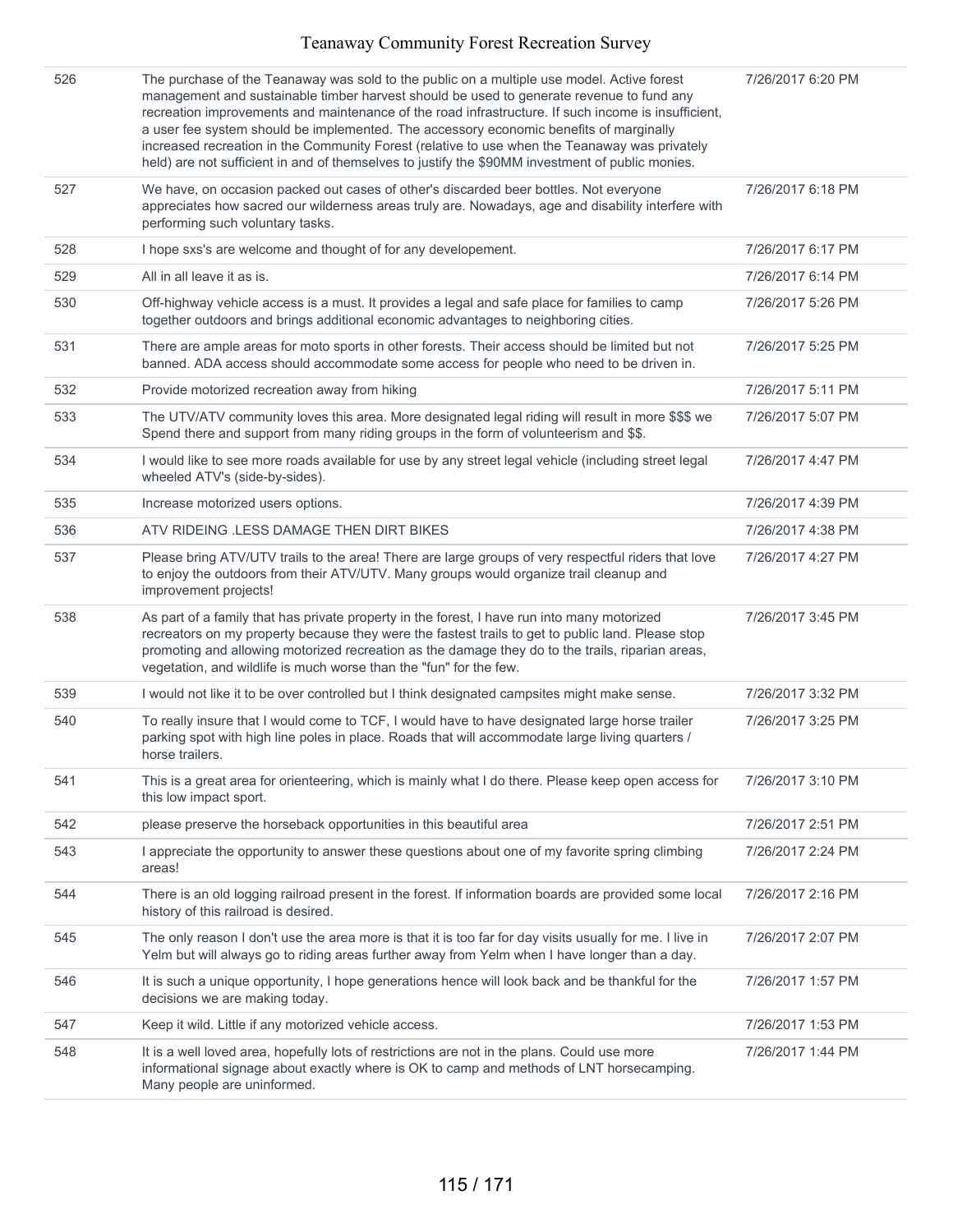| 549 | I own a dirt bike and thoroughly enjoy motorized recreation. However, this Community Forest could<br>be one of the few quiet, easily accessible valleys where families can recreate on public land<br>without having to contend with the noise and damage to the habitat that motorcycles inevitably<br>cause. If the primary purpose of the Community Forest is to protect watersheds and habitat, the<br>motorized vehicle community has proven, through continued illegal use of the area, that they are<br>not to be trusted with the responsibility of complying with the rules needed to create a healthy<br><b>Community Forest.</b> | 7/26/2017 1:35 PM  |
|-----|---------------------------------------------------------------------------------------------------------------------------------------------------------------------------------------------------------------------------------------------------------------------------------------------------------------------------------------------------------------------------------------------------------------------------------------------------------------------------------------------------------------------------------------------------------------------------------------------------------------------------------------------|--------------------|
| 550 | I support using these lands not just for what humans can get out of them, but also for the value<br>they provide to wildlife and the non-human world. Humans have plenty, and always want more.<br>Perhaps we can conduct ourselves so to respect habitat, wildlife, etc. I am firmly against<br>motorized take-over of these lands.                                                                                                                                                                                                                                                                                                        | 7/26/2017 1:34 PM  |
| 551 | We are in Back Country Horseman and volunteer to be able to keep trails open for stock use. An<br>equine camp host would be a huge help to keep a limited few folks from ruining the camping<br>experience for those of us who practice LNT. Having the horse camp adopted by a chapter of<br>BCHW would go a long way to improving the facilities for all equine users. Thank you.                                                                                                                                                                                                                                                         | 7/26/2017 1:11 PM  |
| 552 | The cattle and the fencing seems at odds with habitat enhancement and recreation accces. And a<br>very unwise use of public funds.                                                                                                                                                                                                                                                                                                                                                                                                                                                                                                          | 7/26/2017 1:08 PM  |
| 553 | I hope ATV/motorcycle access to the TCF does not become a priority. I think there is too much<br>potential for damage to the environment and wildlife with this type of use.                                                                                                                                                                                                                                                                                                                                                                                                                                                                | 7/26/2017 12:58 PM |
| 554 | thank you for the work to protect this gorgeous area that we love!                                                                                                                                                                                                                                                                                                                                                                                                                                                                                                                                                                          | 7/26/2017 12:52 PM |
| 555 | more access for motorized activities please.                                                                                                                                                                                                                                                                                                                                                                                                                                                                                                                                                                                                | 7/26/2017 12:51 PM |
| 556 | We need more motorized access to let all the public have access not just the few.                                                                                                                                                                                                                                                                                                                                                                                                                                                                                                                                                           | 7/26/2017 12:34 PM |
| 557 | Needs to be reopened for dirt bike riding. It went on for 5 decades without any problems before the<br>state bought the land. I have been riding up there for over 30 years. I've personally cleared more<br>trail than all other user groups combined. Not fair to shut out the primary user group while the<br>bureaucrats "study". At 53, I don't have a lot of time for people to decide what to do, I have a few<br>good years of riding left, then I will be too old. Open it please!!!!! (yes, I am pleading at this point).                                                                                                         | 7/26/2017 12:30 PM |
| 558 | My main interest is in the First Creek section of the TCF. I would like to make sure there is still<br>some sort of rude pathway thru that section connecting hwy 97 to the Forest Service Road 3506 for<br>emergency fire evacuation. I would also be interested in volunteering for trail development and<br>maintenance in that area.                                                                                                                                                                                                                                                                                                    | 7/26/2017 12:20 PM |
| 559 | Better parking off of N Teanaway Road, just north of Lick Creek, please.                                                                                                                                                                                                                                                                                                                                                                                                                                                                                                                                                                    | 7/26/2017 11:36 AM |
| 560 | Lots of potential for hiking within the TCF, but right now my impression is that much of it is for<br>motorized vehicles so I avoid it and go up to Forest Service land in the Teanaway basin.                                                                                                                                                                                                                                                                                                                                                                                                                                              | 7/26/2017 11:26 AM |
| 561 | I really enjoy orienteering in the area. It is beautiful terrain and challenging courses being in a<br>forest!                                                                                                                                                                                                                                                                                                                                                                                                                                                                                                                              | 7/26/2017 11:18 AM |
| 562 | The goal should not be to attract more people to the forest, because it will increase fire danger<br>and ruin the experience                                                                                                                                                                                                                                                                                                                                                                                                                                                                                                                | 7/26/2017 11:13 AM |
| 563 | limit motorized use!                                                                                                                                                                                                                                                                                                                                                                                                                                                                                                                                                                                                                        | 7/26/2017 11:12 AM |
| 564 | More motorized access for dirt bikes!                                                                                                                                                                                                                                                                                                                                                                                                                                                                                                                                                                                                       | 7/26/2017 10:58 AM |
| 565 | Ban dirt bikes completely and entirely. Kittitas County gave access to licensed dirt bikes to transit<br>TCF on county roads to the 3 trail-heads into the USFS lands. They should repeal that access. If<br>not, that's the ONLY access that should ever be made available.                                                                                                                                                                                                                                                                                                                                                                | 7/26/2017 10:55 AM |
| 566 | My willingness to volunteer with my family will be directly linked to ongoing support of winter<br>motorized access.                                                                                                                                                                                                                                                                                                                                                                                                                                                                                                                        | 7/26/2017 10:49 AM |
| 567 | We love the teanaway. Especially the rustic nature and the lower volumes of people. The ease of<br>access is great too. Protect the wildness and animals please.                                                                                                                                                                                                                                                                                                                                                                                                                                                                            | 7/26/2017 10:38 AM |
| 568 | The Teanaway use to be a beautiful area. There is already too much motorized camping and a<br>lack of enforcement or control to maintain vegetation, roads, etc. I support a fee system that will go<br>towards restoration if this is too continue. Enforcement is key and fees should help with hiring<br>enforcement to maintain peace and quietand maintain the landscapes and rivers. Thanks.                                                                                                                                                                                                                                          | 7/26/2017 10:24 AM |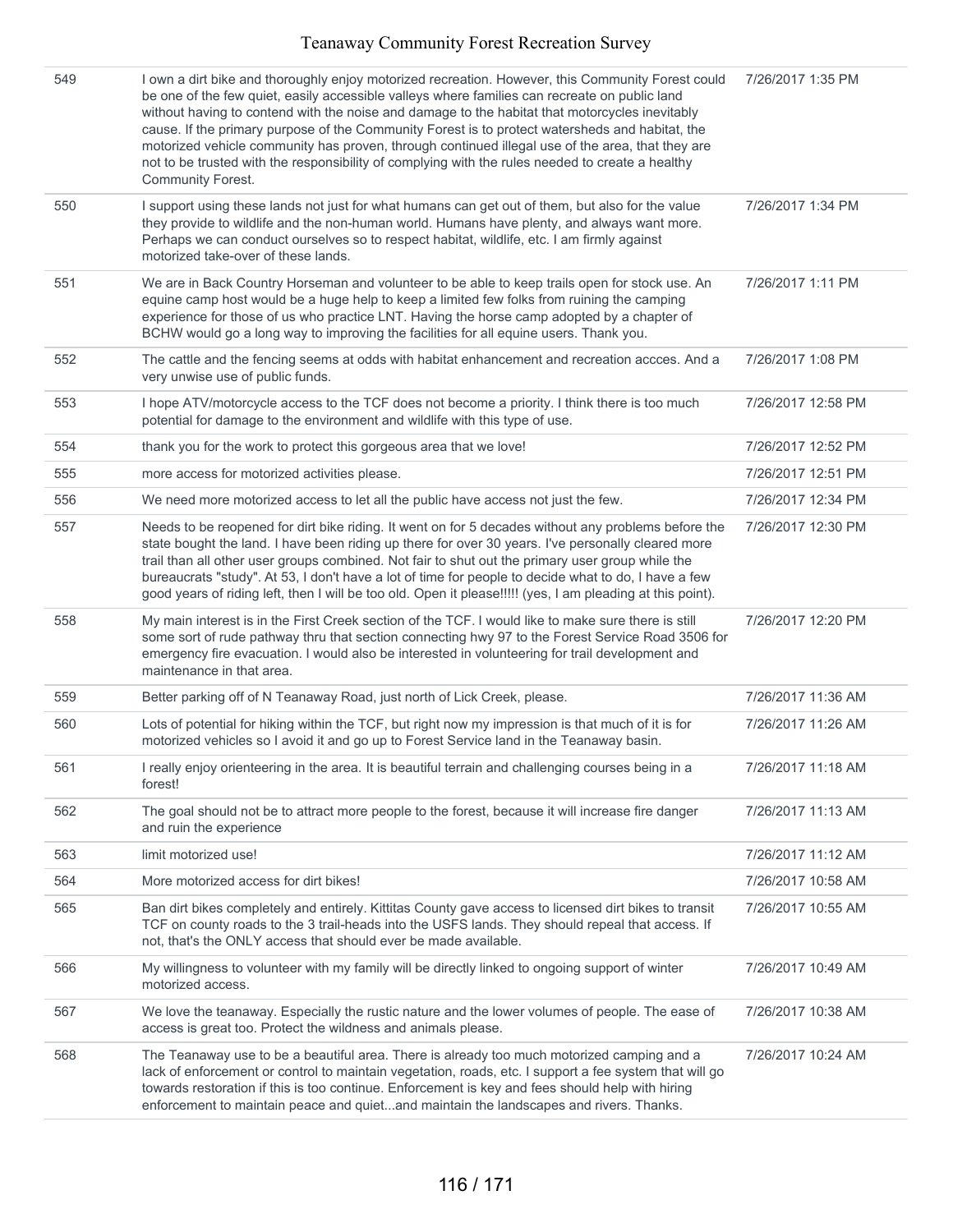| 569 | Rising human populations, especially in the Seattle metro area, has resulted in dramatic increases<br>in use of the Teanaway region. Improving and managing recreation on the TCF is critical. In<br>particular, motorized use should be limited and non-motorized us expanded as the non-motorized<br>hiking/backpacking/tent camping communities, while not as outspoken and organized as<br>motorized groups or equestrian and bike groups, comprises the largest component of outdoor<br>recreation. Many thanks to the agencies and groups that nurtured the TCF and are now working<br>on long-term planning and management.                                                                                                                                                                                                                                                                                                                                                                                                                                                                                                                                                                                                                                                                                                                                                                                         | 7/26/2017 10:20 AM |
|-----|----------------------------------------------------------------------------------------------------------------------------------------------------------------------------------------------------------------------------------------------------------------------------------------------------------------------------------------------------------------------------------------------------------------------------------------------------------------------------------------------------------------------------------------------------------------------------------------------------------------------------------------------------------------------------------------------------------------------------------------------------------------------------------------------------------------------------------------------------------------------------------------------------------------------------------------------------------------------------------------------------------------------------------------------------------------------------------------------------------------------------------------------------------------------------------------------------------------------------------------------------------------------------------------------------------------------------------------------------------------------------------------------------------------------------|--------------------|
| 570 | This is a beautiful place for bringing family to enjoy horseback riding and fishing. Camping here is<br>great now and could be made better. The idea that we will not be able to ride our horses or mules<br>is not one that I would like too see gone.                                                                                                                                                                                                                                                                                                                                                                                                                                                                                                                                                                                                                                                                                                                                                                                                                                                                                                                                                                                                                                                                                                                                                                    | 7/26/2017 10:09 AM |
| 571 | Let the people enjoy the area. My boys were raised in this area. I would not like to see my Grand<br>children enjoy it.                                                                                                                                                                                                                                                                                                                                                                                                                                                                                                                                                                                                                                                                                                                                                                                                                                                                                                                                                                                                                                                                                                                                                                                                                                                                                                    | 7/26/2017 9:54 AM  |
| 572 | Please keep watershed health as the top priority.                                                                                                                                                                                                                                                                                                                                                                                                                                                                                                                                                                                                                                                                                                                                                                                                                                                                                                                                                                                                                                                                                                                                                                                                                                                                                                                                                                          | 7/26/2017 9:37 AM  |
| 573 | This is public land and access should be shared by all. It is ridiculous that motorized access (dirt<br>bikes) has all but disappeared in the area. There are many trails that were made by dirt bikes and<br>ridden for years. But now they are hiking only. Please explain how that is fair. Do you know of any<br>public land that does not allow hiking on dirt bike trails? Plenty of area for us all to enjoy the public<br>land so lets work together.                                                                                                                                                                                                                                                                                                                                                                                                                                                                                                                                                                                                                                                                                                                                                                                                                                                                                                                                                              | 7/26/2017 9:23 AM  |
| 574 | My visiting and camping in the TCF is going to result from access being provided to motorized<br>trails. There are a lot of folks with 4x4, ATV and Dirt Bike families who would love to (once again)<br>come over to Cle Elum from the Seattle side and recreate as they have for so many years in the<br>past. Words like "the coal piles" or "Bull Frog Flats" mean a lot to them and their kids who were<br>raised there and are now adults. Please once again provide motorized access. Thank you!                                                                                                                                                                                                                                                                                                                                                                                                                                                                                                                                                                                                                                                                                                                                                                                                                                                                                                                    | 7/26/2017 9:18 AM  |
| 575 | Please remember this is supposed to remain a WORKING forest as well as a place to recreate!<br>Healthy forests don't just happen, management is needed!                                                                                                                                                                                                                                                                                                                                                                                                                                                                                                                                                                                                                                                                                                                                                                                                                                                                                                                                                                                                                                                                                                                                                                                                                                                                    | 7/26/2017 9:12 AM  |
| 576 | Please don't allow motorized vehicles into the TCF and allow money to rule that decision. I see<br>loss of wildlife viewing, difficulty with grazing cattle, no money to repair the damage (erosion)<br>caused by motorized vehicles. The TCF will no longer be a place to view wildlife and enjoy the<br>peace and quiet. I have seen first hand what has happened when motorized vehicles were<br>allowed into an area. Tahuya is a good example of an area that has been taken over by motorized<br>vehicles and for that reason you see a limited number of other users. It actually became<br>dangerous to hike, bike or ride there. If you want to see the damage that motorized vehicles<br>cause, go up to Buck Meadows in the Manastash. There are roads that are inaccessible to all<br>other users because of the damage and erosion, plus meadows where mudding has occurred.<br>You can't police areas to prevent this from happening. We recently visited Joe Watt and enjoyed<br>seeing deer along the trail, but it was short lived when we could hear a loud motorbike all the way<br>across the other canyon. We enjoy seeing the wildlife who peacefully watch us go by, we enjoy<br>seeing cattle resting under the trees. We enjoy navigating trails and roads that have not been<br>rutted and eroded by motorized use. I want to see the TCF remain an area "protected" from<br>motorized vehicles. | 7/26/2017 9:08 AM  |
| 577 | Opportunities for motorcycles need to be made available on this taxpayer purchased land.                                                                                                                                                                                                                                                                                                                                                                                                                                                                                                                                                                                                                                                                                                                                                                                                                                                                                                                                                                                                                                                                                                                                                                                                                                                                                                                                   | 7/26/2017 9:05 AM  |
| 578 | Please do not allow motorized vehicle use in the TCF. Motorcycles and ATV damage the trails<br>and disturb the peace. Also recreational target practice with firearms is rampant and should not be<br>allowed. It's dangerous for hikers and horseback riders. It too disturbs the peace.                                                                                                                                                                                                                                                                                                                                                                                                                                                                                                                                                                                                                                                                                                                                                                                                                                                                                                                                                                                                                                                                                                                                  | 7/26/2017 9:00 AM  |
| 579 | Central WA forests provide excellent recreational opportunities and should remain available to the<br>public.                                                                                                                                                                                                                                                                                                                                                                                                                                                                                                                                                                                                                                                                                                                                                                                                                                                                                                                                                                                                                                                                                                                                                                                                                                                                                                              | 7/26/2017 9:00 AM  |
| 580 | I have unlimited non-motorized opportunities in the cascades and around the TCF, but we need<br>motorized recreation on this gov purchased land.                                                                                                                                                                                                                                                                                                                                                                                                                                                                                                                                                                                                                                                                                                                                                                                                                                                                                                                                                                                                                                                                                                                                                                                                                                                                           | 7/26/2017 8:56 AM  |
| 581 | Do not allow motorized use of the TCF. They already are using the TCF illegally and pushing the<br>grazing cows and wildlife away. They already have other areas to destroy.                                                                                                                                                                                                                                                                                                                                                                                                                                                                                                                                                                                                                                                                                                                                                                                                                                                                                                                                                                                                                                                                                                                                                                                                                                               | 7/26/2017 8:56 AM  |
| 582 | We would prefer to see the heaviest use be non-motorized, however respectful trail use by all<br>with an understanding for the different users interests and safety would be ideal. We'd like to see<br>more trail use etiquette education. ie: share, safely and politely                                                                                                                                                                                                                                                                                                                                                                                                                                                                                                                                                                                                                                                                                                                                                                                                                                                                                                                                                                                                                                                                                                                                                 | 7/26/2017 8:05 AM  |
| 583 | Key to successful use of this area is the enforcement of the rules! Will there be a consequence for<br>the breaking of them that is consistent, fair, and enforceable?                                                                                                                                                                                                                                                                                                                                                                                                                                                                                                                                                                                                                                                                                                                                                                                                                                                                                                                                                                                                                                                                                                                                                                                                                                                     | 7/26/2017 7:59 AM  |
|     |                                                                                                                                                                                                                                                                                                                                                                                                                                                                                                                                                                                                                                                                                                                                                                                                                                                                                                                                                                                                                                                                                                                                                                                                                                                                                                                                                                                                                            |                    |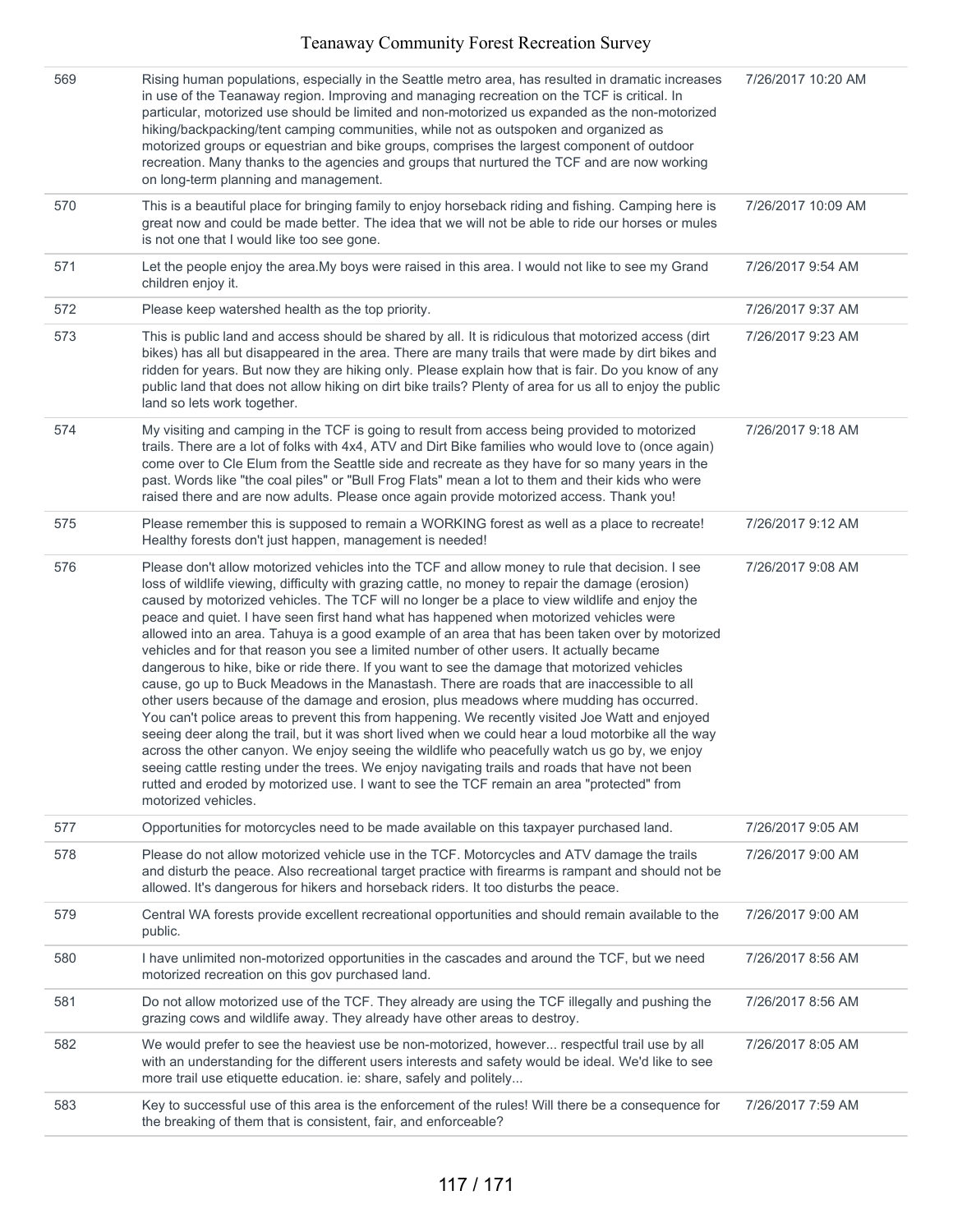| 584 | Would love to see motorized (motorcycles and ATV) riding opportunities return to the forest. It was<br>one of the few lower elevation areas to open for riding in the spring                                                                                                                                                                                                                                                                                | 7/26/2017 7:44 AM  |
|-----|-------------------------------------------------------------------------------------------------------------------------------------------------------------------------------------------------------------------------------------------------------------------------------------------------------------------------------------------------------------------------------------------------------------------------------------------------------------|--------------------|
| 585 | Wonderful place to horseback ride with a lot of trails and beautiful views.                                                                                                                                                                                                                                                                                                                                                                                 | 7/26/2017 7:41 AM  |
| 586 | We are okay with summer motorizes vehicles being very limited, but snowmobiles need to<br>maintain broad access because of they're tiny environmental and social impact. Thanks!                                                                                                                                                                                                                                                                            | 7/26/2017 7:20 AM  |
| 587 | Would prefer no motorized activities in the Teanaway Community Forest. If allowed keep areas<br>restricted and separate from hiking/skiing/snowshoe areas.                                                                                                                                                                                                                                                                                                  | 7/26/2017 7:19 AM  |
| 588 | Please eliminate motorized off road use. It disrupts wildlife and the peaceful natural environment<br>for others.                                                                                                                                                                                                                                                                                                                                           | 7/26/2017 7:18 AM  |
| 589 | Would like to see toilets, tables and fire pits if required                                                                                                                                                                                                                                                                                                                                                                                                 | 7/26/2017 7:02 AM  |
| 590 | Orienteering is my favorite activity in the area; please work with Cascade Orienteering Club and<br>others to allow as much orienteering as possible each year.                                                                                                                                                                                                                                                                                             | 7/26/2017 6:34 AM  |
| 591 | I would like to see multi use trails throughout. I am an avid outdoorsman that enjoys motorized and<br>non motorized recreation. Myself, friends and family spend a tremendous amount of time and<br>money in the area. Should we start to see more land and trail closures we will leave the<br>community. Thank you                                                                                                                                       | 7/26/2017 6:29 AM  |
| 592 | The TCF needs to opened to all members of the community. Current rules/regulations discriminate<br>against persons with disabilities that cannot hike or fly fish. The forest should be open to all with<br>less restrictions.                                                                                                                                                                                                                              | 7/26/2017 5:49 AM  |
| 593 | Keep it wild!                                                                                                                                                                                                                                                                                                                                                                                                                                               | 7/26/2017 5:07 AM  |
| 594 | I would love to keep as much of the area as possible open for orienteering (off-trail running). It<br>would be a bonus to have the option for (non-tent) accommodation and refreshments nearby.                                                                                                                                                                                                                                                             | 7/26/2017 4:48 AM  |
| 595 | Please restrict motorized recreation                                                                                                                                                                                                                                                                                                                                                                                                                        | 7/26/2017 3:49 AM  |
| 596 | We should limit the ability for private ownership and mining claim to be by grandfather clause only.<br>No further parcels should be sold. It would be good to have a buy back program for existing claims<br>and private land parcels.                                                                                                                                                                                                                     | 7/25/2017 11:34 PM |
| 597 | Ban motorized use, with exception of snow machines in designated areas in winter. Too<br>dangerous.                                                                                                                                                                                                                                                                                                                                                         | 7/25/2017 10:41 PM |
| 598 | This area is ideal for family oriented motorized uses such as trail motorcycle riding and<br>snowmobiling. It should be managed for those uses before all other uses.                                                                                                                                                                                                                                                                                       | 7/25/2017 10:29 PM |
| 599 | We had hoped to take part in an organized endurance ride this year utilizing existing trails and<br>roads but that did not occur. I would like to see sanctioning of an event such as that available in<br>the future as the area is beautiful and conducive to equestrian use and enjoyment.                                                                                                                                                               | 7/25/2017 9:44 PM  |
| 600 | I want access for orienteering activities throughout the entire Teanaway Valley. Better parking just<br>north of Lick Creek on the North Teanaway Road.                                                                                                                                                                                                                                                                                                     | 7/25/2017 9:39 PM  |
| 601 | Heavy fines for littering and shooting in non designated areas. Manure pits for equestrians.                                                                                                                                                                                                                                                                                                                                                                | 7/25/2017 9:36 PM  |
| 602 | Not s fan of the cows grazing in the summer.                                                                                                                                                                                                                                                                                                                                                                                                                | 7/25/2017 9:32 PM  |
| 603 | We are too old to get to the area with motorized vehicles including atvs and quads we will have<br>our favorite place in the world eliminated from our life if we can't use them year round.                                                                                                                                                                                                                                                                | 7/25/2017 9:29 PM  |
| 604 | This survey largely excludes potential infrastructure for offroad, single track motorcycle trails and<br>related camping. Most dirt bikers are enthusiasts that participate in trail maintenance and caring<br>for the areas we ride in. There are great single track moto trails in the basin because of the USFS<br>lands, but there is huge opportunity for a larger network that could also be used by hikers, horses,<br>and hunters. We can co-exist. | 7/25/2017 9:26 PM  |
| 605 | Opportunities for motorized recreation areas would be great!                                                                                                                                                                                                                                                                                                                                                                                                | 7/25/2017 9:03 PM  |
| 606 | You are doing a great job of keeping the community forest accessible. Keep up the good work and<br>THANKS.                                                                                                                                                                                                                                                                                                                                                  | 7/25/2017 9:00 PM  |
| 607 | Keep it simple and how it is no need to attract more people it's the only place the locals have left                                                                                                                                                                                                                                                                                                                                                        | 7/25/2017 8:58 PM  |
| 608 | I strongly oppose any increase in allowing motorized use of the TCF                                                                                                                                                                                                                                                                                                                                                                                         | 7/25/2017 8:58 PM  |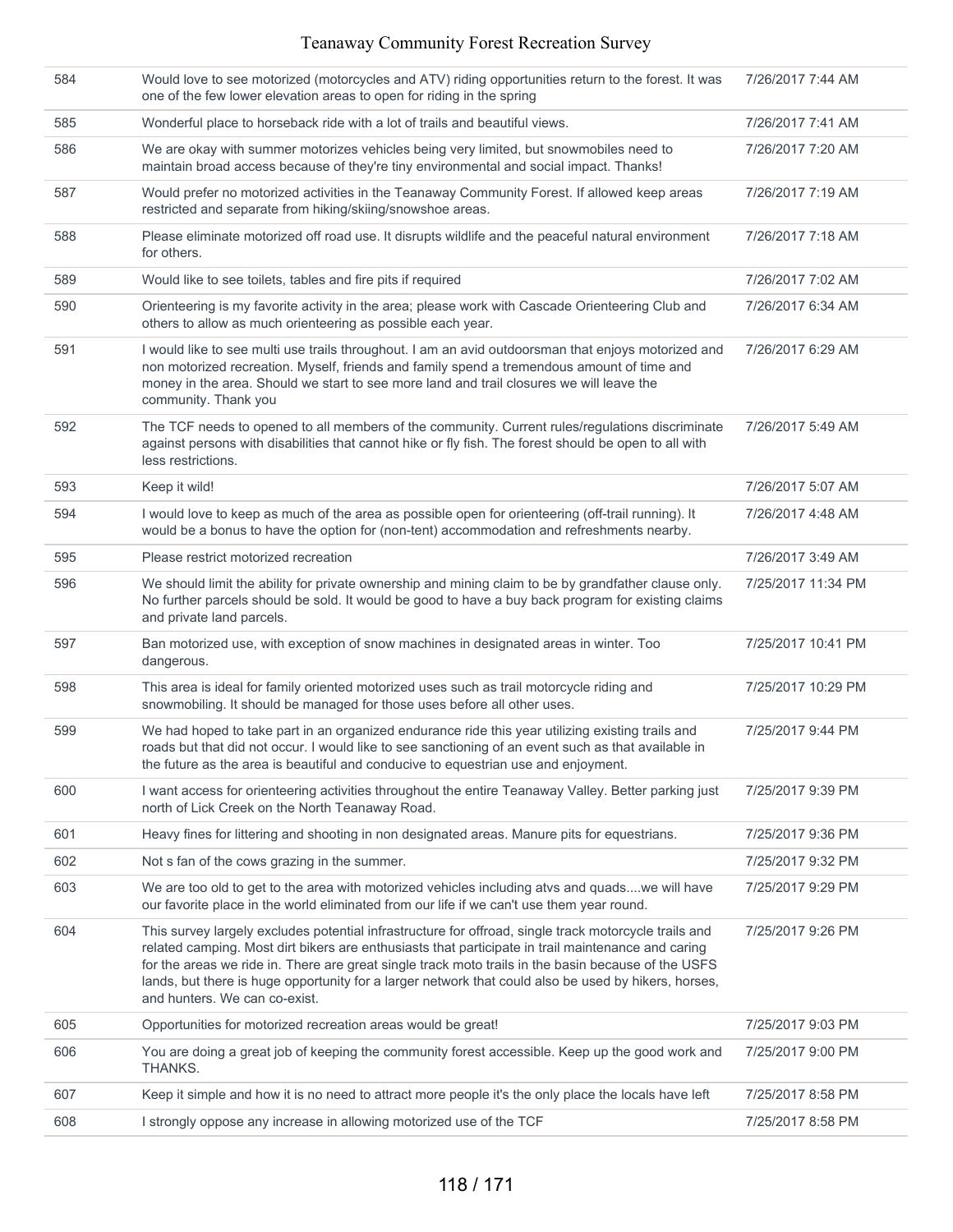| 609 | I would like to see a balance of designated facilities and opportunities to explore the wild<br>unimproved areas                                                                                                                                                                                                                                                                                                                                                                                                                                                                                                                                                                                                                                                                                                                                                                                                                                                                                                                                                                                                                                                                                                                                                                                                                                                                                                                                      | 7/25/2017 8:37 PM |
|-----|-------------------------------------------------------------------------------------------------------------------------------------------------------------------------------------------------------------------------------------------------------------------------------------------------------------------------------------------------------------------------------------------------------------------------------------------------------------------------------------------------------------------------------------------------------------------------------------------------------------------------------------------------------------------------------------------------------------------------------------------------------------------------------------------------------------------------------------------------------------------------------------------------------------------------------------------------------------------------------------------------------------------------------------------------------------------------------------------------------------------------------------------------------------------------------------------------------------------------------------------------------------------------------------------------------------------------------------------------------------------------------------------------------------------------------------------------------|-------------------|
| 610 | Leave it alone. The uniqueness of the Teanaway is because it has remained somewhat secret for<br>so many years. This area is fragile and not large enough to sustain the traffic that promoting it will<br>bring.                                                                                                                                                                                                                                                                                                                                                                                                                                                                                                                                                                                                                                                                                                                                                                                                                                                                                                                                                                                                                                                                                                                                                                                                                                     | 7/25/2017 8:28 PM |
| 611 | I like that the Teanaway is not crawling with people. I like that it's a place I can enjoy without<br>running into someone very often. It's nice and private. I think providing more accommodations like<br>lodging or even marked trails, could take away from it's serenity.                                                                                                                                                                                                                                                                                                                                                                                                                                                                                                                                                                                                                                                                                                                                                                                                                                                                                                                                                                                                                                                                                                                                                                        | 7/25/2017 8:22 PM |
| 612 | I'd like to see it non motorized                                                                                                                                                                                                                                                                                                                                                                                                                                                                                                                                                                                                                                                                                                                                                                                                                                                                                                                                                                                                                                                                                                                                                                                                                                                                                                                                                                                                                      | 7/25/2017 8:12 PM |
| 613 | Designated trails and areas for motorized and non motorized activities would be best. Horses and<br>motor bikes don't mix well. Motor bikes cannot hear horse travellers and disaster often ensues<br>when motor bikes are traveling fat around corners.                                                                                                                                                                                                                                                                                                                                                                                                                                                                                                                                                                                                                                                                                                                                                                                                                                                                                                                                                                                                                                                                                                                                                                                              | 7/25/2017 8:07 PM |
| 614 | No Motorcycles!                                                                                                                                                                                                                                                                                                                                                                                                                                                                                                                                                                                                                                                                                                                                                                                                                                                                                                                                                                                                                                                                                                                                                                                                                                                                                                                                                                                                                                       | 7/25/2017 8:04 PM |
| 615 | Motorized recreation areas are available in other nearby locations. The TCF should be reserved<br>for non-motorized recreation to protect habitat and wildlife.                                                                                                                                                                                                                                                                                                                                                                                                                                                                                                                                                                                                                                                                                                                                                                                                                                                                                                                                                                                                                                                                                                                                                                                                                                                                                       | 7/25/2017 7:57 PM |
| 616 | Keep local residents in the planning and discussions                                                                                                                                                                                                                                                                                                                                                                                                                                                                                                                                                                                                                                                                                                                                                                                                                                                                                                                                                                                                                                                                                                                                                                                                                                                                                                                                                                                                  | 7/25/2017 7:40 PM |
| 617 | Motorized use of the Teanaway area has long been a tradition and should remain so.                                                                                                                                                                                                                                                                                                                                                                                                                                                                                                                                                                                                                                                                                                                                                                                                                                                                                                                                                                                                                                                                                                                                                                                                                                                                                                                                                                    | 7/25/2017 7:21 PM |
| 618 | I would like to be able to attend organized leave no trace trail runs and horseback riding events<br>like endurance rides or competitive trail that would allow for camping.                                                                                                                                                                                                                                                                                                                                                                                                                                                                                                                                                                                                                                                                                                                                                                                                                                                                                                                                                                                                                                                                                                                                                                                                                                                                          | 7/25/2017 7:21 PM |
| 619 | Motorcycle riders bring money. Remember the slags?                                                                                                                                                                                                                                                                                                                                                                                                                                                                                                                                                                                                                                                                                                                                                                                                                                                                                                                                                                                                                                                                                                                                                                                                                                                                                                                                                                                                    | 7/25/2017 7:17 PM |
| 620 | Please keep available for horseback riding.                                                                                                                                                                                                                                                                                                                                                                                                                                                                                                                                                                                                                                                                                                                                                                                                                                                                                                                                                                                                                                                                                                                                                                                                                                                                                                                                                                                                           | 7/25/2017 7:14 PM |
| 621 | Need more horse trails                                                                                                                                                                                                                                                                                                                                                                                                                                                                                                                                                                                                                                                                                                                                                                                                                                                                                                                                                                                                                                                                                                                                                                                                                                                                                                                                                                                                                                | 7/25/2017 7:14 PM |
| 622 | I believe that there is room for all the different user groups to peacefully co-recreate in the<br>Teanaway Community Forest.                                                                                                                                                                                                                                                                                                                                                                                                                                                                                                                                                                                                                                                                                                                                                                                                                                                                                                                                                                                                                                                                                                                                                                                                                                                                                                                         | 7/25/2017 7:00 PM |
| 623 | The person in charge of authorizing use by equestrians seems to be very anti-horse! A friend tried<br>very hard to get permission to hold an equestrian endurance ride--was met by negativity in all<br>fronts--no, you cannot use the open area on the Middle Fork for a ride camp--it had previously<br>been used for a fire camp the summer before, would not interfere with campers in nearby camp<br>grounds--No, you cannot used the camp ground that had a few camping spots for horses, even<br>though she had agreed to pick up manure following the event--Yes, you could use the camping<br>area on the North Fork--Indian camp??--when it was patently too small for the number of horse<br>rigs expected--and not well connected to the existing trail system--something the camping area on<br>the Middle Fork was connected to. It appeared to me, and I was acting in an advisory position to<br>this person, having managed endurance rides since 1990 in the National Forest, State Parks, and<br>even on the Yakima Training Center--that the person she was applying to had absolutely zero<br>interest in allowing any horse activity in that area. She even had the backing of the BOD of the<br>Teanaway Community Forest -- NOT connected to the DNR. I suggest you revisit you policy<br>regarding horse use in this area--the horsemen have just as much right to an enjoyable recreation<br>event as any other user group. | 7/25/2017 6:56 PM |
| 624 | I want to reiterate the need for quality designated equestrian camping facilities. Equestrians are<br>key to trail and facility maintenance.                                                                                                                                                                                                                                                                                                                                                                                                                                                                                                                                                                                                                                                                                                                                                                                                                                                                                                                                                                                                                                                                                                                                                                                                                                                                                                          | 7/25/2017 6:40 PM |
| 625 | Allow orienteering access to the entire Teanaway valley, and better parking near the area just<br>north of Lick Creek off of the North Teanaway road.                                                                                                                                                                                                                                                                                                                                                                                                                                                                                                                                                                                                                                                                                                                                                                                                                                                                                                                                                                                                                                                                                                                                                                                                                                                                                                 | 7/25/2017 6:38 PM |
| 626 | Must include motorized use!                                                                                                                                                                                                                                                                                                                                                                                                                                                                                                                                                                                                                                                                                                                                                                                                                                                                                                                                                                                                                                                                                                                                                                                                                                                                                                                                                                                                                           | 7/25/2017 6:37 PM |
| 627 | Campgrounds in the TCF are overrun There needs to be more inforcment on existing rules.<br>Examples: building rock fire rings, over crouded sites, noise, speeding, camping outside<br>designated areas.                                                                                                                                                                                                                                                                                                                                                                                                                                                                                                                                                                                                                                                                                                                                                                                                                                                                                                                                                                                                                                                                                                                                                                                                                                              | 7/25/2017 6:35 PM |
| 628 | The use of motorcycles by responsible users is a very valuable attribute of the Community Forest.<br>I frequently take my family and our motorcycles into the forest and enjoy that time. I see some<br>other motorcycle riders but very rarely, if at all, do I see anyone misusing this privalge. I am proud<br>of this and proud that the Community values these responsible riders.                                                                                                                                                                                                                                                                                                                                                                                                                                                                                                                                                                                                                                                                                                                                                                                                                                                                                                                                                                                                                                                               | 7/25/2017 6:35 PM |
| 629 | Reconsider the placement of tables and campfire rings in designated campsites. There was<br>obvious poor planing in that regard!!                                                                                                                                                                                                                                                                                                                                                                                                                                                                                                                                                                                                                                                                                                                                                                                                                                                                                                                                                                                                                                                                                                                                                                                                                                                                                                                     | 7/25/2017 6:28 PM |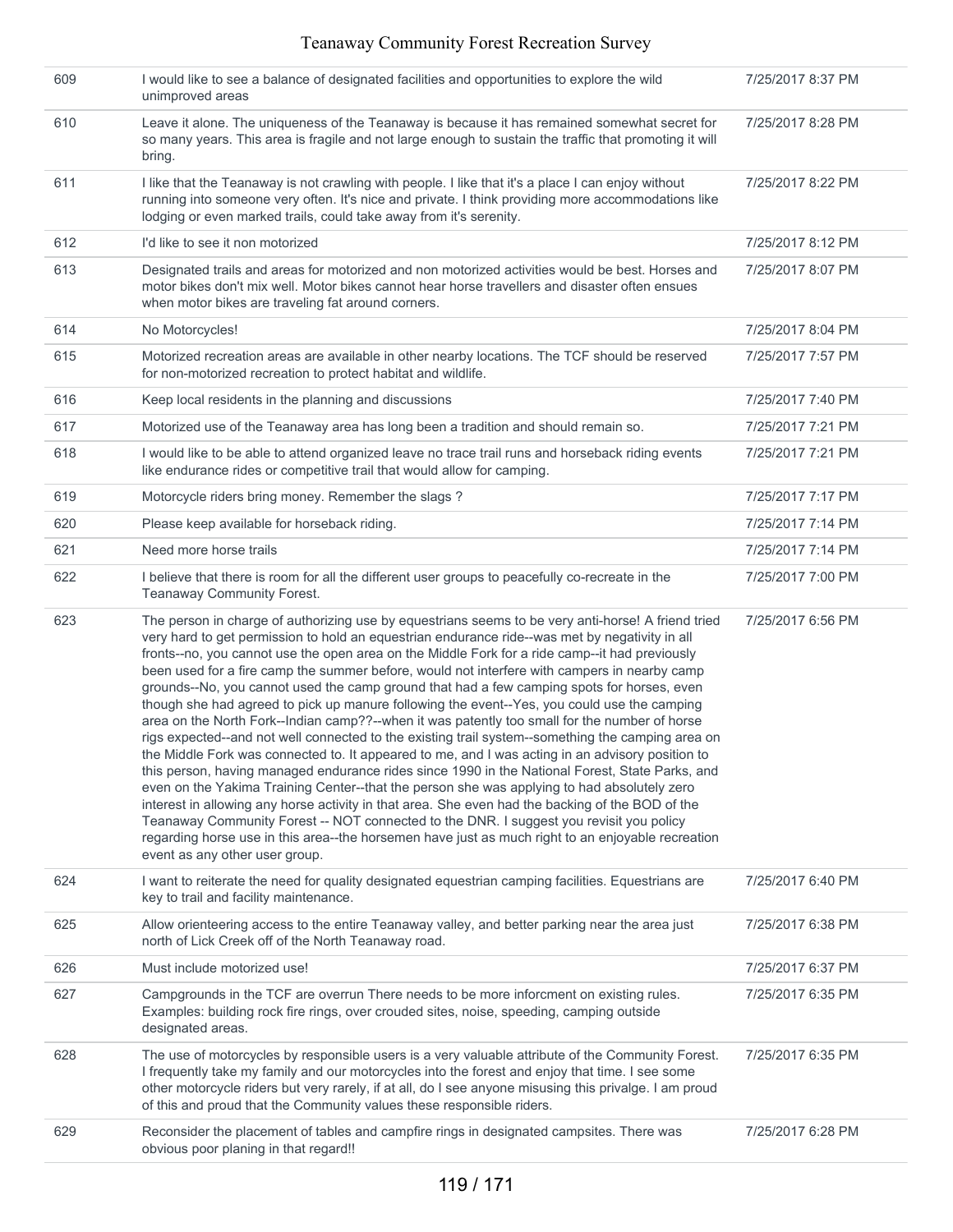| 630 | The TCF is important wildlife habitat, and provides critically-important winter and spring habitat for<br>wildlife. I am opposed to any recreation development, especially motorized recreation, that<br>compromises use of the area by wildlife. There are numerous other places available for motorized<br>recreation. Keep the TCF quiet!                                                                                                                                                                                                                                                                                                                                                                                                                                                                                                       | 7/25/2017 6:16 PM |
|-----|----------------------------------------------------------------------------------------------------------------------------------------------------------------------------------------------------------------------------------------------------------------------------------------------------------------------------------------------------------------------------------------------------------------------------------------------------------------------------------------------------------------------------------------------------------------------------------------------------------------------------------------------------------------------------------------------------------------------------------------------------------------------------------------------------------------------------------------------------|-------------------|
| 631 | Please understand that 'off road motorcycling is a very family oriented outing that needs more<br>trails with less restrictions. A good example is Capitol Forest in Thurston county.                                                                                                                                                                                                                                                                                                                                                                                                                                                                                                                                                                                                                                                              | 7/25/2017 6:12 PM |
| 632 | Kittitas county has unlimited motorized use in the LT Murray wildlife areas, Clockum Wildlife<br>Refuge, upper Taneum/Manastash, and parts of the Liberty area. Use has increased in recent<br>years, rules are not being followed by many, damage to trails and open areas is prevalent,<br>enforcement of regulations seems non existent. Additional motorized use in the Teanaway<br>Community forest would be at odds with the preservaton of wildlife, watersheds, and natural<br>ecosystems.                                                                                                                                                                                                                                                                                                                                                 | 7/25/2017 6:00 PM |
| 633 | We have had a very difficult time trying to get an endurance ride put on in the Teanaway. Being<br>told that the gates must stay locked, for example, prevents the ability to bring in a horse trailer<br>should someone be in trouble out on the trail, or to bring water tubs out to set out on the course. I<br>would ask that the forest managers consider allowing the endurance ride to have these options We<br>are great stewards of the land and have had tremendous cooperation in the forests around Sand<br>Canyon outside of Spokane, as well as other parts of Washington state. I hope this can be said of<br>the Teanaway.                                                                                                                                                                                                         | 7/25/2017 5:58 PM |
| 634 | My families created many wonderful memories since the very early 1900's in the Teanaway. I hope<br>it doesn't change                                                                                                                                                                                                                                                                                                                                                                                                                                                                                                                                                                                                                                                                                                                               | 7/25/2017 5:58 PM |
| 635 | Please develop opportunities for mountain biking trails and better river access.                                                                                                                                                                                                                                                                                                                                                                                                                                                                                                                                                                                                                                                                                                                                                                   | 7/25/2017 5:56 PM |
| 636 | I hope it can be kept pristine. It's a wonderful area.                                                                                                                                                                                                                                                                                                                                                                                                                                                                                                                                                                                                                                                                                                                                                                                             | 7/25/2017 5:53 PM |
| 637 | None                                                                                                                                                                                                                                                                                                                                                                                                                                                                                                                                                                                                                                                                                                                                                                                                                                               | 7/25/2017 5:51 PM |
| 638 | Allowing motorized vehicles in the Teanaway Forest would be the biggest mistake you can make.<br>Having ridden horses in areas where they are allowed I have seen how destructive their presents<br>can be. You can't keep motorcycles out of there now and they are already tearing up the trails,<br>roads, littering and destroying the caves with graffiti.                                                                                                                                                                                                                                                                                                                                                                                                                                                                                    | 7/25/2017 5:50 PM |
| 639 | Plowing of roads was incredibly improved this year (thank you) last year was awful. I'd like to see<br>designated horse riding trails, or horse areas. Two factors for this, with the cattle to poop on the<br>lower areas is bad enough, add the horse poo and hiking on the lower areas gets tough- I realize<br>sharing but trails desingated for horses would be wonderful. Plus, I hike with dogs and sometimes<br>the though of crossing a trail lane with horses and the choas kind of takes away from the<br>experience. I'd hate for my dogs to startle a horse and rider but sometimes I just am too busy<br>looking down to pay attention to what's ahead (checking my footing). I've had NO issues with<br>wolves either, but pretty much stay to the lower basins with my dogs. Have seen footprints in the<br>dead of winter though. | 7/25/2017 5:37 PM |
| 640 | We left the Teanaway campground today. Over the last weekend, two of the 'trails' to the river had<br>tents (several tents as a matter of fact) blocking the route to the river (groups were outside of the<br>designated campground). I saw a ranger visit one group asking about 'noise' the previous night. I<br>wish he had instructed the folks to move their sites. Access to the river is limited in the<br>campground and these groups were 'claiming' their river sites and blocking access to others (their<br>tents were right in the trail)                                                                                                                                                                                                                                                                                            | 7/25/2017 5:35 PM |
| 641 | Stop the motorized vehicle use. Stop the dirt bike use completely!!! These people are out of<br>control.                                                                                                                                                                                                                                                                                                                                                                                                                                                                                                                                                                                                                                                                                                                                           | 7/25/2017 5:20 PM |
| 642 | Thanks for the opportunity to comment!                                                                                                                                                                                                                                                                                                                                                                                                                                                                                                                                                                                                                                                                                                                                                                                                             | 7/25/2017 5:04 PM |
| 643 | Please ensure continued orienteering access with minimal use fees.                                                                                                                                                                                                                                                                                                                                                                                                                                                                                                                                                                                                                                                                                                                                                                                 | 7/25/2017 4:58 PM |
| 644 | Great to have a lower key area to visit (without needing reservations or having to arrive by 8am to<br>find parking). Also nice to have non-motorized areas, both summer and winter. Thanks!                                                                                                                                                                                                                                                                                                                                                                                                                                                                                                                                                                                                                                                       | 7/25/2017 4:45 PM |
| 645 | There is a A fantastic volunteer base in Kittitas county for motorized recreation. The DNR should<br>tap into that to help maintain any motorized trail systems                                                                                                                                                                                                                                                                                                                                                                                                                                                                                                                                                                                                                                                                                    | 7/25/2017 4:41 PM |
| 646 | Would still like to see you add the use of packstock instead of equestrian - people with other<br>packstock feel diminished by equestrian signs - if a horse can use a trail any other packstock is<br>allowed and therefore the signs should say horse/packstock trail, or camp, etc.                                                                                                                                                                                                                                                                                                                                                                                                                                                                                                                                                             | 7/25/2017 4:40 PM |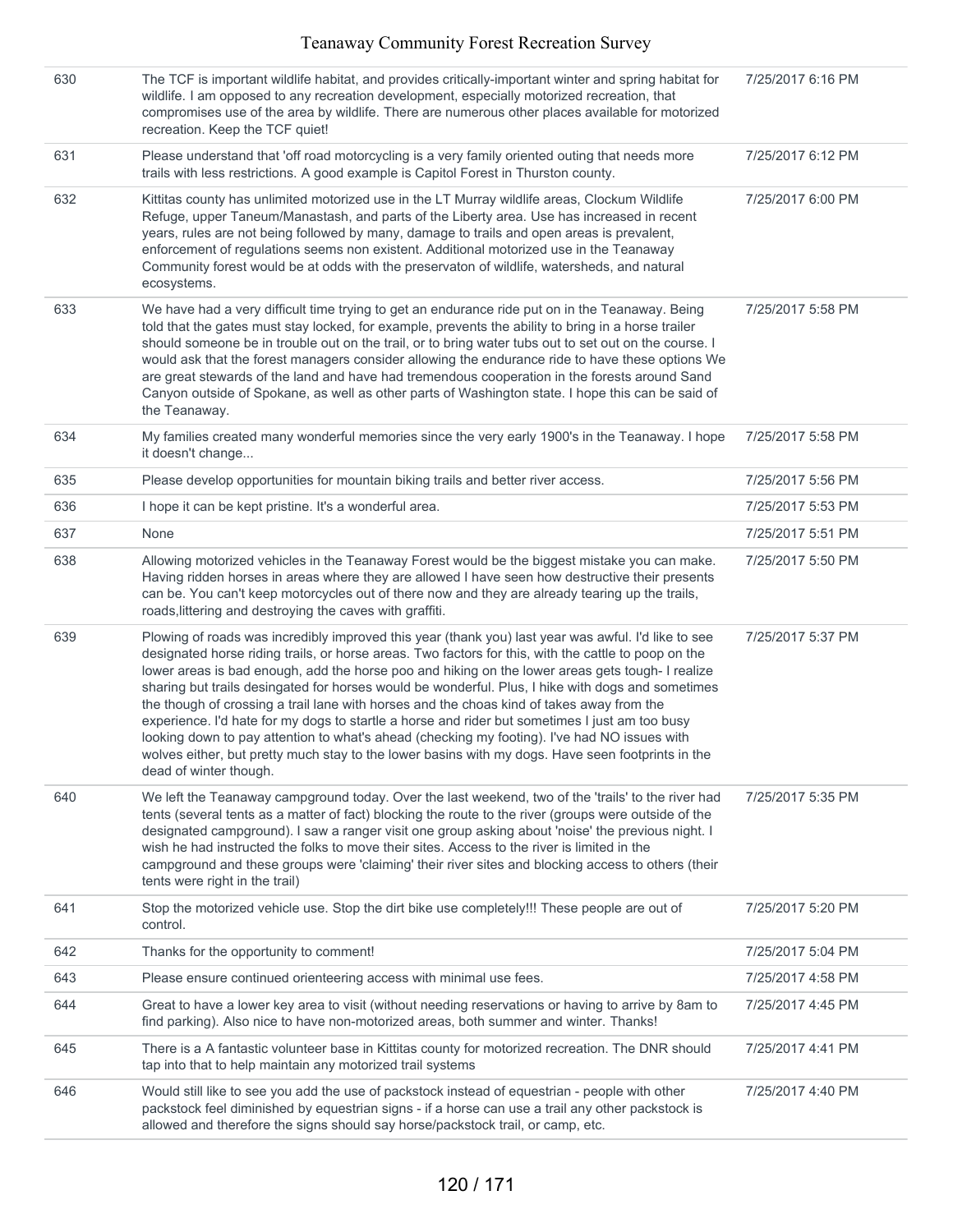| 647 | No                                                                                                                                                                                                                                                                                                                                                                                                                                                                                                                                                                                                                                                                                                                                                  | 7/25/2017 4:37 PM |
|-----|-----------------------------------------------------------------------------------------------------------------------------------------------------------------------------------------------------------------------------------------------------------------------------------------------------------------------------------------------------------------------------------------------------------------------------------------------------------------------------------------------------------------------------------------------------------------------------------------------------------------------------------------------------------------------------------------------------------------------------------------------------|-------------------|
| 648 | Restrict bicycles and other vehicles to paved roads!!!!!                                                                                                                                                                                                                                                                                                                                                                                                                                                                                                                                                                                                                                                                                            | 7/25/2017 4:36 PM |
| 649 | Comment No. 23: I have a bad back! Will help in other ways, including money if you need it. I<br>really think we have beat up the TCF with poor logging practices as well as allowing "civilization"<br>to creep over Cle Elum Ridge. We don't need rich people staring down at us mere mortals from<br>mansions on the ridge. In addition, opportunities for motorized recreation on existing and retired<br>logging roads should be retained so we can keep dirt bikes off the trails. Because snow machines<br>are not nearly as destructive, the dirt bikers should be encouraged to buy some down and gore-tex<br>and take up snow machining. DNR and WDFW, thank you so much for your stewardship of the<br><b>Teanaway Community Forest!</b> | 7/25/2017 4:36 PM |
| 650 | Promote non-motorized use. No motorized use.                                                                                                                                                                                                                                                                                                                                                                                                                                                                                                                                                                                                                                                                                                        | 7/25/2017 4:27 PM |
| 651 | JUST BE FAIR IN YOUR SPREADING OUT THE USES                                                                                                                                                                                                                                                                                                                                                                                                                                                                                                                                                                                                                                                                                                         | 7/25/2017 4:25 PM |
| 652 | Thanks to the Community Coalition for all of your current efforts and you thoughtful forethought.<br>That land is precious.                                                                                                                                                                                                                                                                                                                                                                                                                                                                                                                                                                                                                         | 7/25/2017 4:24 PM |
| 653 | motorized access to areas of stable soil Teanaway forest should be a impottant to a serious and<br>sustainable plan                                                                                                                                                                                                                                                                                                                                                                                                                                                                                                                                                                                                                                 | 7/25/2017 4:17 PM |
| 654 | I just want to be able to ride from ronald into teanaway legally with a off road motorcycle.                                                                                                                                                                                                                                                                                                                                                                                                                                                                                                                                                                                                                                                        | 7/25/2017 4:17 PM |
| 655 | Extremely important to maintain access to existing motorcycle trails and to open new trails for<br>beginners. For example, the road downstream of Indian Camp should be opened. The same for<br>the currently closed road connecting MF and WF. Community forest is nearly perfect as-is.<br>Attracting additional people to the area will significantly increase fire danger and negatively impact<br>wildlife and the outdoor experience. Let's attract people to Suncadia/Roslyn area and keep the<br>Teanaway preserved with less development and traffic.                                                                                                                                                                                      | 7/25/2017 4:14 PM |
| 656 | Keep motor access limited and away from TNC lands. There is currently a lot of unauthorized<br>motor access coming from TCF to TNC properties.                                                                                                                                                                                                                                                                                                                                                                                                                                                                                                                                                                                                      | 7/25/2017 4:11 PM |
| 657 | Please follow the intent of the acquisition of the Teanaway Community Forest and restrict<br>recreational activities to best allow for watershed restoration to improve water quality and quantity<br>for people, fish, and wildlife.                                                                                                                                                                                                                                                                                                                                                                                                                                                                                                               | 7/25/2017 4:09 PM |
| 658 | Please work with the Evergreen Mountain Bike Alliance. It seems that almost everything they<br>work on and design turns to gold. Good balance of family friendly trails to challenging technical<br>trails that shed water and don't get as beat up over the years.                                                                                                                                                                                                                                                                                                                                                                                                                                                                                 | 7/25/2017 4:03 PM |
| 659 | Myself being disabled can't walk very well or very far so camping sites that I could drive my motor<br>home to would really be my only option. Preferably reseravable.                                                                                                                                                                                                                                                                                                                                                                                                                                                                                                                                                                              | 7/25/2017 3:44 PM |
| 660 | Please save some motorized access to this area. Thanks.                                                                                                                                                                                                                                                                                                                                                                                                                                                                                                                                                                                                                                                                                             | 7/25/2017 3:21 PM |
| 661 | The off-road motorcycling community has a long and trusted history of working with the DNR in<br>other State Forests regarding trail maintenance and other land management decisions. This<br>positive track record, in conjunction with proper trail planning and design, indicates off-road<br>motorcycling would be an excellent recreation opportunity to provide in the Teanaway Community<br>Forest.                                                                                                                                                                                                                                                                                                                                          | 7/25/2017 3:18 PM |
| 662 | Even though I don't do motorized recreation I still think it is VERY important for them to have<br>access also.                                                                                                                                                                                                                                                                                                                                                                                                                                                                                                                                                                                                                                     | 7/25/2017 3:10 PM |
| 663 | Minimize motorbike, snowmobile roads, trails.                                                                                                                                                                                                                                                                                                                                                                                                                                                                                                                                                                                                                                                                                                       | 7/25/2017 3:09 PM |
| 664 | Keep our existing dirt bike motorized trails open that we have traditionally used.                                                                                                                                                                                                                                                                                                                                                                                                                                                                                                                                                                                                                                                                  | 7/25/2017 3:04 PM |
| 665 | Please consider 2 wheeled ORV as a first class citizen.                                                                                                                                                                                                                                                                                                                                                                                                                                                                                                                                                                                                                                                                                             | 7/25/2017 3:02 PM |
| 666 | Please do not allow motorized use in the forest. It will cause damage to the land and wildlife,<br>pollution and fire hazard. There are plenty of motorized trails in the area.                                                                                                                                                                                                                                                                                                                                                                                                                                                                                                                                                                     | 7/25/2017 2:56 PM |
| 667 | Focus should be to maintain the current trail system for all the current users.                                                                                                                                                                                                                                                                                                                                                                                                                                                                                                                                                                                                                                                                     | 7/25/2017 2:54 PM |
| 668 | I'm pretty much a "motorized " use of these areas, Motorized recreation use is very important,                                                                                                                                                                                                                                                                                                                                                                                                                                                                                                                                                                                                                                                      | 7/25/2017 2:52 PM |
| 669 | Pit toilet s at Indian camp are full and filthy.                                                                                                                                                                                                                                                                                                                                                                                                                                                                                                                                                                                                                                                                                                    | 7/25/2017 2:47 PM |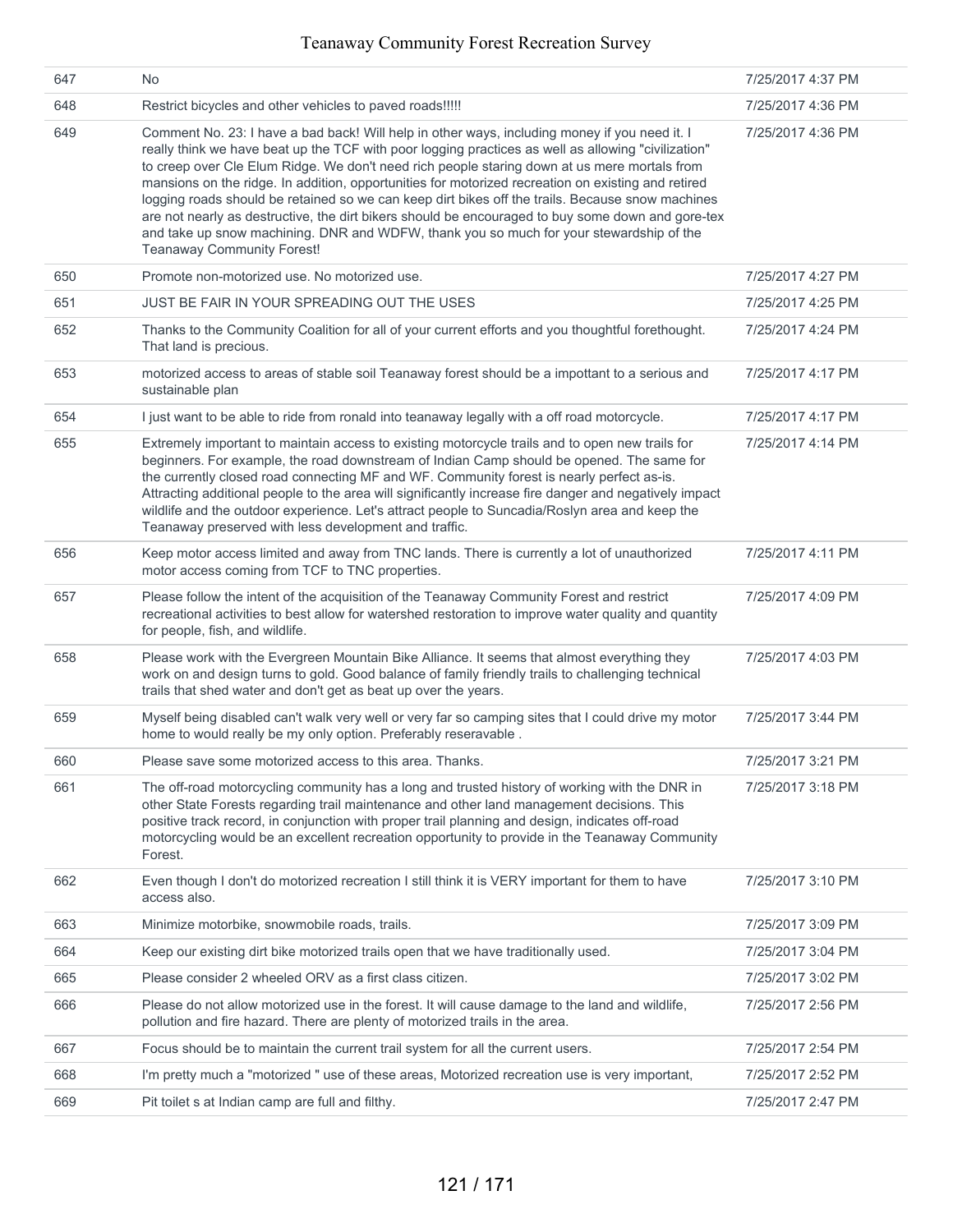| 670 | Please don't allow motorized vehicles on any additional lands than what is already allowed. Horse<br>camping choices are getting fewer and fewer. Some horse camping are now allowing noon horse<br>people to come in and camp, talking away space for horse rigs. There tends to be no control over<br>the rules laid out and it can be a liability. Please save as much as possible our horse Locations<br>and trails.                                                                                                                                                                                                                                                                                                                                                                                                                               | 7/25/2017 2:40 PM  |
|-----|--------------------------------------------------------------------------------------------------------------------------------------------------------------------------------------------------------------------------------------------------------------------------------------------------------------------------------------------------------------------------------------------------------------------------------------------------------------------------------------------------------------------------------------------------------------------------------------------------------------------------------------------------------------------------------------------------------------------------------------------------------------------------------------------------------------------------------------------------------|--------------------|
| 671 | The most important improvement needed is the road in Teanaway campground. I would also pay a<br>fee to camp if it would pay to maintain the road.                                                                                                                                                                                                                                                                                                                                                                                                                                                                                                                                                                                                                                                                                                      | 7/25/2017 2:35 PM  |
| 672 | This is a beautiful part of the Cascade Range and we need to protect it. Thinning of the forest of<br>damaged trees to keep the entire forest burning down could be done by volunteers. No mention of<br>Lookout(s) either. Have reservations to stay in Lookouts for a fee.                                                                                                                                                                                                                                                                                                                                                                                                                                                                                                                                                                           | 7/25/2017 2:34 PM  |
| 673 | I am partially disabled. I want to see better access for the disabled!                                                                                                                                                                                                                                                                                                                                                                                                                                                                                                                                                                                                                                                                                                                                                                                 | 7/25/2017 2:20 PM  |
| 674 | Positive directions written in larger print on camp entrances. Much confusion witnessed at Camp<br>Teanaway June 19 - 24 due to poor signage and dirty toilet facilities. Trail to river should be<br>relocated to avoid private property.                                                                                                                                                                                                                                                                                                                                                                                                                                                                                                                                                                                                             | 7/25/2017 2:18 PM  |
| 675 | Appears that Seattle has taken over the valley.                                                                                                                                                                                                                                                                                                                                                                                                                                                                                                                                                                                                                                                                                                                                                                                                        | 7/25/2017 2:02 PM  |
| 676 | very likely to volunteer if this becomes a true multi use area where every type of recreation is<br>welcome and no single user group has more say. As it is right now it is motorized groups are being<br>made to appear the bad guys. Each snowmobile or motorcycle needs a registration why not<br>horses or their trailer. They erode the trails as well and leave waste with weeds behind causing an<br>increase in weed eradication costs.                                                                                                                                                                                                                                                                                                                                                                                                        | 7/25/2017 1:23 PM  |
| 677 | Depressing that it has come to this, go ahead, accommodate Seattle's \$                                                                                                                                                                                                                                                                                                                                                                                                                                                                                                                                                                                                                                                                                                                                                                                | 7/25/2017 12:46 PM |
| 678 | Thank you for thinking about and for the careful planning to protect, preserve, and allow limited use<br>of this precious resource.                                                                                                                                                                                                                                                                                                                                                                                                                                                                                                                                                                                                                                                                                                                    | 7/25/2017 12:01 PM |
| 679 | Please remember conservation goals when planning recreation. Please look at what open access<br>to motorized has gone to other areas in our state: trail conditions, erosion, quality of experience.<br>Opening this area to motorized will run off the other users, as it has in the entire area south of I 90,<br>and will change the character of this area, from one of a lovely, quiet, clean outdoor experience, to<br>one of trashed trails, pollution, and lack of conservation. Motorized users DO NOT care about<br>quality of forest; they only care about the thrills of hill riding and going fast. As the current illegal<br>tracks scattered over the TCF hillsides, straight up slopes, off trail everywhere, attest to. It is<br>short-sighted to let them in, especially considering the lack of sufficient policing presence there. | 7/25/2017 11:26 AM |
| 680 | this is a legacy; ; the volume and intensity of human use will only increase over time. Please limit<br>motorized use within the forest                                                                                                                                                                                                                                                                                                                                                                                                                                                                                                                                                                                                                                                                                                                | 7/25/2017 11:10 AM |
| 681 | Non motorized user only. If conservation is the goal- they can not be allowed access to the forest.<br>No matter how organized their efforts are, how much money they donate or how loud they are-<br>the answer is no.                                                                                                                                                                                                                                                                                                                                                                                                                                                                                                                                                                                                                                | 7/25/2017 11:09 AM |
| 682 | I'm unclear why any expanded motorized use outside of existing trails would be considered. There<br>is a need for front country non-motorized recreation in Kittitas County, plenty of motorized use is<br>available in the Liberty area and Manastash. I want a place that isn't dominated by that to enjoy.<br>Also, this was preserved primarily for water so I want any system in balance with that including a<br>reduced road system.                                                                                                                                                                                                                                                                                                                                                                                                            | 7/25/2017 11:01 AM |
| 683 | I think respecting the year round residents of the Teanaway should be the NUMBER ONE<br>PRIORITY!!! Secondary to that is willingness to share the beauty of the valley with others, those<br>guests need to be respectful, mindful, and maintain cleanliness, quietness, drive the speed limit,<br>pick up after themselves, not drink and drive and act loud or rude in general. I would discourage<br>permanent camping style structures only because it is likely to encourage and attract loitering and<br>pests like bugs/rodents, etc. I would love for the Teanaway to be cultivated in a way that really<br>leaves it exactly as it is now and just allows for more people to share the tremendous beauty and<br>peace of this place, so they can experience the joy of just being in such an amazing place.                                   | 7/25/2017 10:54 AM |
| 684 | I have been using the Teanaway area for over 30 years. I would like to see more of it open to<br>motorized vehicles like it used to be.                                                                                                                                                                                                                                                                                                                                                                                                                                                                                                                                                                                                                                                                                                                | 7/25/2017 10:45 AM |
|     |                                                                                                                                                                                                                                                                                                                                                                                                                                                                                                                                                                                                                                                                                                                                                                                                                                                        |                    |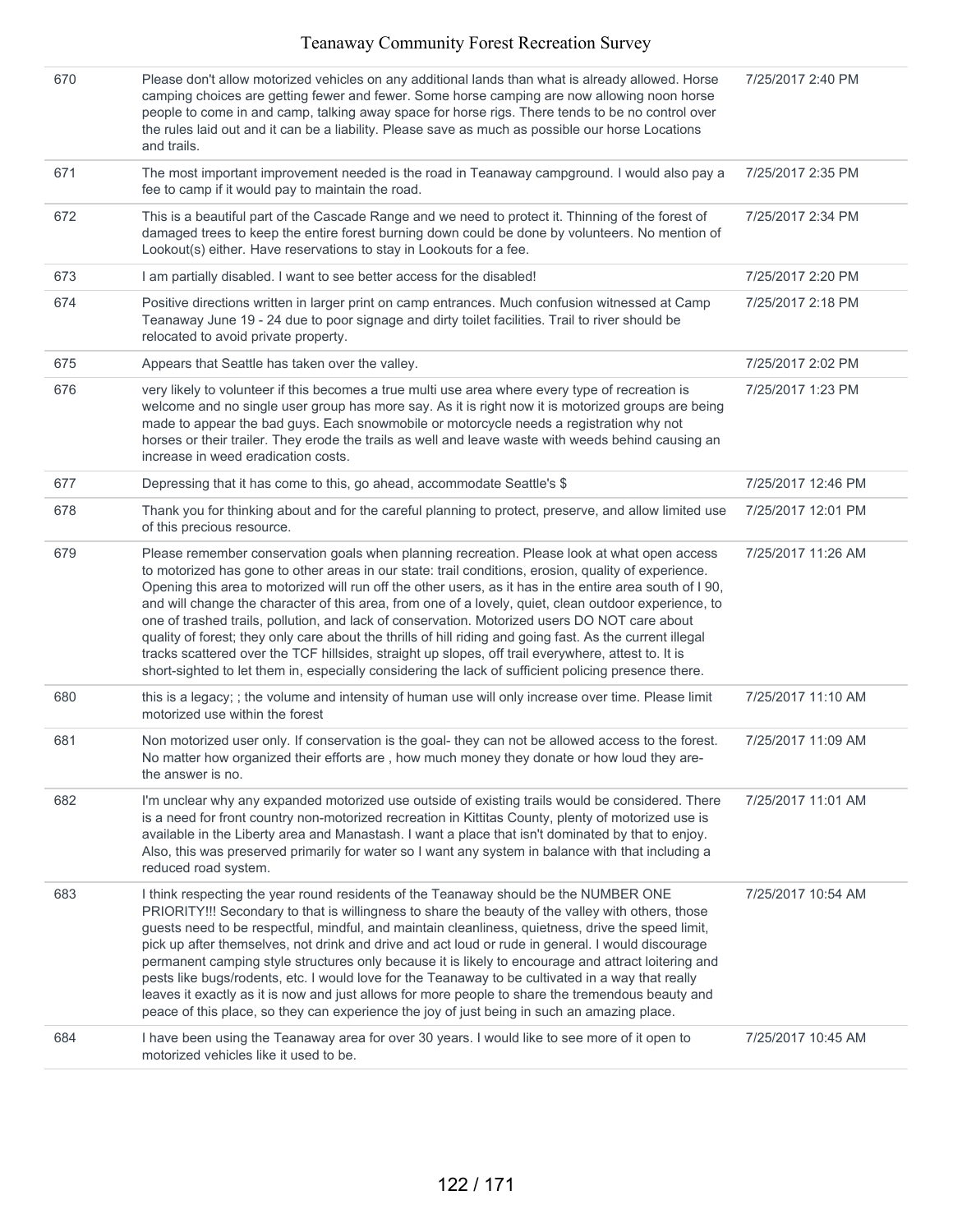| 685 | As a recreationalist and mountian biker, I have enjoyed the increible riding opportunities in the<br>Teanaway. However, the massive damage caused by motorized use on trails (even non-motorized<br>trails) and to a lesser--but still substantial--extent, equestrian usage really destroy the trails. In<br>recent years I've watched beautiful trails become rutted with moto tracks that contribute to erosion<br>to the extent that some of our favorite rides now have 24" deep ruts carved out due to water<br>flowing through tracks during rains. As a mountain biker, I'm fine sharing trail with equestrians--I've<br>had nothing but positive experiences in the Teanaway with them--but there really is just no room<br>for moto in there. There are plenty of motorized trails surrounding the teanaway, and relatively few<br>non-motorize or mountain bike specific in that same land swatch. Despite one of the areas I<br>regularly ride being closed to motorized use, I have seen quads or dirtbikes on trail every time I've<br>ridden in the past three years. | 7/25/2017 10:36 AM |
|-----|--------------------------------------------------------------------------------------------------------------------------------------------------------------------------------------------------------------------------------------------------------------------------------------------------------------------------------------------------------------------------------------------------------------------------------------------------------------------------------------------------------------------------------------------------------------------------------------------------------------------------------------------------------------------------------------------------------------------------------------------------------------------------------------------------------------------------------------------------------------------------------------------------------------------------------------------------------------------------------------------------------------------------------------------------------------------------------------|--------------------|
| 686 | i woiuld not volunteer for anything that directly or indirectly will increase the number of people<br>using the area because it willo both directly and indirectly impact the local birds; fish and anilmals.<br>even though everyone says not there is enough stuff in or near the area to satify everyone as for<br>as their needs go and provides way more access than is needed.                                                                                                                                                                                                                                                                                                                                                                                                                                                                                                                                                                                                                                                                                                 | 7/25/2017 10:31 AM |
| 687 | atv and utv                                                                                                                                                                                                                                                                                                                                                                                                                                                                                                                                                                                                                                                                                                                                                                                                                                                                                                                                                                                                                                                                          | 7/25/2017 9:55 AM  |
| 688 | You did not include an option in your camping question for horse camping. You need more space<br>and better water access for horse camping.                                                                                                                                                                                                                                                                                                                                                                                                                                                                                                                                                                                                                                                                                                                                                                                                                                                                                                                                          | 7/25/2017 9:36 AM  |
| 689 | Summer motorized recreation should be expanded within the TCF. Connectors, loops and scenic<br>vistas should be included.                                                                                                                                                                                                                                                                                                                                                                                                                                                                                                                                                                                                                                                                                                                                                                                                                                                                                                                                                            | 7/25/2017 8:37 AM  |
| 690 | I am concerned with the motorized recreation question above, especially in the summer in this<br>area. The community forest was set aside primarily as part of a water supply plan that also speaks<br>to the huge need for water quality in the area as well. Utilization of the community forest is<br>important, but since all use in the landscape will impact the landscapes ability to hold and clean<br>water it would seem that the actions allowed in the community forest should be designed with this<br>in mind (meaning strong limitations and controls of all recreation along riparian areas) and allowing<br>motorized use on existing roadways but not creation of new motorized trails (including no adoption<br>of the user created trail system in the forest as it is).                                                                                                                                                                                                                                                                                         | 7/25/2017 8:28 AM  |
| 691 | would like to see the teanaway butte road opened up, middle fork                                                                                                                                                                                                                                                                                                                                                                                                                                                                                                                                                                                                                                                                                                                                                                                                                                                                                                                                                                                                                     | 7/25/2017 8:04 AM  |
| 692 | Do not restrict fishing and hunting in any way. Sportsmen and Sportswomen contribute the most<br>out of all user groups to conservation and fish and wildlife. Do not limit or restrict fishing or hunting<br>use or access in any way, but rather promote it and make areas more accessible for these uses.                                                                                                                                                                                                                                                                                                                                                                                                                                                                                                                                                                                                                                                                                                                                                                         | 7/25/2017 8:03 AM  |
| 693 | Do not disable roads/trails like you did till you know who is using them! The Lick creek area work,<br>while needed for erosion control needlessly destroyed a neighborhood favorite trail for horseback,<br>biking and hiking.                                                                                                                                                                                                                                                                                                                                                                                                                                                                                                                                                                                                                                                                                                                                                                                                                                                      | 7/25/2017 7:14 AM  |
| 694 | At this time I'm caring for my parents but I would gladly volunteer to help in the future                                                                                                                                                                                                                                                                                                                                                                                                                                                                                                                                                                                                                                                                                                                                                                                                                                                                                                                                                                                            | 7/25/2017 6:37 AM  |
| 695 | Very happy the Community Forest is protected. Let's keep it healthy and ecologically sound.                                                                                                                                                                                                                                                                                                                                                                                                                                                                                                                                                                                                                                                                                                                                                                                                                                                                                                                                                                                          | 7/25/2017 5:29 AM  |
| 696 | I like the forest the way it is. I camp in a living quarters horse trailer. It would be nice to continue to<br>be able to access water for my horse. Don't want the forest to be over run with too many people.                                                                                                                                                                                                                                                                                                                                                                                                                                                                                                                                                                                                                                                                                                                                                                                                                                                                      | 7/24/2017 11:41 PM |
| 697 | Really enjoy riding horses here, thank you!                                                                                                                                                                                                                                                                                                                                                                                                                                                                                                                                                                                                                                                                                                                                                                                                                                                                                                                                                                                                                                          | 7/24/2017 11:15 PM |
| 698 | Please keep the Teanaway Community Forest free from any more motorized use on the trails.<br>When we recently camped there, we went hiking (with children) in a non motorized area and were<br>almost ran over by motorcycle riders who did not even stop! Very upsetting                                                                                                                                                                                                                                                                                                                                                                                                                                                                                                                                                                                                                                                                                                                                                                                                            | 7/24/2017 11:06 PM |
| 699 | This area needs horse corrals and better signage about where the trails go. Keep this area<br>separate from ATV's                                                                                                                                                                                                                                                                                                                                                                                                                                                                                                                                                                                                                                                                                                                                                                                                                                                                                                                                                                    | 7/24/2017 10:20 PM |
| 700 | ORVs and dirt bikes really should be limited to roads developed for motorized vehicles - not trails.                                                                                                                                                                                                                                                                                                                                                                                                                                                                                                                                                                                                                                                                                                                                                                                                                                                                                                                                                                                 | 7/24/2017 10:17 PM |
| 701 | There are many areas in the Teanaway that are gated off. Allow some access to motorized travel.<br>The roads are already there.                                                                                                                                                                                                                                                                                                                                                                                                                                                                                                                                                                                                                                                                                                                                                                                                                                                                                                                                                      | 7/24/2017 10:10 PM |
| 702 | I do not want to see any expansion of motorized use. There are many other areas where this type<br>of recreation dominates. It is very hard on the environment and ruins the experience for hikers and<br>mountain bikers.                                                                                                                                                                                                                                                                                                                                                                                                                                                                                                                                                                                                                                                                                                                                                                                                                                                           | 7/24/2017 9:53 PM  |
| 703 | Campgrounds and restrooms need much improvement. Signs need to be on all roads whether<br>closed or not. Names of campgrounds need to be on Kiosk at entrance to campground                                                                                                                                                                                                                                                                                                                                                                                                                                                                                                                                                                                                                                                                                                                                                                                                                                                                                                          | 7/24/2017 9:37 PM  |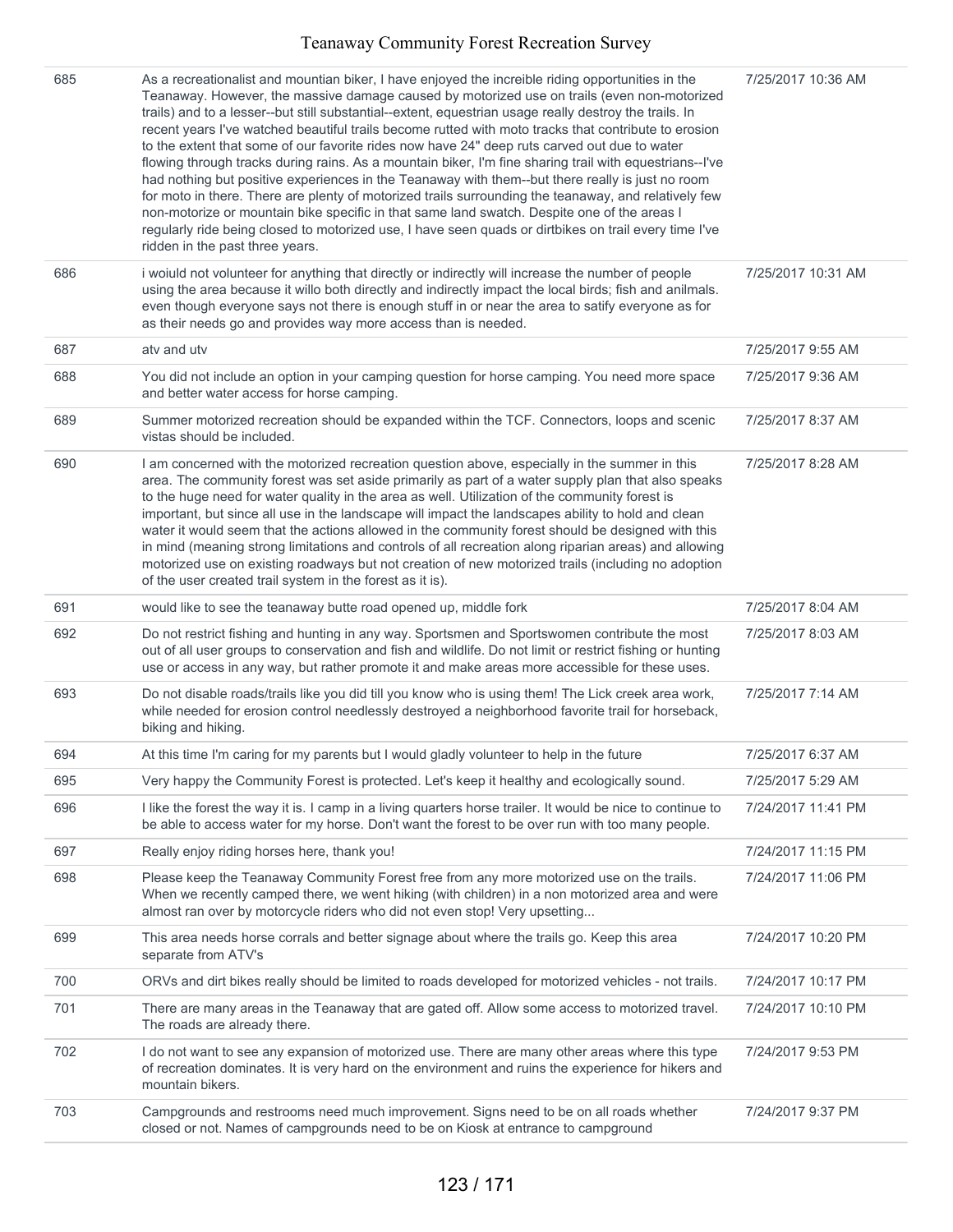| 704 | No motorized vehicle access! Limit the number of large user groups and the frequency of events                                                                                                                                                                                                                                                                                                                                                                                                                                                                                                                                                                                                                       | 7/24/2017 9:36 PM |
|-----|----------------------------------------------------------------------------------------------------------------------------------------------------------------------------------------------------------------------------------------------------------------------------------------------------------------------------------------------------------------------------------------------------------------------------------------------------------------------------------------------------------------------------------------------------------------------------------------------------------------------------------------------------------------------------------------------------------------------|-------------------|
| 705 | The TCF should remain non-motorized. There are HUNDREDS of miles of motorized trails in the<br>upper county and very few biking/hiking only trails.                                                                                                                                                                                                                                                                                                                                                                                                                                                                                                                                                                  | 7/24/2017 8:50 PM |
| 706 | I would like to see the TCF remain non-motorized.                                                                                                                                                                                                                                                                                                                                                                                                                                                                                                                                                                                                                                                                    | 7/24/2017 8:45 PM |
| 707 | Were not all 20 year olds. There are us who can't walk 10 or more miles a day we need to have<br>access                                                                                                                                                                                                                                                                                                                                                                                                                                                                                                                                                                                                              | 7/24/2017 8:39 PM |
| 708 | Think very carefully about allowing dispersed camping! Typically on the USFS lands campers<br>leave poop so dogs find it and eat/roll in it. Toilet paper everywhere. Then there is the campfires.                                                                                                                                                                                                                                                                                                                                                                                                                                                                                                                   | 7/24/2017 8:23 PM |
| 709 | It would be great to have better signs on the campground clean up expectations. A lot of horse<br>people are willing to pick up better but I think they lack knowledge. Signs would help. Many of us<br>really value riding areas.                                                                                                                                                                                                                                                                                                                                                                                                                                                                                   | 7/24/2017 8:19 PM |
| 710 | I think motorized use in the forest should be severely restricted. My experience with ORV users is<br>that they do not respect the rules, destroy meadows, throw trash around and have no respect for<br>private property. They are noisy, polluting, disrespectful, and harmful to wildlife and the natural<br>peace in the forest.                                                                                                                                                                                                                                                                                                                                                                                 | 7/24/2017 8:19 PM |
| 711 | I love the opportunity to be able to go horseback riding in this amazing area. I would like to see<br>horse camping areas developed & I am happy to wirk with any groups to make sure we all use this<br>amazing area responsibly & respectfully.                                                                                                                                                                                                                                                                                                                                                                                                                                                                    | 7/24/2017 8:13 PM |
| 712 | Please keep trails and camping available to equestrian.                                                                                                                                                                                                                                                                                                                                                                                                                                                                                                                                                                                                                                                              | 7/24/2017 8:08 PM |
| 713 | The TCF advisory committee appears to be dragging its feet on the hot issue of whether or not or<br>to what extent to allow motorized access to the forest. It's time for the committee to bite the bullet<br>and get to work on a recommendation to the agencies on the issue of whether or not, or to what<br>extent to allow motorized travel on the forest. My view is that the management guidelines for the<br>forest, set forth by the legislature, will make it difficult to justify allowing motorized travel on the<br>forest. In fact, the guidelines may mean that other travel types, i.e. bikes, horses, even foot travel,<br>may need to be curtailed in some areas to protect watershed and habitat. | 7/24/2017 8:01 PM |
| 714 | I have ridden there off and on since the 70's and just enjoy putting around on the game trails and<br>doing cross country in and out of little draws and valleys. The idea of having trails I have to stay on<br>does not appeal. I will stay on regular trails but every so often heading off across country is the<br>beauty of the area. If you just set it aside and went off and left the area alone except places to park<br>safely and camp (tent, trailer, or what ever portable system) I think it would be the the best. Not so<br>much organizing after you get off the pavement.                                                                                                                         | 7/24/2017 7:45 PM |
| 715 | My preference would be no motorized vehicles allowed and also no big events such as bicycle<br>races or running triathlons.                                                                                                                                                                                                                                                                                                                                                                                                                                                                                                                                                                                          | 7/24/2017 7:41 PM |
| 716 | Quiet. No loud music. No loud parties.                                                                                                                                                                                                                                                                                                                                                                                                                                                                                                                                                                                                                                                                               | 7/24/2017 7:07 PM |
| 717 | Try a few things for a year, reevaluate, adjust                                                                                                                                                                                                                                                                                                                                                                                                                                                                                                                                                                                                                                                                      | 7/24/2017 7:03 PM |
| 718 | Please consider keeping ORV out!!! They ruin the peacefulness of the forest!!                                                                                                                                                                                                                                                                                                                                                                                                                                                                                                                                                                                                                                        | 7/24/2017 6:58 PM |
| 719 | Open up more motorized trails                                                                                                                                                                                                                                                                                                                                                                                                                                                                                                                                                                                                                                                                                        | 7/24/2017 6:53 PM |
| 720 | Your taking the Teanaway away from the salt of the earth and giving it to the Seattle REI crowd.<br>You should be ashamed.                                                                                                                                                                                                                                                                                                                                                                                                                                                                                                                                                                                           | 7/24/2017 6:49 PM |
| 721 | For horse camping, several manure collection sites would be appreciated; compost would be<br>useful for native plants                                                                                                                                                                                                                                                                                                                                                                                                                                                                                                                                                                                                | 7/24/2017 6:31 PM |
| 722 | Keep it wild, exclude motorcycles and grazing.                                                                                                                                                                                                                                                                                                                                                                                                                                                                                                                                                                                                                                                                       | 7/24/2017 6:22 PM |
| 723 | No motorized access!! Not on gated roads or trails. Hate the noise, trail damage, and frightening<br>the wildlife. Safety hazard. No target shooting. Hate the noise and mess.                                                                                                                                                                                                                                                                                                                                                                                                                                                                                                                                       | 7/24/2017 5:56 PM |
| 724 | Priority should be given to protection of natural resources. Human activities should not interfere<br>with that. I'm willing to forego recreational experiences in favor of protecting the fish, wildlife and<br>flora of the community forest.                                                                                                                                                                                                                                                                                                                                                                                                                                                                      | 7/24/2017 5:52 PM |
| 725 | How will you control the wolf population when they permiate these areas? I would recommend ed<br>signs on what to do, store food, prevent attacks an carry sidearm                                                                                                                                                                                                                                                                                                                                                                                                                                                                                                                                                   | 7/24/2017 5:49 PM |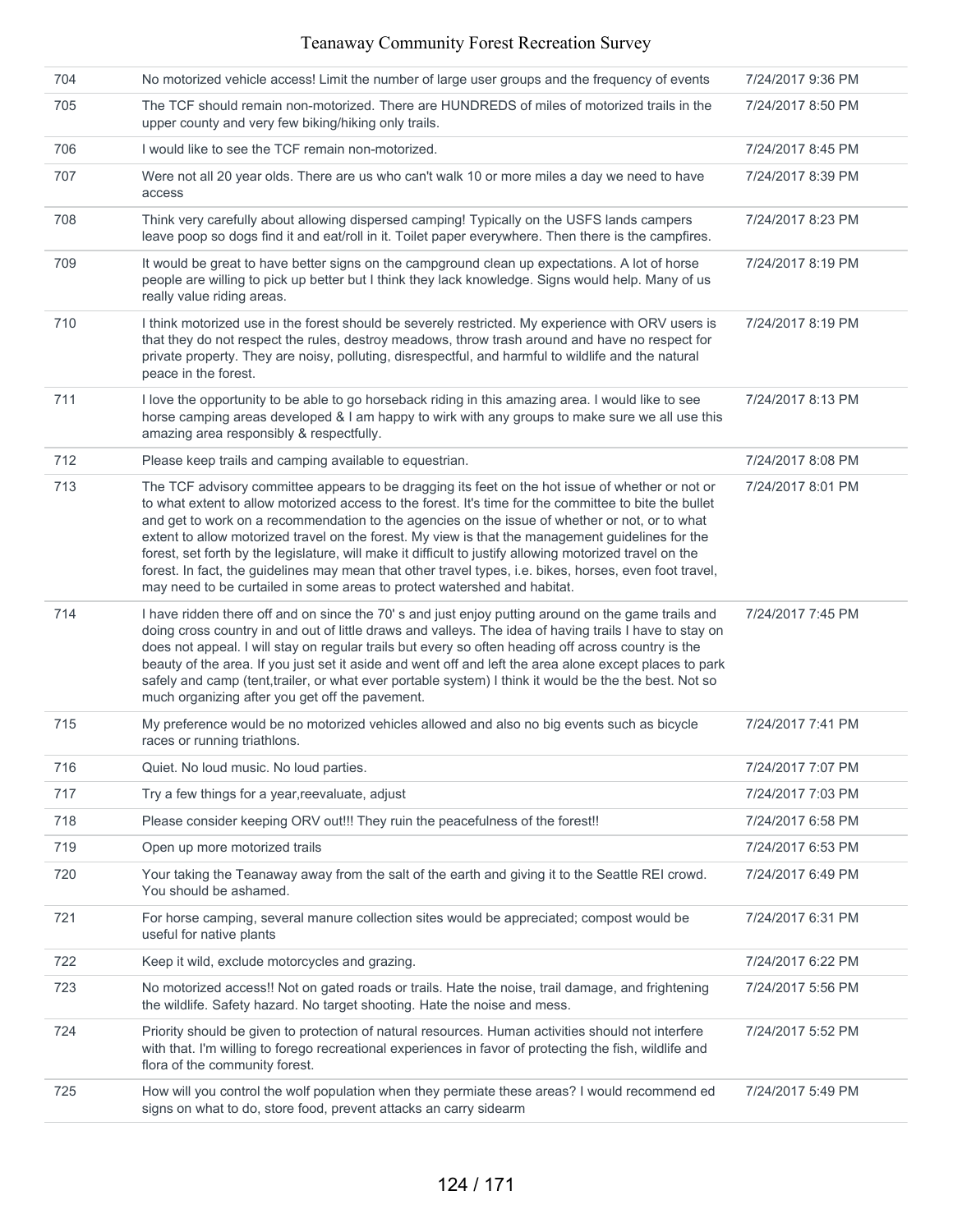| 726 | Don't let ATVs or dirt bikes ruin it like they did around Sky Meadows. Too many unauthorized trails<br>ruin it for everyone.                                                                                                                                                                                                                                                                         | 7/24/2017 5:46 PM |
|-----|------------------------------------------------------------------------------------------------------------------------------------------------------------------------------------------------------------------------------------------------------------------------------------------------------------------------------------------------------------------------------------------------------|-------------------|
| 727 | I would like to see all those roads that are now closed reopened to all types of vehicles so one has<br>more access to the total forest. Not all of us can hike 25 miles a day.                                                                                                                                                                                                                      | 7/24/2017 5:46 PM |
| 728 | The biggest challenge will be to keep recreation areas clean and orderly, reduce impacts of<br>camping near the river on the riparian zone.                                                                                                                                                                                                                                                          | 7/24/2017 5:11 PM |
| 729 | Quietude is grand. Motorcycles and ORV noise = evil.                                                                                                                                                                                                                                                                                                                                                 | 7/24/2017 5:06 PM |
| 730 | Strongly emphasize non-motorized use in the TCF.                                                                                                                                                                                                                                                                                                                                                     | 7/24/2017 4:58 PM |
| 731 | Stop making it difficult or impossible for older people, handicapped folks or those of limited walking<br>ability to enjoy OUR forests! Everyone will reach these points at sometime!                                                                                                                                                                                                                | 7/24/2017 4:52 PM |
| 732 | Much has been said about horse use/camping. Yes horses need some special amenities. There<br>needs to be a method for handing manure. Either corrals or properly designed high lines. Leave<br>No Trace educational signage.                                                                                                                                                                         | 7/24/2017 4:41 PM |
| 733 | Don't close the woods down for hunting and dirt bikes.                                                                                                                                                                                                                                                                                                                                               | 7/24/2017 4:33 PM |
| 734 | Please do not close access to motorized vehicles. This would eliminate an entire demographic that<br>deserves to enjoy the forest.                                                                                                                                                                                                                                                                   | 7/24/2017 4:22 PM |
| 735 | None                                                                                                                                                                                                                                                                                                                                                                                                 | 7/24/2017 4:09 PM |
| 736 | Have a bigger fine for people using motor vehicles where not permitted. Maybe designate a<br>shooting area. People just shoot at random not worrying what's on the other side of the target.                                                                                                                                                                                                         | 7/24/2017 4:04 PM |
| 737 | motorcycle riders have really abused this area, making illegal trails throughout for years.<br>Therefore, this recreation plan should favor non-motorized recreation users, at least for the next<br>decade or two until damaged areas are restored.                                                                                                                                                 | 7/24/2017 4:02 PM |
| 738 | Please allow for motorcycle trails.                                                                                                                                                                                                                                                                                                                                                                  | 7/24/2017 4:01 PM |
| 739 | I feel we are publising and over using this great area wildlife is being pushed out we need to limit<br>the times of year hikers and people in general use the area as hunters we pay and use the forest<br>mostly certain times of the year the rest of the public is over using our forest they should have to<br>pay as much as us hunters do they probably would stay home and walk in the park. | 7/24/2017 3:57 PM |
| 740 | Don't let hunting get pushed out by the other non-hunting user groups (from Seattle).                                                                                                                                                                                                                                                                                                                | 7/24/2017 3:54 PM |
| 741 | Please let us keep horse sites open! I help clean after others when I'm there.                                                                                                                                                                                                                                                                                                                       | 7/24/2017 2:33 PM |
| 742 | In short I see no reason for this Community Forrest to ever use a pay system for camping. I'm<br>already annoyed that the discover pass is required in some areas. If the idea was to provide for<br>more recreational and land for mitigation efforts why force the community to spend more money.                                                                                                  | 7/24/2017 2:07 PM |
| 743 | If I lived closer I would volunteer, but I live 4 hours away.                                                                                                                                                                                                                                                                                                                                        | 7/24/2017 2:01 PM |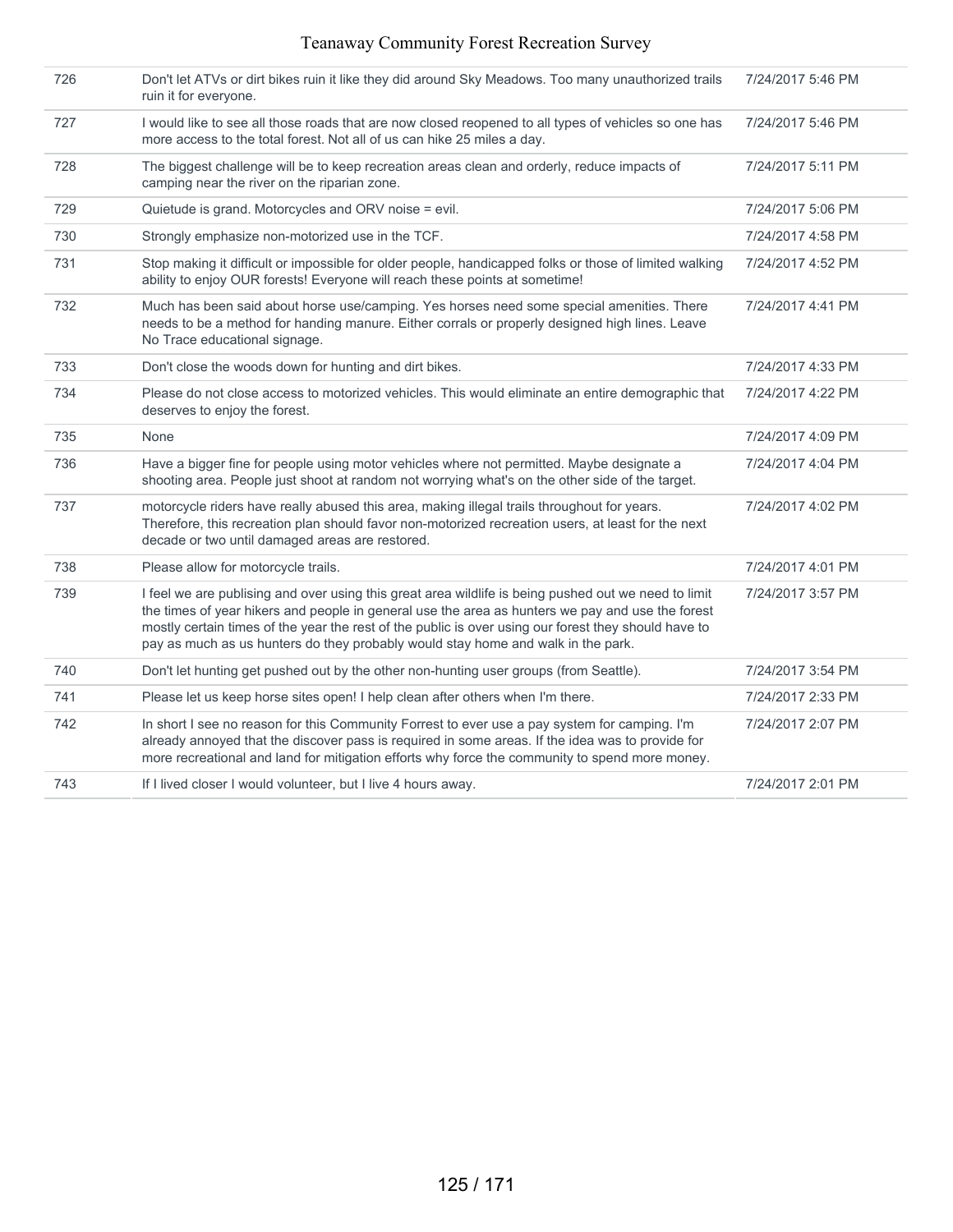

| Teanaway Community Forest Recreation Survey |  |  |
|---------------------------------------------|--|--|
|                                             |  |  |

| ANSWER CHOICES | <b>RESPONSES</b> |       |
|----------------|------------------|-------|
| Under 18       | 0.46%            | 11    |
| 18-35          | 14.21%           | 342   |
| 36-50          | 27.00%           | 650   |
| 50-65          | 40.42%           | 973   |
| 66 or older    | 17.91%           | 431   |
| <b>TOTAL</b>   |                  | 2,407 |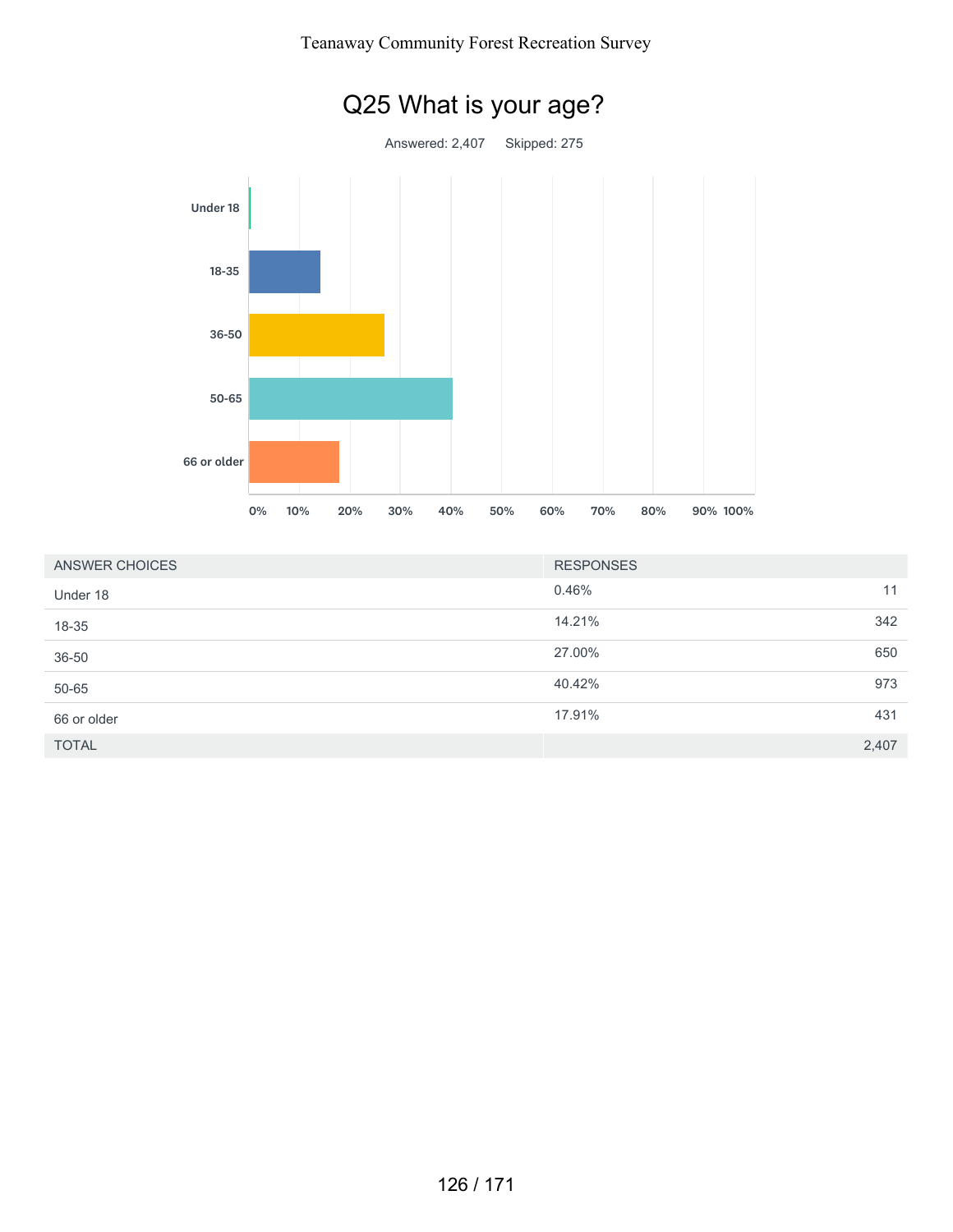# Q26 Where do you live?

Answered: 2,408 Skipped: 274



| ANSWER CHOICES                                      | <b>RESPONSES</b> |       |
|-----------------------------------------------------|------------------|-------|
| Western Washington                                  | 58.26%           | 1,403 |
| Upper Kittitas County (Cle Elum, Roslyn, Ronald)    | 14.91%           | 359   |
| Lower Kittitas County (Thorp, Ellensburg, Kittitas) | 13.16%           | 317   |
| Greater Eastern Washington                          | 7.56%            | 182   |
| Other (please specify)                              | 6.10%            | 147   |
| <b>TOTAL</b>                                        |                  | 2,408 |

| #  | OTHER (PLEASE SPECIFY)                | <b>DATE</b>        |
|----|---------------------------------------|--------------------|
| 1  | Michigan                              | 8/24/2017 11:09 AM |
| 2  | S                                     | 8/24/2017 7:52 AM  |
| 3  | yakima                                | 8/24/2017 7:47 AM  |
| 4  | Nevada                                | 8/24/2017 6:01 AM  |
| 5  | Selah                                 | 8/24/2017 5:08 AM  |
| 6  | Have home in Teanaway                 | 8/23/2017 8:26 AM  |
| 7  | Oregon                                | 8/22/2017 9:42 PM  |
| 8  | Kalama                                | 8/22/2017 4:59 PM  |
| 9  | Raymond, WA                           | 8/22/2017 4:26 PM  |
| 10 | Dc                                    | 8/22/2017 3:42 AM  |
| 11 | Also own a residence in East Cle Elum | 8/21/2017 11:57 PM |
| 12 | Yakima                                | 8/21/2017 7:20 PM  |
| 13 | W                                     | 8/21/2017 6:36 PM  |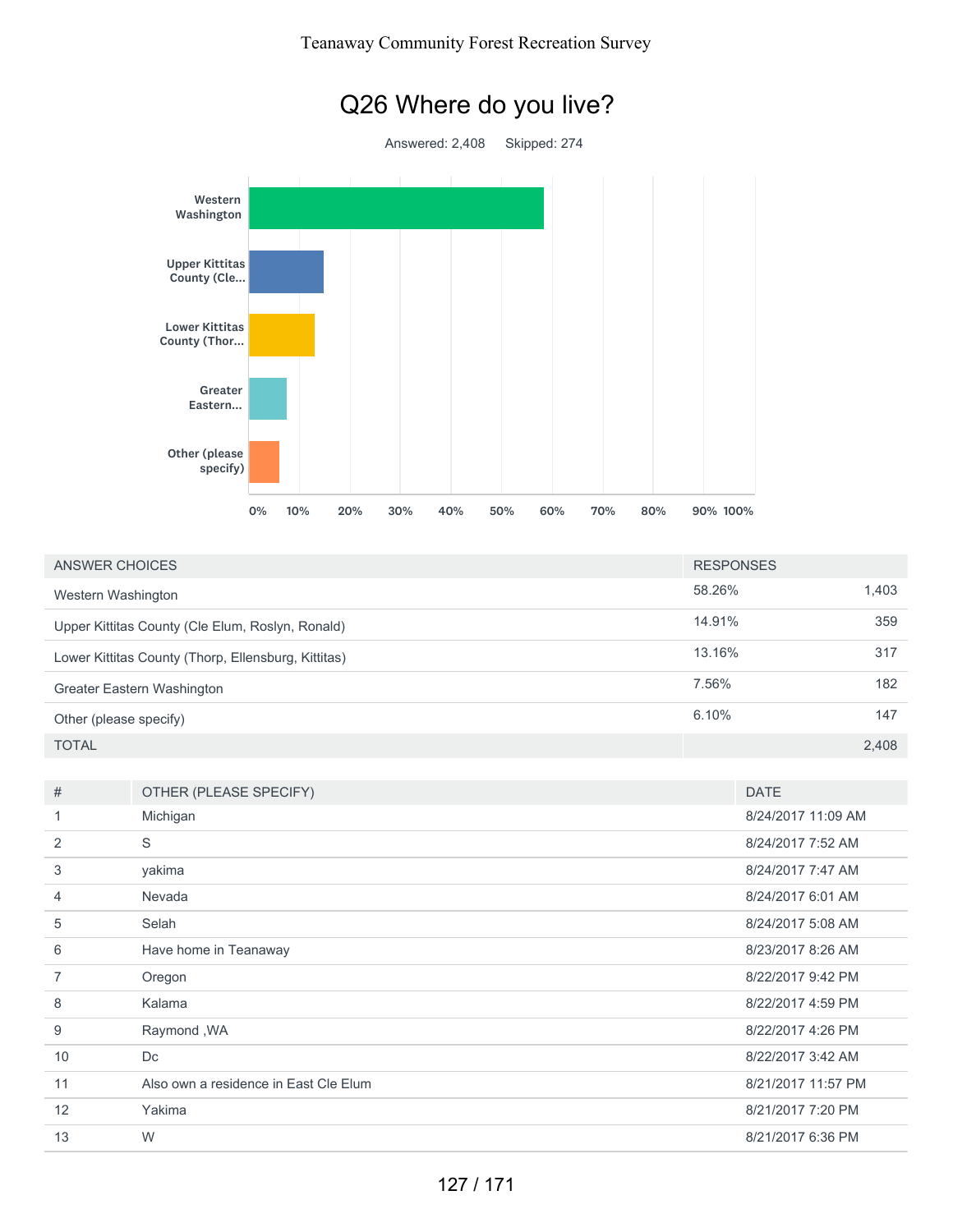| 14 | Clark County WA.                                                                                        | 8/21/2017 3:08 PM  |
|----|---------------------------------------------------------------------------------------------------------|--------------------|
| 15 | <b>OR</b>                                                                                               | 8/21/2017 2:59 PM  |
| 16 | Teanaway valley                                                                                         | 8/21/2017 1:20 PM  |
| 17 | king county                                                                                             | 8/21/2017 12:14 PM |
| 18 | Massachusetts                                                                                           | 8/21/2017 10:28 AM |
| 19 | Chicago                                                                                                 | 8/21/2017 9:49 AM  |
| 20 | Hawaii (from WA originally and visit)                                                                   | 8/21/2017 9:02 AM  |
| 21 | Oregon                                                                                                  | 8/21/2017 7:48 AM  |
| 22 | kitsap                                                                                                  | 8/21/2017 1:21 AM  |
| 23 | Liberty, WA                                                                                             | 8/20/2017 9:56 PM  |
| 24 | Vancouver WA                                                                                            | 8/19/2017 4:17 PM  |
| 25 | <b>Chelan County</b>                                                                                    | 8/19/2017 9:19 AM  |
| 26 | Both cle Elum and west side                                                                             | 8/19/2017 8:17 AM  |
| 27 | Vancouver WA                                                                                            | 8/19/2017 7:33 AM  |
| 28 | Wagon Wheel Middle Fork                                                                                 | 8/18/2017 9:02 PM  |
| 29 | Teanaway                                                                                                | 8/18/2017 7:07 PM  |
| 30 | Oregon                                                                                                  | 8/18/2017 5:54 PM  |
| 31 | I grew up in the Teanaway valley and currently live in Ellensburg.                                      | 8/18/2017 3:05 PM  |
| 32 | Seattle with vacation property in Teanaway.                                                             | 8/18/2017 11:34 AM |
| 33 | Oregon beaverton                                                                                        | 8/18/2017 11:17 AM |
| 34 | Winthrop                                                                                                | 8/17/2017 7:05 PM  |
| 35 | Yakima                                                                                                  | 8/17/2017 3:36 PM  |
| 36 | Yakima                                                                                                  | 8/16/2017 8:06 AM  |
| 37 | Seattle                                                                                                 | 8/15/2017 10:43 PM |
| 38 | Have cabin on Teanaway rd.                                                                              | 8/15/2017 6:44 PM  |
| 39 | Astoria, Or Clatsop County                                                                              | 8/15/2017 7:46 AM  |
| 40 | Oregon                                                                                                  | 8/15/2017 3:39 AM  |
| 41 | All of the above and beyond, from the Olympics to the Sawtooth Range and numerous places in<br>between. | 8/14/2017 9:44 PM  |
| 42 | Upper Methow Valley in the North Cascades                                                               | 8/14/2017 7:11 PM  |
| 43 | d                                                                                                       | 8/14/2017 6:28 PM  |
| 44 | North Central Washington                                                                                | 8/14/2017 5:50 PM  |
| 45 | Sammamish                                                                                               | 8/14/2017 5:30 PM  |
| 46 | Chelan County                                                                                           | 8/14/2017 8:45 AM  |
| 47 | Selah WA                                                                                                | 8/13/2017 9:30 PM  |
| 48 | half wet half dry                                                                                       | 8/13/2017 6:51 PM  |
| 49 | Leavenworth                                                                                             | 8/13/2017 12:15 PM |
| 50 | Naches, wa.                                                                                             | 8/10/2017 12:00 PM |
| 51 | Upper kittatas-Easton                                                                                   | 8/9/2017 12:00 PM  |
| 52 | I am a property owner in Kitittas County, much to your dismay!                                          | 8/9/2017 8:20 AM   |
| 53 | no single place, lots of time in Upper County                                                           | 8/8/2017 5:40 PM   |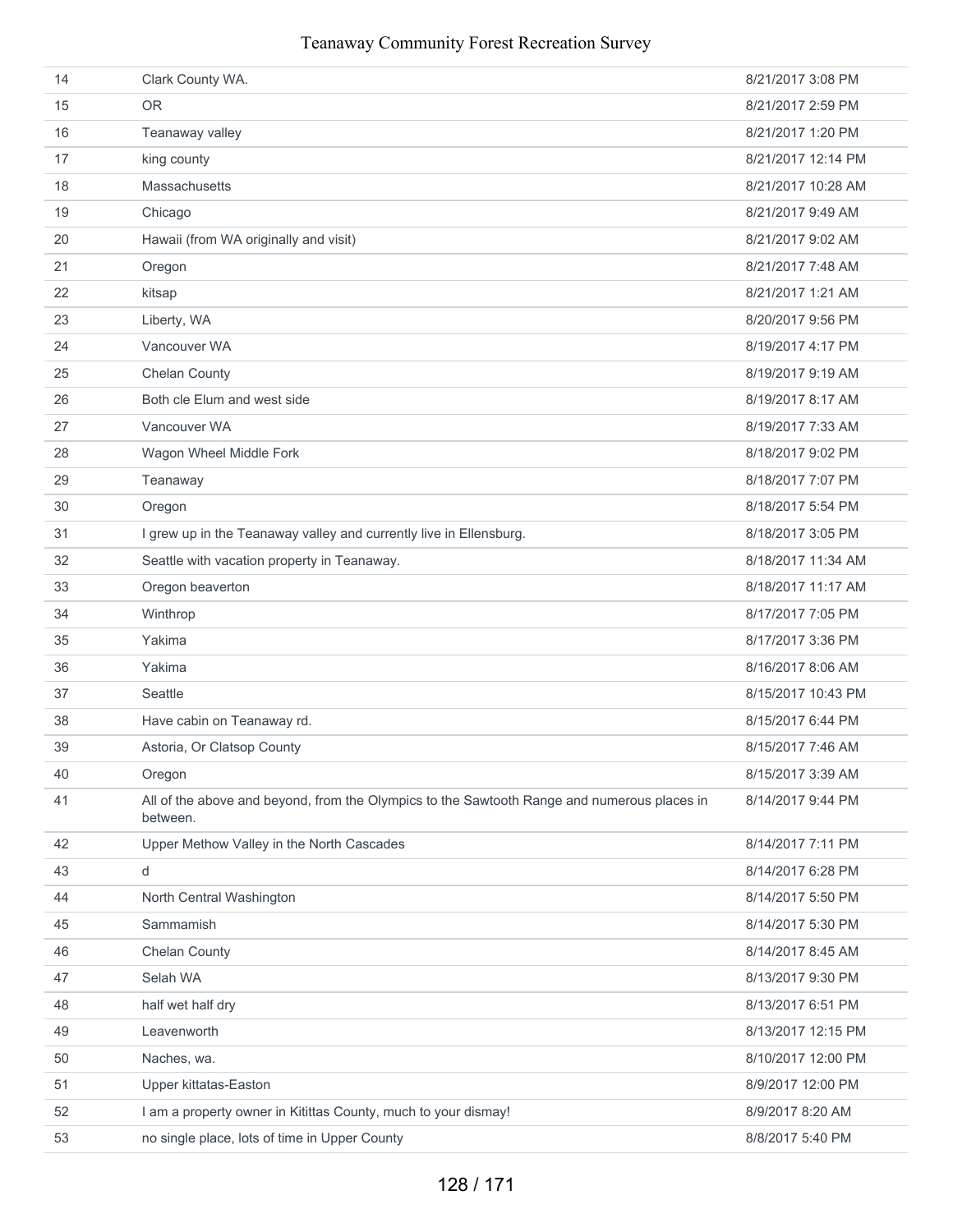| 54 | Hi way 97                                                                                 | 8/8/2017 11:47 AM  |
|----|-------------------------------------------------------------------------------------------|--------------------|
| 55 | Seattle                                                                                   | 8/7/2017 10:37 PM  |
| 56 | Liberty                                                                                   | 8/7/2017 7:17 PM   |
| 57 | <b>Tri Cities</b>                                                                         | 8/7/2017 7:03 PM   |
| 58 | teanaway valley                                                                           | 8/7/2017 5:09 PM   |
| 59 | Selah                                                                                     | 8/7/2017 4:48 PM   |
| 60 | both westside and the Teanaway Triangle road                                              | 8/7/2017 2:41 PM   |
| 61 | Upper Kittitas, Snoqualmie Pass                                                           | 8/7/2017 8:32 AM   |
| 62 | Okanogan County                                                                           | 8/6/2017 4:47 PM   |
| 63 | Mason County                                                                              | 8/6/2017 9:01 AM   |
| 64 | Redmond, WA King County                                                                   | 8/6/2017 8:52 AM   |
| 65 | N. C. Washington                                                                          | 8/5/2017 2:32 PM   |
| 66 | <b>Portland Area</b>                                                                      | 8/4/2017 9:23 PM   |
| 67 | Vancouver, BC                                                                             | 8/4/2017 8:34 PM   |
| 68 | Teanaway on the North Fork over 20 years                                                  | 8/4/2017 11:06 AM  |
| 69 | Houses in teanaway and ellensburg                                                         | 8/4/2017 10:26 AM  |
| 70 | Arizona, WA Native                                                                        | 8/4/2017 8:48 AM   |
| 71 | BC, used to live in Seattle                                                               | 8/3/2017 3:24 PM   |
| 72 | Wenatchee                                                                                 | 8/3/2017 1:33 PM   |
| 73 | Ephrata, WA                                                                               | 8/3/2017 9:08 AM   |
| 74 | middle fork teanaway                                                                      | 8/2/2017 7:04 PM   |
| 75 | We have property in the Teanaway community forest                                         | 8/2/2017 6:02 PM   |
| 76 | House on Swauk Prairie part time and Seattle part time.                                   | 8/2/2017 3:44 PM   |
| 77 | Yakima Valley                                                                             | 7/31/2017 12:29 PM |
| 78 | This is none of your biz                                                                  | 7/31/2017 12:11 AM |
| 79 | Selah, WA                                                                                 | 7/29/2017 10:57 AM |
| 80 | Teanaway valley                                                                           | 7/29/2017 10:46 AM |
| 81 | arlington washington                                                                      | 7/29/2017 8:14 AM  |
| 82 | I'm In teanaway                                                                           | 7/28/2017 6:26 PM  |
| 83 | Live on the West Side have Vacation/Retirement Property in the upper Kittitas             | 7/28/2017 8:15 AM  |
| 84 | Klickitat county                                                                          | 7/28/2017 6:15 AM  |
| 85 | Central Washington                                                                        | 7/27/2017 10:41 PM |
| 86 | Central Idaho                                                                             | 7/27/2017 9:35 PM  |
| 87 | California                                                                                | 7/27/2017 8:01 PM  |
| 88 | South Western WA                                                                          | 7/27/2017 7:30 PM  |
| 89 | Portland, OR and Cle Elum, WA                                                             | 7/27/2017 5:23 PM  |
| 90 | Live in Western WA but have cabin near Cle Elum where I spend substantial amount of time. | 7/27/2017 3:27 PM  |
| 91 | Used to live in UKC; may move back                                                        | 7/27/2017 9:35 AM  |
| 92 | easton wa                                                                                 | 7/27/2017 8:26 AM  |
| 93 | Live on west side but own property near the TCF                                           | 7/27/2017 8:06 AM  |
| 94 | Olympic Peninsula                                                                         | 7/27/2017 7:15 AM  |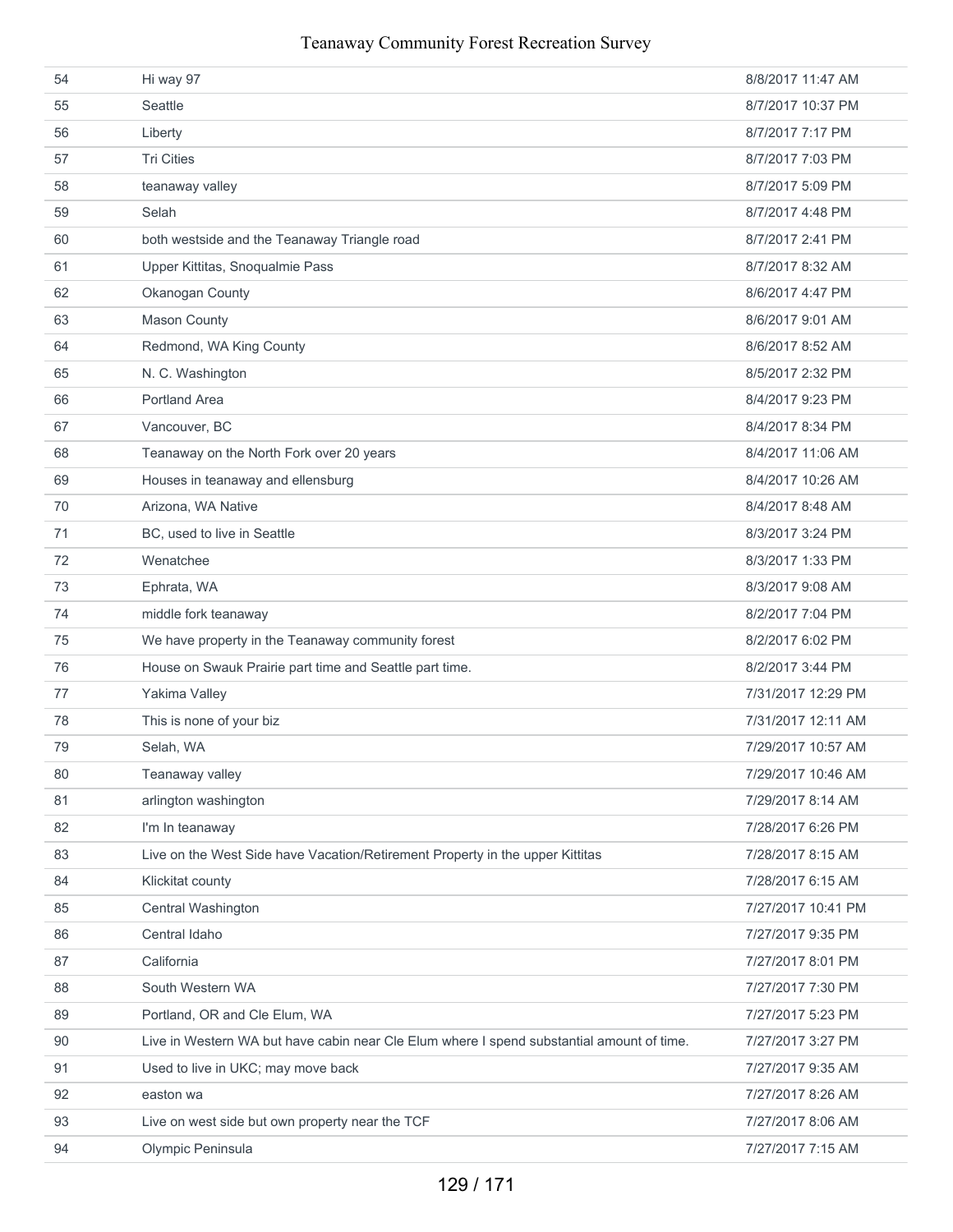| 95  | Lake Stevens wa                                              | 7/27/2017 7:09 AM  |
|-----|--------------------------------------------------------------|--------------------|
| 96  | N                                                            | 7/27/2017 7:03 AM  |
| 97  | U                                                            | 7/27/2017 6:59 AM  |
| 98  | Mountain Home AFB, ID                                        | 7/27/2017 5:28 AM  |
| 99  | Own property in the teanaway                                 | 7/27/2017 4:34 AM  |
| 100 | Teanaway                                                     | 7/26/2017 6:38 PM  |
| 101 | Grant county                                                 | 7/26/2017 6:08 PM  |
| 102 | Burbank Wa.                                                  | 7/26/2017 5:09 PM  |
| 103 | Lynnwood Washington                                          | 7/26/2017 5:05 PM  |
| 104 | King COUNTY                                                  | 7/26/2017 5:01 PM  |
| 105 | Middle Fork                                                  | 7/26/2017 4:45 PM  |
| 106 | Wenatchee                                                    | 7/26/2017 3:32 PM  |
| 107 | Central Oregon, with family/friend connections in WA         | 7/26/2017 2:50 PM  |
| 108 | montana                                                      | 7/26/2017 1:41 PM  |
| 109 | Teanaway, surrounded by TCF                                  | 7/26/2017 1:08 PM  |
| 110 | Middle Fork Teanaway                                         | 7/26/2017 12:36 PM |
| 111 | I have a cabin in the Green Canyon                           | 7/26/2017 12:21 PM |
| 112 | Leavenworth, WA                                              | 7/26/2017 10:26 AM |
| 113 | Lake Tapps                                                   | 7/26/2017 9:55 AM  |
| 114 | half time in upper kittitas county / half time in western wa | 7/26/2017 8:09 AM  |
| 115 | Cabin in Liberty, but main home is in Western Washington     | 7/26/2017 7:15 AM  |
| 116 | EO                                                           | 7/26/2017 6:49 AM  |
| 117 | Lower Teanaway                                               | 7/25/2017 9:01 PM  |
| 118 | Grandview                                                    | 7/25/2017 8:28 PM  |
| 119 | Easton                                                       | 7/25/2017 8:03 PM  |
| 120 | Okay                                                         | 7/25/2017 7:21 PM  |
| 121 | Yakima Valley                                                | 7/25/2017 6:57 PM  |
| 122 | Northern Californaia                                         | 7/25/2017 6:39 PM  |
| 123 | Middle fork Teanaway                                         | 7/25/2017 6:38 PM  |
| 124 | Wenatchee, WA                                                | 7/25/2017 5:56 PM  |
| 125 | Ellensburg, WA                                               | 7/25/2017 4:42 PM  |
| 126 | California                                                   | 7/25/2017 4:37 PM  |
| 127 | I OWN A HOME ON SANDY RIDGE RD - ABOVE MF                    | 7/25/2017 4:25 PM  |
| 128 | california                                                   | 7/25/2017 4:14 PM  |
| 129 | oregon                                                       | 7/25/2017 3:14 PM  |
| 130 | Moving shortly to Wenatchee.                                 | 7/25/2017 2:35 PM  |
| 131 | Alaska                                                       | 7/25/2017 2:20 PM  |
| 132 | going to retire in Ellensburg                                | 7/25/2017 2:06 PM  |
| 133 | Live in W.WA, but have vacation home in Cle Elum.            | 7/25/2017 12:43 PM |
| 134 | Eastern Oregon                                               | 7/25/2017 12:42 PM |
| 135 | We have property in the Teanaway and Ellensburg              | 7/25/2017 10:54 AM |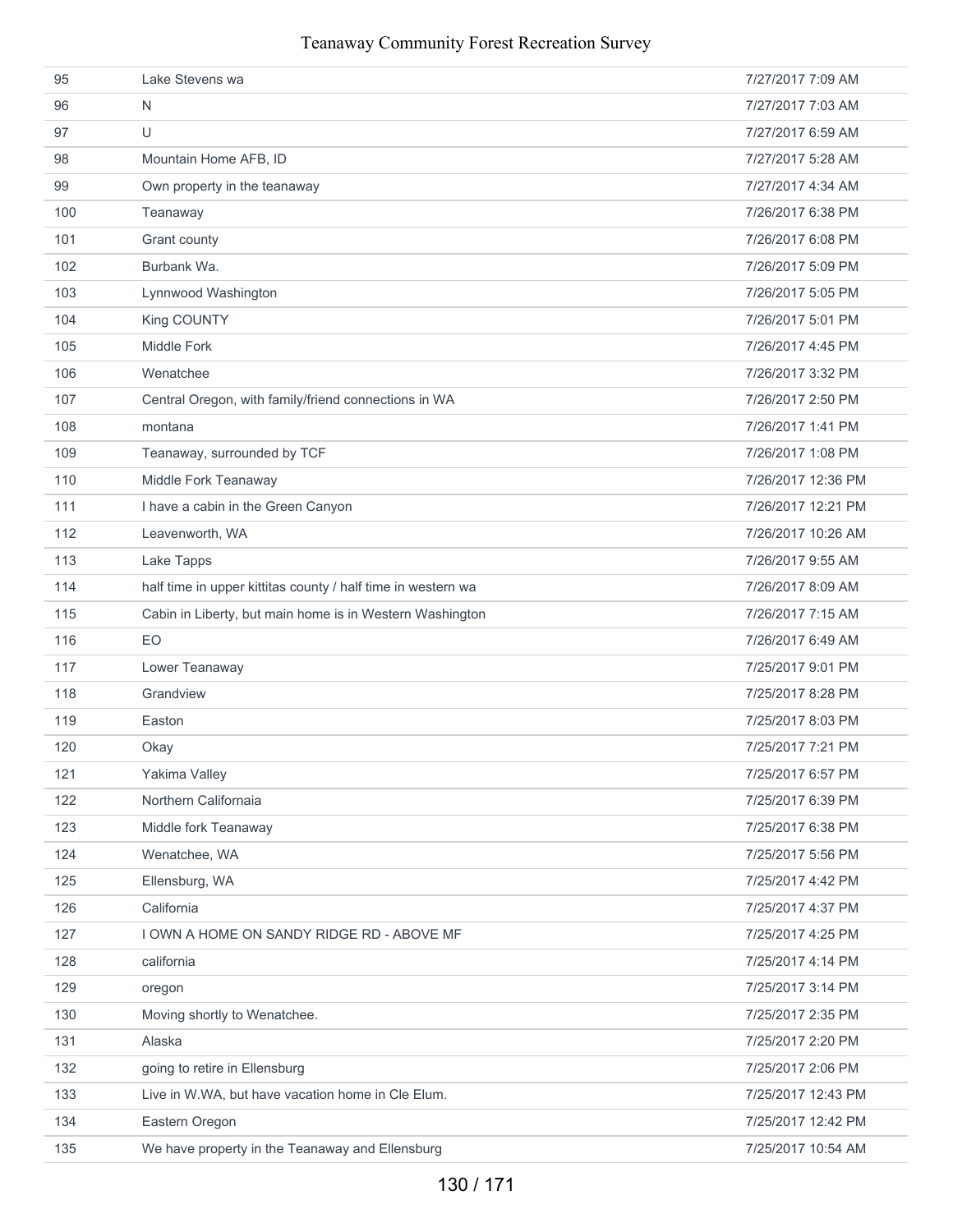| 136 | 21 Sandy Ridge Road, on the Middle Fork Teanaway Rd. | 7/25/2017 10:46 AM |
|-----|------------------------------------------------------|--------------------|
| 137 | <b>WENATCHEE BABY!</b>                               | 7/25/2017 9:46 AM  |
| 138 | Leavenworth                                          | 7/25/2017 9:42 AM  |
| 139 | Own property in Blewett. Live in W. WA.              | 7/25/2017 9:25 AM  |
| 140 | Also cabin nearby                                    | 7/25/2017 9:20 AM  |
| 141 | <b>NO</b>                                            | 7/25/2017 9:11 AM  |
| 142 | Teanaway                                             | 7/25/2017 7:14 AM  |
| 143 | Have had a cabin in the Teanaway for 30 years.       | 7/24/2017 8:20 PM  |
| 144 | Seattle and Teanaway                                 | 7/24/2017 7:04 PM  |
| 145 | Crest                                                | 7/24/2017 6:51 PM  |
| 146 | M                                                    | 7/24/2017 6:10 PM  |
| 147 | Edmonds, WA - Seattle                                | 7/24/2017 5:00 PM  |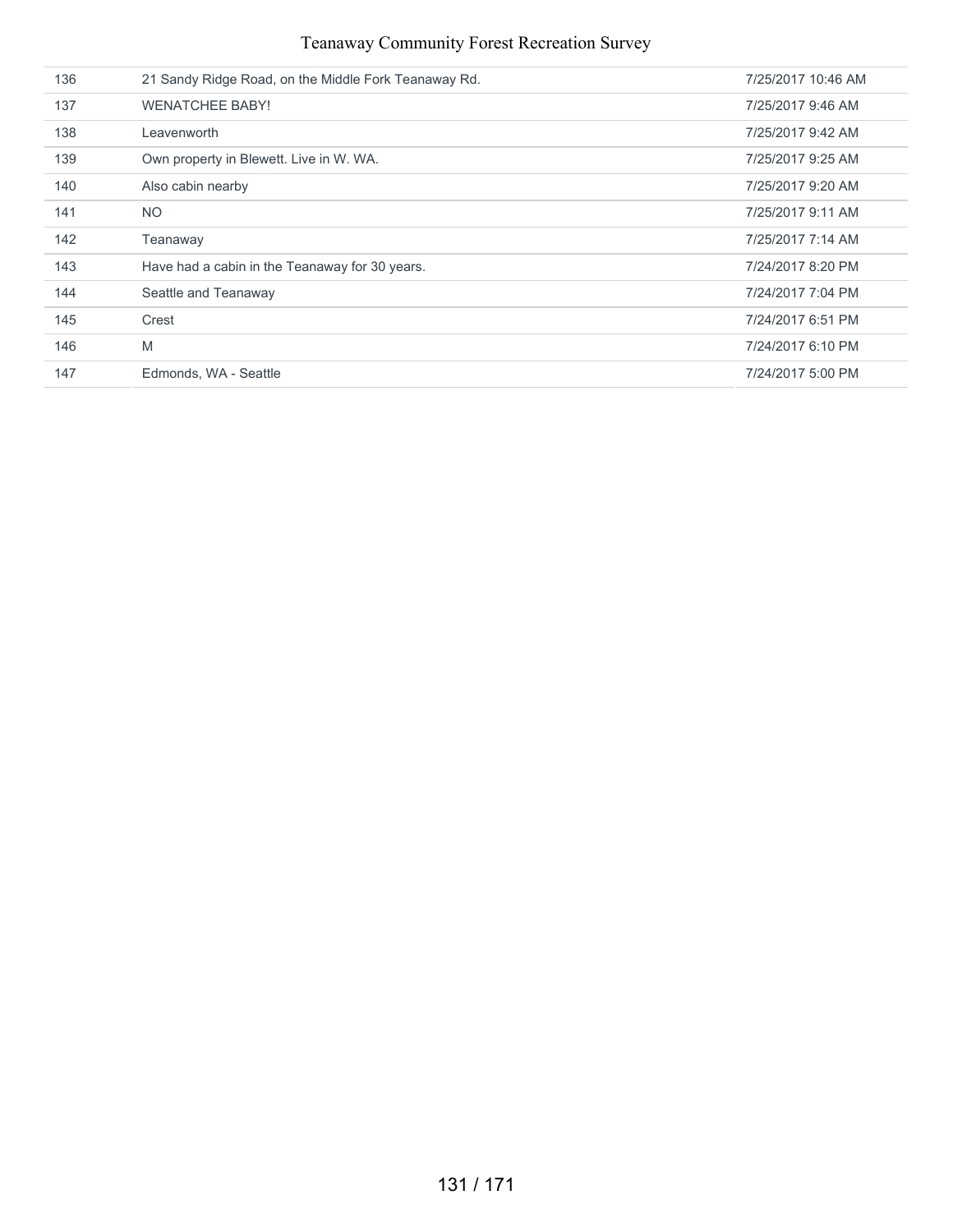## Q27 How do you get information about the Teanaway Community Forest?



| ANSWER CHOICES                      | <b>RESPONSES</b> |       |
|-------------------------------------|------------------|-------|
| E-newsletter                        | 29.37%           | 692   |
| News media - radio, TV or newspaper | 16.38%           | 386   |
| DNR website                         | 30.26%           | 713   |
| Social media                        | 41.51%           | 978   |
| Word of mouth                       | 46.31%           | 1,091 |
| Other (please specify)              | 15.96%           | 376   |
| Total Respondents: 2,356            |                  |       |

| #              | OTHER (PLEASE SPECIFY)                                                                            | <b>DATE</b>        |
|----------------|---------------------------------------------------------------------------------------------------|--------------------|
|                | Mountaineers                                                                                      | 8/24/2017 2:54 PM  |
| 2              | National Forest Service Office                                                                    | 8/24/2017 12:30 PM |
| 3              | <b>WTA</b>                                                                                        | 8/24/2017 10:10 AM |
| $\overline{4}$ | <b>WTA</b>                                                                                        | 8/24/2017 8:39 AM  |
| 5              | <b>WTA</b>                                                                                        | 8/24/2017 7:52 AM  |
| 6              | <b>Psms</b>                                                                                       | 8/24/2017 6:01 AM  |
|                | WTA and Mountaineers.                                                                             | 8/24/2017 4:10 AM  |
| 8              | The Mountaineers                                                                                  | 8/23/2017 9:45 PM  |
| 9              | We just check the weather and hope for the best. We have been picking mushrooms over 30<br>years. | 8/23/2017 7:32 PM  |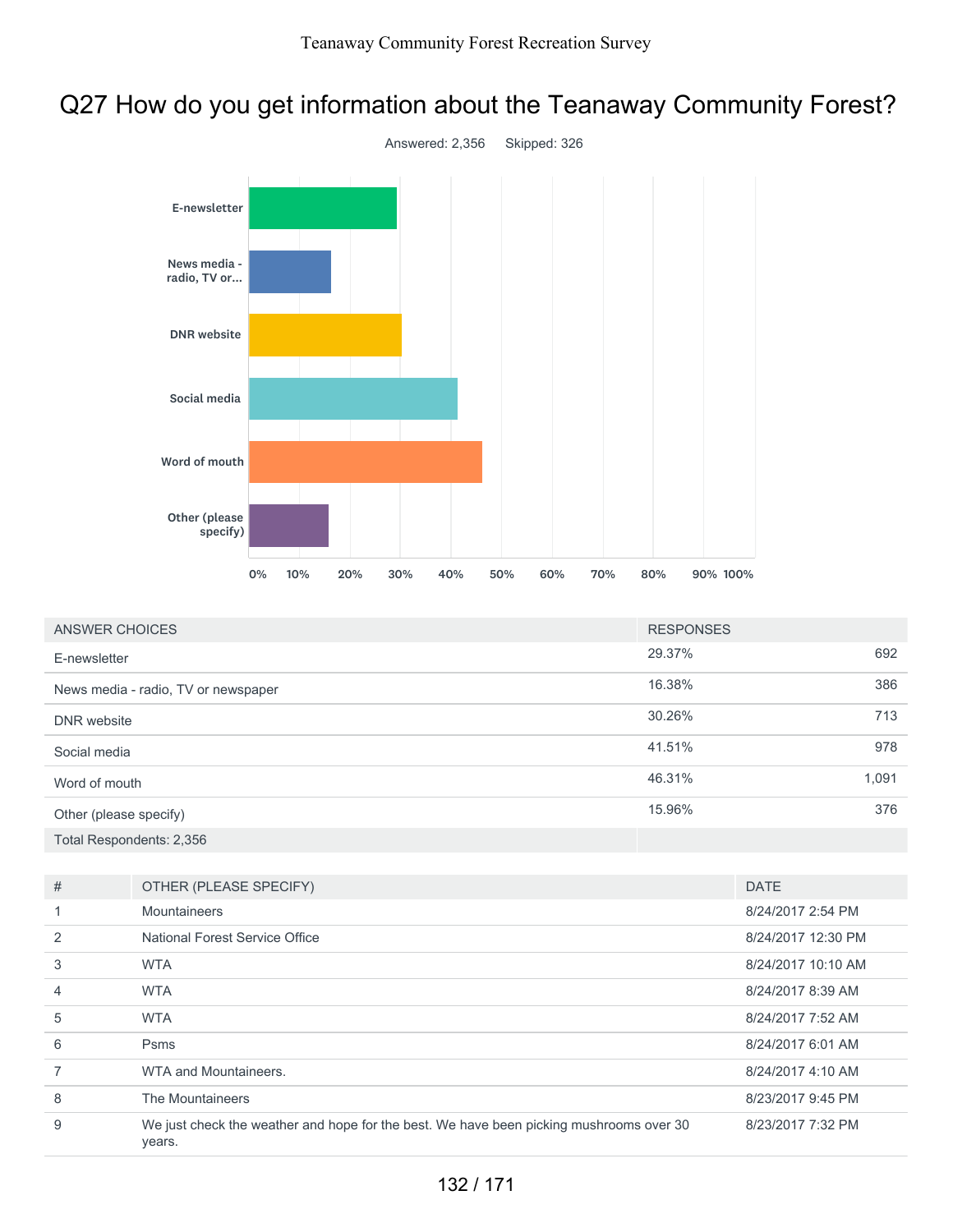| 10 | <b>WSSA</b>                          | 8/23/2017 1:27 PM  |
|----|--------------------------------------|--------------------|
| 11 | Maps, guidebooks                     | 8/23/2017 8:27 AM  |
| 12 | Haven't until now                    | 8/23/2017 7:01 AM  |
| 13 | WTA website                          | 8/22/2017 10:18 PM |
| 14 | Direct experience                    | 8/22/2017 9:58 PM  |
| 15 | wta.org                              | 8/22/2017 8:18 PM  |
| 16 | wta                                  | 8/22/2017 8:12 PM  |
| 17 | Look it up online                    | 8/22/2017 7:24 PM  |
| 18 | <b>WTA</b>                           | 8/22/2017 6:52 PM  |
| 19 | Mushroom clubs. Wta                  | 8/22/2017 6:20 PM  |
| 20 | Seattle Mountaineers e-letters       | 8/22/2017 4:10 PM  |
| 21 | WSSA and local friends               | 8/22/2017 3:45 PM  |
| 22 | Mountaineers                         | 8/22/2017 11:57 AM |
| 23 | The Mountaineers                     | 8/22/2017 11:49 AM |
| 24 | Mountaineers website                 | 8/22/2017 11:25 AM |
| 25 | <b>Moutaineers</b>                   | 8/22/2017 8:19 AM  |
| 26 | <b>WTA</b>                           | 8/22/2017 8:07 AM  |
| 27 | Mountaineers                         | 8/22/2017 7:50 AM  |
| 28 | Mountaineers                         | 8/22/2017 7:50 AM  |
| 29 | Wta                                  | 8/22/2017 7:31 AM  |
| 30 | Camp                                 | 8/22/2017 7:17 AM  |
| 31 | web, via seattle mountaineers        | 8/22/2017 7:10 AM  |
| 32 | Mountaineers                         | 8/22/2017 6:38 AM  |
| 33 | <b>WAS</b>                           | 8/22/2017 3:42 AM  |
| 34 | snowmobile club letters              | 8/21/2017 9:52 PM  |
| 35 | <b>WTA</b>                           | 8/21/2017 5:32 PM  |
| 36 | Facebook                             | 8/21/2017 5:09 PM  |
| 37 | W                                    | 8/21/2017 4:46 PM  |
| 38 | <b>WTA</b>                           | 8/21/2017 3:11 PM  |
| 39 | <b>WSSA</b>                          | 8/21/2017 3:08 PM  |
| 40 | wssa, daily record news              | 8/21/2017 2:34 PM  |
| 41 | WTA, topo maps                       | 8/21/2017 2:34 PM  |
| 42 | We have a home there                 | 8/21/2017 1:20 PM  |
| 43 | Internet search about specific areas | 8/21/2017 12:50 PM |
| 44 | Cascade Drift Skippers Club          | 8/21/2017 12:14 PM |
| 45 | <b>WSSA</b>                          | 8/21/2017 10:46 AM |
| 46 | Overnight Camp website               | 8/21/2017 10:28 AM |
| 47 | snowmobile newsletter                | 8/21/2017 10:15 AM |
| 48 | via a mushroom club                  | 8/21/2017 7:22 AM  |
| 49 | Washington Snowmobile Association    | 8/21/2017 6:11 AM  |
| 50 | <b>WSSA</b>                          | 8/20/2017 10:27 PM |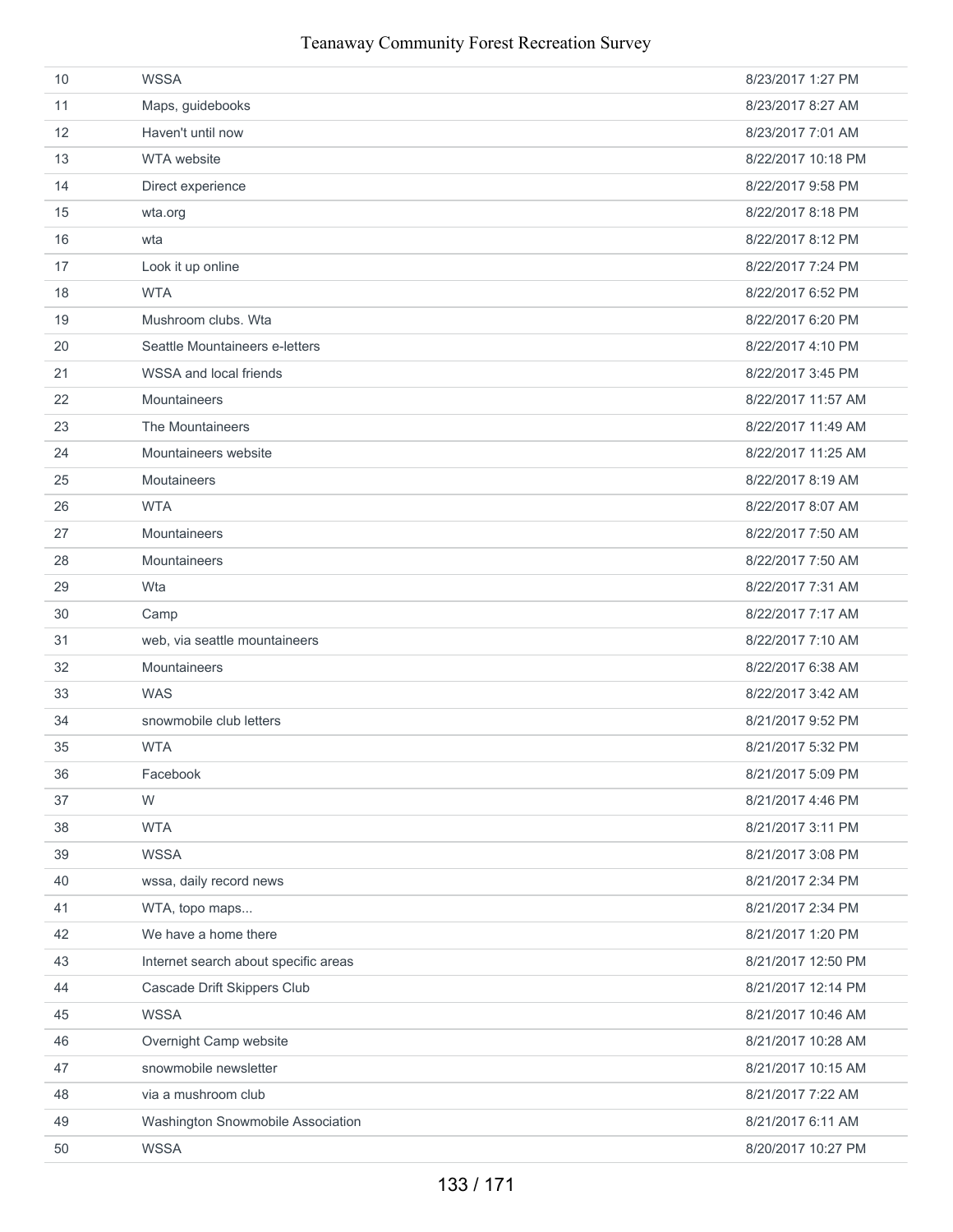| 51 | Friends who live there                                                                                     | 8/20/2017 9:56 PM  |
|----|------------------------------------------------------------------------------------------------------------|--------------------|
| 52 | <b>WTA</b>                                                                                                 | 8/20/2017 8:18 PM  |
| 53 | Washington Trail Association                                                                               | 8/20/2017 4:32 PM  |
| 54 | <b>WTA</b>                                                                                                 | 8/20/2017 11:08 AM |
| 55 | Been using it for decades.                                                                                 | 8/19/2017 11:15 PM |
| 56 | <b>WTA</b>                                                                                                 | 8/19/2017 11:40 AM |
| 57 | Study of map                                                                                               | 8/18/2017 9:56 PM  |
| 58 | N                                                                                                          | 8/18/2017 9:02 PM  |
| 59 | <b>WTA</b> website                                                                                         | 8/18/2017 8:52 PM  |
| 60 | Washington trails association                                                                              | 8/18/2017 6:46 PM  |
| 61 | Ellensburg native                                                                                          | 8/18/2017 5:04 PM  |
| 62 | <b>Northwest Trail Runs</b>                                                                                | 8/18/2017 3:49 PM  |
| 63 | <b>Conservation NW emails</b>                                                                              | 8/18/2017 1:55 PM  |
| 64 | Wta                                                                                                        | 8/18/2017 12:17 PM |
| 65 | Evergreen Mountain Bike Alliance                                                                           | 8/18/2017 11:58 AM |
| 66 | Friend who has a cabin on the N Fork                                                                       | 8/18/2017 11:55 AM |
| 67 | EVERGREEN MOUNTAIN BIKE ALLIANCE                                                                           | 8/17/2017 11:53 PM |
| 68 | Washington state map book. Kittitas county tourist information booklet that lists campgrounds and<br>parks | 8/17/2017 8:26 PM  |
| 69 | From working for the DNR                                                                                   | 8/17/2017 8:00 PM  |
| 70 | MTBR.com                                                                                                   | 8/17/2017 6:22 PM  |
| 71 | wta                                                                                                        | 8/17/2017 2:39 PM  |
| 72 | <b>WDFW &amp; USFS</b>                                                                                     | 8/17/2017 12:27 PM |
| 73 | <b>WTA</b>                                                                                                 | 8/17/2017 9:46 AM  |
| 74 | <b>WTA</b>                                                                                                 | 8/17/2017 12:25 AM |
| 75 | <b>WTA</b>                                                                                                 | 8/16/2017 11:32 PM |
| 76 | Books, WTA website                                                                                         | 8/16/2017 11:14 PM |
| 77 | Washington Trails Association website                                                                      | 8/16/2017 10:42 PM |
| 78 | Mountaineers                                                                                               | 8/16/2017 10:07 PM |
| 79 | Washington Trail Association website, various hiking books                                                 | 8/16/2017 9:42 PM  |
| 80 | I've been going there for many years                                                                       | 8/16/2017 8:39 PM  |
| 81 | <b>WTA site</b>                                                                                            | 8/16/2017 8:18 PM  |
| 82 | Mountaineers                                                                                               | 8/16/2017 7:17 PM  |
| 83 | WTA, Mountaineers                                                                                          | 8/16/2017 6:19 PM  |
| 84 | books about area                                                                                           | 8/16/2017 5:53 PM  |
| 85 | WTA website                                                                                                | 8/16/2017 1:21 PM  |
| 86 | <b>WTA</b>                                                                                                 | 8/16/2017 11:40 AM |
| 87 | USDA Nat forest website, WTA, and NW hiker.net                                                             | 8/16/2017 11:36 AM |
| 88 | wta                                                                                                        | 8/16/2017 9:32 AM  |
| 89 | <b>WTA</b>                                                                                                 | 8/16/2017 9:20 AM  |
| 90 | Wta.org/ WH&C fb page                                                                                      | 8/16/2017 8:35 AM  |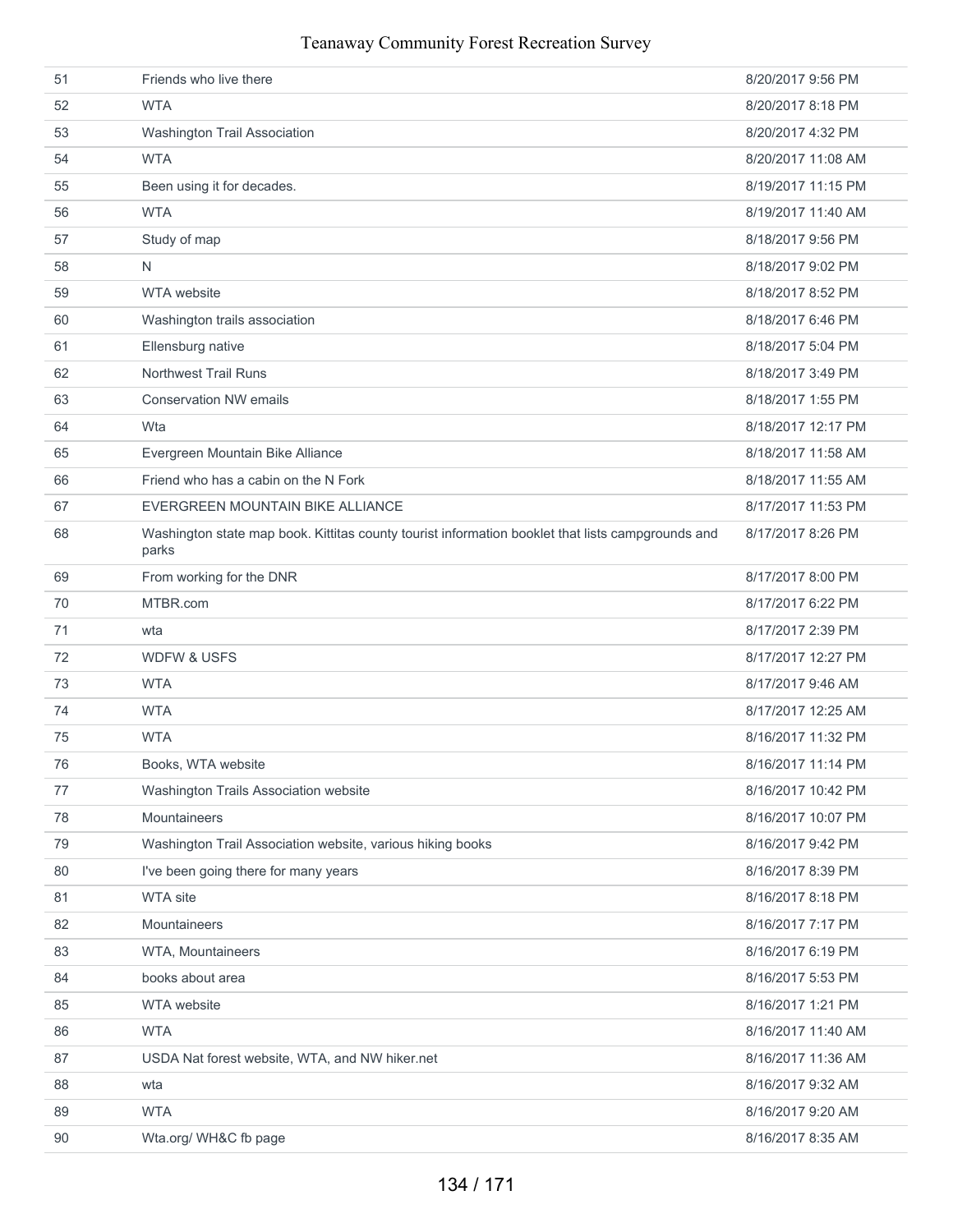| 91  | <b>Washington Trails Association</b>                           | 8/16/2017 8:33 AM  |
|-----|----------------------------------------------------------------|--------------------|
| 92  | Washington State Horse Park                                    | 8/16/2017 7:29 AM  |
| 93  | Wta                                                            | 8/16/2017 7:11 AM  |
| 94  | I don't. I am unaware of any way of getting info about the TCF | 8/16/2017 7:09 AM  |
| 95  | We have property nearby                                        | 8/16/2017 5:36 AM  |
| 96  | <b>WTA</b>                                                     | 8/15/2017 10:31 PM |
| 97  | I don't ask for any                                            | 8/15/2017 10:21 PM |
| 98  | wta.org                                                        | 8/15/2017 9:06 PM  |
| 99  | <b>WTA</b>                                                     | 8/15/2017 8:49 PM  |
| 100 | <b>WTA</b>                                                     | 8/15/2017 8:32 PM  |
| 101 | <b>WTA</b>                                                     | 8/15/2017 7:39 PM  |
| 102 | <b>WTA</b>                                                     | 8/15/2017 7:36 PM  |
| 103 | WTA and Mountaineers Hiking Books                              | 8/15/2017 6:26 PM  |
| 104 | <b>Puget Sound Mycological Society</b>                         | 8/15/2017 6:10 PM  |
| 105 | NFS website                                                    | 8/15/2017 5:41 PM  |
| 106 | <b>WTA</b> newsletter                                          | 8/15/2017 4:48 PM  |
| 107 | <b>WTA</b>                                                     | 8/15/2017 3:59 PM  |
| 108 | <b>Conservation Northwest e-newsletter</b>                     | 8/15/2017 3:32 PM  |
| 109 | Washington Trails Association                                  | 8/15/2017 2:27 PM  |
| 110 | through WTA and Central Cascades Winter Recreation Council     | 8/15/2017 2:25 PM  |
| 111 | <b>WTA</b> email                                               | 8/15/2017 1:28 PM  |
| 112 | <b>WTA</b>                                                     | 8/15/2017 1:17 PM  |
| 113 | <b>WTA</b>                                                     | 8/15/2017 1:14 PM  |
| 114 | <b>WTA</b>                                                     | 8/15/2017 12:34 PM |
| 115 | books; websites                                                | 8/15/2017 11:21 AM |
| 116 | Washington Trails Association                                  | 8/15/2017 10:56 AM |
| 117 | <b>WTA</b>                                                     | 8/15/2017 10:55 AM |
| 118 | wta                                                            | 8/15/2017 10:14 AM |
| 119 | <b>WTA</b>                                                     | 8/15/2017 9:48 AM  |
| 120 | WTA or other                                                   | 8/15/2017 9:20 AM  |
| 121 | <b>WTA</b>                                                     | 8/15/2017 9:19 AM  |
| 122 | From other cabin owners                                        | 8/15/2017 9:12 AM  |
| 123 | My Green trail maps.                                           | 8/15/2017 9:03 AM  |
| 124 | This survey from WTA the first time I heard about it.          | 8/15/2017 8:48 AM  |
| 125 | wta                                                            | 8/15/2017 8:24 AM  |
| 126 | WTA & DNR emails                                               | 8/15/2017 8:18 AM  |
| 127 | <b>WTA</b>                                                     | 8/15/2017 8:12 AM  |
| 128 | personal research                                              | 8/15/2017 8:07 AM  |
| 129 | Wa trails magazine                                             | 8/15/2017 7:55 AM  |
| 130 | Mountaineer hiking books                                       | 8/15/2017 7:55 AM  |
| 131 | <b>WTA</b>                                                     | 8/15/2017 7:54 AM  |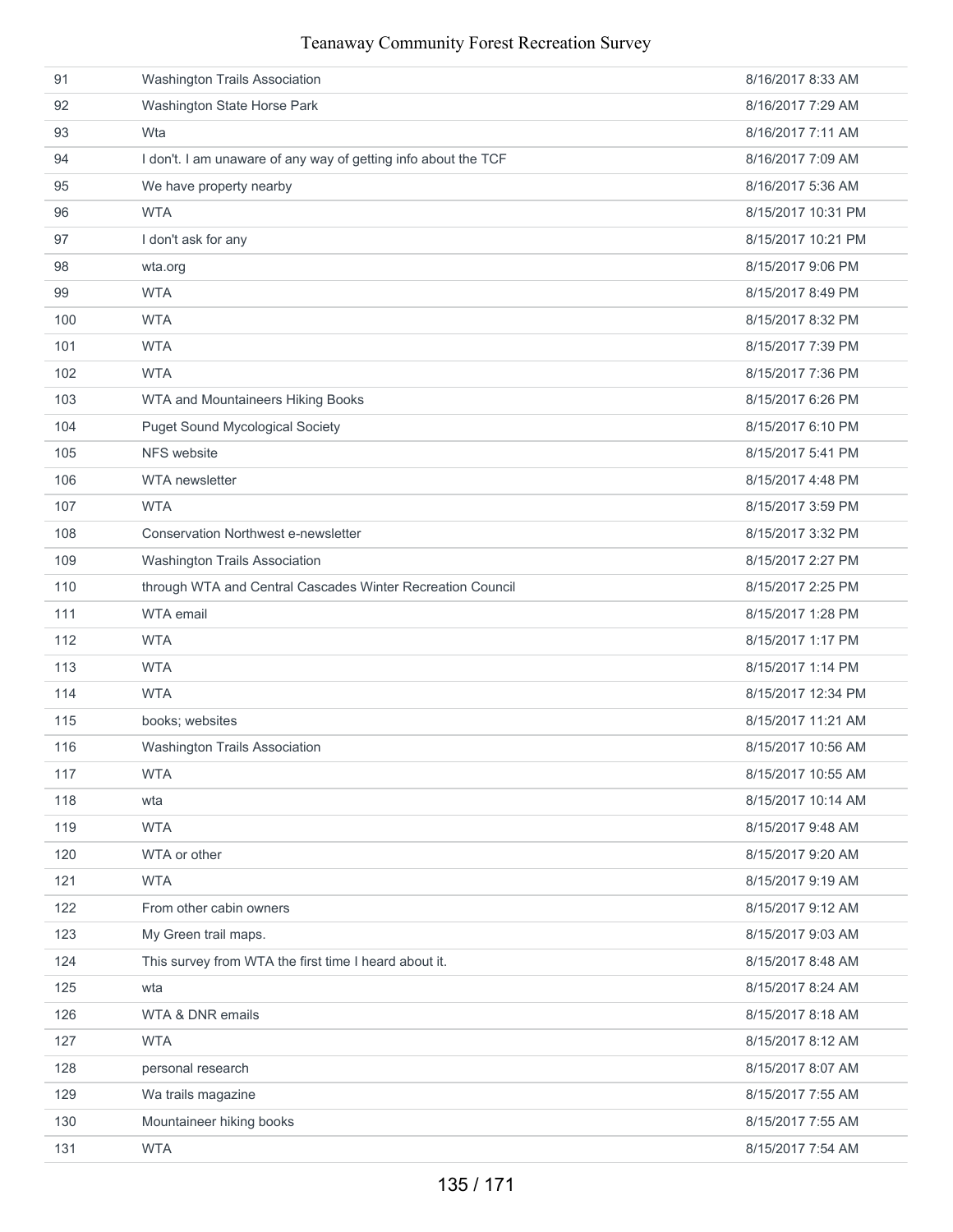| 132 | wta.org                                                    | 8/15/2017 7:35 AM  |
|-----|------------------------------------------------------------|--------------------|
| 133 | <b>WTA</b>                                                 | 8/15/2017 7:27 AM  |
| 134 | Wta                                                        | 8/15/2017 7:16 AM  |
| 135 | <b>WTA</b>                                                 | 8/15/2017 7:16 AM  |
| 136 | <b>WTA</b>                                                 | 8/15/2017 5:47 AM  |
| 137 | Washington Trails Association                              | 8/15/2017 1:47 AM  |
| 138 | Wta website                                                | 8/15/2017 12:34 AM |
| 139 | Google                                                     | 8/14/2017 10:59 PM |
| 140 | Washington Trails Assn. I think                            | 8/14/2017 10:42 PM |
| 141 | Wa trails association                                      | 8/14/2017 10:29 PM |
| 142 | Web research                                               | 8/14/2017 10:01 PM |
| 143 | <b>WTA</b>                                                 | 8/14/2017 9:49 PM  |
| 144 | <b>Wash Trails Association</b>                             | 8/14/2017 9:45 PM  |
| 145 | Mountains to Sound Greenway                                | 8/14/2017 9:25 PM  |
| 146 | Washington Trails Association                              | 8/14/2017 9:22 PM  |
| 147 | <b>WTA</b>                                                 | 8/14/2017 9:22 PM  |
| 148 | Washington Trails Assoc.                                   | 8/14/2017 9:16 PM  |
| 149 | Back country horsemen                                      | 8/14/2017 9:13 PM  |
| 150 | <b>WTA</b>                                                 | 8/14/2017 9:11 PM  |
| 151 | <b>WTA</b>                                                 | 8/14/2017 8:46 PM  |
| 152 | almost never get any information except the signage onsite | 8/14/2017 8:28 PM  |
| 153 | <b>WTA</b>                                                 | 8/14/2017 8:17 PM  |
| 154 | <b>WA Trails Association</b>                               | 8/14/2017 8:08 PM  |
| 155 | <b>WTA</b>                                                 | 8/14/2017 8:02 PM  |
| 156 | $\circ$                                                    | 8/14/2017 7:20 PM  |
| 157 | Wta                                                        | 8/14/2017 7:16 PM  |
| 158 | <b>WTA</b>                                                 | 8/14/2017 7:11 PM  |
| 159 | <b>WTA</b>                                                 | 8/14/2017 7:07 PM  |
| 160 | WTA news letter                                            | 8/14/2017 7:04 PM  |
| 161 | <b>WTA</b>                                                 | 8/14/2017 7:00 PM  |
| 162 | <b>WTA</b>                                                 | 8/14/2017 6:59 PM  |
| 163 | <b>WTA</b>                                                 | 8/14/2017 6:52 PM  |
| 164 | Wta                                                        | 8/14/2017 6:51 PM  |
| 165 | Misc Google searches                                       | 8/14/2017 6:51 PM  |
| 166 | <b>WTA</b>                                                 | 8/14/2017 6:39 PM  |
| 167 | <b>WTA</b>                                                 | 8/14/2017 6:38 PM  |
| 168 | <b>FOTT</b>                                                | 8/14/2017 6:37 PM  |
| 169 | WTA email                                                  | 8/14/2017 6:33 PM  |
| 170 | <b>WTA</b>                                                 | 8/14/2017 6:31 PM  |
| 171 | internet, books                                            | 8/14/2017 6:27 PM  |
| 172 | <b>WTA</b>                                                 | 8/14/2017 6:23 PM  |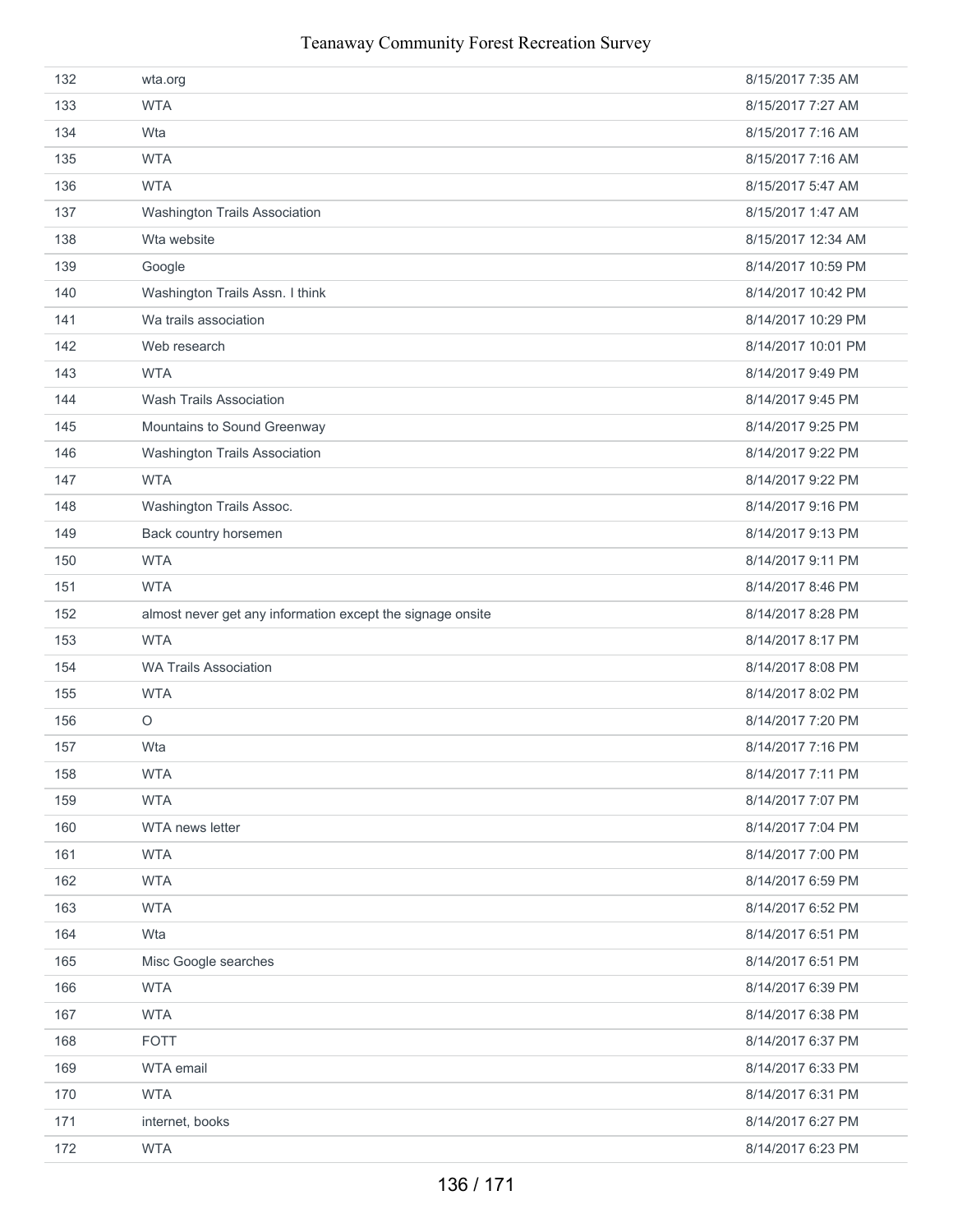| 173 | Nw Hikers                                             | 8/14/2017 6:13 PM  |
|-----|-------------------------------------------------------|--------------------|
| 174 | hiking websites                                       | 8/14/2017 6:11 PM  |
| 175 | WTA.org                                               | 8/14/2017 6:08 PM  |
| 176 | Wta                                                   | 8/14/2017 6:07 PM  |
| 177 | WTA web site                                          | 8/14/2017 6:05 PM  |
| 178 | I dont                                                | 8/14/2017 6:00 PM  |
| 179 | Websites                                              | 8/14/2017 5:55 PM  |
| 180 | <b>WTA</b>                                            | 8/14/2017 5:52 PM  |
| 181 | <b>WTA</b>                                            | 8/14/2017 5:47 PM  |
| 182 | Guide books, magazines, WTA                           | 8/14/2017 5:46 PM  |
| 183 | Web search                                            | 8/14/2017 5:39 PM  |
| 184 | <b>REI &amp; WTA</b>                                  | 8/14/2017 5:38 PM  |
| 185 | <b>WTA</b>                                            | 8/14/2017 5:34 PM  |
| 186 | <b>WTA</b>                                            | 8/14/2017 5:30 PM  |
| 187 | Wta                                                   | 8/14/2017 5:28 PM  |
| 188 | Wta                                                   | 8/14/2017 5:27 PM  |
| 189 | <b>WTA</b>                                            | 8/14/2017 5:27 PM  |
| 190 | wta                                                   | 8/14/2017 5:26 PM  |
| 191 | <b>Washington Trails Assoc</b>                        | 8/14/2017 5:22 PM  |
| 192 | Back Country Horsemen of Washington                   | 8/14/2017 5:10 PM  |
| 193 | drive there, read the signs                           | 8/14/2017 4:33 PM  |
| 194 | <b>Bchw</b>                                           | 8/14/2017 3:50 PM  |
| 195 | Jeri Downs                                            | 8/14/2017 3:43 PM  |
| 196 | Thanks                                                | 8/14/2017 12:39 PM |
| 197 | My fiance is very connected.                          | 8/14/2017 9:55 AM  |
| 198 | <b>WDFW</b>                                           | 8/14/2017 9:38 AM  |
| 199 | Backcountry Horsemen of Washington                    | 8/14/2017 8:06 AM  |
| 200 | Boots on the ground                                   | 8/13/2017 9:40 PM  |
| 201 | <b>Trout Unlimited</b>                                | 8/13/2017 2:24 PM  |
| 202 | Internet                                              | 8/12/2017 6:51 PM  |
| 203 | WTA website                                           | 8/12/2017 4:27 PM  |
| 204 | Family that lives there.                              | 8/12/2017 1:01 PM  |
| 205 | friends in Cle Elum                                   | 8/12/2017 9:09 AM  |
| 206 | Research and wta                                      | 8/12/2017 6:33 AM  |
| 207 | I live next to the blocked trails.                    | 8/11/2017 7:58 PM  |
| 208 | Washington Trails Association                         | 8/11/2017 7:23 PM  |
| 209 | <b>WDFW</b>                                           | 8/11/2017 7:16 PM  |
| 210 | WTA.org and internet searches for hiking information. | 8/11/2017 6:46 PM  |
| 211 | Washington Trails Association                         | 8/11/2017 4:21 PM  |
| 212 | The Daily Record                                      | 8/11/2017 1:23 PM  |
| 213 | <b>WTA Website</b>                                    | 8/11/2017 1:03 AM  |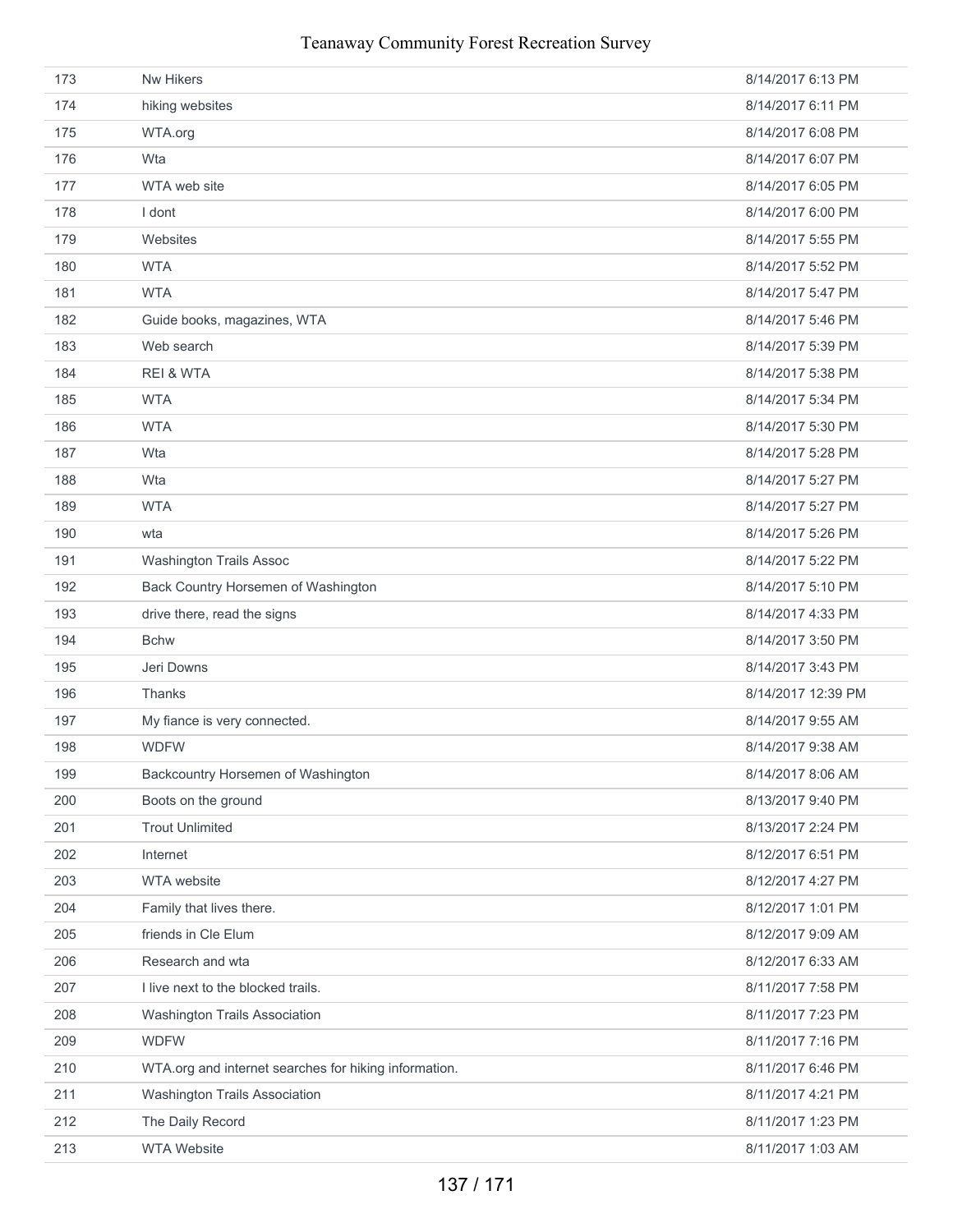| 215<br>Several clubs.<br>8/10/2017 7:27 PM<br>Washington trails association.org<br>8/10/2017 4:53 PM<br>216                                                                                                                                                                                                                      |  |
|----------------------------------------------------------------------------------------------------------------------------------------------------------------------------------------------------------------------------------------------------------------------------------------------------------------------------------|--|
|                                                                                                                                                                                                                                                                                                                                  |  |
|                                                                                                                                                                                                                                                                                                                                  |  |
| 217<br>Friend<br>8/9/2017 8:20 PM                                                                                                                                                                                                                                                                                                |  |
| Family in the area<br>218<br>8/9/2017 11:29 AM                                                                                                                                                                                                                                                                                   |  |
| 219<br><b>Wenatchee Outdoors</b><br>8/9/2017 8:35 AM                                                                                                                                                                                                                                                                             |  |
| 220<br>Neighbors<br>8/9/2017 8:30 AM                                                                                                                                                                                                                                                                                             |  |
| 221<br>Networking with friends who have lived long enough to know it's in our best interest to protect what<br>8/9/2017 8:20 AM<br>we have from Carpet Bagger's Like You!                                                                                                                                                        |  |
| 222<br>I work in ecological research within the Yakima watershed.<br>8/8/2017 7:57 PM                                                                                                                                                                                                                                            |  |
| 223<br>8/8/2017 7:04 PM<br>Family                                                                                                                                                                                                                                                                                                |  |
| email conversation<br>224<br>8/8/2017 5:40 PM                                                                                                                                                                                                                                                                                    |  |
| 225<br>Driving and walking to explore the area.<br>8/8/2017 10:20 AM                                                                                                                                                                                                                                                             |  |
| 226<br>Walk in to the forest service bld<br>8/8/2017 8:05 AM                                                                                                                                                                                                                                                                     |  |
| 227<br>8/7/2017 7:05 PM<br>I would like to be on a mailing list.                                                                                                                                                                                                                                                                 |  |
| 228<br>WTA had a survey for users of the area. As our club, Puget Sound Mycological Society, has used<br>8/7/2017 6:04 PM<br>the area for over 50 years. I was curious to find out find out more and read up on the DNR<br>website. I appreciate all the information that is available on the Teanaway Community Forest<br>page. |  |
| 229<br>8/7/2017 2:57 PM<br>Newspaper                                                                                                                                                                                                                                                                                             |  |
| 230<br>my daugher, she works for dept. of ecology<br>8/7/2017 2:41 PM                                                                                                                                                                                                                                                            |  |
| 231<br>wdfw<br>8/7/2017 11:57 AM                                                                                                                                                                                                                                                                                                 |  |
| 232<br>8/7/2017 10:58 AM<br>kayaking groups                                                                                                                                                                                                                                                                                      |  |
| 233<br>8/7/2017 8:03 AM<br>visiting the community and reading signage                                                                                                                                                                                                                                                            |  |
| 234<br>WTA hiking guide<br>8/6/2017 10:41 PM                                                                                                                                                                                                                                                                                     |  |
| 235<br>From friends who are part of Backcountry Horsemen of Washington (BCHW)<br>8/6/2017 6:10 PM                                                                                                                                                                                                                                |  |
| 236<br>Cascade Orienteering Club<br>8/6/2017 8:52 AM                                                                                                                                                                                                                                                                             |  |
| 237<br>WDFW e-mail<br>8/5/2017 2:32 PM                                                                                                                                                                                                                                                                                           |  |
| Personal visitation.<br>238<br>8/5/2017 10:25 AM                                                                                                                                                                                                                                                                                 |  |
| 239<br><b>Advisory Committee</b><br>8/5/2017 10:20 AM                                                                                                                                                                                                                                                                            |  |
| 240<br>environmental organizations<br>8/5/2017 8:24 AM                                                                                                                                                                                                                                                                           |  |
| 241<br>8/5/2017 12:33 AM<br>Wta.org                                                                                                                                                                                                                                                                                              |  |
| <b>Conservation NW</b><br>242<br>8/4/2017 6:01 PM                                                                                                                                                                                                                                                                                |  |
| 243<br>I also permit events in this area.<br>8/4/2017 3:45 PM                                                                                                                                                                                                                                                                    |  |
| 8/4/2017 12:36 PM<br>244<br>whitewater wbsites                                                                                                                                                                                                                                                                                   |  |
| <b>WTA</b><br>245<br>8/4/2017 11:44 AM                                                                                                                                                                                                                                                                                           |  |
| 246<br>Daily record<br>8/4/2017 11:06 AM                                                                                                                                                                                                                                                                                         |  |
| 247<br>Maps, trail guides<br>8/4/2017 9:00 AM                                                                                                                                                                                                                                                                                    |  |
| backcountry horseman member emails.<br>8/4/2017 8:54 AM<br>248                                                                                                                                                                                                                                                                   |  |
| 249<br>Email news release from Kittitas County Parks & Rec District 1<br>8/4/2017 8:08 AM                                                                                                                                                                                                                                        |  |
| WDFW news releases<br>250<br>8/3/2017 6:17 PM                                                                                                                                                                                                                                                                                    |  |
| 251<br>This sort of info is not on the news broadcasts! I'll visit the website.<br>8/3/2017 5:08 PM                                                                                                                                                                                                                              |  |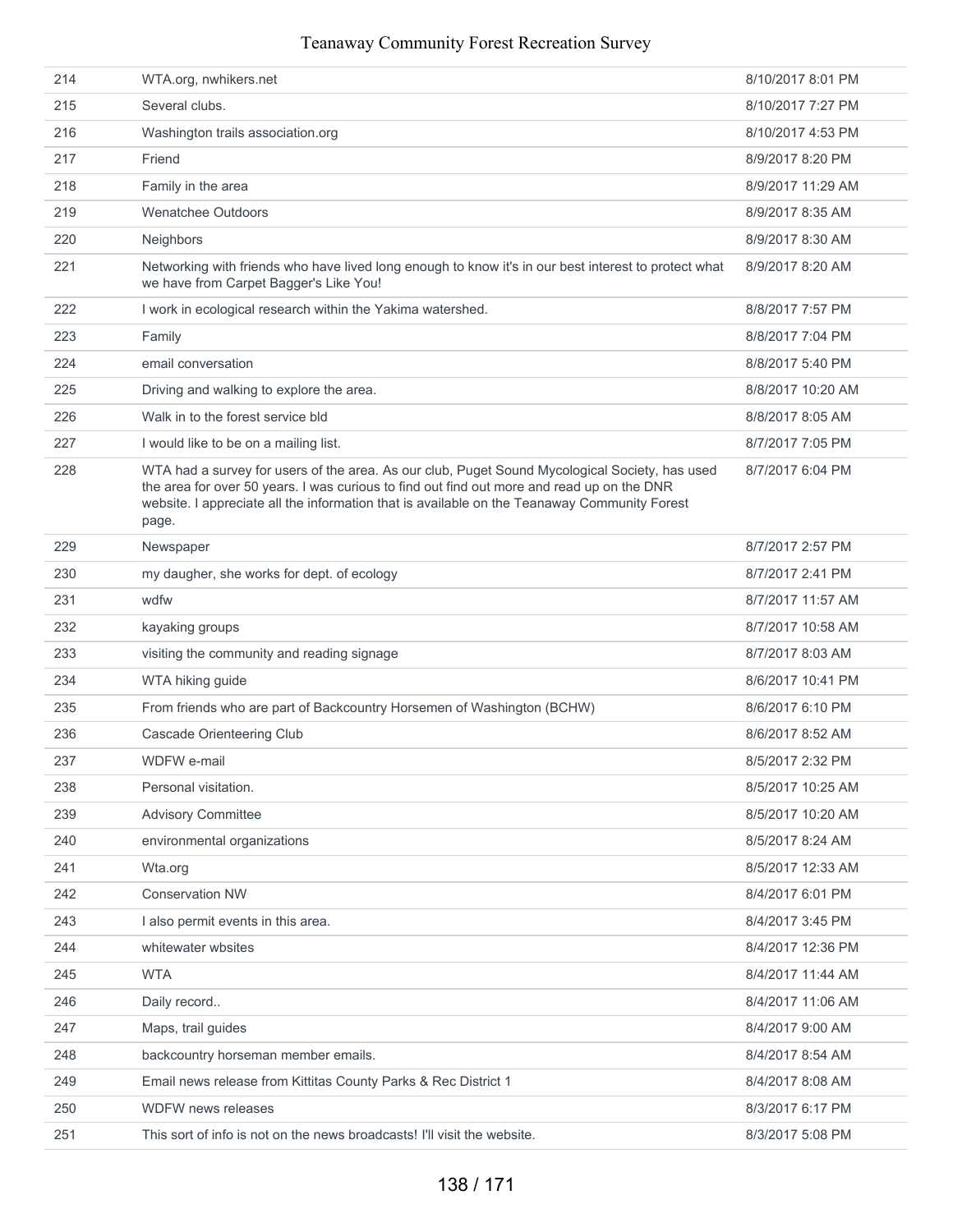| 252 | Friends of the Teanaway                                                                                                                     | 8/3/2017 2:50 PM   |
|-----|---------------------------------------------------------------------------------------------------------------------------------------------|--------------------|
| 253 | forums                                                                                                                                      | 8/3/2017 1:34 PM   |
| 254 | wta.org, hiking guides and topo maps                                                                                                        | 8/2/2017 10:24 PM  |
| 255 | Evergreen Mountain Bike                                                                                                                     | 8/2/2017 9:07 PM   |
| 256 | Emba                                                                                                                                        | 8/2/2017 8:08 PM   |
| 257 | w o mouth and looking on internet                                                                                                           | 8/2/2017 6:54 PM   |
| 258 | From other cabin owners                                                                                                                     | 8/2/2017 3:45 PM   |
| 259 | hiking website                                                                                                                              | 8/2/2017 3:37 PM   |
| 260 | Northwest Motorcycle Association                                                                                                            | 8/2/2017 12:52 PM  |
| 261 | Evergreen Mountain Bike & the Trail Forks App (widley used mtb trail app)                                                                   | 8/2/2017 12:24 PM  |
| 262 | Orienteering club email list                                                                                                                | 8/2/2017 10:06 AM  |
| 263 | Forest service office                                                                                                                       | 8/2/2017 8:56 AM   |
| 264 | I was born in Ellensburg and have visited the area ALL of my life!                                                                          | 8/1/2017 9:07 PM   |
| 265 | Environmental (NEPA/SEPA) and other planning documents                                                                                      | 8/1/2017 3:29 PM   |
| 266 | We have been camping in the area for $30 + \text{years}$                                                                                    | 8/1/2017 2:32 PM   |
| 267 | saved it as a link after a search for Teanaway                                                                                              | 8/1/2017 1:12 PM   |
| 268 | Searching maps and also the internet                                                                                                        | 7/31/2017 8:45 PM  |
| 269 | Google                                                                                                                                      | 7/31/2017 7:37 PM  |
| 270 | explore                                                                                                                                     | 7/31/2017 3:10 PM  |
| 271 | Thumpertalk forum                                                                                                                           | 7/31/2017 1:43 PM  |
| 272 | onliine from various sources                                                                                                                | 7/31/2017 12:34 PM |
| 273 | I make it my business                                                                                                                       | 7/31/2017 12:11 AM |
| 274 | Facebook                                                                                                                                    | 7/30/2017 8:24 PM  |
| 275 | Greenway                                                                                                                                    | 7/29/2017 10:27 PM |
| 276 | Former knowledge from years past.                                                                                                           | 7/29/2017 5:59 PM  |
| 277 | Do not allow off-road moto use they do not observes rules and drive all over damaging ground                                                | 7/29/2017 12:16 PM |
| 278 | Friends                                                                                                                                     | 7/29/2017 8:25 AM  |
| 279 | Friend works on the project and another lives in the area.                                                                                  | 7/28/2017 6:20 PM  |
| 280 | Washington Trails Association Web Site                                                                                                      | 7/28/2017 11:08 AM |
| 281 | WDFW website & Cascade Orienteering Club                                                                                                    | 7/28/2017 7:26 AM  |
| 282 | Wdfw website                                                                                                                                | 7/28/2017 2:21 AM  |
| 283 | various                                                                                                                                     | 7/27/2017 10:56 PM |
| 284 | I am VP Eastern Washington Quarter Horse Association, we've had DNR speakers at our<br>meetings as well as members attend planing meetings. | 7/27/2017 8:59 PM  |
| 285 | Facebook                                                                                                                                    | 7/27/2017 8:50 PM  |
| 286 | Off road community web sites.                                                                                                               | 7/27/2017 7:00 PM  |
| 287 | Friends.                                                                                                                                    | 7/27/2017 6:48 PM  |
| 288 | <b>B</b> chw                                                                                                                                | 7/27/2017 5:52 PM  |
| 289 | <b>Back Country Horsemen</b>                                                                                                                | 7/27/2017 5:01 PM  |
| 290 | various google sources                                                                                                                      | 7/27/2017 4:34 PM  |
| 291 | Facebook                                                                                                                                    | 7/27/2017 4:34 PM  |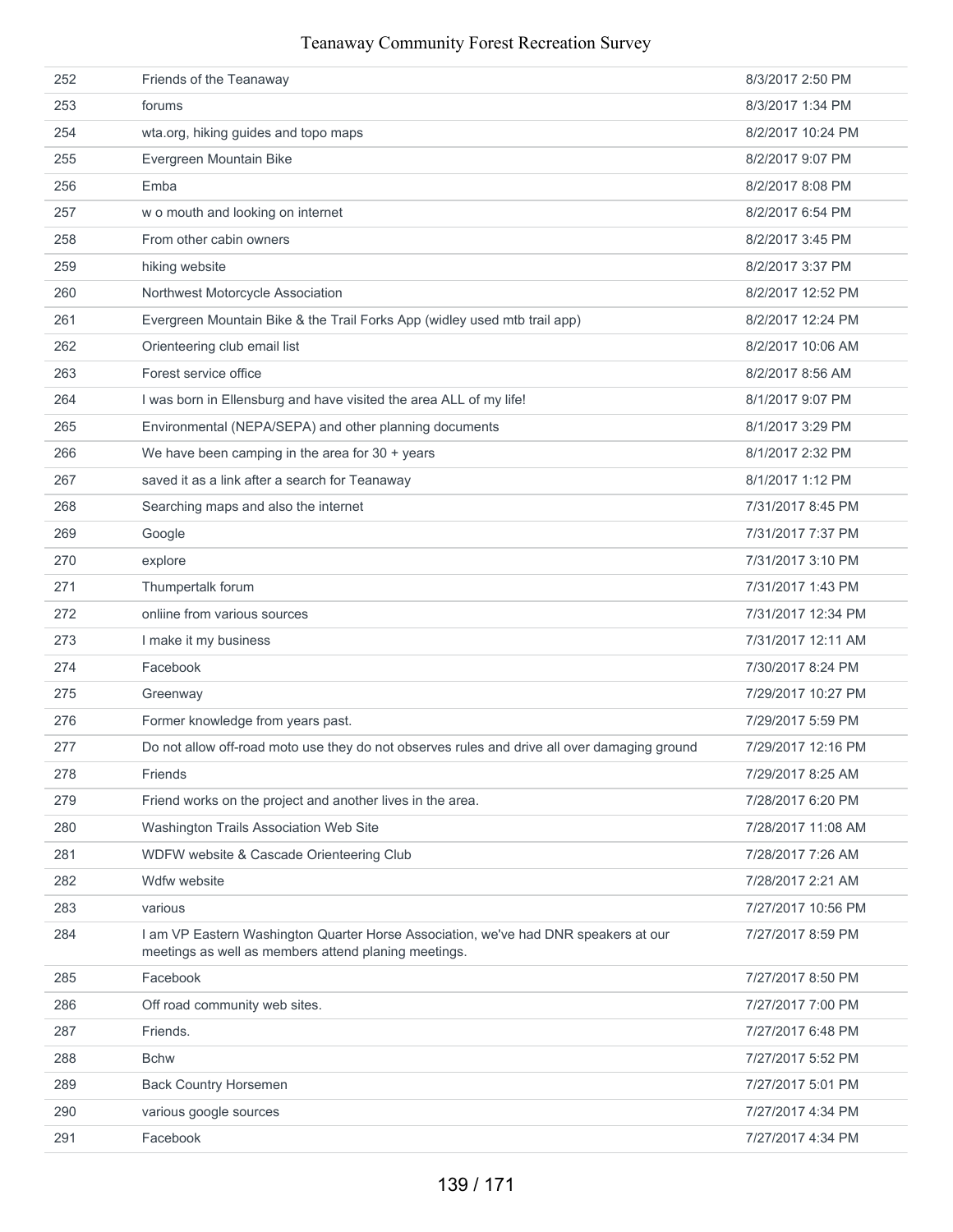| 292 | Local newspapers                                                                     | 7/27/2017 3:30 PM  |
|-----|--------------------------------------------------------------------------------------|--------------------|
| 293 | Tribune                                                                              | 7/27/2017 1:49 PM  |
| 294 | Sierra club                                                                          | 7/27/2017 1:05 PM  |
| 295 | Personal experience                                                                  | 7/27/2017 8:59 AM  |
| 296 | Hiking websites                                                                      | 7/27/2017 7:20 AM  |
| 297 | word of mouth                                                                        | 7/27/2017 6:11 AM  |
| 298 | Family in Cle Elum/visiting the area                                                 | 7/27/2017 5:28 AM  |
| 299 | BCHW emails, newsletter                                                              | 7/26/2017 10:36 PM |
| 300 | Regular visits to the area                                                           | 7/26/2017 10:09 PM |
| 301 | Washington trails association                                                        | 7/26/2017 9:37 PM  |
| 302 | Back country horsemen                                                                | 7/26/2017 8:51 PM  |
| 303 | Mountains to Sound Greenway Trust                                                    | 7/26/2017 7:56 PM  |
| 304 | I just go there; primarily during hunting season.                                    | 7/26/2017 6:19 PM  |
| 305 | Pnw trail riders                                                                     | 7/26/2017 5:05 PM  |
| 306 | Forest serv Mostly I've go out there & be Adventurers                                | 7/26/2017 5:01 PM  |
| 307 | Friends Of the Teanaway                                                              | 7/26/2017 4:45 PM  |
| 308 | Off-road group                                                                       | 7/26/2017 4:30 PM  |
| 309 | Back Country Horsemen of WA                                                          | 7/26/2017 4:04 PM  |
| 310 | FOTT member                                                                          | 7/26/2017 3:04 PM  |
| 311 | Swayk Teanaway Grange                                                                | 7/26/2017 2:42 PM  |
| 312 | <b>Trust for Public Land</b>                                                         | 7/26/2017 2:18 PM  |
| 313 | Just looking around for horse camping and trail systems for summer riding.           | 7/26/2017 1:45 PM  |
| 314 | Friends of the Teanaway messages                                                     | 7/26/2017 1:37 PM  |
| 315 | Internet searching                                                                   | 7/26/2017 1:33 PM  |
| 316 | meetings                                                                             | 7/26/2017 1:08 PM  |
| 317 | teanaway snowmobile club                                                             | 7/26/2017 12:51 PM |
| 318 | ST Grange Hall                                                                       | 7/26/2017 12:46 PM |
| 319 | Cascade Orienteering Club                                                            | 7/26/2017 11:36 AM |
| 320 | Email, google                                                                        | 7/26/2017 10:31 AM |
| 321 | <b>US Forest Service</b>                                                             | 7/26/2017 10:26 AM |
| 322 | Family & friends who live in the area.                                               | 7/26/2017 9:26 AM  |
| 323 | Many trips there and friends who live there                                          | 7/26/2017 9:01 AM  |
| 324 | Horseback in the TCF for over 25 years. Don't let the TCF become a King County Park. | 7/26/2017 9:00 AM  |
| 325 | i've been recreating there for 40 years.                                             | 7/26/2017 8:57 AM  |
| 326 | Department of game notice                                                            | 7/26/2017 7:15 AM  |
| 327 | Cascade Orienteering Club                                                            | 7/26/2017 6:35 AM  |
| 328 | <b>Tweeters</b>                                                                      | 7/26/2017 5:32 AM  |
| 329 | Work (resource management based employment)                                          | 7/25/2017 10:50 PM |
| 330 | Fellow Kittitas County trail motorcycle riders and snowmobilers                      | 7/25/2017 10:31 PM |
| 331 | KVTR riding club                                                                     | 7/25/2017 9:38 PM  |
| 332 | Facebook: Teanaway tales and trails                                                  | 7/25/2017 9:18 PM  |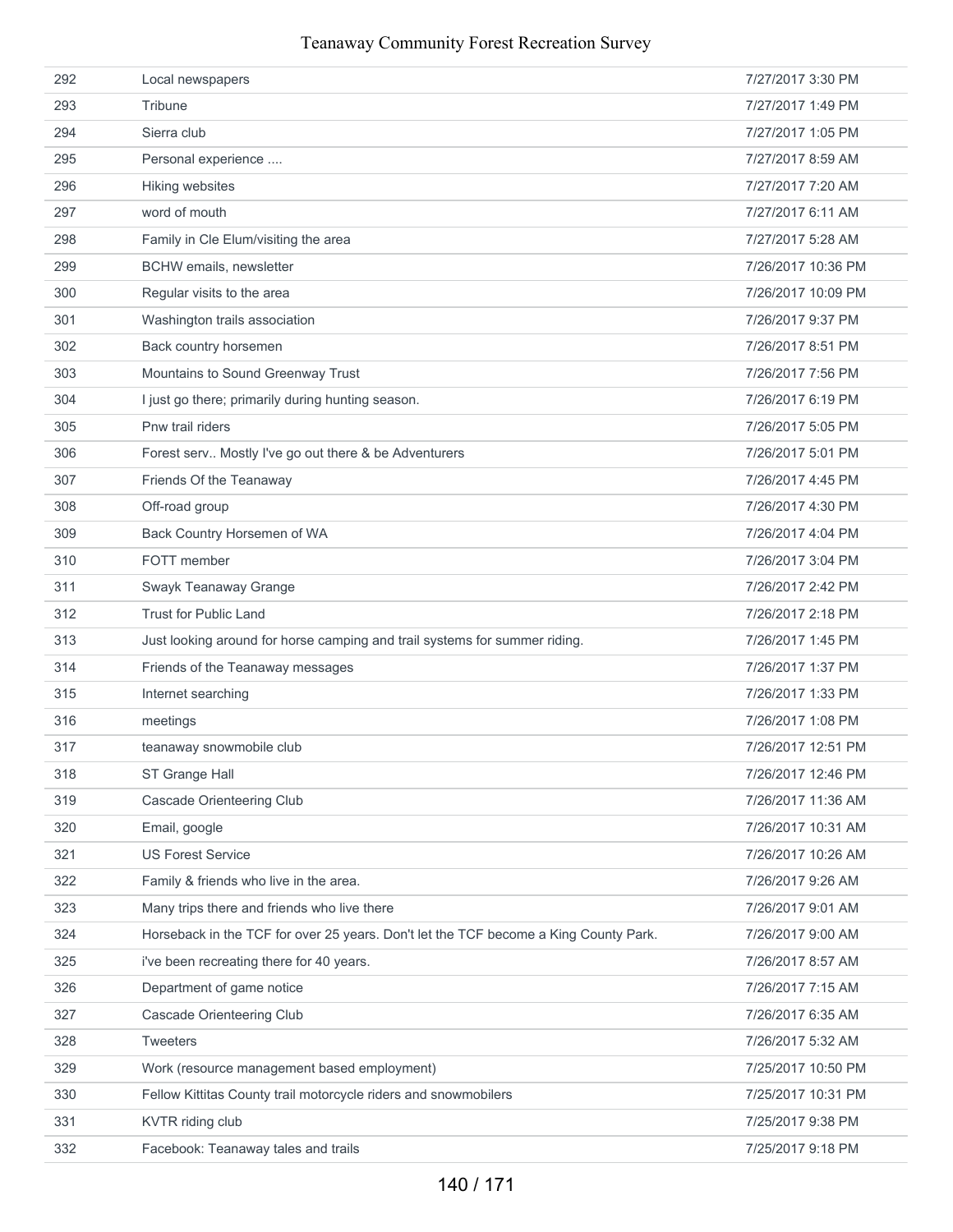| 333 | Advisory meetings                                                                                                                                                                       | 7/25/2017 8:29 PM  |
|-----|-----------------------------------------------------------------------------------------------------------------------------------------------------------------------------------------|--------------------|
| 334 | Orienteering Club Blog                                                                                                                                                                  | 7/25/2017 6:39 PM  |
| 335 | Brother has a cabin up the Middle Fork                                                                                                                                                  | 7/25/2017 6:36 PM  |
| 336 | <b>BCH of Washington</b>                                                                                                                                                                | 7/25/2017 6:35 PM  |
| 337 | Local newspaper                                                                                                                                                                         | 7/25/2017 6:24 PM  |
| 338 | Fly fishing forum                                                                                                                                                                       | 7/25/2017 5:59 PM  |
| 339 | Wta                                                                                                                                                                                     | 7/25/2017 5:28 PM  |
| 340 | internet                                                                                                                                                                                | 7/25/2017 4:25 PM  |
| 341 | books                                                                                                                                                                                   | 7/25/2017 4:10 PM  |
| 342 | Friends of the Teanaway                                                                                                                                                                 | 7/25/2017 3:42 PM  |
| 343 | email                                                                                                                                                                                   | 7/25/2017 3:14 PM  |
| 344 | <b>WTA site</b>                                                                                                                                                                         | 7/25/2017 3:06 PM  |
| 345 | Friends of the Teanaway                                                                                                                                                                 | 7/25/2017 2:57 PM  |
| 346 | no sure                                                                                                                                                                                 | 7/25/2017 2:44 PM  |
| 347 | Clubs I belong to.                                                                                                                                                                      | 7/25/2017 2:41 PM  |
| 348 | <b>BCHW</b> meetings                                                                                                                                                                    | 7/25/2017 2:36 PM  |
| 349 | Fishhunt website                                                                                                                                                                        | 7/25/2017 2:35 PM  |
| 350 | wdfw email                                                                                                                                                                              | 7/25/2017 2:06 PM  |
| 351 | Evergreen mountain bike alliance                                                                                                                                                        | 7/25/2017 12:42 PM |
| 352 | Evergreen MTB FB                                                                                                                                                                        | 7/25/2017 11:15 AM |
| 353 | I also get off my butt (not like most of the area visitors) and contact other state & federal agencies;<br>private companies and/or parties plus several other organizations and locals | 7/25/2017 10:33 AM |
| 354 | WF&G                                                                                                                                                                                    | 7/25/2017 10:03 AM |
| 355 | Don't really get any.                                                                                                                                                                   | 7/25/2017 9:42 AM  |
| 356 | <b>NO</b>                                                                                                                                                                               | 7/25/2017 9:11 AM  |
| 357 | <b>FOTT</b>                                                                                                                                                                             | 7/25/2017 7:37 AM  |
| 358 | wta website                                                                                                                                                                             | 7/25/2017 5:30 AM  |
| 359 | Friends who live in Cle Elum.                                                                                                                                                           | 7/24/2017 11:44 PM |
| 360 | <b>WDFW Public Affairs email</b>                                                                                                                                                        | 7/24/2017 10:19 PM |
| 361 | <b>WDFW</b> email                                                                                                                                                                       | 7/24/2017 9:14 PM  |
| 362 | Member of Kittitas Audubon Society                                                                                                                                                      | 7/24/2017 9:10 PM  |
| 363 | You a,nd son                                                                                                                                                                            | 7/24/2017 8:42 PM  |
| 364 | Back Country Horsemen of Washington                                                                                                                                                     | 7/24/2017 8:31 PM  |
| 365 | tweeter                                                                                                                                                                                 | 7/24/2017 8:25 PM  |
| 366 | Teanaway face book                                                                                                                                                                      | 7/24/2017 7:46 PM  |
| 367 | <b>Bchw chapters</b>                                                                                                                                                                    | 7/24/2017 7:03 PM  |
| 368 | Information passed down through generations                                                                                                                                             | 7/24/2017 6:51 PM  |
| 369 | <b>BCHW Tahoma Chapter</b>                                                                                                                                                              | 7/24/2017 6:32 PM  |
| 370 | Evergreen Mountain Bike Alliance                                                                                                                                                        | 7/24/2017 5:00 PM  |
| 371 | Back Country Horsemen of Washington                                                                                                                                                     | 7/24/2017 4:42 PM  |
| 372 | Google search                                                                                                                                                                           | 7/24/2017 4:15 PM  |
|     |                                                                                                                                                                                         |                    |